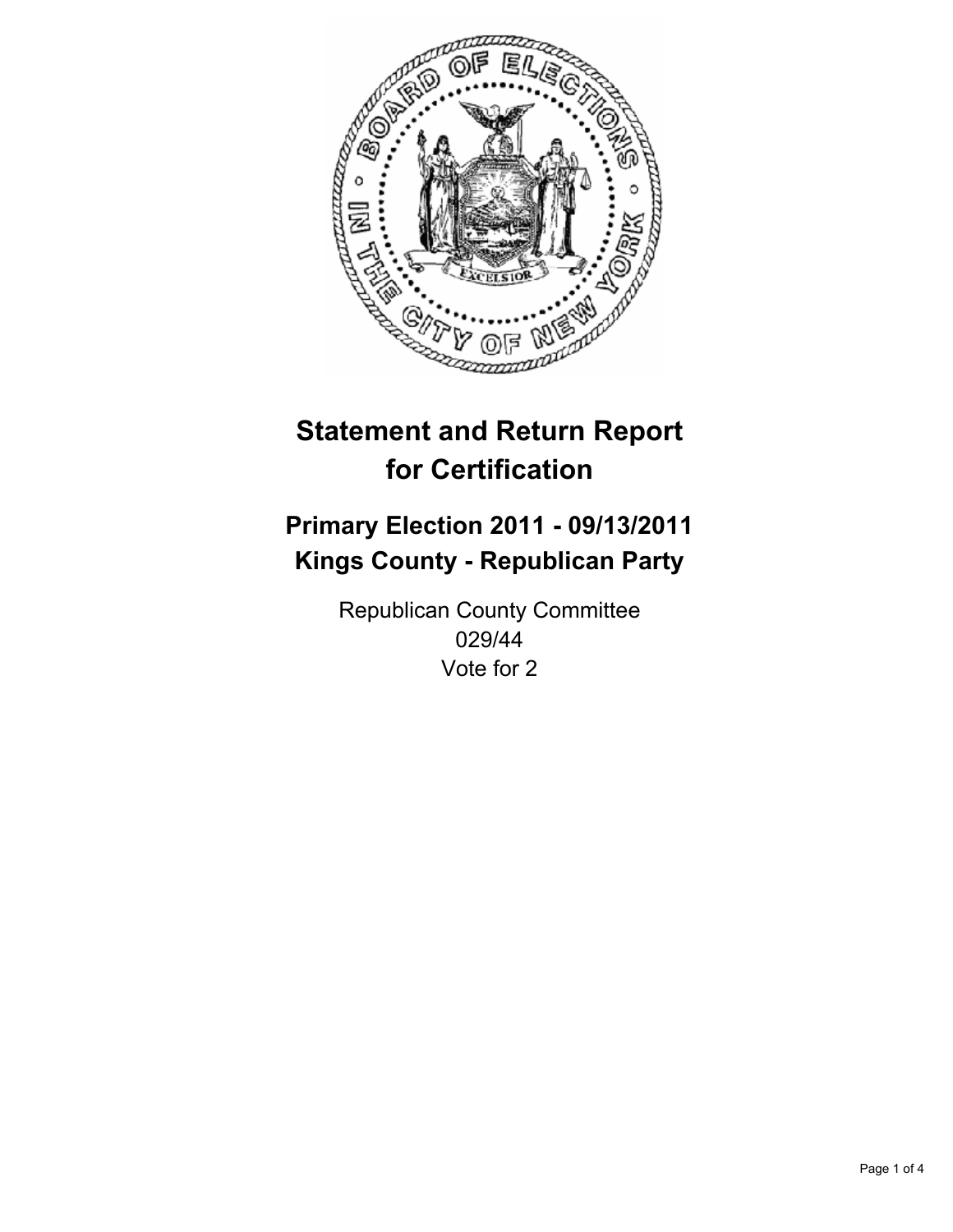

| <b>PUBLIC COUNTER</b>                                    | 10 |
|----------------------------------------------------------|----|
| <b>EMERGENCY</b>                                         | 0  |
| ABSENTEE/MILITARY                                        | 0  |
| <b>FEDERAL</b>                                           | 0  |
| <b>SPECIAL PRESIDENTIAL</b>                              | 0  |
| <b>AFFIDAVIT</b>                                         | 0  |
| <b>Total Ballots</b>                                     | 10 |
| Less - Inapplicable Federal/Special Presidential Ballots | 0  |
| <b>Total Applicable Ballots</b>                          | 10 |
| ALFRED F CACCAMO                                         | 8  |
| JOHN M JOHNSTON                                          | 7  |
| <b>MAYA BLUME</b>                                        | 3  |
| <b>MARIANA BLUME</b>                                     | 2  |
| <b>Total Votes</b>                                       | 20 |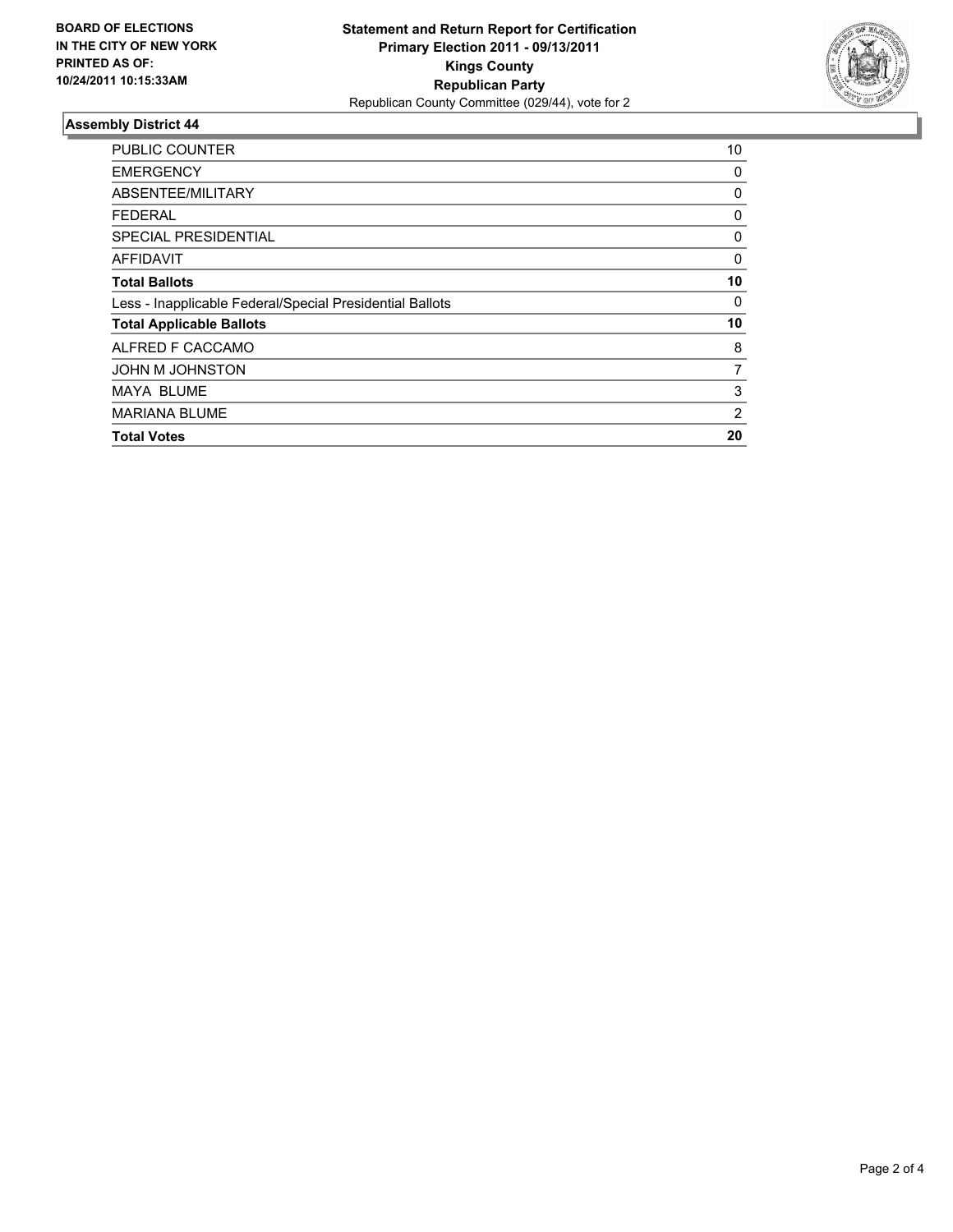### **Total for Republican County Committee (029/44) - Kings County**

| <b>PUBLIC COUNTER</b>                                    | 10             |
|----------------------------------------------------------|----------------|
| <b>EMERGENCY</b>                                         | 0              |
| ABSENTEE/MILITARY                                        | 0              |
| <b>FEDERAL</b>                                           | 0              |
| <b>SPECIAL PRESIDENTIAL</b>                              | 0              |
| AFFIDAVIT                                                | 0              |
| <b>Total Ballots</b>                                     | 10             |
| Less - Inapplicable Federal/Special Presidential Ballots | 0              |
| <b>Total Applicable Ballots</b>                          | 10             |
| ALFRED F CACCAMO                                         | 8              |
| JOHN M JOHNSTON                                          | 7              |
| MAYA BLUME                                               | 3              |
| <b>MARIANA BLUME</b>                                     | $\overline{2}$ |
| <b>Total Votes</b>                                       | 20             |

We certify this statement to be correct, and have caused the same to be attested by the signatures of the members of the board, or a majority thereof, on

Secretary **Chairman** 

Date

Canvassing Board **Canvassing Board** Canvassing Board **Deputy Chief Clerk** 

Canvassing Board

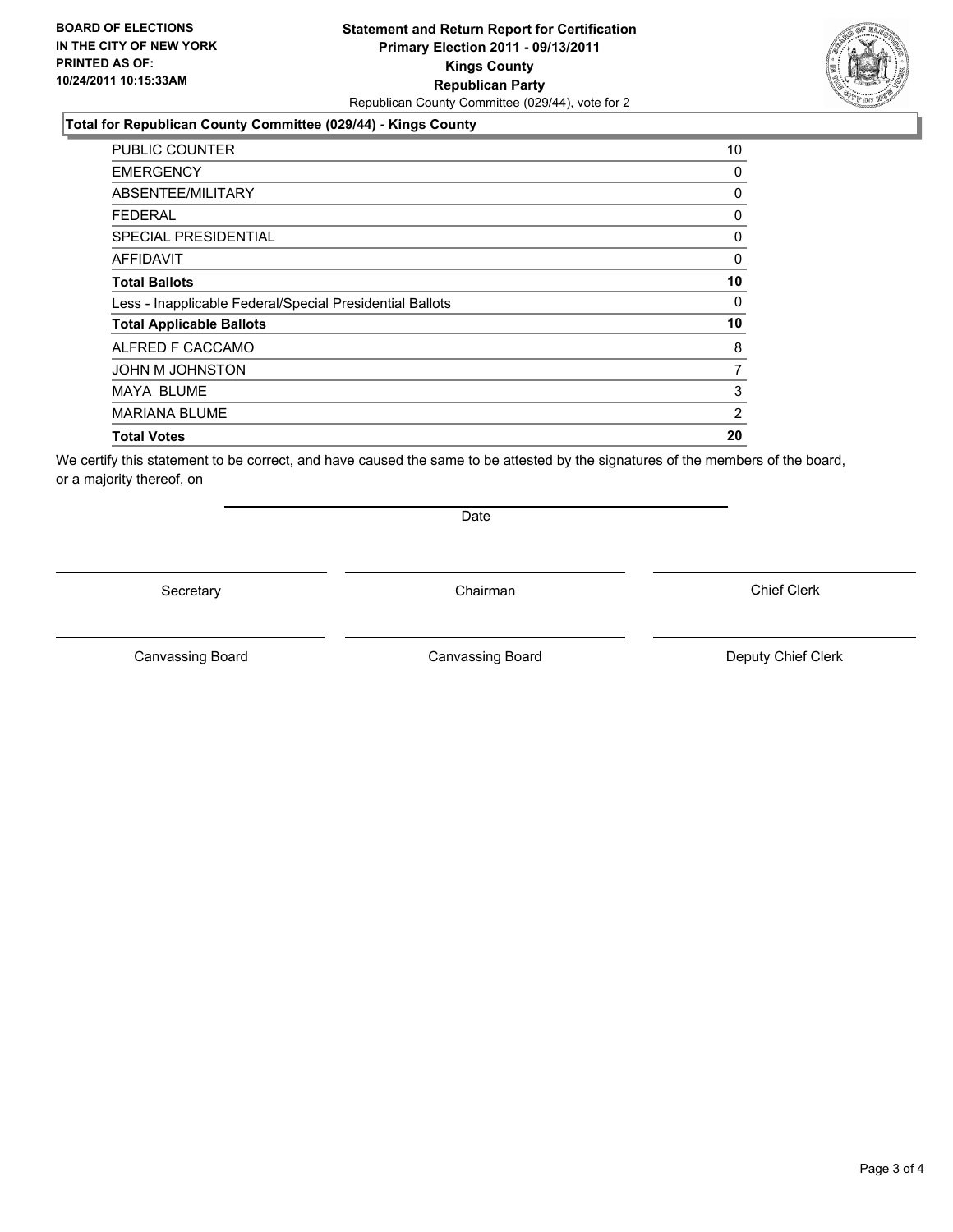**Statement and Return Report for Certification Primary Election 2011 - 09/13/2011 Kings County Republican Party** Republican County Committee (029/44), vote for 2

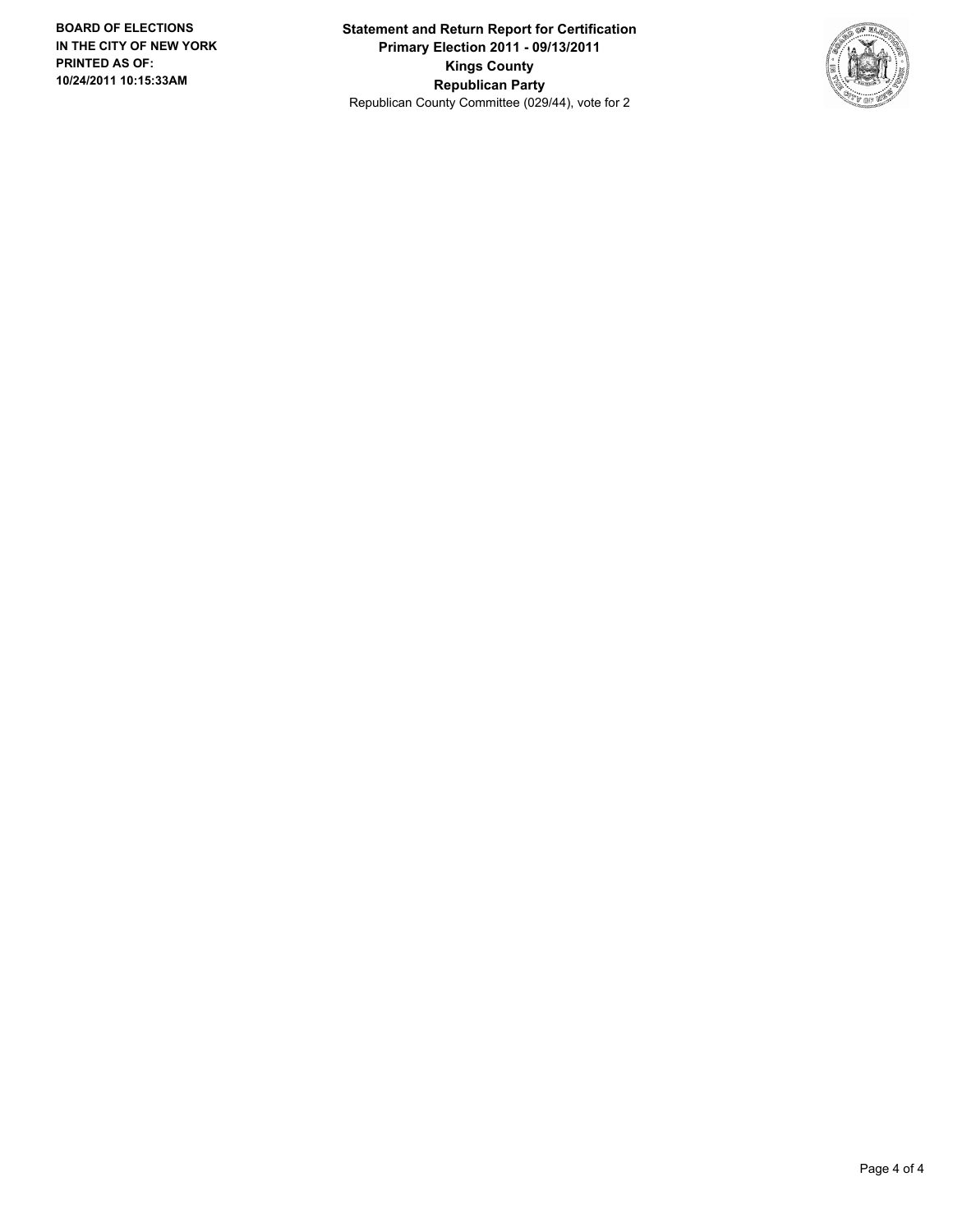

## **Primary Election 2011 - 09/13/2011 Kings County - Republican Party**

Republican County Committee 057/44 Vote for 2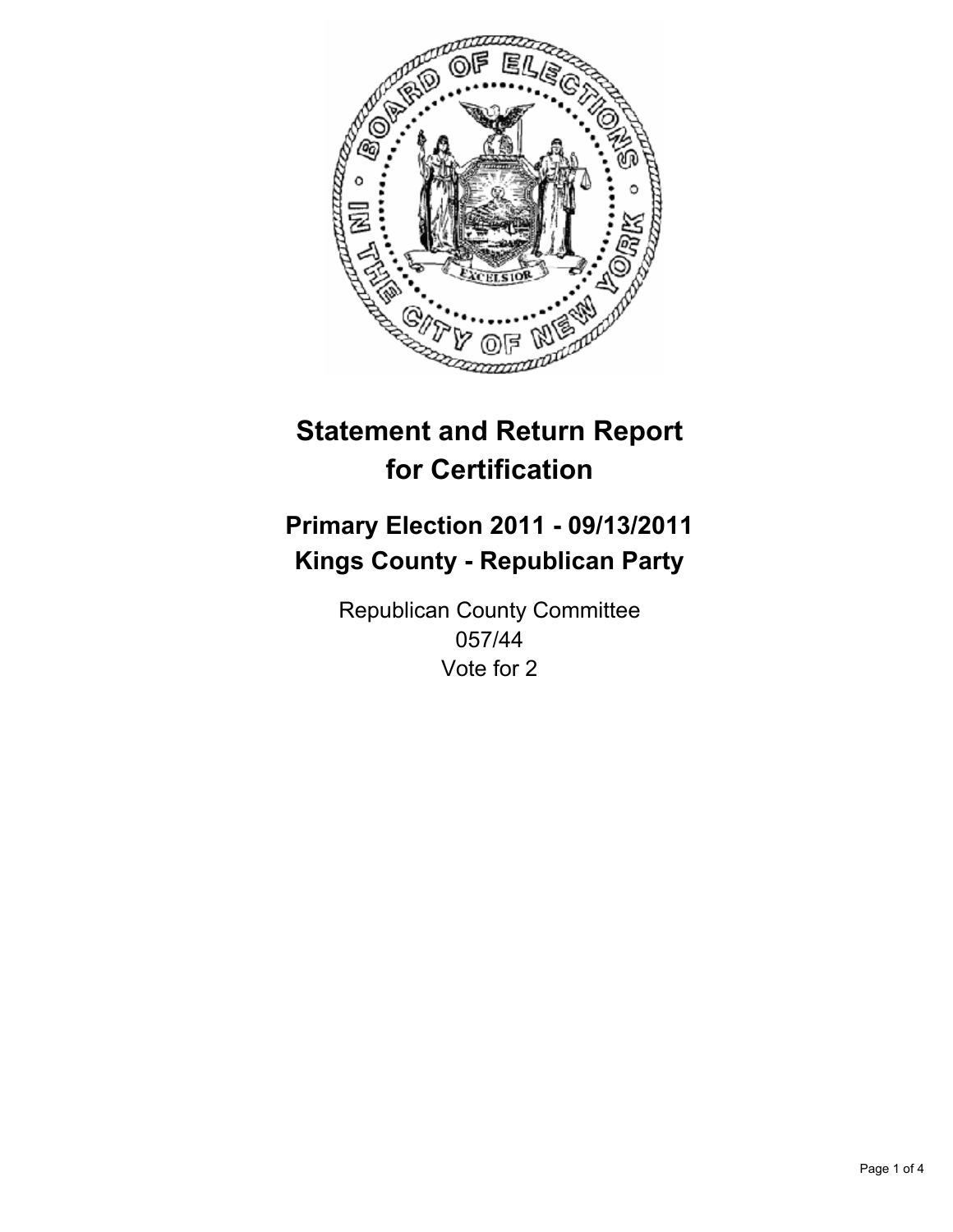

| <b>PUBLIC COUNTER</b>                                    | 24 |
|----------------------------------------------------------|----|
| <b>EMERGENCY</b>                                         | 0  |
| ABSENTEE/MILITARY                                        | 0  |
| <b>FEDERAL</b>                                           | 0  |
| SPECIAL PRESIDENTIAL                                     | 0  |
| <b>AFFIDAVIT</b>                                         | 0  |
| <b>Total Ballots</b>                                     | 24 |
| Less - Inapplicable Federal/Special Presidential Ballots | 0  |
| <b>Total Applicable Ballots</b>                          | 24 |
| <b>GLENN NOCERA</b>                                      | 23 |
| <b>DONNA NOCERA</b>                                      | 20 |
| <b>Total Votes</b>                                       | 43 |
| Unrecorded                                               | 5  |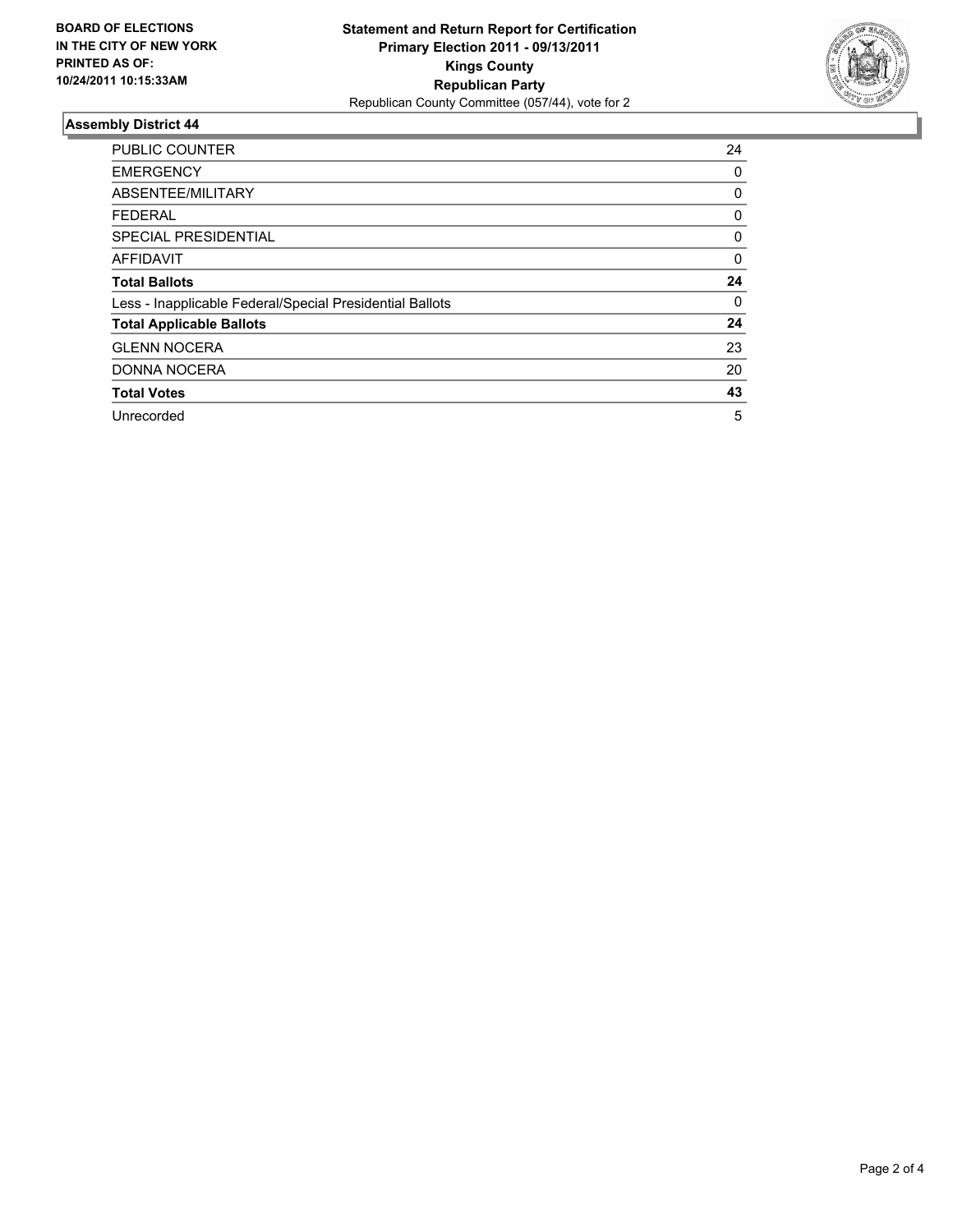### **Statement and Return Report for Certification Primary Election 2011 - 09/13/2011 Kings County Republican Party** Republican County Committee (057/44), vote for 2

#### **Total for Republican County Committee (057/44) - Kings County**

| <b>PUBLIC COUNTER</b>                                    | 24 |
|----------------------------------------------------------|----|
| <b>EMERGENCY</b>                                         | 0  |
| ABSENTEE/MILITARY                                        | 0  |
| <b>FEDERAL</b>                                           | 0  |
| SPECIAL PRESIDENTIAL                                     | 0  |
| <b>AFFIDAVIT</b>                                         | 0  |
| <b>Total Ballots</b>                                     | 24 |
| Less - Inapplicable Federal/Special Presidential Ballots | 0  |
| <b>Total Applicable Ballots</b>                          | 24 |
| <b>GLENN NOCERA</b>                                      | 23 |
| DONNA NOCERA                                             | 20 |
| <b>Total Votes</b>                                       | 43 |
| Unrecorded                                               | 5  |

We certify this statement to be correct, and have caused the same to be attested by the signatures of the members of the board, or a majority thereof, on

Secretary **Chairman** 

**Date** 

Canvassing Board Canvassing Board **Canvassing Board** Canvassing Board **Deputy Chief Clerk** 

Chief Clerk



Page 3 of 4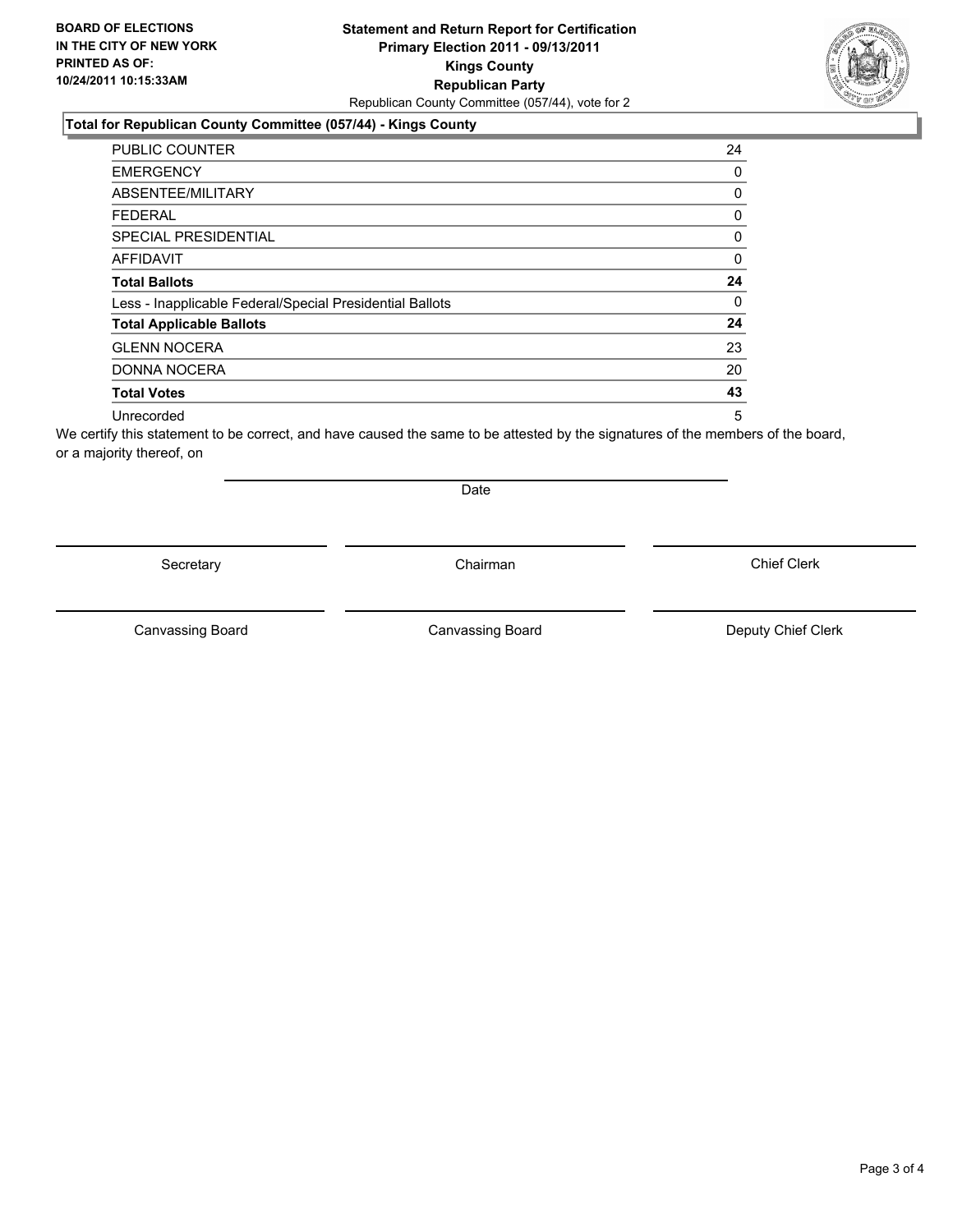**Statement and Return Report for Certification Primary Election 2011 - 09/13/2011 Kings County Republican Party** Republican County Committee (057/44), vote for 2

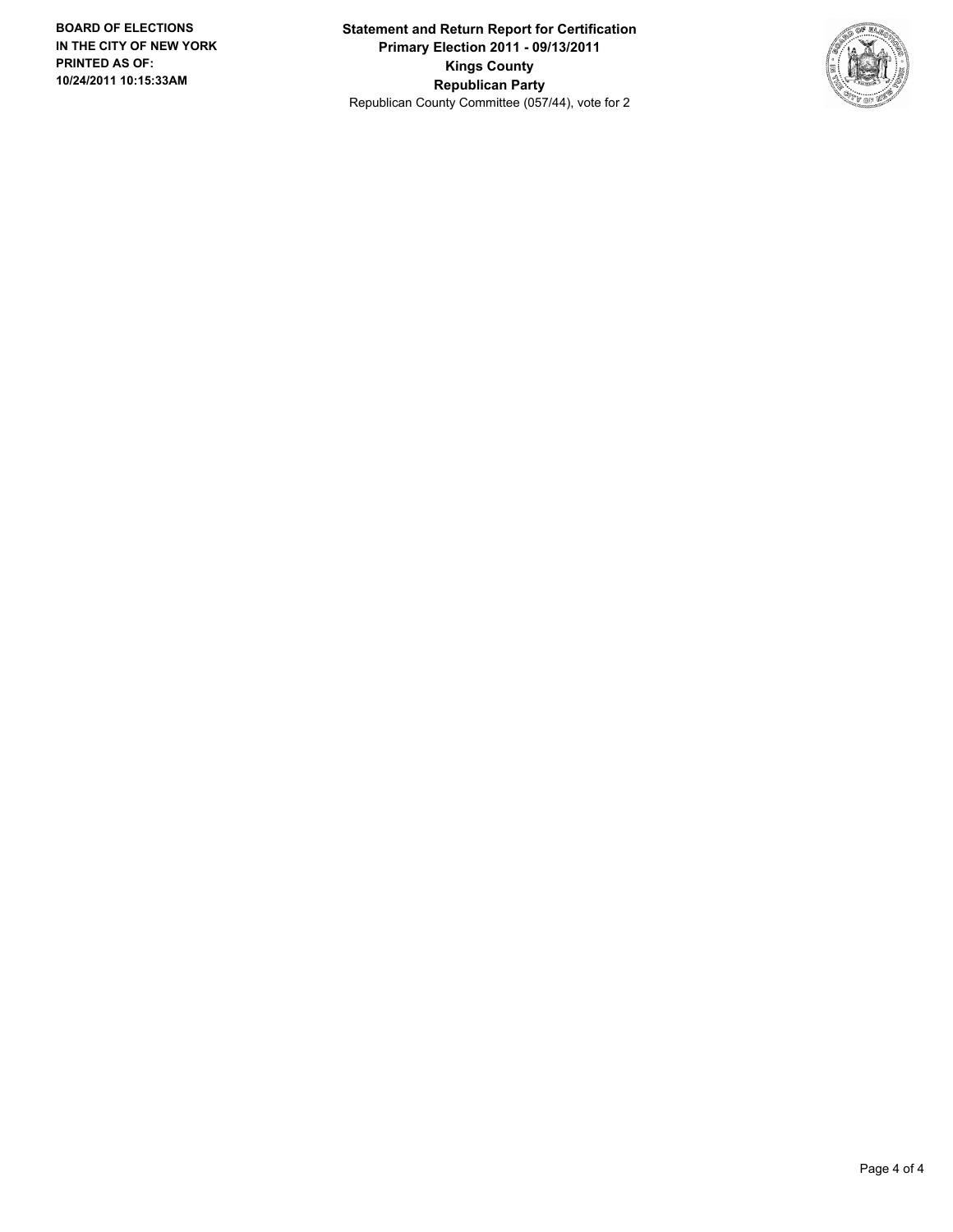

## **Primary Election 2011 - 09/13/2011 Kings County - Republican Party**

Republican County Committee 079/44 Vote for 2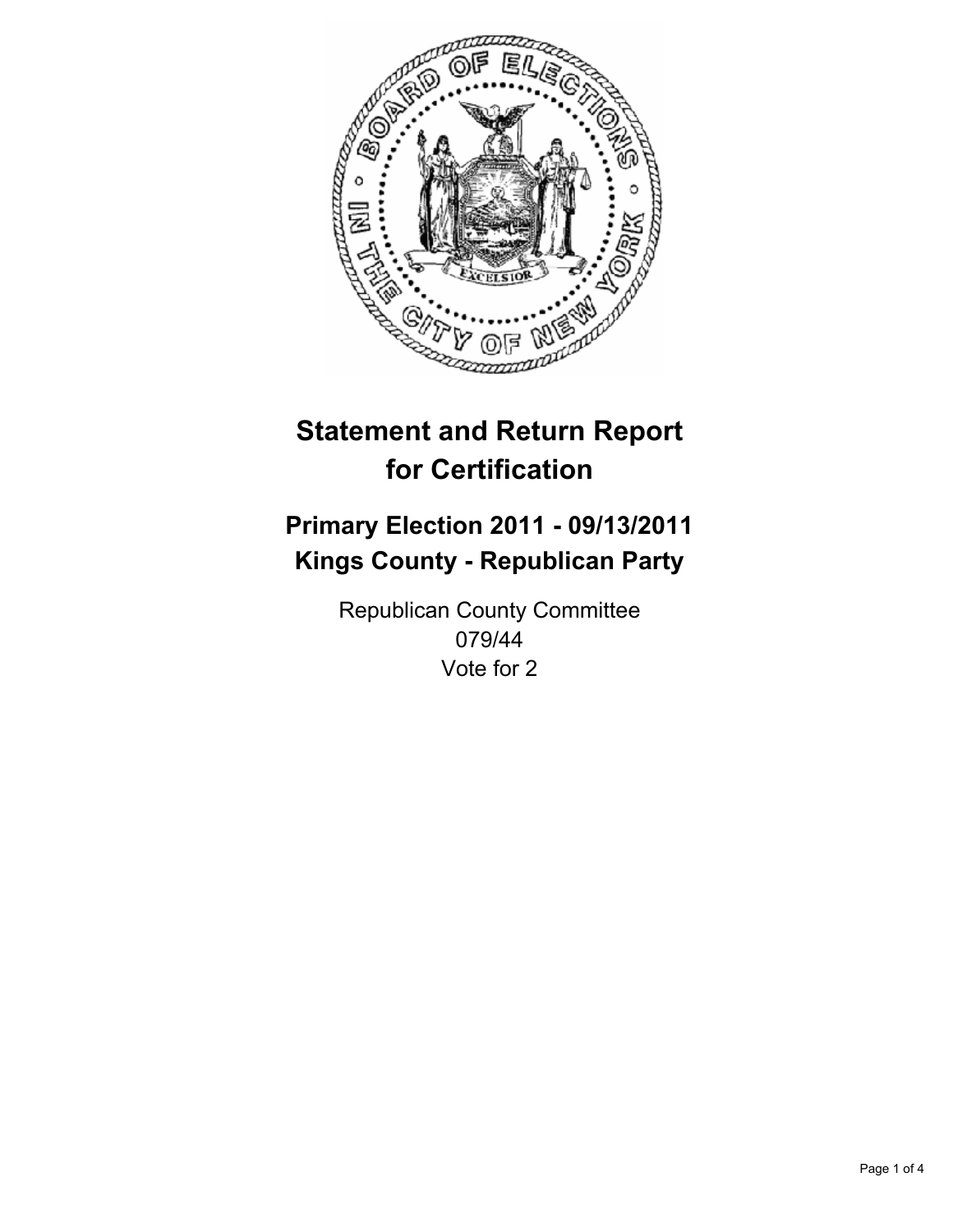

| PUBLIC COUNTER                                           | 0 |
|----------------------------------------------------------|---|
| <b>EMERGENCY</b>                                         | 0 |
| ABSENTEE/MILITARY                                        | 0 |
| <b>FEDERAL</b>                                           | 0 |
| SPECIAL PRESIDENTIAL                                     | 0 |
| <b>AFFIDAVIT</b>                                         | 0 |
| <b>Total Ballots</b>                                     | 0 |
| Less - Inapplicable Federal/Special Presidential Ballots | O |
| <b>Total Applicable Ballots</b>                          | 0 |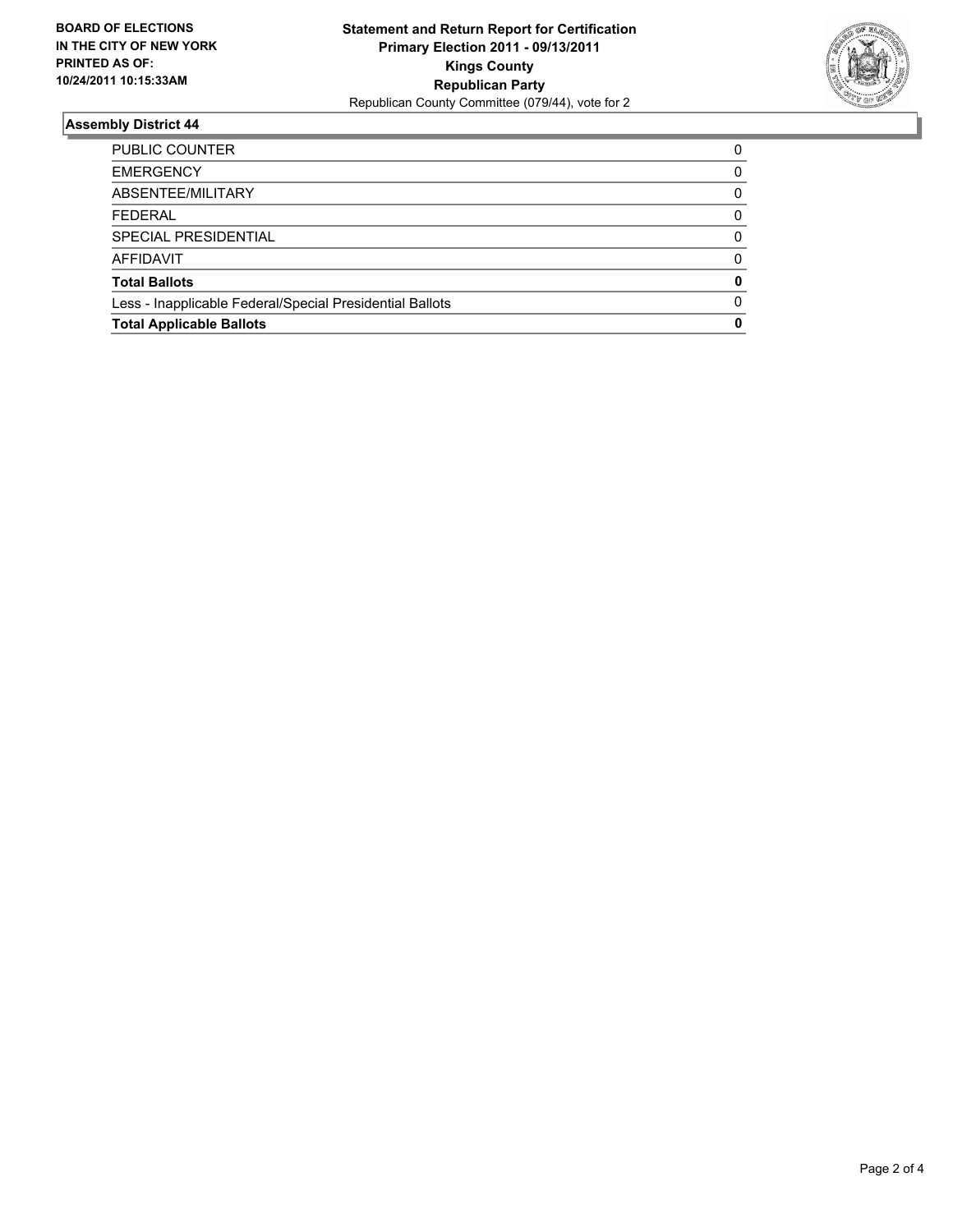### **Statement and Return Report for Certification Primary Election 2011 - 09/13/2011 Kings County Republican Party** Republican County Committee (079/44), vote for 2

### **Total for Republican County Committee (079/44) - Kings County**

| <b>PUBLIC COUNTER</b>                                    | 0        |
|----------------------------------------------------------|----------|
| <b>EMERGENCY</b>                                         | 0        |
| ABSENTEE/MILITARY                                        | 0        |
| <b>FEDERAL</b>                                           | 0        |
| SPECIAL PRESIDENTIAL                                     | 0        |
| AFFIDAVIT                                                | 0        |
| <b>Total Ballots</b>                                     | 0        |
| Less - Inapplicable Federal/Special Presidential Ballots | $\Omega$ |
| <b>Total Applicable Ballots</b>                          | 0        |

We certify this statement to be correct, and have caused the same to be attested by the signatures of the members of the board, or a majority thereof, on

Secretary **Chairman** 

Canvassing Board

Date

Canvassing Board **Canvassing Board** Canvassing Board **Deputy Chief Clerk**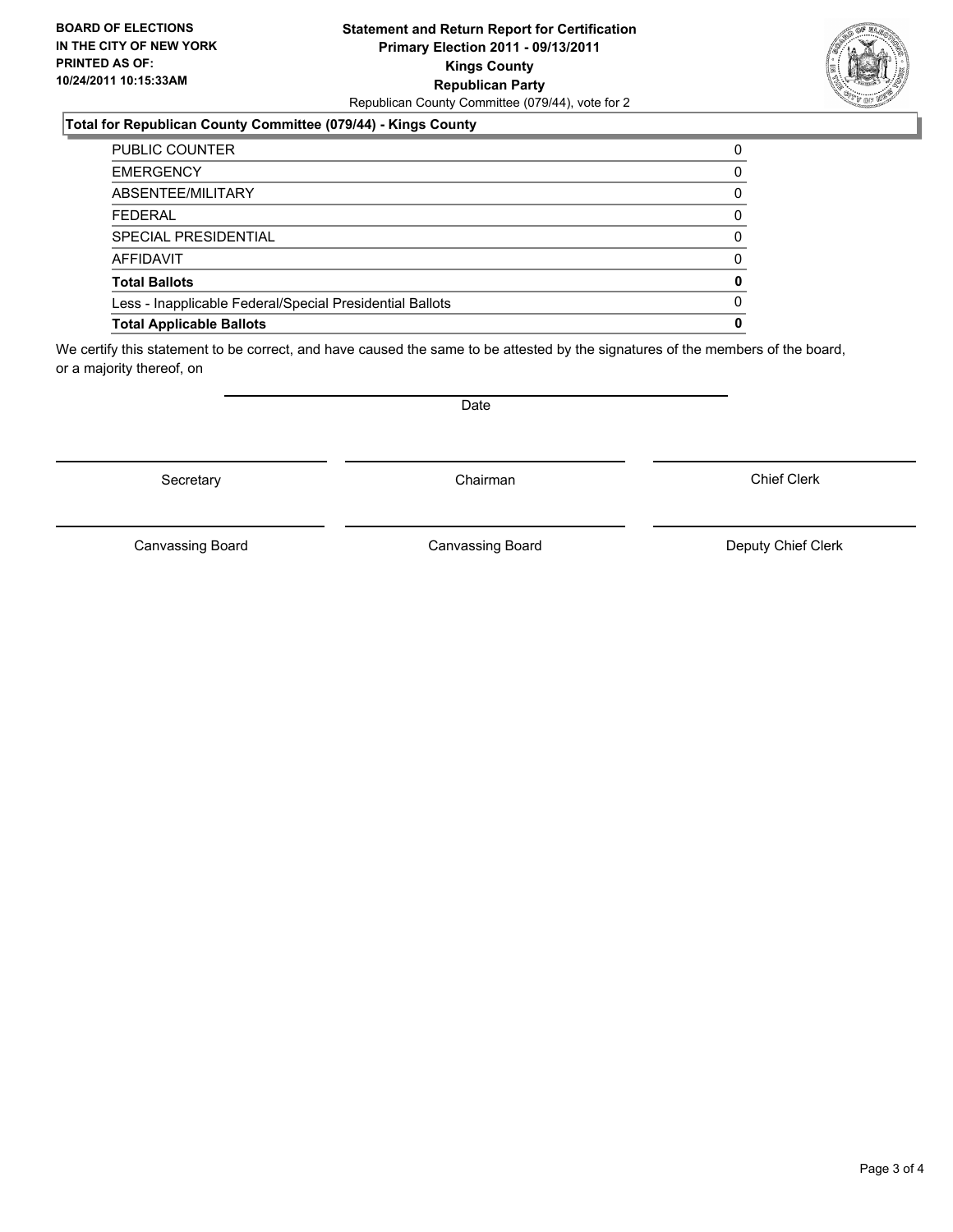**Statement and Return Report for Certification Primary Election 2011 - 09/13/2011 Kings County Republican Party** Republican County Committee (079/44), vote for 2

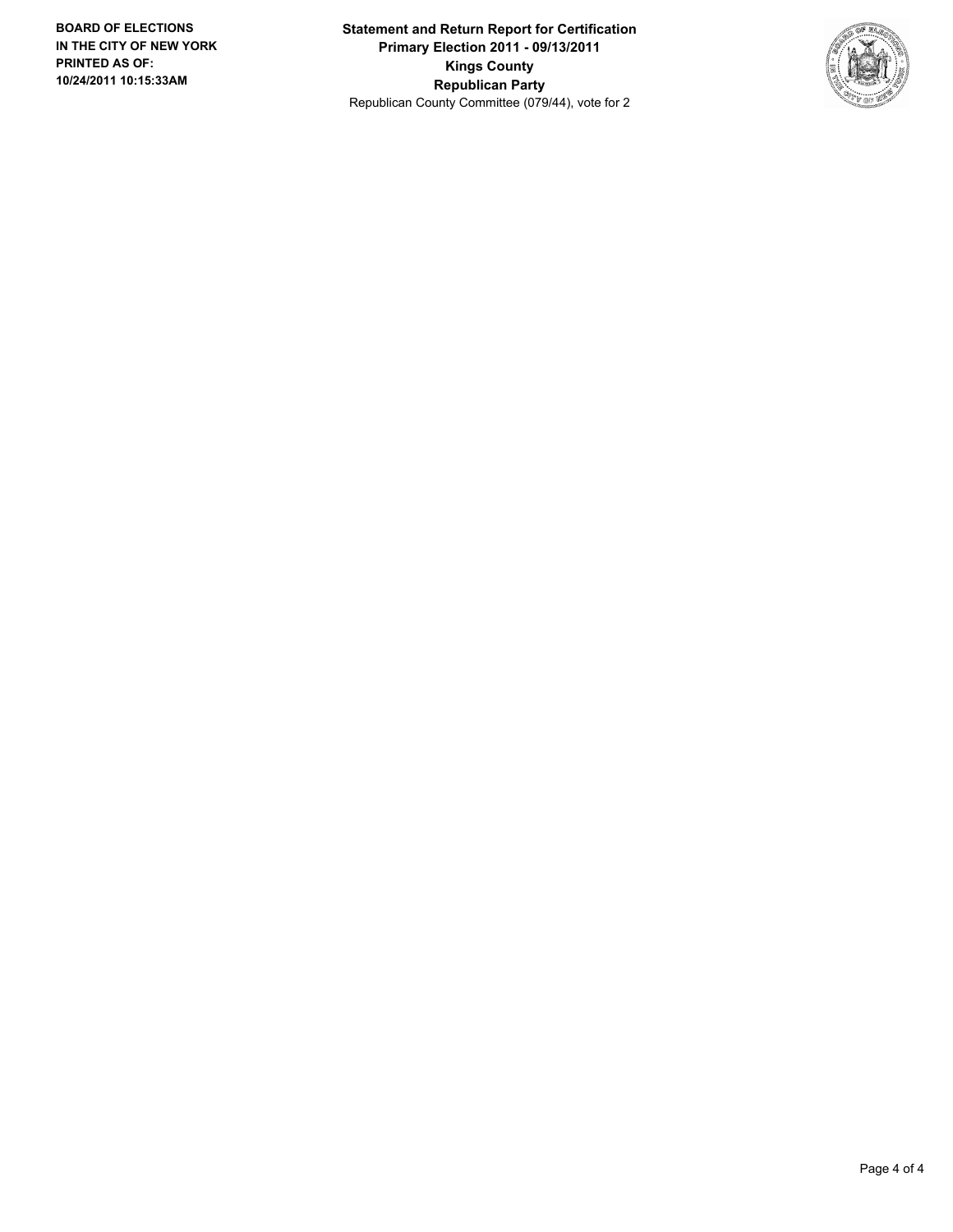

## **Primary Election 2011 - 09/13/2011 Kings County - Republican Party**

Republican County Committee 001/45 Vote for 2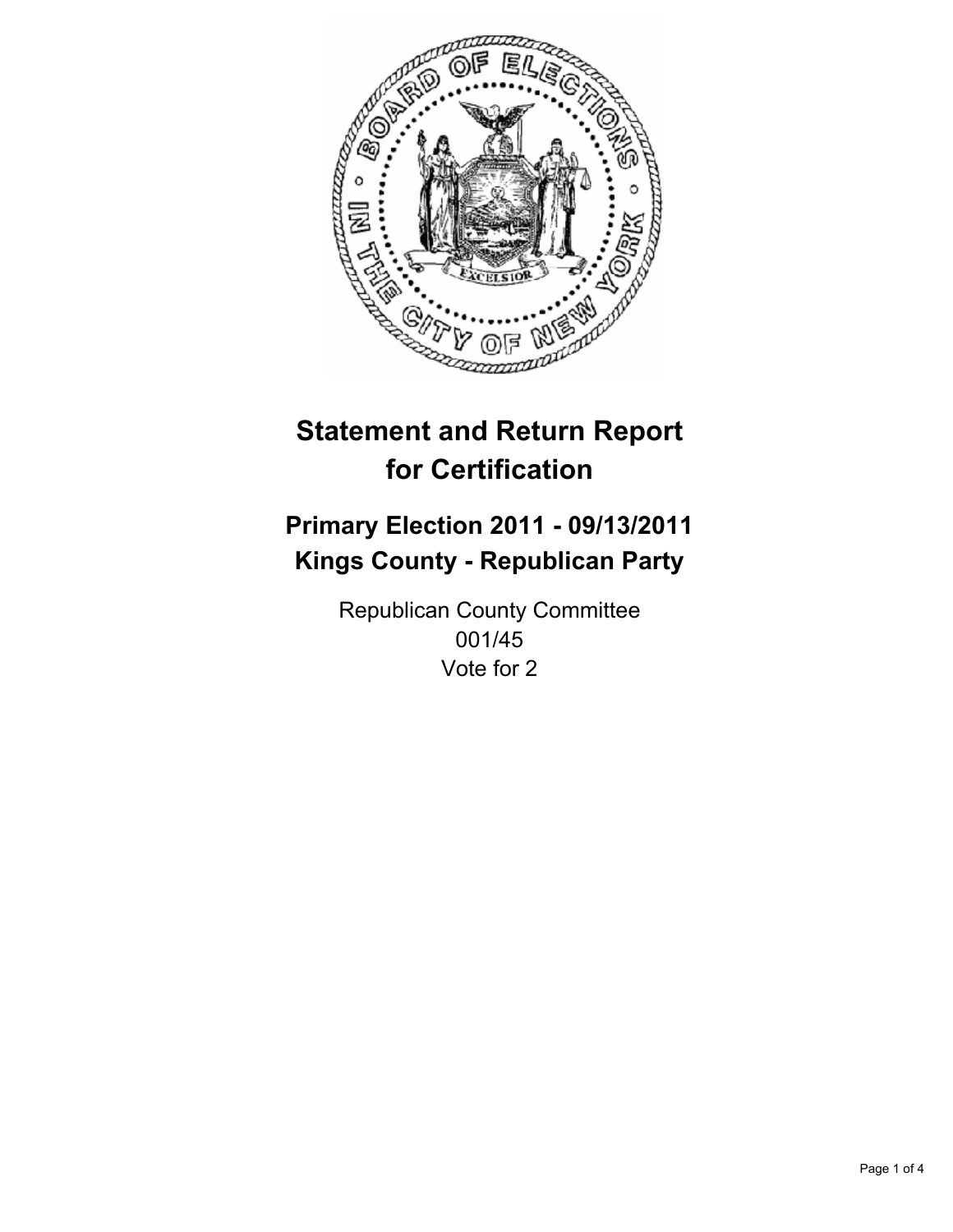

| <b>PUBLIC COUNTER</b>                                    | 30 |
|----------------------------------------------------------|----|
| <b>EMERGENCY</b>                                         | 0  |
| ABSENTEE/MILITARY                                        | 5  |
| <b>FEDERAL</b>                                           | 0  |
| <b>SPECIAL PRESIDENTIAL</b>                              | 0  |
| <b>AFFIDAVIT</b>                                         | 1  |
| <b>Total Ballots</b>                                     | 36 |
| Less - Inapplicable Federal/Special Presidential Ballots | 0  |
| <b>Total Applicable Ballots</b>                          | 36 |
| <b>GALINA TEMINA</b>                                     | 7  |
| <b>ARKADIY SHUKHAT</b>                                   | 8  |
| <b>VLADIMIR ELZON</b>                                    | 5  |
| <b>BORIS ZUSMAN</b>                                      | 9  |
| <b>Total Votes</b>                                       | 29 |
| Unrecorded                                               | 43 |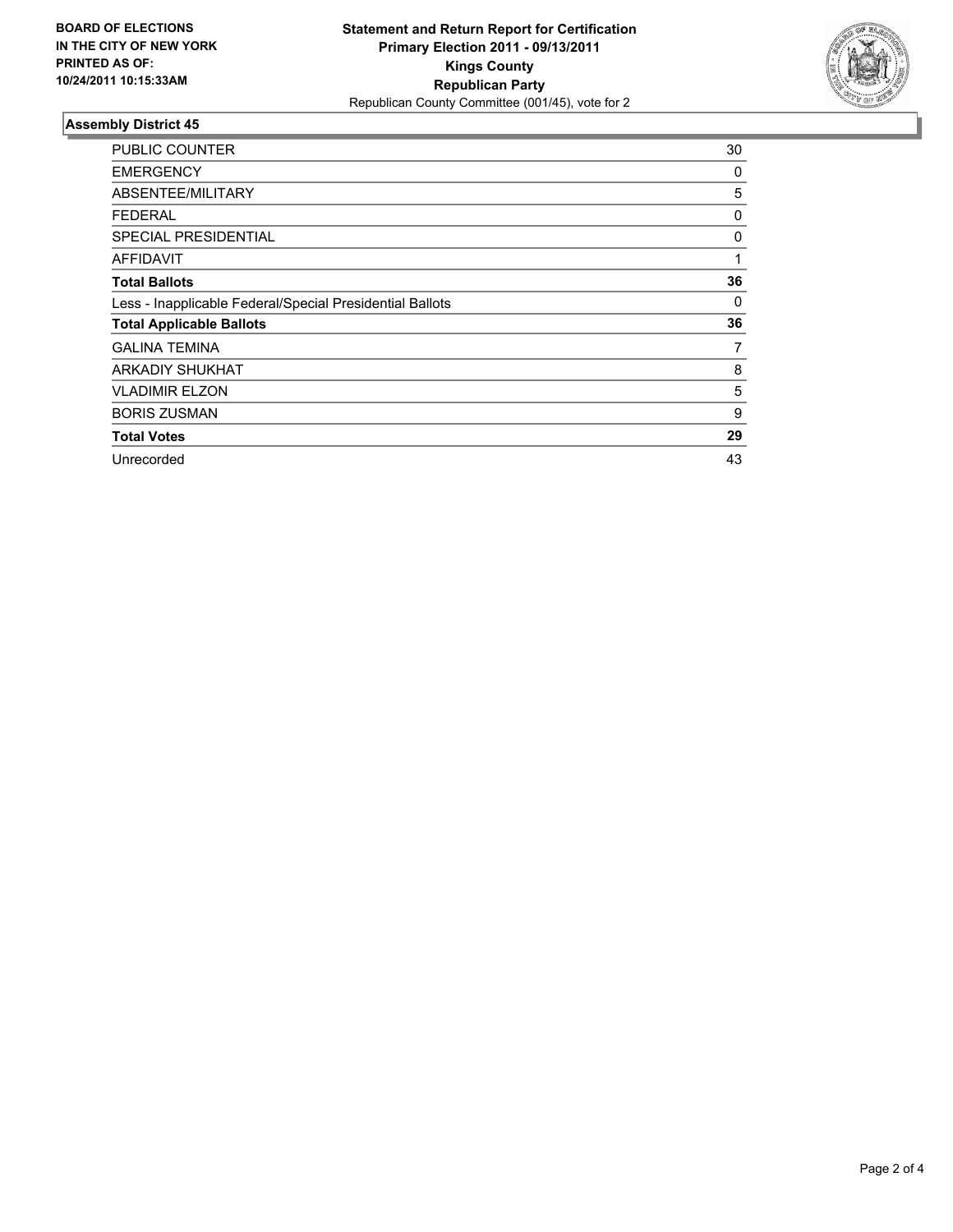#### **Total for Republican County Committee (001/45) - Kings County**

| <b>PUBLIC COUNTER</b>                                    | 30 |
|----------------------------------------------------------|----|
| <b>EMERGENCY</b>                                         | 0  |
| ABSENTEE/MILITARY                                        | 5  |
| <b>FEDERAL</b>                                           | 0  |
| <b>SPECIAL PRESIDENTIAL</b>                              | 0  |
| AFFIDAVIT                                                | 1  |
| <b>Total Ballots</b>                                     | 36 |
| Less - Inapplicable Federal/Special Presidential Ballots | 0  |
| <b>Total Applicable Ballots</b>                          | 36 |
| <b>GALINA TEMINA</b>                                     | 7  |
| <b>ARKADIY SHUKHAT</b>                                   | 8  |
| <b>VLADIMIR ELZON</b>                                    | 5  |
| <b>BORIS ZUSMAN</b>                                      | 9  |
| <b>Total Votes</b>                                       | 29 |
| Unrecorded                                               | 43 |

We certify this statement to be correct, and have caused the same to be attested by the signatures of the members of the board, or a majority thereof, on

Date

Secretary **Chairman** 

Canvassing Board **Canvassing Board** Canvassing Board **Deputy Chief Clerk** 

Canvassing Board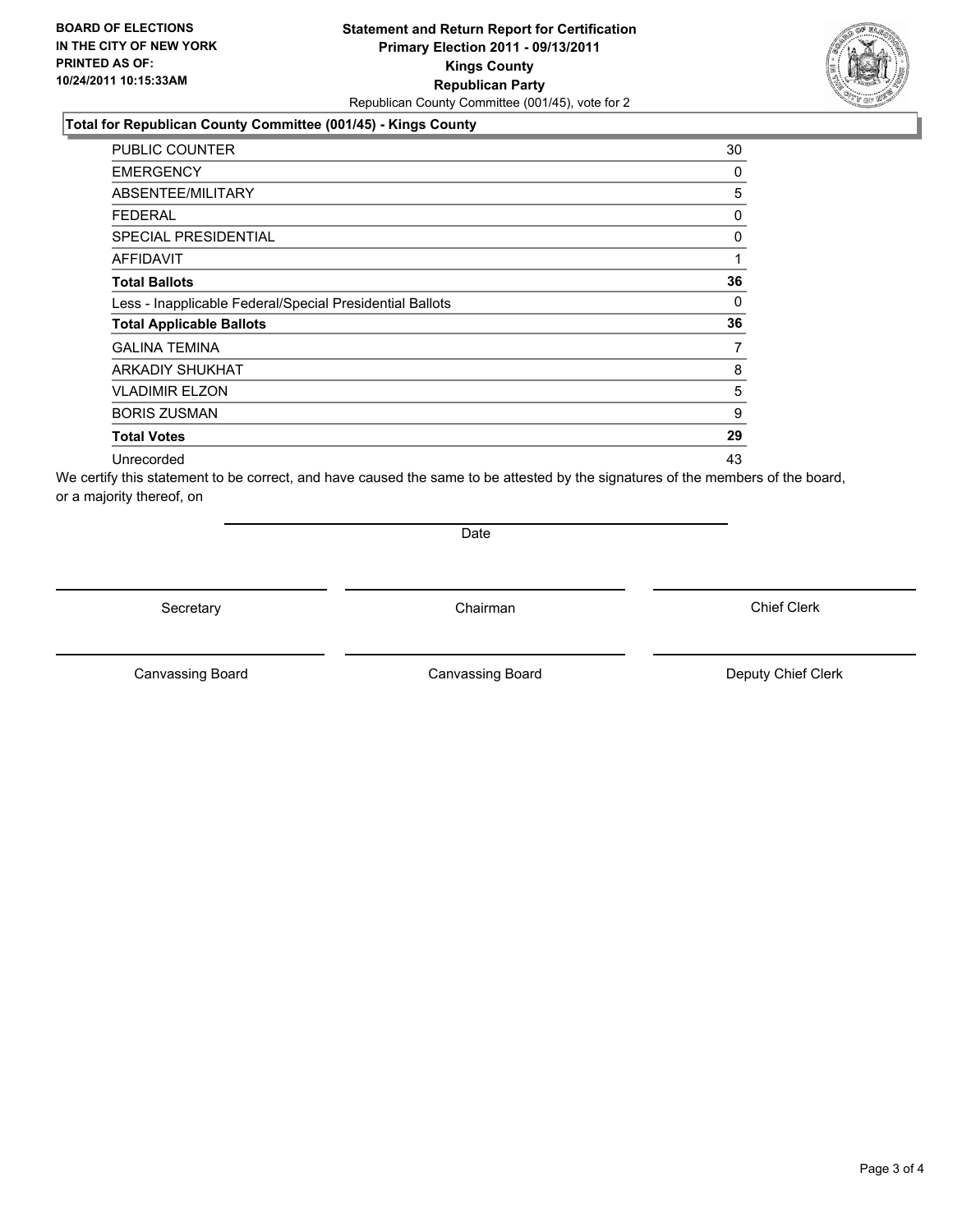**Statement and Return Report for Certification Primary Election 2011 - 09/13/2011 Kings County Republican Party** Republican County Committee (001/45), vote for 2

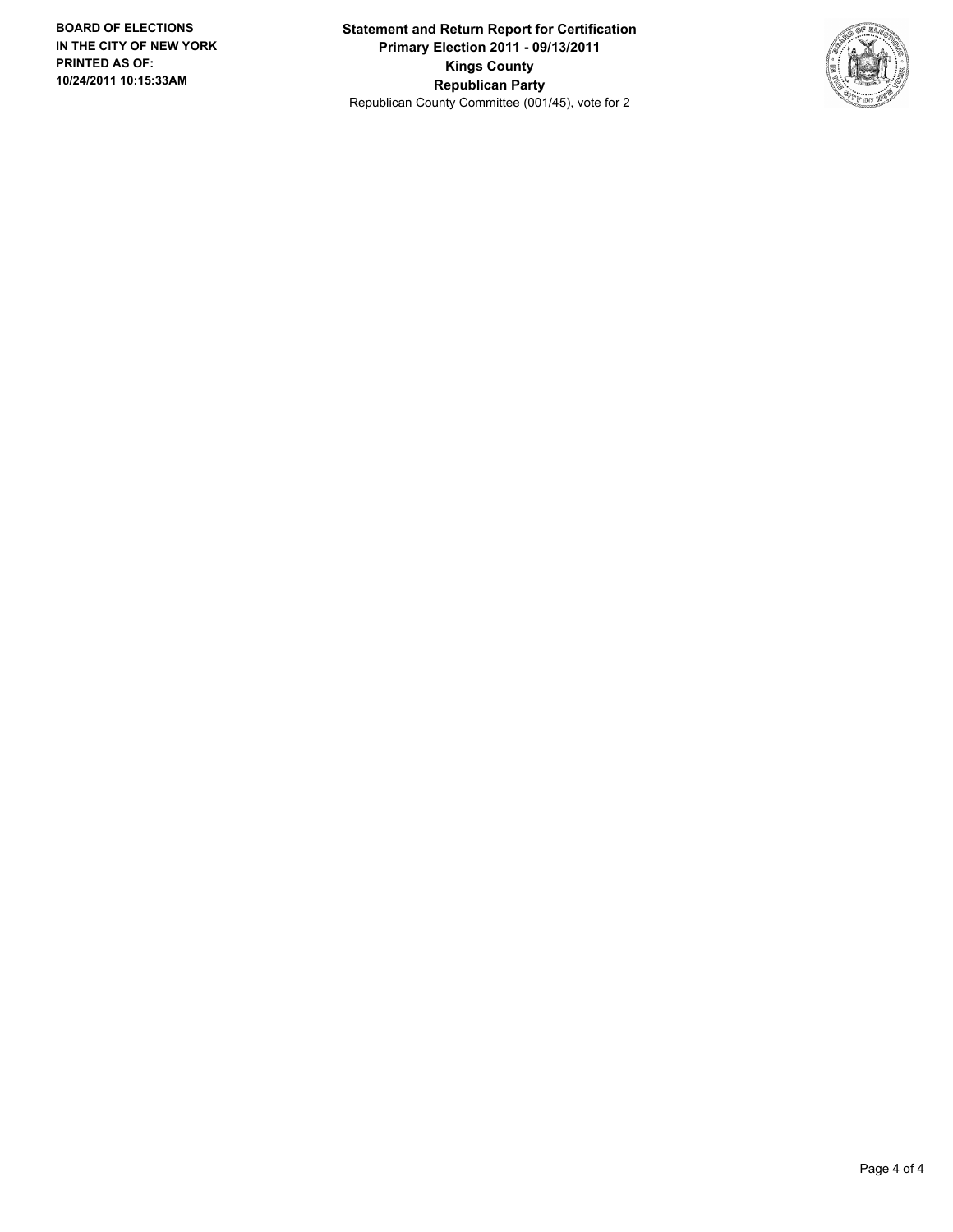

## **Primary Election 2011 - 09/13/2011 Kings County - Republican Party**

Republican County Committee 002/45 Vote for 2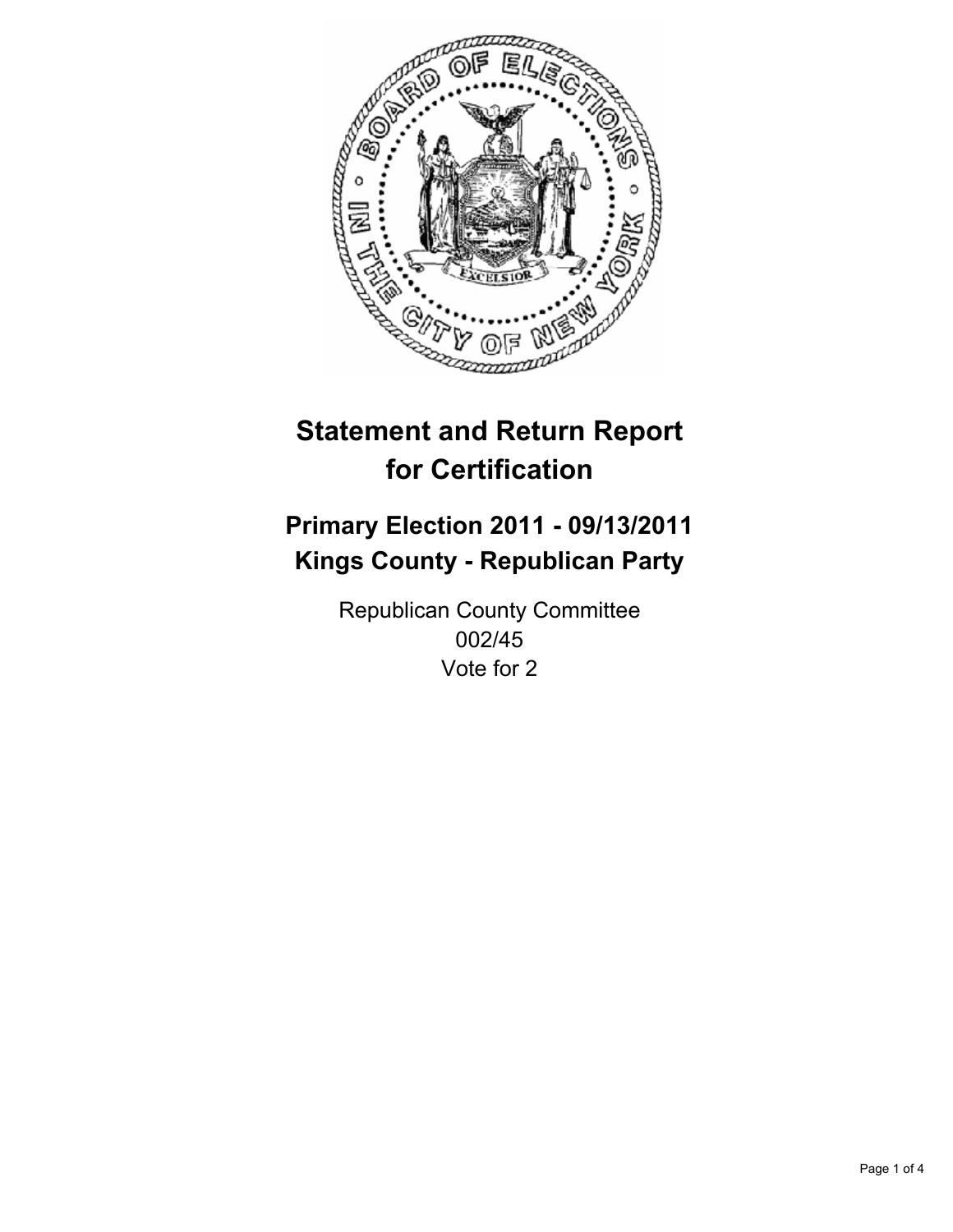

| <b>PUBLIC COUNTER</b>                                    | 31 |
|----------------------------------------------------------|----|
| <b>EMERGENCY</b>                                         | 0  |
| ABSENTEE/MILITARY                                        | 0  |
| <b>FEDERAL</b>                                           | 0  |
| <b>SPECIAL PRESIDENTIAL</b>                              | 0  |
| <b>AFFIDAVIT</b>                                         | 0  |
| <b>Total Ballots</b>                                     | 31 |
| Less - Inapplicable Federal/Special Presidential Ballots | 0  |
| <b>Total Applicable Ballots</b>                          | 31 |
| RAISA KAMINSKAYA                                         | 21 |
| <b>SIMA LAKHTER</b>                                      | 16 |
| <b>CARMELA VIGORITO</b>                                  | 6  |
| <b>GUIDO VIGORITO</b>                                    | 5  |
| ANNA BROITMAN (WRITE-IN)                                 | 2  |
| <b>Total Votes</b>                                       | 50 |
| Unrecorded                                               | 12 |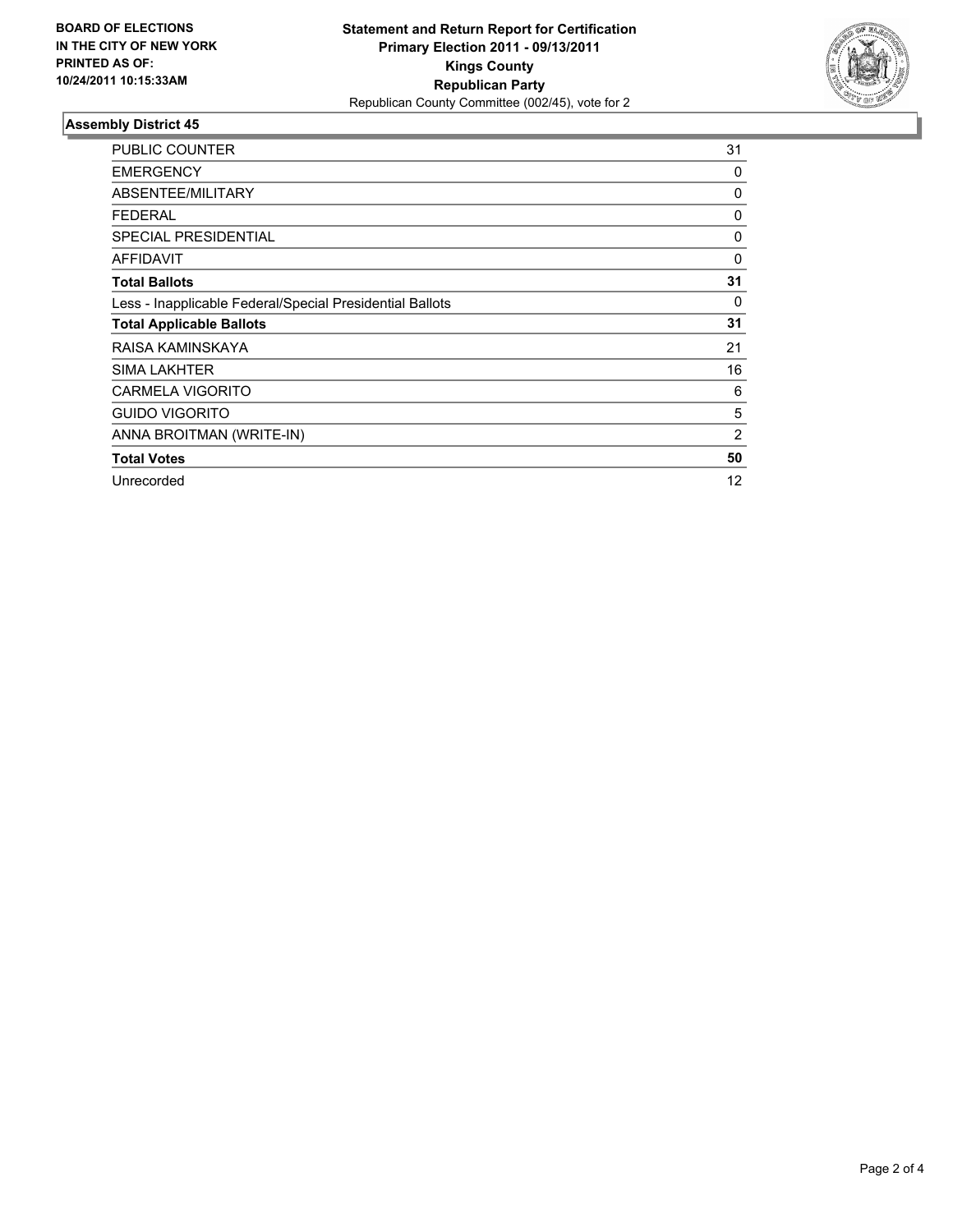#### **Total for Republican County Committee (002/45) - Kings County**

| <b>PUBLIC COUNTER</b>                                    | 31 |
|----------------------------------------------------------|----|
| <b>EMERGENCY</b>                                         | 0  |
| ABSENTEE/MILITARY                                        | 0  |
| <b>FEDERAL</b>                                           | 0  |
| <b>SPECIAL PRESIDENTIAL</b>                              | 0  |
| <b>AFFIDAVIT</b>                                         | 0  |
| <b>Total Ballots</b>                                     | 31 |
| Less - Inapplicable Federal/Special Presidential Ballots | 0  |
| <b>Total Applicable Ballots</b>                          | 31 |
| RAISA KAMINSKAYA                                         | 21 |
| <b>SIMA LAKHTER</b>                                      | 16 |
| <b>CARMELA VIGORITO</b>                                  | 6  |
| <b>GUIDO VIGORITO</b>                                    | 5  |
| ANNA BROITMAN (WRITE-IN)                                 | 2  |
| <b>Total Votes</b>                                       | 50 |
| Unrecorded                                               | 12 |

We certify this statement to be correct, and have caused the same to be attested by the signatures of the members of the board, or a majority thereof, on

**Date** 

Secretary **Chairman** 

Canvassing Board **Canvassing Board** Canvassing Board **Deputy Chief Clerk** 

Canvassing Board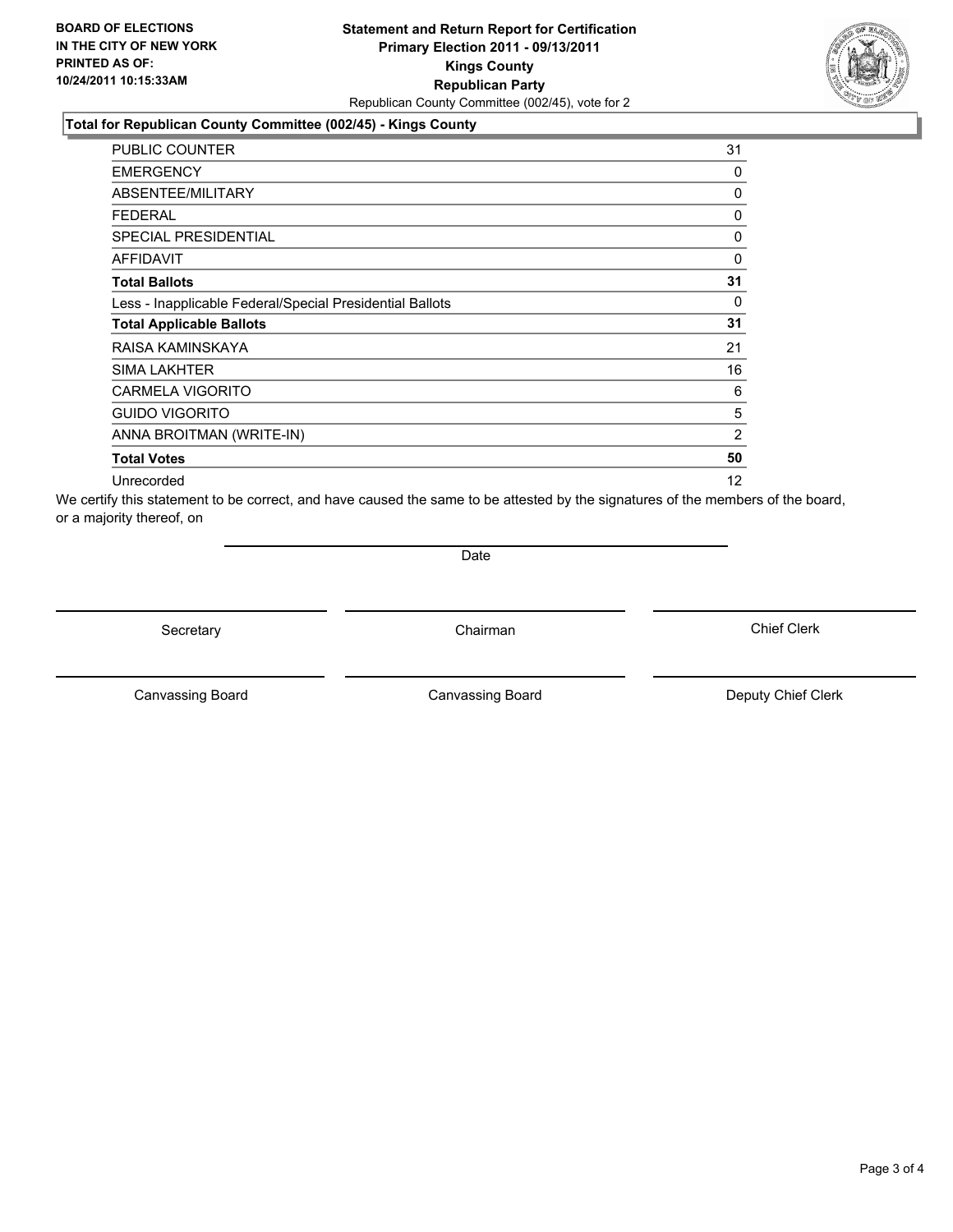**Statement and Return Report for Certification Primary Election 2011 - 09/13/2011 Kings County Republican Party** Republican County Committee (002/45), vote for 2

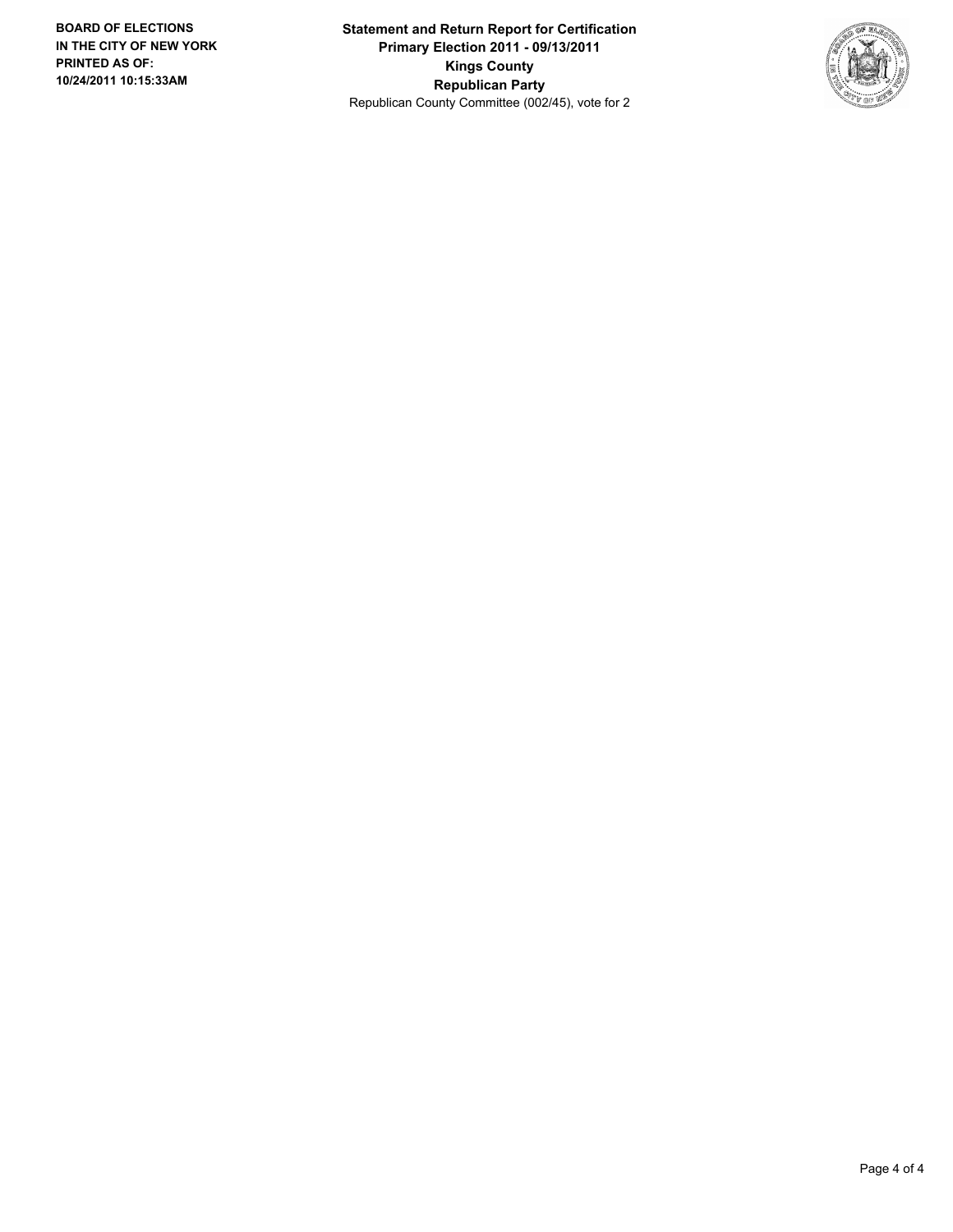

## **Primary Election 2011 - 09/13/2011 Kings County - Republican Party**

Republican County Committee 003/45 Vote for 2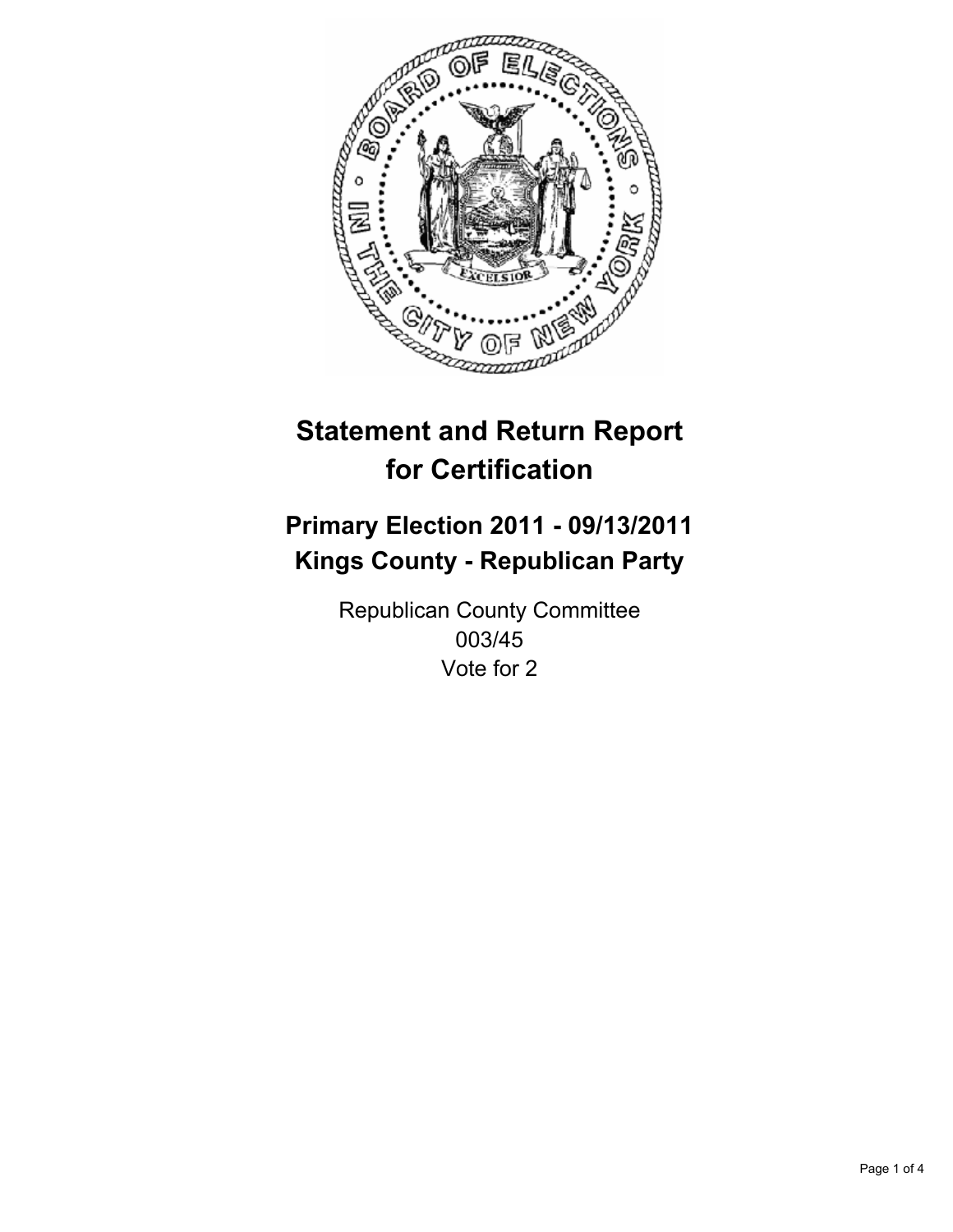

| <b>PUBLIC COUNTER</b>                                    | 30 |
|----------------------------------------------------------|----|
| <b>EMERGENCY</b>                                         | 0  |
| ABSENTEE/MILITARY                                        | 0  |
| <b>FEDERAL</b>                                           | 0  |
| <b>SPECIAL PRESIDENTIAL</b>                              | 0  |
| AFFIDAVIT                                                | 0  |
| <b>Total Ballots</b>                                     | 30 |
| Less - Inapplicable Federal/Special Presidential Ballots | 0  |
| <b>Total Applicable Ballots</b>                          | 30 |
| ANNA BROITMAN                                            | 21 |
| <b>GALINA BARKAN</b>                                     | 11 |
| <b>LEV BARKAN</b>                                        | 9  |
| BARCK OBAMA (WRITE-IN)                                   | 1  |
| <b>Total Votes</b>                                       | 42 |
| Unrecorded                                               | 18 |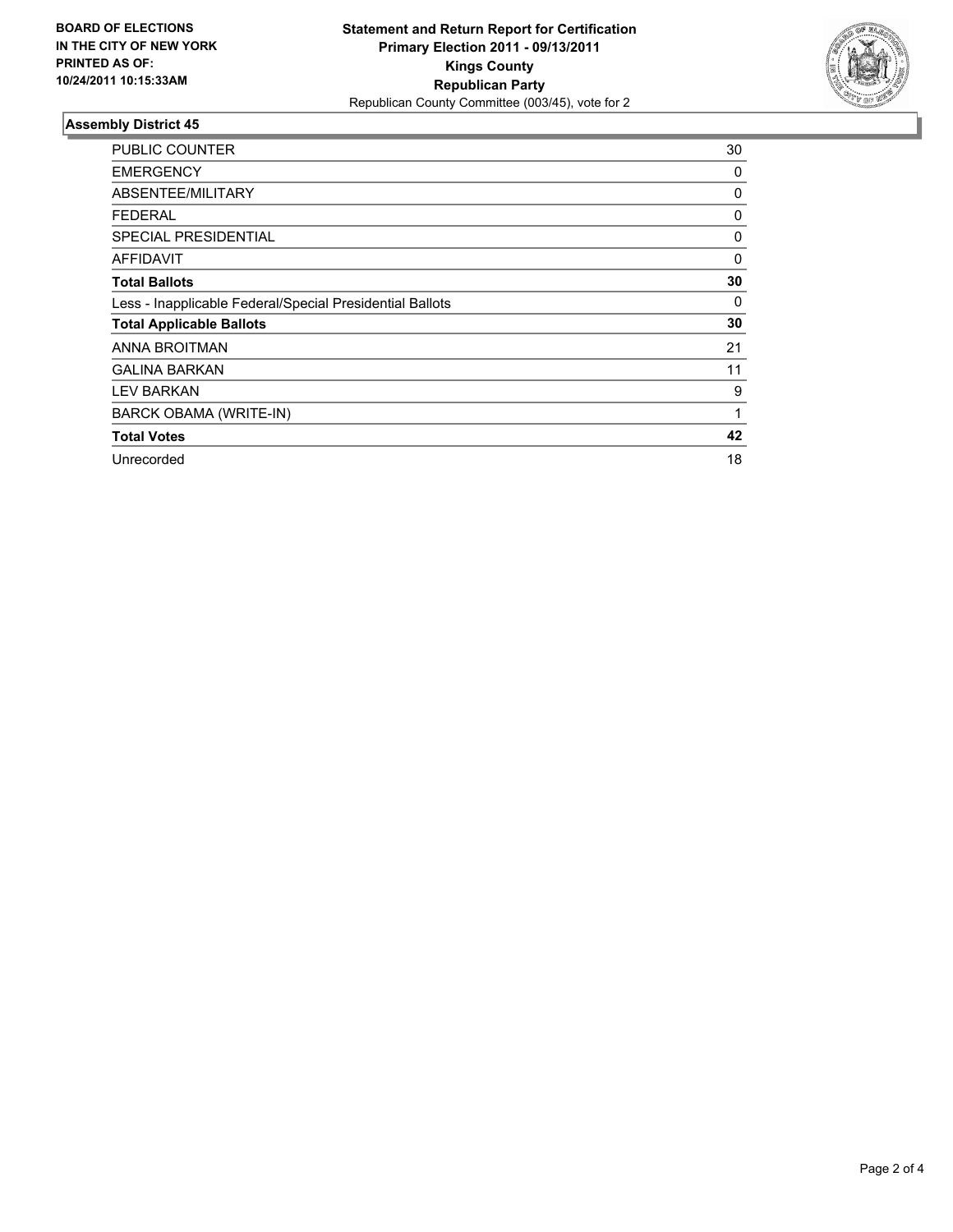#### **Total for Republican County Committee (003/45) - Kings County**

| <b>PUBLIC COUNTER</b>                                    | 30 |
|----------------------------------------------------------|----|
| <b>EMERGENCY</b>                                         | 0  |
| ABSENTEE/MILITARY                                        | 0  |
| <b>FEDERAL</b>                                           | 0  |
| <b>SPECIAL PRESIDENTIAL</b>                              | 0  |
| AFFIDAVIT                                                | 0  |
| <b>Total Ballots</b>                                     | 30 |
| Less - Inapplicable Federal/Special Presidential Ballots | 0  |
| <b>Total Applicable Ballots</b>                          | 30 |
| ANNA BROITMAN                                            | 21 |
| <b>GALINA BARKAN</b>                                     | 11 |
| <b>LEV BARKAN</b>                                        | 9  |
| <b>BARCK OBAMA (WRITE-IN)</b>                            | 1  |
| <b>Total Votes</b>                                       | 42 |
| Unrecorded                                               | 18 |

We certify this statement to be correct, and have caused the same to be attested by the signatures of the members of the board, or a majority thereof, on

Date

Secretary **Chairman** 

Canvassing Board **Canvassing Board** Canvassing Board **Deputy Chief Clerk** 

Canvassing Board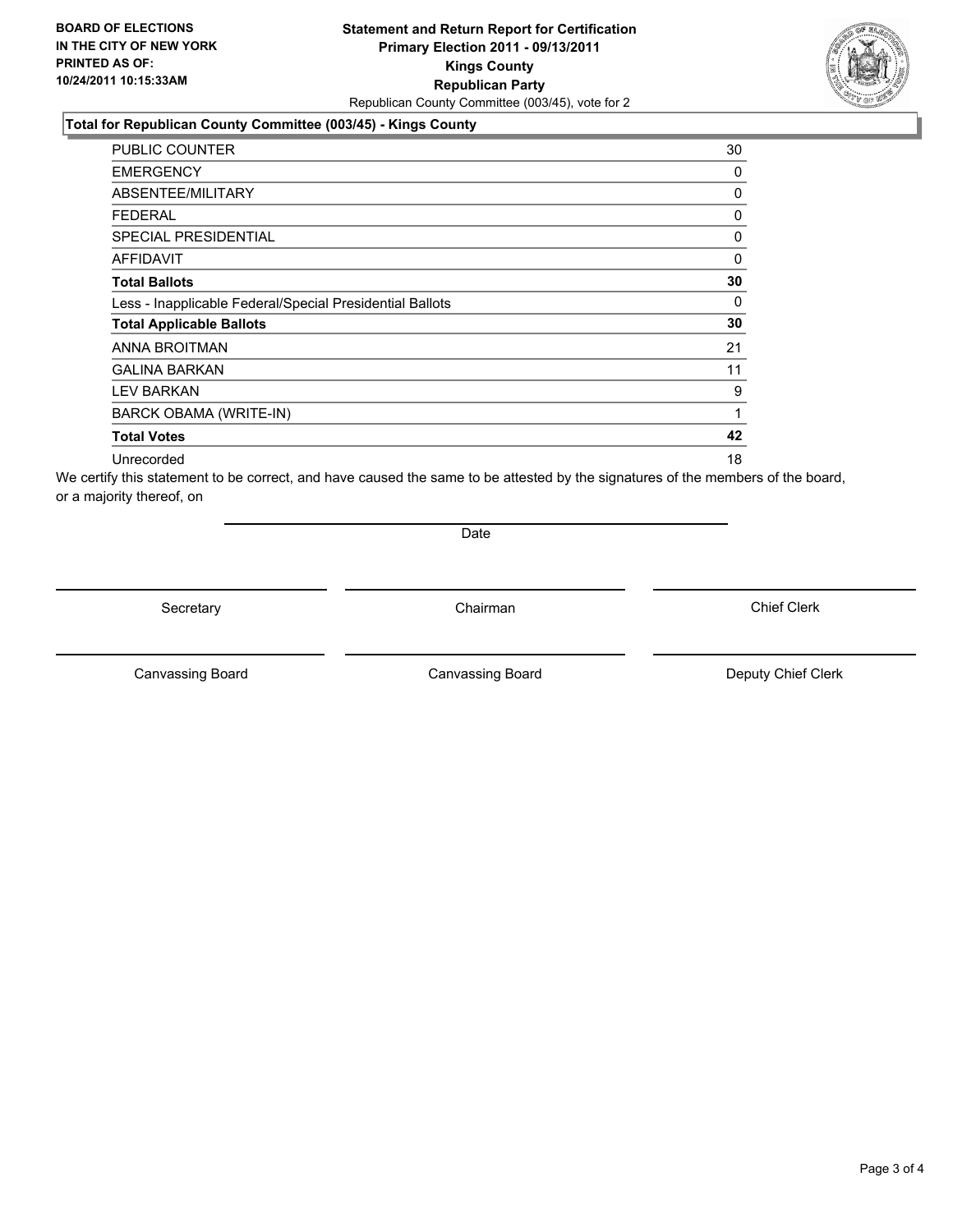**Statement and Return Report for Certification Primary Election 2011 - 09/13/2011 Kings County Republican Party** Republican County Committee (003/45), vote for 2

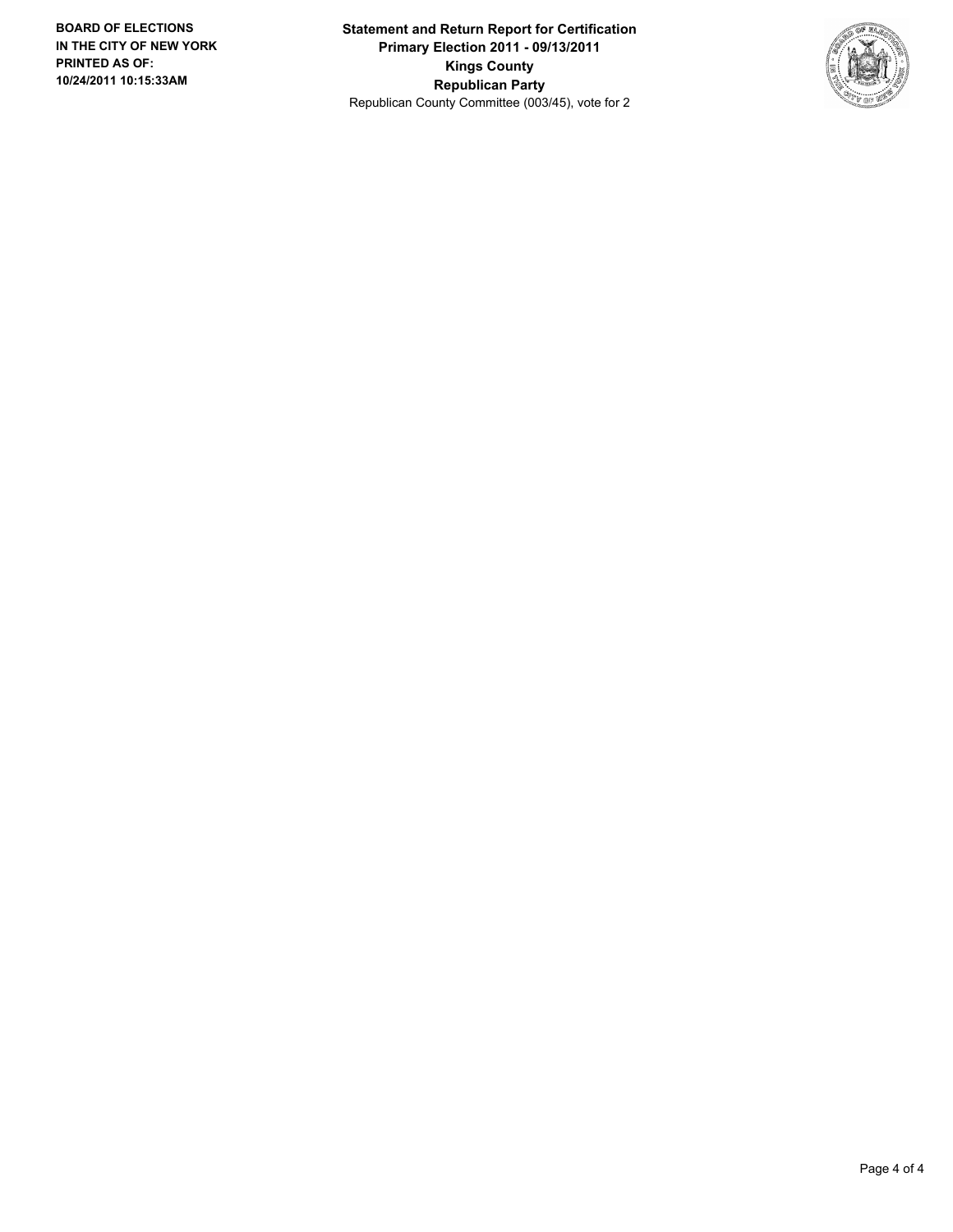

## **Primary Election 2011 - 09/13/2011 Kings County - Republican Party**

Republican County Committee 004/45 Vote for 2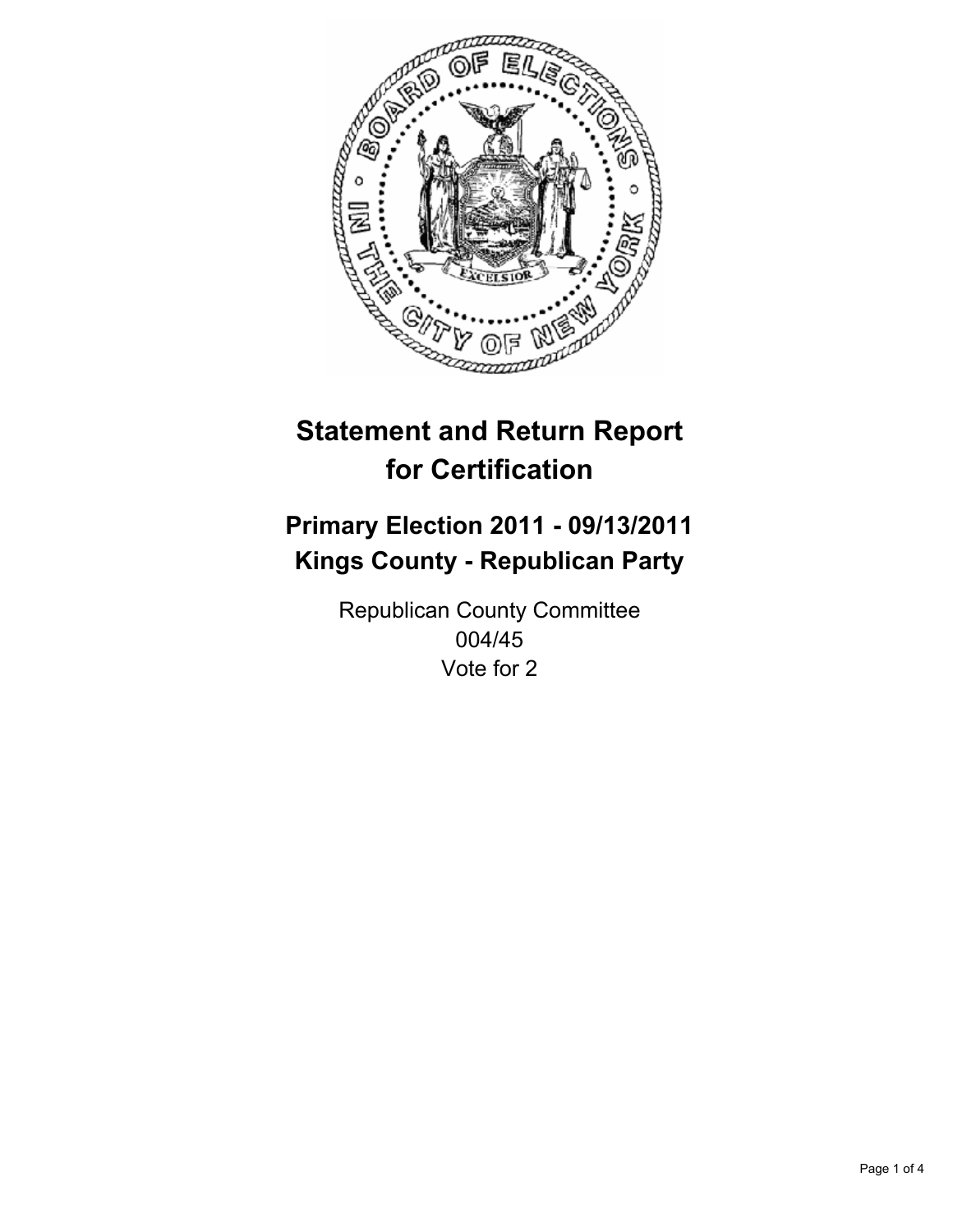

| <b>PUBLIC COUNTER</b>                                    | 25 |
|----------------------------------------------------------|----|
| <b>EMERGENCY</b>                                         | 0  |
| ABSENTEE/MILITARY                                        | 0  |
| <b>FEDERAL</b>                                           | 0  |
| <b>SPECIAL PRESIDENTIAL</b>                              | 0  |
| AFFIDAVIT                                                | 0  |
| <b>Total Ballots</b>                                     | 25 |
| Less - Inapplicable Federal/Special Presidential Ballots | 0  |
| <b>Total Applicable Ballots</b>                          | 25 |
| <b>ROMAN GERBER</b>                                      | 8  |
| <b>INNA GERBER</b>                                       | 8  |
| <b>FAINA ZLATINA</b>                                     | 5  |
| RITA SLADKOVSKAYA                                        | 5  |
| <b>Total Votes</b>                                       | 26 |
| Unrecorded                                               | 24 |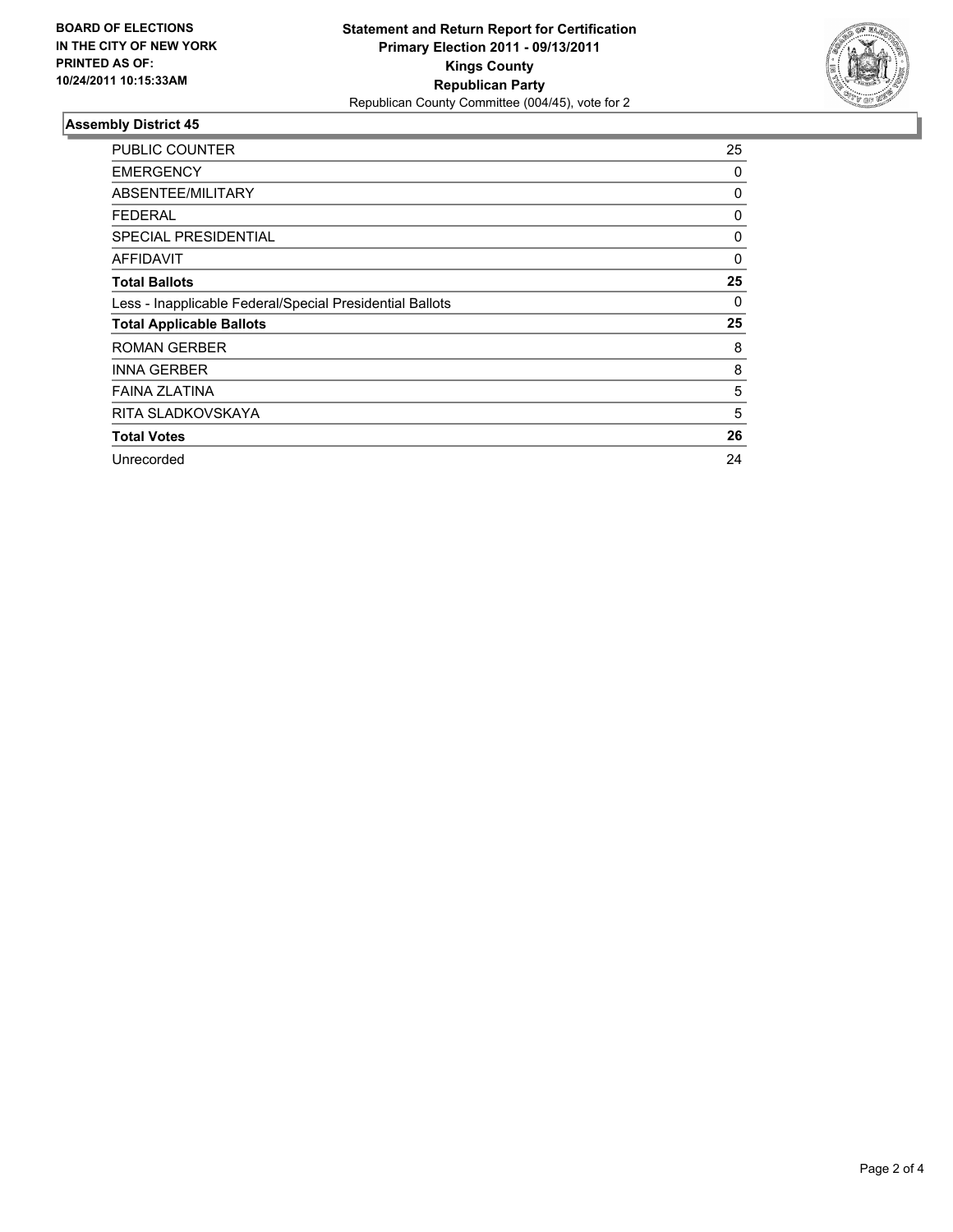#### **Total for Republican County Committee (004/45) - Kings County**

| <b>PUBLIC COUNTER</b>                                    | 25 |
|----------------------------------------------------------|----|
| <b>EMERGENCY</b>                                         | 0  |
| ABSENTEE/MILITARY                                        | 0  |
| <b>FEDERAL</b>                                           | 0  |
| <b>SPECIAL PRESIDENTIAL</b>                              | 0  |
| AFFIDAVIT                                                | 0  |
| <b>Total Ballots</b>                                     | 25 |
| Less - Inapplicable Federal/Special Presidential Ballots | 0  |
| <b>Total Applicable Ballots</b>                          | 25 |
| <b>ROMAN GERBER</b>                                      | 8  |
| <b>INNA GERBER</b>                                       | 8  |
| <b>FAINA ZLATINA</b>                                     | 5  |
| RITA SLADKOVSKAYA                                        | 5  |
| <b>Total Votes</b>                                       | 26 |
| Unrecorded                                               | 24 |

We certify this statement to be correct, and have caused the same to be attested by the signatures of the members of the board, or a majority thereof, on

Date

Secretary **Chairman** 

Canvassing Board **Canvassing Board** Canvassing Board **Deputy Chief Clerk** 

Canvassing Board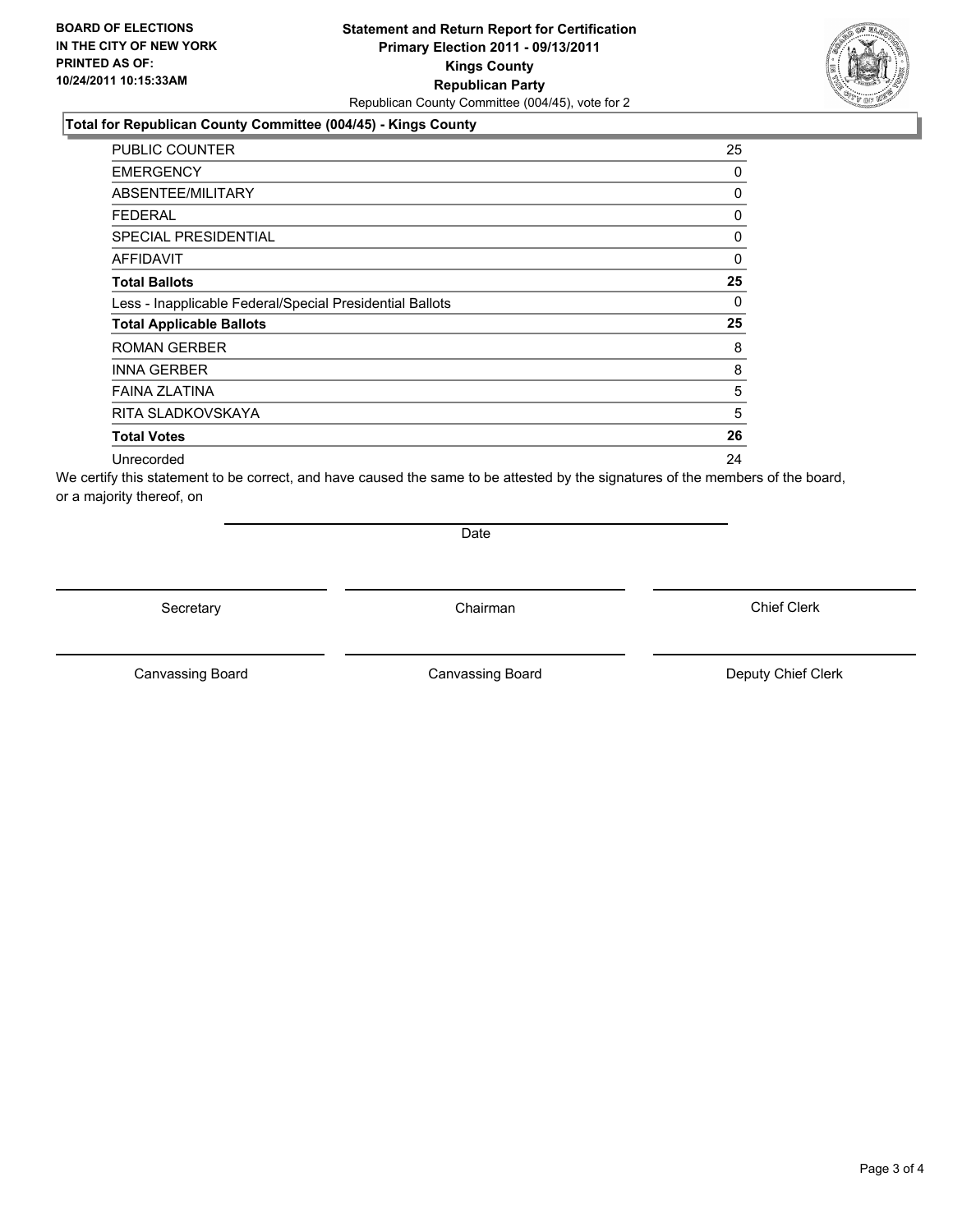**Statement and Return Report for Certification Primary Election 2011 - 09/13/2011 Kings County Republican Party** Republican County Committee (004/45), vote for 2

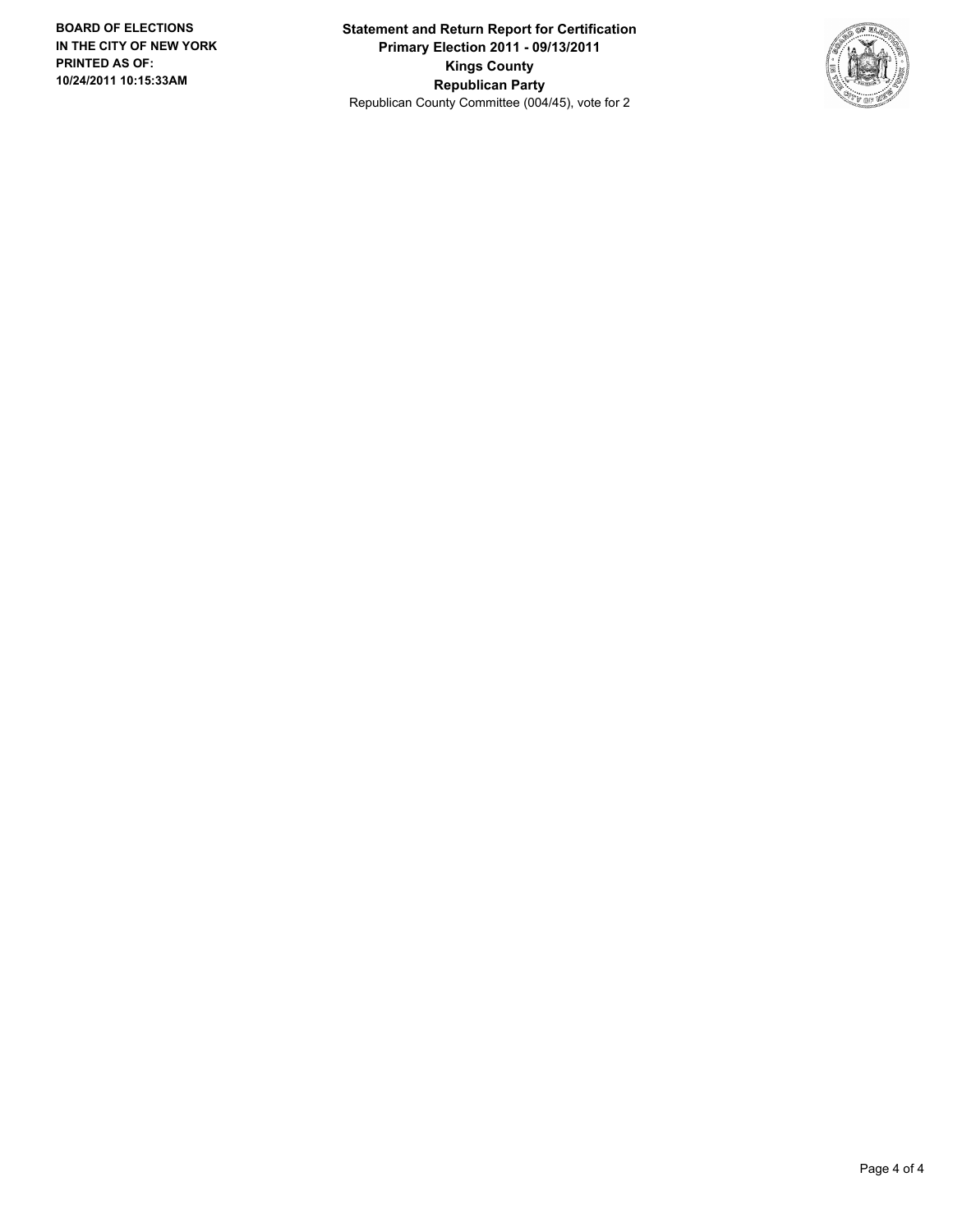

## **Primary Election 2011 - 09/13/2011 Kings County - Republican Party**

Republican County Committee 045/45 Vote for 2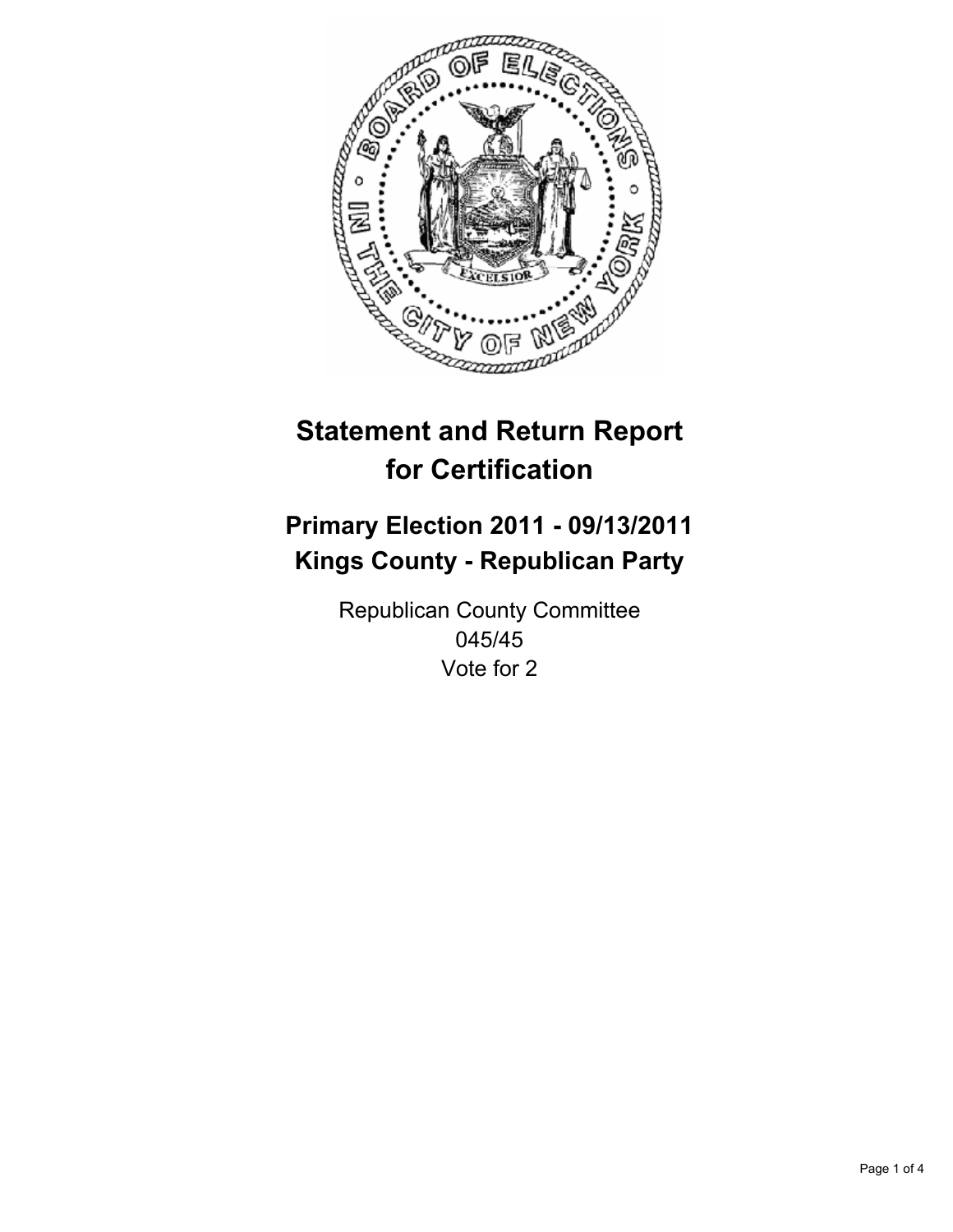

| <b>PUBLIC COUNTER</b>                                    | 18             |
|----------------------------------------------------------|----------------|
| <b>EMERGENCY</b>                                         | 0              |
| ABSENTEE/MILITARY                                        | 0              |
| <b>FEDERAL</b>                                           | 0              |
| <b>SPECIAL PRESIDENTIAL</b>                              | 0              |
| AFFIDAVIT                                                | 0              |
| <b>Total Ballots</b>                                     | 18             |
| Less - Inapplicable Federal/Special Presidential Ballots | 0              |
| <b>Total Applicable Ballots</b>                          | 18             |
| YAAKOV SASSON                                            | 9              |
| <b>DEBORAH COHEN</b>                                     | 8              |
| <b>FRIDRIK SPIVAK</b>                                    | $\overline{2}$ |
| ARNOLD B MOSKOWITZ                                       | 4              |
| <b>Total Votes</b>                                       | 23             |
| Unrecorded                                               | 13             |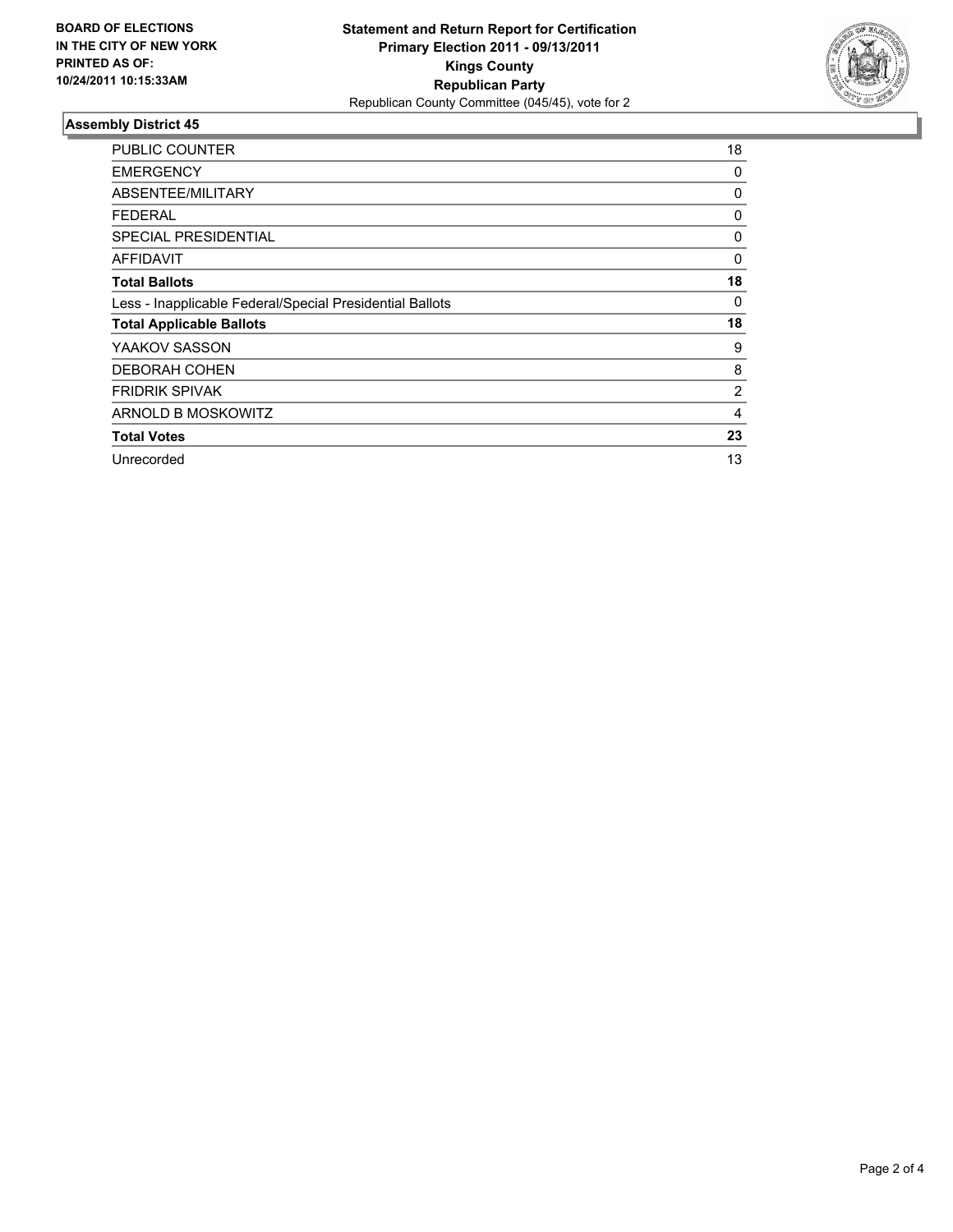#### **Total for Republican County Committee (045/45) - Kings County**

| <b>PUBLIC COUNTER</b>                                    | 18             |
|----------------------------------------------------------|----------------|
| <b>EMERGENCY</b>                                         | 0              |
| ABSENTEE/MILITARY                                        | 0              |
| <b>FEDERAL</b>                                           | 0              |
| <b>SPECIAL PRESIDENTIAL</b>                              | 0              |
| AFFIDAVIT                                                | 0              |
| <b>Total Ballots</b>                                     | 18             |
| Less - Inapplicable Federal/Special Presidential Ballots | 0              |
| <b>Total Applicable Ballots</b>                          | 18             |
| YAAKOV SASSON                                            | 9              |
| <b>DEBORAH COHEN</b>                                     | 8              |
| <b>FRIDRIK SPIVAK</b>                                    | $\overline{2}$ |
| ARNOLD B MOSKOWITZ                                       | 4              |
| <b>Total Votes</b>                                       | 23             |
| Unrecorded                                               | 13             |

We certify this statement to be correct, and have caused the same to be attested by the signatures of the members of the board, or a majority thereof, on

Date

Secretary **Chairman** 

Canvassing Board **Canvassing Board** Canvassing Board **Deputy Chief Clerk** 

Canvassing Board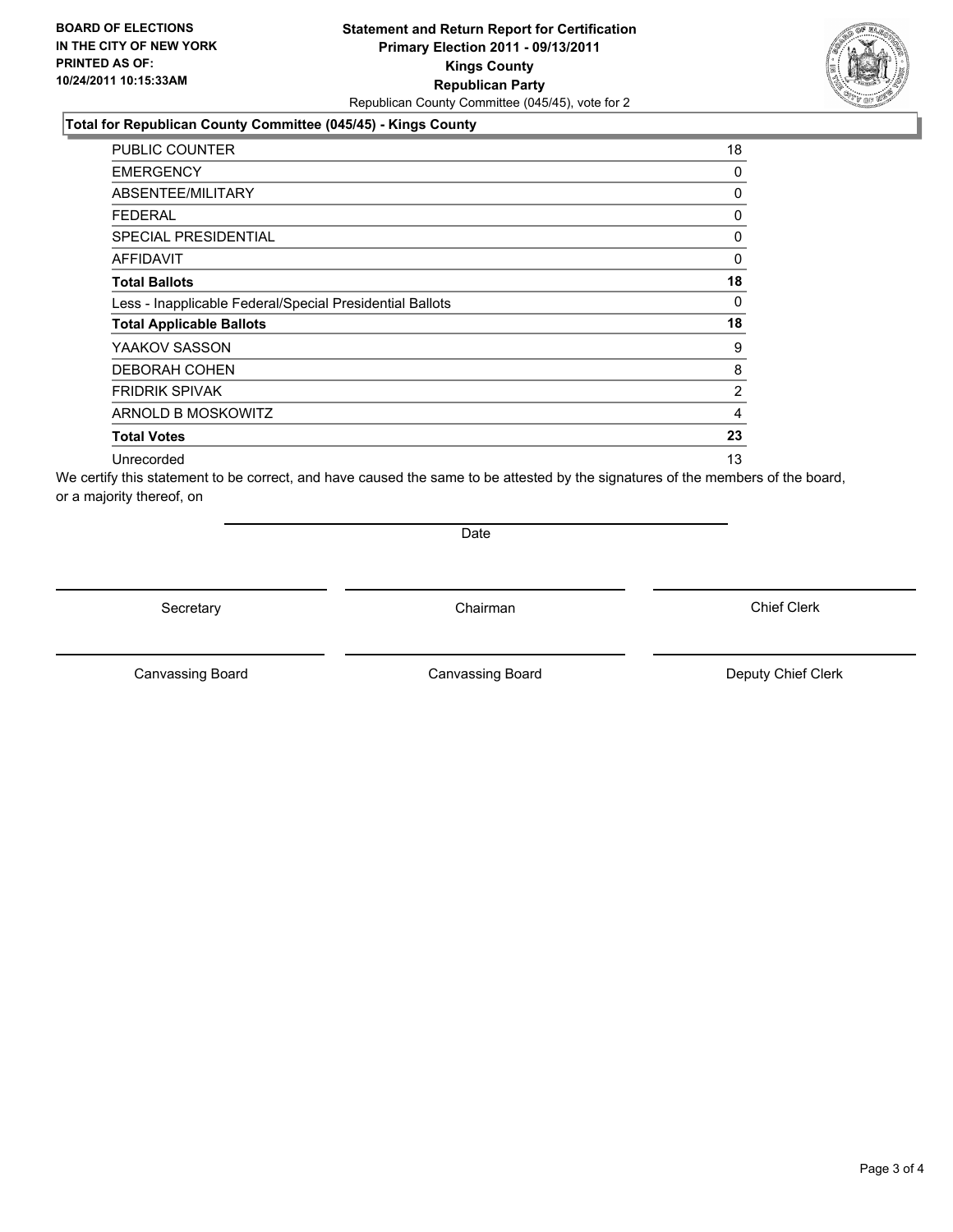**Statement and Return Report for Certification Primary Election 2011 - 09/13/2011 Kings County Republican Party** Republican County Committee (045/45), vote for 2

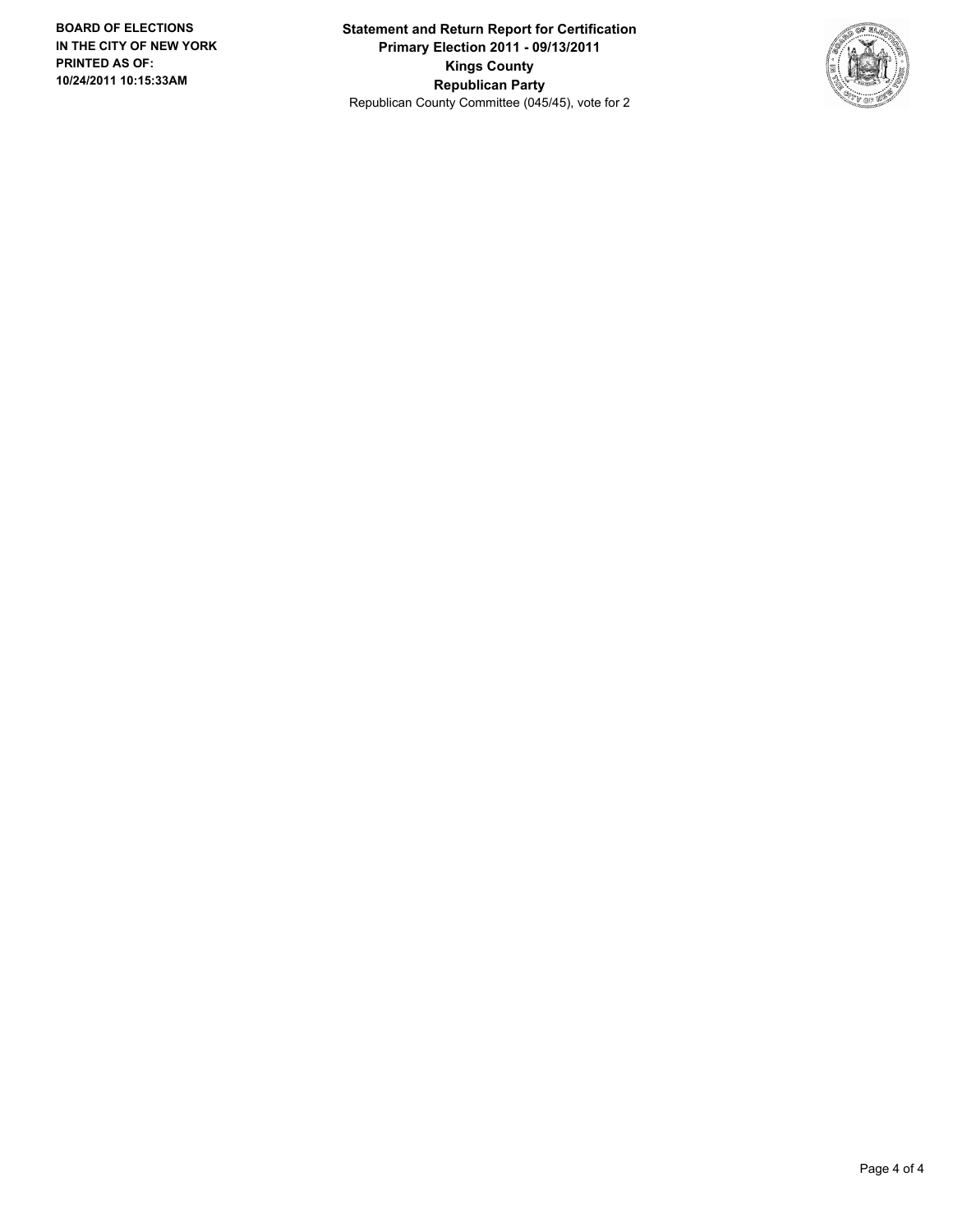

## **Primary Election 2011 - 09/13/2011 Kings County - Republican Party**

Republican County Committee 059/45 Vote for 2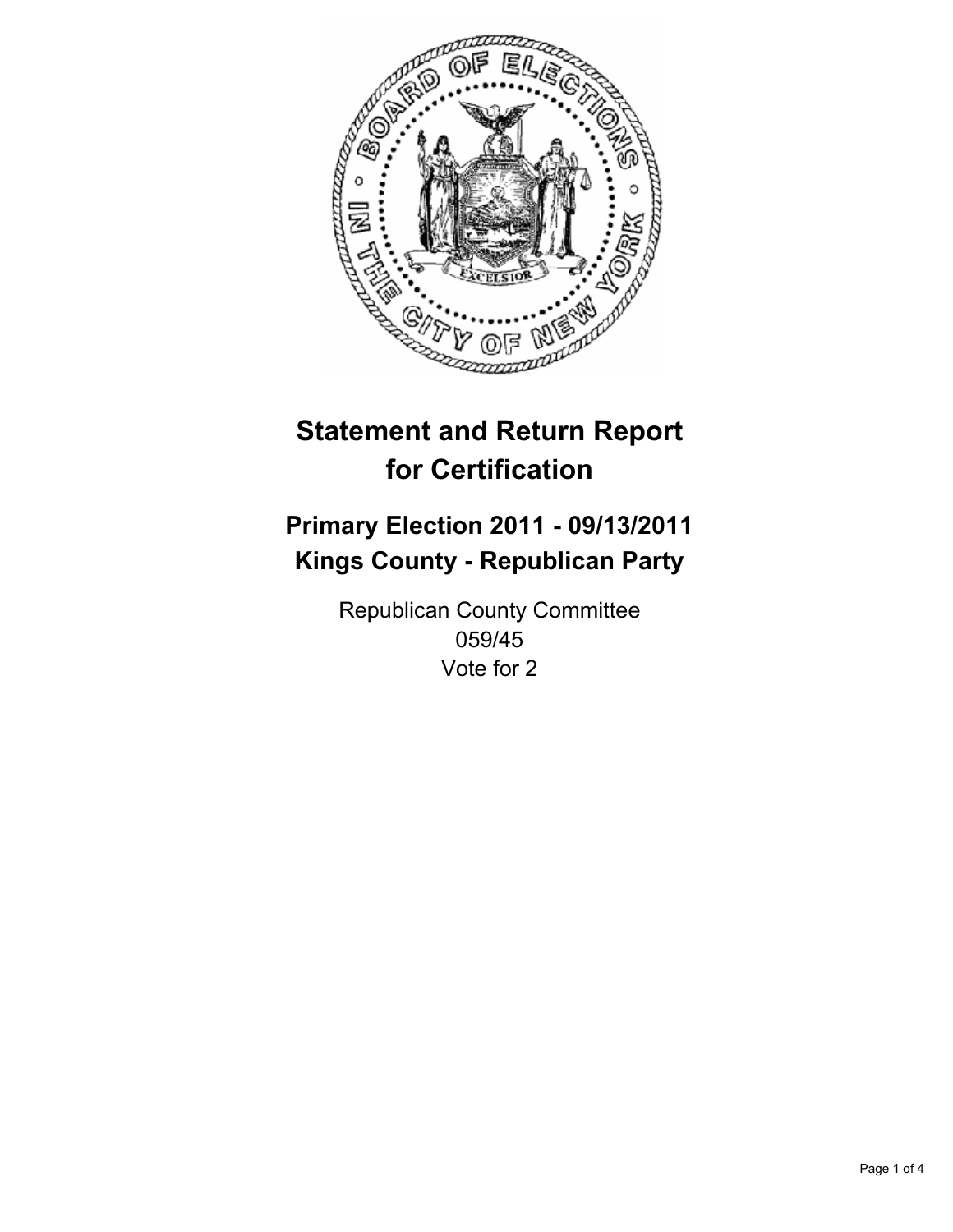

| <b>PUBLIC COUNTER</b>                                    | 20 |
|----------------------------------------------------------|----|
| <b>EMERGENCY</b>                                         | 0  |
| <b>ABSENTEE/MILITARY</b>                                 | 0  |
| <b>FEDERAL</b>                                           | 0  |
| <b>SPECIAL PRESIDENTIAL</b>                              | 0  |
| AFFIDAVIT                                                | 0  |
| <b>Total Ballots</b>                                     | 20 |
| Less - Inapplicable Federal/Special Presidential Ballots | 0  |
| <b>Total Applicable Ballots</b>                          | 20 |
| <b>ELLA ZARIDER</b>                                      | 1  |
| <b>MARK TARAN</b>                                        | 4  |
| ROBERT TANNER                                            | 5  |
| <b>ORIT TANNER</b>                                       | 1  |
| <b>Total Votes</b>                                       | 11 |
| Unrecorded                                               | 29 |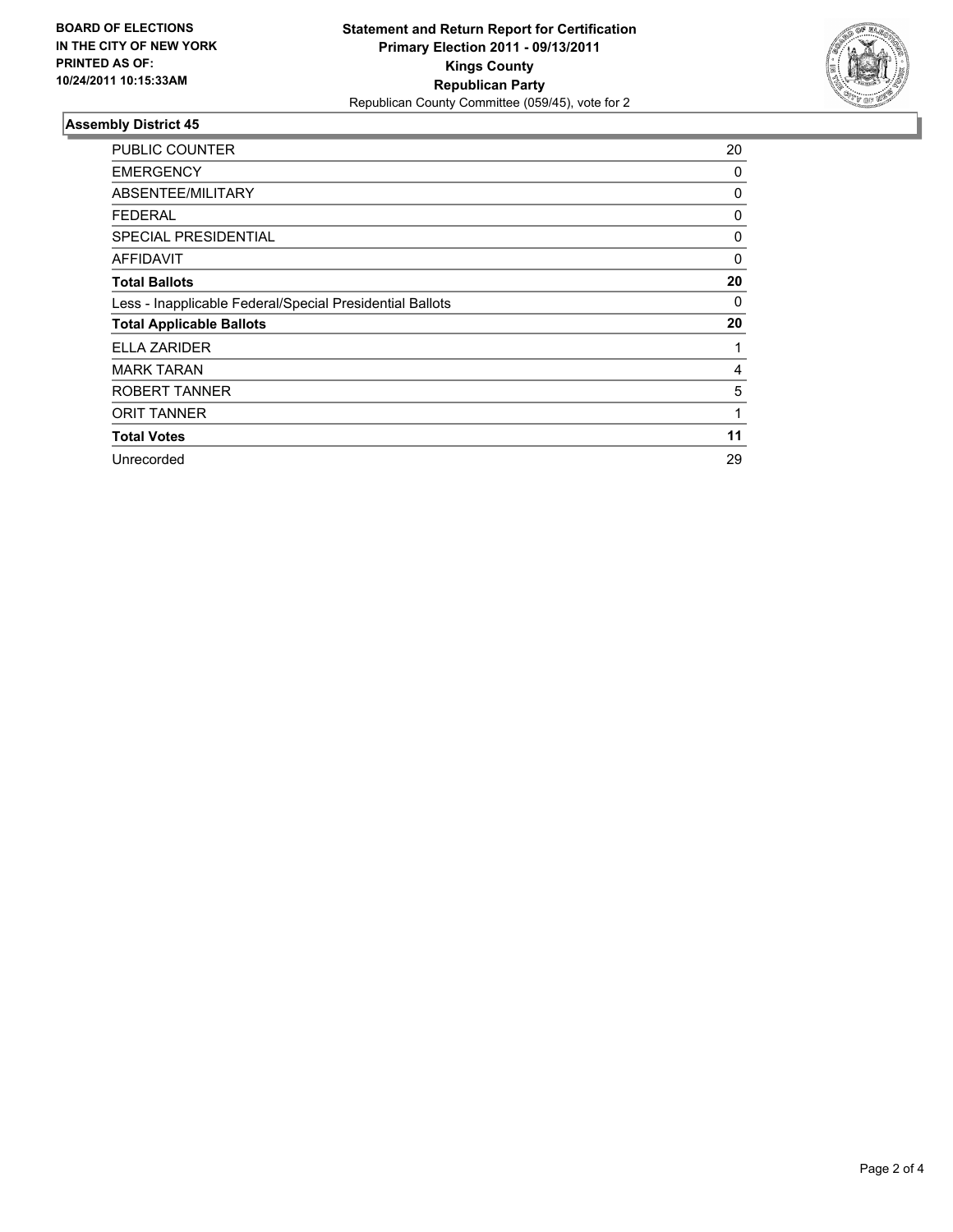#### **Total for Republican County Committee (059/45) - Kings County**

| <b>PUBLIC COUNTER</b>                                    | 20 |
|----------------------------------------------------------|----|
| <b>EMERGENCY</b>                                         | 0  |
| ABSENTEE/MILITARY                                        | 0  |
| <b>FEDERAL</b>                                           | 0  |
| SPECIAL PRESIDENTIAL                                     | 0  |
| AFFIDAVIT                                                | 0  |
| <b>Total Ballots</b>                                     | 20 |
| Less - Inapplicable Federal/Special Presidential Ballots | 0  |
| <b>Total Applicable Ballots</b>                          | 20 |
| <b>ELLA ZARIDER</b>                                      | 1  |
| <b>MARK TARAN</b>                                        | 4  |
| ROBERT TANNER                                            | 5  |
| <b>ORIT TANNER</b>                                       | 1  |
| <b>Total Votes</b>                                       | 11 |
| Unrecorded                                               | 29 |

We certify this statement to be correct, and have caused the same to be attested by the signatures of the members of the board, or a majority thereof, on

Date

Secretary **Chairman** 

Canvassing Board **Canvassing Board** Canvassing Board **Deputy Chief Clerk** 

Canvassing Board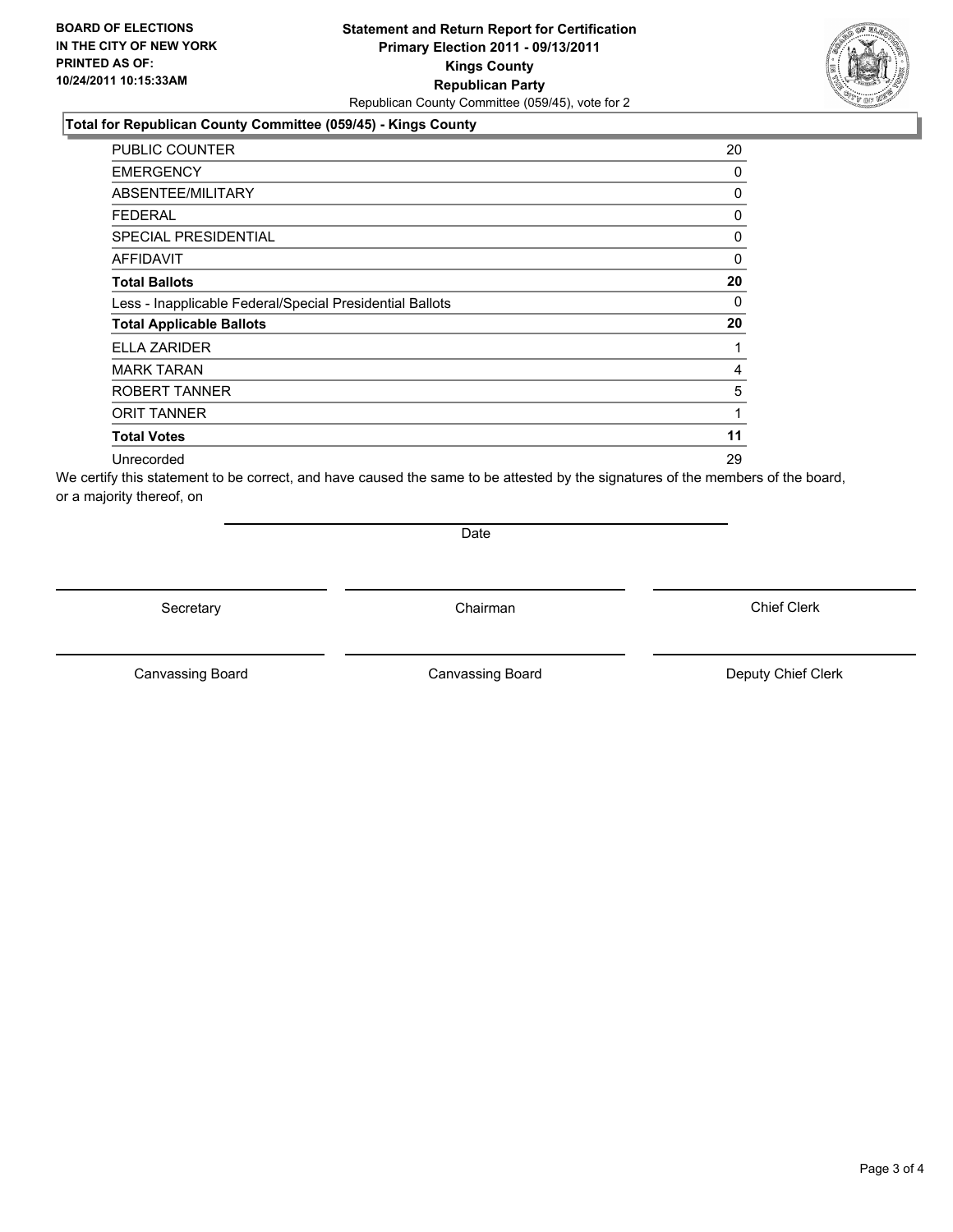**Statement and Return Report for Certification Primary Election 2011 - 09/13/2011 Kings County Republican Party** Republican County Committee (059/45), vote for 2

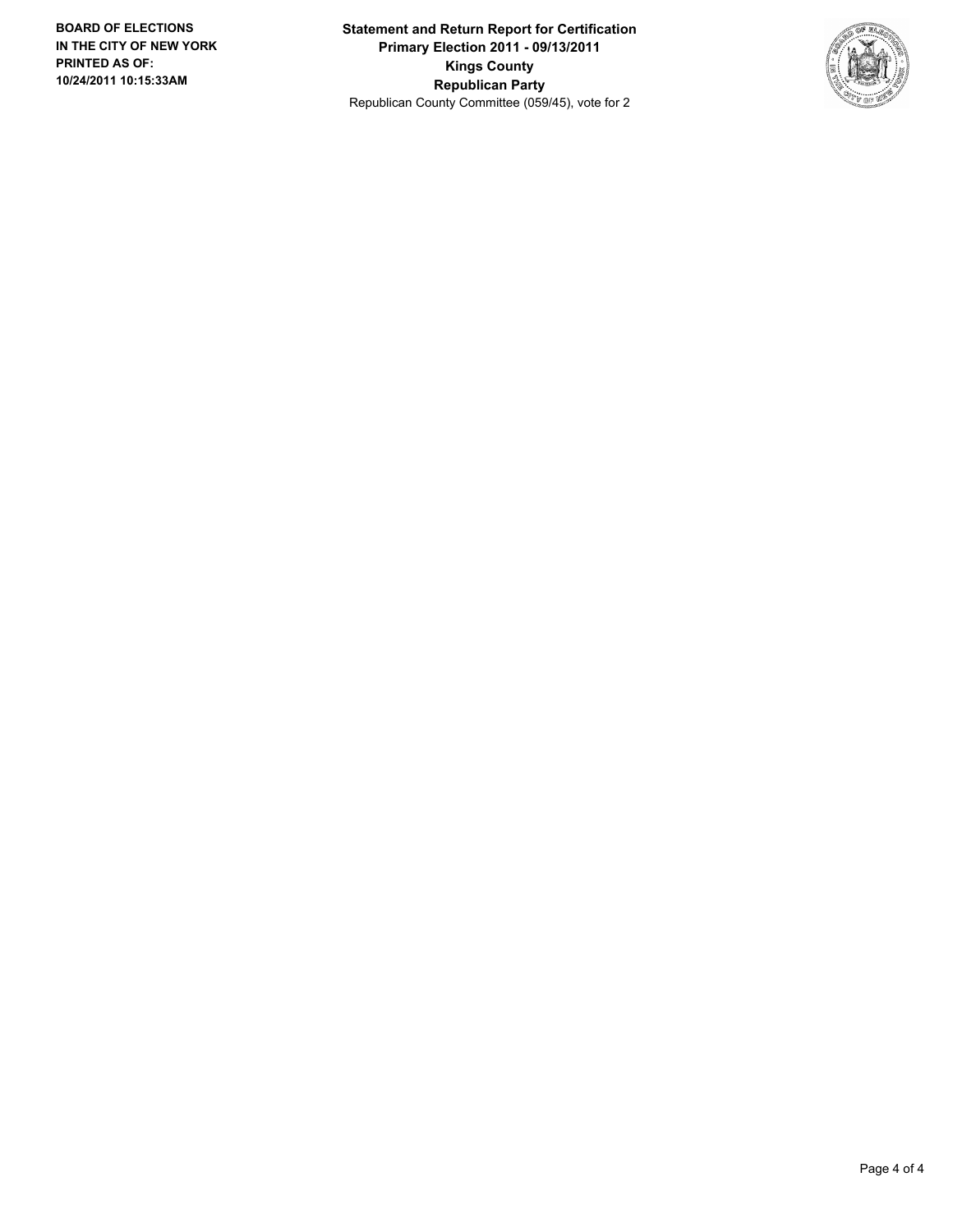

## **Primary Election 2011 - 09/13/2011 Kings County - Republican Party**

Republican County Committee 060/45 Vote for 2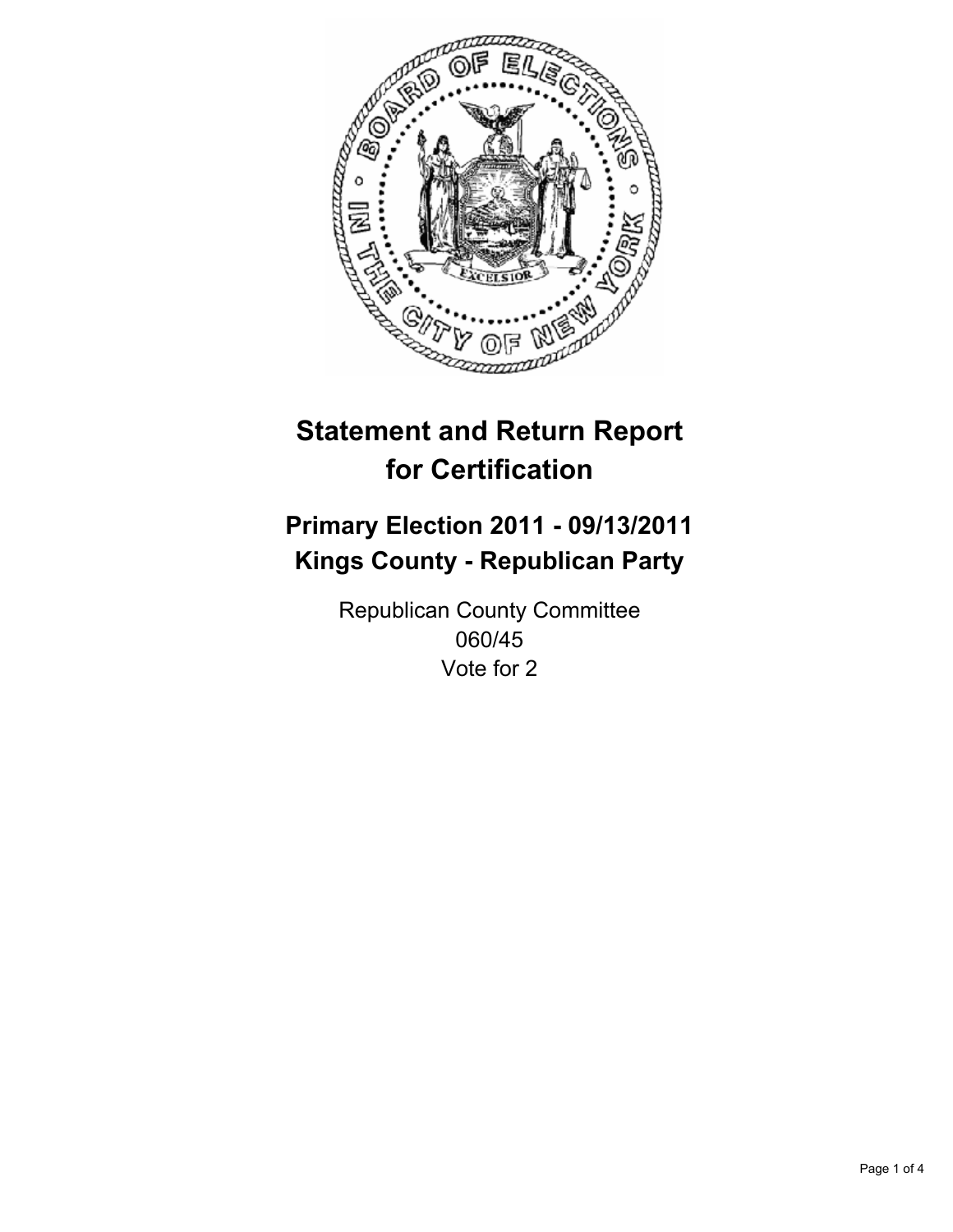

| <b>PUBLIC COUNTER</b>                                    | 18 |
|----------------------------------------------------------|----|
| <b>EMERGENCY</b>                                         | 0  |
| <b>ABSENTEE/MILITARY</b>                                 | 0  |
| <b>FEDERAL</b>                                           | 0  |
| <b>SPECIAL PRESIDENTIAL</b>                              | 0  |
| AFFIDAVIT                                                | 0  |
| <b>Total Ballots</b>                                     | 18 |
| Less - Inapplicable Federal/Special Presidential Ballots | 0  |
| <b>Total Applicable Ballots</b>                          | 18 |
| <b>MOISEY LEBENGRUB</b>                                  | 2  |
| <b>BRANA KIVENKO</b>                                     | 3  |
| <b>MEIRA TANNER</b>                                      | 11 |
| <b>MEIR ARUSSY</b>                                       | 11 |
| <b>Total Votes</b>                                       | 27 |
| Unrecorded                                               | 9  |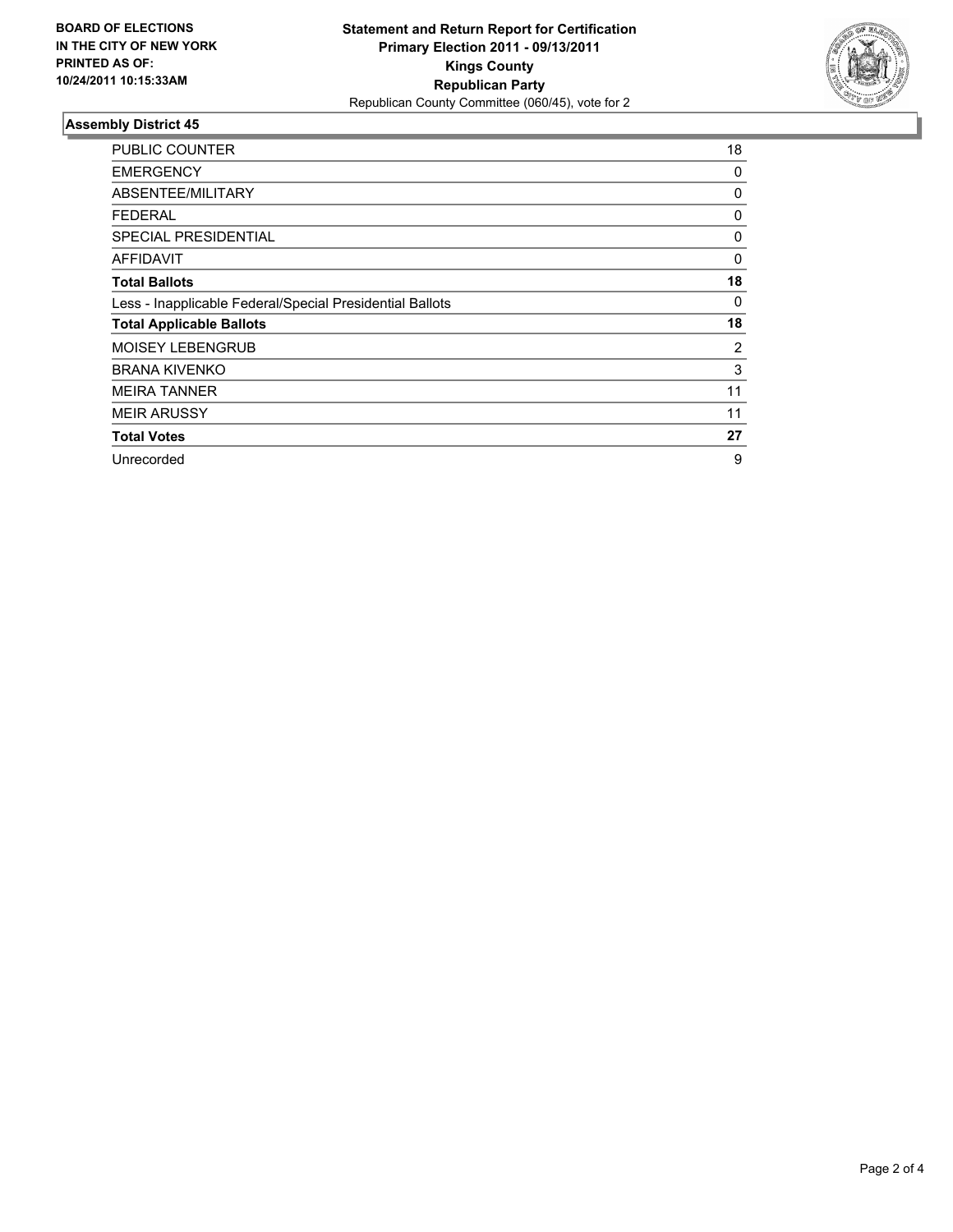#### **Total for Republican County Committee (060/45) - Kings County**

| <b>PUBLIC COUNTER</b>                                    | 18 |
|----------------------------------------------------------|----|
| <b>EMERGENCY</b>                                         | 0  |
| ABSENTEE/MILITARY                                        | 0  |
| <b>FEDERAL</b>                                           | 0  |
| SPECIAL PRESIDENTIAL                                     | 0  |
| <b>AFFIDAVIT</b>                                         | 0  |
| <b>Total Ballots</b>                                     | 18 |
| Less - Inapplicable Federal/Special Presidential Ballots | 0  |
| <b>Total Applicable Ballots</b>                          | 18 |
| <b>MOISEY LEBENGRUB</b>                                  | 2  |
| <b>BRANA KIVENKO</b>                                     | 3  |
| <b>MEIRA TANNER</b>                                      | 11 |
| <b>MEIR ARUSSY</b>                                       | 11 |
| <b>Total Votes</b>                                       | 27 |
| Unrecorded                                               | 9  |

We certify this statement to be correct, and have caused the same to be attested by the signatures of the members of the board, or a majority thereof, on

Date

Secretary **Chairman** 

Canvassing Board **Canvassing Board** Canvassing Board **Deputy Chief Clerk** 

Canvassing Board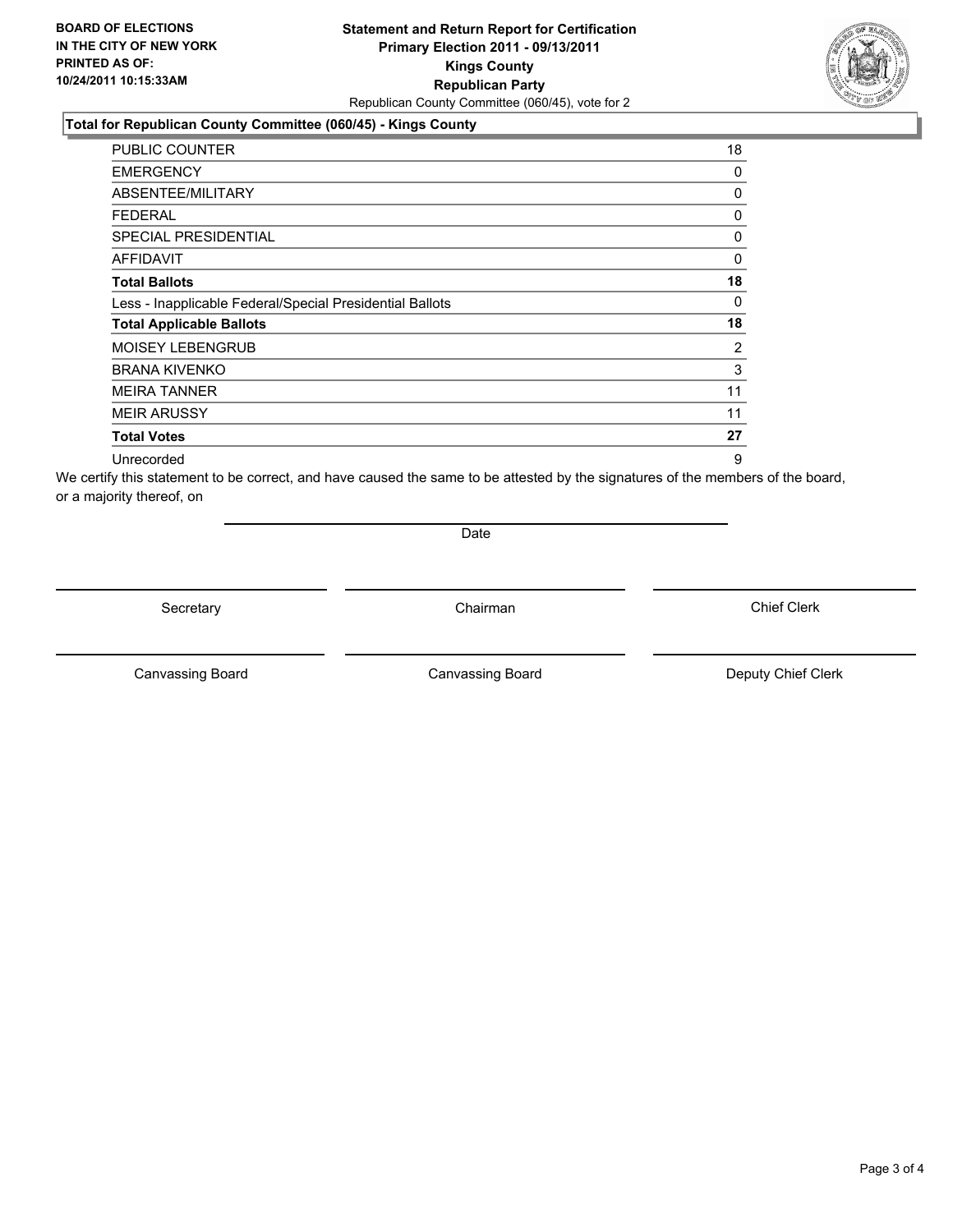**Statement and Return Report for Certification Primary Election 2011 - 09/13/2011 Kings County Republican Party** Republican County Committee (060/45), vote for 2

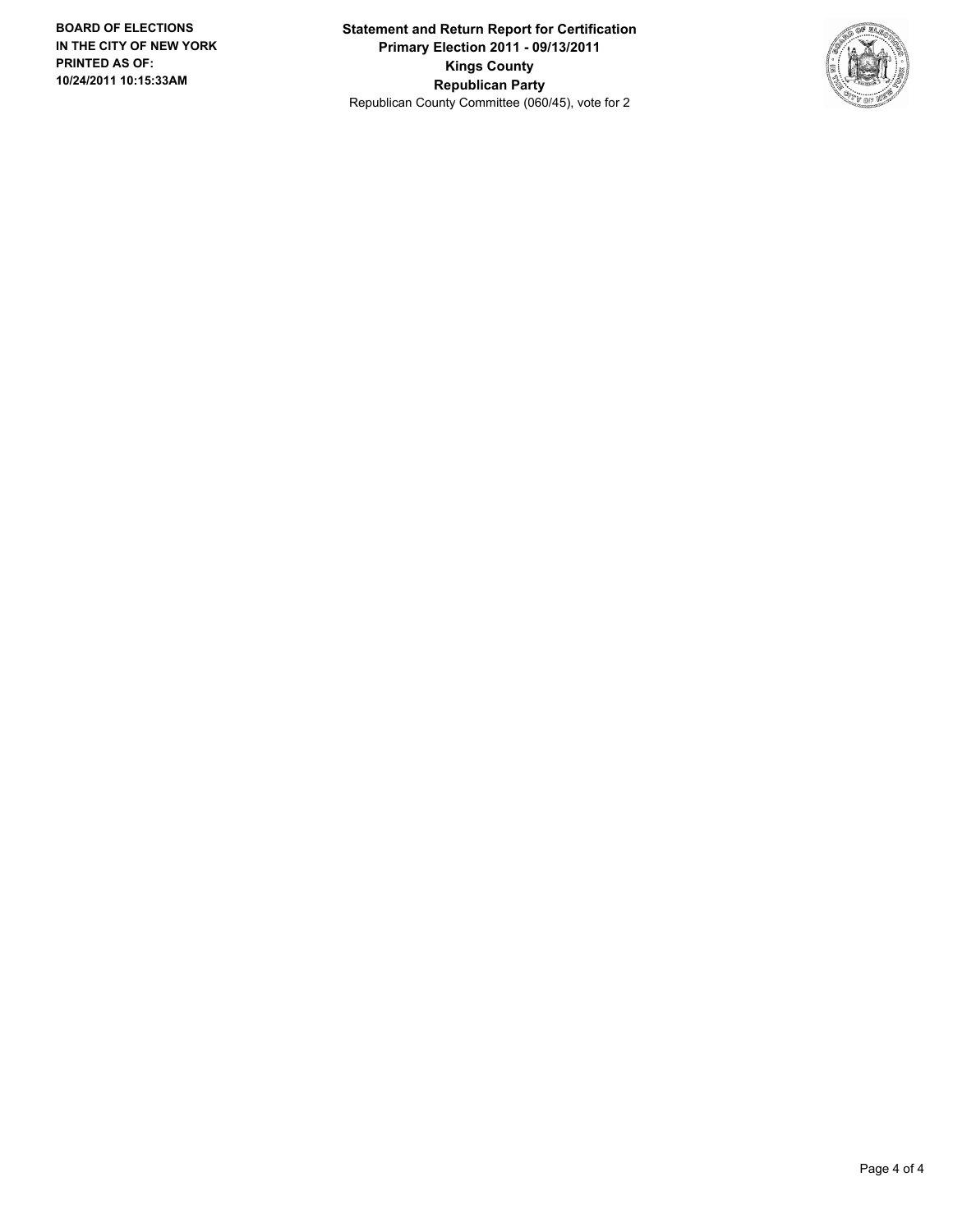

## **Primary Election 2011 - 09/13/2011 Kings County - Republican Party**

Republican County Committee 071/45 Vote for 2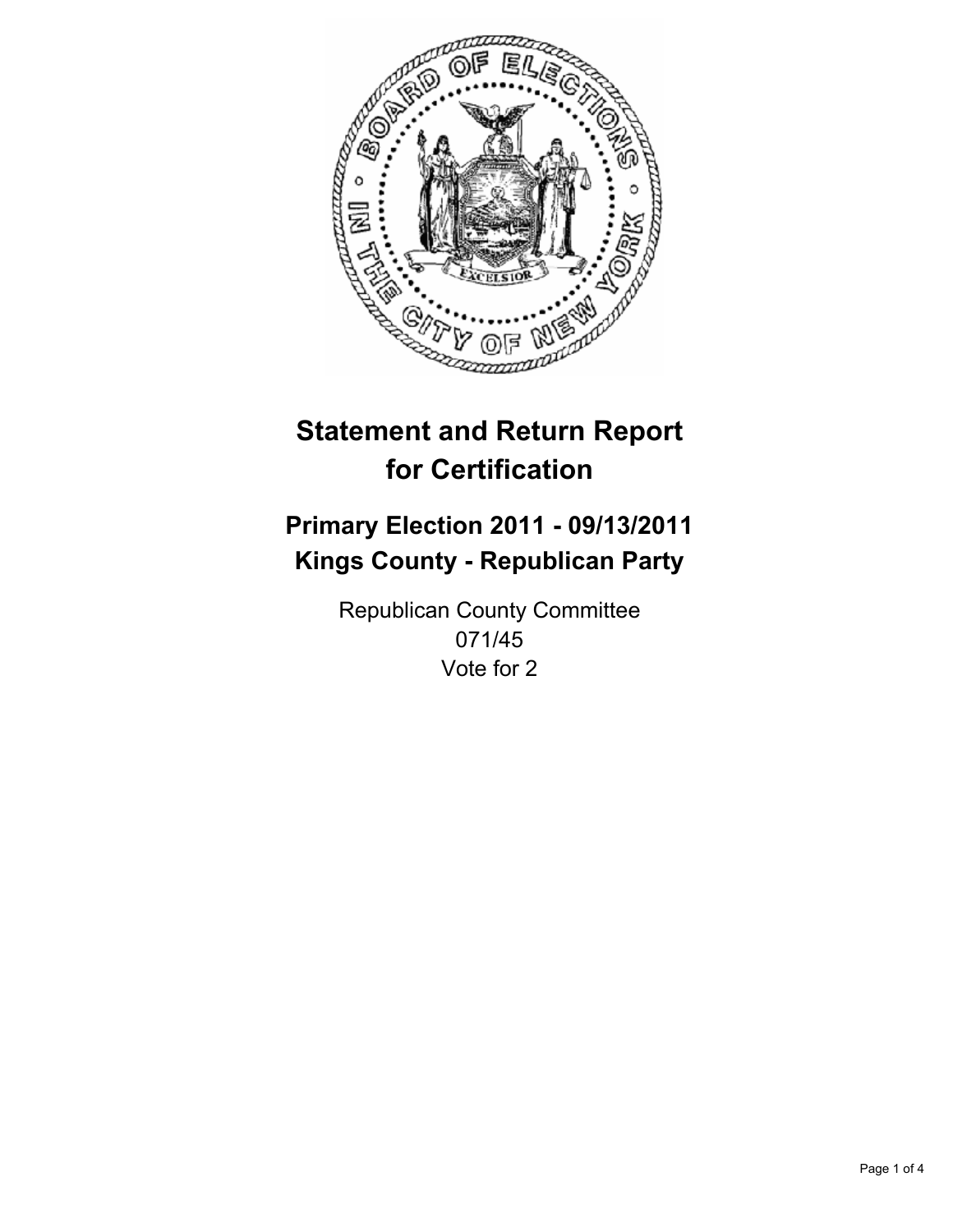

| <b>PUBLIC COUNTER</b>                                    | 14             |
|----------------------------------------------------------|----------------|
| <b>EMERGENCY</b>                                         | 0              |
| ABSENTEE/MILITARY                                        | $\overline{2}$ |
| <b>FEDERAL</b>                                           | 0              |
| <b>SPECIAL PRESIDENTIAL</b>                              | 0              |
| AFFIDAVIT                                                | 0              |
| <b>Total Ballots</b>                                     | 16             |
| Less - Inapplicable Federal/Special Presidential Ballots | 0              |
| <b>Total Applicable Ballots</b>                          | 16             |
| <b>AVRAHOM ROSENBERG</b>                                 | 10             |
| <b>SAUL COHEN</b>                                        | 8              |
| <b>GALINA ZOLOTAREVA</b>                                 | 1              |
| NANCY J JANCOURTZ                                        | 1              |
| <b>Total Votes</b>                                       | 20             |
| Unrecorded                                               | 12             |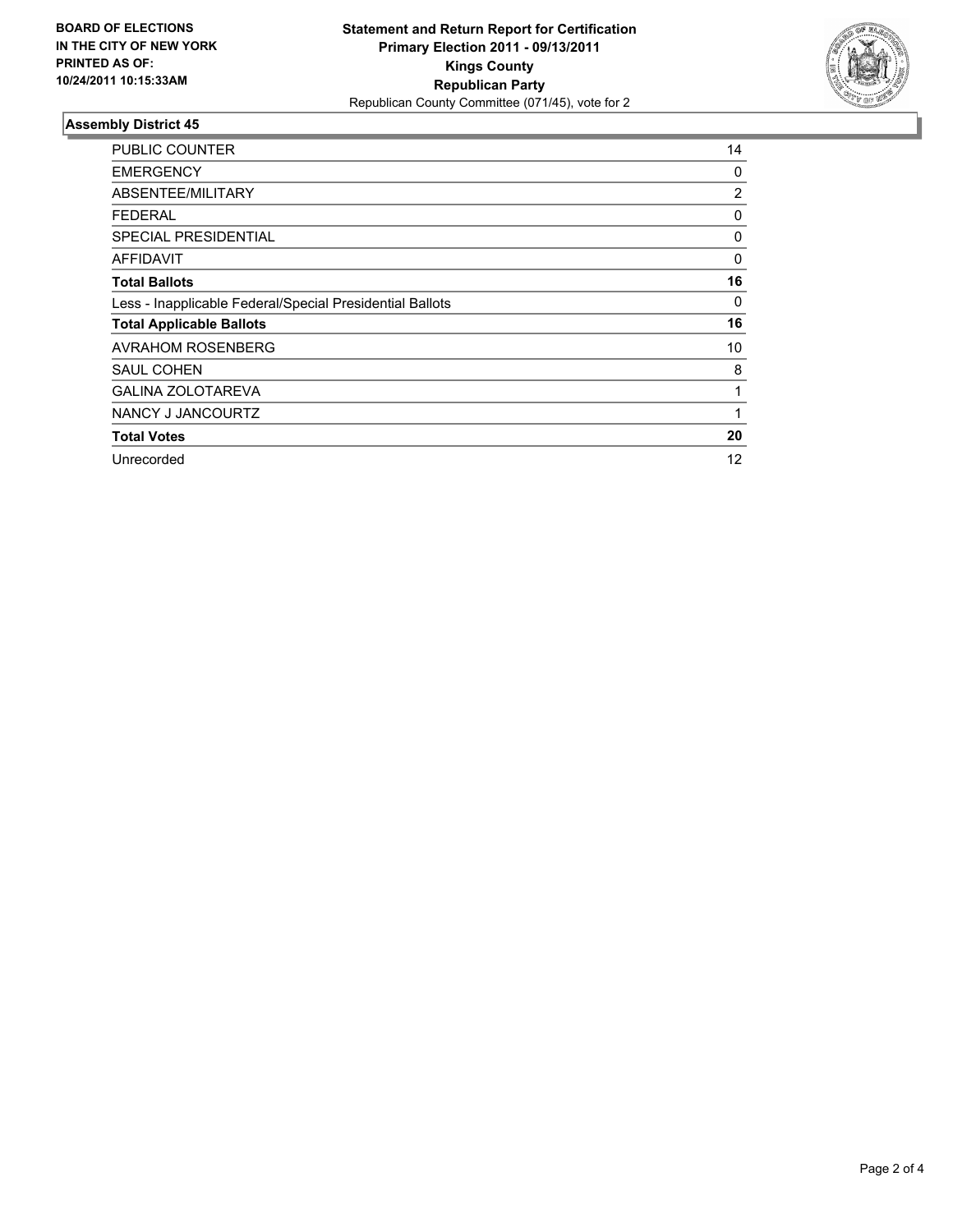#### **Total for Republican County Committee (071/45) - Kings County**

| <b>PUBLIC COUNTER</b>                                    | 14             |
|----------------------------------------------------------|----------------|
| <b>EMERGENCY</b>                                         | 0              |
| ABSENTEE/MILITARY                                        | $\overline{2}$ |
| <b>FEDERAL</b>                                           | 0              |
| <b>SPECIAL PRESIDENTIAL</b>                              | 0              |
| AFFIDAVIT                                                | 0              |
| <b>Total Ballots</b>                                     | 16             |
| Less - Inapplicable Federal/Special Presidential Ballots | 0              |
| <b>Total Applicable Ballots</b>                          | 16             |
| <b>AVRAHOM ROSENBERG</b>                                 | 10             |
| <b>SAUL COHEN</b>                                        | 8              |
| <b>GALINA ZOLOTAREVA</b>                                 | 1              |
| NANCY J JANCOURTZ                                        | 1              |
| <b>Total Votes</b>                                       | 20             |
| Unrecorded                                               | 12             |

We certify this statement to be correct, and have caused the same to be attested by the signatures of the members of the board, or a majority thereof, on

Date

Secretary **Chairman** 

Canvassing Board **Canvassing Board** Canvassing Board **Deputy Chief Clerk** 

Canvassing Board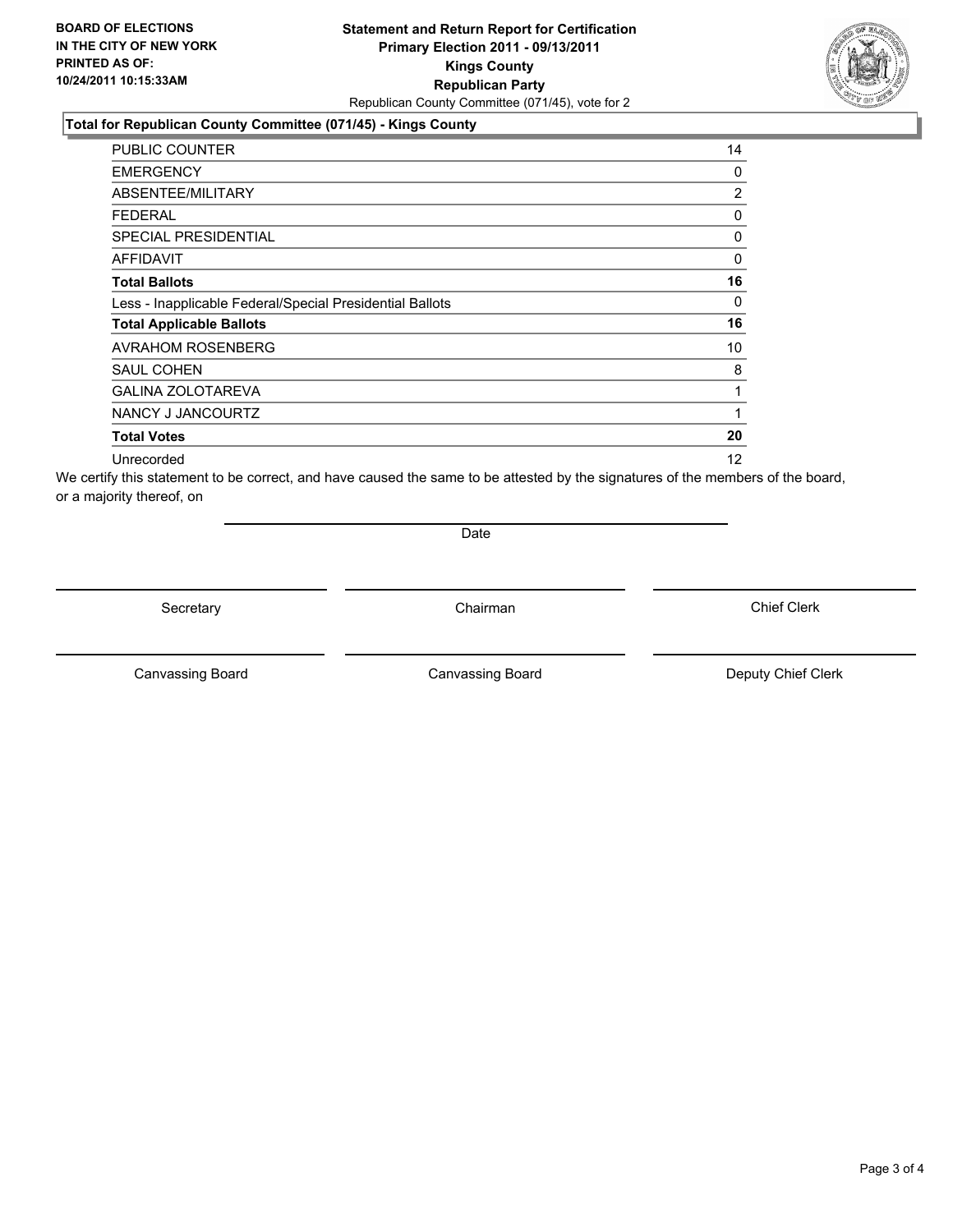**Statement and Return Report for Certification Primary Election 2011 - 09/13/2011 Kings County Republican Party** Republican County Committee (071/45), vote for 2

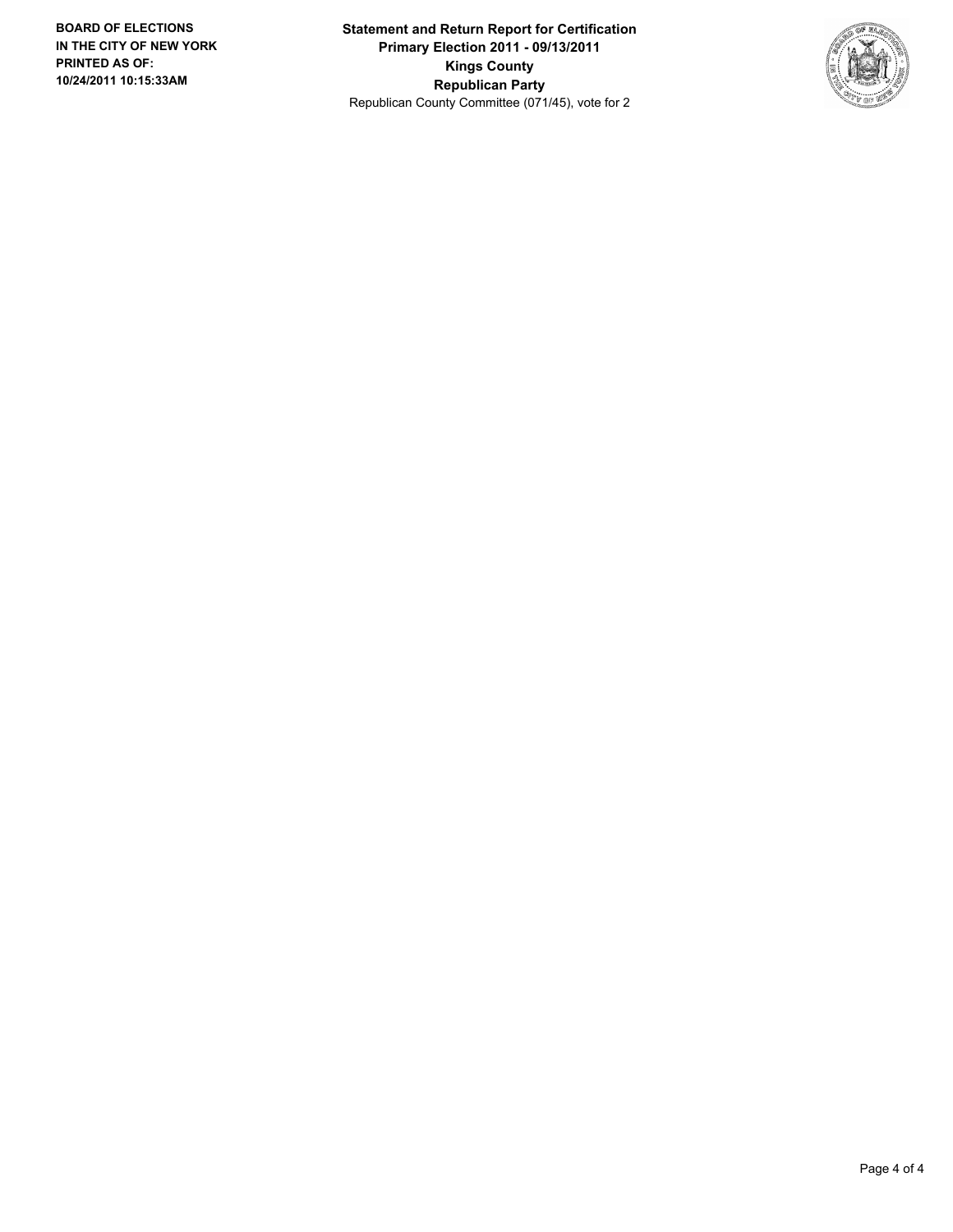

## **Primary Election 2011 - 09/13/2011 Kings County - Republican Party**

Republican County Committee 092/45 Vote for 2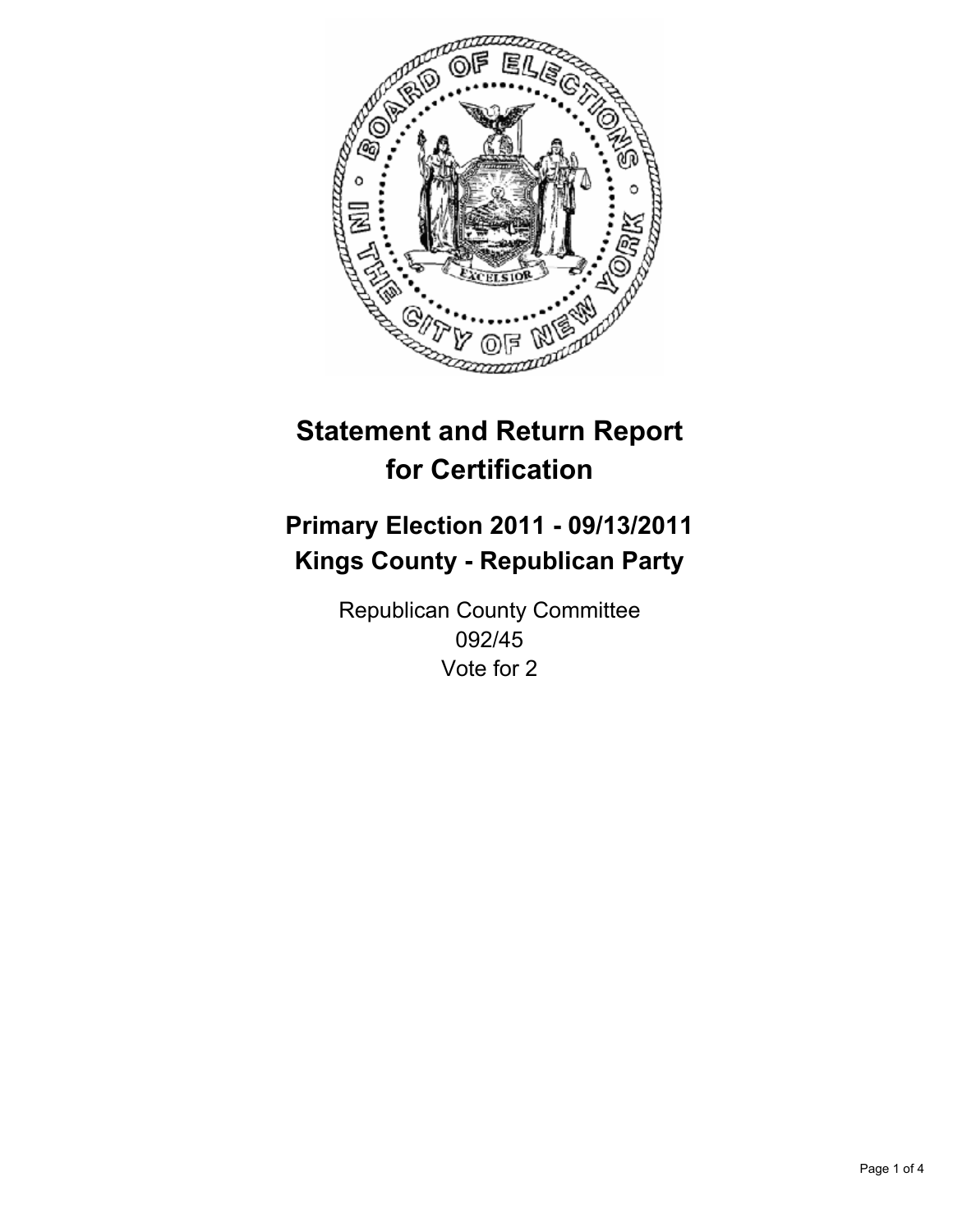

| <b>PUBLIC COUNTER</b>                                    | 69  |
|----------------------------------------------------------|-----|
| <b>EMERGENCY</b>                                         | 0   |
| ABSENTEE/MILITARY                                        | 0   |
| <b>FEDERAL</b>                                           | 0   |
| <b>SPECIAL PRESIDENTIAL</b>                              | 0   |
| AFFIDAVIT                                                | 3   |
| <b>Total Ballots</b>                                     | 72  |
| Less - Inapplicable Federal/Special Presidential Ballots | 0   |
| <b>Total Applicable Ballots</b>                          | 72  |
| <b>RAISA KRONER</b>                                      | 13  |
| <b>EDWARD LEE</b>                                        | 11  |
| <b>MICHAEL VASILEVSKY</b>                                | 44  |
| <b>FANYA VASILEVSKY</b>                                  | 41  |
| <b>Total Votes</b>                                       | 109 |
| Unrecorded                                               | 35  |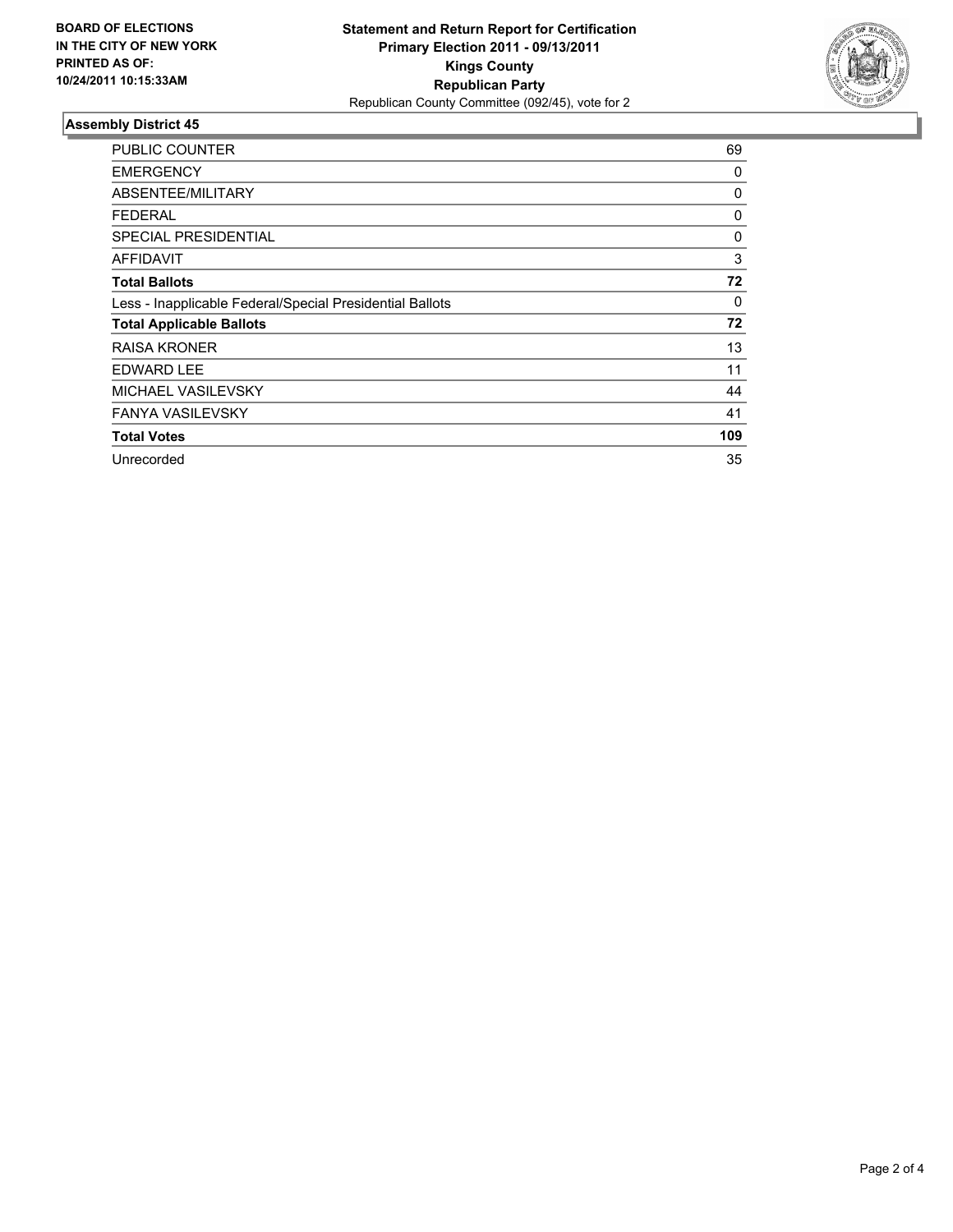#### **Statement and Return Report for Certification Primary Election 2011 - 09/13/2011 Kings County Republican Party** Republican County Committee (092/45), vote for 2

### **Total for Republican County Committee (092/45) - Kings County**

| <b>PUBLIC COUNTER</b>                                    | 69  |
|----------------------------------------------------------|-----|
| <b>EMERGENCY</b>                                         | 0   |
| ABSENTEE/MILITARY                                        | 0   |
| <b>FEDERAL</b>                                           | 0   |
| <b>SPECIAL PRESIDENTIAL</b>                              | 0   |
| <b>AFFIDAVIT</b>                                         | 3   |
| <b>Total Ballots</b>                                     | 72  |
| Less - Inapplicable Federal/Special Presidential Ballots | 0   |
| <b>Total Applicable Ballots</b>                          | 72  |
| <b>RAISA KRONER</b>                                      | 13  |
| <b>EDWARD LEE</b>                                        | 11  |
| MICHAEL VASILEVSKY                                       | 44  |
| <b>FANYA VASILEVSKY</b>                                  | 41  |
| <b>Total Votes</b>                                       | 109 |
| Unrecorded                                               | 35  |

We certify this statement to be correct, and have caused the same to be attested by the signatures of the members of the board, or a majority thereof, on

Date

Secretary **Chairman** 

Canvassing Board **Canvassing Board** Canvassing Board **Deputy Chief Clerk** 

Canvassing Board

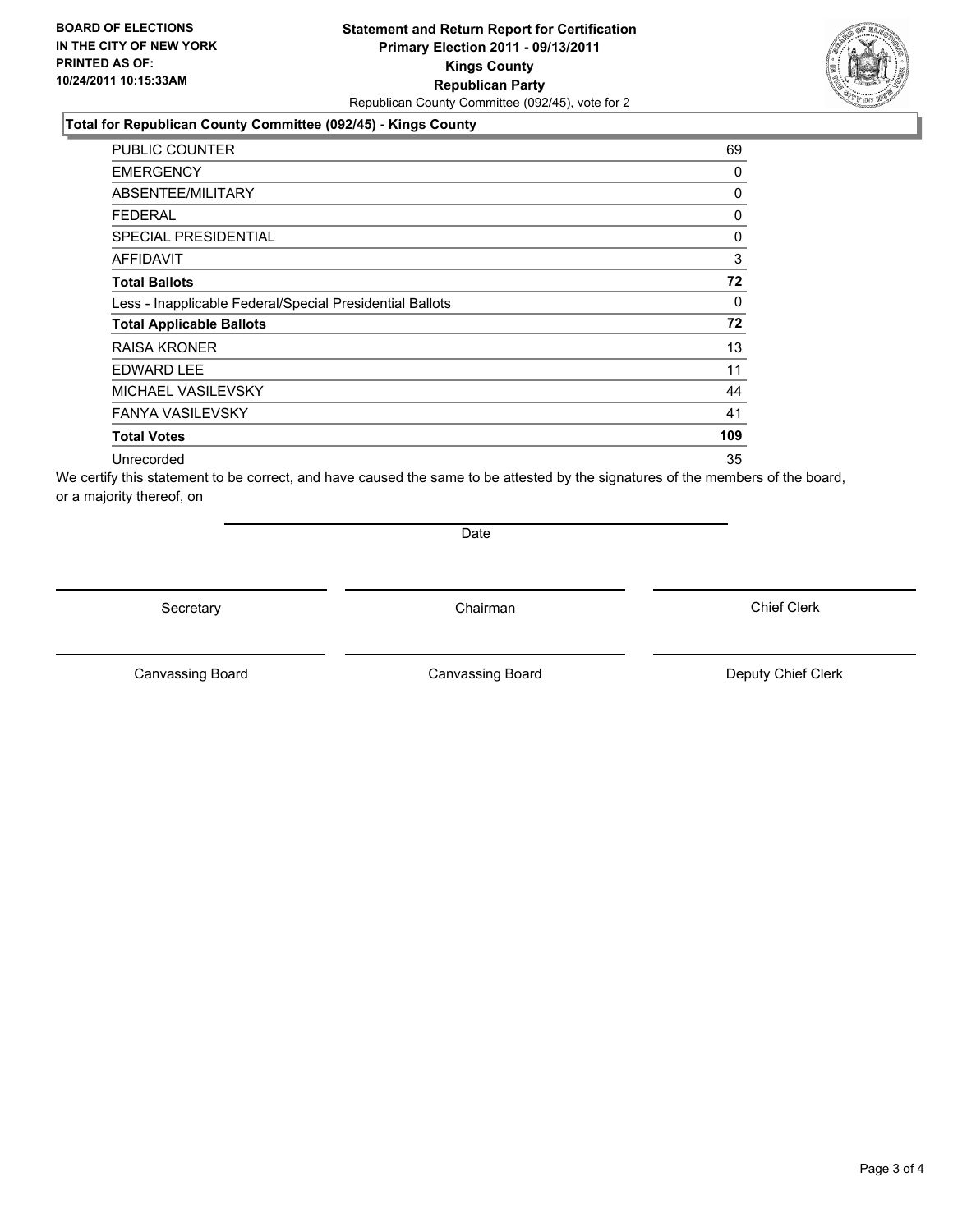**Statement and Return Report for Certification Primary Election 2011 - 09/13/2011 Kings County Republican Party** Republican County Committee (092/45), vote for 2

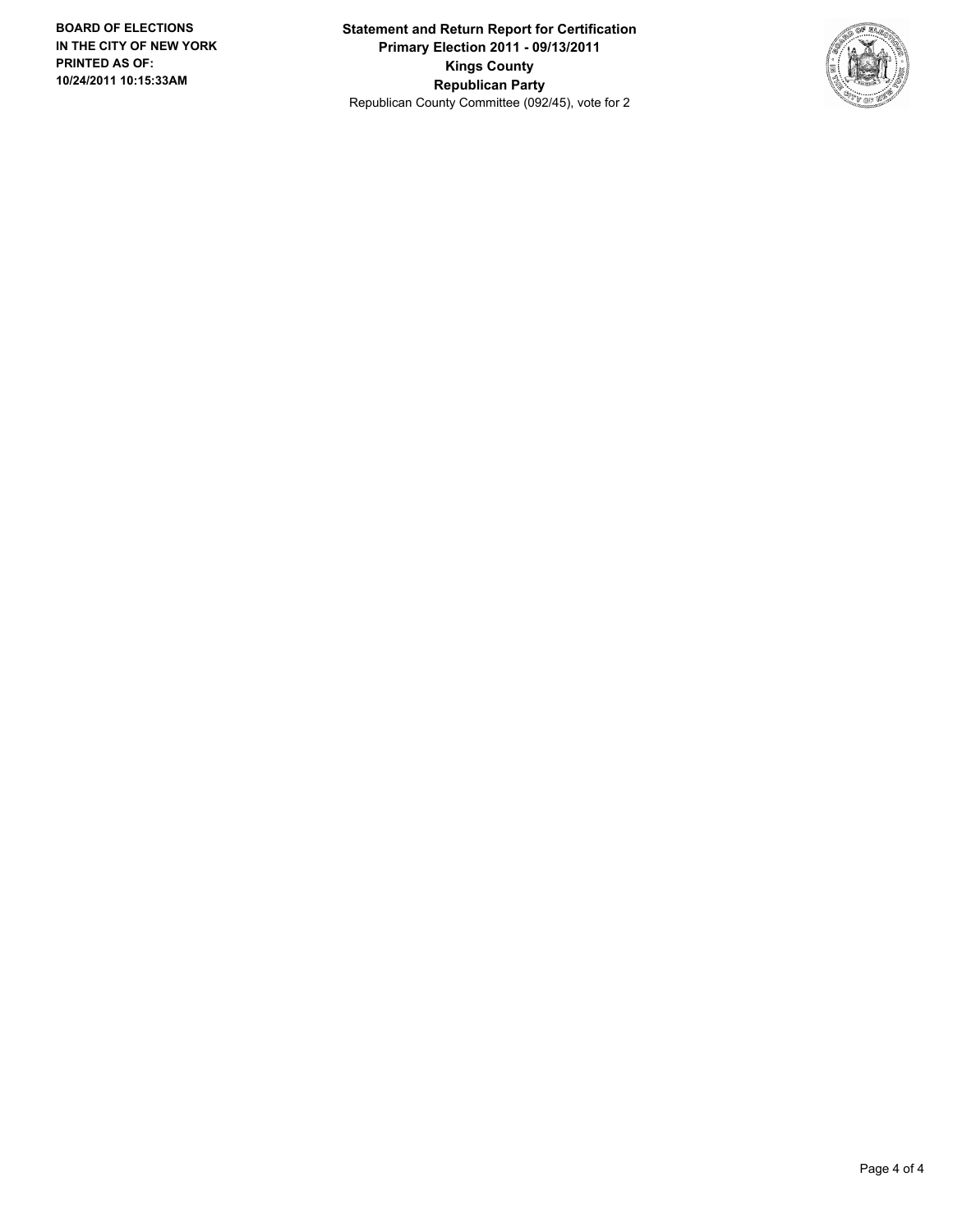

## **Primary Election 2011 - 09/13/2011 Kings County - Republican Party**

Republican County Committee 029/46 Vote for 2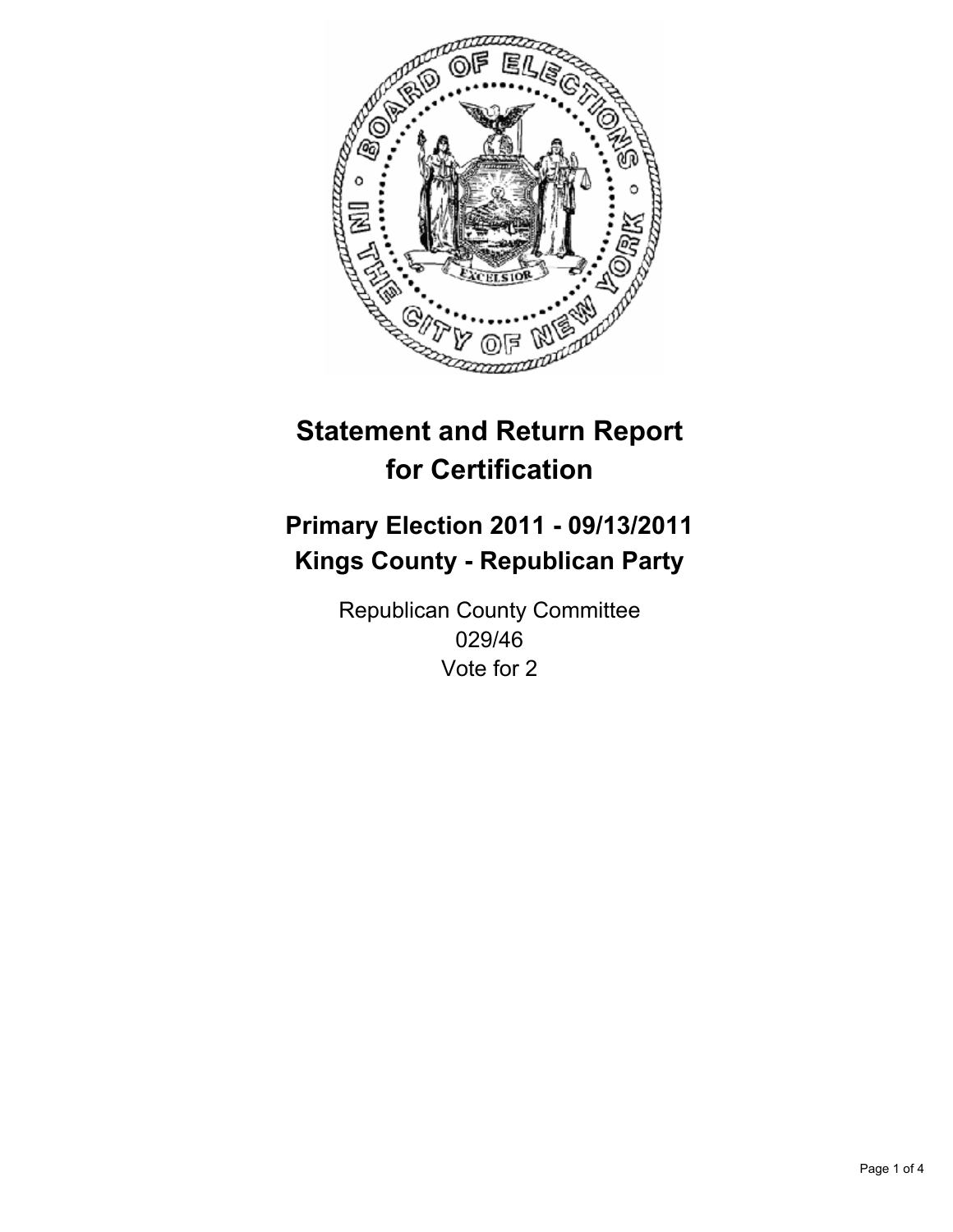

| <b>PUBLIC COUNTER</b>                                    | 50  |
|----------------------------------------------------------|-----|
| <b>EMERGENCY</b>                                         | 0   |
| <b>ABSENTEE/MILITARY</b>                                 | 0   |
| <b>FEDERAL</b>                                           | 0   |
| <b>SPECIAL PRESIDENTIAL</b>                              | 0   |
| AFFIDAVIT                                                | 1   |
| <b>Total Ballots</b>                                     | 51  |
| Less - Inapplicable Federal/Special Presidential Ballots | 0   |
| <b>Total Applicable Ballots</b>                          | 51  |
| ARNALDO A FERRARO                                        | 12  |
| DAVID M FERRARO                                          | 13  |
| <b>DOMINICK SARTA</b>                                    | 39  |
| <b>MARIA SARTA</b>                                       | 36  |
| <b>Total Votes</b>                                       | 100 |
| Unrecorded                                               | 2   |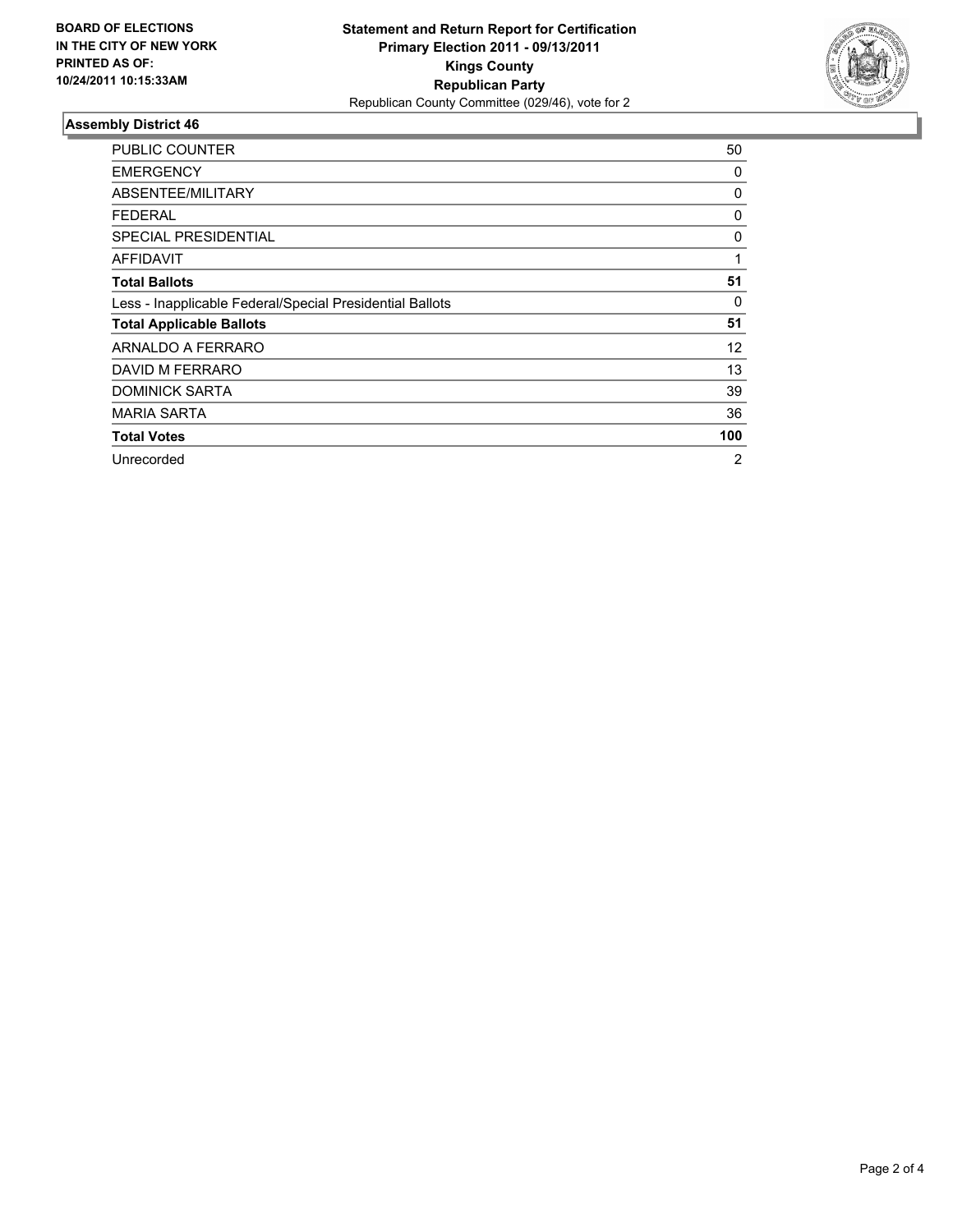#### **Total for Republican County Committee (029/46) - Kings County**

| <b>PUBLIC COUNTER</b>                                    | 50  |
|----------------------------------------------------------|-----|
| <b>EMERGENCY</b>                                         | 0   |
| ABSENTEE/MILITARY                                        | 0   |
| <b>FEDERAL</b>                                           | 0   |
| SPECIAL PRESIDENTIAL                                     | 0   |
| AFFIDAVIT                                                | 1   |
| <b>Total Ballots</b>                                     | 51  |
| Less - Inapplicable Federal/Special Presidential Ballots | 0   |
| <b>Total Applicable Ballots</b>                          | 51  |
| ARNALDO A FERRARO                                        | 12  |
| DAVID M FERRARO                                          | 13  |
| <b>DOMINICK SARTA</b>                                    | 39  |
| <b>MARIA SARTA</b>                                       | 36  |
| <b>Total Votes</b>                                       | 100 |
| Unrecorded                                               | 2   |

We certify this statement to be correct, and have caused the same to be attested by the signatures of the members of the board, or a majority thereof, on

Date

Secretary **Chairman** 

Canvassing Board **Canvassing Board** Canvassing Board **Deputy Chief Clerk** 

Canvassing Board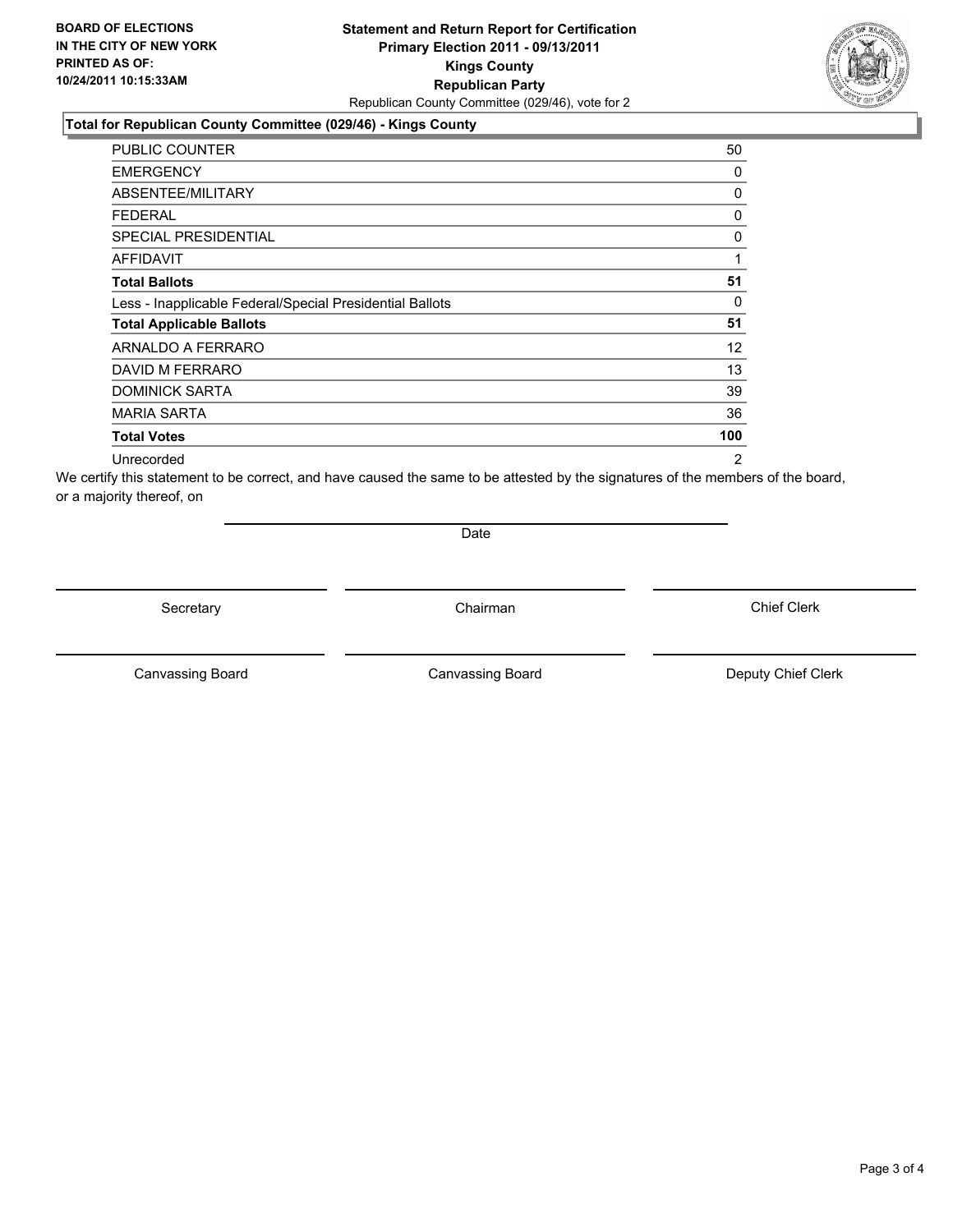**Statement and Return Report for Certification Primary Election 2011 - 09/13/2011 Kings County Republican Party** Republican County Committee (029/46), vote for 2

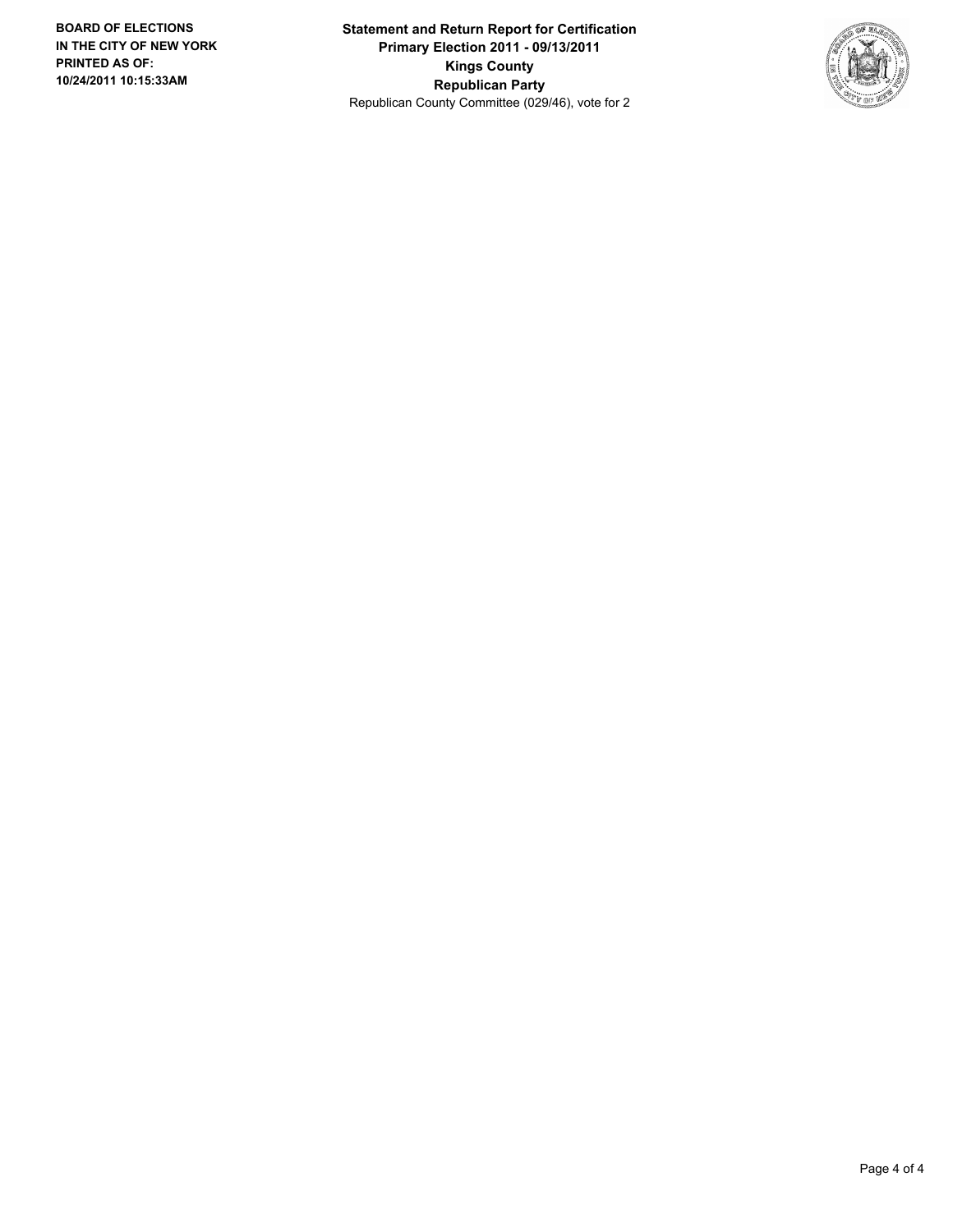

## **Primary Election 2011 - 09/13/2011 Kings County - Republican Party**

Republican County Committee 064/48 Vote for 2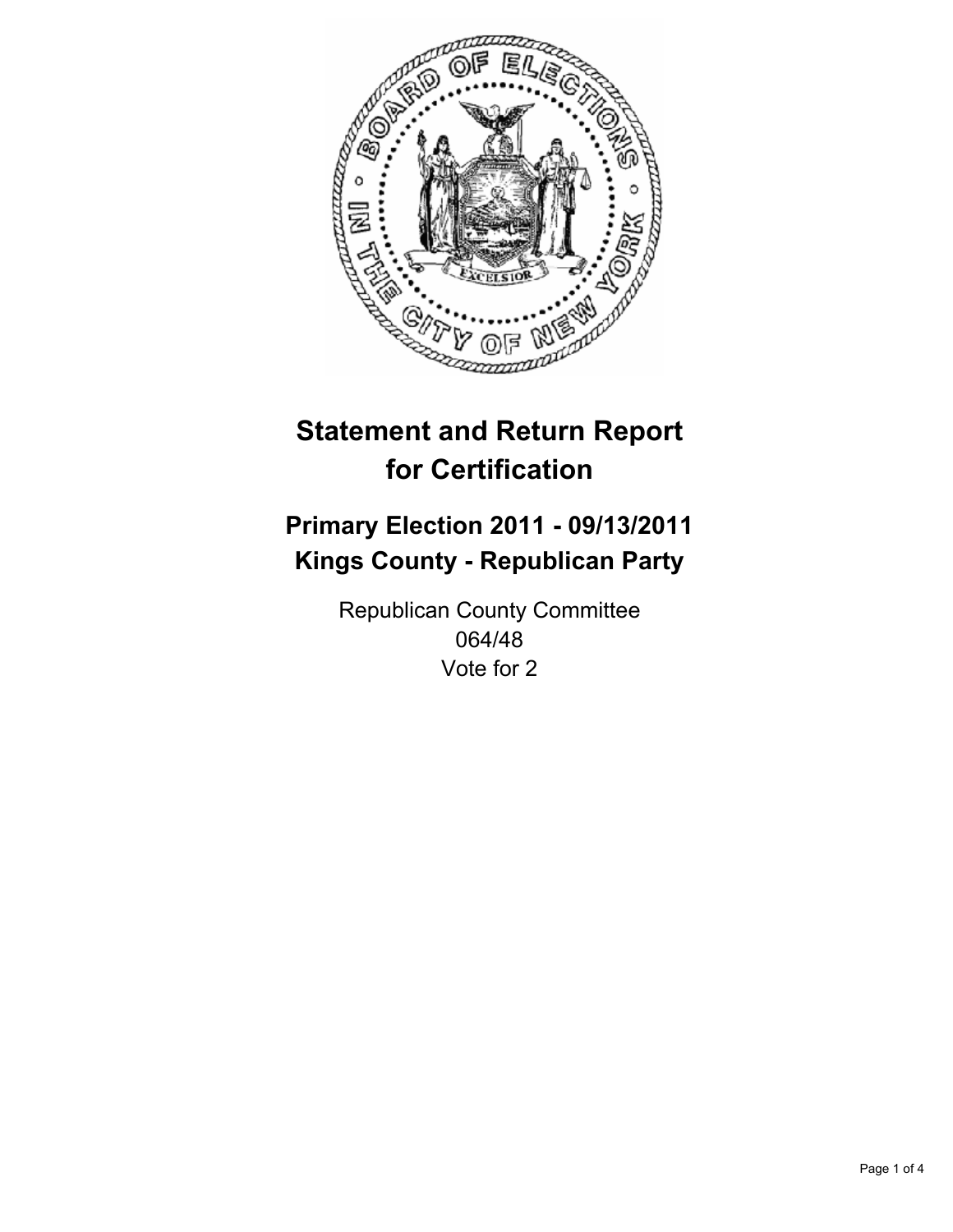

| <b>PUBLIC COUNTER</b>                                    | 3 |
|----------------------------------------------------------|---|
| <b>EMERGENCY</b>                                         | 0 |
| ABSENTEE/MILITARY                                        | 0 |
| <b>FEDERAL</b>                                           | 0 |
| <b>SPECIAL PRESIDENTIAL</b>                              | 0 |
| <b>AFFIDAVIT</b>                                         | 0 |
| <b>Total Ballots</b>                                     | 3 |
| Less - Inapplicable Federal/Special Presidential Ballots | 0 |
| <b>Total Applicable Ballots</b>                          | 3 |
| MICHAEL DEFRANCISCO                                      | 2 |
| <b>STEVE HALAMA</b>                                      |   |
| <b>MIKULAS HLINKA</b>                                    | 2 |
| <b>Total Votes</b>                                       | 5 |
| Unrecorded                                               | 1 |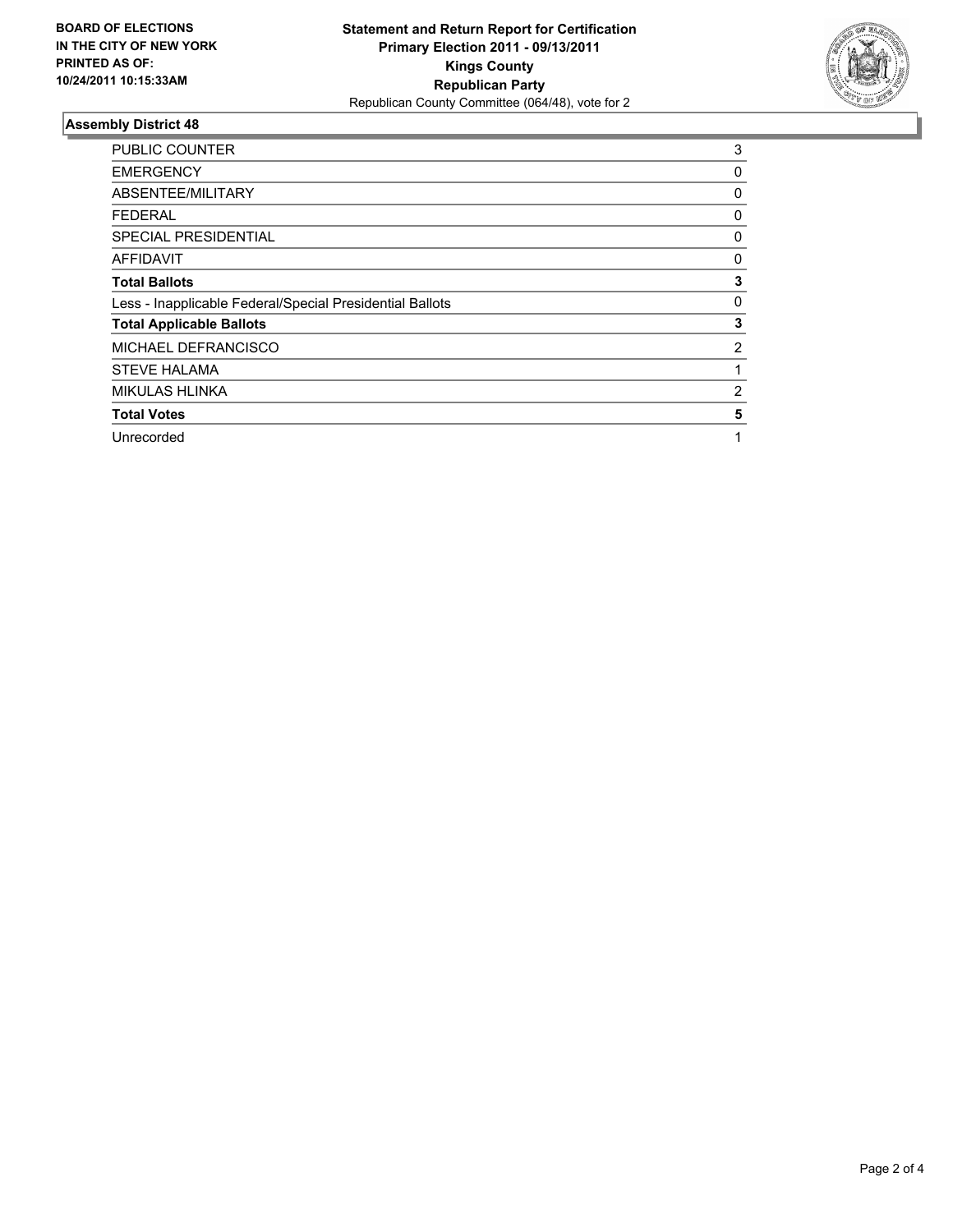### **Total for Republican County Committee (064/48) - Kings County**

| <b>PUBLIC COUNTER</b>                                    | 3 |
|----------------------------------------------------------|---|
| <b>EMERGENCY</b>                                         | 0 |
| ABSENTEE/MILITARY                                        | 0 |
| <b>FEDERAL</b>                                           | 0 |
| <b>SPECIAL PRESIDENTIAL</b>                              | 0 |
| <b>AFFIDAVIT</b>                                         | 0 |
| <b>Total Ballots</b>                                     | 3 |
| Less - Inapplicable Federal/Special Presidential Ballots | 0 |
| <b>Total Applicable Ballots</b>                          | 3 |
| MICHAEL DEFRANCISCO                                      | 2 |
| <b>STEVE HALAMA</b>                                      | 1 |
| <b>MIKULAS HLINKA</b>                                    | 2 |
| <b>Total Votes</b>                                       | 5 |
| Unrecorded                                               |   |

We certify this statement to be correct, and have caused the same to be attested by the signatures of the members of the board, or a majority thereof, on

Secretary **Chairman** 

Date

Canvassing Board **Canvassing Board** Canvassing Board **Deputy Chief Clerk** 

Canvassing Board

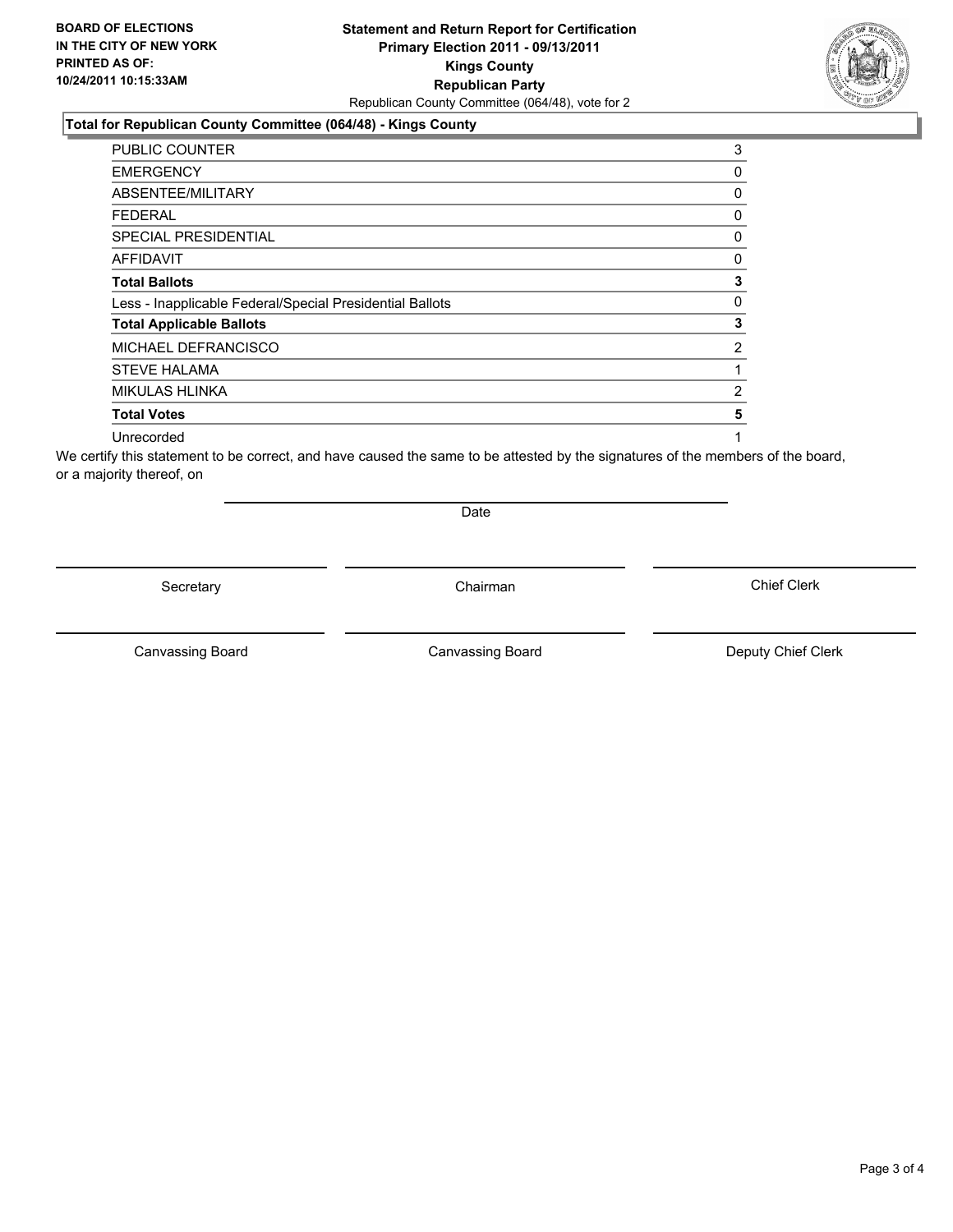**Statement and Return Report for Certification Primary Election 2011 - 09/13/2011 Kings County Republican Party** Republican County Committee (064/48), vote for 2

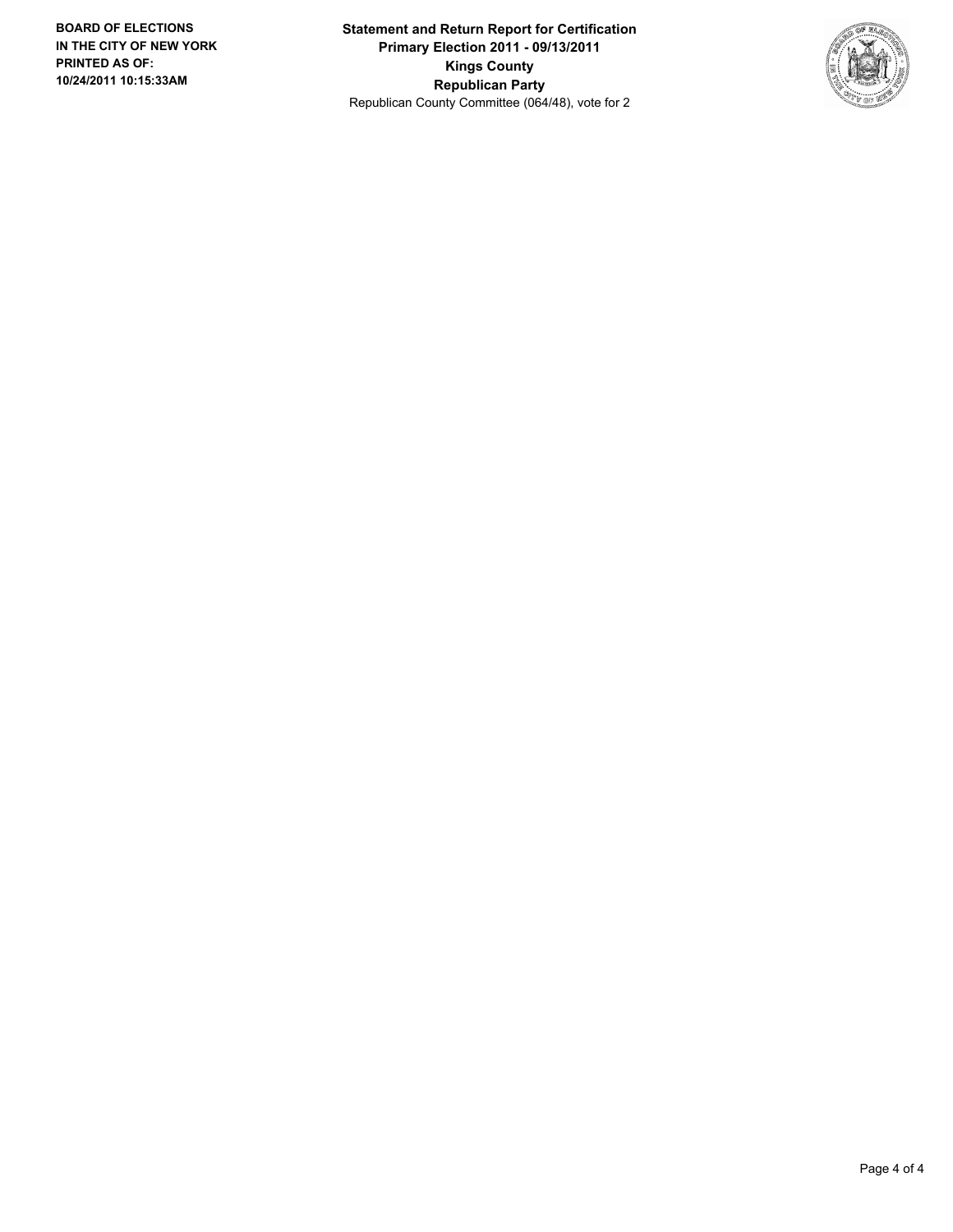

## **Primary Election 2011 - 09/13/2011 Kings County - Republican Party**

Republican County Committee 001/49 Vote for 2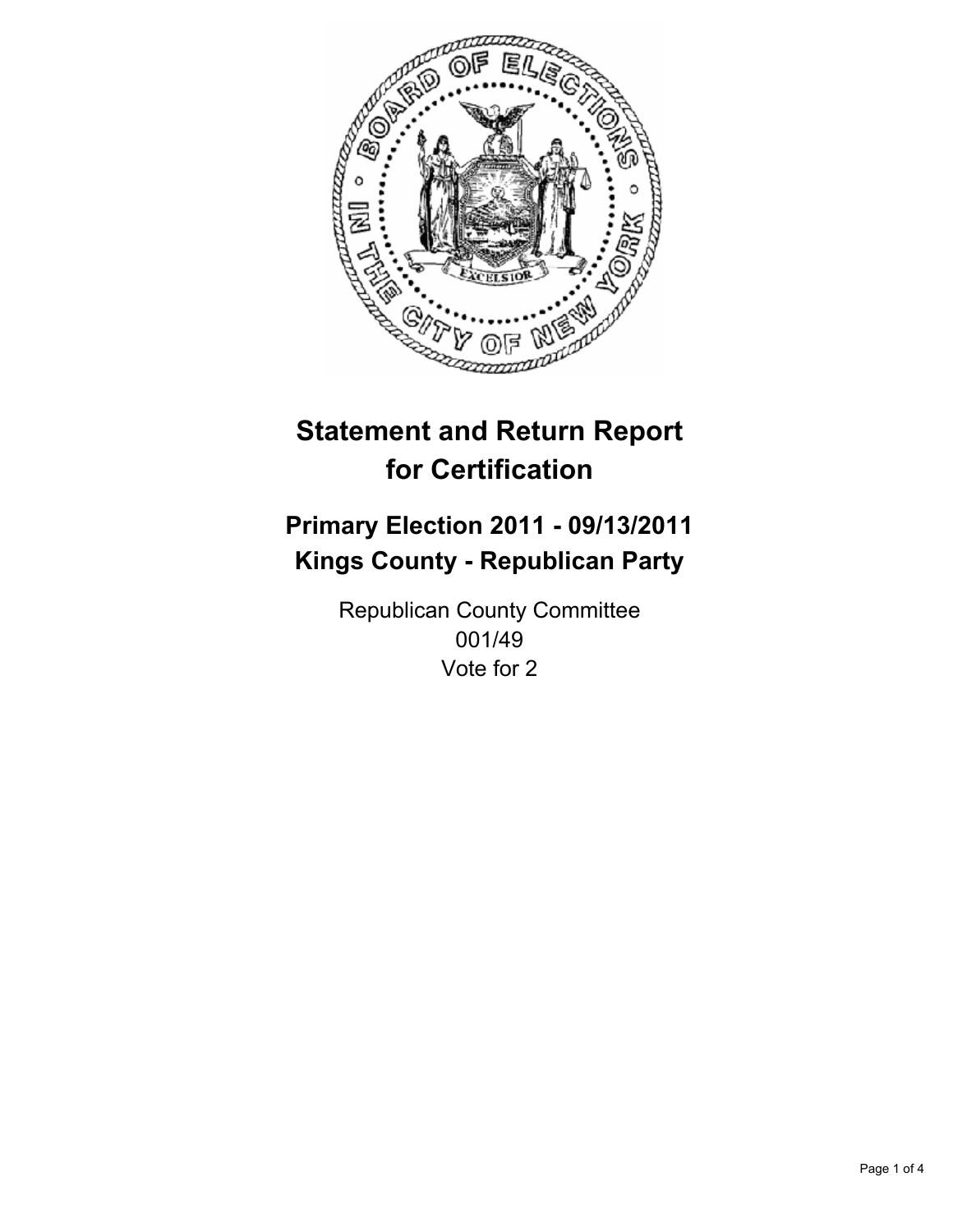

| <b>PUBLIC COUNTER</b>                                    | 6 |
|----------------------------------------------------------|---|
| <b>EMERGENCY</b>                                         | 0 |
| ABSENTEE/MILITARY                                        | 0 |
| <b>FEDERAL</b>                                           | 0 |
| <b>SPECIAL PRESIDENTIAL</b>                              | 0 |
| AFFIDAVIT                                                | 0 |
| <b>Total Ballots</b>                                     | 6 |
| Less - Inapplicable Federal/Special Presidential Ballots | 0 |
| <b>Total Applicable Ballots</b>                          | 6 |
| <b>FRANK MILEA</b>                                       | 3 |
| <b>RICHARD G DIFFENDALE</b>                              | 1 |
| <b>BARBARA ANN STELLA</b>                                | 4 |
| <b>Total Votes</b>                                       | 8 |
| Unrecorded                                               | 4 |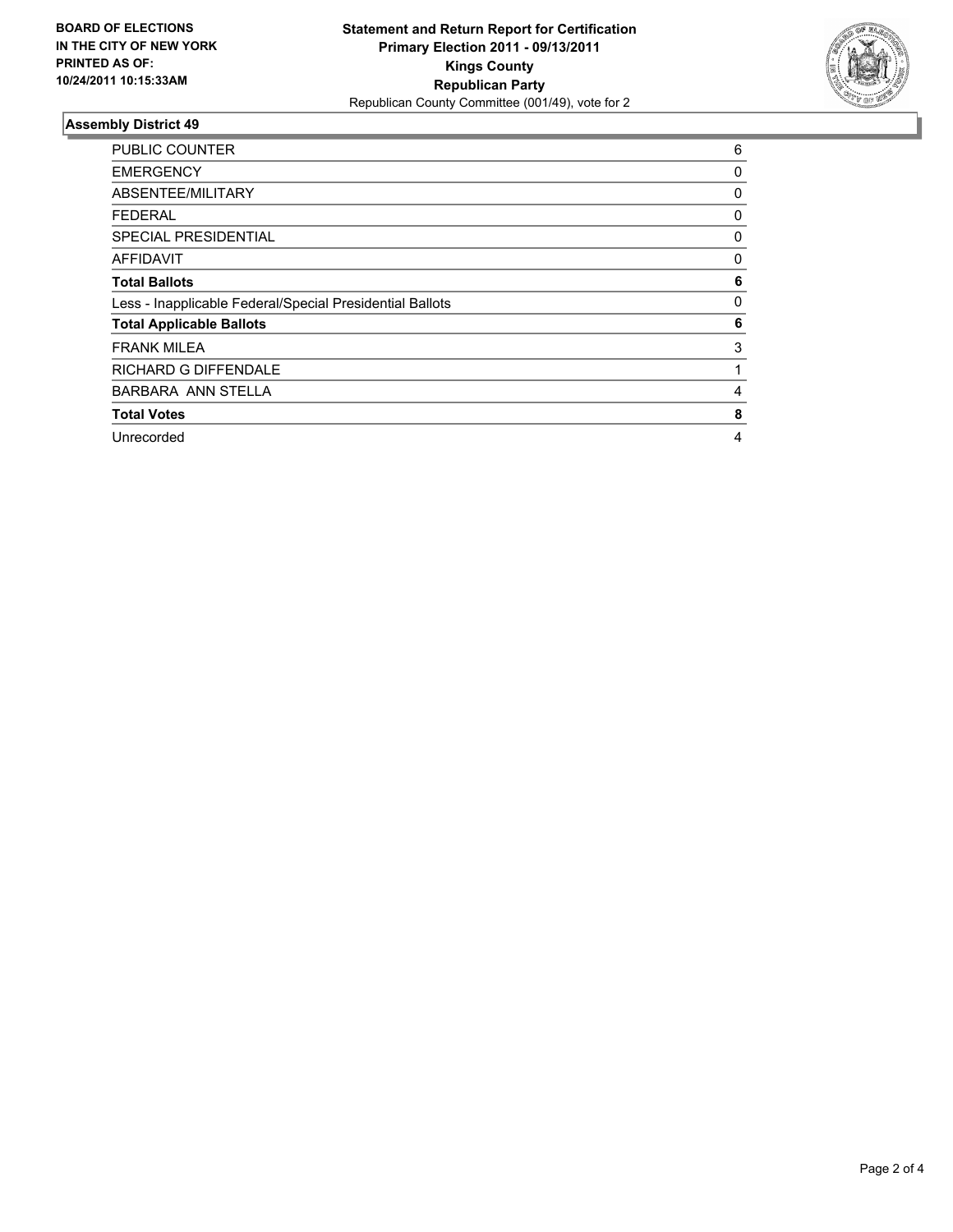### **Total for Republican County Committee (001/49) - Kings County**

| <b>PUBLIC COUNTER</b>                                    | 6            |
|----------------------------------------------------------|--------------|
| <b>EMERGENCY</b>                                         | 0            |
| ABSENTEE/MILITARY                                        | 0            |
| <b>FEDERAL</b>                                           | 0            |
| <b>SPECIAL PRESIDENTIAL</b>                              | 0            |
| <b>AFFIDAVIT</b>                                         | 0            |
| <b>Total Ballots</b>                                     | 6            |
| Less - Inapplicable Federal/Special Presidential Ballots | $\mathbf{0}$ |
| <b>Total Applicable Ballots</b>                          | 6            |
| <b>FRANK MILEA</b>                                       | 3            |
| <b>RICHARD G DIFFENDALE</b>                              | 1            |
| <b>BARBARA ANN STELLA</b>                                | 4            |
| <b>Total Votes</b>                                       | 8            |
| Unrecorded                                               | 4            |

We certify this statement to be correct, and have caused the same to be attested by the signatures of the members of the board, or a majority thereof, on

Secretary **Chairman** 

Date

Canvassing Board **Canvassing Board** Canvassing Board **Deputy Chief Clerk** 

Canvassing Board

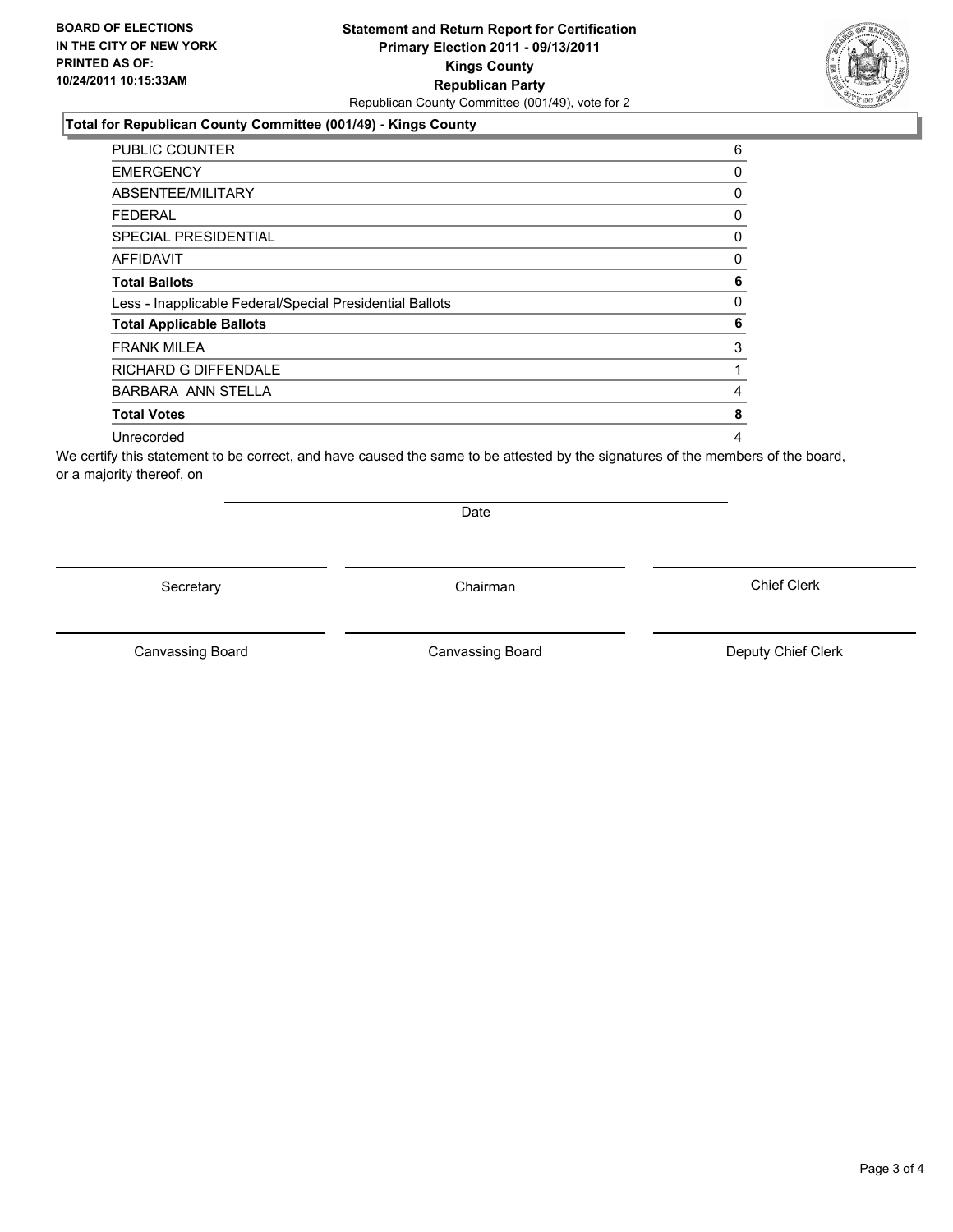**Statement and Return Report for Certification Primary Election 2011 - 09/13/2011 Kings County Republican Party** Republican County Committee (001/49), vote for 2

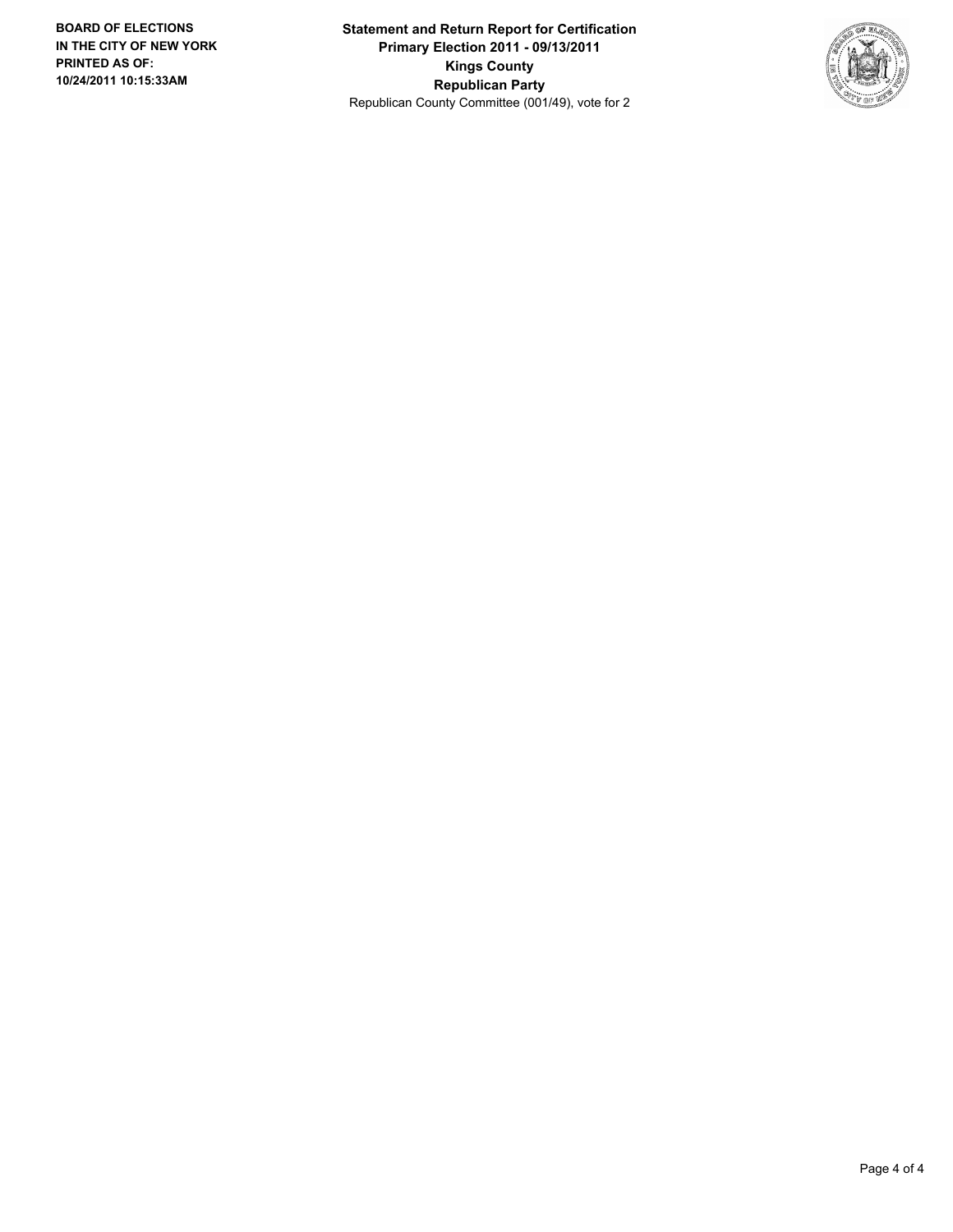

## **Primary Election 2011 - 09/13/2011 Kings County - Republican Party**

Republican County Committee 004/49 Vote for 2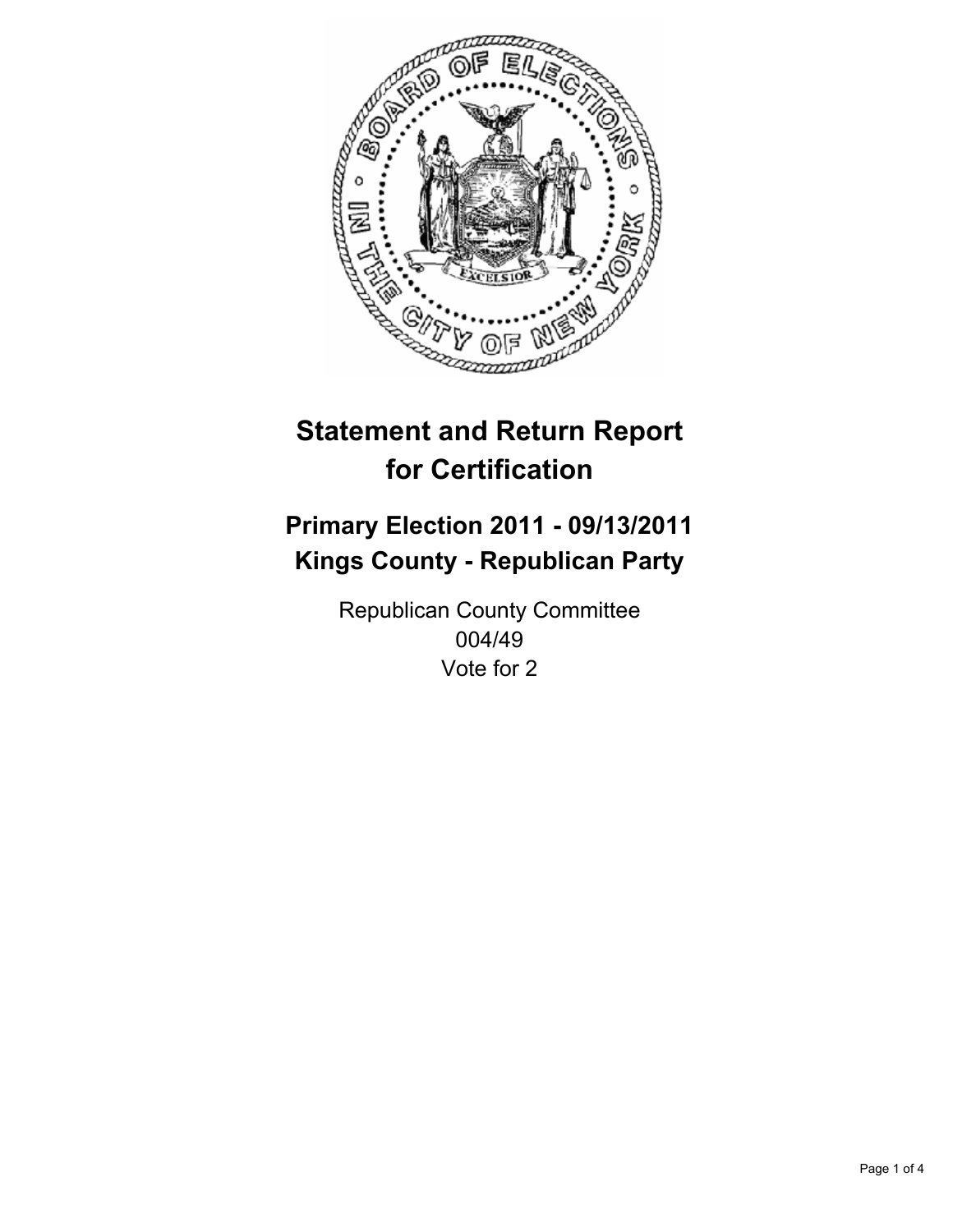

| <b>PUBLIC COUNTER</b>                                    | 0              |
|----------------------------------------------------------|----------------|
| <b>EMERGENCY</b>                                         | 0              |
| ABSENTEE/MILITARY                                        |                |
| <b>FEDERAL</b>                                           | 0              |
| <b>SPECIAL PRESIDENTIAL</b>                              | 0              |
| <b>AFFIDAVIT</b>                                         | 0              |
| <b>Total Ballots</b>                                     |                |
| Less - Inapplicable Federal/Special Presidential Ballots | 0              |
| <b>Total Applicable Ballots</b>                          |                |
| <b>FRANK N SPATARO</b>                                   | 0              |
| EMILIANO P TANHUECO                                      | 0              |
| <b>JOSEPHINE APICELLA</b>                                | 0              |
| <b>Total Votes</b>                                       | 0              |
| Unrecorded                                               | $\overline{2}$ |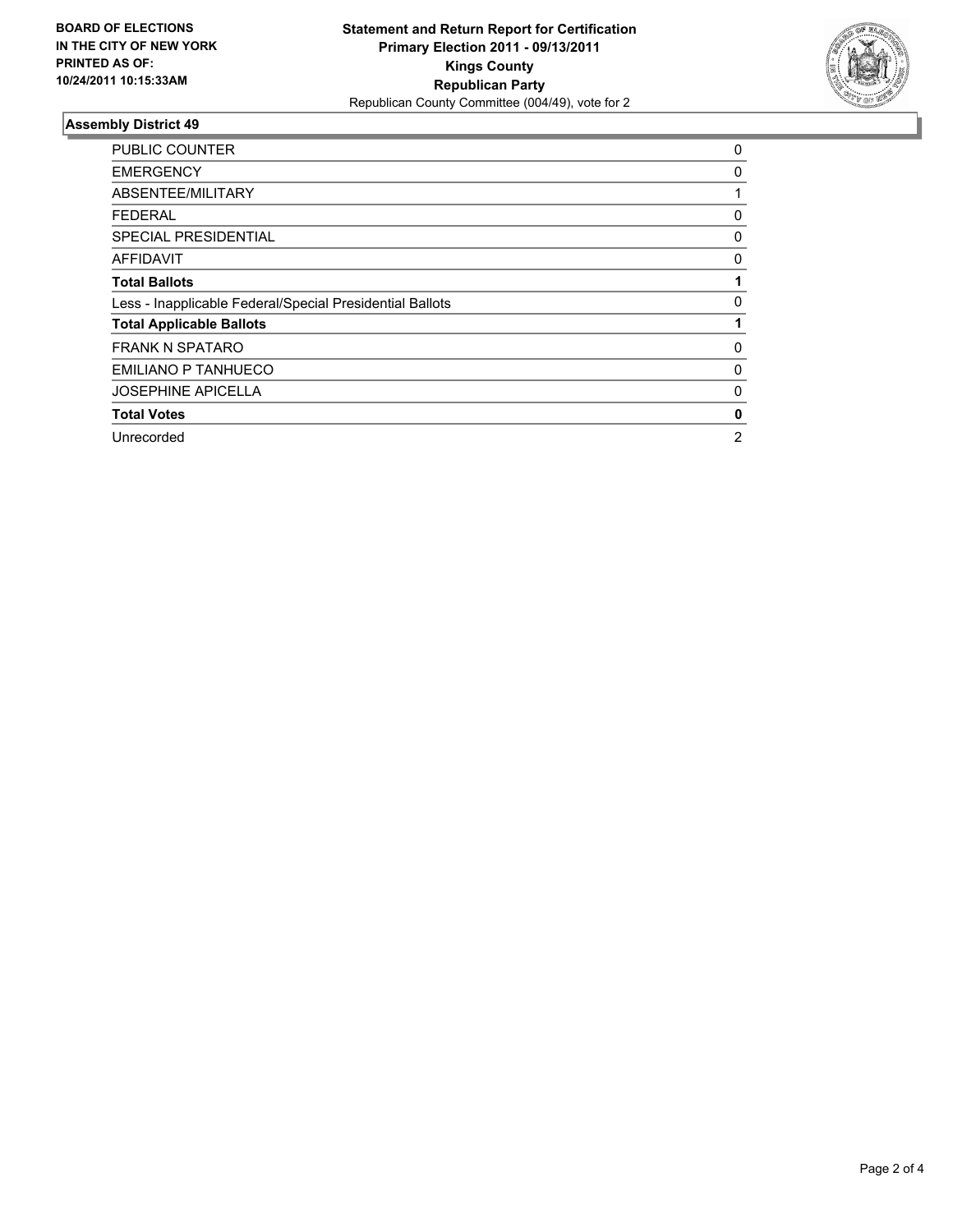### **Total for Republican County Committee (004/49) - Kings County**

| PUBLIC COUNTER                                           | 0 |
|----------------------------------------------------------|---|
| <b>EMERGENCY</b>                                         | 0 |
| ABSENTEE/MILITARY                                        |   |
| FEDERAL                                                  | 0 |
| <b>SPECIAL PRESIDENTIAL</b>                              | 0 |
| <b>AFFIDAVIT</b>                                         | 0 |
| <b>Total Ballots</b>                                     | 1 |
| Less - Inapplicable Federal/Special Presidential Ballots | 0 |
| <b>Total Applicable Ballots</b>                          | 1 |
| <b>FRANK N SPATARO</b>                                   | 0 |
| EMILIANO P TANHUECO                                      | 0 |
| <b>JOSEPHINE APICELLA</b>                                | 0 |
| <b>Total Votes</b>                                       | 0 |
| Unrecorded                                               | 2 |

We certify this statement to be correct, and have caused the same to be attested by the signatures of the members of the board, or a majority thereof, on

Secretary **Chairman** 

Date

Canvassing Board

Canvassing Board **Canvassing Board** Canvassing Board **Deputy Chief Clerk** 

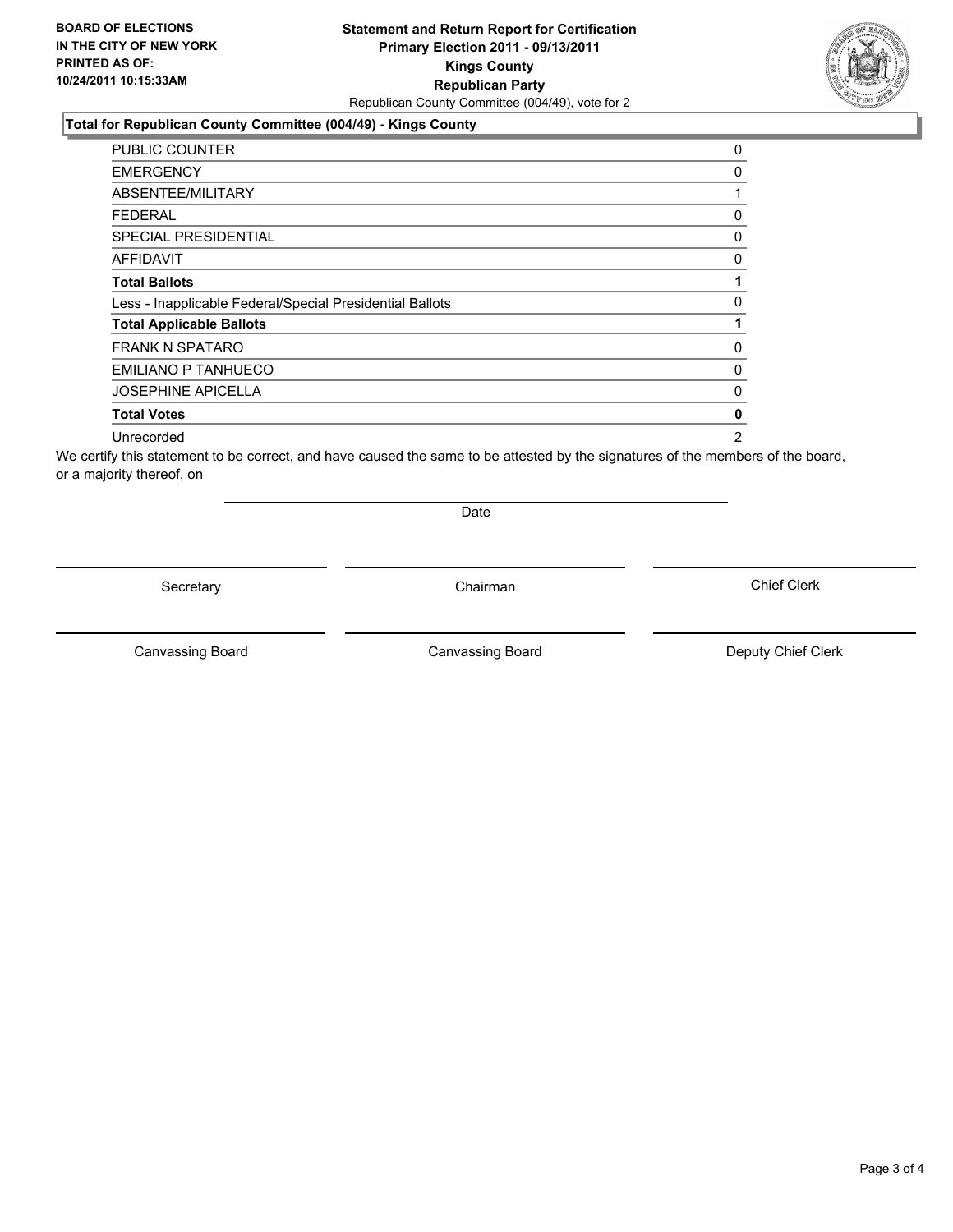**Statement and Return Report for Certification Primary Election 2011 - 09/13/2011 Kings County Republican Party** Republican County Committee (004/49), vote for 2

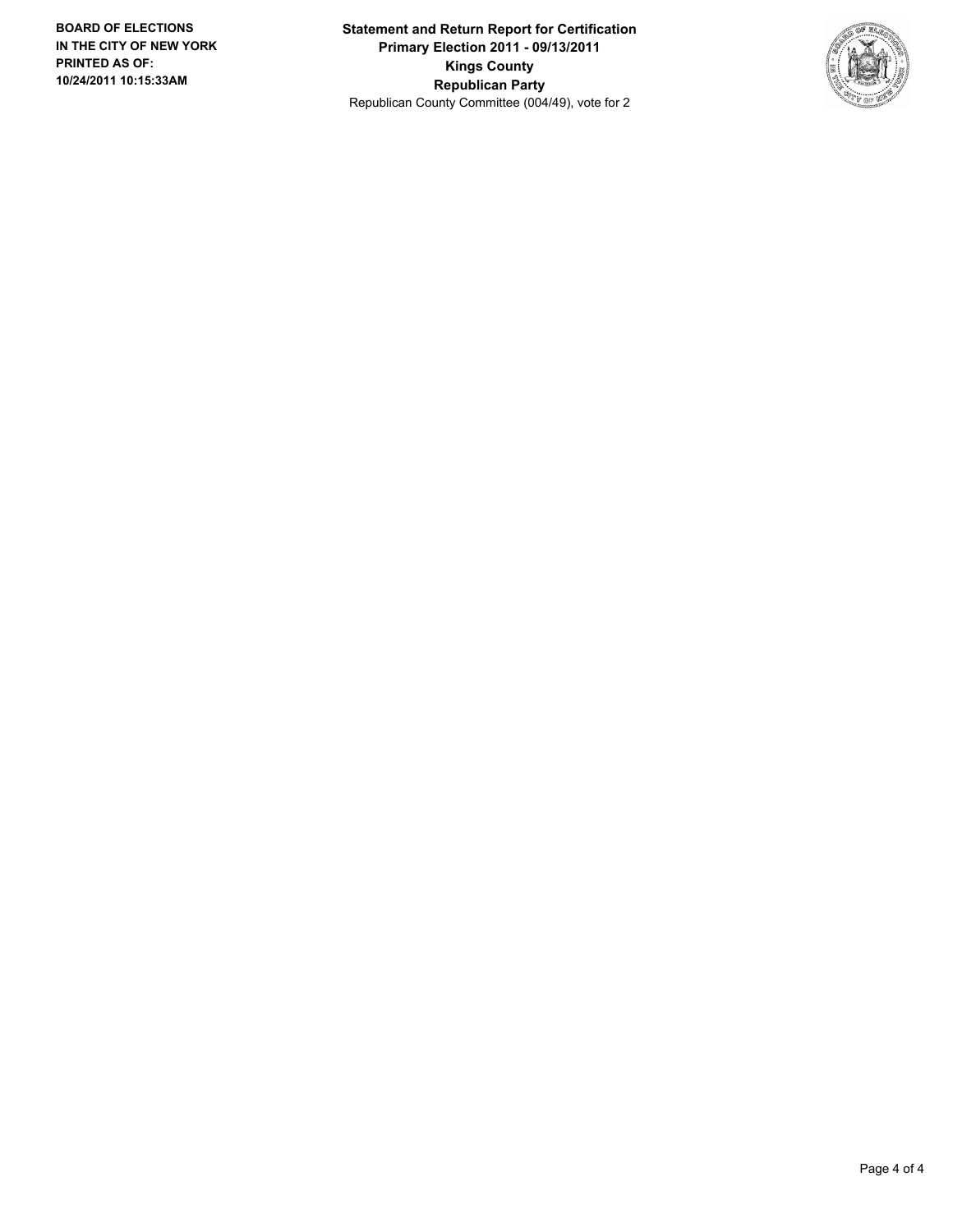

## **Primary Election 2011 - 09/13/2011 Kings County - Republican Party**

Republican County Committee 010/49 Vote for 2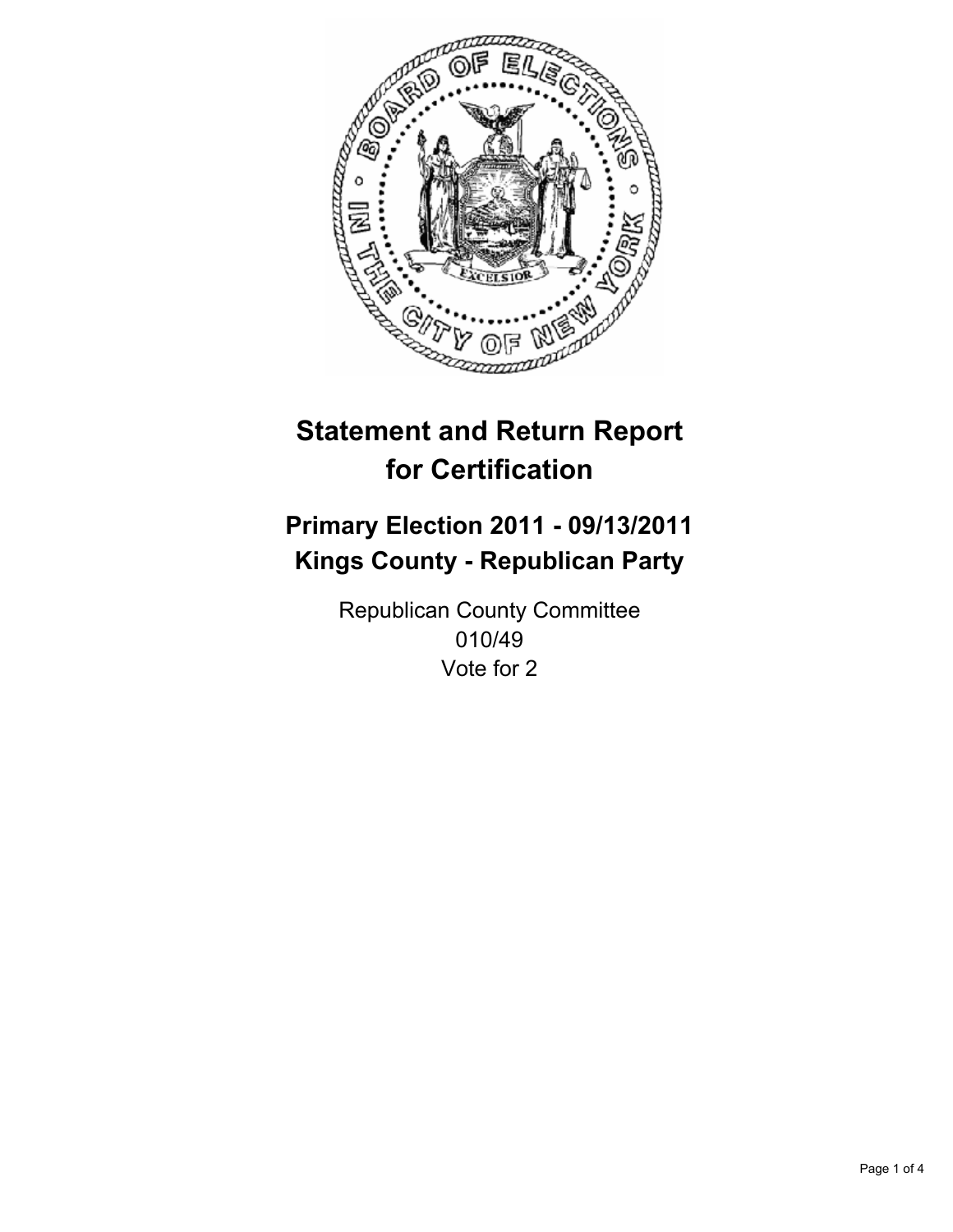

| <b>PUBLIC COUNTER</b>                                    | 16 |
|----------------------------------------------------------|----|
| <b>EMERGENCY</b>                                         | 0  |
| ABSENTEE/MILITARY                                        | 0  |
| <b>FEDERAL</b>                                           | 0  |
| <b>SPECIAL PRESIDENTIAL</b>                              | 0  |
| AFFIDAVIT                                                | 0  |
| <b>Total Ballots</b>                                     | 16 |
| Less - Inapplicable Federal/Special Presidential Ballots | 0  |
| <b>Total Applicable Ballots</b>                          | 16 |
| <b>MARY ANN CASTALDO</b>                                 | 9  |
| <b>GIACINTO D PETTINATO</b>                              | 5  |
| <b>MARY LAMANNA</b>                                      | 6  |
| ANNAMARIA DIPASQUALE                                     | 9  |
| <b>Total Votes</b>                                       | 29 |
| Unrecorded                                               | 3  |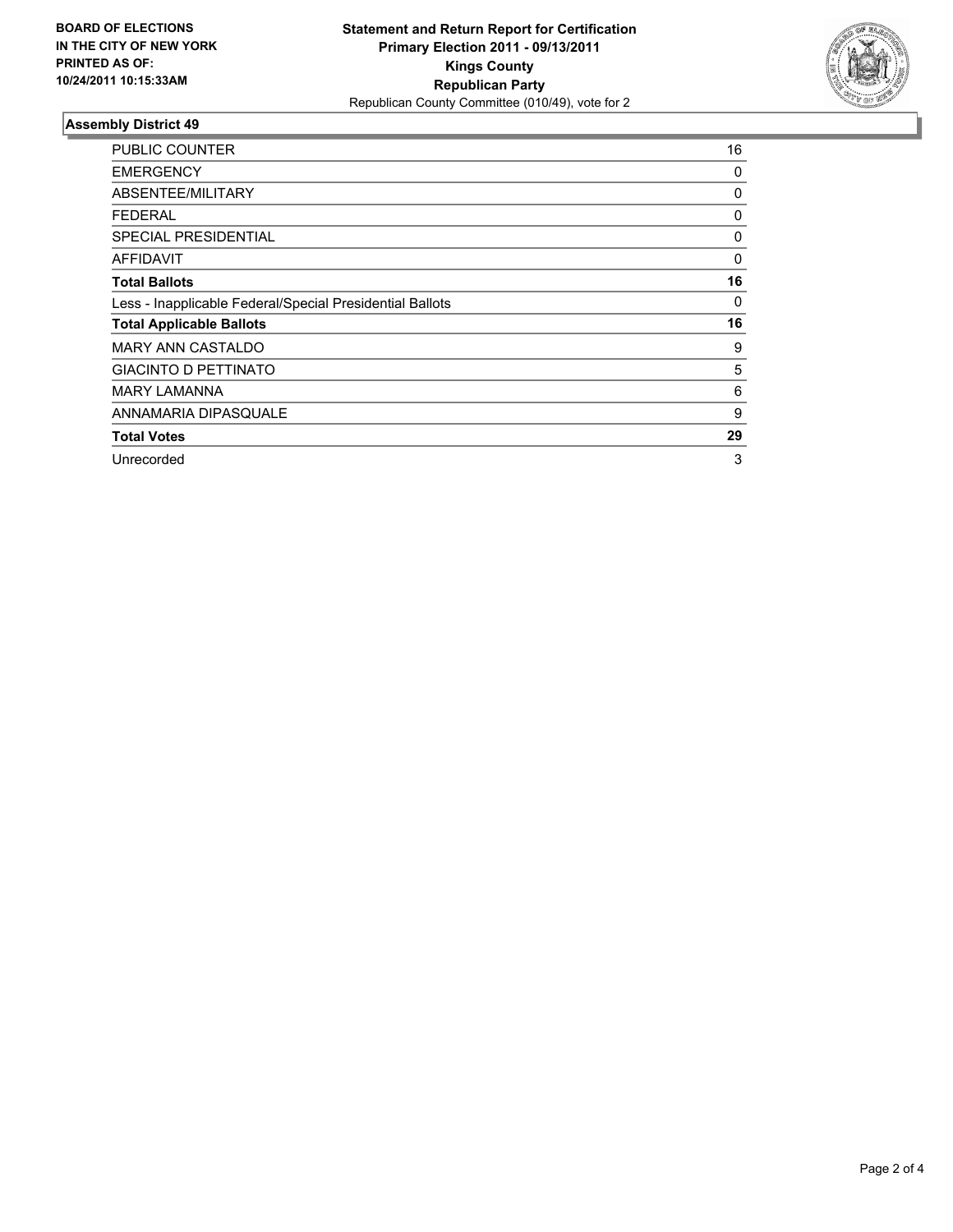#### **Total for Republican County Committee (010/49) - Kings County**

| <b>PUBLIC COUNTER</b>                                    | 16 |
|----------------------------------------------------------|----|
| <b>EMERGENCY</b>                                         | 0  |
| ABSENTEE/MILITARY                                        | 0  |
| FEDERAL                                                  | 0  |
| <b>SPECIAL PRESIDENTIAL</b>                              | 0  |
| AFFIDAVIT                                                | 0  |
| <b>Total Ballots</b>                                     | 16 |
| Less - Inapplicable Federal/Special Presidential Ballots | 0  |
| <b>Total Applicable Ballots</b>                          | 16 |
| <b>MARY ANN CASTALDO</b>                                 | 9  |
| <b>GIACINTO D PETTINATO</b>                              | 5  |
| <b>MARY LAMANNA</b>                                      | 6  |
| ANNAMARIA DIPASQUALE                                     | 9  |
| <b>Total Votes</b>                                       | 29 |
| Unrecorded                                               | 3  |

We certify this statement to be correct, and have caused the same to be attested by the signatures of the members of the board, or a majority thereof, on

Date

Secretary **Chairman** 

Canvassing Board **Canvassing Board** Canvassing Board **Deputy Chief Clerk** 

Canvassing Board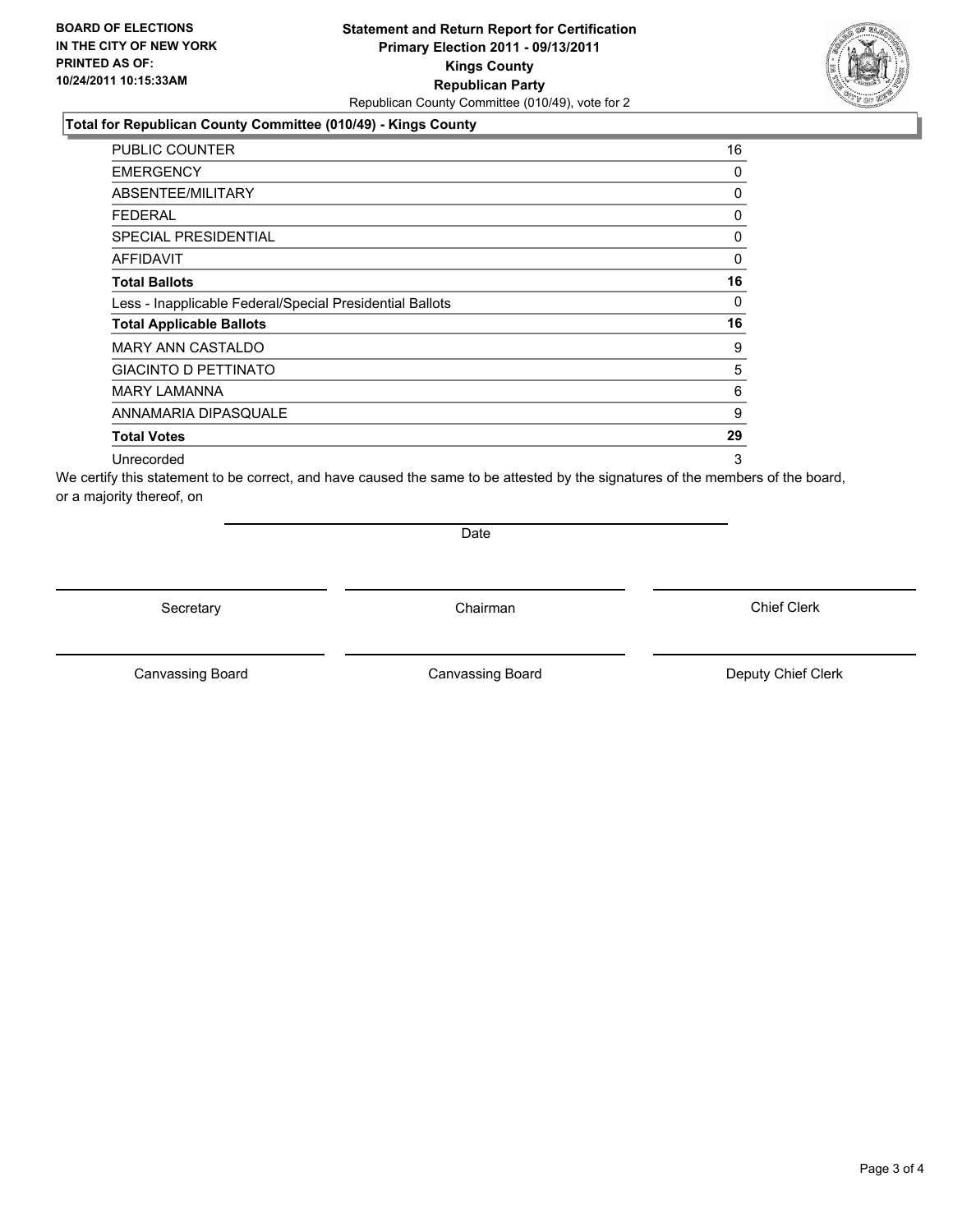**Statement and Return Report for Certification Primary Election 2011 - 09/13/2011 Kings County Republican Party** Republican County Committee (010/49), vote for 2

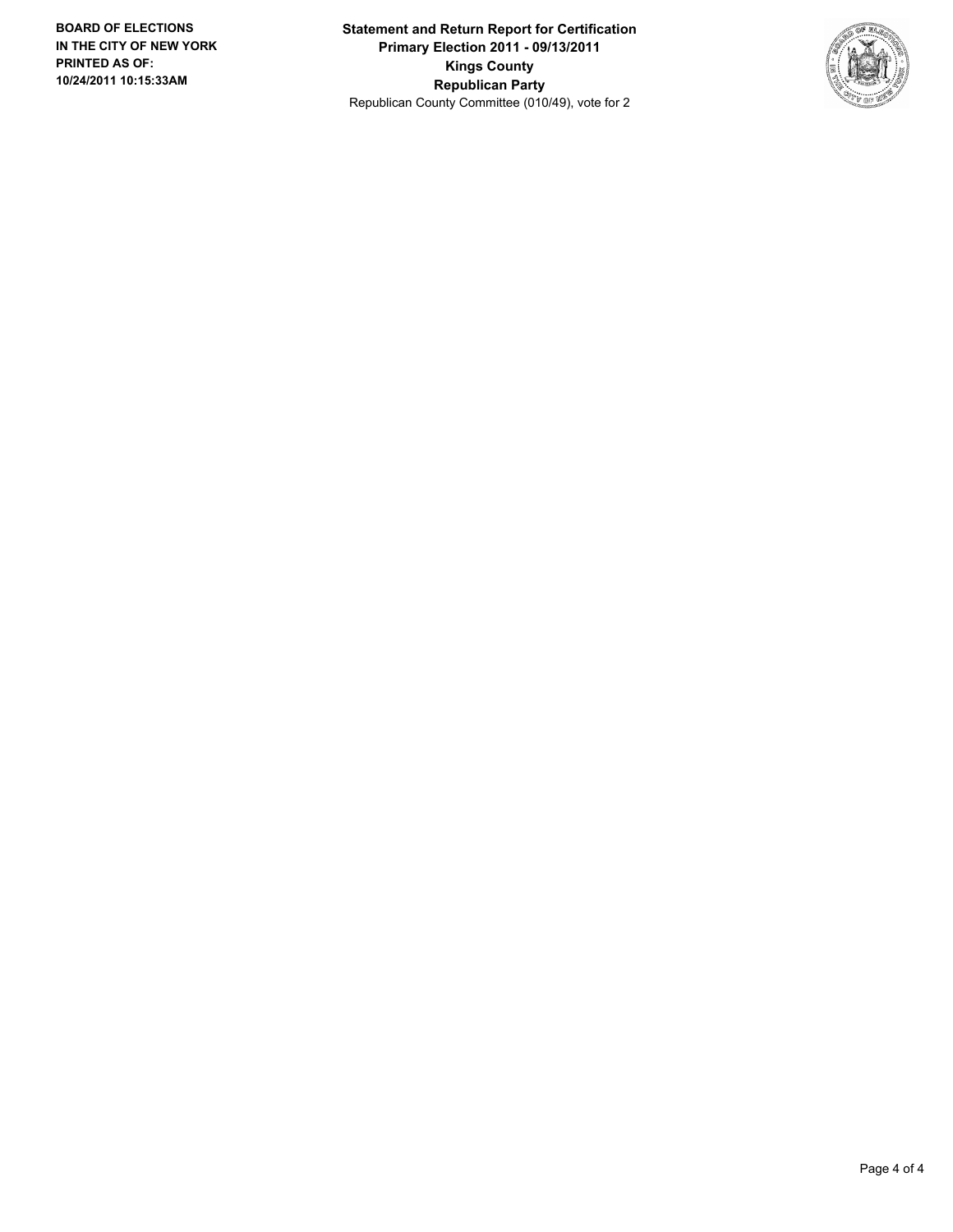

## **Primary Election 2011 - 09/13/2011 Kings County - Republican Party**

Republican County Committee 012/49 Vote for 2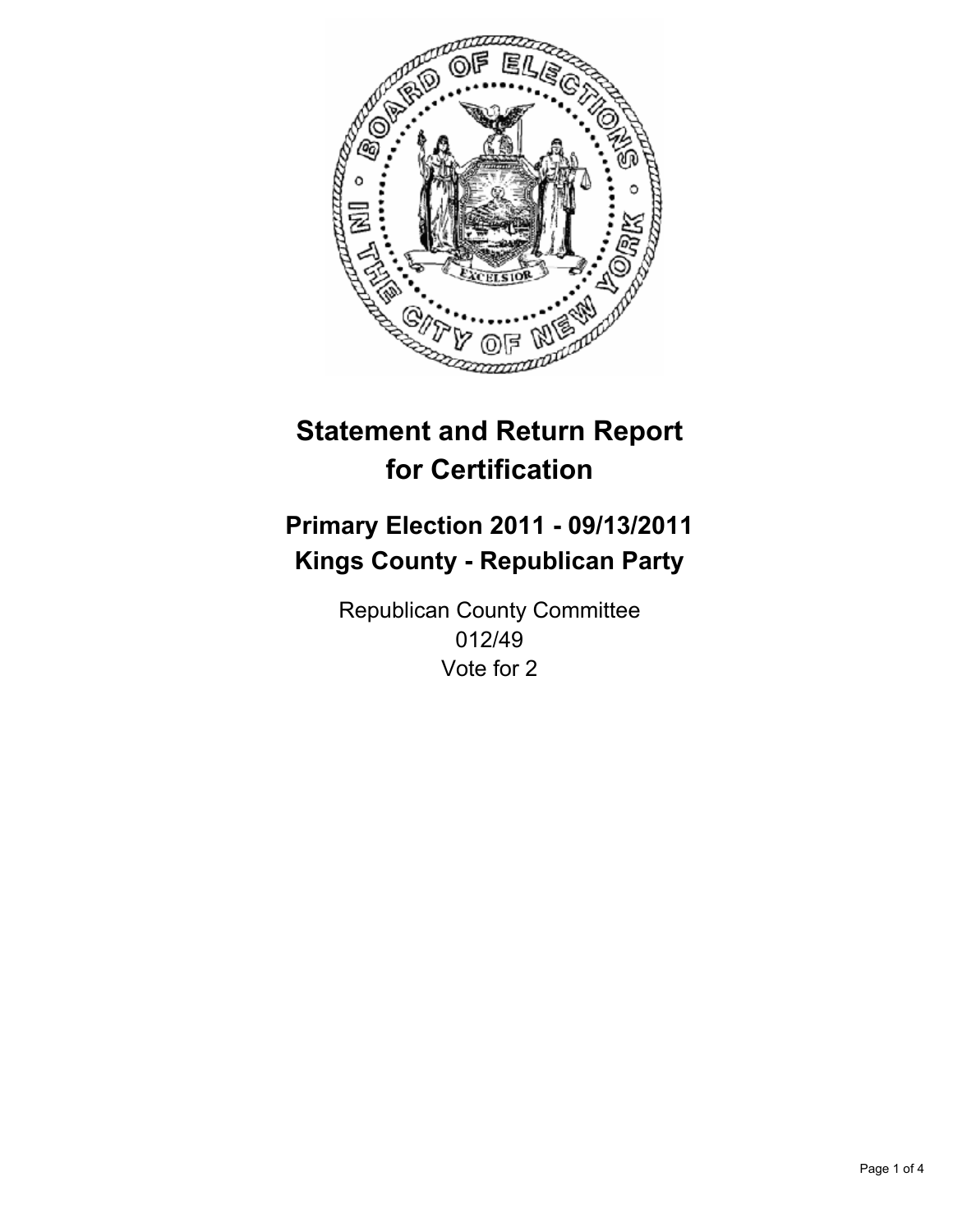

| <b>PUBLIC COUNTER</b>                                    | $\overline{2}$ |
|----------------------------------------------------------|----------------|
| <b>EMERGENCY</b>                                         | 0              |
| ABSENTEE/MILITARY                                        | 12             |
| <b>FEDERAL</b>                                           | 0              |
| <b>SPECIAL PRESIDENTIAL</b>                              | 0              |
| <b>AFFIDAVIT</b>                                         | 0              |
| <b>Total Ballots</b>                                     | 14             |
| Less - Inapplicable Federal/Special Presidential Ballots | 0              |
| <b>Total Applicable Ballots</b>                          | 14             |
| <b>JOSEPHINE C BENFANTI</b>                              |                |
| <b>ANTHONY P DEVITA</b>                                  | 1              |
| <b>MARTY T HOPKINS</b>                                   |                |
| <b>Total Votes</b>                                       | 3              |
| Unrecorded                                               | 25             |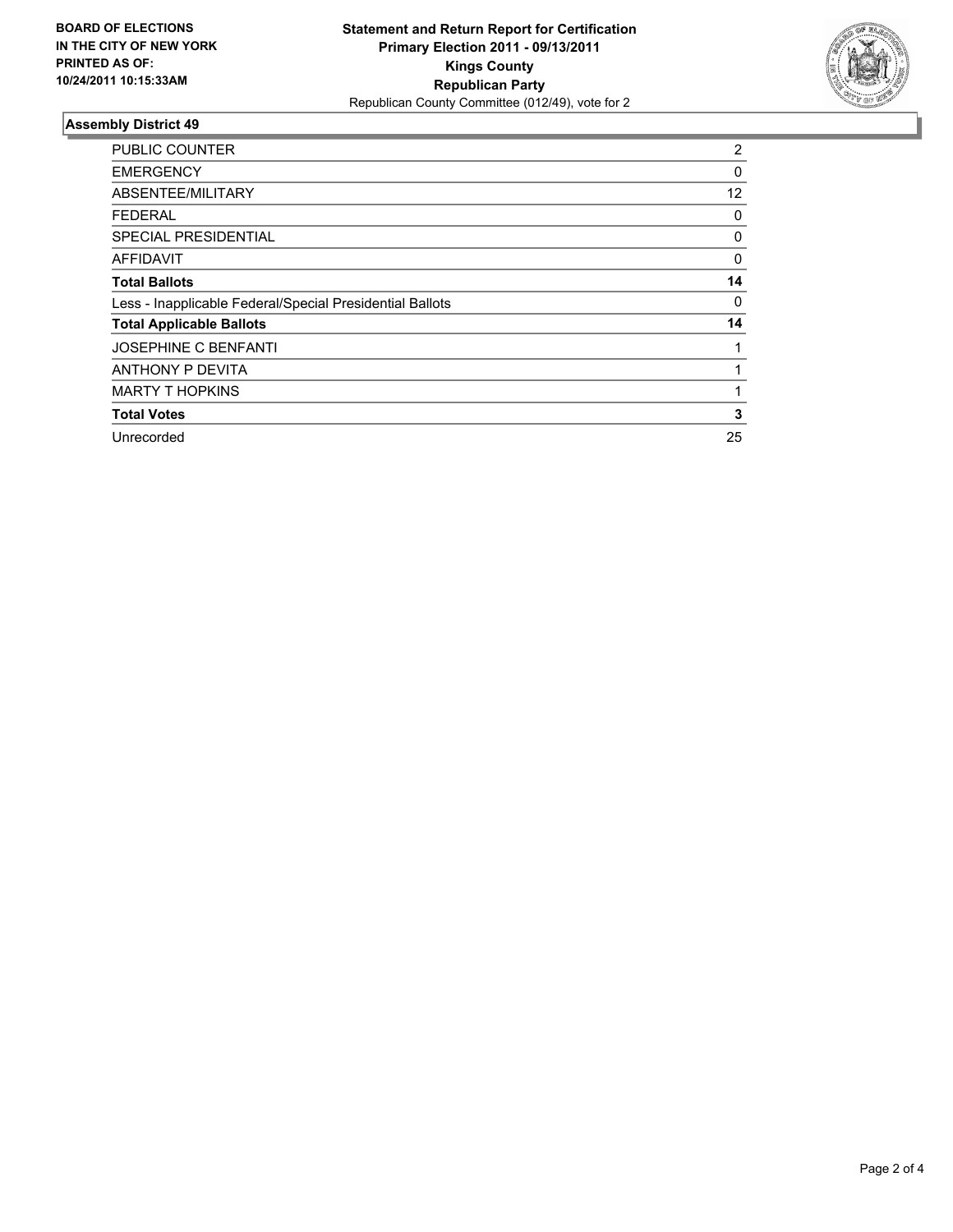### **Total for Republican County Committee (012/49) - Kings County**

| <b>PUBLIC COUNTER</b>                                    | 2  |
|----------------------------------------------------------|----|
| <b>EMERGENCY</b>                                         | 0  |
| ABSENTEE/MILITARY                                        | 12 |
| <b>FEDERAL</b>                                           | 0  |
| <b>SPECIAL PRESIDENTIAL</b>                              | 0  |
| AFFIDAVIT                                                | 0  |
| <b>Total Ballots</b>                                     | 14 |
| Less - Inapplicable Federal/Special Presidential Ballots | 0  |
| <b>Total Applicable Ballots</b>                          | 14 |
| JOSEPHINE C BENFANTI                                     |    |
| ANTHONY P DEVITA                                         |    |
| <b>MARTY T HOPKINS</b>                                   |    |
| <b>Total Votes</b>                                       | 3  |
| Unrecorded                                               | 25 |

We certify this statement to be correct, and have caused the same to be attested by the signatures of the members of the board, or a majority thereof, on

Secretary **Chairman** 

Date

Canvassing Board **Canvassing Board** Canvassing Board **Deputy Chief Clerk** 

Canvassing Board

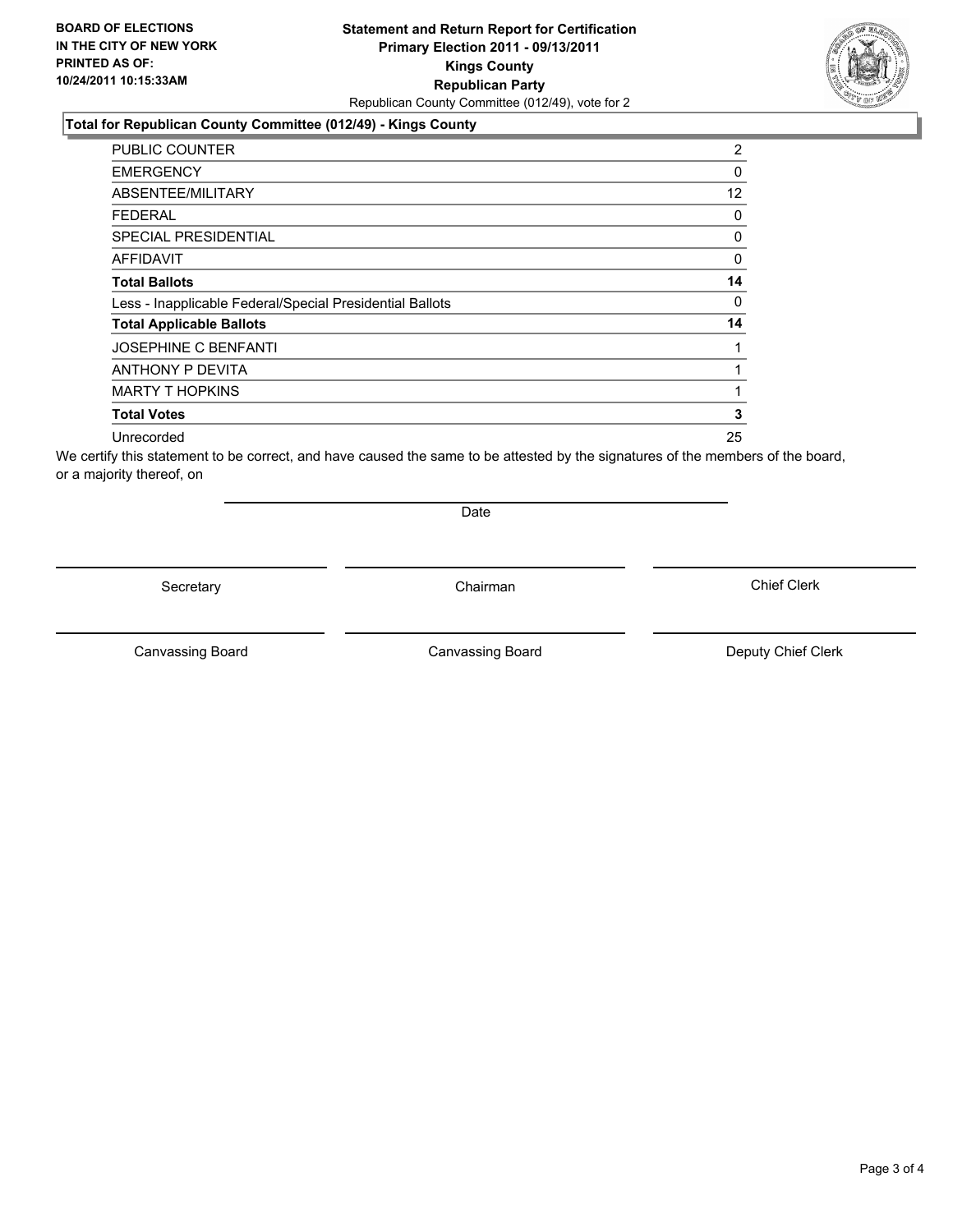**Statement and Return Report for Certification Primary Election 2011 - 09/13/2011 Kings County Republican Party** Republican County Committee (012/49), vote for 2

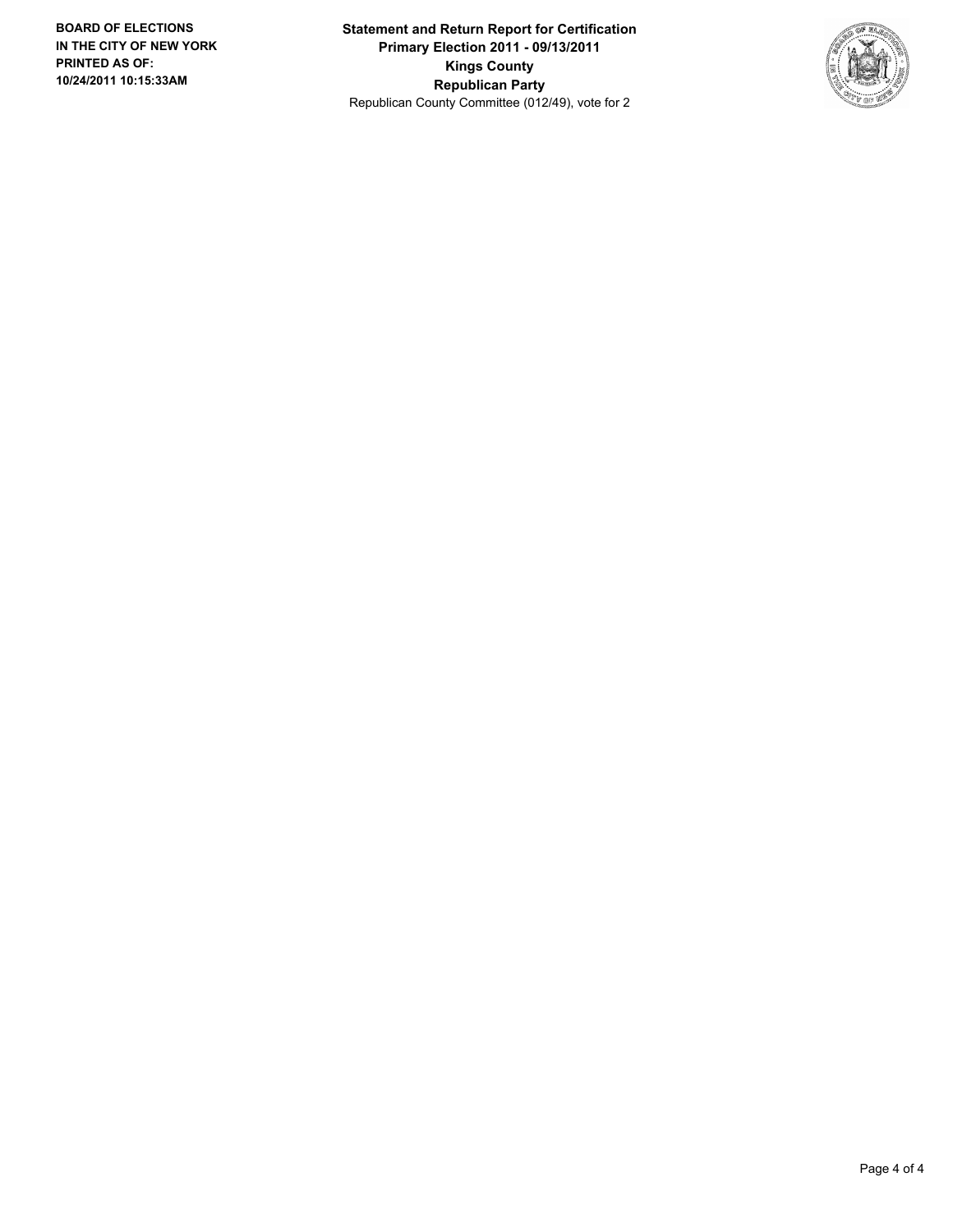

## **Primary Election 2011 - 09/13/2011 Kings County - Republican Party**

Republican County Committee 014/49 Vote for 2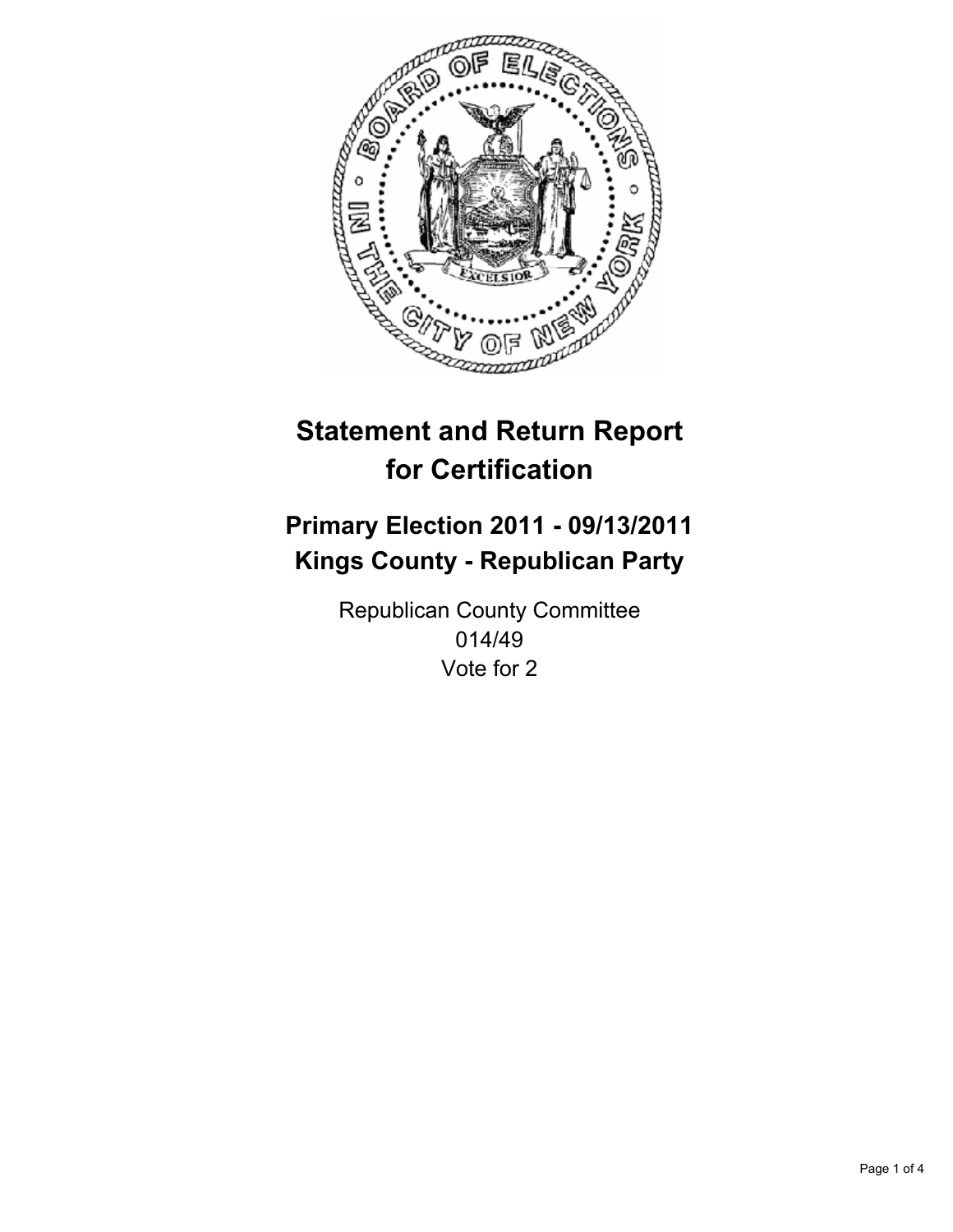

| <b>PUBLIC COUNTER</b>                                    | 19             |
|----------------------------------------------------------|----------------|
| <b>EMERGENCY</b>                                         | 0              |
| ABSENTEE/MILITARY                                        |                |
| <b>FEDERAL</b>                                           | 0              |
| SPECIAL PRESIDENTIAL                                     | 0              |
| <b>AFFIDAVIT</b>                                         | 0              |
| <b>Total Ballots</b>                                     | 20             |
| Less - Inapplicable Federal/Special Presidential Ballots | 0              |
| <b>Total Applicable Ballots</b>                          | 20             |
| SERENA M MACLELLAN                                       | 14             |
| DANIEL F TODISCO                                         | 11             |
| ALLEN G JAMES                                            | $\overline{2}$ |
| <b>Total Votes</b>                                       | 27             |
| Unrecorded                                               | 13             |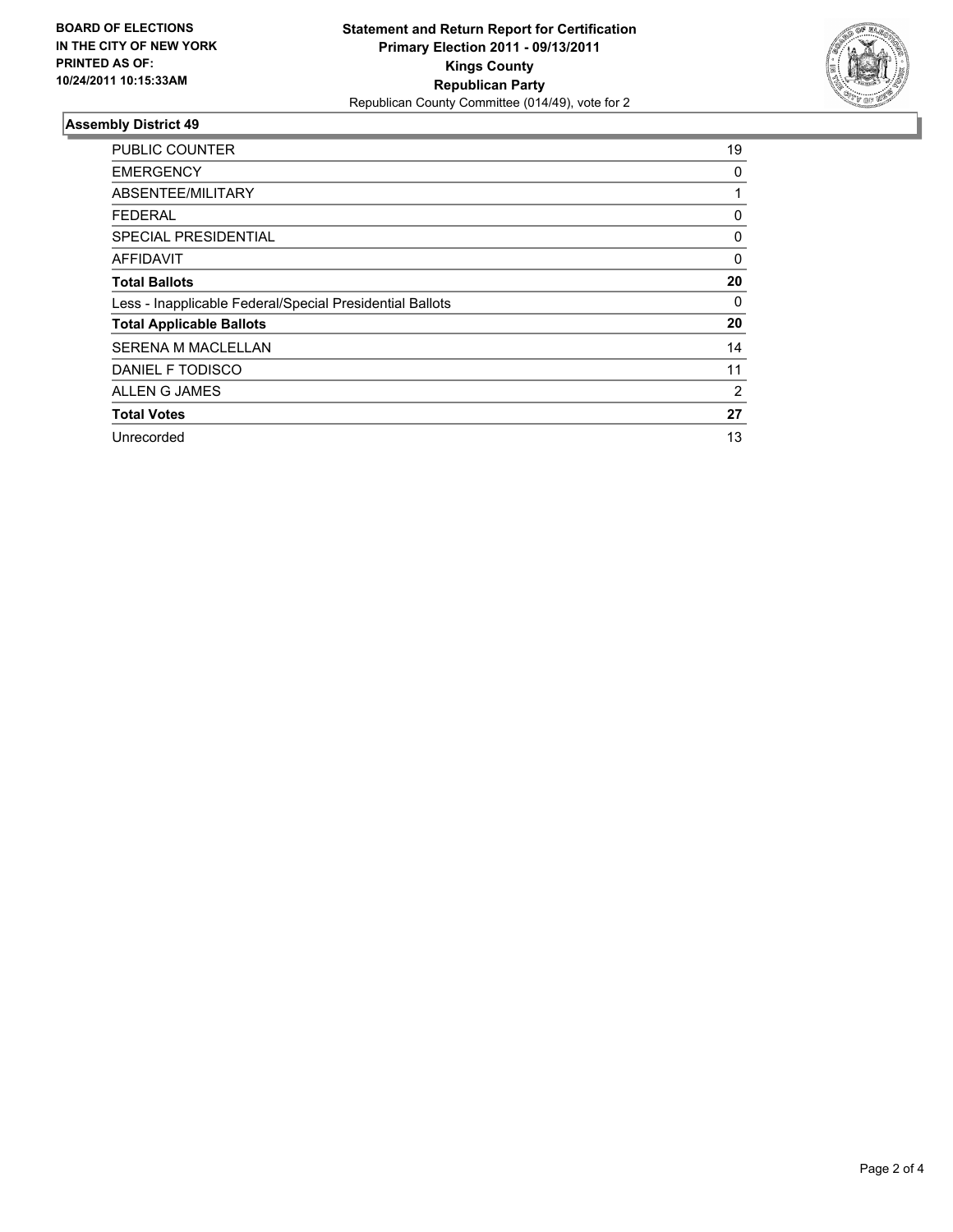### **Total for Republican County Committee (014/49) - Kings County**

| <b>PUBLIC COUNTER</b>                                    | 19             |
|----------------------------------------------------------|----------------|
| <b>EMERGENCY</b>                                         | 0              |
| ABSENTEE/MILITARY                                        | 1              |
| FEDERAL                                                  | 0              |
| <b>SPECIAL PRESIDENTIAL</b>                              | 0              |
| <b>AFFIDAVIT</b>                                         | 0              |
| <b>Total Ballots</b>                                     | 20             |
| Less - Inapplicable Federal/Special Presidential Ballots | 0              |
| <b>Total Applicable Ballots</b>                          | 20             |
| <b>SERENA M MACLELLAN</b>                                | 14             |
| DANIEL F TODISCO                                         | 11             |
| ALLEN G JAMES                                            | $\overline{2}$ |
| <b>Total Votes</b>                                       | 27             |
| Unrecorded                                               | 13             |

We certify this statement to be correct, and have caused the same to be attested by the signatures of the members of the board, or a majority thereof, on

Secretary **Chairman** 

Date

Canvassing Board **Canvassing Board** Canvassing Board **Deputy Chief Clerk** 

Canvassing Board

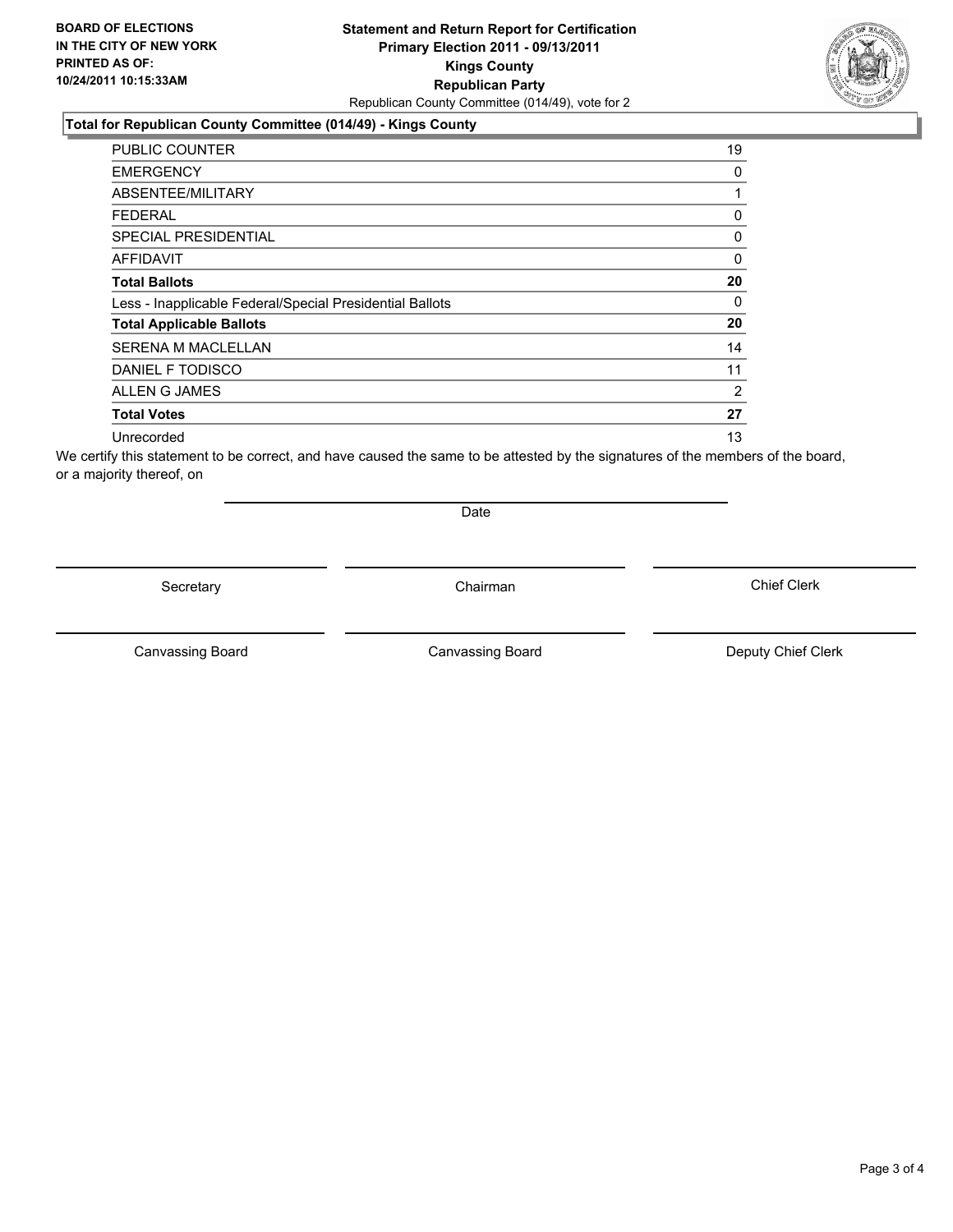**Statement and Return Report for Certification Primary Election 2011 - 09/13/2011 Kings County Republican Party** Republican County Committee (014/49), vote for 2

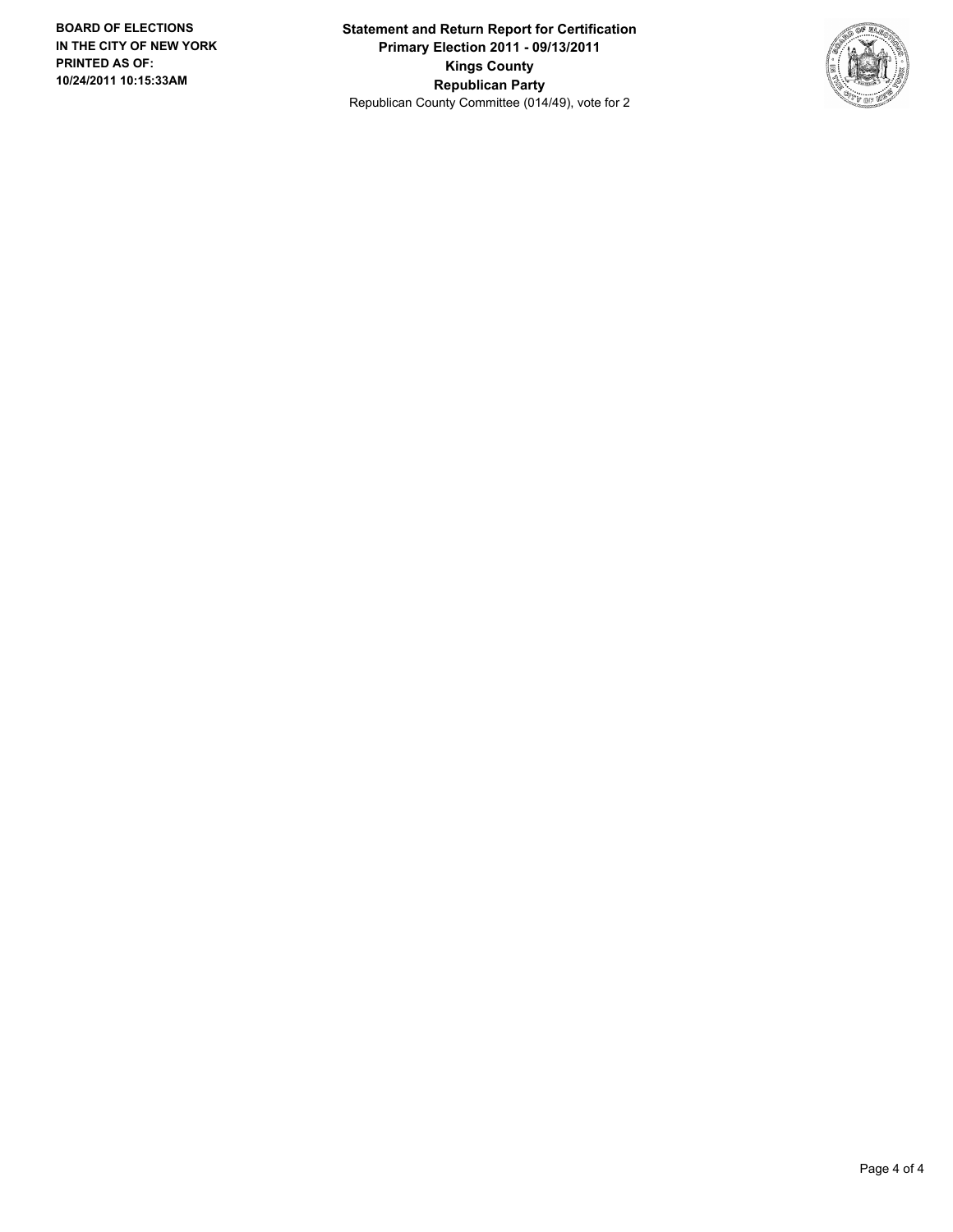

## **Primary Election 2011 - 09/13/2011 Kings County - Republican Party**

Republican County Committee 015/49 Vote for 2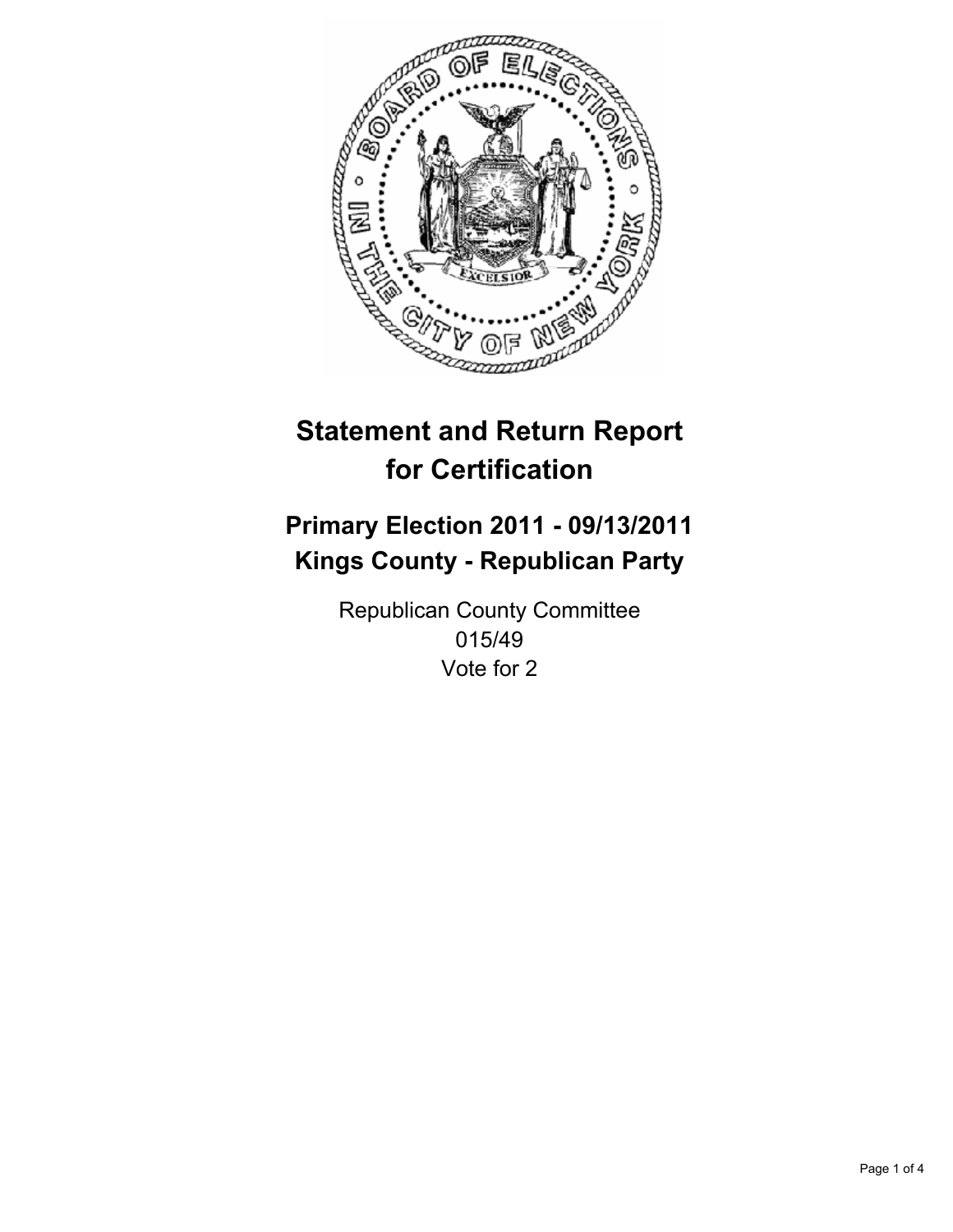

| <b>PUBLIC COUNTER</b>                                    | 8  |
|----------------------------------------------------------|----|
| <b>EMERGENCY</b>                                         | 0  |
| ABSENTEE/MILITARY                                        | 0  |
| <b>FEDERAL</b>                                           | 0  |
| <b>SPECIAL PRESIDENTIAL</b>                              | 0  |
| AFFIDAVIT                                                | 0  |
| <b>Total Ballots</b>                                     | 8  |
| Less - Inapplicable Federal/Special Presidential Ballots | 0  |
| <b>Total Applicable Ballots</b>                          | 8  |
| NICK I KORDISTOS                                         |    |
| <b>LAURA T BENNETTE</b>                                  | 0  |
| <b>LUIGI MARANO</b>                                      | 6  |
| <b>AGNES MARANO</b>                                      | 5  |
| <b>Total Votes</b>                                       | 12 |
| Unrecorded                                               | 4  |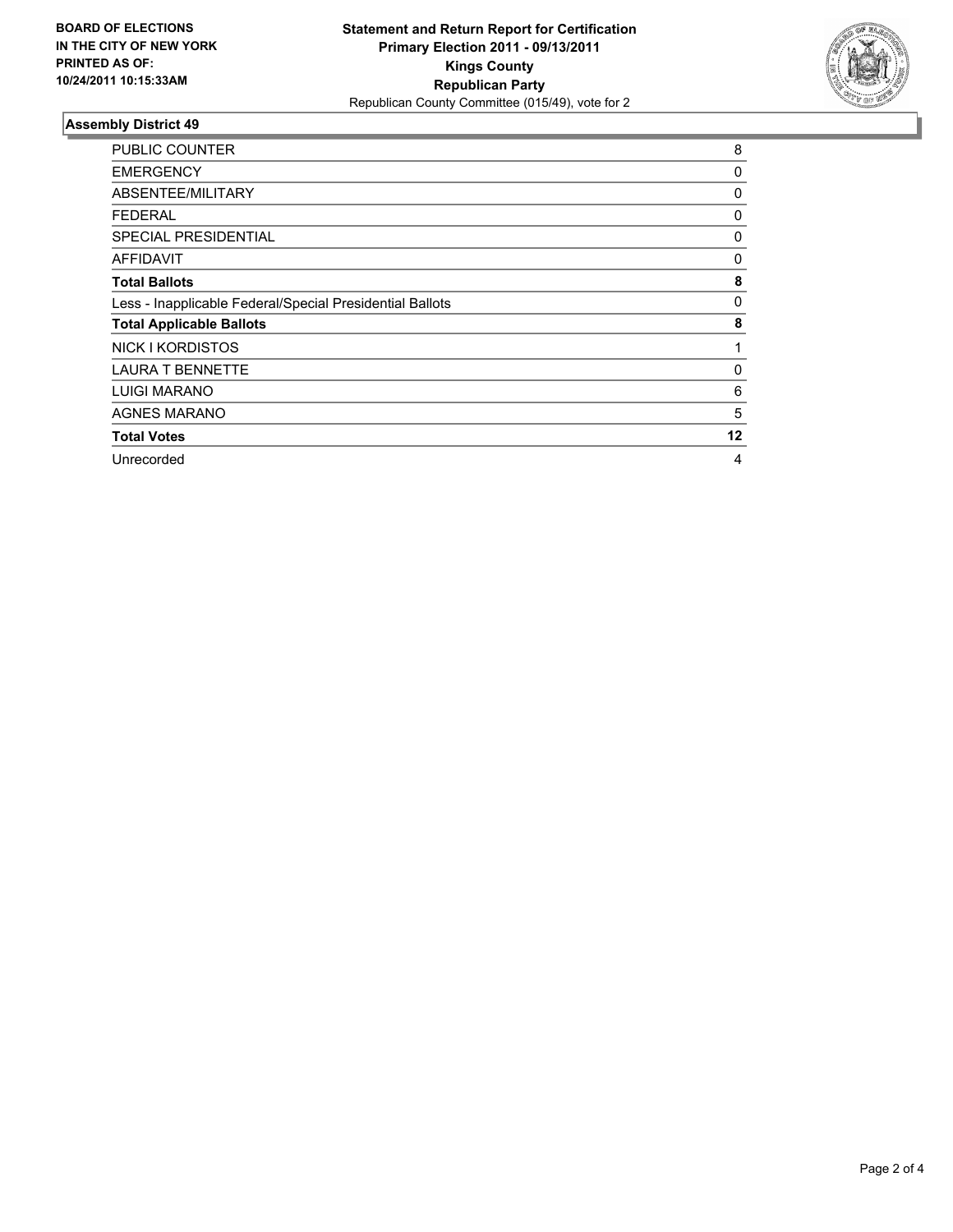### **Total for Republican County Committee (015/49) - Kings County**

| <b>PUBLIC COUNTER</b>                                    | 8        |
|----------------------------------------------------------|----------|
| <b>EMERGENCY</b>                                         | 0        |
| ABSENTEE/MILITARY                                        | 0        |
| <b>FEDERAL</b>                                           | 0        |
| <b>SPECIAL PRESIDENTIAL</b>                              | 0        |
| AFFIDAVIT                                                | $\Omega$ |
| <b>Total Ballots</b>                                     | 8        |
| Less - Inapplicable Federal/Special Presidential Ballots | 0        |
| <b>Total Applicable Ballots</b>                          | 8        |
| NICK I KORDISTOS                                         | 1        |
| <b>LAURA T BENNETTE</b>                                  | 0        |
| <b>LUIGI MARANO</b>                                      | 6        |
| <b>AGNES MARANO</b>                                      | 5        |
| <b>Total Votes</b>                                       | $12 \,$  |
| Unrecorded                                               | 4        |

We certify this statement to be correct, and have caused the same to be attested by the signatures of the members of the board, or a majority thereof, on

Date

Secretary **Chairman** 

Canvassing Board **Canvassing Board** Canvassing Board **Deputy Chief Clerk** 

Canvassing Board

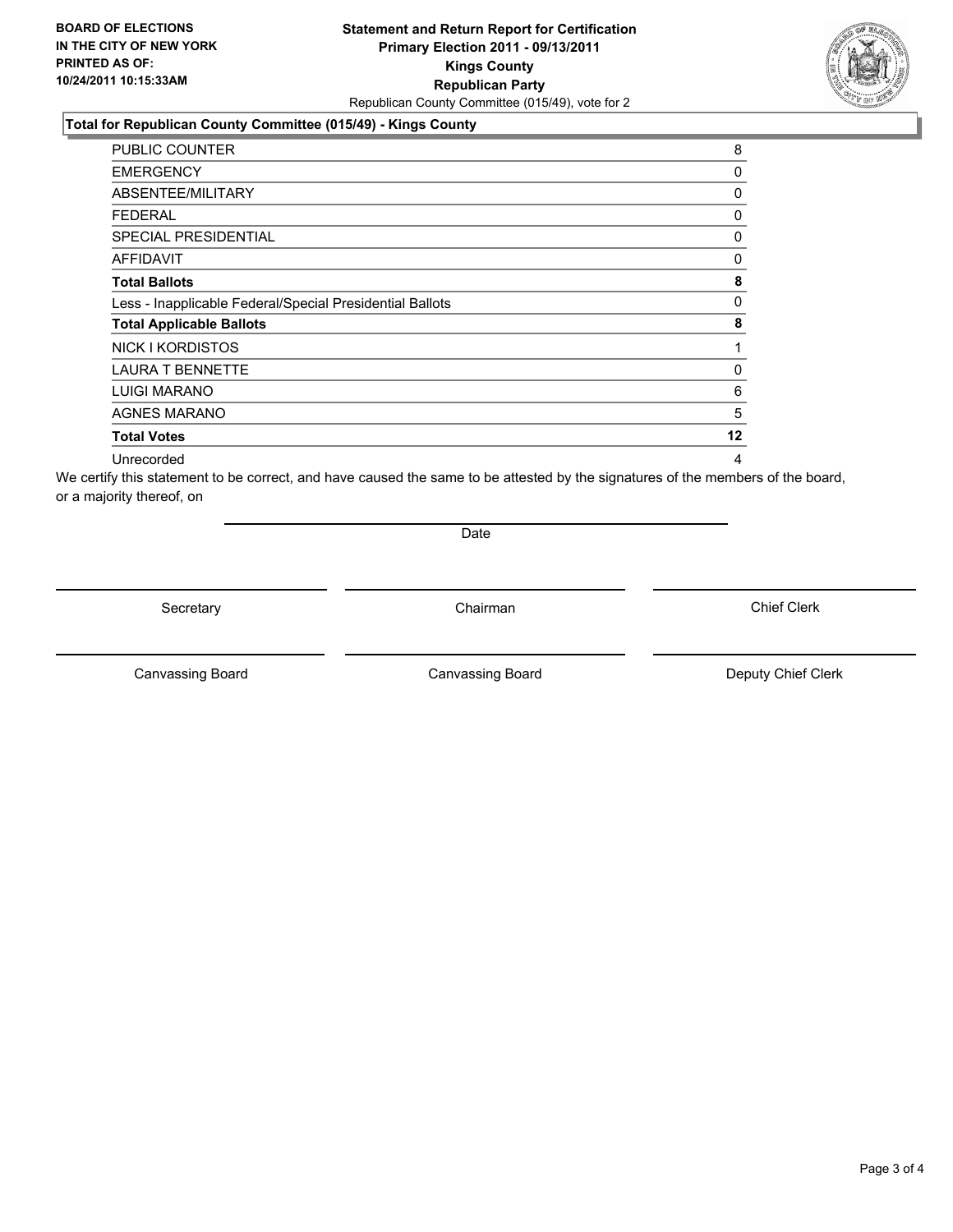**Statement and Return Report for Certification Primary Election 2011 - 09/13/2011 Kings County Republican Party** Republican County Committee (015/49), vote for 2

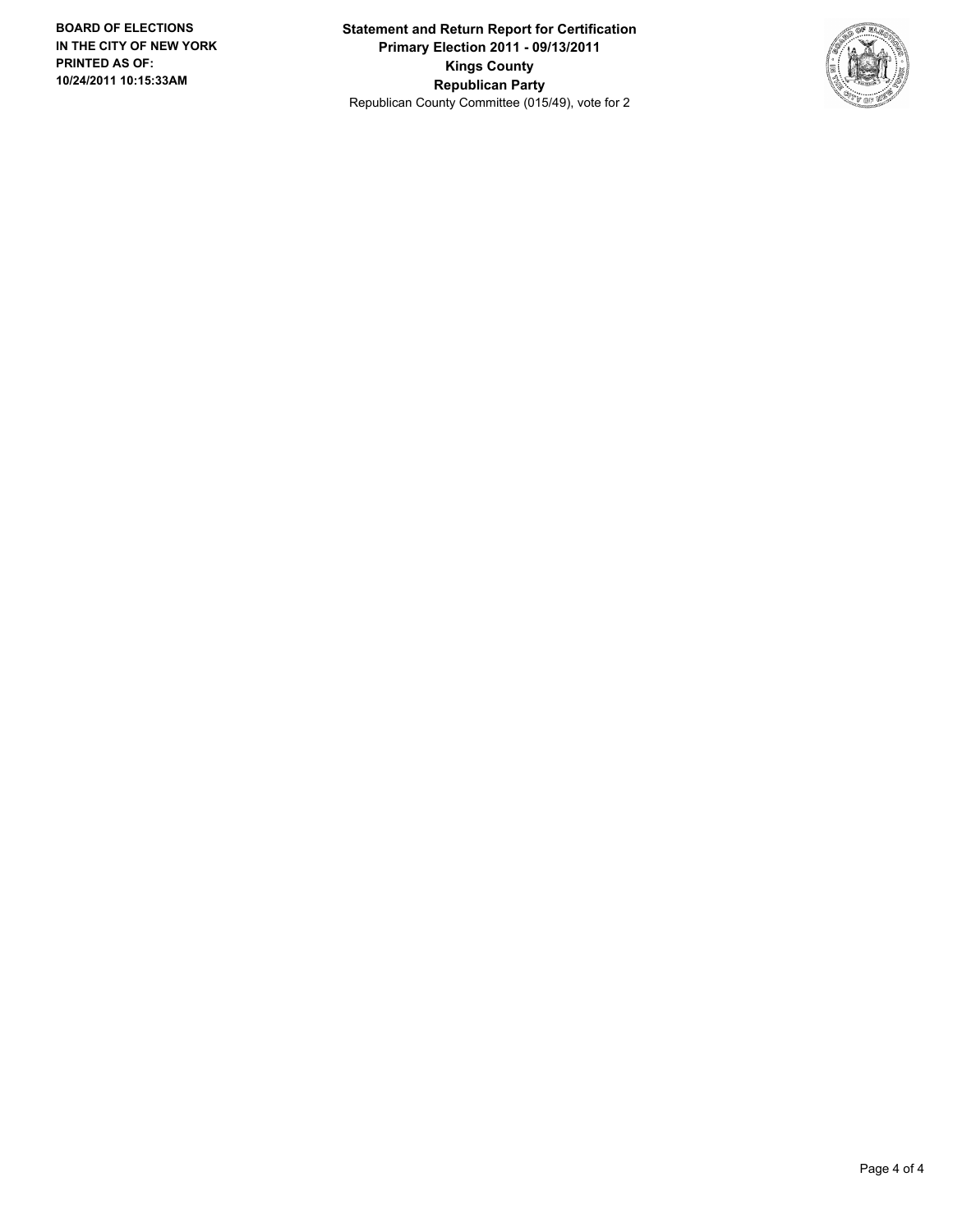

## **Primary Election 2011 - 09/13/2011 Kings County - Republican Party**

Republican County Committee 016/49 Vote for 2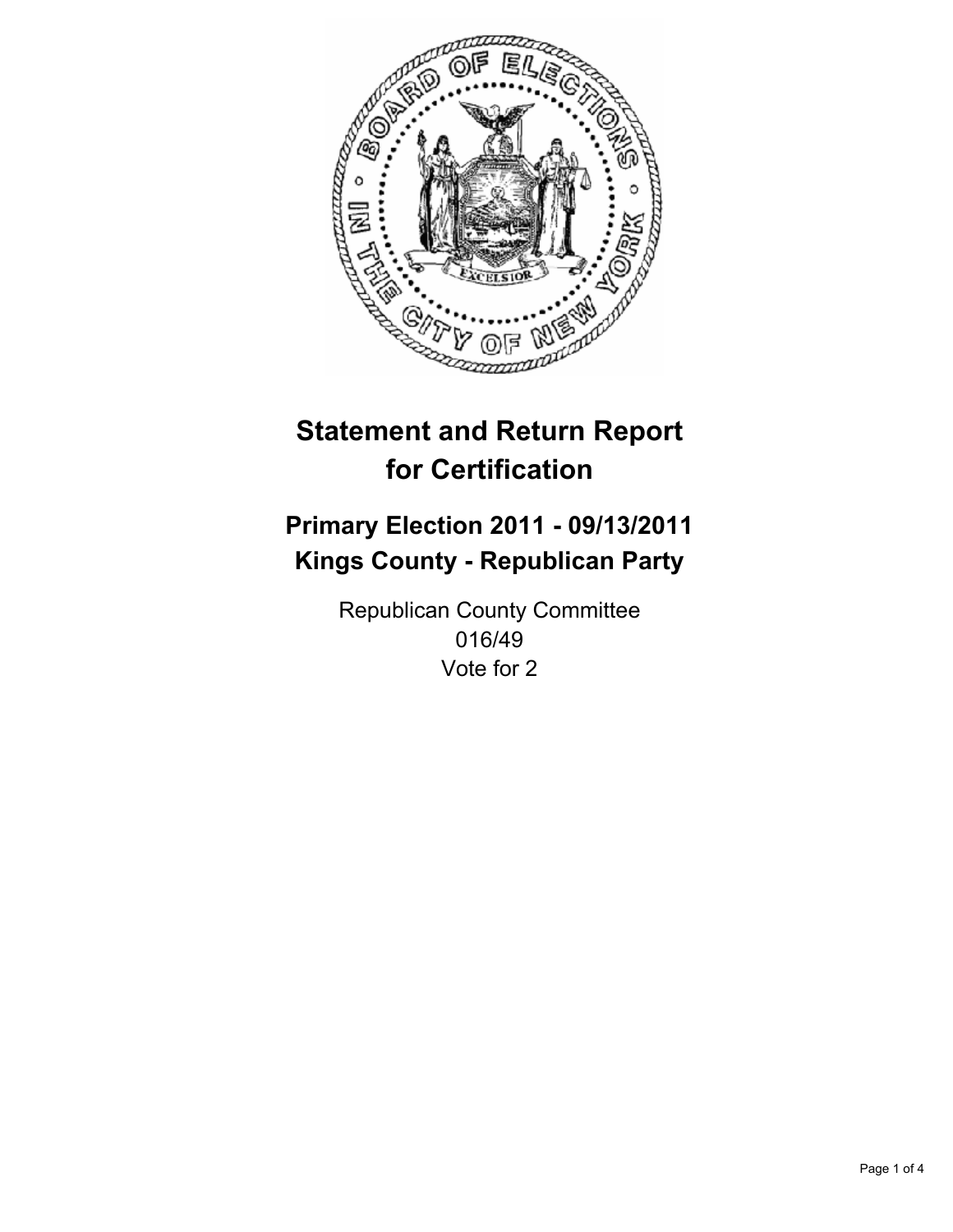

| <b>PUBLIC COUNTER</b>                                    | 3 |
|----------------------------------------------------------|---|
| <b>EMERGENCY</b>                                         | 0 |
| ABSENTEE/MILITARY                                        | 0 |
| FEDERAL                                                  | 0 |
| <b>SPECIAL PRESIDENTIAL</b>                              | 0 |
| AFFIDAVIT                                                | 0 |
| <b>Total Ballots</b>                                     | 3 |
| Less - Inapplicable Federal/Special Presidential Ballots | 0 |
| <b>Total Applicable Ballots</b>                          | 3 |
| <b>NICOLE MARINELLO</b>                                  | 1 |
| <b>NANCY RIVERA</b>                                      | 2 |
| DANIEL HAMER JR.                                         | 0 |
| <b>Total Votes</b>                                       | 3 |
| Unrecorded                                               | 3 |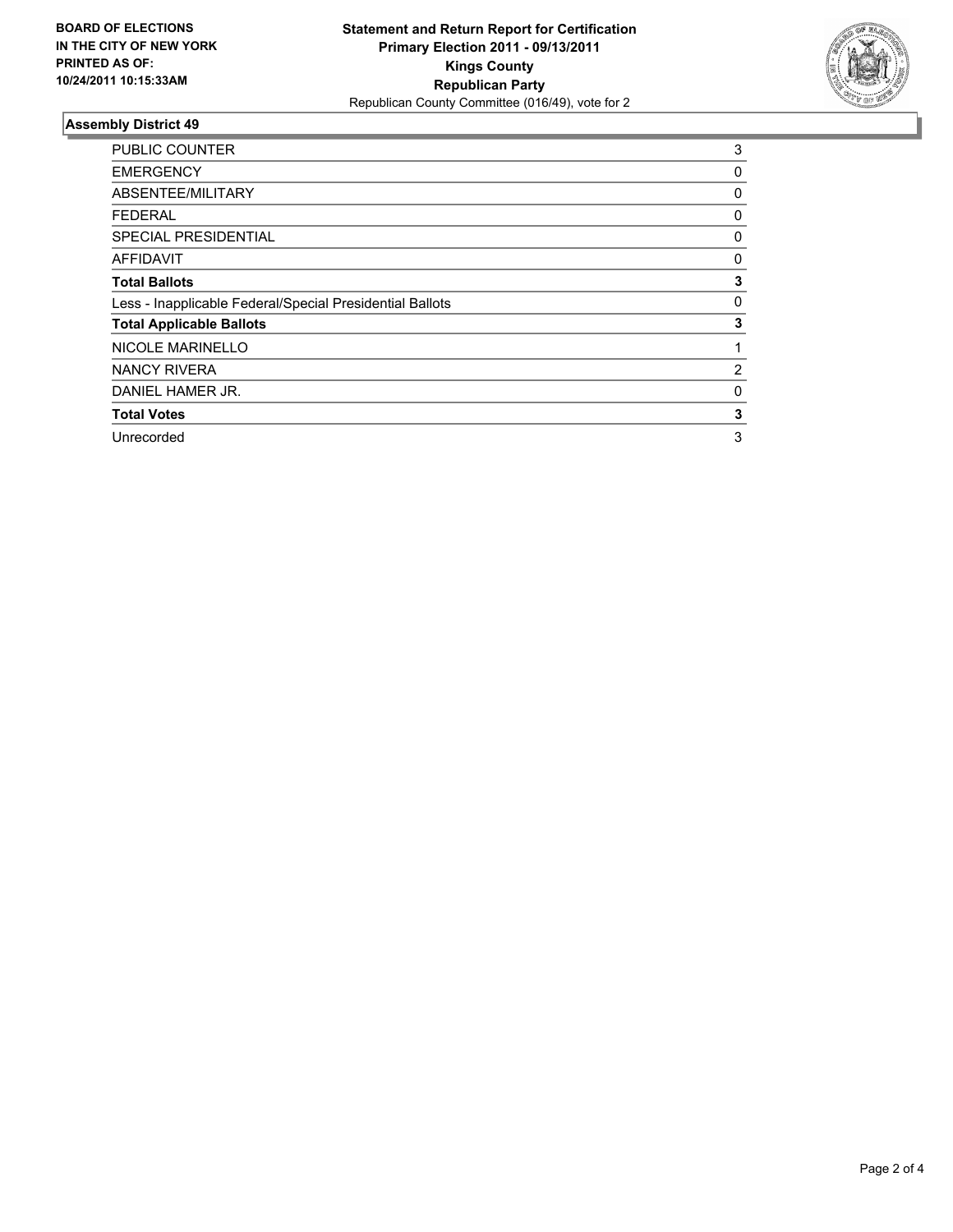### **Total for Republican County Committee (016/49) - Kings County**

| <b>PUBLIC COUNTER</b>                                    | 3              |
|----------------------------------------------------------|----------------|
| <b>EMERGENCY</b>                                         | 0              |
| ABSENTEE/MILITARY                                        | 0              |
| FEDERAL                                                  | 0              |
| <b>SPECIAL PRESIDENTIAL</b>                              | 0              |
| <b>AFFIDAVIT</b>                                         | 0              |
| <b>Total Ballots</b>                                     | 3              |
| Less - Inapplicable Federal/Special Presidential Ballots | 0              |
| <b>Total Applicable Ballots</b>                          | 3              |
| <b>NICOLE MARINELLO</b>                                  |                |
| NANCY RIVERA                                             | $\overline{2}$ |
| DANIEL HAMER JR.                                         | 0              |
| <b>Total Votes</b>                                       | 3              |
| Unrecorded                                               | 3              |

We certify this statement to be correct, and have caused the same to be attested by the signatures of the members of the board, or a majority thereof, on

Secretary **Chairman** 

Date

Canvassing Board **Canvassing Board** Canvassing Board **Deputy Chief Clerk** 

Canvassing Board

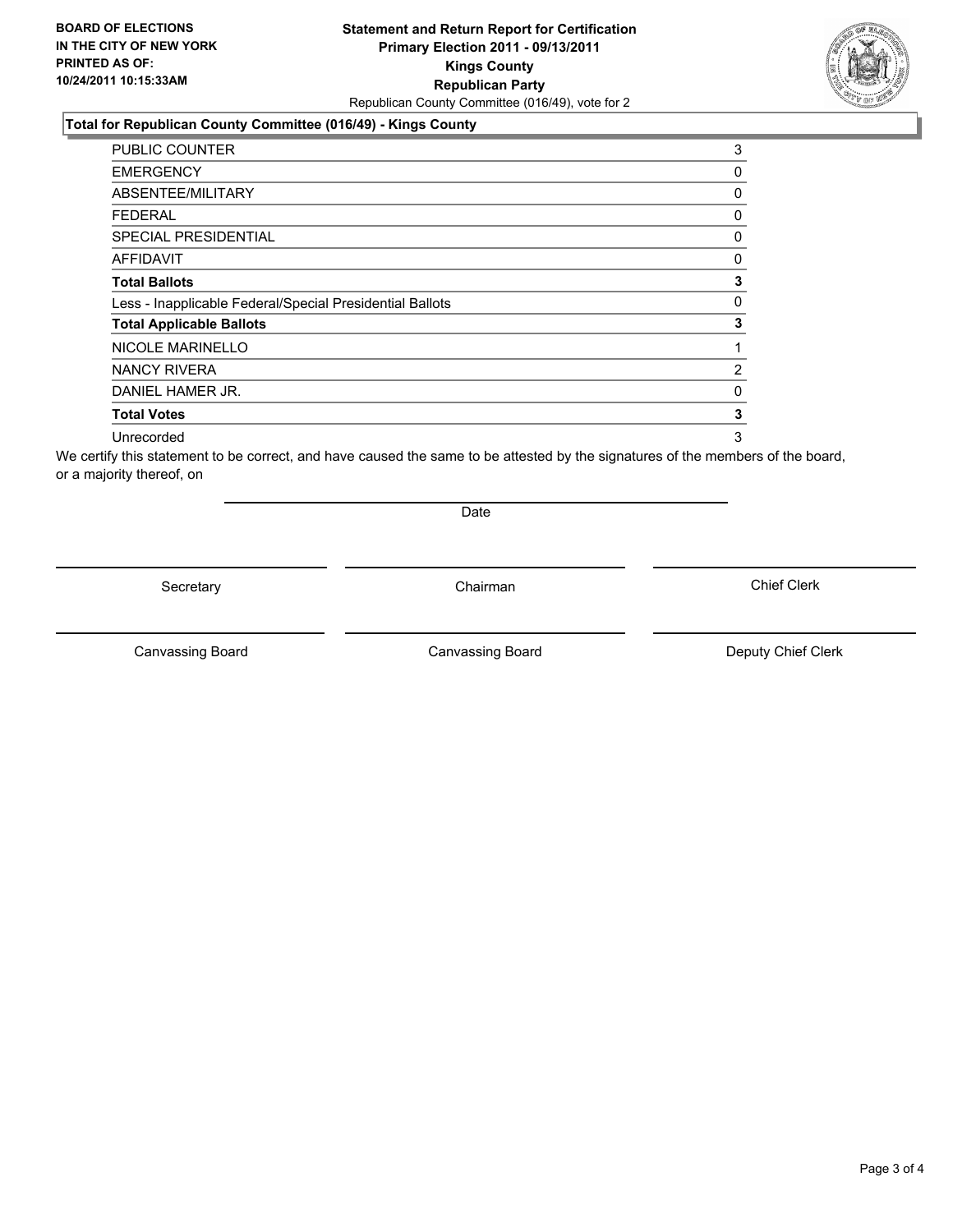**Statement and Return Report for Certification Primary Election 2011 - 09/13/2011 Kings County Republican Party** Republican County Committee (016/49), vote for 2

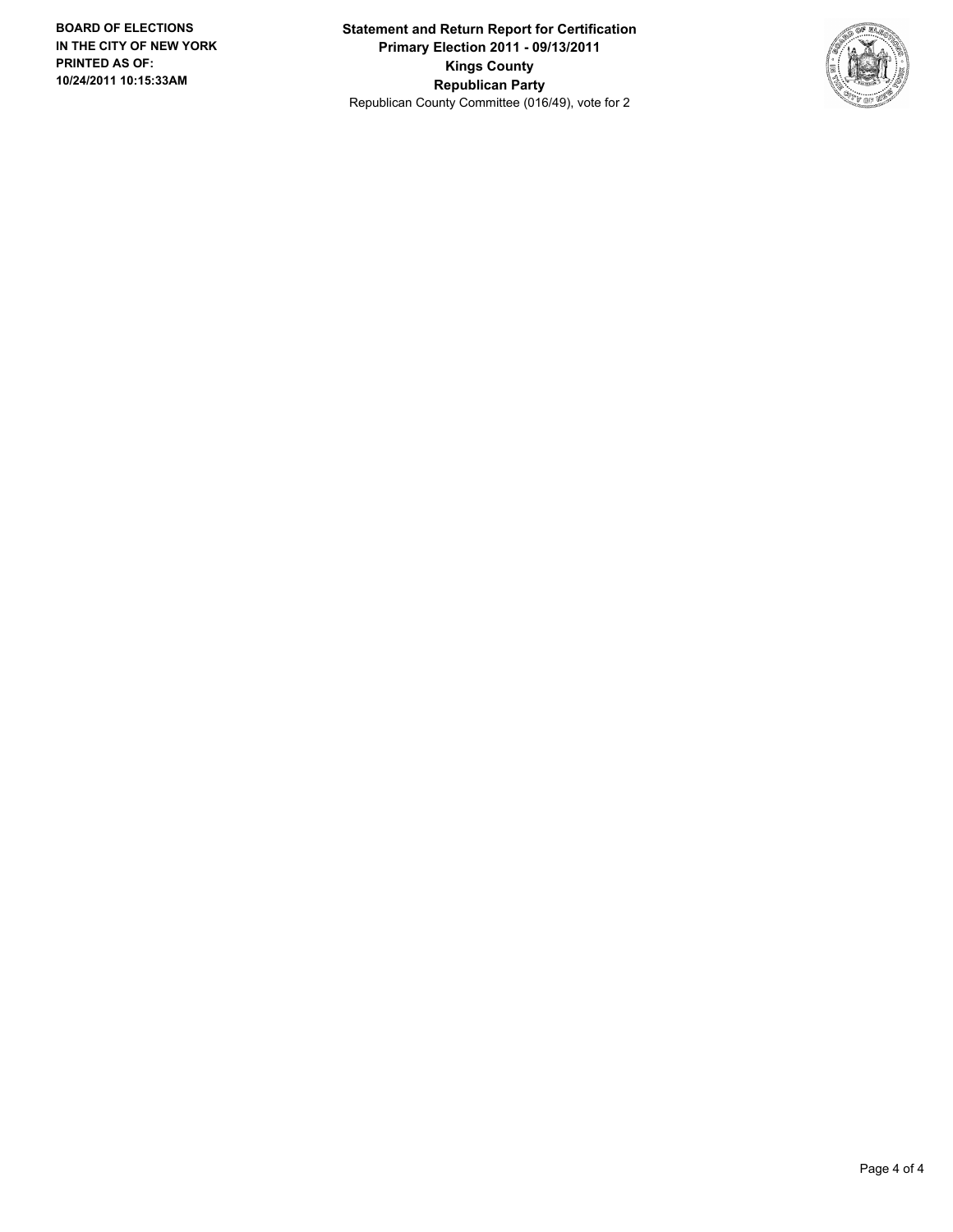

## **Primary Election 2011 - 09/13/2011 Kings County - Republican Party**

Republican County Committee 019/49 Vote for 2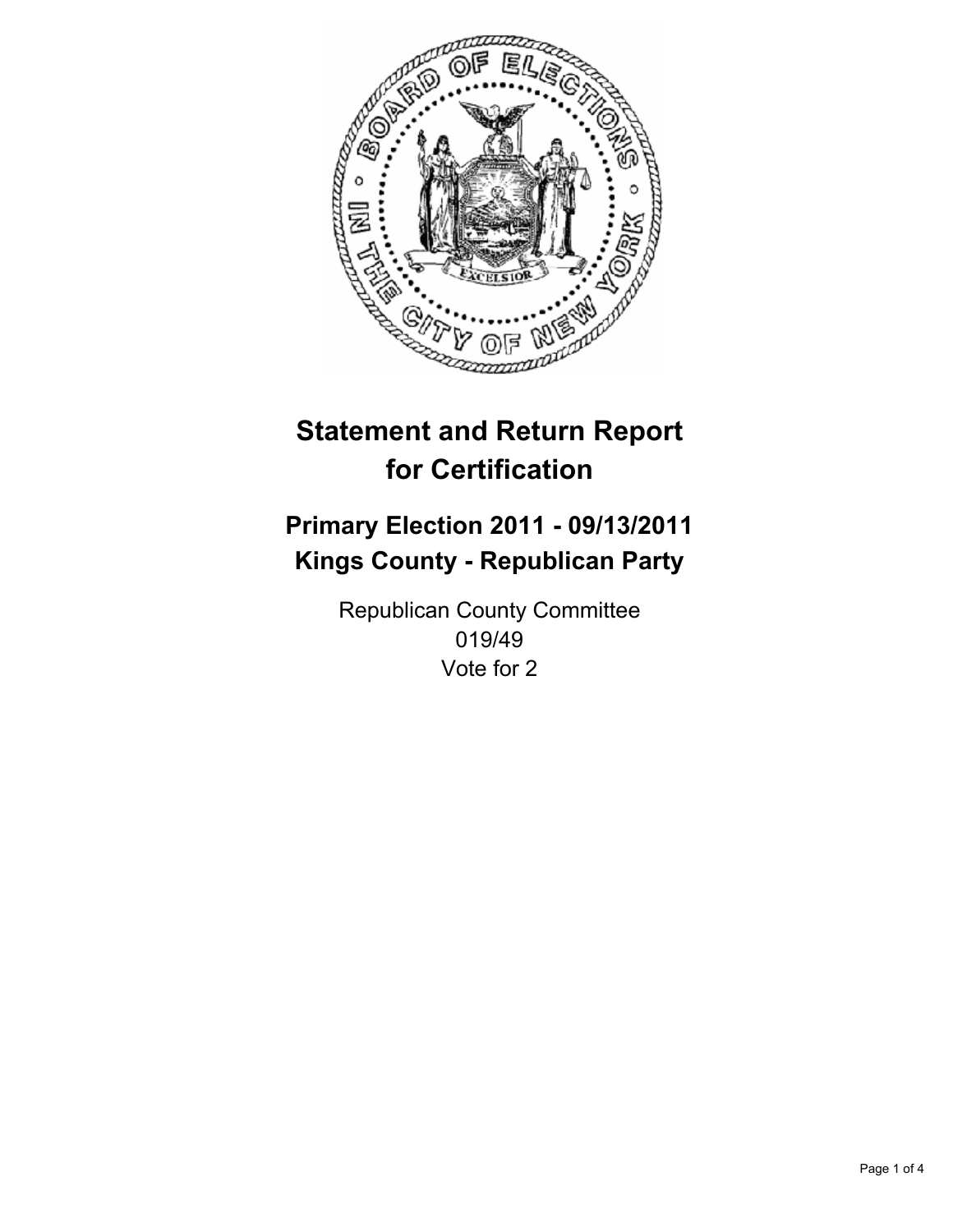

| <b>PUBLIC COUNTER</b>                                    | 33             |
|----------------------------------------------------------|----------------|
| <b>EMERGENCY</b>                                         | 0              |
| ABSENTEE/MILITARY                                        | $\overline{2}$ |
| <b>FEDERAL</b>                                           | 0              |
| <b>SPECIAL PRESIDENTIAL</b>                              | 0              |
| <b>AFFIDAVIT</b>                                         | 0              |
| <b>Total Ballots</b>                                     | 35             |
| Less - Inapplicable Federal/Special Presidential Ballots | 0              |
| <b>Total Applicable Ballots</b>                          | 35             |
| ROSEANNE GENTILI                                         | 11             |
| <b>MICHAEL P TUCCI</b>                                   | 12             |
| STEPHEN MARESCA                                          | 10             |
| DOROTHY MARESCA                                          | 6              |
| ANNE R SCARANGELLA                                       | 0              |
| <b>Total Votes</b>                                       | 39             |
| Unrecorded                                               | 31             |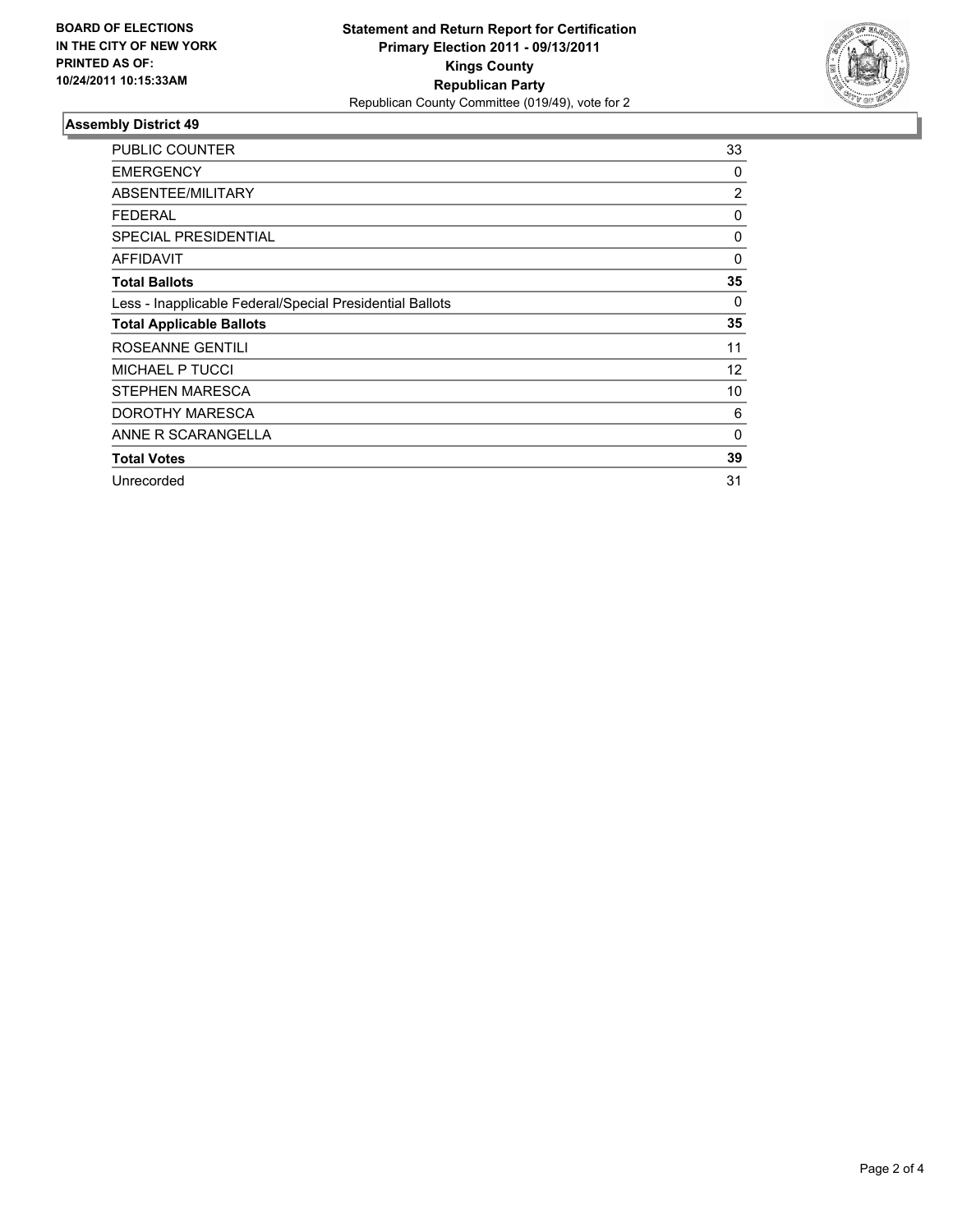### **Total for Republican County Committee (019/49) - Kings County**

| <b>PUBLIC COUNTER</b>                                    | 33             |
|----------------------------------------------------------|----------------|
| <b>EMERGENCY</b>                                         | 0              |
| ABSENTEE/MILITARY                                        | $\overline{2}$ |
| <b>FEDERAL</b>                                           | 0              |
| <b>SPECIAL PRESIDENTIAL</b>                              | 0              |
| <b>AFFIDAVIT</b>                                         | 0              |
| <b>Total Ballots</b>                                     | 35             |
| Less - Inapplicable Federal/Special Presidential Ballots | 0              |
| <b>Total Applicable Ballots</b>                          | 35             |
| ROSEANNE GENTILI                                         | 11             |
| <b>MICHAEL P TUCCI</b>                                   | 12             |
| STEPHEN MARESCA                                          | 10             |
| DOROTHY MARESCA                                          | 6              |
| ANNE R SCARANGELLA                                       | 0              |
| <b>Total Votes</b>                                       | 39             |
| Unrecorded                                               | 31             |

We certify this statement to be correct, and have caused the same to be attested by the signatures of the members of the board, or a majority thereof, on

**Date** 

Secretary **Chairman** 

Canvassing Board **Canvassing Board** Canvassing Board **Deputy Chief Clerk** 

Canvassing Board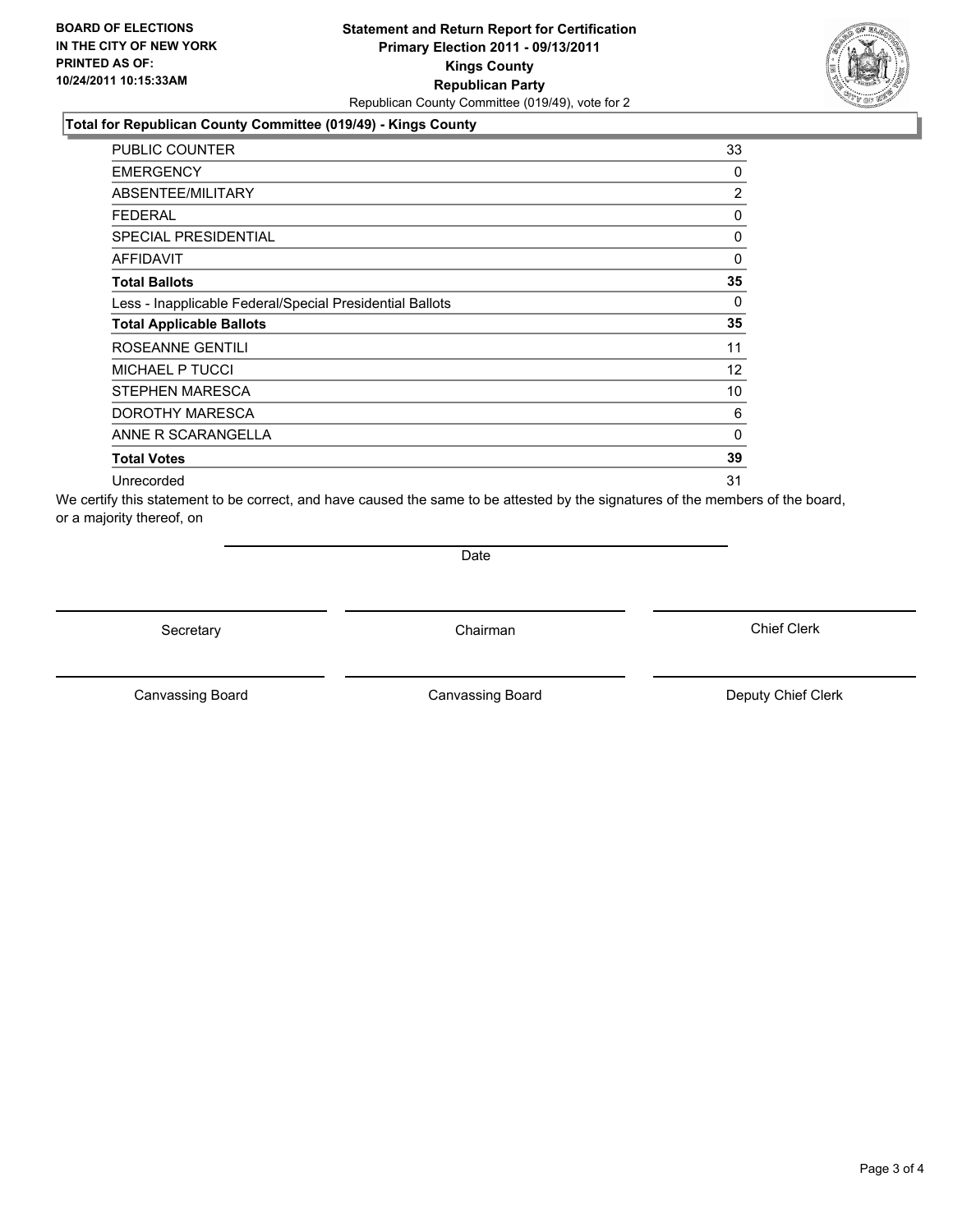**Statement and Return Report for Certification Primary Election 2011 - 09/13/2011 Kings County Republican Party** Republican County Committee (019/49), vote for 2

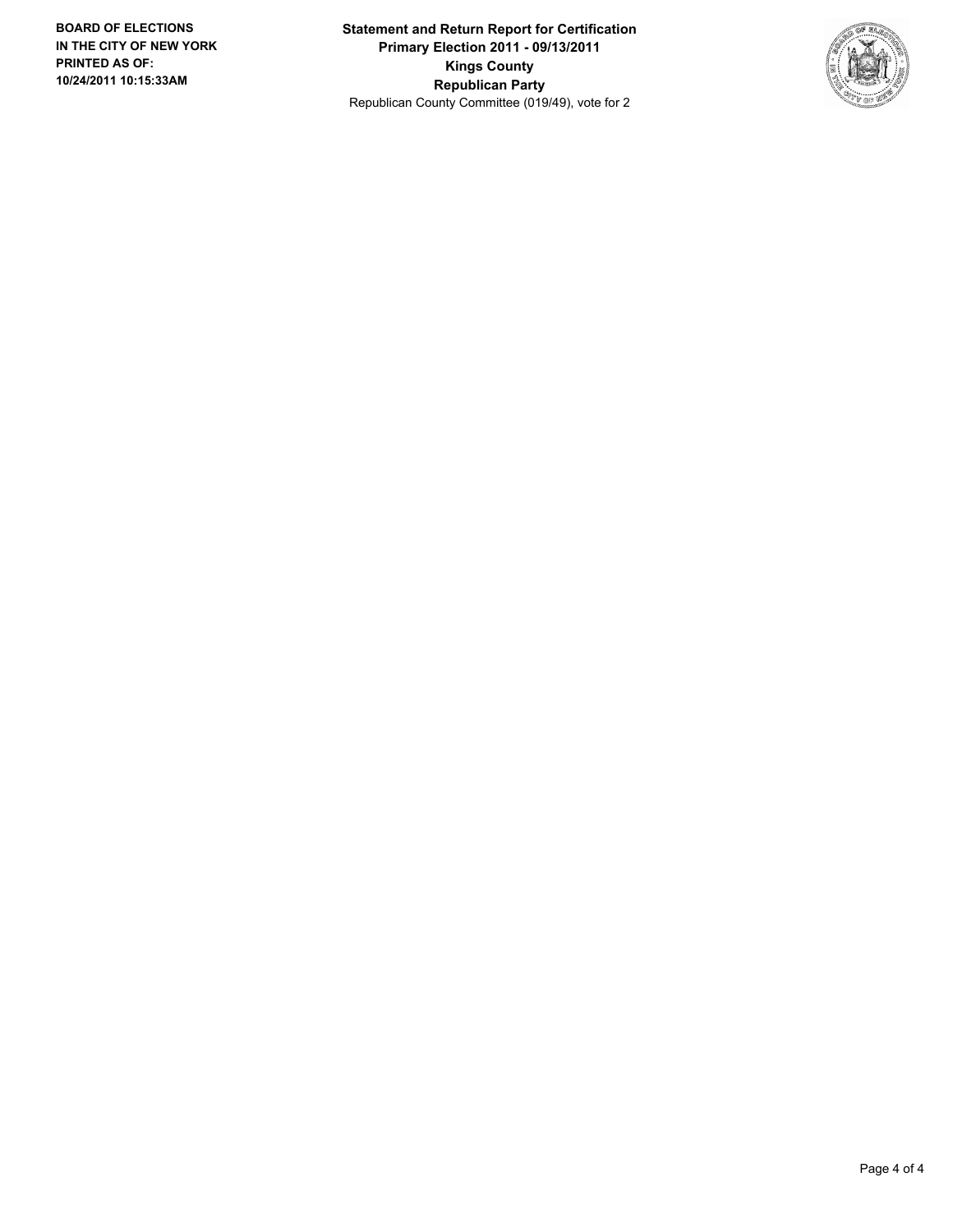

## **Primary Election 2011 - 09/13/2011 Kings County - Republican Party**

Republican County Committee 020/49 Vote for 2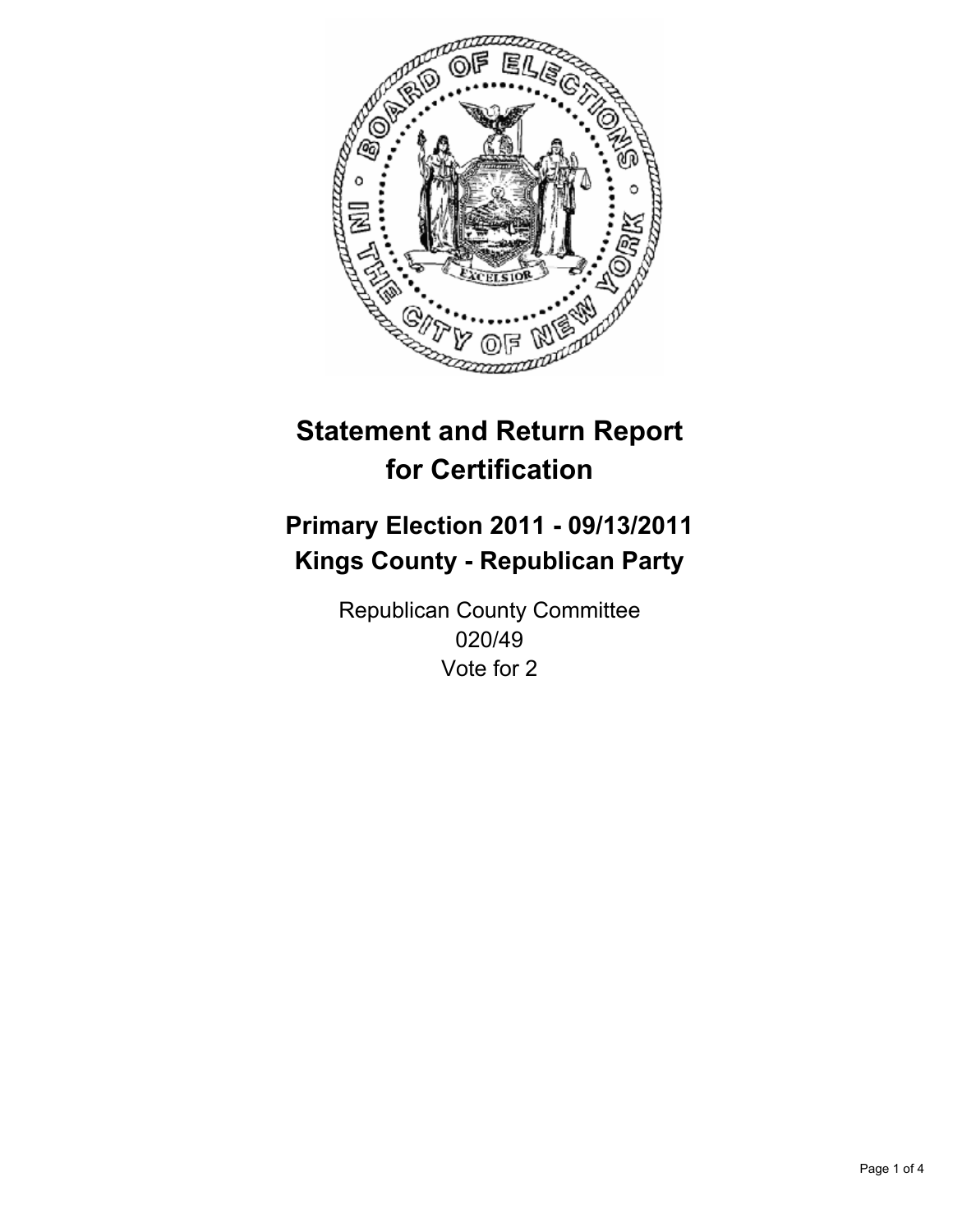

| <b>PUBLIC COUNTER</b>                                    | 6  |
|----------------------------------------------------------|----|
| <b>EMERGENCY</b>                                         | 0  |
| ABSENTEE/MILITARY                                        | 0  |
| <b>FEDERAL</b>                                           | 0  |
| <b>SPECIAL PRESIDENTIAL</b>                              | 0  |
| AFFIDAVIT                                                | 0  |
| <b>Total Ballots</b>                                     | 6  |
| Less - Inapplicable Federal/Special Presidential Ballots | 0  |
| <b>Total Applicable Ballots</b>                          | 6  |
| AMALIA M IANORA                                          | 4  |
| <b>DOMINICK F VALLETTA</b>                               | 3  |
| STELLA R GIORDANO                                        |    |
| LORRAINE A STRANO                                        | 3  |
| <b>Total Votes</b>                                       | 11 |
| Unrecorded                                               | 1  |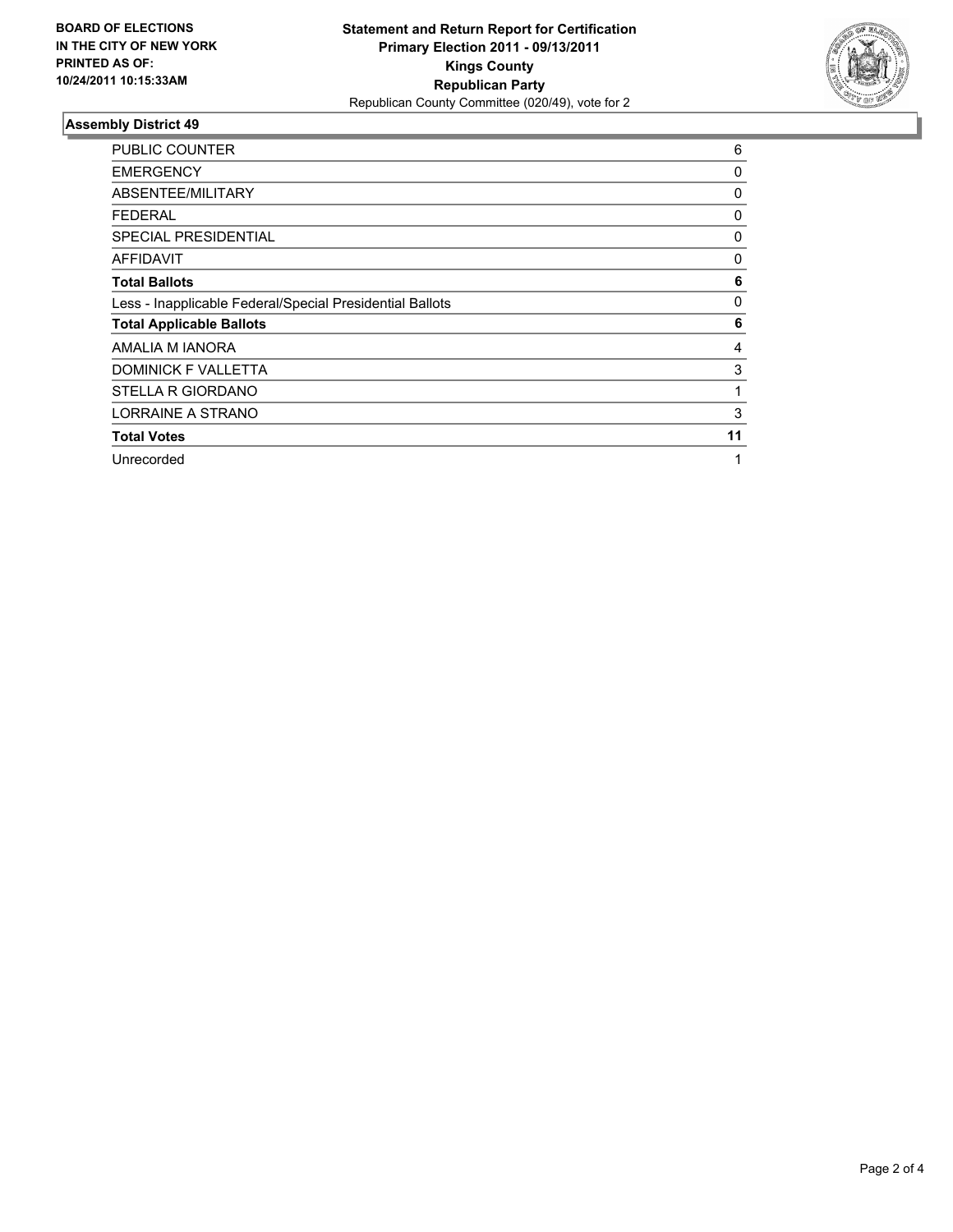#### **Total for Republican County Committee (020/49) - Kings County**

| <b>PUBLIC COUNTER</b>                                    | 6  |
|----------------------------------------------------------|----|
| <b>EMERGENCY</b>                                         | 0  |
| ABSENTEE/MILITARY                                        | 0  |
| <b>FEDERAL</b>                                           | 0  |
| <b>SPECIAL PRESIDENTIAL</b>                              | 0  |
| AFFIDAVIT                                                | 0  |
| <b>Total Ballots</b>                                     | 6  |
| Less - Inapplicable Federal/Special Presidential Ballots | 0  |
| <b>Total Applicable Ballots</b>                          | 6  |
| AMALIA M IANORA                                          | 4  |
| DOMINICK F VALLETTA                                      | 3  |
| STELLA R GIORDANO                                        | 1  |
| LORRAINE A STRANO                                        | 3  |
| <b>Total Votes</b>                                       | 11 |
| Unrecorded                                               | 1  |

We certify this statement to be correct, and have caused the same to be attested by the signatures of the members of the board, or a majority thereof, on

Date

Secretary **Chairman** 

Canvassing Board

Canvassing Board **Canvassing Board** Canvassing Board **Deputy Chief Clerk** 

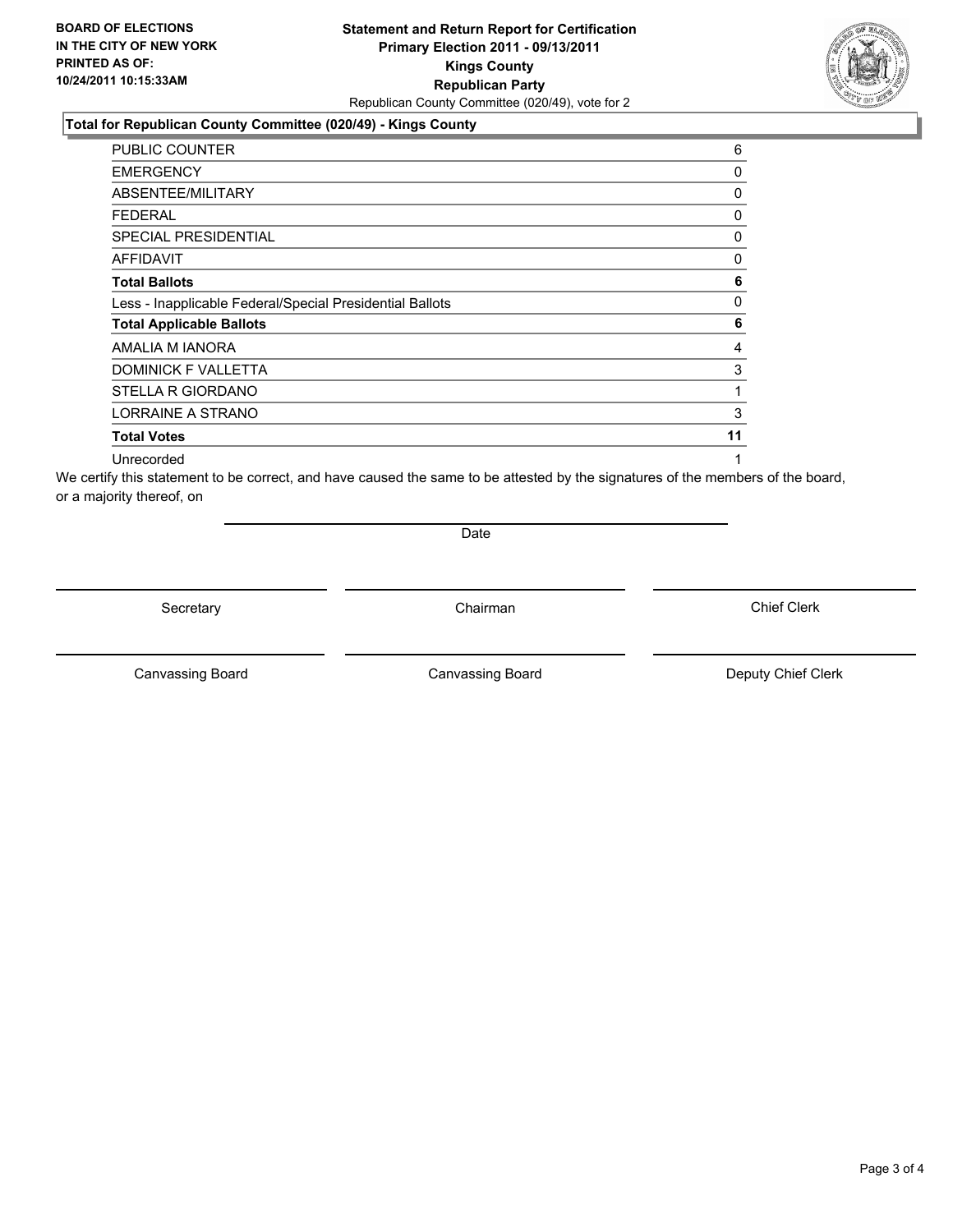**Statement and Return Report for Certification Primary Election 2011 - 09/13/2011 Kings County Republican Party** Republican County Committee (020/49), vote for 2

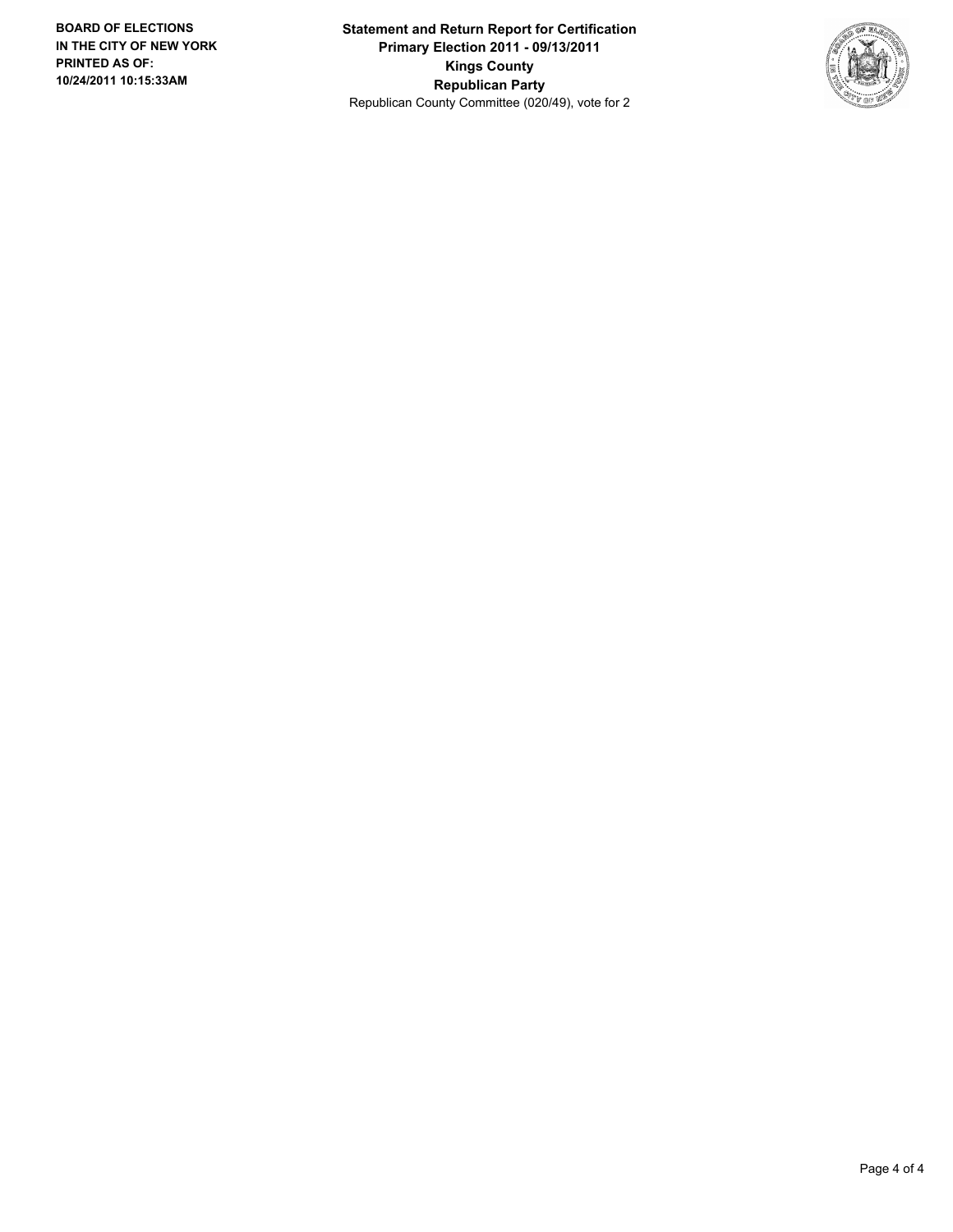

## **Primary Election 2011 - 09/13/2011 Kings County - Republican Party**

Republican County Committee 021/49 Vote for 2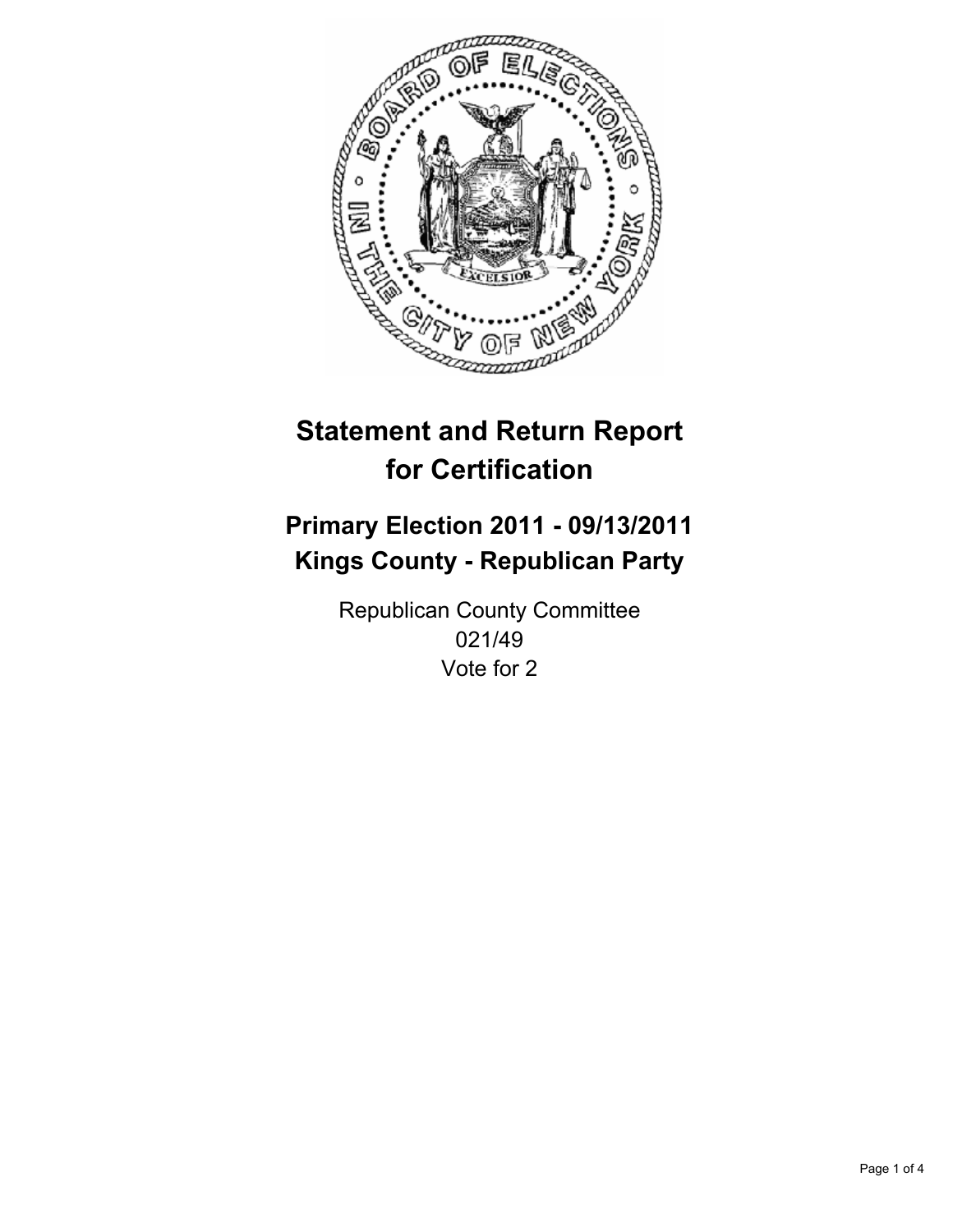

| <b>Total Votes</b>                                       | 2 |
|----------------------------------------------------------|---|
| <b>CONCETTA VERGA</b>                                    |   |
| <b>MELANIE M VALERIO</b>                                 | 0 |
| ANGELINA ANDRES                                          |   |
| <b>Total Applicable Ballots</b>                          |   |
| Less - Inapplicable Federal/Special Presidential Ballots | 0 |
| <b>Total Ballots</b>                                     |   |
| AFFIDAVIT                                                | 0 |
| SPECIAL PRESIDENTIAL                                     | 0 |
| <b>FEDERAL</b>                                           | 0 |
| ABSENTEE/MILITARY                                        | 0 |
| <b>EMERGENCY</b>                                         | 0 |
| <b>PUBLIC COUNTER</b>                                    |   |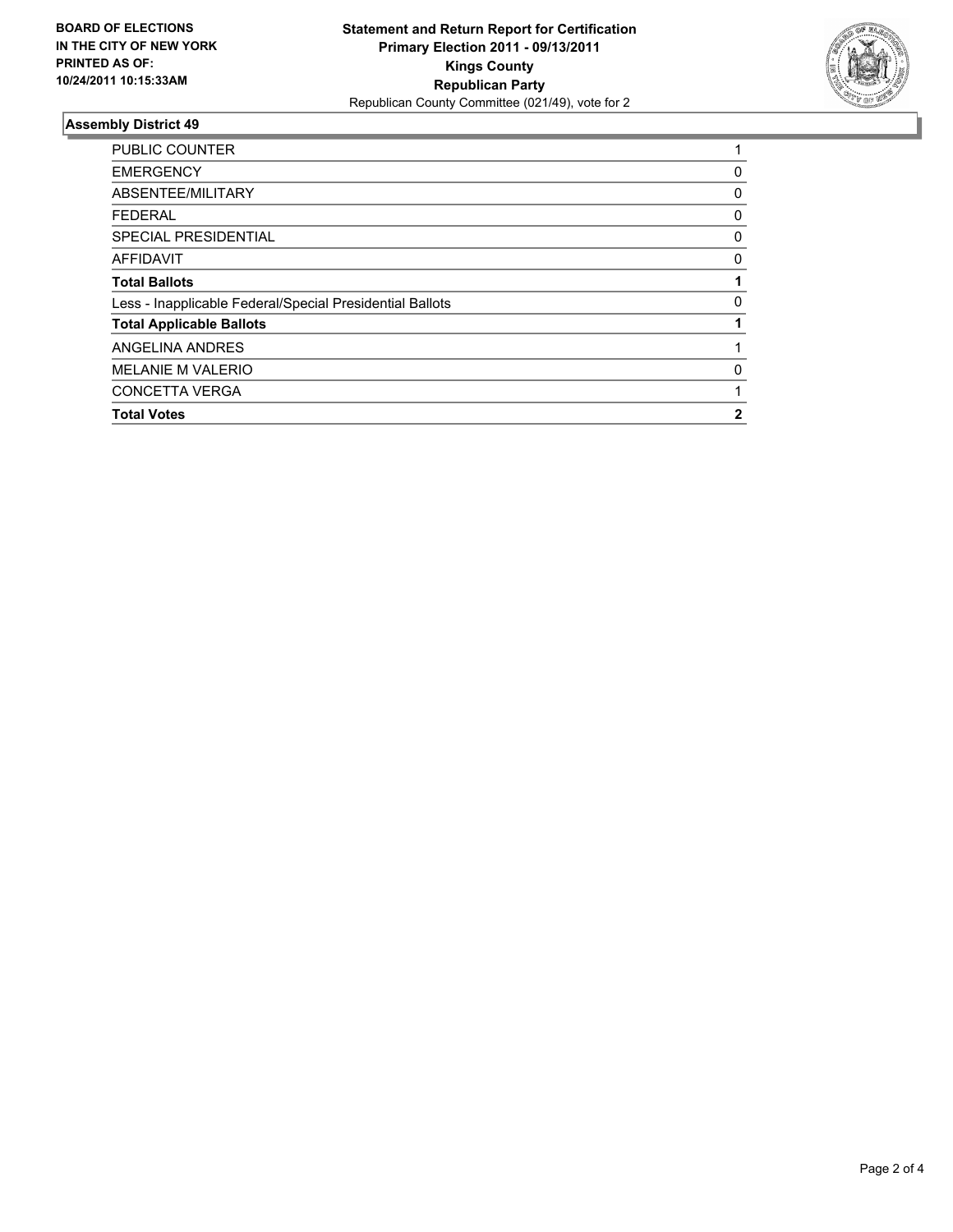### **Statement and Return Report for Certification Primary Election 2011 - 09/13/2011 Kings County Republican Party** Republican County Committee (021/49), vote for 2

#### **Total for Republican County Committee (021/49) - Kings County**

| <b>PUBLIC COUNTER</b>                                    | 1 |
|----------------------------------------------------------|---|
| <b>EMERGENCY</b>                                         | 0 |
| ABSENTEE/MILITARY                                        | 0 |
| FEDERAL                                                  | 0 |
| <b>SPECIAL PRESIDENTIAL</b>                              | 0 |
| <b>AFFIDAVIT</b>                                         | 0 |
| <b>Total Ballots</b>                                     | 1 |
| Less - Inapplicable Federal/Special Presidential Ballots | 0 |
| <b>Total Applicable Ballots</b>                          | 1 |
| ANGELINA ANDRES                                          | 1 |
| <b>MELANIE M VALERIO</b>                                 | 0 |
| <b>CONCETTA VERGA</b>                                    |   |
| <b>Total Votes</b>                                       | 2 |

We certify this statement to be correct, and have caused the same to be attested by the signatures of the members of the board, or a majority thereof, on

Secretary Chairman

Date

Canvassing Board

Canvassing Board **Canvassing Board** Canvassing Board **Deputy Chief Clerk**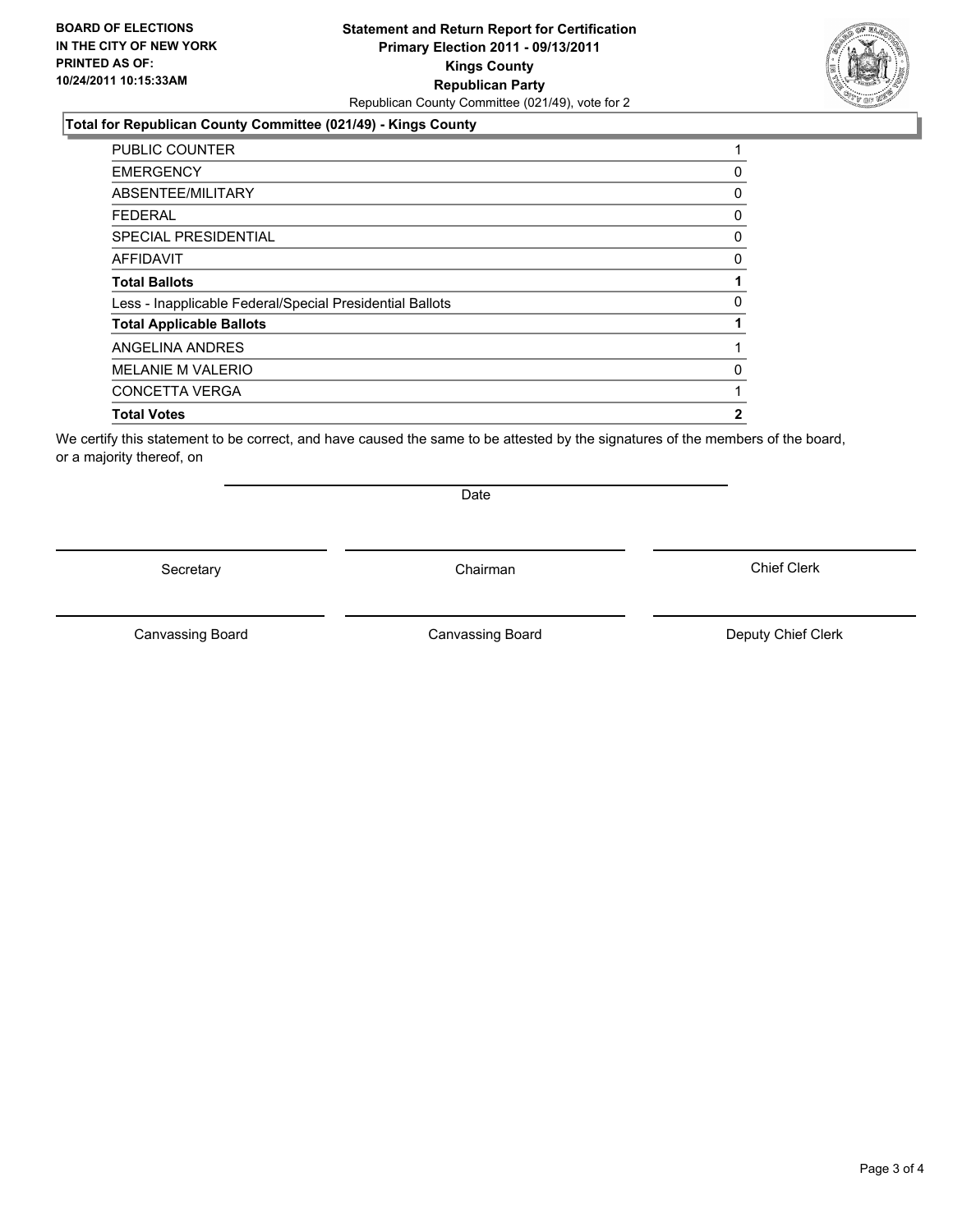**Statement and Return Report for Certification Primary Election 2011 - 09/13/2011 Kings County Republican Party** Republican County Committee (021/49), vote for 2

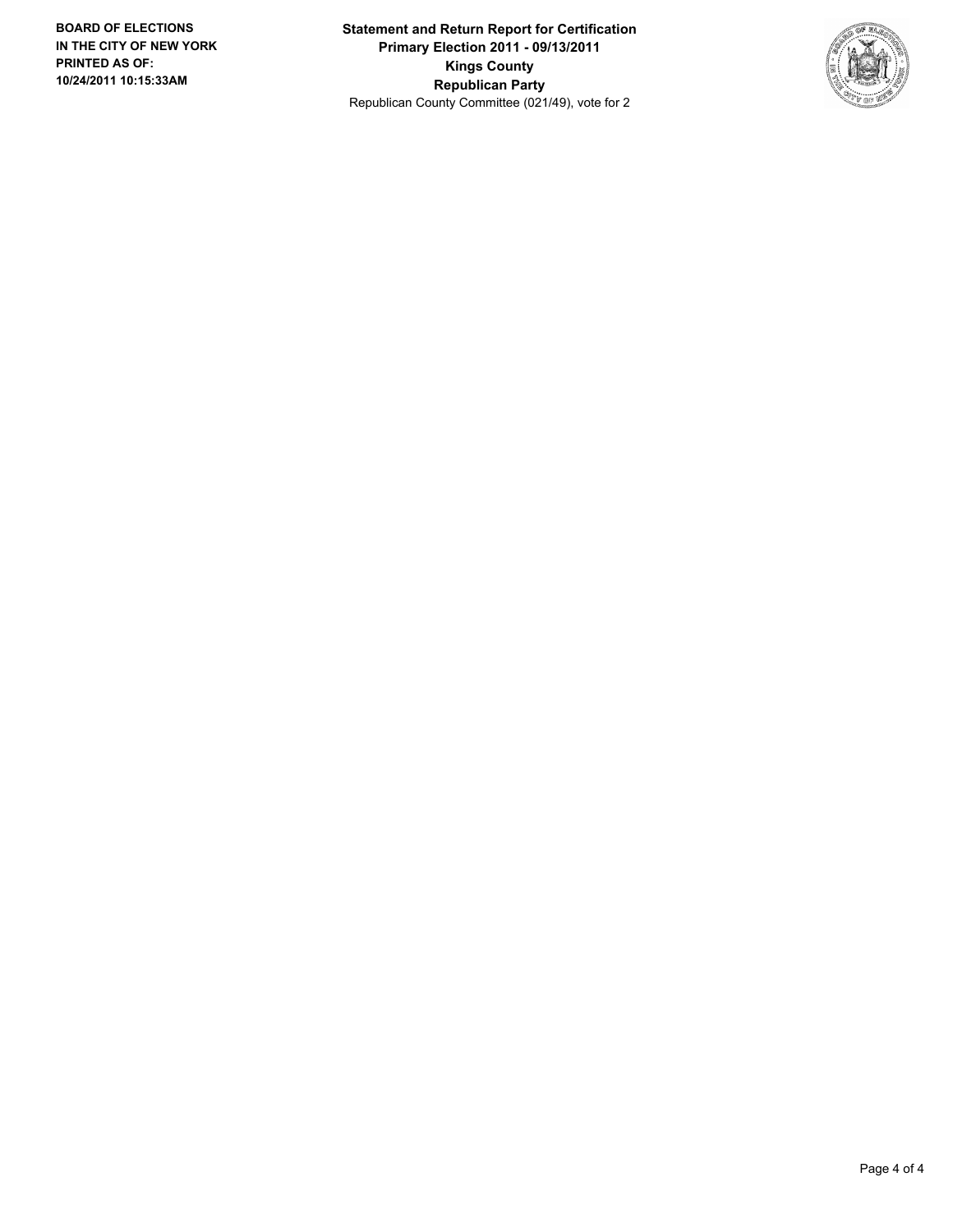

## **Primary Election 2011 - 09/13/2011 Kings County - Republican Party**

Republican County Committee 022/49 Vote for 2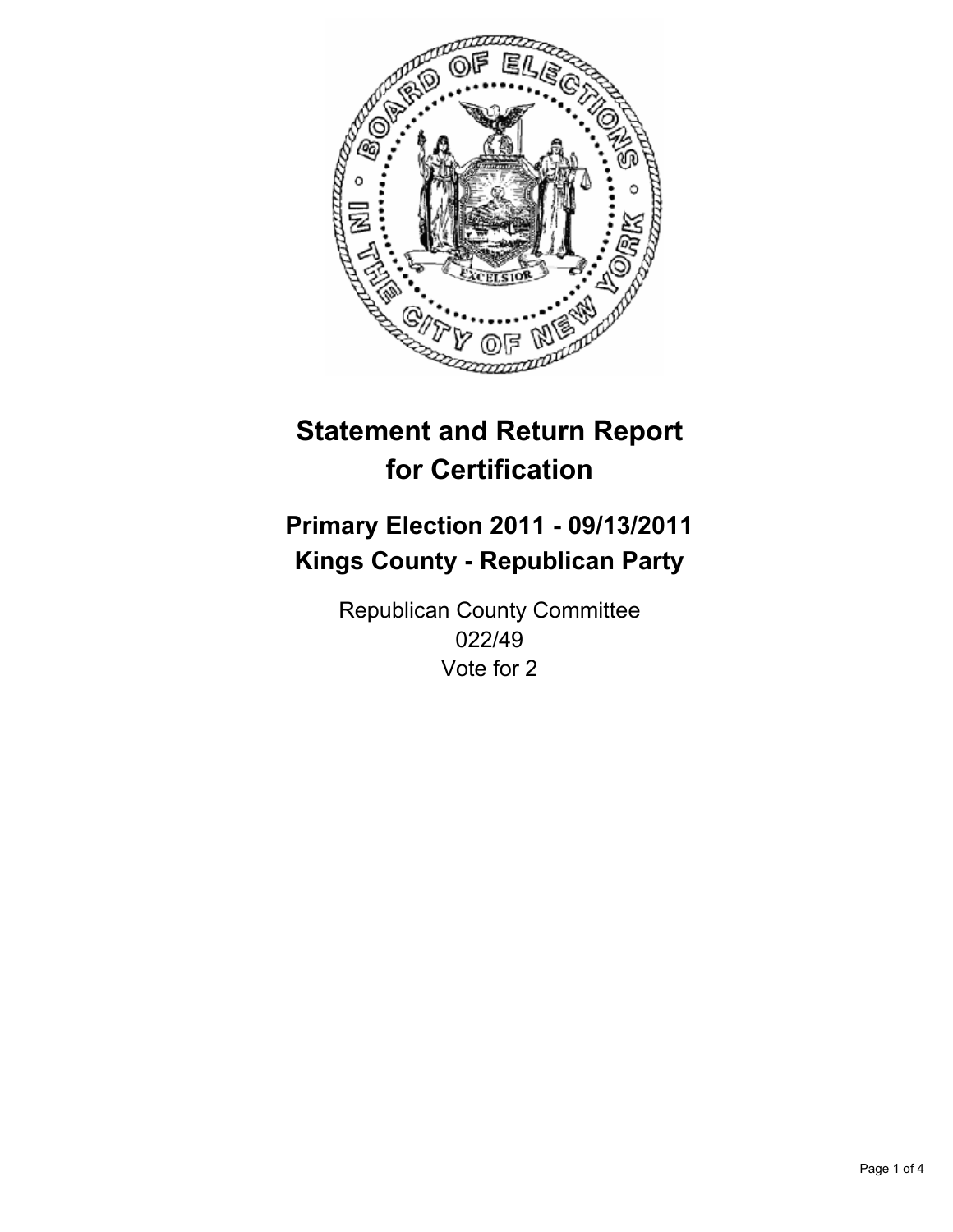

| <b>Total Votes</b>                                       | 8            |
|----------------------------------------------------------|--------------|
| <b>XIANG YANG</b>                                        | 0            |
| <b>CARMELA N SPATARO</b>                                 | 4            |
| <b>OLGA PETRICK</b>                                      | 4            |
| <b>Total Applicable Ballots</b>                          | 4            |
| Less - Inapplicable Federal/Special Presidential Ballots | $\mathbf{0}$ |
| <b>Total Ballots</b>                                     | 4            |
| <b>AFFIDAVIT</b>                                         | 0            |
| SPECIAL PRESIDENTIAL                                     | 0            |
| <b>FEDERAL</b>                                           | 0            |
| ABSENTEE/MILITARY                                        | 0            |
| <b>EMERGENCY</b>                                         | 0            |
| PUBLIC COUNTER                                           | 4            |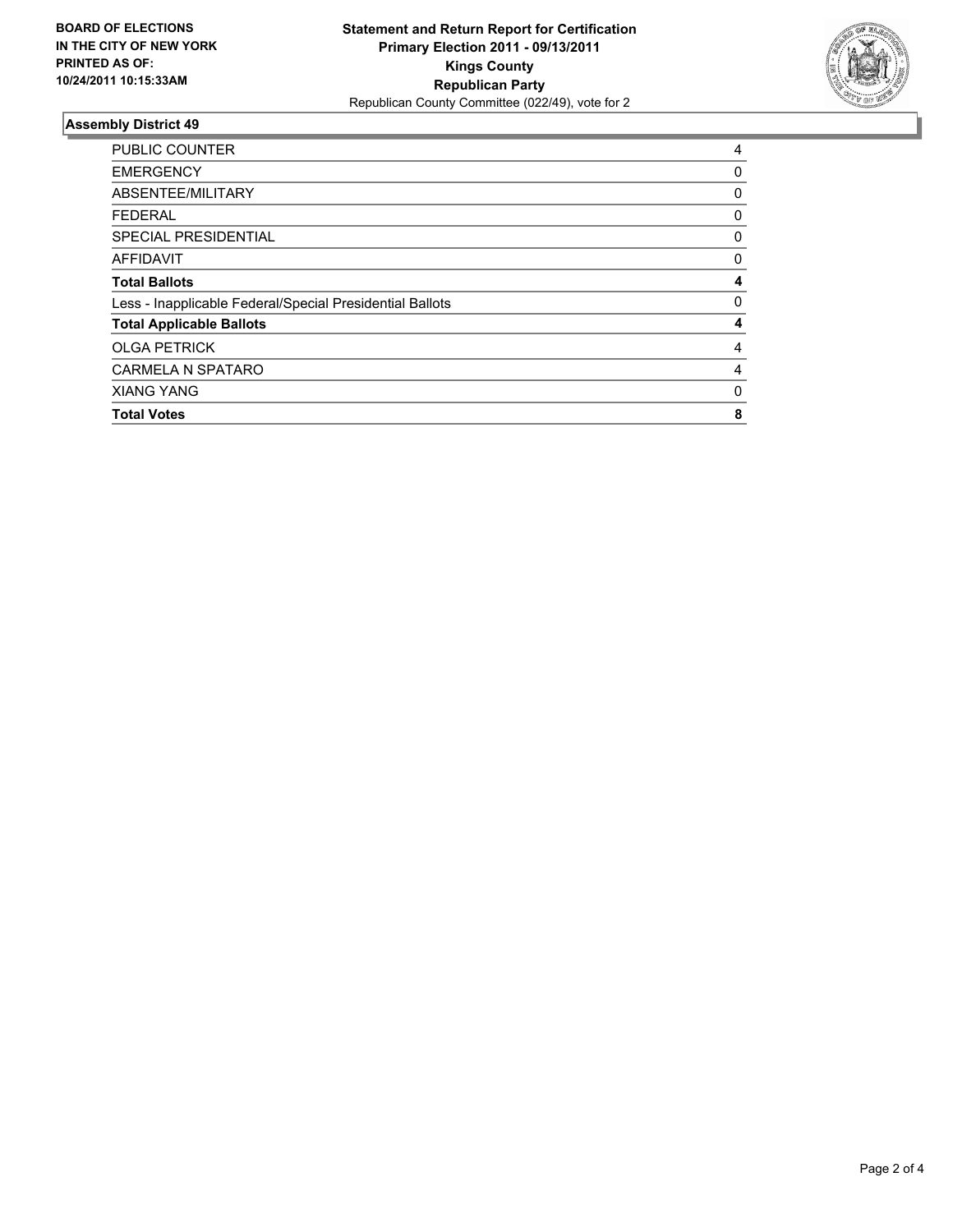### **Statement and Return Report for Certification Primary Election 2011 - 09/13/2011 Kings County Republican Party** Republican County Committee (022/49), vote for 2

#### **Total for Republican County Committee (022/49) - Kings County**

| PUBLIC COUNTER                                           | 4 |
|----------------------------------------------------------|---|
| <b>EMERGENCY</b>                                         | 0 |
| ABSENTEE/MILITARY                                        | 0 |
| <b>FEDERAL</b>                                           | 0 |
| <b>SPECIAL PRESIDENTIAL</b>                              | 0 |
| <b>AFFIDAVIT</b>                                         | 0 |
| <b>Total Ballots</b>                                     | 4 |
| Less - Inapplicable Federal/Special Presidential Ballots | 0 |
| <b>Total Applicable Ballots</b>                          | 4 |
| <b>OLGA PETRICK</b>                                      | 4 |
| <b>CARMELA N SPATARO</b>                                 | 4 |
| <b>XIANG YANG</b>                                        | 0 |
| <b>Total Votes</b>                                       | 8 |
|                                                          |   |

We certify this statement to be correct, and have caused the same to be attested by the signatures of the members of the board, or a majority thereof, on

Secretary Chairman

Date

Canvassing Board

Canvassing Board **Canvassing Board** Canvassing Board **Deputy Chief Clerk**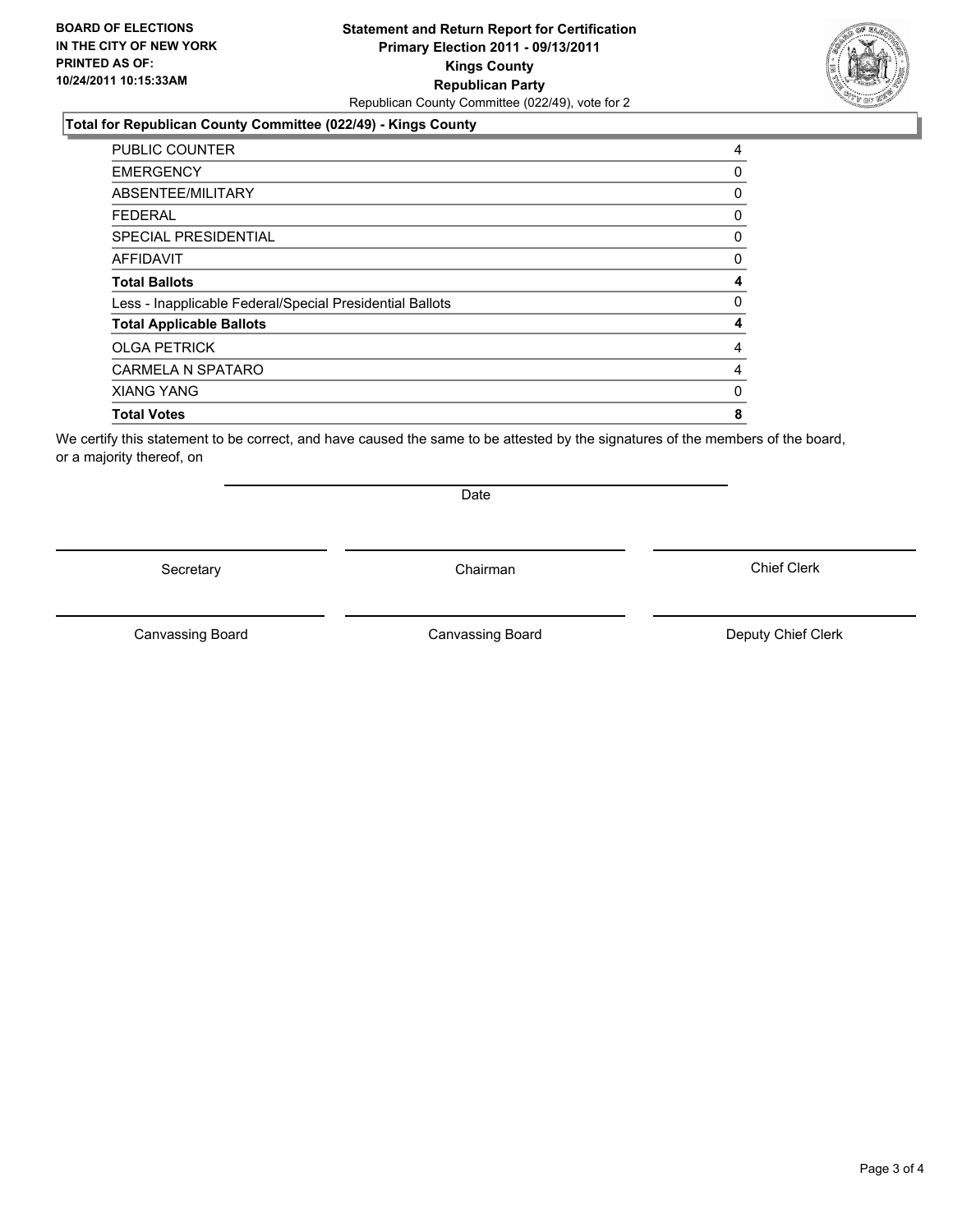**Statement and Return Report for Certification Primary Election 2011 - 09/13/2011 Kings County Republican Party** Republican County Committee (022/49), vote for 2

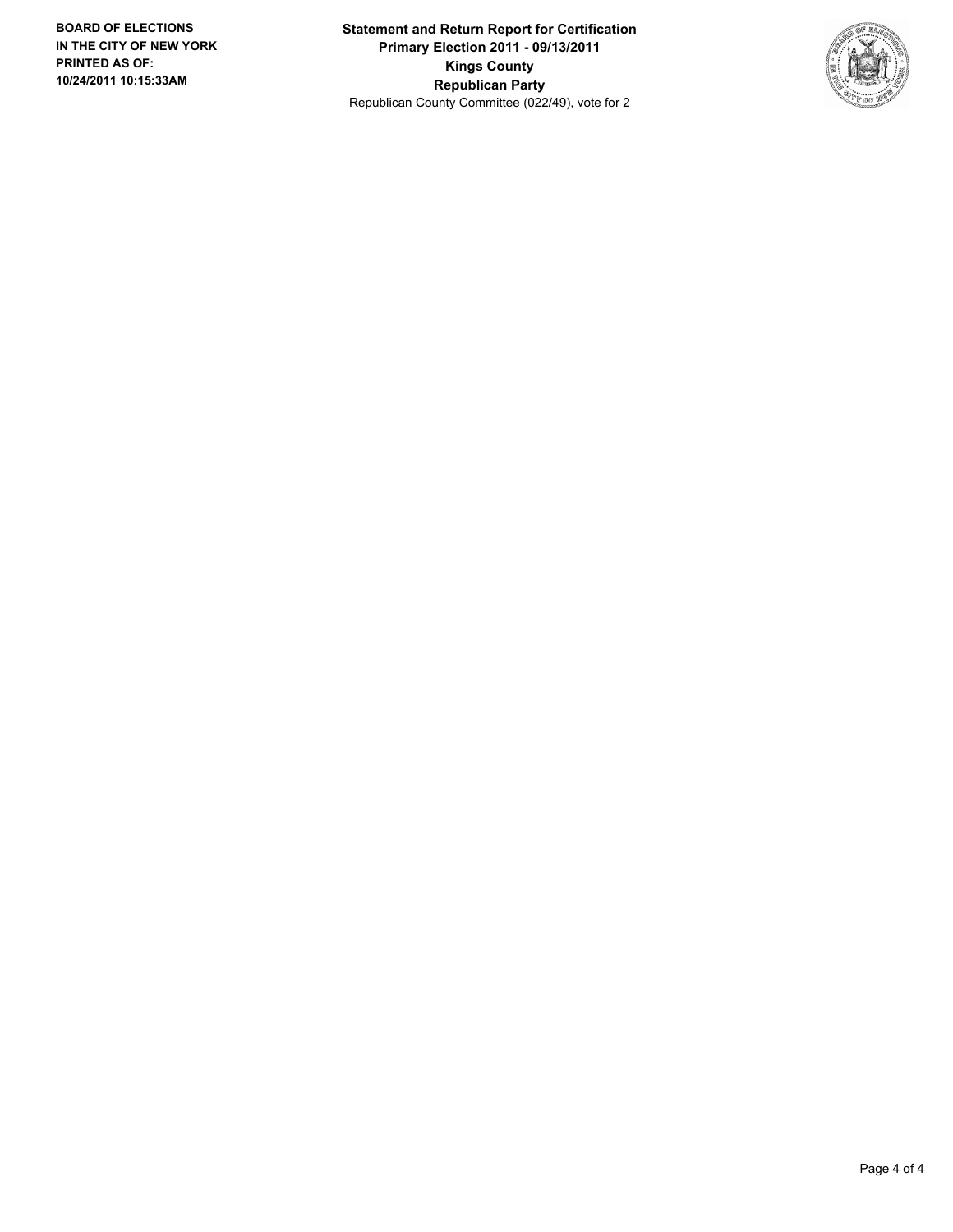

## **Primary Election 2011 - 09/13/2011 Kings County - Republican Party**

Republican County Committee 023/49 Vote for 2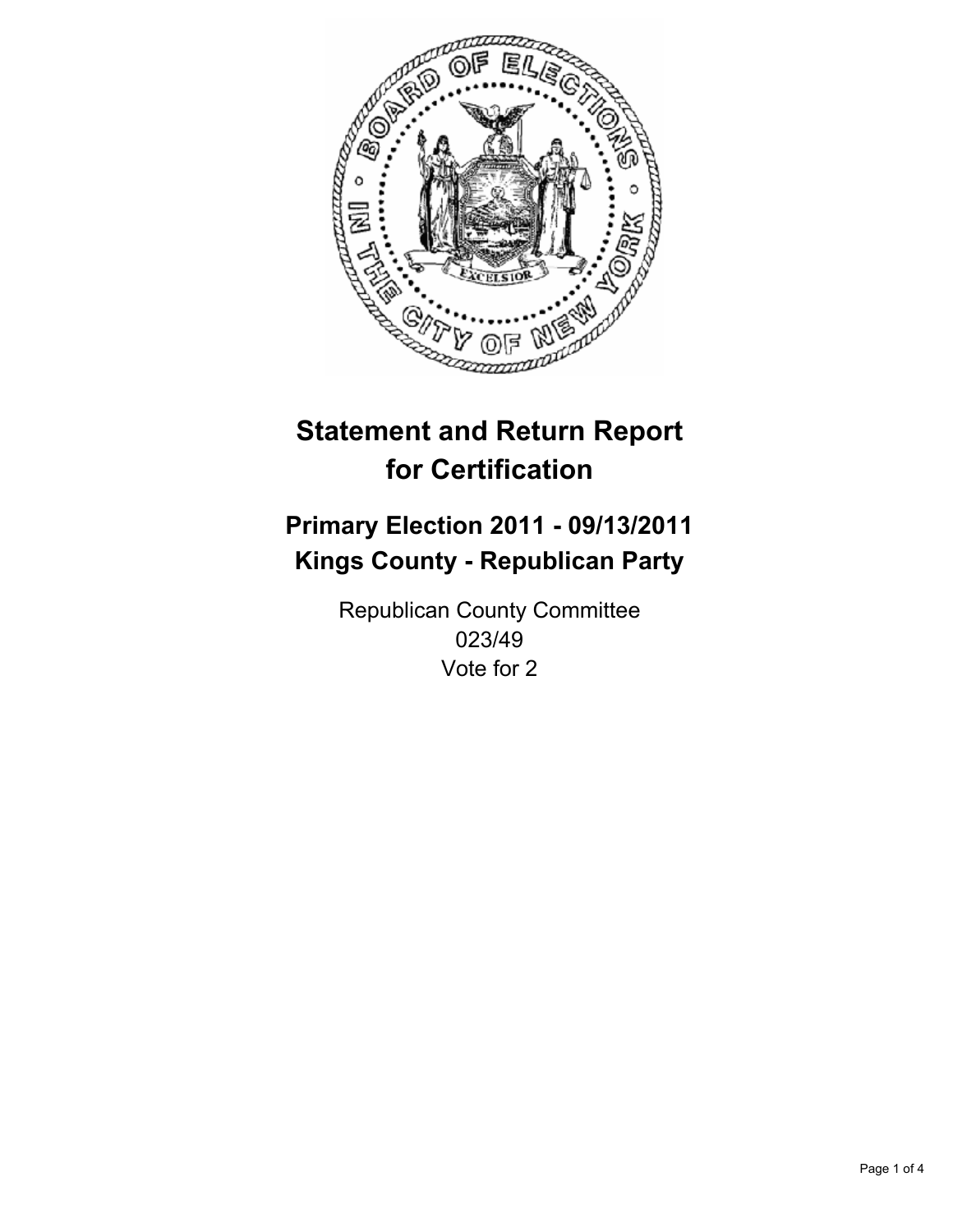

| <b>PUBLIC COUNTER</b>                                    | 9  |
|----------------------------------------------------------|----|
| <b>EMERGENCY</b>                                         | 0  |
| ABSENTEE/MILITARY                                        | 0  |
| <b>FEDERAL</b>                                           | 0  |
| SPECIAL PRESIDENTIAL                                     | 0  |
| <b>AFFIDAVIT</b>                                         | 0  |
| <b>Total Ballots</b>                                     | 9  |
| Less - Inapplicable Federal/Special Presidential Ballots | 0  |
| <b>Total Applicable Ballots</b>                          | 9  |
| JAMES SALVAGGIO JR.                                      | 4  |
| <b>ROSE NATALE</b>                                       | 4  |
| ANNA J CAMPANELLA                                        | 4  |
| <b>Total Votes</b>                                       | 12 |
| Unrecorded                                               | 6  |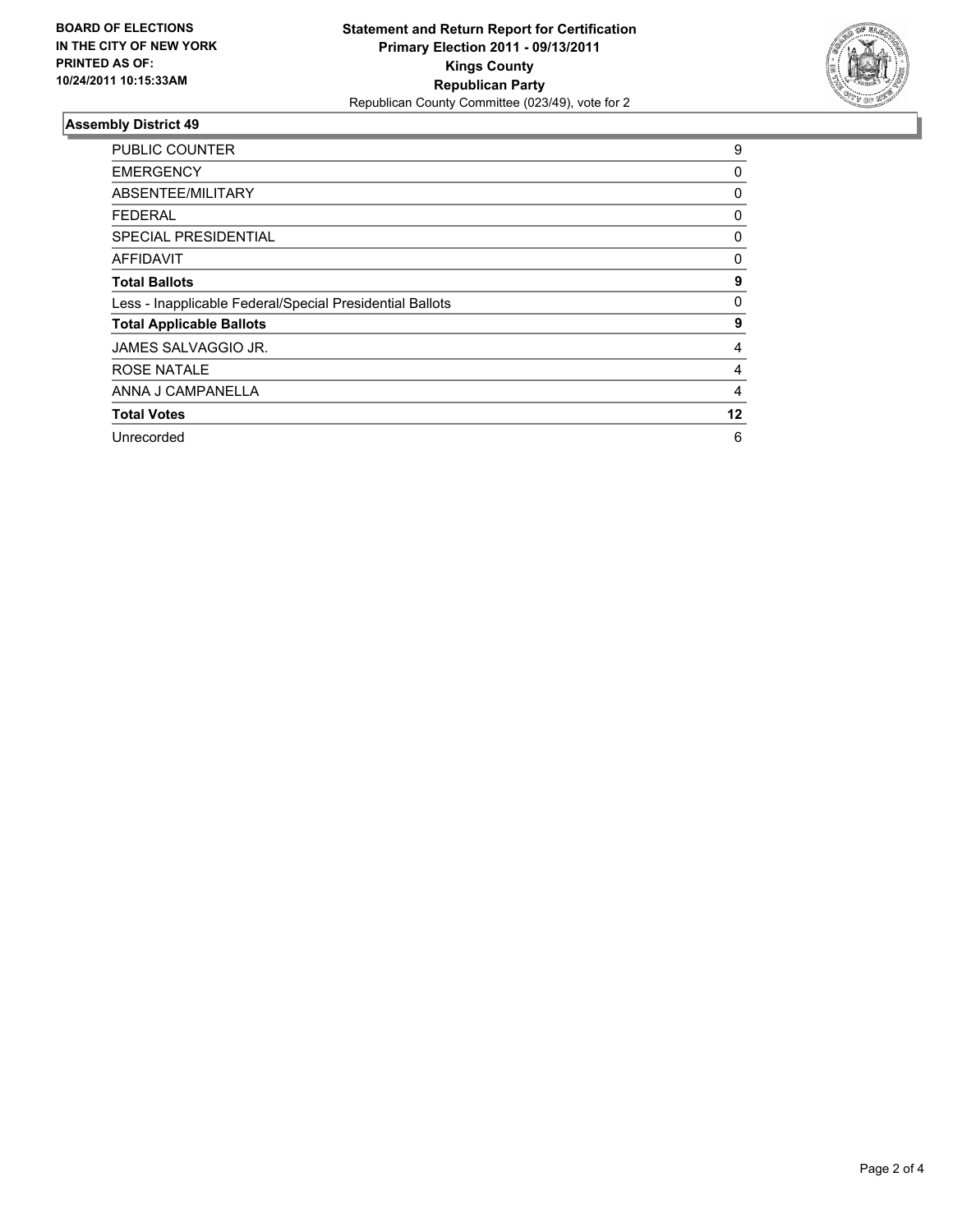### **Total for Republican County Committee (023/49) - Kings County**

| <b>PUBLIC COUNTER</b>                                    | 9  |
|----------------------------------------------------------|----|
| <b>EMERGENCY</b>                                         | 0  |
| ABSENTEE/MILITARY                                        | 0  |
| <b>FEDERAL</b>                                           | 0  |
| SPECIAL PRESIDENTIAL                                     | 0  |
| AFFIDAVIT                                                | 0  |
| <b>Total Ballots</b>                                     | 9  |
| Less - Inapplicable Federal/Special Presidential Ballots | 0  |
| <b>Total Applicable Ballots</b>                          | 9  |
| JAMES SALVAGGIO JR.                                      | 4  |
| ROSE NATALE                                              | 4  |
| ANNA J CAMPANELLA                                        | 4  |
| <b>Total Votes</b>                                       | 12 |
| Unrecorded                                               | 6  |

We certify this statement to be correct, and have caused the same to be attested by the signatures of the members of the board, or a majority thereof, on

Secretary **Chairman** 

Date

Canvassing Board **Canvassing Board** Canvassing Board **Deputy Chief Clerk** 

Canvassing Board

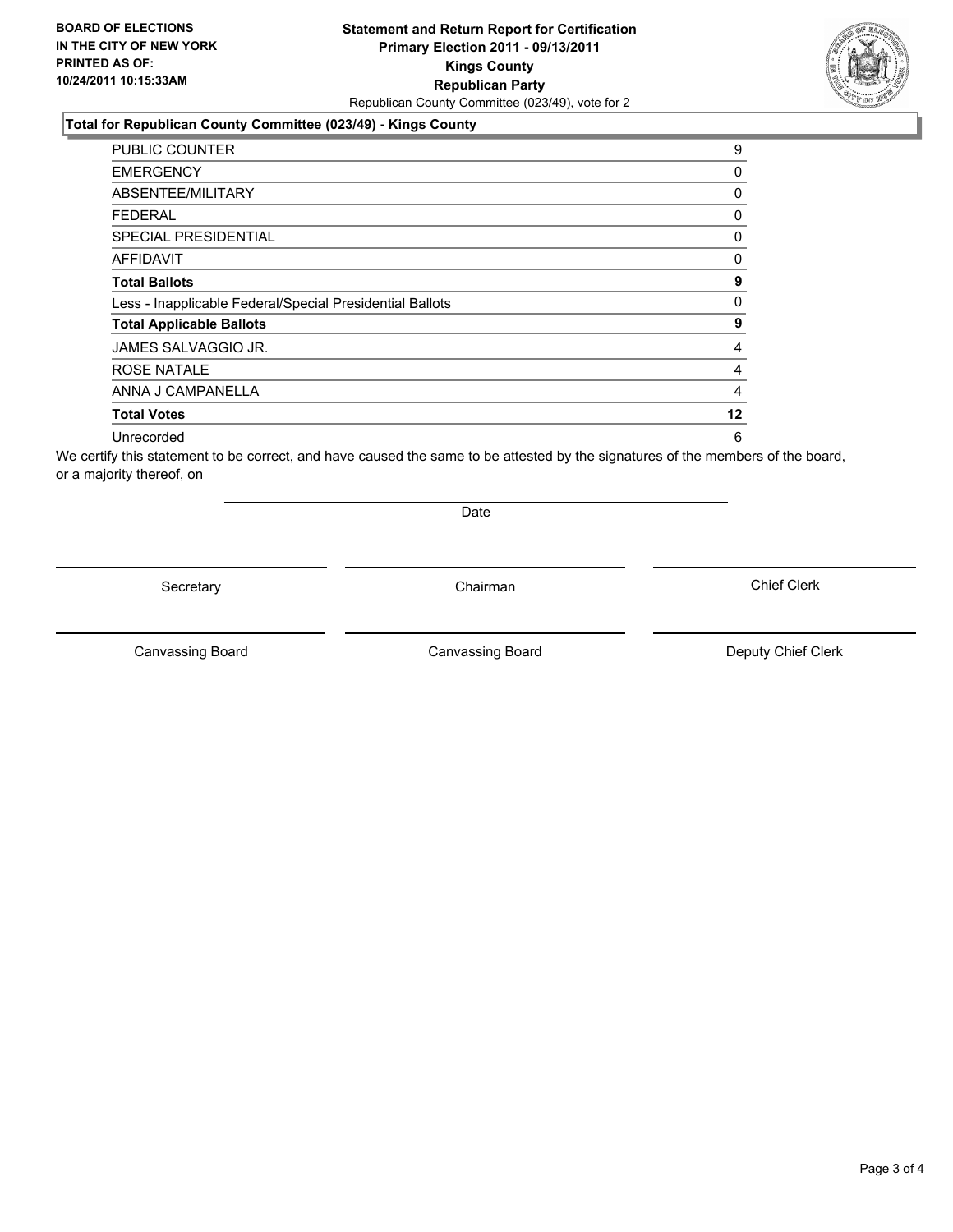**Statement and Return Report for Certification Primary Election 2011 - 09/13/2011 Kings County Republican Party** Republican County Committee (023/49), vote for 2

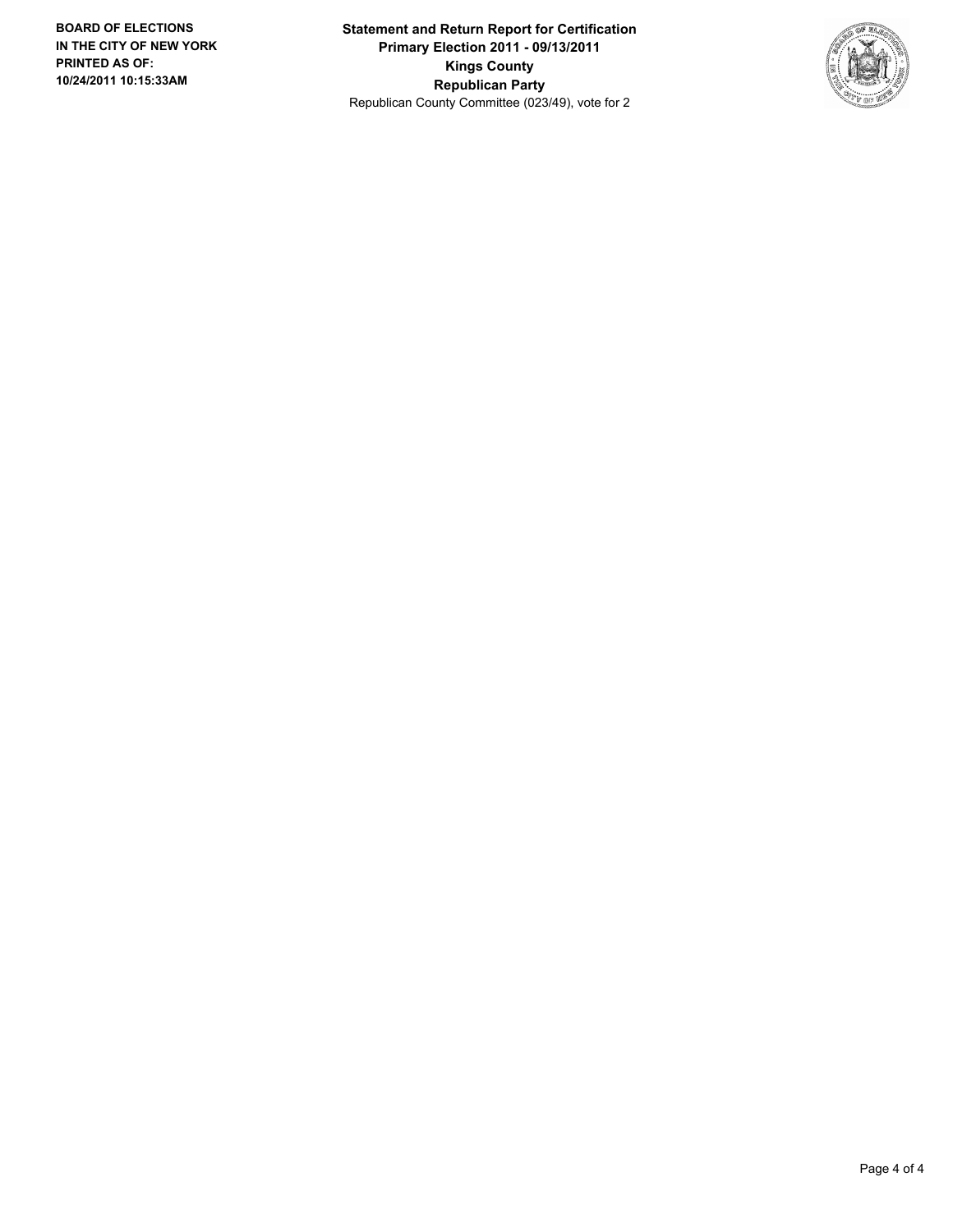

## **Primary Election 2011 - 09/13/2011 Kings County - Republican Party**

Republican County Committee 025/49 Vote for 2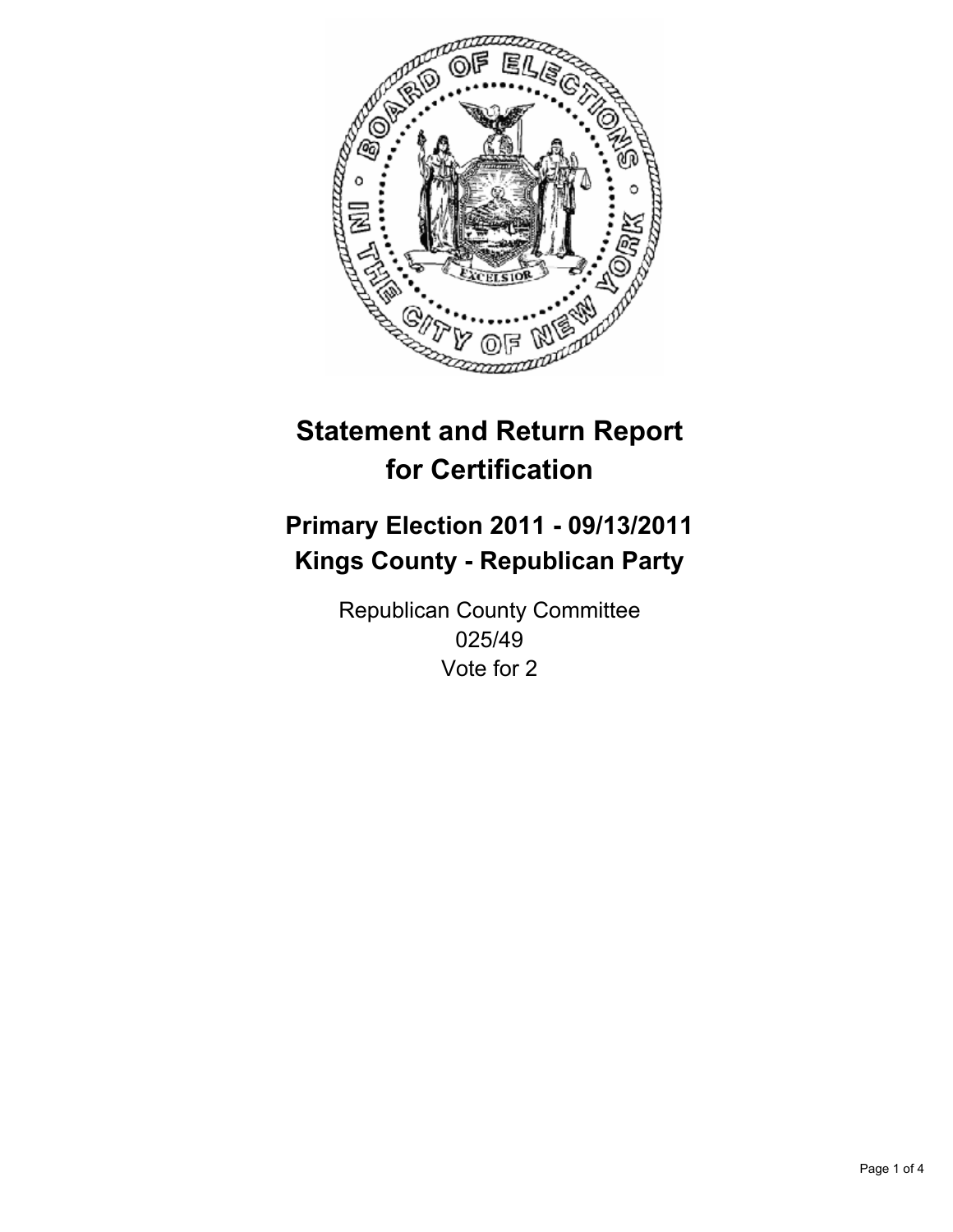

| <b>PUBLIC COUNTER</b>                                    | 5 |
|----------------------------------------------------------|---|
| <b>EMERGENCY</b>                                         | 0 |
| ABSENTEE/MILITARY                                        | 0 |
| <b>FEDERAL</b>                                           | 0 |
| <b>SPECIAL PRESIDENTIAL</b>                              | 0 |
| <b>AFFIDAVIT</b>                                         |   |
| <b>Total Ballots</b>                                     | 6 |
| Less - Inapplicable Federal/Special Presidential Ballots | 0 |
| <b>Total Applicable Ballots</b>                          | 6 |
| <b>FRANK NATOLI</b>                                      |   |
| <b>ESTHER R DEUTSCH</b>                                  |   |
| RALPH B TANZMAN                                          |   |
| <b>Total Votes</b>                                       | 3 |
| Unrecorded                                               | 9 |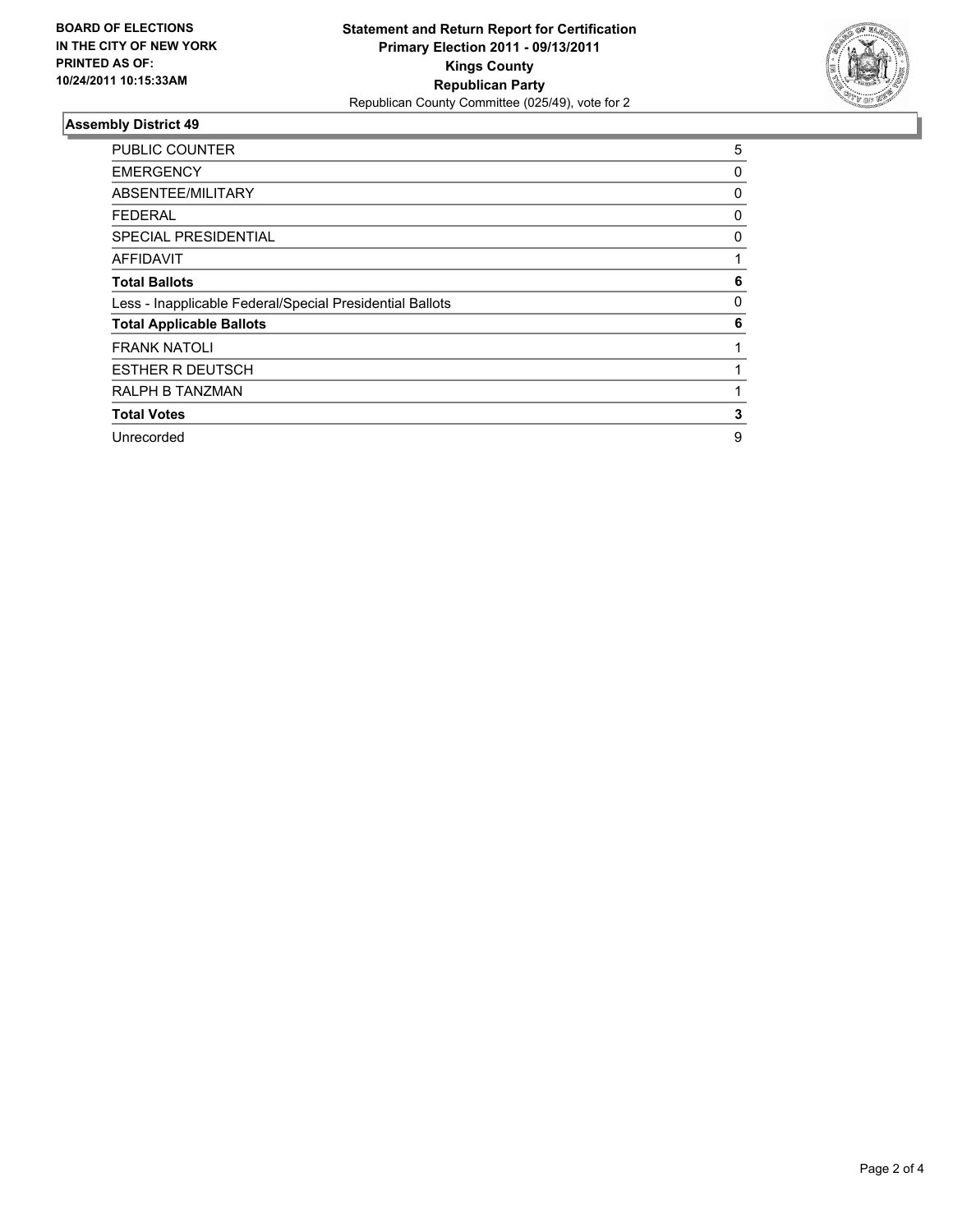### **Total for Republican County Committee (025/49) - Kings County**

| <b>PUBLIC COUNTER</b>                                    | 5 |
|----------------------------------------------------------|---|
| <b>EMERGENCY</b>                                         | 0 |
| ABSENTEE/MILITARY                                        | 0 |
| <b>FEDERAL</b>                                           | 0 |
| <b>SPECIAL PRESIDENTIAL</b>                              | 0 |
| <b>AFFIDAVIT</b>                                         |   |
| <b>Total Ballots</b>                                     | 6 |
| Less - Inapplicable Federal/Special Presidential Ballots | 0 |
| <b>Total Applicable Ballots</b>                          | 6 |
| <b>FRANK NATOLI</b>                                      |   |
| <b>ESTHER R DEUTSCH</b>                                  |   |
| RALPH B TANZMAN                                          |   |
| <b>Total Votes</b>                                       | 3 |
| Unrecorded                                               | 9 |

We certify this statement to be correct, and have caused the same to be attested by the signatures of the members of the board, or a majority thereof, on

Secretary **Chairman** 

Date

Canvassing Board **Canvassing Board** Canvassing Board **Deputy Chief Clerk** 

Canvassing Board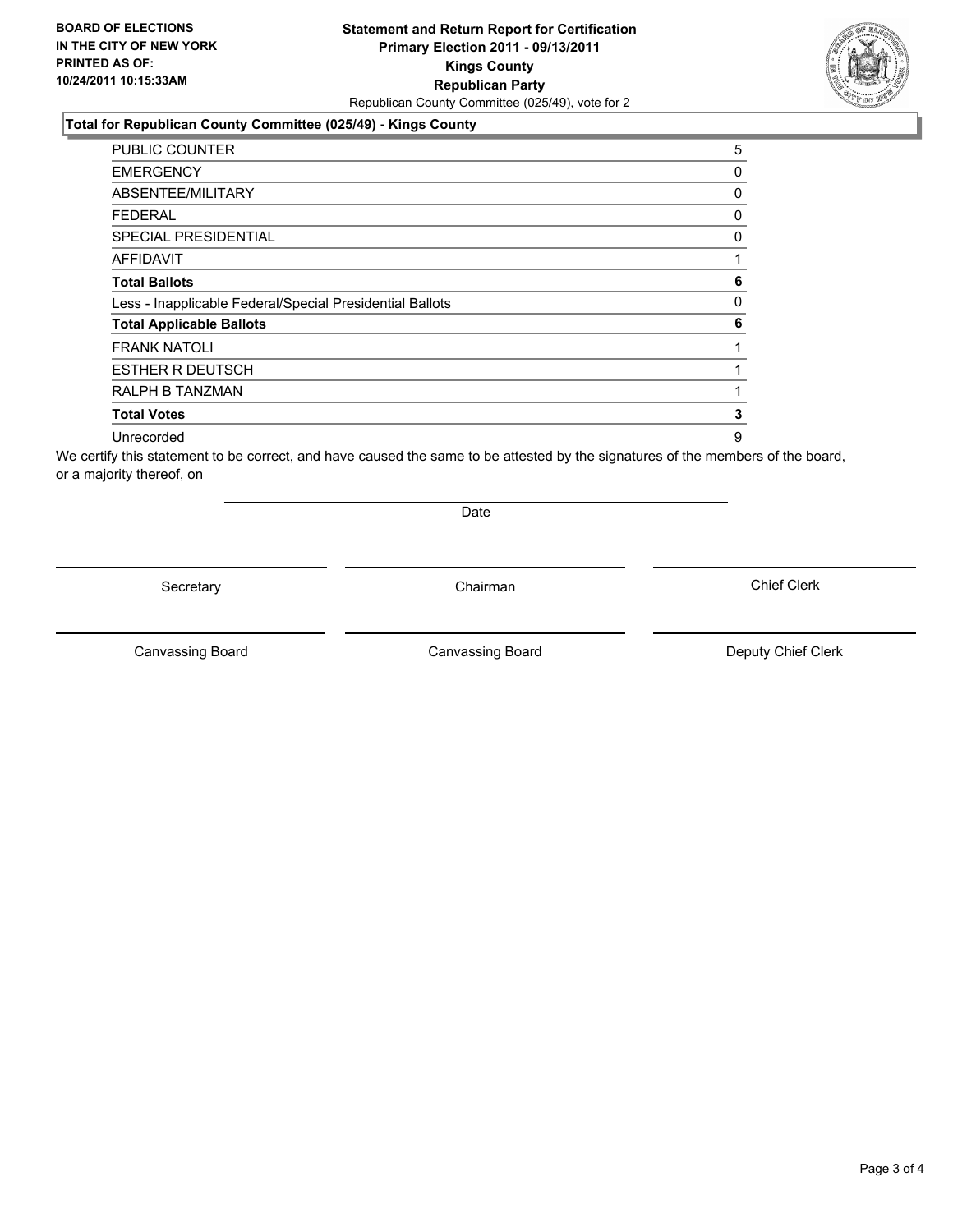**Statement and Return Report for Certification Primary Election 2011 - 09/13/2011 Kings County Republican Party** Republican County Committee (025/49), vote for 2

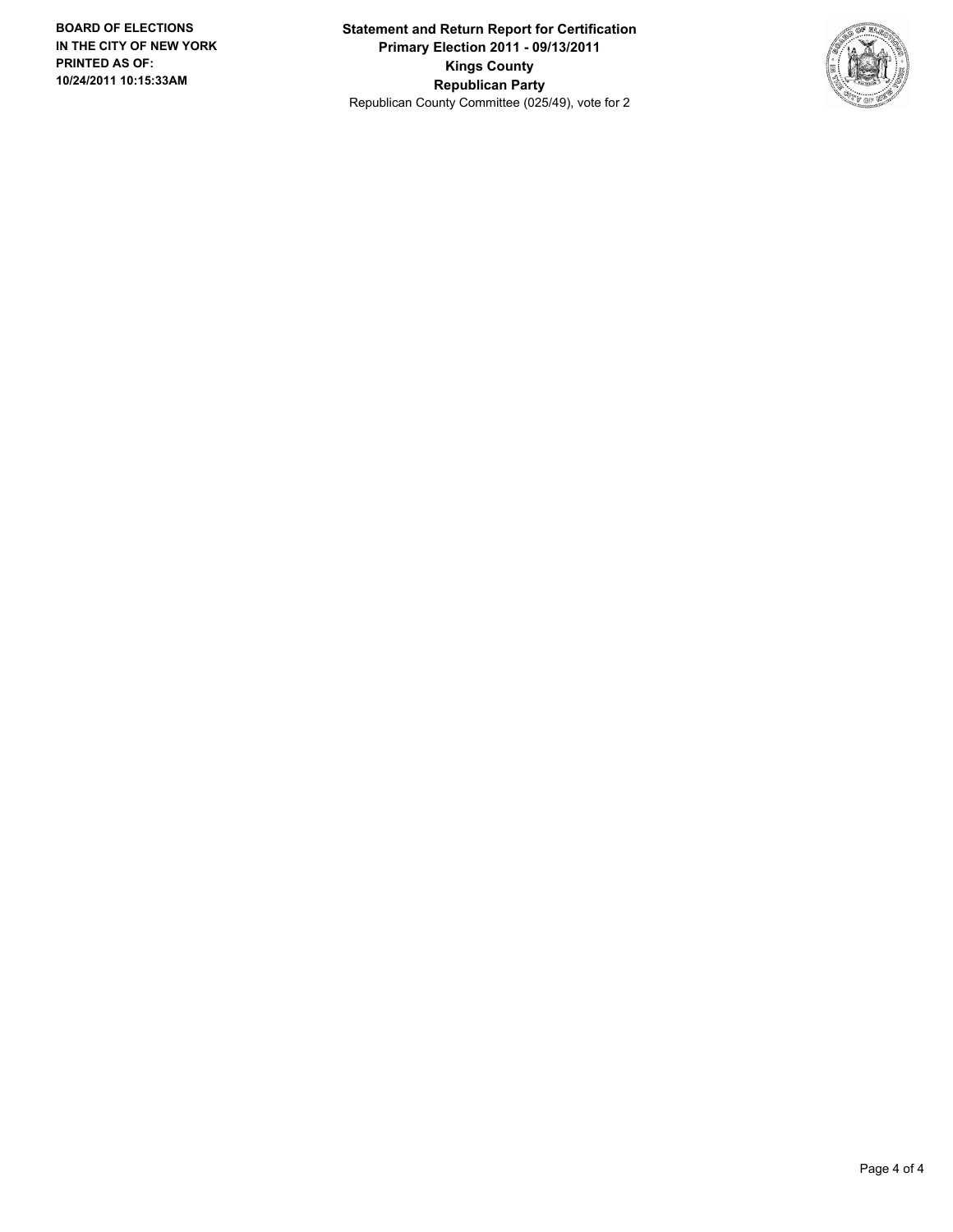

## **Primary Election 2011 - 09/13/2011 Kings County - Republican Party**

Republican County Committee 027/49 Vote for 2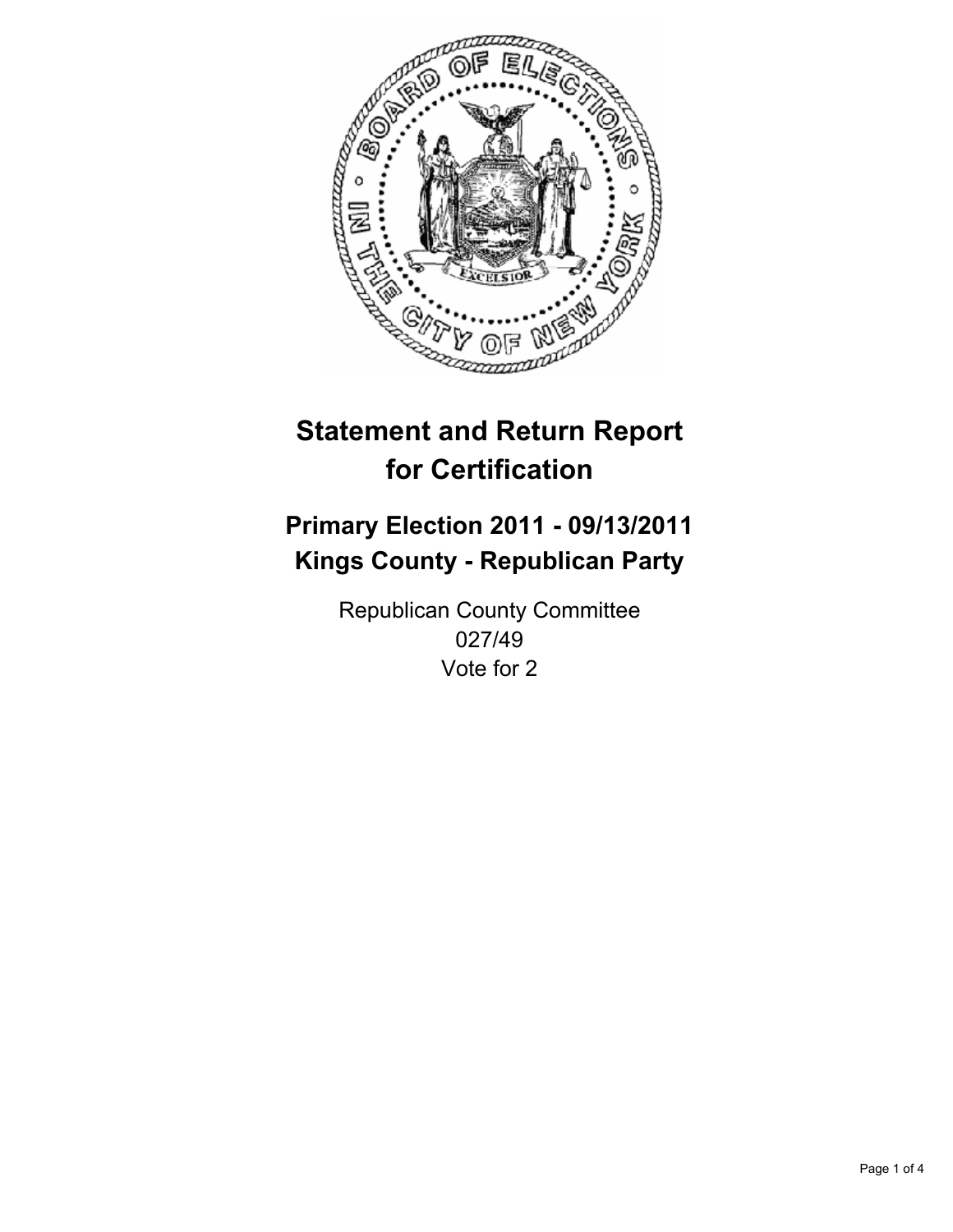

| <b>PUBLIC COUNTER</b>                                    | 14 |
|----------------------------------------------------------|----|
| <b>EMERGENCY</b>                                         | 0  |
| ABSENTEE/MILITARY                                        | 1  |
| <b>FEDERAL</b>                                           | 0  |
| <b>SPECIAL PRESIDENTIAL</b>                              | 0  |
| AFFIDAVIT                                                | 0  |
| <b>Total Ballots</b>                                     | 15 |
| Less - Inapplicable Federal/Special Presidential Ballots | 0  |
| <b>Total Applicable Ballots</b>                          | 15 |
| <b>GINA M COSTAGLIOLA</b>                                | 7  |
| ELIZABETH A SMITH                                        | 3  |
| <b>FRANCINE H ERICKSON</b>                               |    |
| PETER CIPRIANO (WRITE-IN)                                |    |
| <b>Total Votes</b>                                       | 12 |
| Unrecorded                                               | 18 |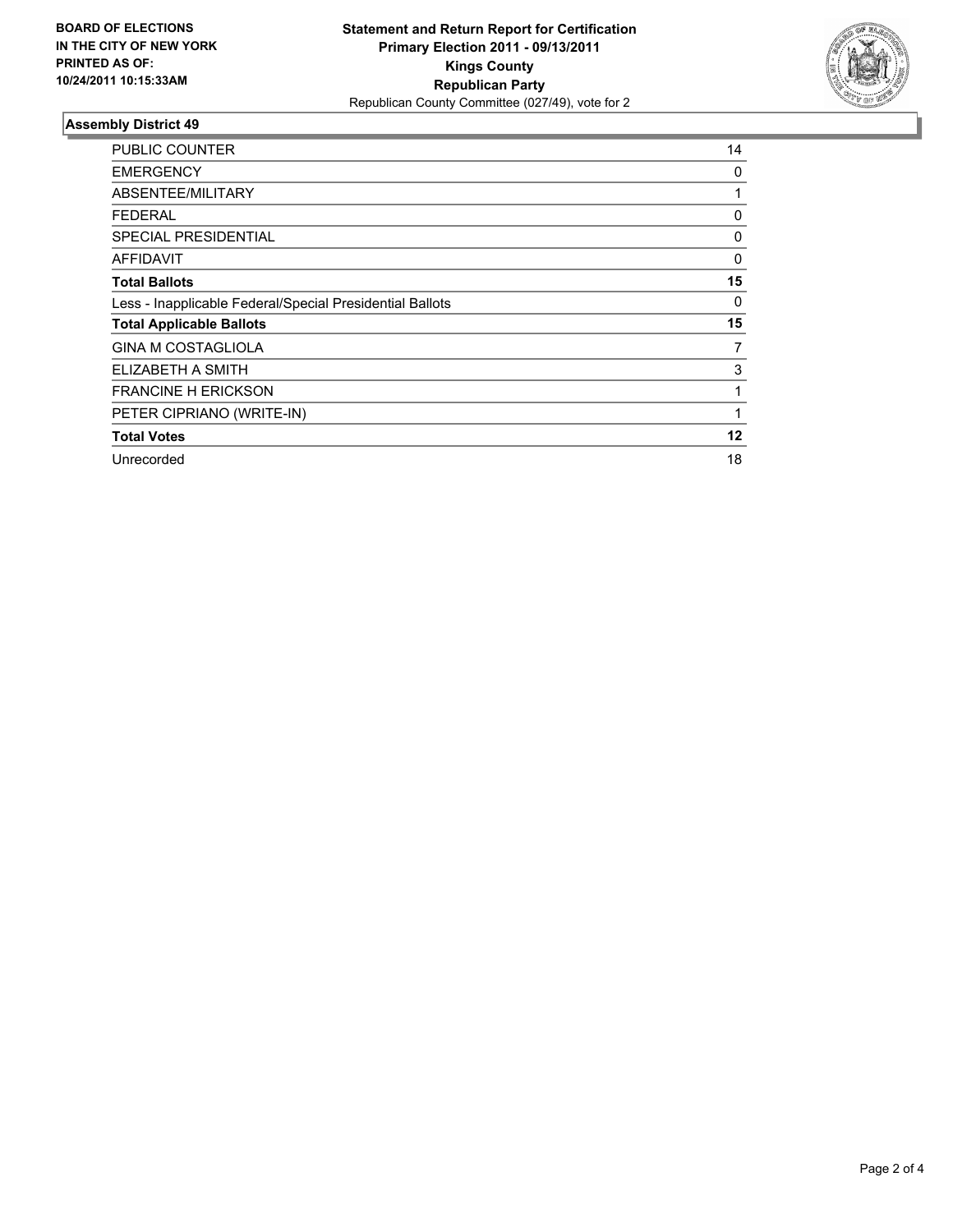#### **Total for Republican County Committee (027/49) - Kings County**

| <b>PUBLIC COUNTER</b>                                    | 14 |
|----------------------------------------------------------|----|
| <b>EMERGENCY</b>                                         | 0  |
| ABSENTEE/MILITARY                                        | 1  |
| <b>FEDERAL</b>                                           | 0  |
| <b>SPECIAL PRESIDENTIAL</b>                              | 0  |
| AFFIDAVIT                                                | 0  |
| <b>Total Ballots</b>                                     | 15 |
| Less - Inapplicable Federal/Special Presidential Ballots | 0  |
| <b>Total Applicable Ballots</b>                          | 15 |
| <b>GINA M COSTAGLIOLA</b>                                | 7  |
| ELIZABETH A SMITH                                        | 3  |
| <b>FRANCINE H ERICKSON</b>                               |    |
| PETER CIPRIANO (WRITE-IN)                                | 1  |
| <b>Total Votes</b>                                       | 12 |
| Unrecorded                                               | 18 |

We certify this statement to be correct, and have caused the same to be attested by the signatures of the members of the board, or a majority thereof, on

Date

Secretary **Chairman** 

Canvassing Board **Canvassing Board** Canvassing Board **Deputy Chief Clerk** 

Canvassing Board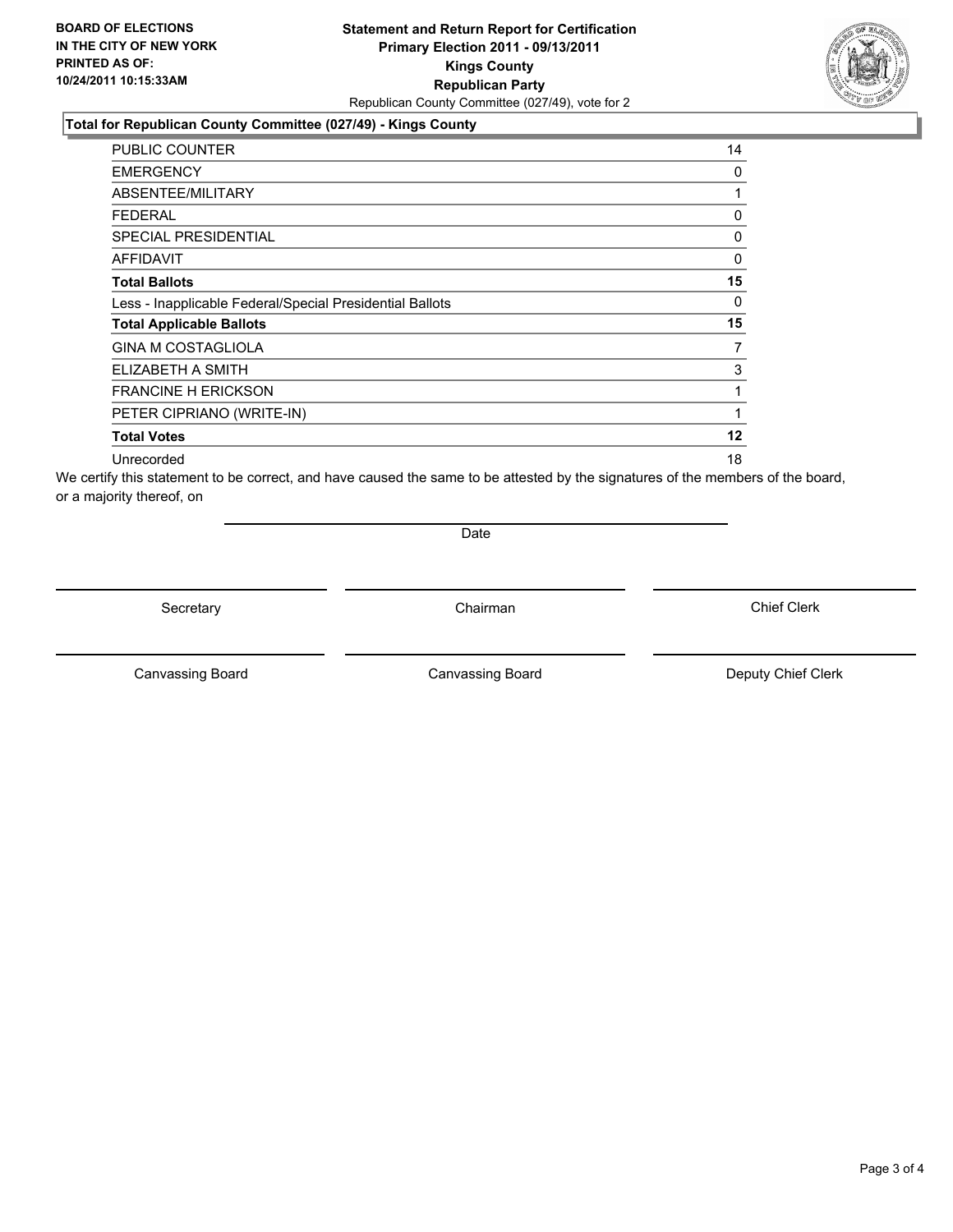**Statement and Return Report for Certification Primary Election 2011 - 09/13/2011 Kings County Republican Party** Republican County Committee (027/49), vote for 2

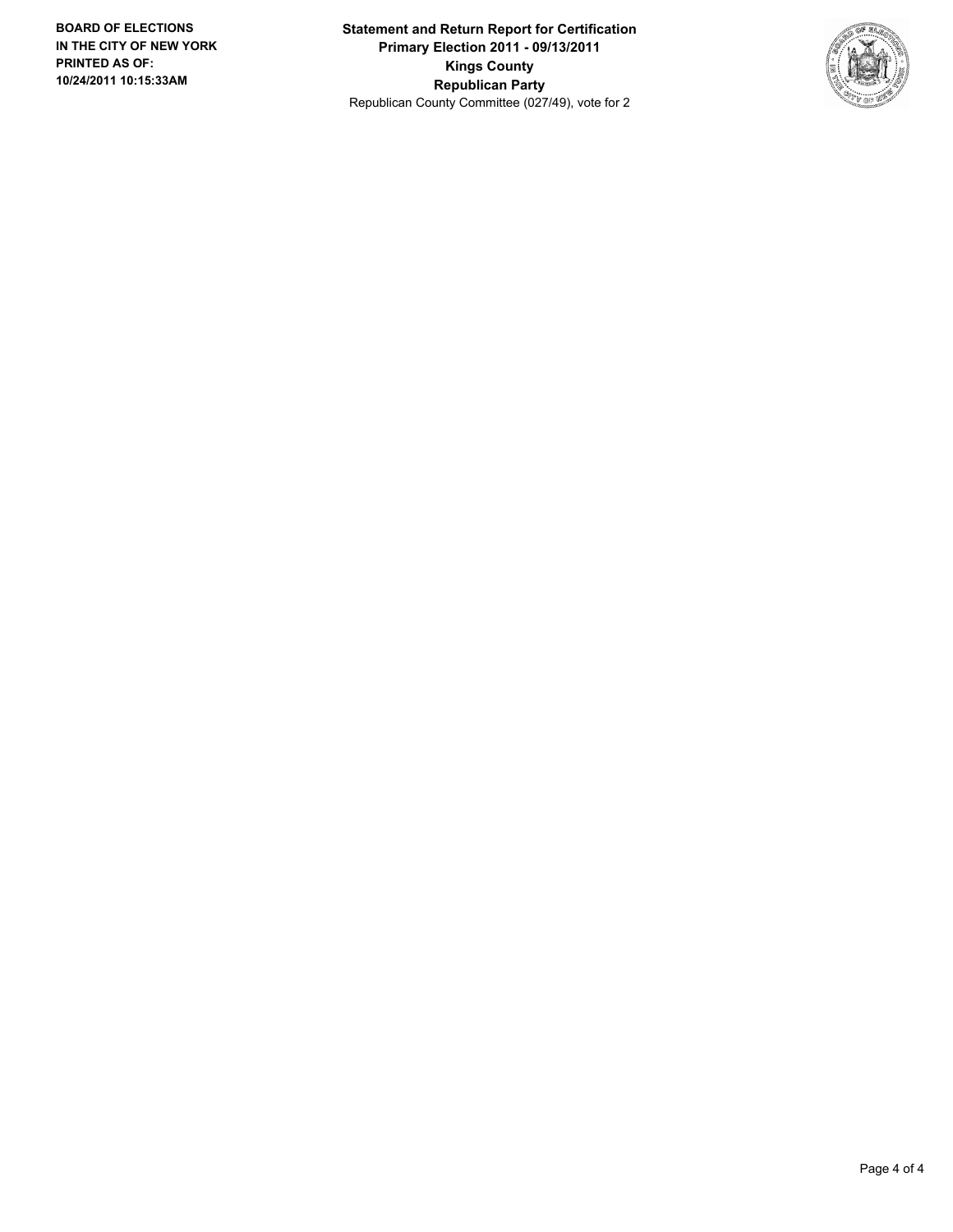

## **Primary Election 2011 - 09/13/2011 Kings County - Republican Party**

Republican County Committee 028/49 Vote for 2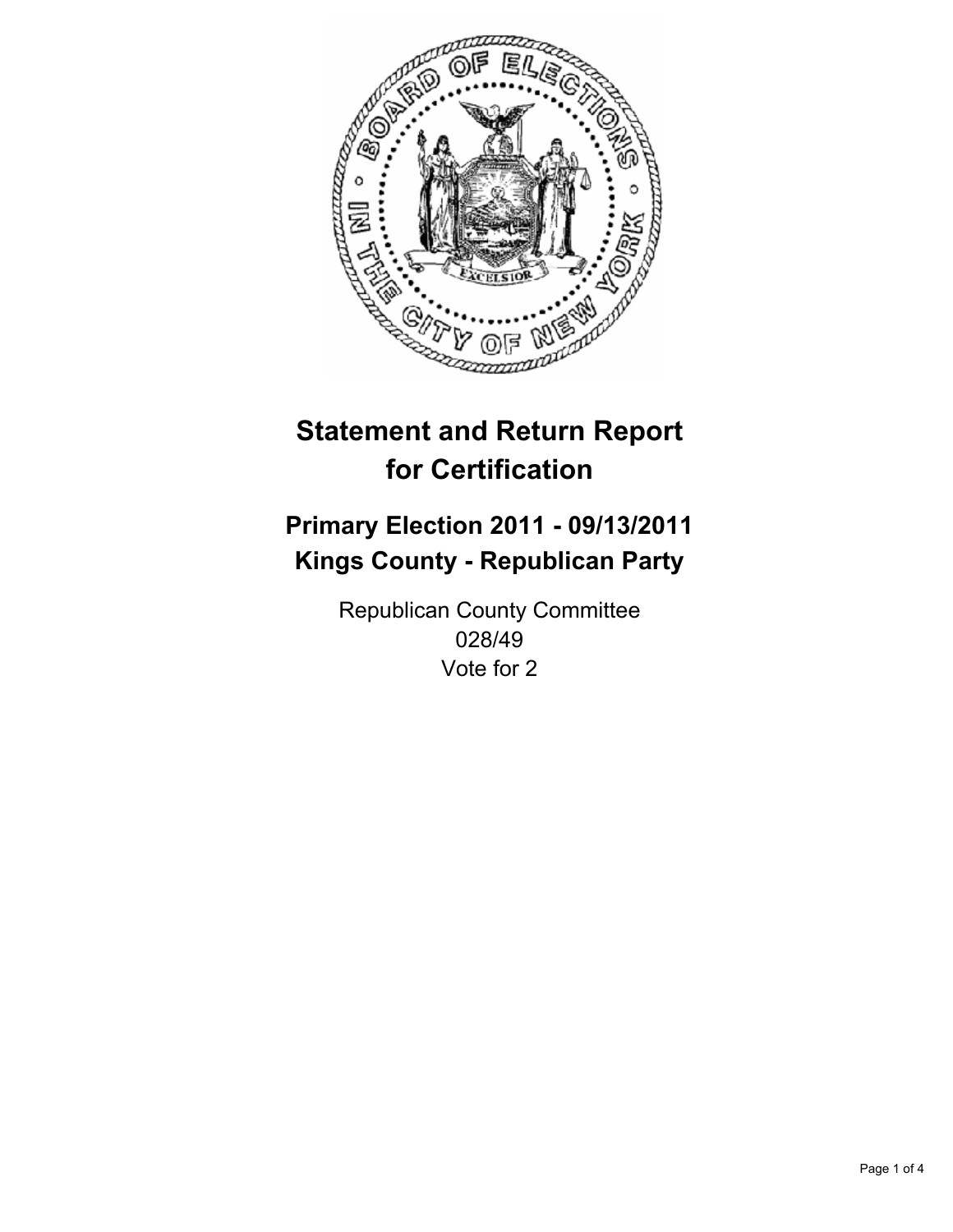

| <b>PUBLIC COUNTER</b>                                    | 29 |
|----------------------------------------------------------|----|
| EMERGENCY                                                | 0  |
| <b>ABSENTEE/MILITARY</b>                                 |    |
| <b>FEDERAL</b>                                           | 0  |
| SPECIAL PRESIDENTIAL                                     | 0  |
| <b>AFFIDAVIT</b>                                         | 0  |
| <b>Total Ballots</b>                                     | 30 |
| Less - Inapplicable Federal/Special Presidential Ballots | 0  |
| <b>Total Applicable Ballots</b>                          | 30 |
| <b>CHARLES J CORESCHI</b>                                |    |
| LUCRETIA REGINA-POTTER                                   | 17 |
| ROBERT IERVOLINO                                         | 12 |
| <b>Total Votes</b>                                       | 30 |
| Unrecorded                                               | 30 |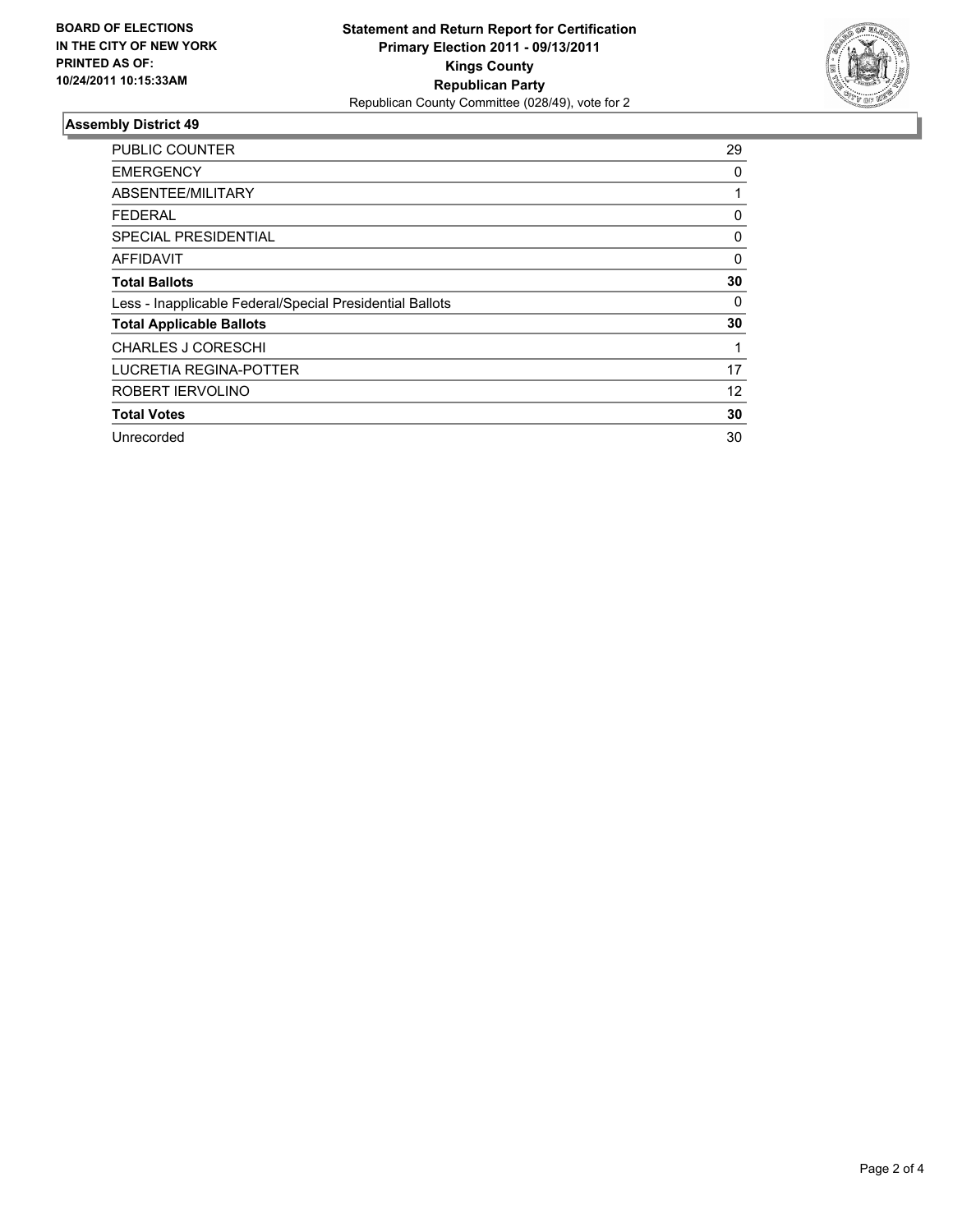### **Total for Republican County Committee (028/49) - Kings County**

| <b>PUBLIC COUNTER</b>                                    | 29 |
|----------------------------------------------------------|----|
| <b>EMERGENCY</b>                                         | 0  |
| ABSENTEE/MILITARY                                        |    |
| <b>FEDERAL</b>                                           | 0  |
| <b>SPECIAL PRESIDENTIAL</b>                              | 0  |
| <b>AFFIDAVIT</b>                                         | 0  |
| <b>Total Ballots</b>                                     | 30 |
| Less - Inapplicable Federal/Special Presidential Ballots | 0  |
| <b>Total Applicable Ballots</b>                          | 30 |
| <b>CHARLES J CORESCHI</b>                                |    |
| LUCRETIA REGINA-POTTER                                   | 17 |
| ROBERT IERVOLINO                                         | 12 |
| <b>Total Votes</b>                                       | 30 |
| Unrecorded                                               | 30 |

We certify this statement to be correct, and have caused the same to be attested by the signatures of the members of the board, or a majority thereof, on

Secretary **Chairman** 

Date

Canvassing Board **Canvassing Board** Canvassing Board **Deputy Chief Clerk** 

Canvassing Board

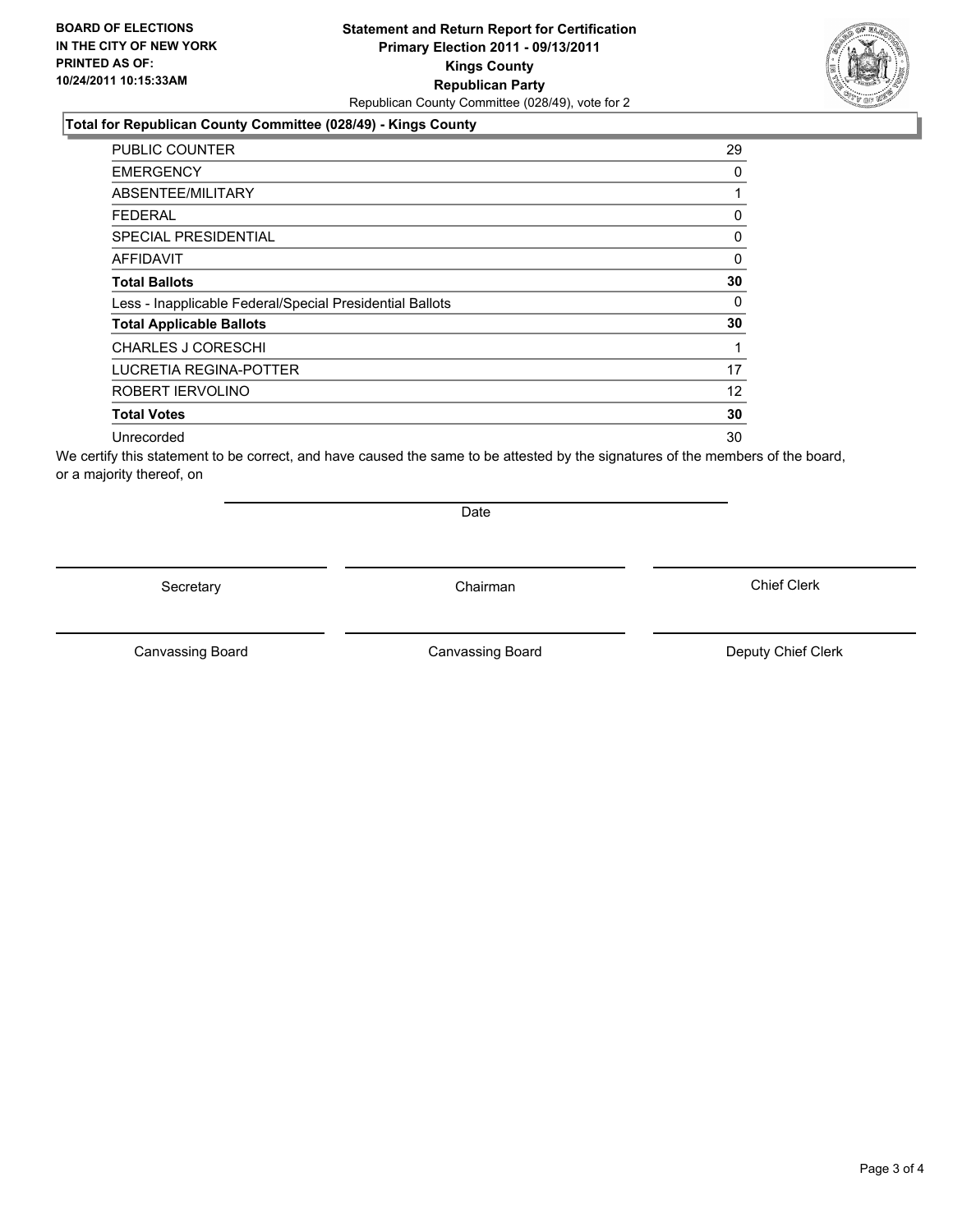**Statement and Return Report for Certification Primary Election 2011 - 09/13/2011 Kings County Republican Party** Republican County Committee (028/49), vote for 2

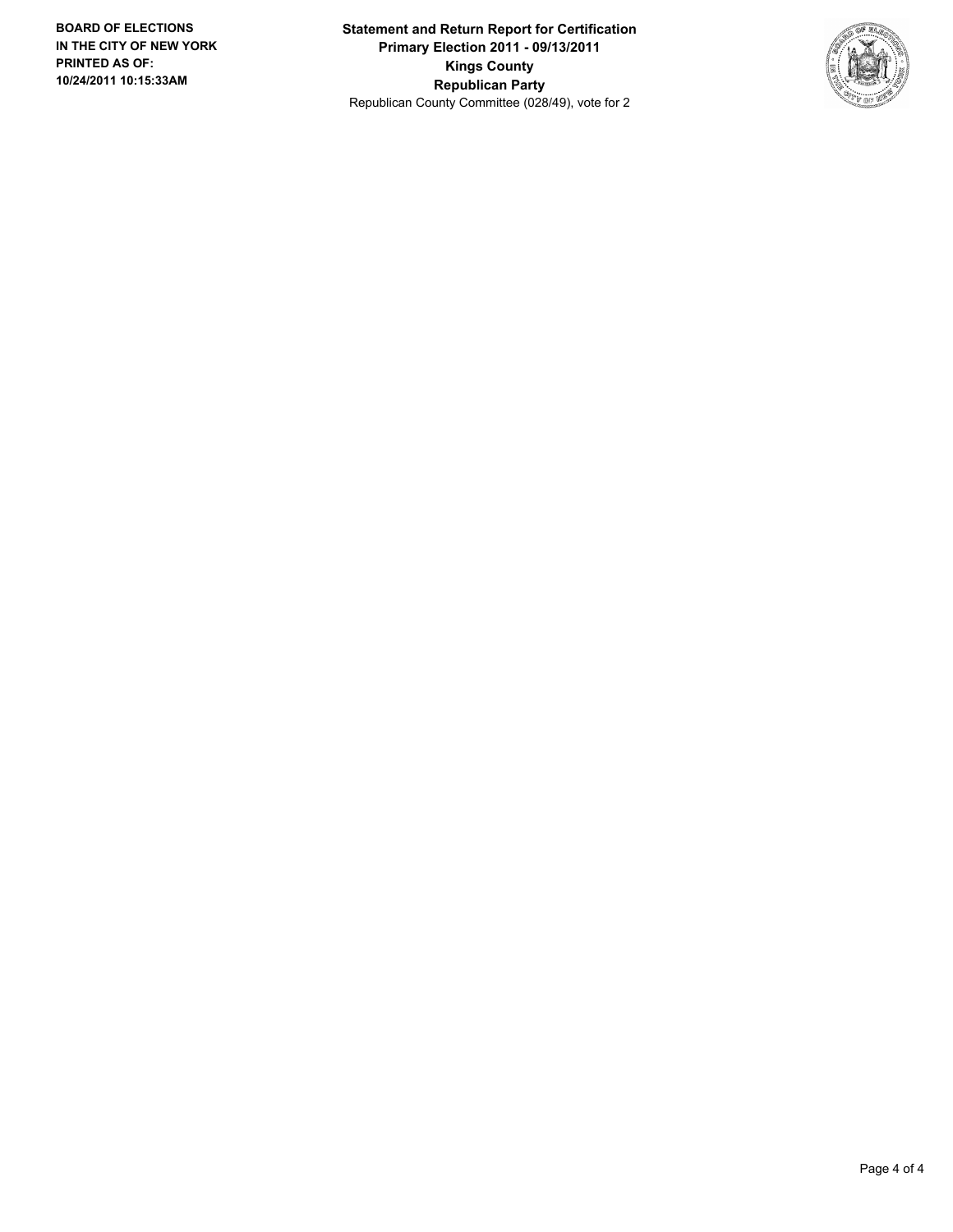

## **Primary Election 2011 - 09/13/2011 Kings County - Republican Party**

Republican County Committee 029/49 Vote for 2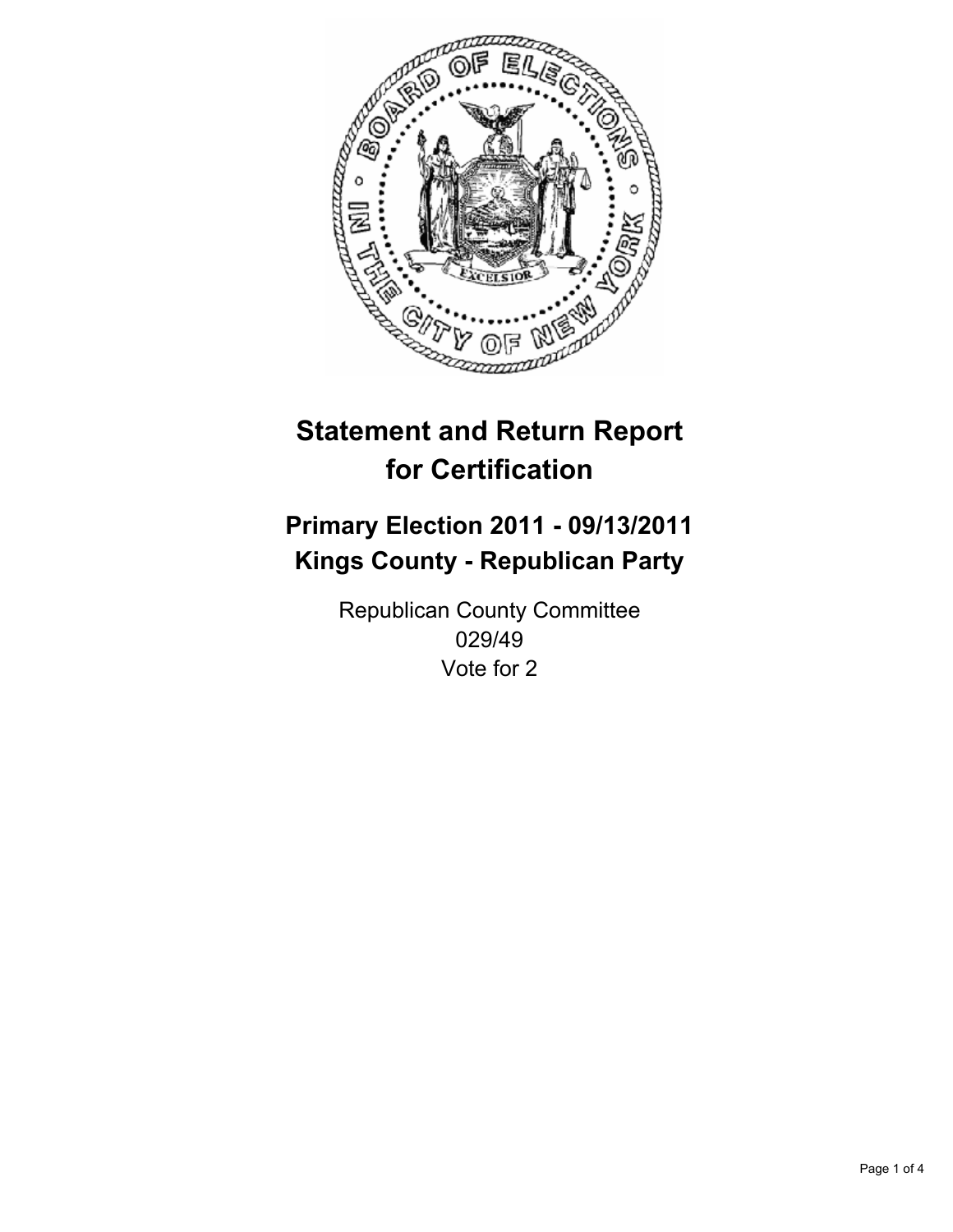

| <b>PUBLIC COUNTER</b>                                    | 19 |
|----------------------------------------------------------|----|
| <b>EMERGENCY</b>                                         | 0  |
| ABSENTEE/MILITARY                                        | 2  |
| <b>FEDERAL</b>                                           | 0  |
| <b>SPECIAL PRESIDENTIAL</b>                              | 0  |
| <b>AFFIDAVIT</b>                                         | 0  |
| <b>Total Ballots</b>                                     | 21 |
| Less - Inapplicable Federal/Special Presidential Ballots | 0  |
| <b>Total Applicable Ballots</b>                          | 21 |
| <b>MICHAEL BENNETTE</b>                                  | 12 |
| <b>KAREN DELISI</b>                                      | 5  |
| <b>JOSEPHINE PEDONE</b>                                  | 2  |
| <b>LEV EKHTMAN</b>                                       | 1  |
| <b>Total Votes</b>                                       | 20 |
| Unrecorded                                               | 22 |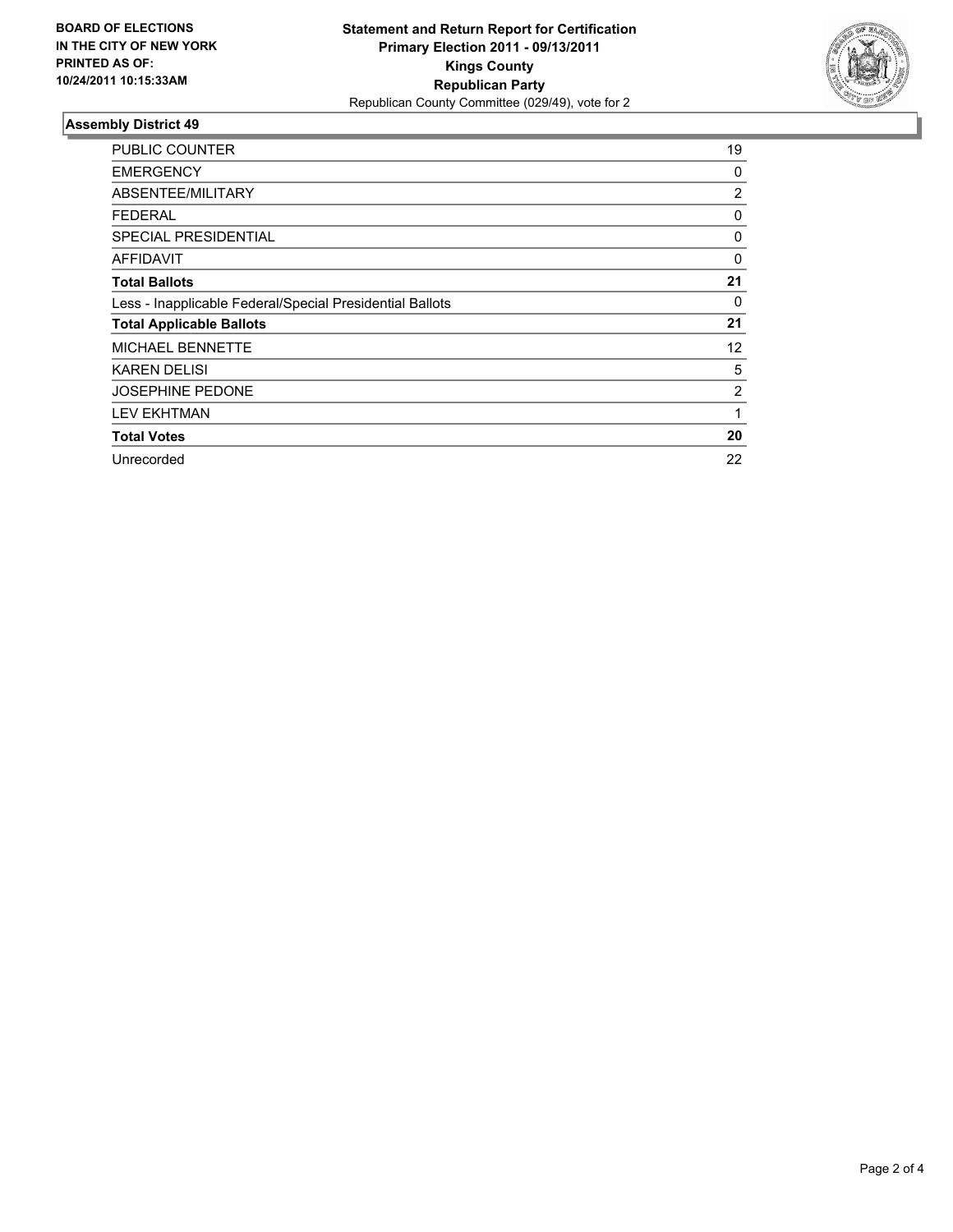#### **Total for Republican County Committee (029/49) - Kings County**

| <b>PUBLIC COUNTER</b>                                    | 19             |
|----------------------------------------------------------|----------------|
| <b>EMERGENCY</b>                                         | 0              |
| ABSENTEE/MILITARY                                        | $\overline{2}$ |
| <b>FEDERAL</b>                                           | 0              |
| SPECIAL PRESIDENTIAL                                     | 0              |
| <b>AFFIDAVIT</b>                                         | 0              |
| <b>Total Ballots</b>                                     | 21             |
| Less - Inapplicable Federal/Special Presidential Ballots | 0              |
| <b>Total Applicable Ballots</b>                          | 21             |
| <b>MICHAEL BENNETTE</b>                                  | 12             |
| <b>KAREN DELISI</b>                                      | 5              |
| <b>JOSEPHINE PEDONE</b>                                  | $\overline{2}$ |
| <b>LEV EKHTMAN</b>                                       | 1              |
| <b>Total Votes</b>                                       | 20             |
| Unrecorded                                               | 22             |

We certify this statement to be correct, and have caused the same to be attested by the signatures of the members of the board, or a majority thereof, on

Date

Secretary **Chairman** 

Canvassing Board **Canvassing Board** Canvassing Board **Deputy Chief Clerk** 

Canvassing Board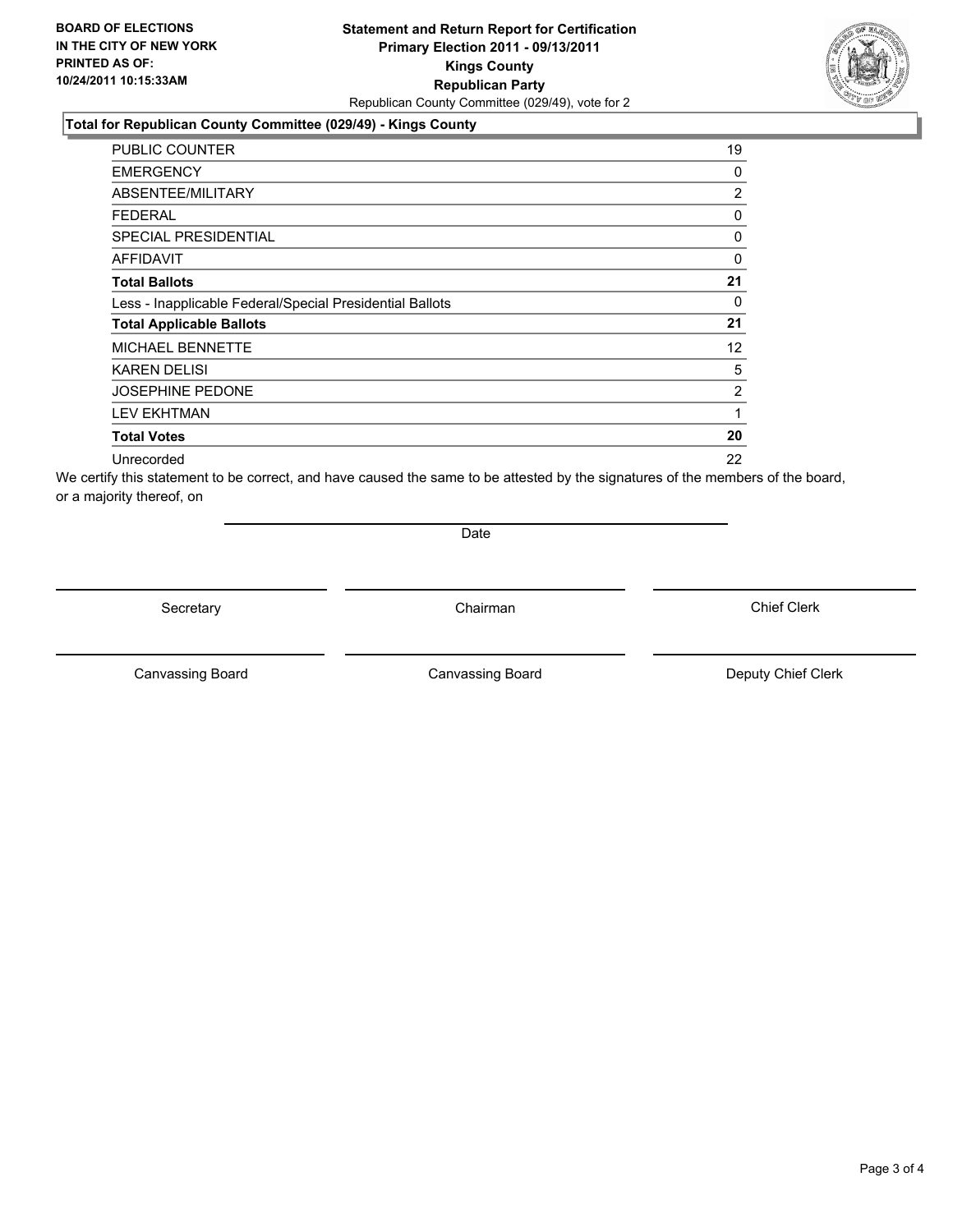**Statement and Return Report for Certification Primary Election 2011 - 09/13/2011 Kings County Republican Party** Republican County Committee (029/49), vote for 2

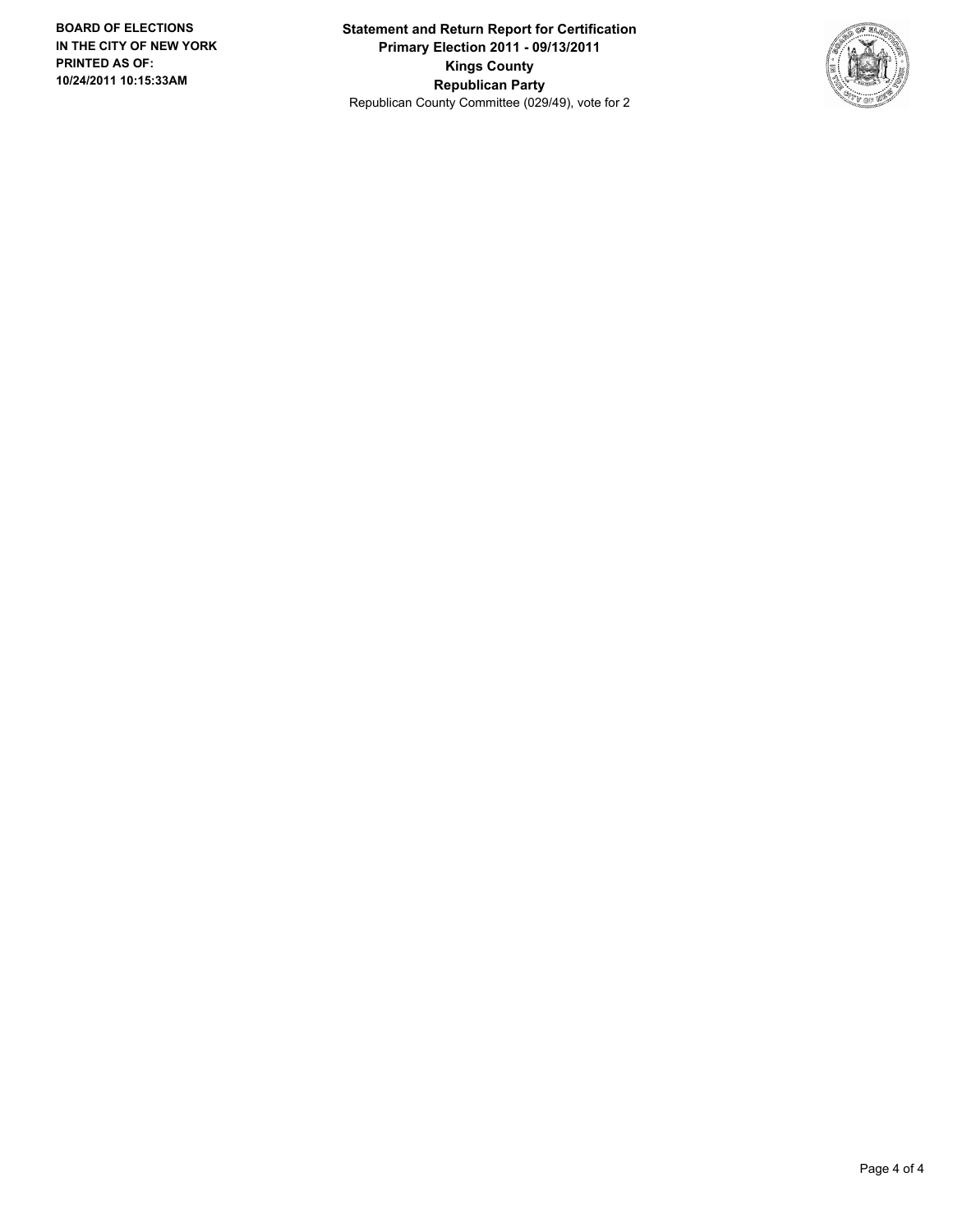

## **Primary Election 2011 - 09/13/2011 Kings County - Republican Party**

Republican County Committee 031/49 Vote for 2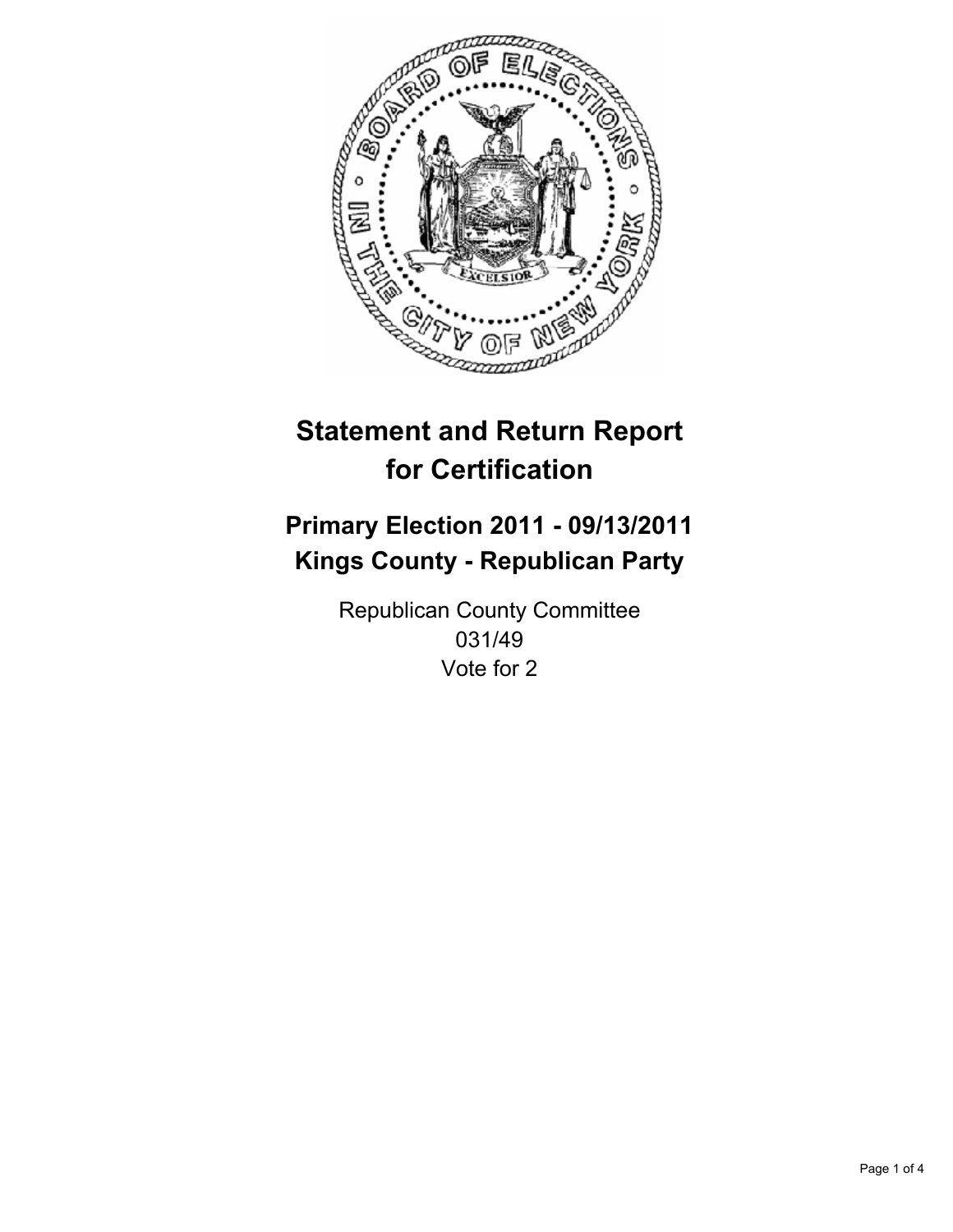

| <b>PUBLIC COUNTER</b>                                    | 23             |
|----------------------------------------------------------|----------------|
| <b>EMERGENCY</b>                                         | 0              |
| ABSENTEE/MILITARY                                        | 0              |
| <b>FEDERAL</b>                                           | 0              |
| <b>SPECIAL PRESIDENTIAL</b>                              | 0              |
| <b>AFFIDAVIT</b>                                         | 0              |
| <b>Total Ballots</b>                                     | 23             |
| Less - Inapplicable Federal/Special Presidential Ballots | 0              |
| <b>Total Applicable Ballots</b>                          | 23             |
| ALICE D'AFFRONTE                                         | 3              |
| ROSALIE BRISCOE                                          | $\overline{c}$ |
| ANTONIO CASTELLANO                                       | 8              |
| ANGELA R DELUCA                                          | 4              |
| PETER CIPRIANO (WRITE-IN)                                | 4              |
| <b>Total Votes</b>                                       | 21             |
| Unrecorded                                               | 25             |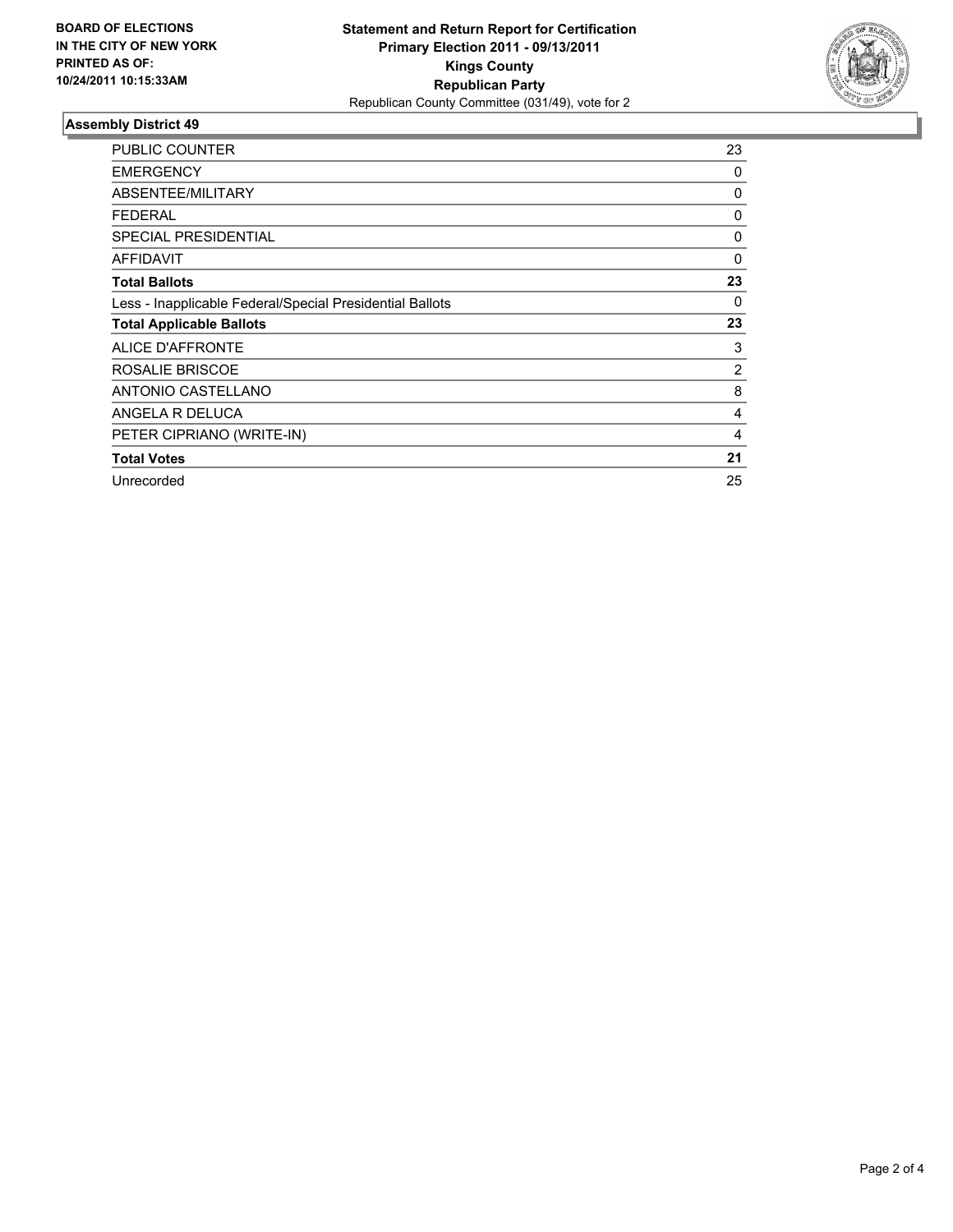### **Total for Republican County Committee (031/49) - Kings County**

| <b>PUBLIC COUNTER</b>                                    | 23             |
|----------------------------------------------------------|----------------|
| <b>EMERGENCY</b>                                         | 0              |
| ABSENTEE/MILITARY                                        | 0              |
| FEDERAL                                                  | 0              |
| <b>SPECIAL PRESIDENTIAL</b>                              | 0              |
| <b>AFFIDAVIT</b>                                         | 0              |
| <b>Total Ballots</b>                                     | 23             |
| Less - Inapplicable Federal/Special Presidential Ballots | 0              |
| <b>Total Applicable Ballots</b>                          | 23             |
| ALICE D'AFFRONTE                                         | 3              |
| ROSALIE BRISCOE                                          | $\overline{2}$ |
| ANTONIO CASTELLANO                                       | 8              |
| ANGELA R DELUCA                                          | 4              |
| PETER CIPRIANO (WRITE-IN)                                | 4              |
| <b>Total Votes</b>                                       | 21             |
| Unrecorded                                               | 25             |

We certify this statement to be correct, and have caused the same to be attested by the signatures of the members of the board, or a majority thereof, on

**Date** 

Secretary **Chairman** 

Canvassing Board **Canvassing Board** Canvassing Board **Deputy Chief Clerk** 

Canvassing Board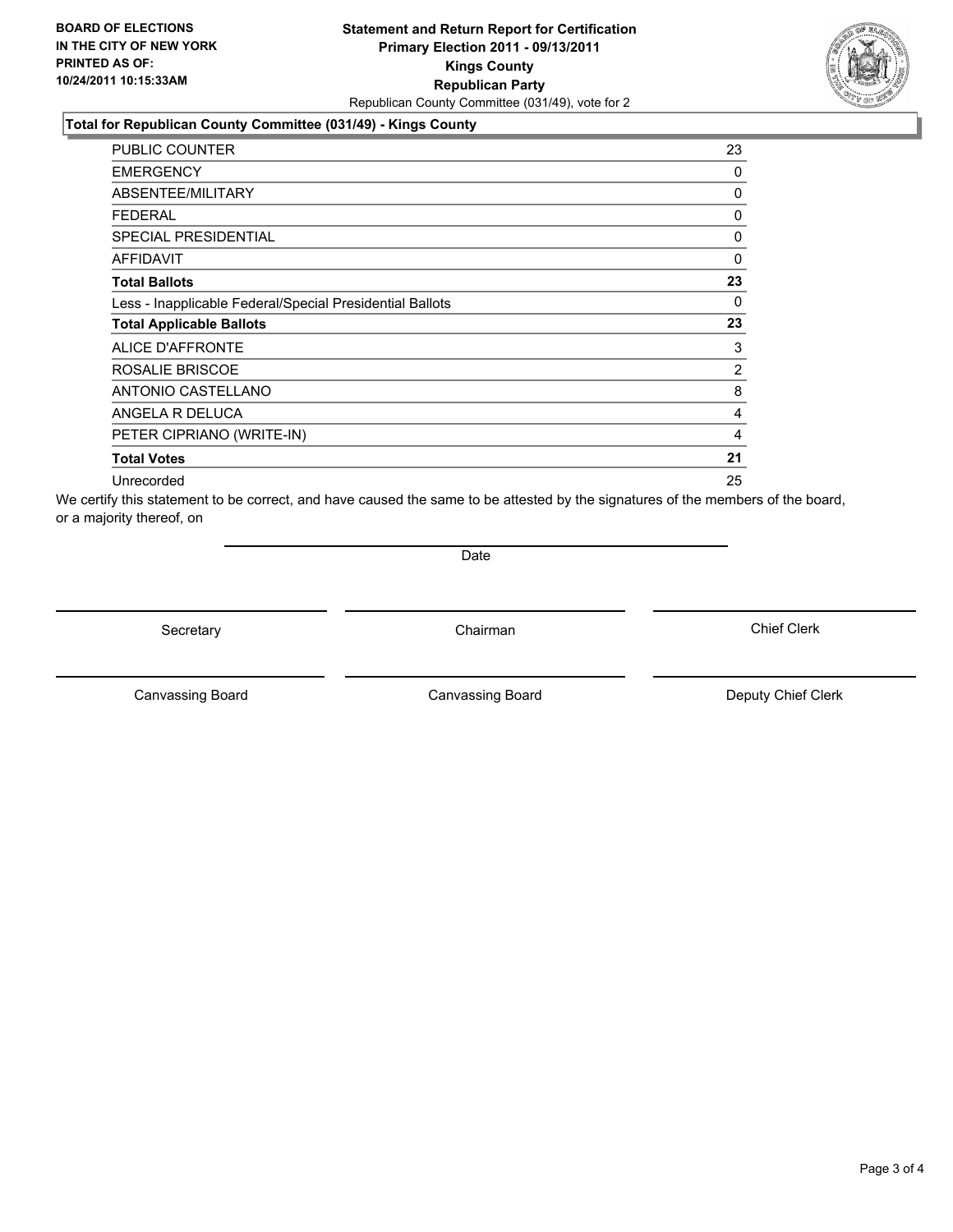**Statement and Return Report for Certification Primary Election 2011 - 09/13/2011 Kings County Republican Party** Republican County Committee (031/49), vote for 2

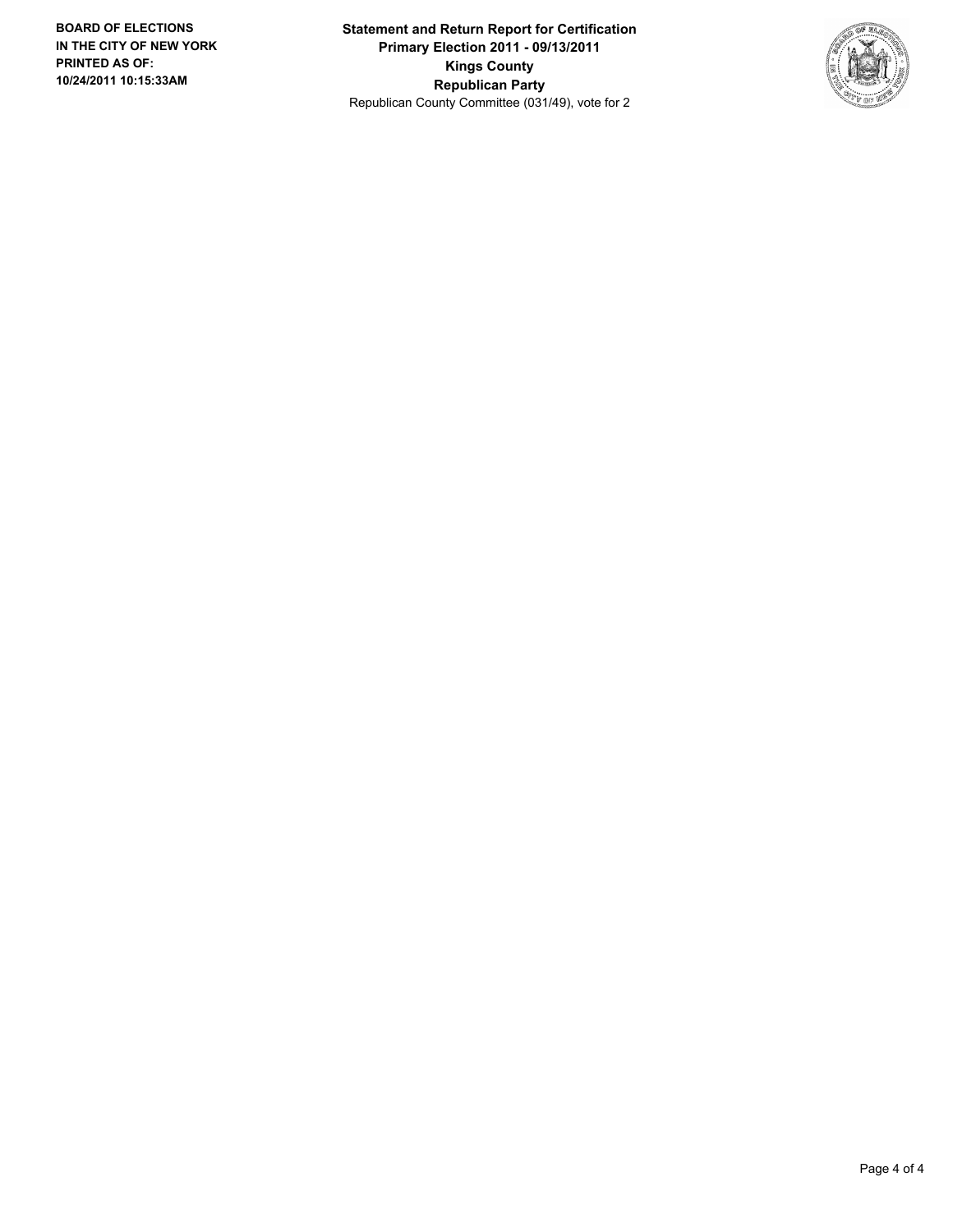

## **Primary Election 2011 - 09/13/2011 Kings County - Republican Party**

Republican County Committee 032/49 Vote for 2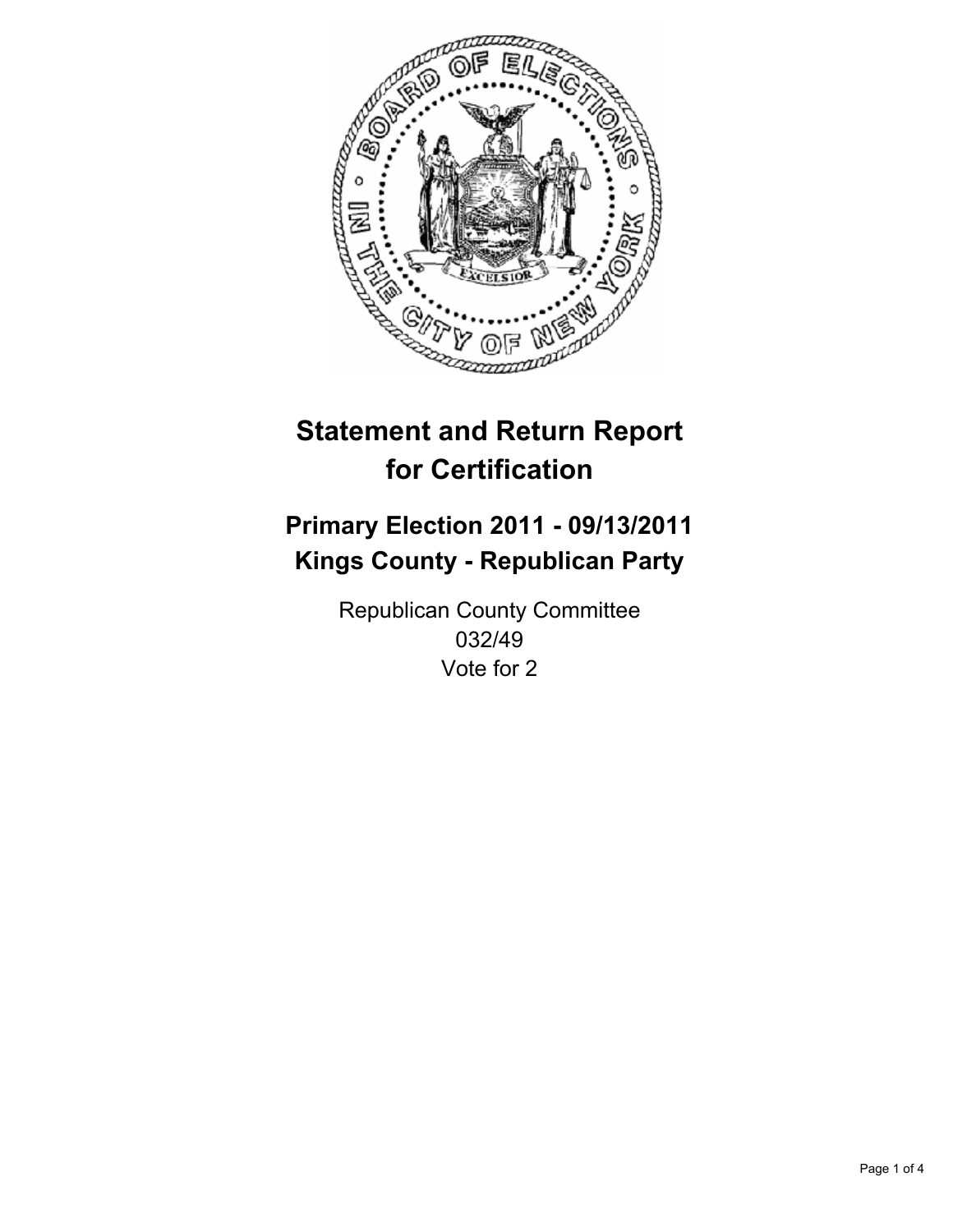

| <b>PUBLIC COUNTER</b>                                    | 15 |
|----------------------------------------------------------|----|
| <b>EMERGENCY</b>                                         | 0  |
| ABSENTEE/MILITARY                                        | 0  |
| <b>FEDERAL</b>                                           | 0  |
| SPECIAL PRESIDENTIAL                                     | 0  |
| AFFIDAVIT                                                | 0  |
| <b>Total Ballots</b>                                     | 15 |
| Less - Inapplicable Federal/Special Presidential Ballots | 0  |
| <b>Total Applicable Ballots</b>                          | 15 |
| NANCY DEFRANCESCO                                        | 9  |
| <b>CAMILLE GUARIGLIA</b>                                 | 7  |
| <b>MARY ANN SHIELDS</b>                                  |    |
| <b>Total Votes</b>                                       | 17 |
| Unrecorded                                               | 13 |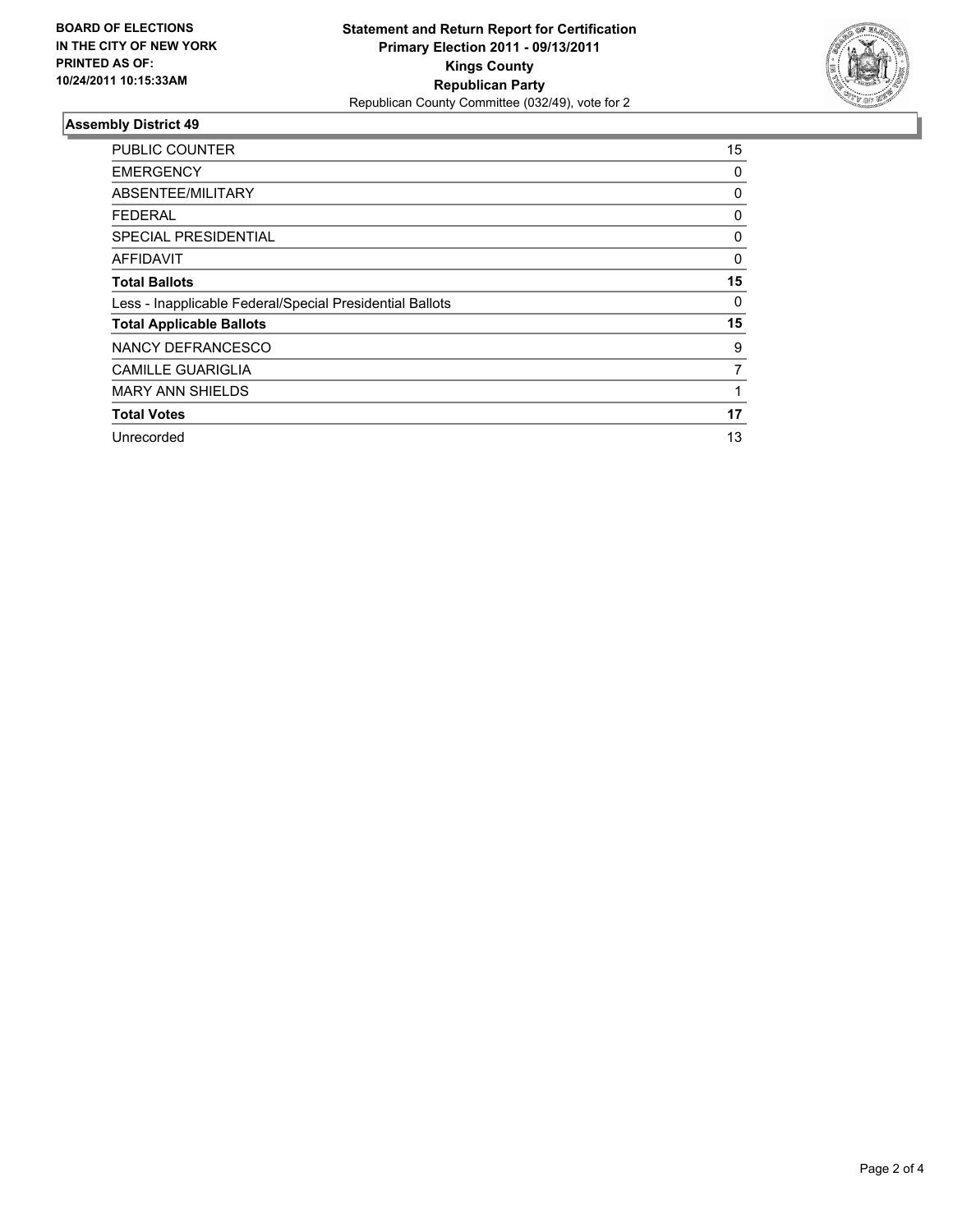### **Total for Republican County Committee (032/49) - Kings County**

| <b>PUBLIC COUNTER</b>                                    | 15 |
|----------------------------------------------------------|----|
| <b>EMERGENCY</b>                                         | 0  |
| ABSENTEE/MILITARY                                        | 0  |
| <b>FEDERAL</b>                                           | 0  |
| <b>SPECIAL PRESIDENTIAL</b>                              | 0  |
| <b>AFFIDAVIT</b>                                         | 0  |
| <b>Total Ballots</b>                                     | 15 |
| Less - Inapplicable Federal/Special Presidential Ballots | 0  |
| <b>Total Applicable Ballots</b>                          | 15 |
| NANCY DEFRANCESCO                                        | 9  |
| <b>CAMILLE GUARIGLIA</b>                                 | 7  |
| <b>MARY ANN SHIELDS</b>                                  |    |
| <b>Total Votes</b>                                       | 17 |
| Unrecorded                                               | 13 |

We certify this statement to be correct, and have caused the same to be attested by the signatures of the members of the board, or a majority thereof, on

Secretary **Chairman** 

Date

Canvassing Board **Canvassing Board** Canvassing Board **Deputy Chief Clerk** 

Canvassing Board

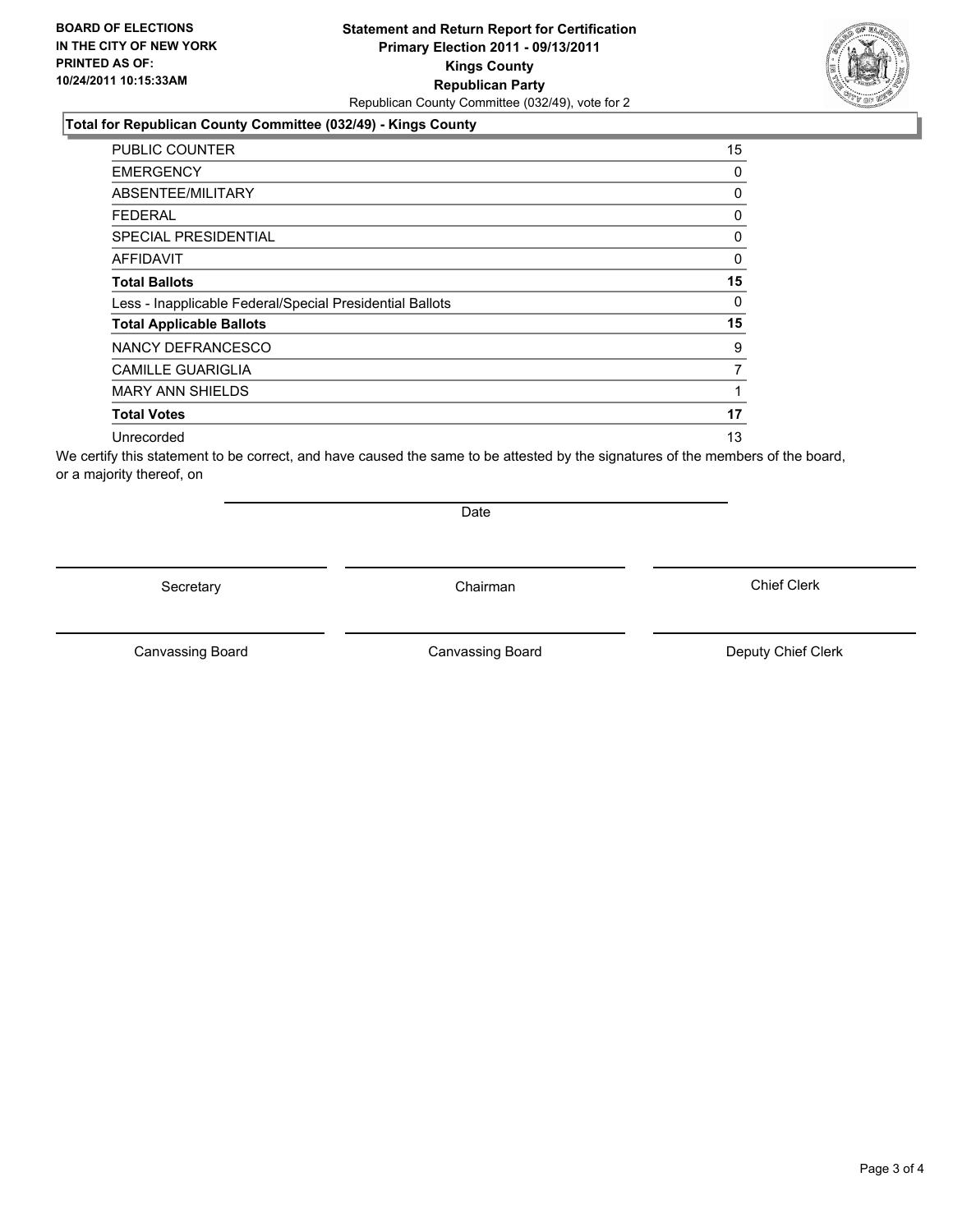**Statement and Return Report for Certification Primary Election 2011 - 09/13/2011 Kings County Republican Party** Republican County Committee (032/49), vote for 2

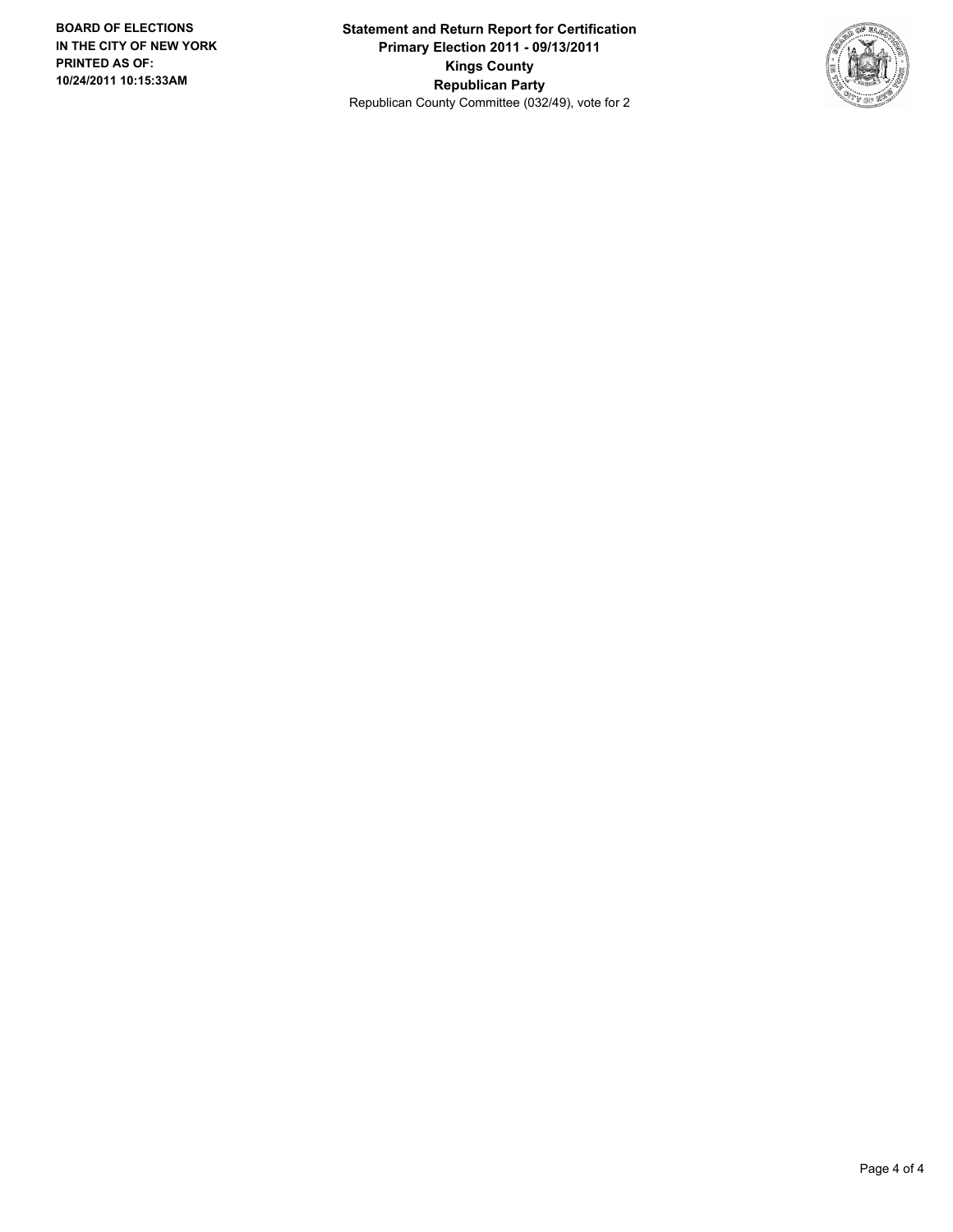

## **Primary Election 2011 - 09/13/2011 Kings County - Republican Party**

Republican County Committee 033/49 Vote for 2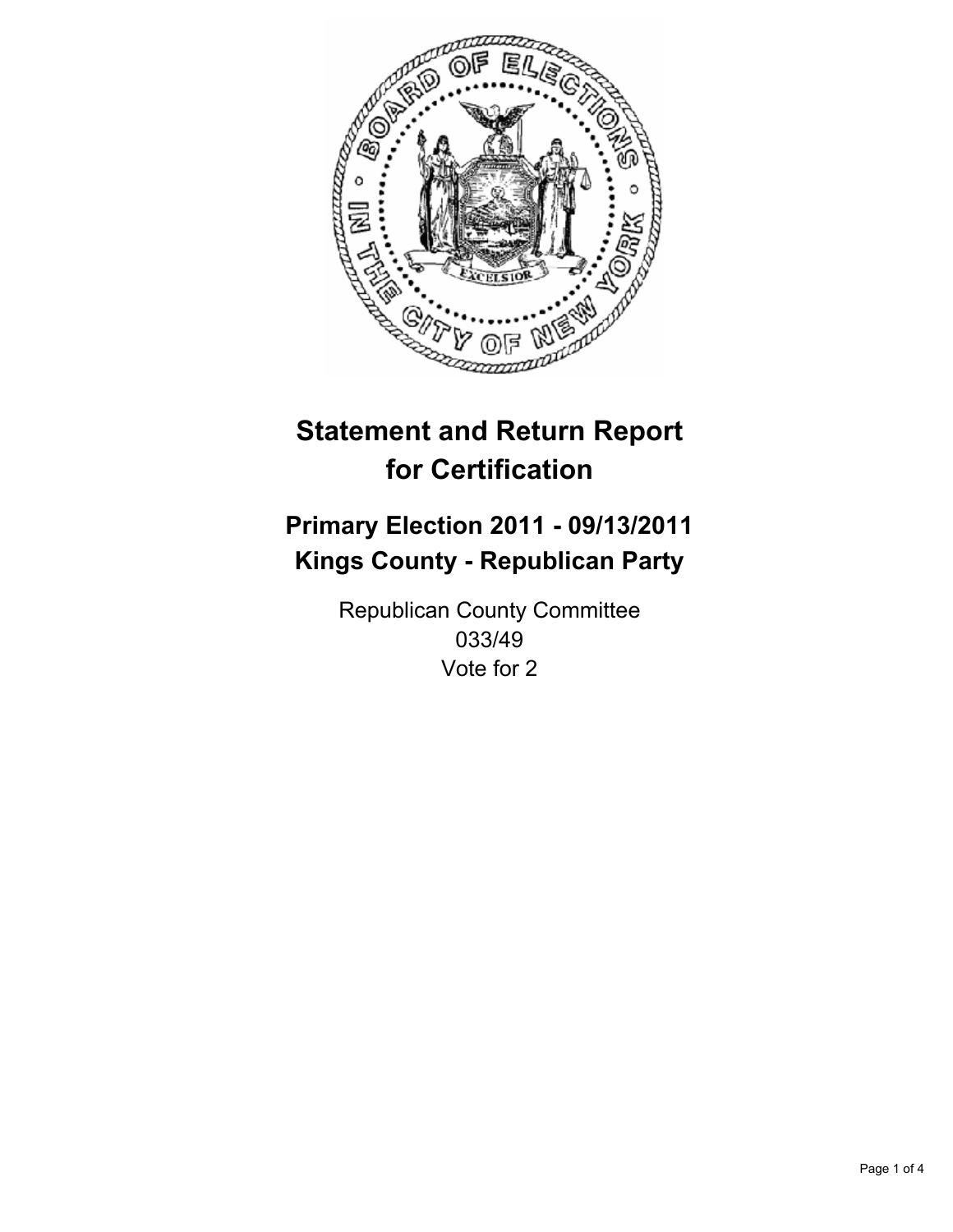

| <b>PUBLIC COUNTER</b>                                    | 19 |
|----------------------------------------------------------|----|
| <b>EMERGENCY</b>                                         | 0  |
| ABSENTEE/MILITARY                                        | 0  |
| <b>FEDERAL</b>                                           | 0  |
| <b>SPECIAL PRESIDENTIAL</b>                              | 0  |
| AFFIDAVIT                                                | 0  |
| <b>Total Ballots</b>                                     | 19 |
| Less - Inapplicable Federal/Special Presidential Ballots | 0  |
| <b>Total Applicable Ballots</b>                          | 19 |
| ANGELO DEVITO                                            | 8  |
| PHILIP A BENZA                                           | 8  |
| <b>JOAN H MANGINI</b>                                    | 7  |
| <b>ANNETTE MORREALE</b>                                  | 3  |
| <b>Total Votes</b>                                       | 26 |
| Unrecorded                                               | 12 |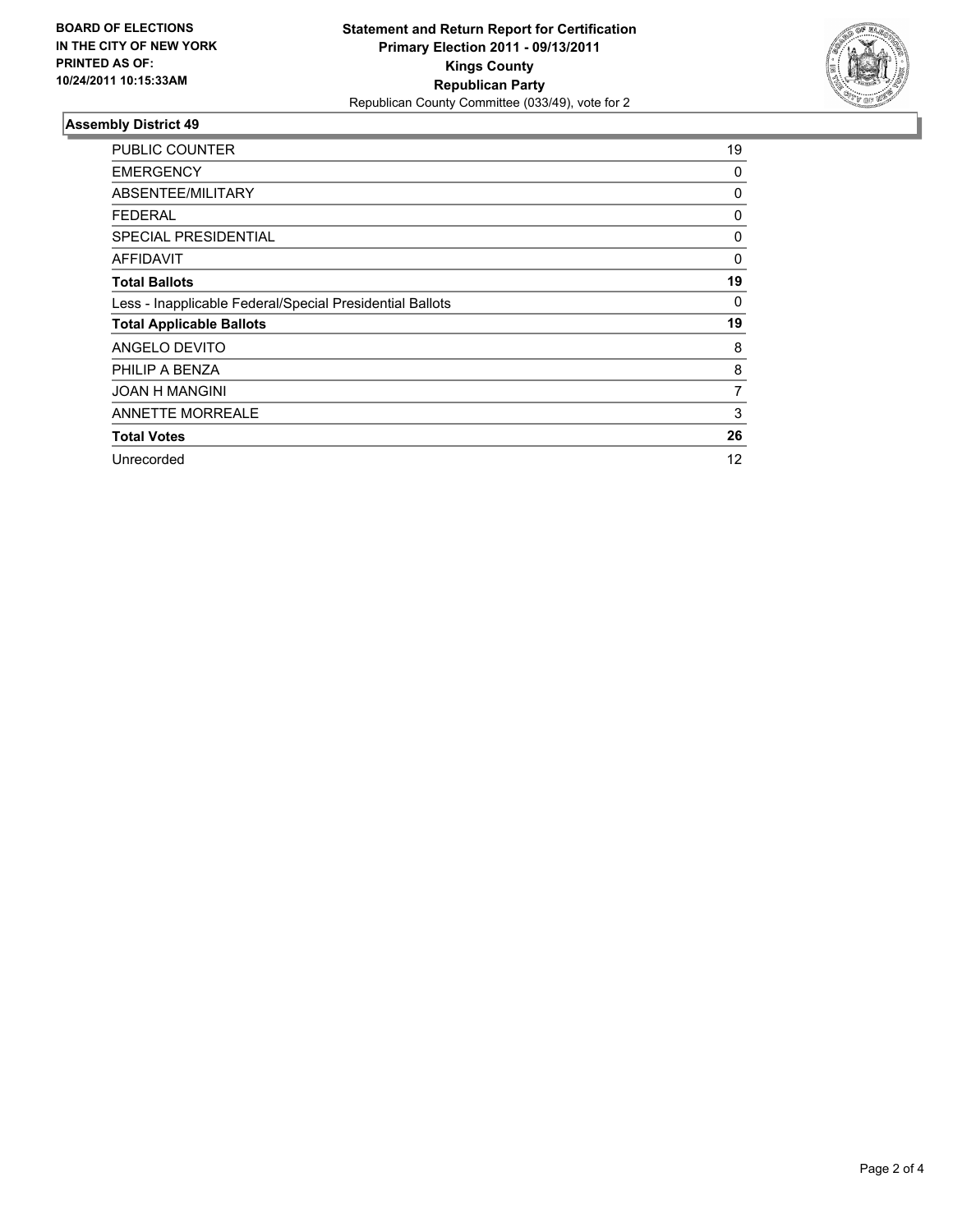#### **Total for Republican County Committee (033/49) - Kings County**

| <b>PUBLIC COUNTER</b>                                    | 19 |
|----------------------------------------------------------|----|
| <b>EMERGENCY</b>                                         | 0  |
| ABSENTEE/MILITARY                                        | 0  |
| <b>FEDERAL</b>                                           | 0  |
| <b>SPECIAL PRESIDENTIAL</b>                              | 0  |
| AFFIDAVIT                                                | 0  |
| <b>Total Ballots</b>                                     | 19 |
| Less - Inapplicable Federal/Special Presidential Ballots | 0  |
| <b>Total Applicable Ballots</b>                          | 19 |
| ANGELO DEVITO                                            | 8  |
| PHILIP A BENZA                                           | 8  |
| <b>JOAN H MANGINI</b>                                    | 7  |
| <b>ANNETTE MORREALE</b>                                  | 3  |
| <b>Total Votes</b>                                       | 26 |
| Unrecorded                                               | 12 |

We certify this statement to be correct, and have caused the same to be attested by the signatures of the members of the board, or a majority thereof, on

Date

Secretary **Chairman** 

Canvassing Board **Canvassing Board** Canvassing Board **Deputy Chief Clerk** 

Canvassing Board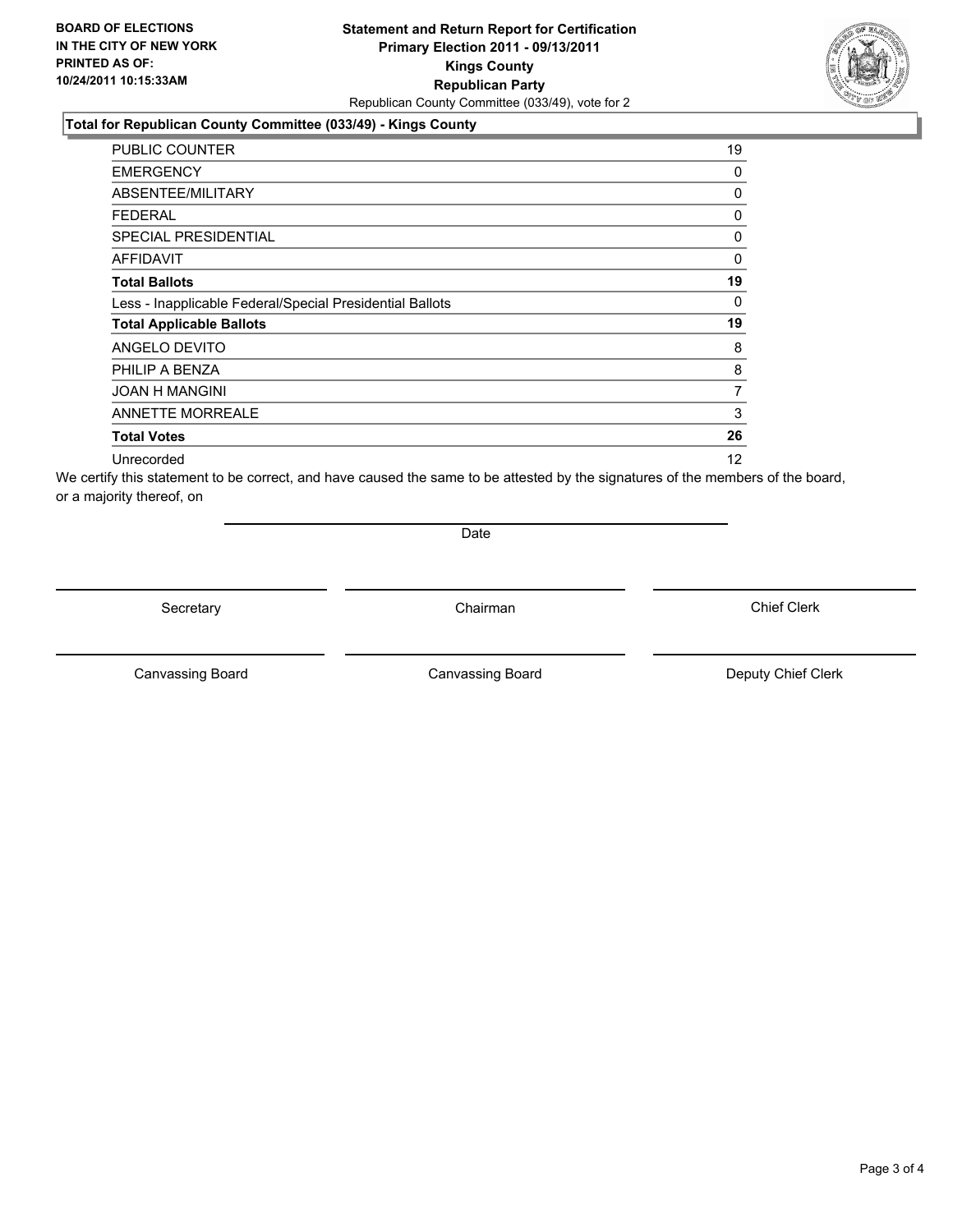**Statement and Return Report for Certification Primary Election 2011 - 09/13/2011 Kings County Republican Party** Republican County Committee (033/49), vote for 2

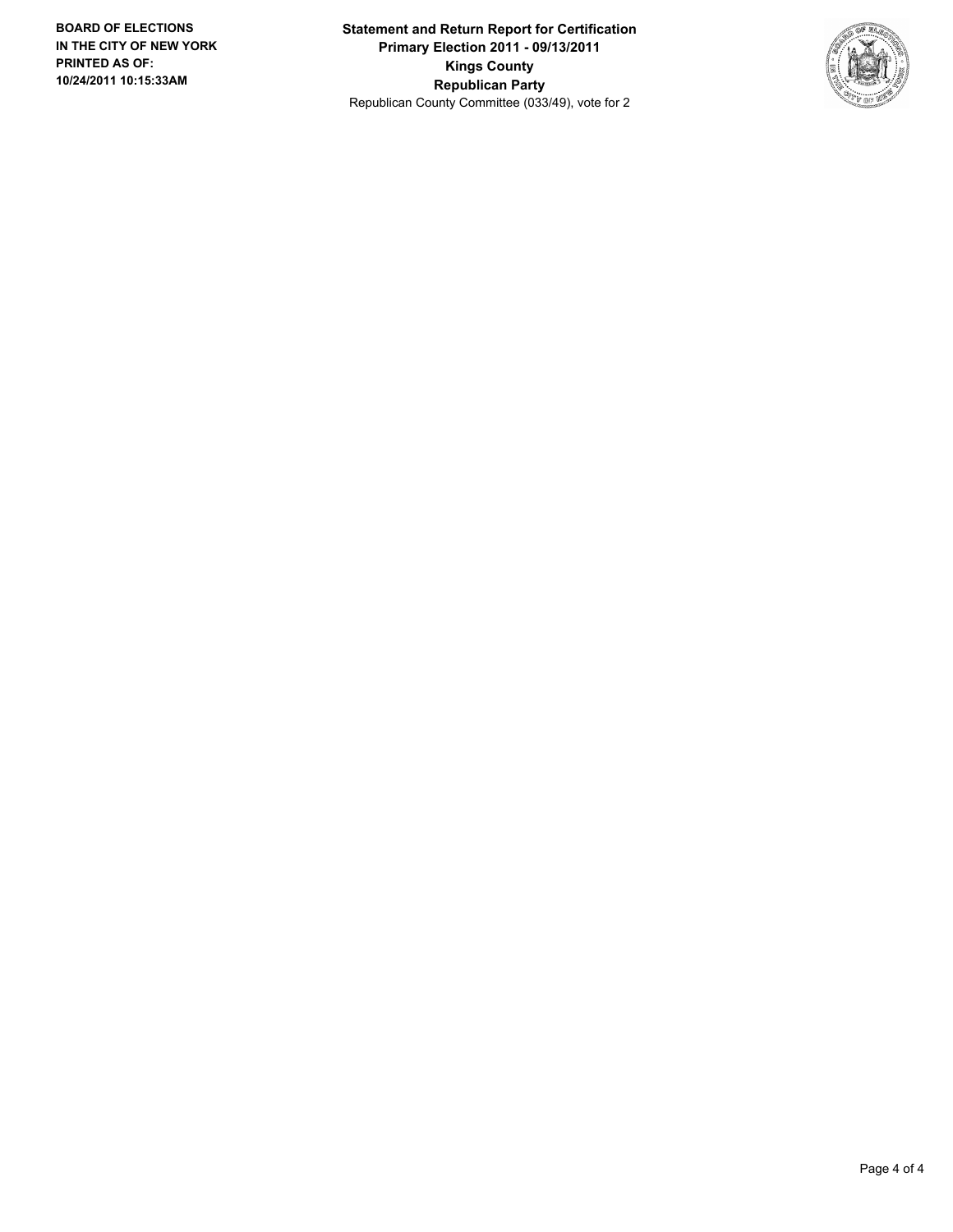

## **Primary Election 2011 - 09/13/2011 Kings County - Republican Party**

Republican County Committee 034/49 Vote for 2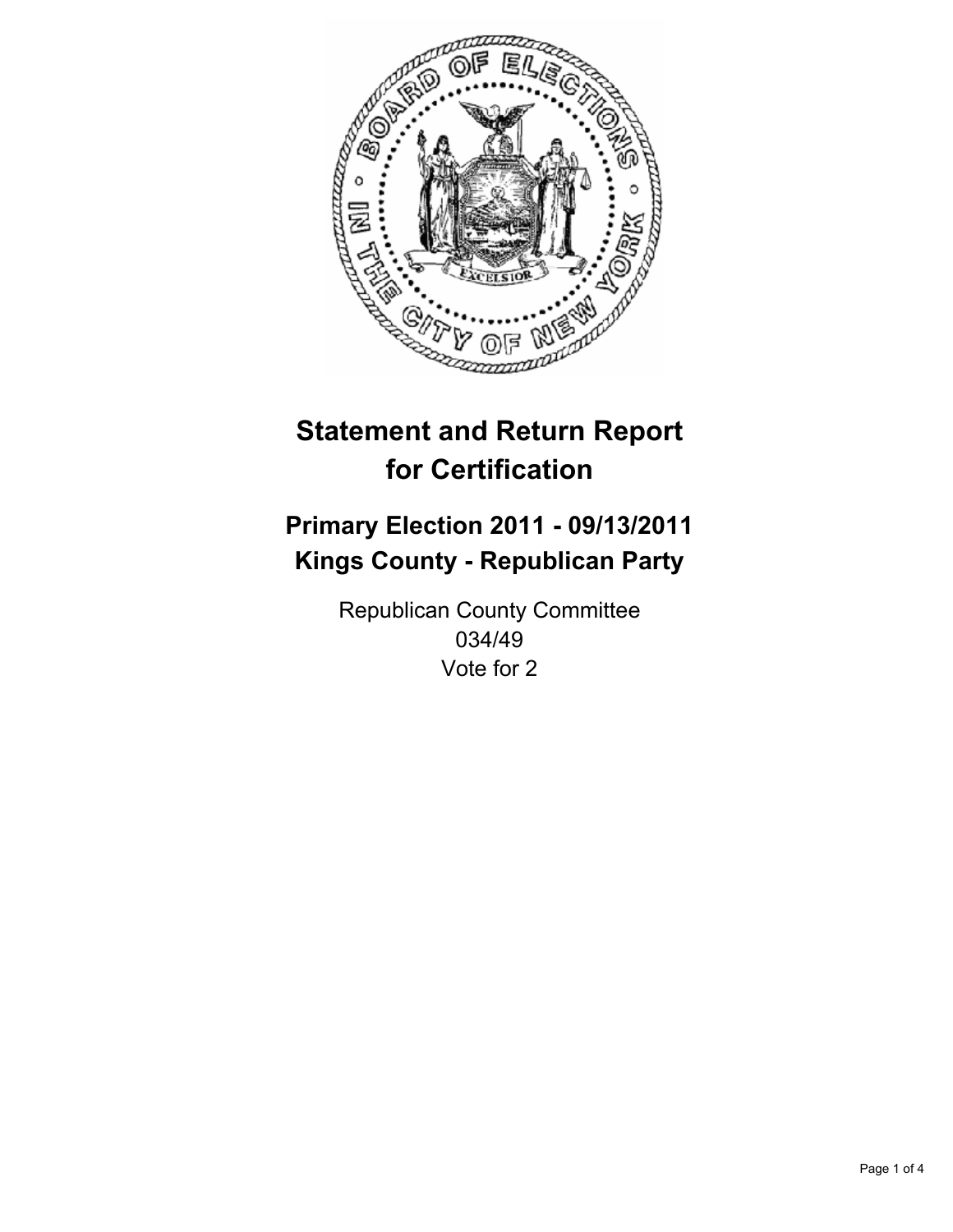

| PUBLIC COUNTER                                           | 15 |
|----------------------------------------------------------|----|
| <b>EMERGENCY</b>                                         | 0  |
| ABSENTEE/MILITARY                                        | 0  |
| <b>FEDERAL</b>                                           | 0  |
| SPECIAL PRESIDENTIAL                                     | 0  |
| AFFIDAVIT                                                | 0  |
| <b>Total Ballots</b>                                     | 15 |
| Less - Inapplicable Federal/Special Presidential Ballots | 0  |
| <b>Total Applicable Ballots</b>                          | 15 |
| <b>MARIO FEDERICO</b>                                    | 5  |
| <b>LUCY VIOLANTE</b>                                     | 5  |
| <b>MADELINE CATALANO</b>                                 | 9  |
| <b>Total Votes</b>                                       | 19 |
| Unrecorded                                               | 11 |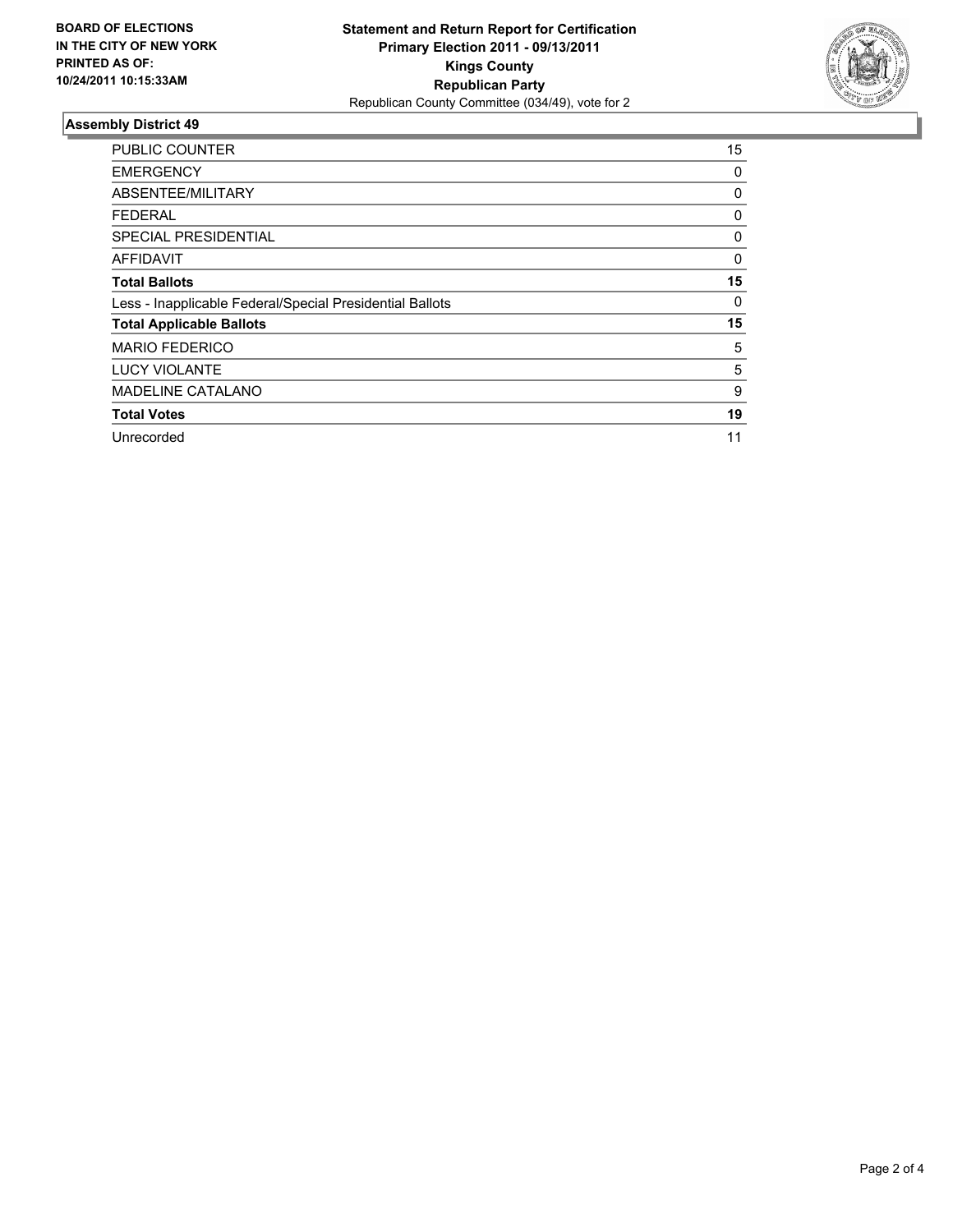### **Total for Republican County Committee (034/49) - Kings County**

| <b>PUBLIC COUNTER</b>                                    | 15 |
|----------------------------------------------------------|----|
| <b>EMERGENCY</b>                                         | 0  |
| ABSENTEE/MILITARY                                        | 0  |
| <b>FEDERAL</b>                                           | 0  |
| <b>SPECIAL PRESIDENTIAL</b>                              | 0  |
| <b>AFFIDAVIT</b>                                         | 0  |
| <b>Total Ballots</b>                                     | 15 |
| Less - Inapplicable Federal/Special Presidential Ballots | 0  |
| <b>Total Applicable Ballots</b>                          | 15 |
| <b>MARIO FEDERICO</b>                                    | 5  |
| <b>LUCY VIOLANTE</b>                                     | 5  |
| <b>MADELINE CATALANO</b>                                 | 9  |
| <b>Total Votes</b>                                       | 19 |
| Unrecorded                                               | 11 |

We certify this statement to be correct, and have caused the same to be attested by the signatures of the members of the board, or a majority thereof, on

Secretary **Chairman** 

Date

Canvassing Board **Canvassing Board** Canvassing Board **Deputy Chief Clerk** 

Canvassing Board

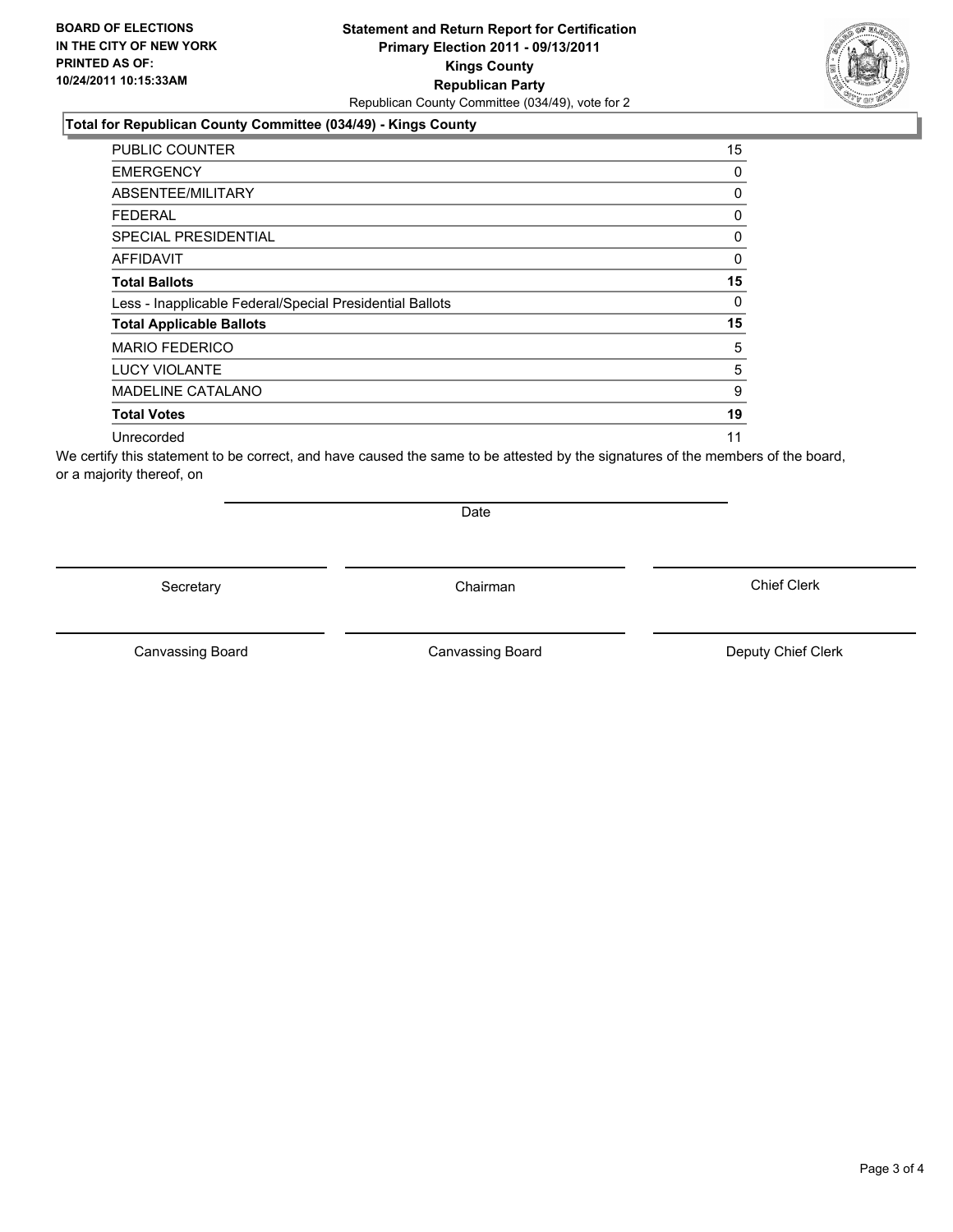**Statement and Return Report for Certification Primary Election 2011 - 09/13/2011 Kings County Republican Party** Republican County Committee (034/49), vote for 2

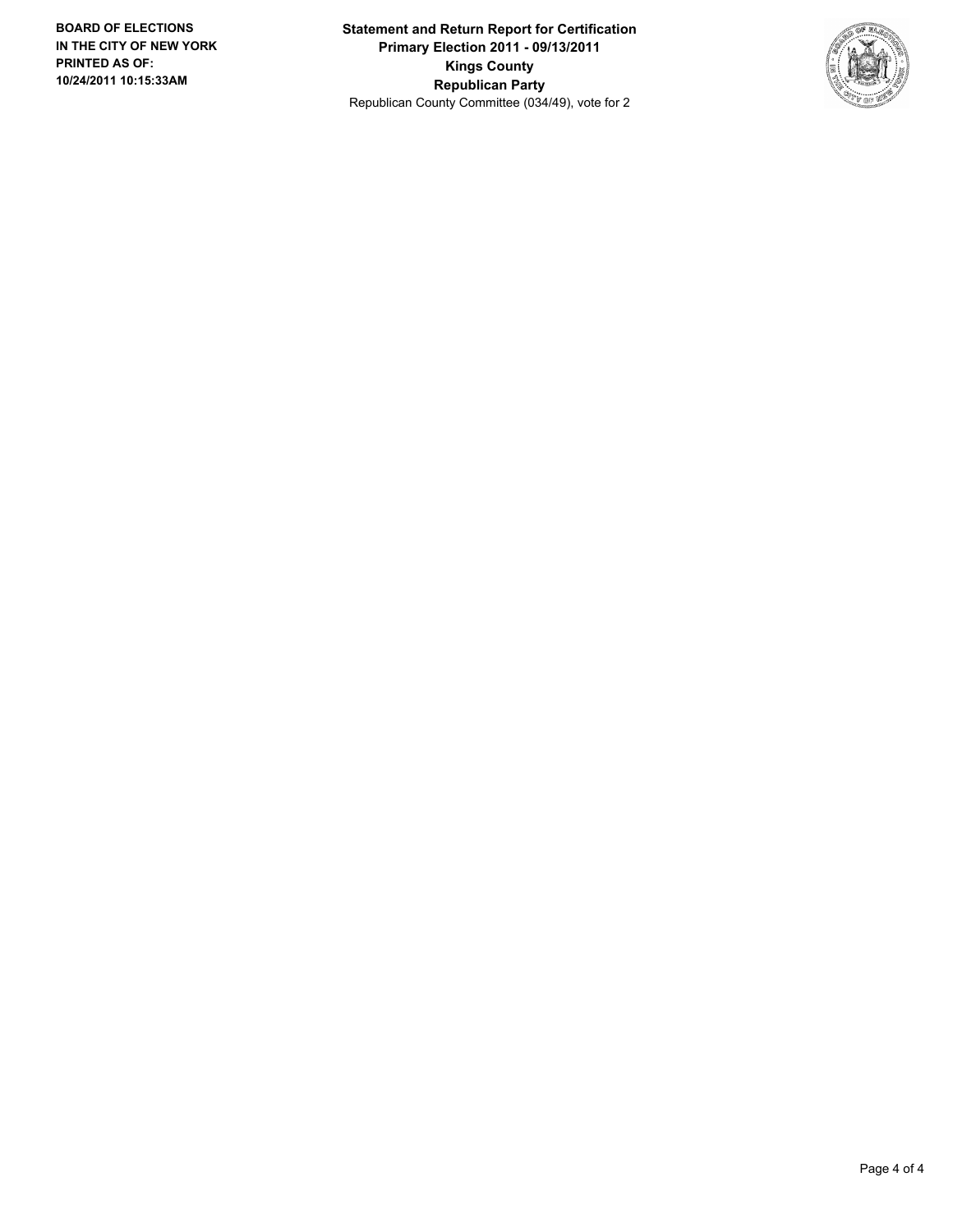

## **Primary Election 2011 - 09/13/2011 Kings County - Republican Party**

Republican County Committee 035/49 Vote for 2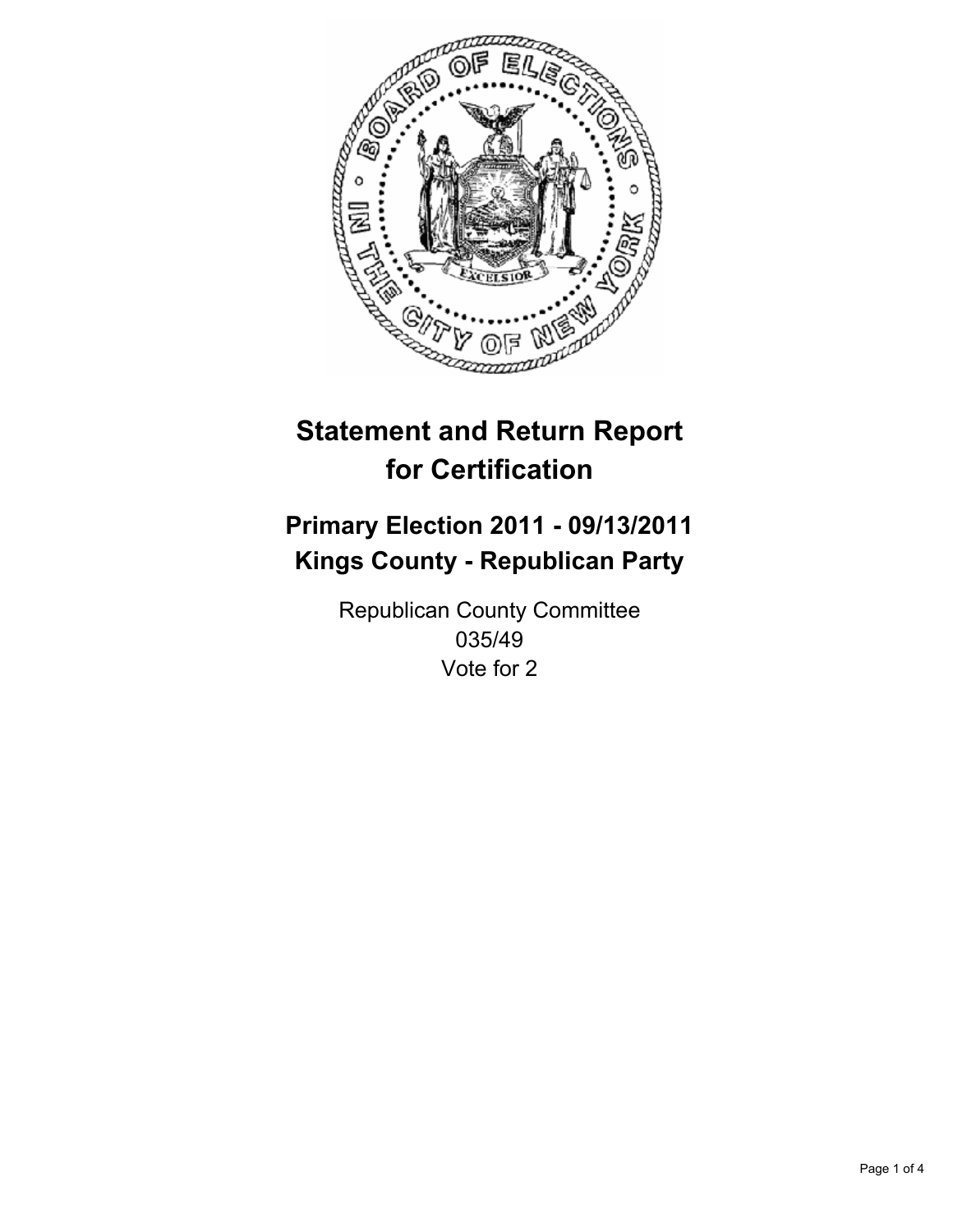

| <b>PUBLIC COUNTER</b>                                    | 15 |
|----------------------------------------------------------|----|
| <b>EMERGENCY</b>                                         | 0  |
| ABSENTEE/MILITARY                                        | 1  |
| <b>FEDERAL</b>                                           | 0  |
| <b>SPECIAL PRESIDENTIAL</b>                              | 0  |
| AFFIDAVIT                                                | 0  |
| <b>Total Ballots</b>                                     | 16 |
| Less - Inapplicable Federal/Special Presidential Ballots | 0  |
| <b>Total Applicable Ballots</b>                          | 16 |
| <b>CHARLES ALOISIO</b>                                   | 7  |
| PETER RAMELLA                                            | 8  |
| DOMENIC V CASTORE                                        | 3  |
| <b>CAROL A IERVOLINO</b>                                 | 6  |
| <b>Total Votes</b>                                       | 24 |
| Unrecorded                                               | 8  |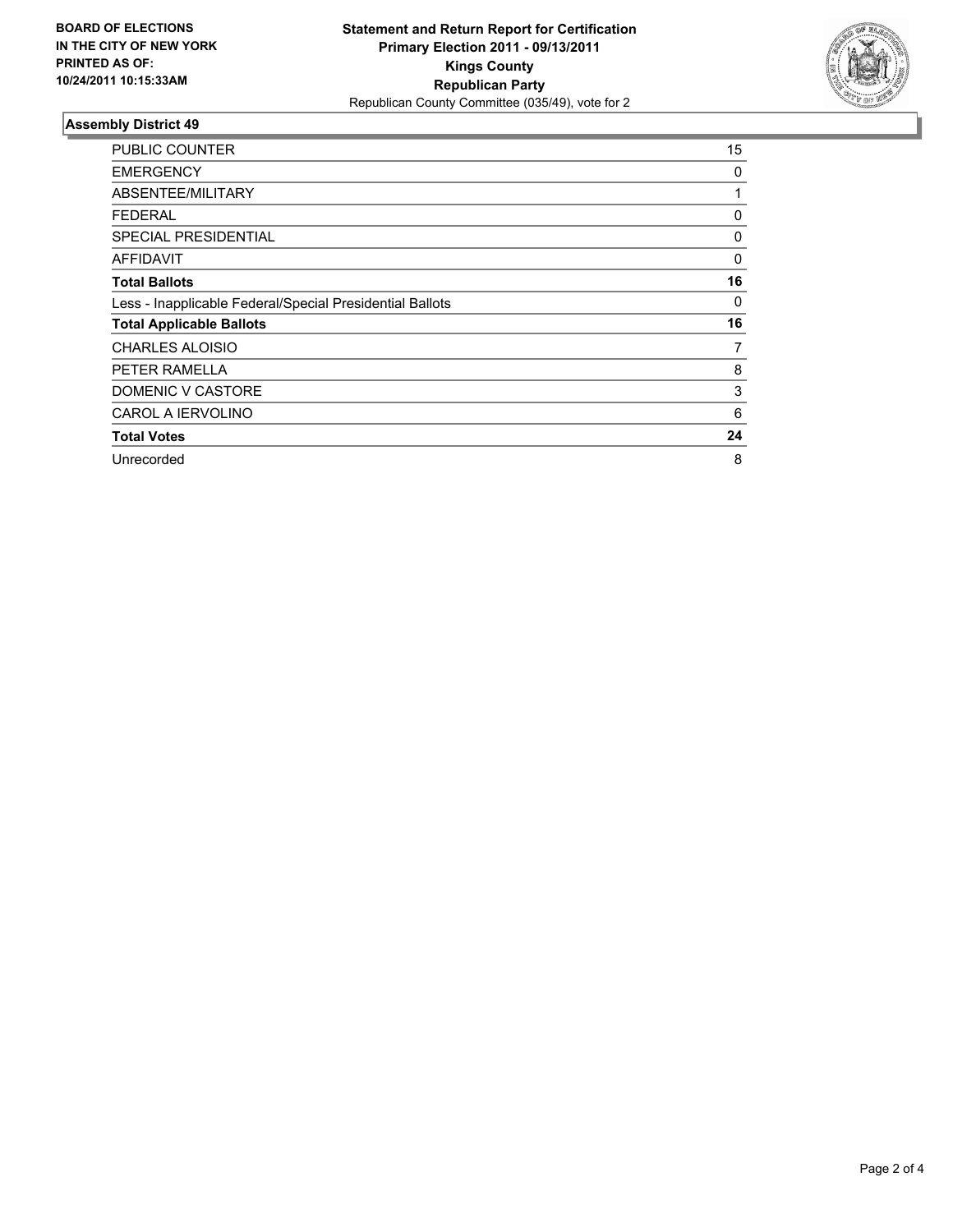#### **Total for Republican County Committee (035/49) - Kings County**

| <b>PUBLIC COUNTER</b>                                    | 15 |
|----------------------------------------------------------|----|
| <b>EMERGENCY</b>                                         | 0  |
| ABSENTEE/MILITARY                                        | 1  |
| <b>FEDERAL</b>                                           | 0  |
| <b>SPECIAL PRESIDENTIAL</b>                              | 0  |
| AFFIDAVIT                                                | 0  |
| <b>Total Ballots</b>                                     | 16 |
| Less - Inapplicable Federal/Special Presidential Ballots | 0  |
| <b>Total Applicable Ballots</b>                          | 16 |
| <b>CHARLES ALOISIO</b>                                   | 7  |
| PETER RAMELLA                                            | 8  |
| DOMENIC V CASTORE                                        | 3  |
| <b>CAROL A IERVOLINO</b>                                 | 6  |
| <b>Total Votes</b>                                       | 24 |
| Unrecorded                                               | 8  |

We certify this statement to be correct, and have caused the same to be attested by the signatures of the members of the board, or a majority thereof, on

Date

Secretary **Chairman** 

Canvassing Board **Canvassing Board** Canvassing Board **Deputy Chief Clerk** 

Canvassing Board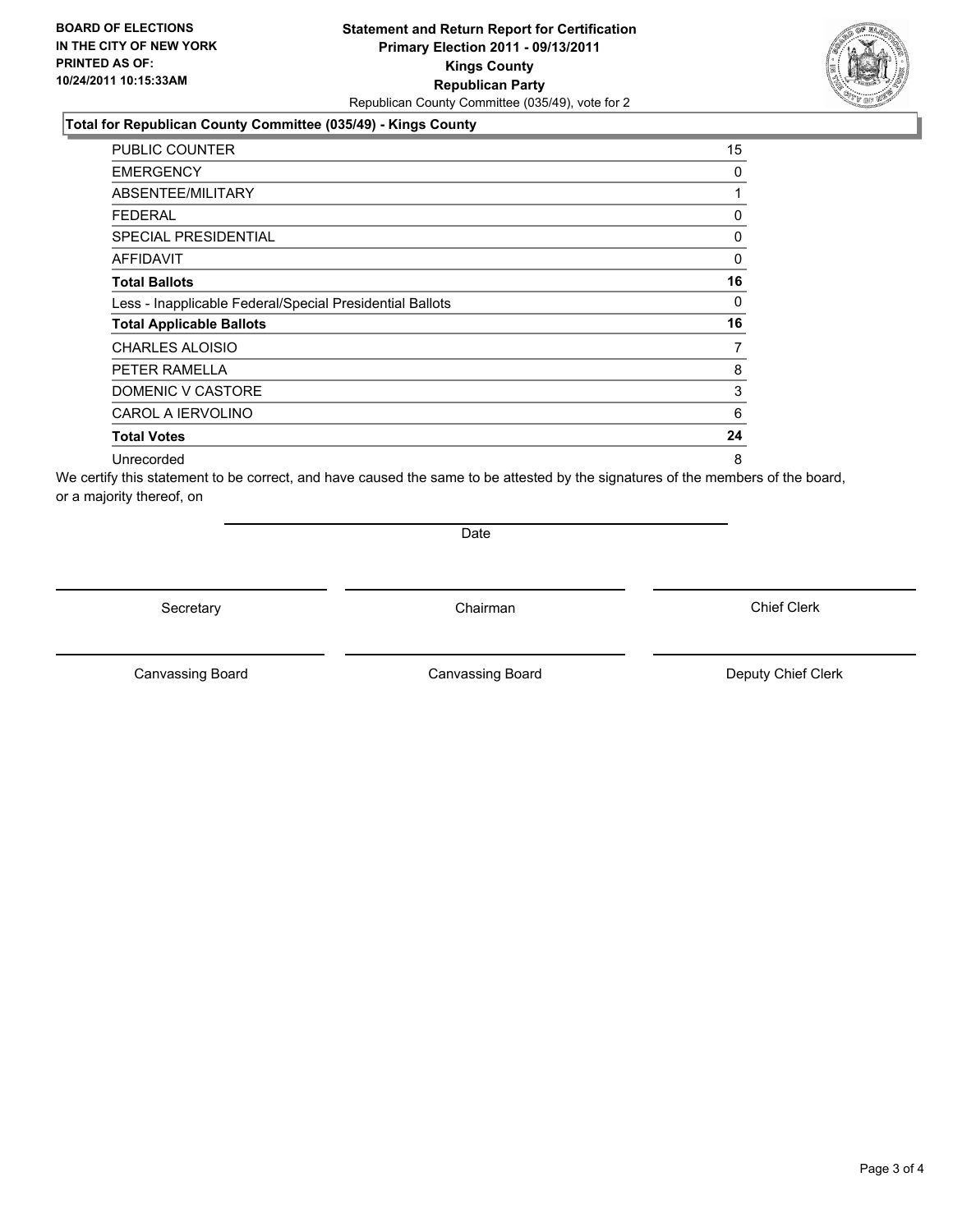**Statement and Return Report for Certification Primary Election 2011 - 09/13/2011 Kings County Republican Party** Republican County Committee (035/49), vote for 2

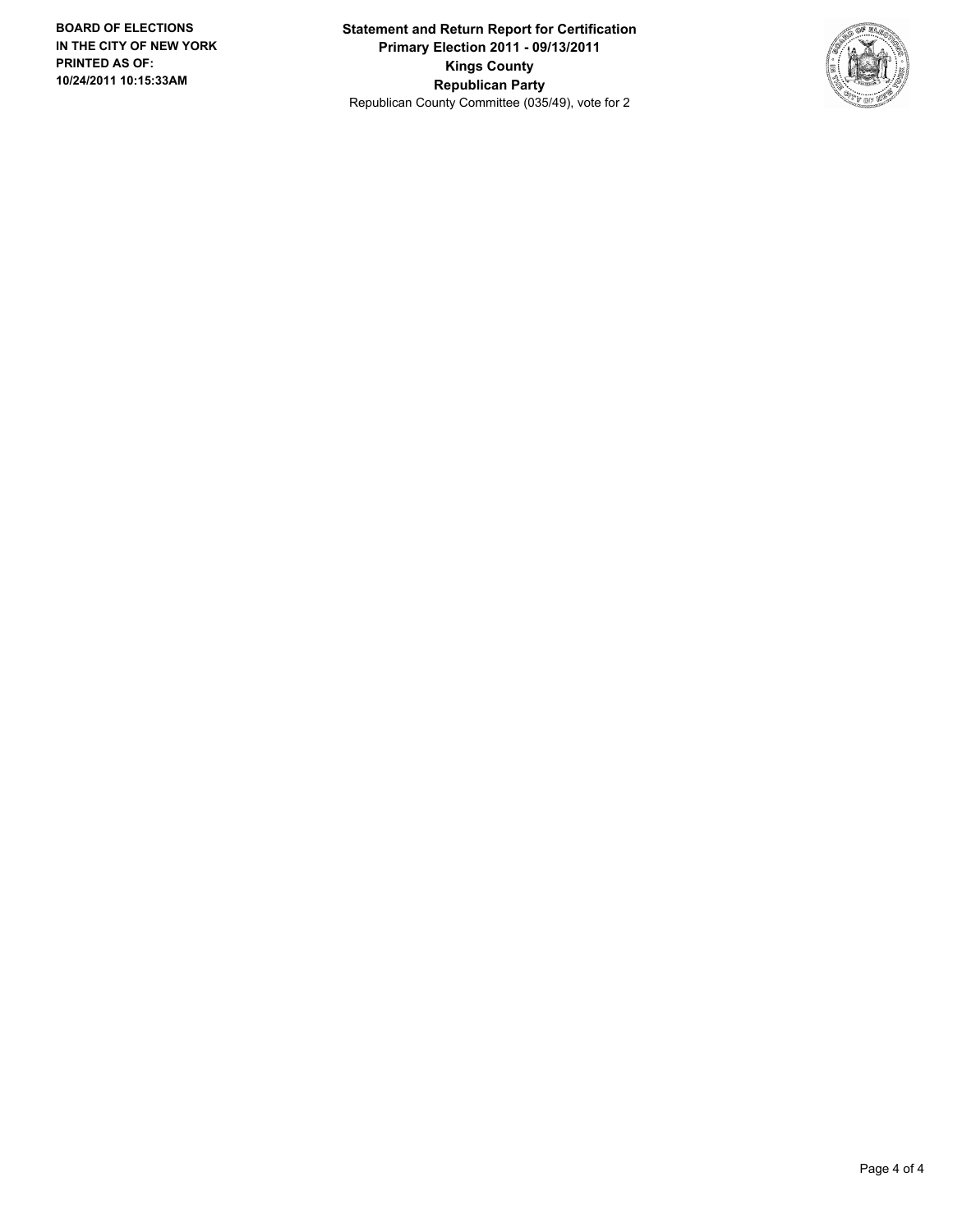

## **Primary Election 2011 - 09/13/2011 Kings County - Republican Party**

Republican County Committee 036/49 Vote for 2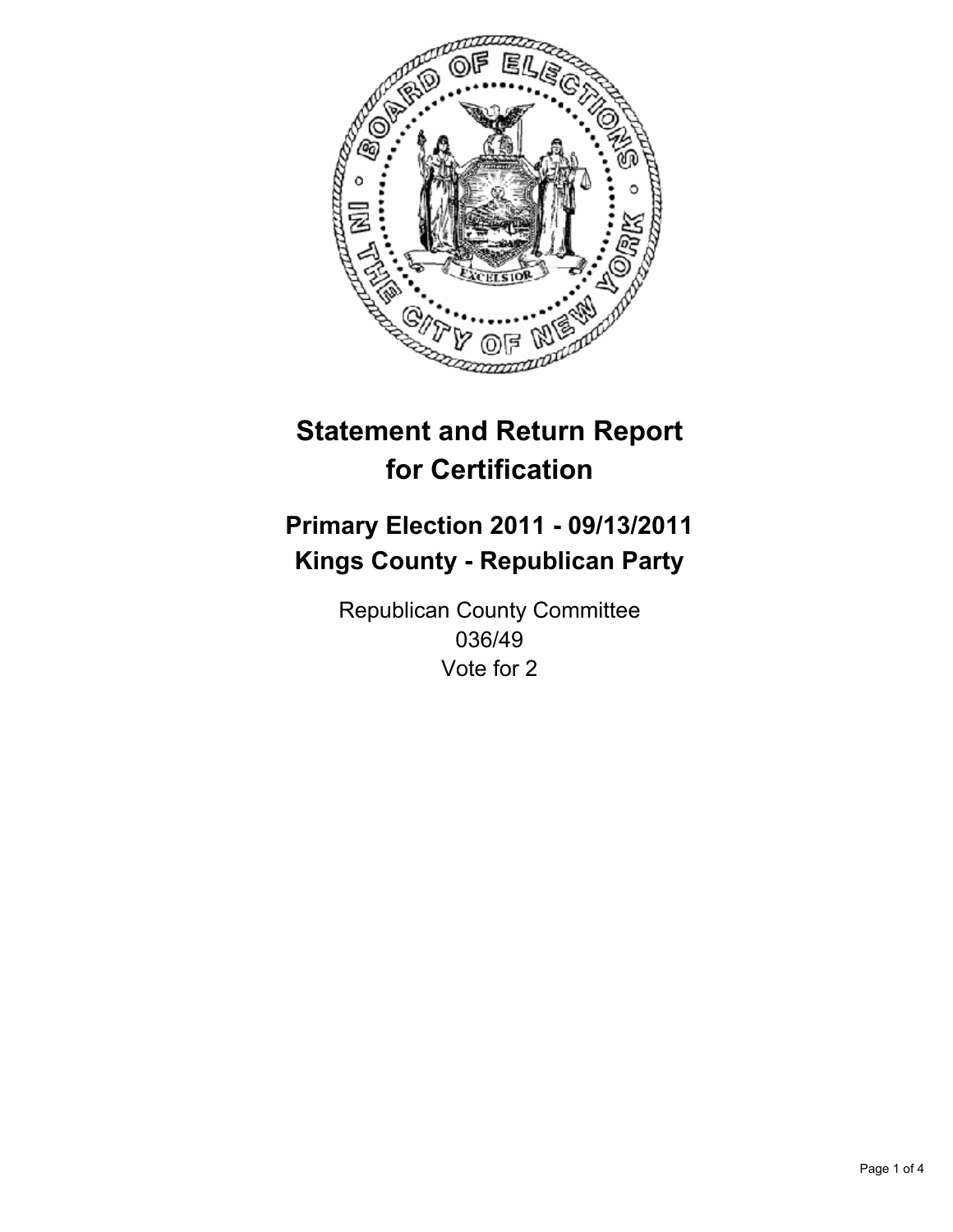

| <b>PUBLIC COUNTER</b>                                    | 11             |
|----------------------------------------------------------|----------------|
| <b>EMERGENCY</b>                                         | 0              |
| ABSENTEE/MILITARY                                        | 0              |
| <b>FEDERAL</b>                                           | 0              |
| <b>SPECIAL PRESIDENTIAL</b>                              | 0              |
| <b>AFFIDAVIT</b>                                         | 0              |
| <b>Total Ballots</b>                                     | 11             |
| Less - Inapplicable Federal/Special Presidential Ballots | 0              |
| <b>Total Applicable Ballots</b>                          | 11             |
| <b>JOSEPH M CASSISI</b>                                  | 4              |
| MARIANNE C CHIMENTO                                      | 7              |
| <b>JOHN NORTWICH</b>                                     | 3              |
| <b>THERESA NORTWICH</b>                                  | $\overline{2}$ |
| ANGELO CHIRIENO (WRITE-IN)                               | 2              |
| <b>Total Votes</b>                                       | 18             |
| Unrecorded                                               | 4              |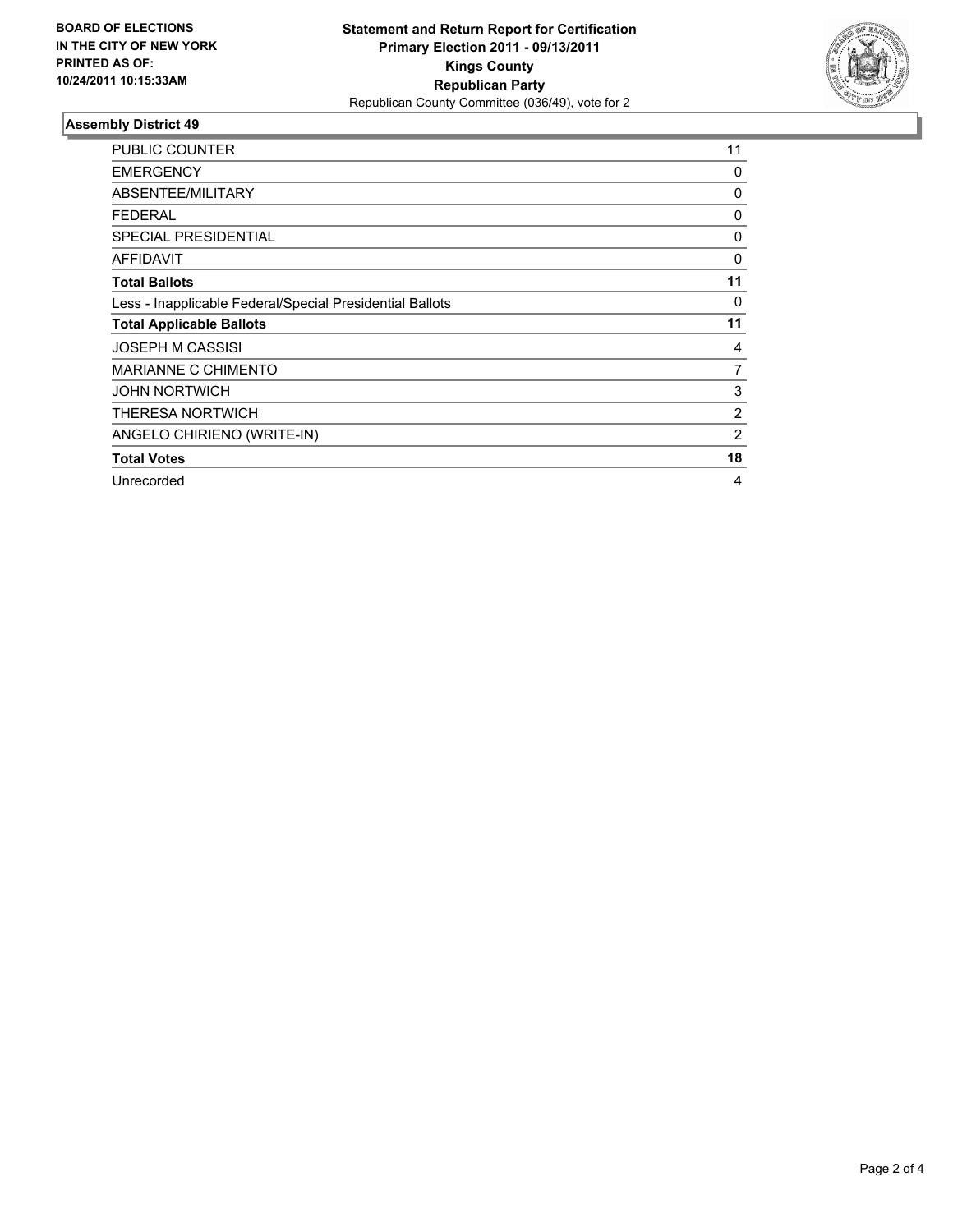### **Total for Republican County Committee (036/49) - Kings County**

| <b>PUBLIC COUNTER</b>                                    | 11 |
|----------------------------------------------------------|----|
| <b>EMERGENCY</b>                                         | 0  |
| ABSENTEE/MILITARY                                        | 0  |
| <b>FEDERAL</b>                                           | 0  |
| <b>SPECIAL PRESIDENTIAL</b>                              | 0  |
| <b>AFFIDAVIT</b>                                         | 0  |
| <b>Total Ballots</b>                                     | 11 |
| Less - Inapplicable Federal/Special Presidential Ballots | 0  |
| <b>Total Applicable Ballots</b>                          | 11 |
| <b>JOSEPH M CASSISI</b>                                  | 4  |
| MARIANNE C CHIMENTO                                      | 7  |
| <b>JOHN NORTWICH</b>                                     | 3  |
| <b>THERESA NORTWICH</b>                                  | 2  |
| ANGELO CHIRIENO (WRITE-IN)                               | 2  |
| <b>Total Votes</b>                                       | 18 |
| Unrecorded                                               | 4  |

We certify this statement to be correct, and have caused the same to be attested by the signatures of the members of the board, or a majority thereof, on

**Date** 

Secretary **Chairman** 

Canvassing Board **Canvassing Board** Canvassing Board **Deputy Chief Clerk** 

Canvassing Board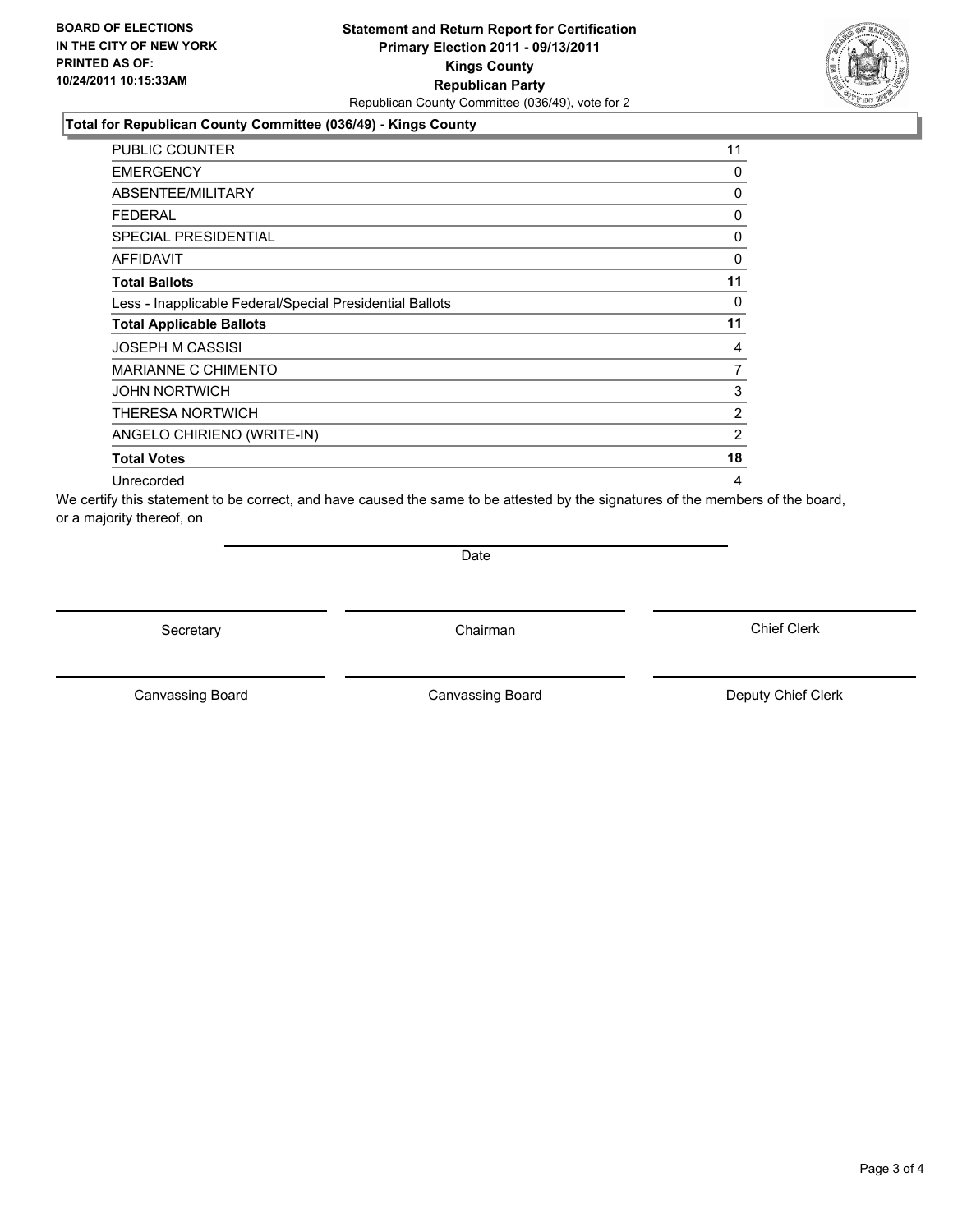**Statement and Return Report for Certification Primary Election 2011 - 09/13/2011 Kings County Republican Party** Republican County Committee (036/49), vote for 2

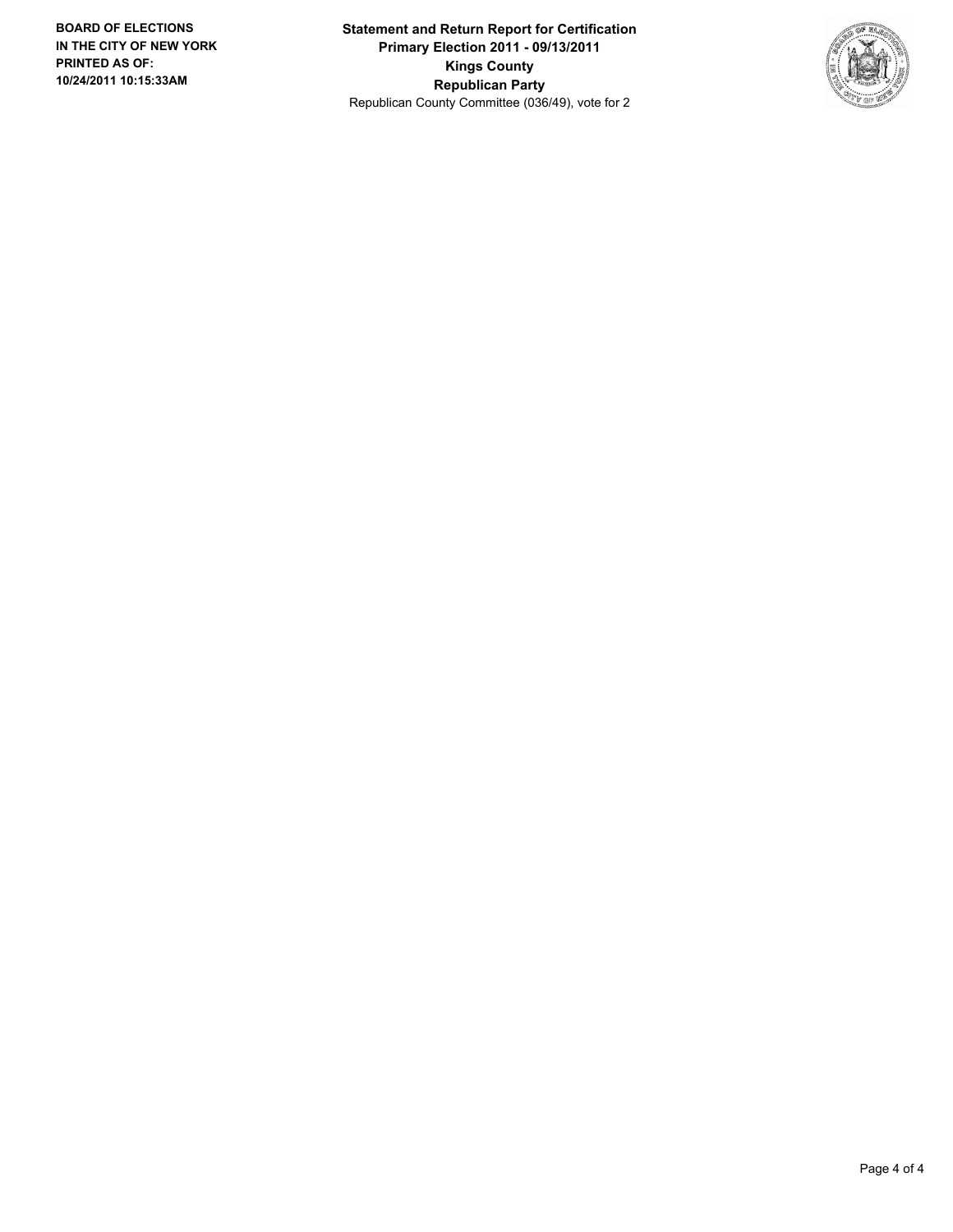

## **Primary Election 2011 - 09/13/2011 Kings County - Republican Party**

Republican County Committee 037/49 Vote for 2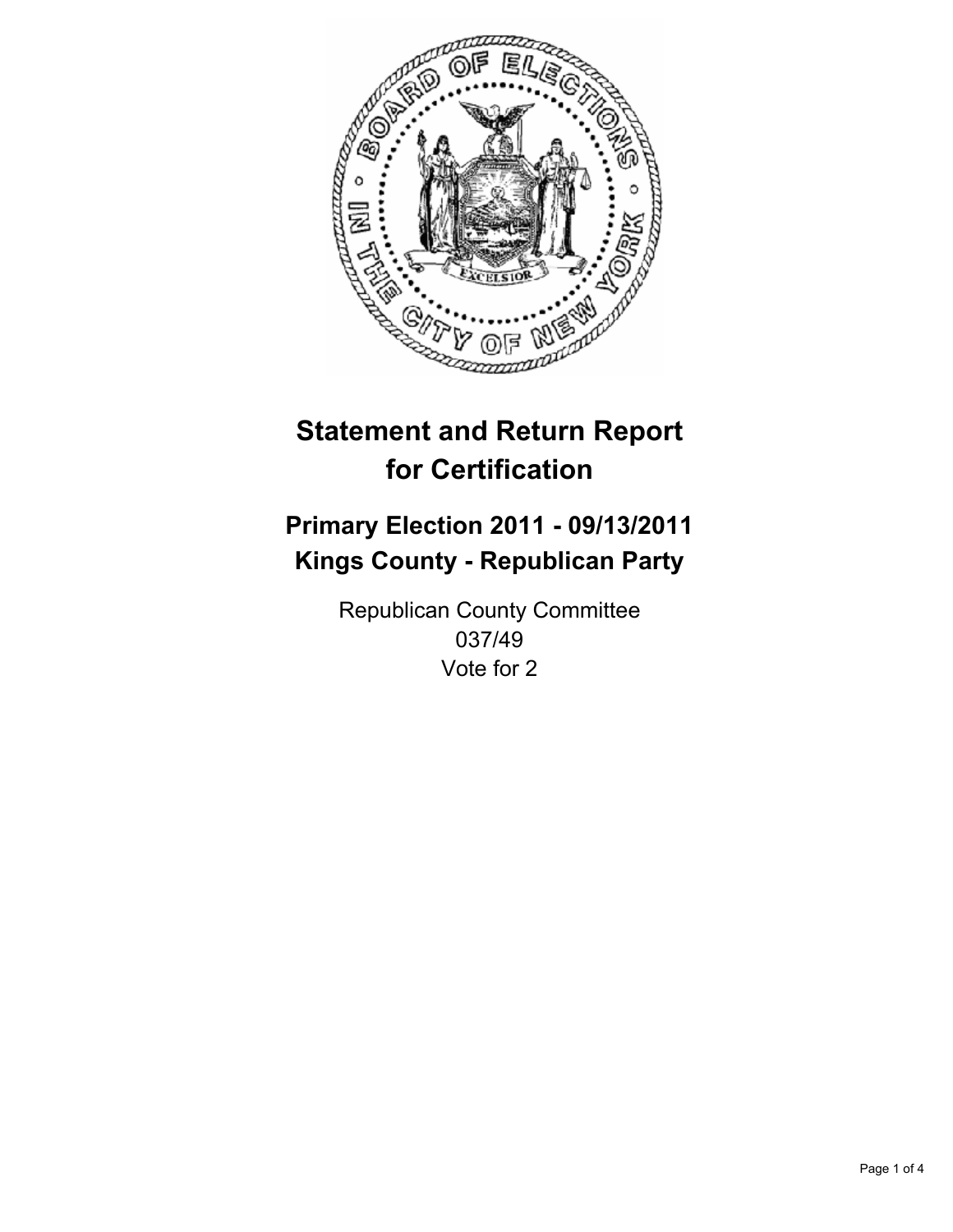

| <b>PUBLIC COUNTER</b>                                    | 18 |
|----------------------------------------------------------|----|
| <b>EMERGENCY</b>                                         | 0  |
| ABSENTEE/MILITARY                                        | 0  |
| FEDERAL                                                  | 0  |
| <b>SPECIAL PRESIDENTIAL</b>                              | 0  |
| AFFIDAVIT                                                | 0  |
| <b>Total Ballots</b>                                     | 18 |
| Less - Inapplicable Federal/Special Presidential Ballots | 0  |
| <b>Total Applicable Ballots</b>                          | 18 |
| <b>JEAN FIORE</b>                                        | 3  |
| ADELINA CASSISI                                          | 11 |
| <b>MICHAEL MARRA</b>                                     | 15 |
| <b>Total Votes</b>                                       | 29 |
| Unrecorded                                               | 7  |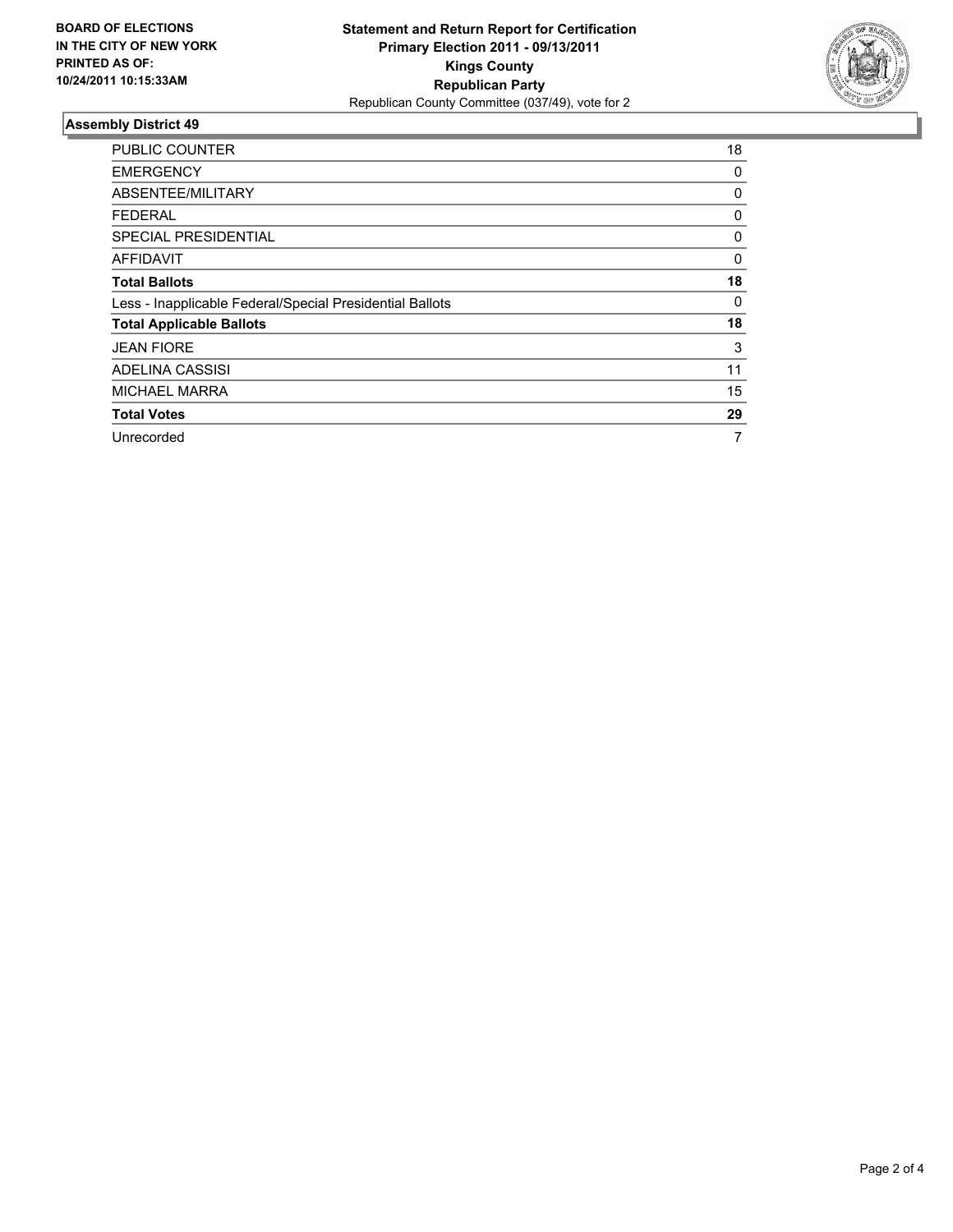#### **Statement and Return Report for Certification Primary Election 2011 - 09/13/2011 Kings County Republican Party** Republican County Committee (037/49), vote for 2

#### **Total for Republican County Committee (037/49) - Kings County**

| <b>PUBLIC COUNTER</b>                                    | 18 |
|----------------------------------------------------------|----|
| <b>EMERGENCY</b>                                         | 0  |
| ABSENTEE/MILITARY                                        | 0  |
| <b>FEDERAL</b>                                           | 0  |
| <b>SPECIAL PRESIDENTIAL</b>                              | 0  |
| <b>AFFIDAVIT</b>                                         | 0  |
| <b>Total Ballots</b>                                     | 18 |
| Less - Inapplicable Federal/Special Presidential Ballots | 0  |
| <b>Total Applicable Ballots</b>                          | 18 |
| <b>JEAN FIORE</b>                                        | 3  |
| ADELINA CASSISI                                          | 11 |
| <b>MICHAEL MARRA</b>                                     | 15 |
| <b>Total Votes</b>                                       | 29 |
| Unrecorded                                               | 7  |

We certify this statement to be correct, and have caused the same to be attested by the signatures of the members of the board, or a majority thereof, on

Secretary **Chairman** 

Canvassing Board

Canvassing Board **Canvassing Board** Canvassing Board **Deputy Chief Clerk** 

Chief Clerk



Date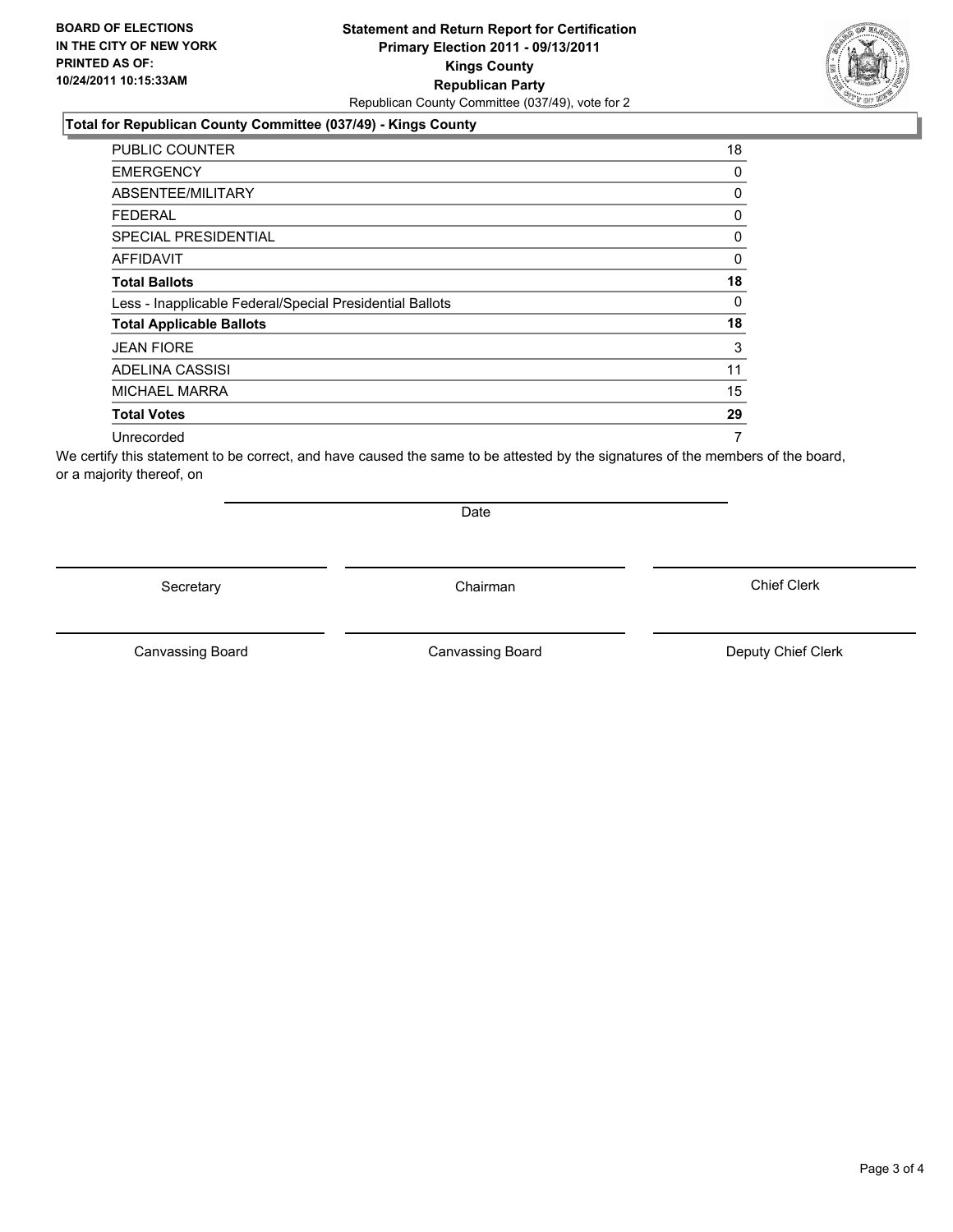**Statement and Return Report for Certification Primary Election 2011 - 09/13/2011 Kings County Republican Party** Republican County Committee (037/49), vote for 2

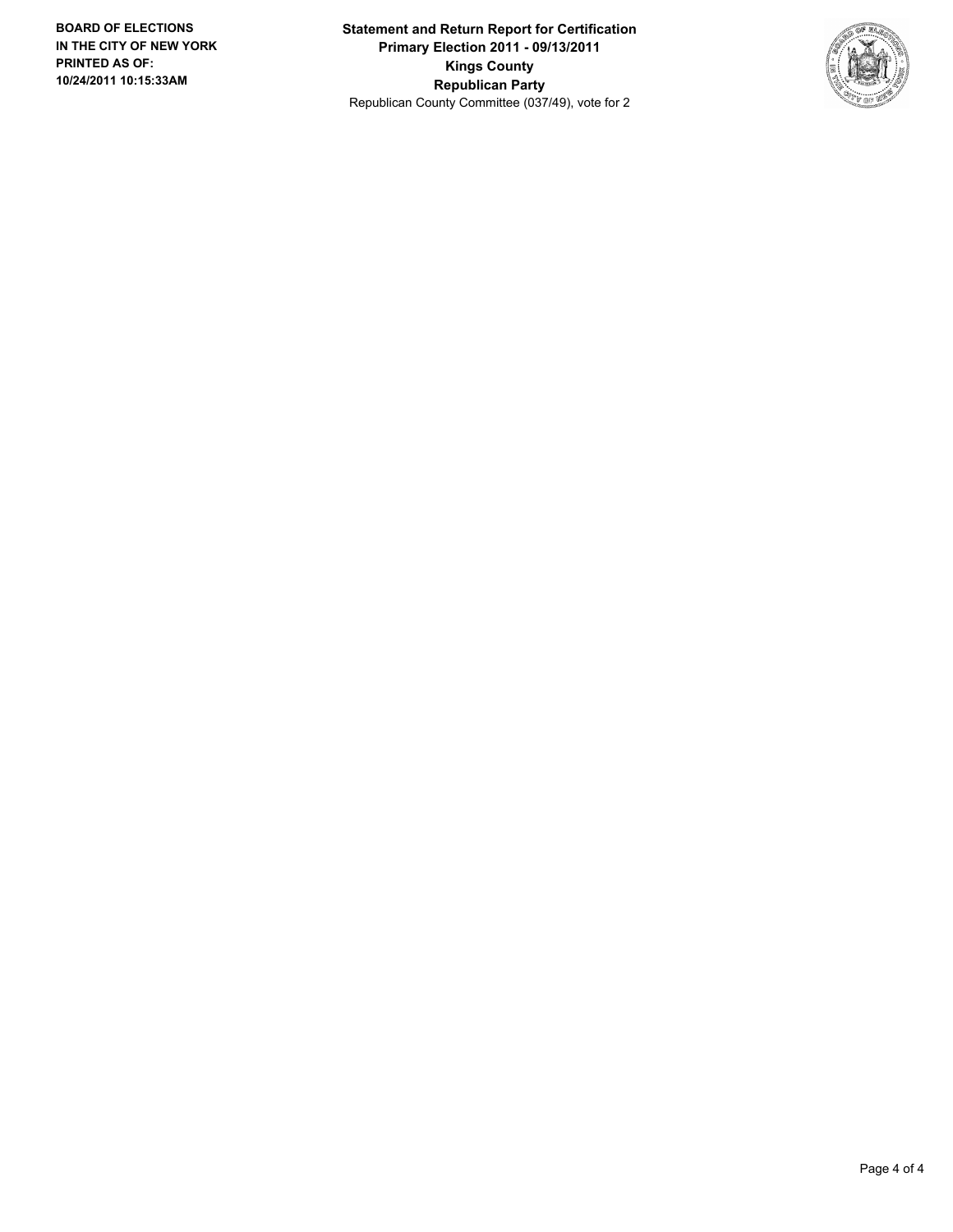

## **Primary Election 2011 - 09/13/2011 Kings County - Republican Party**

Republican County Committee 039/49 Vote for 2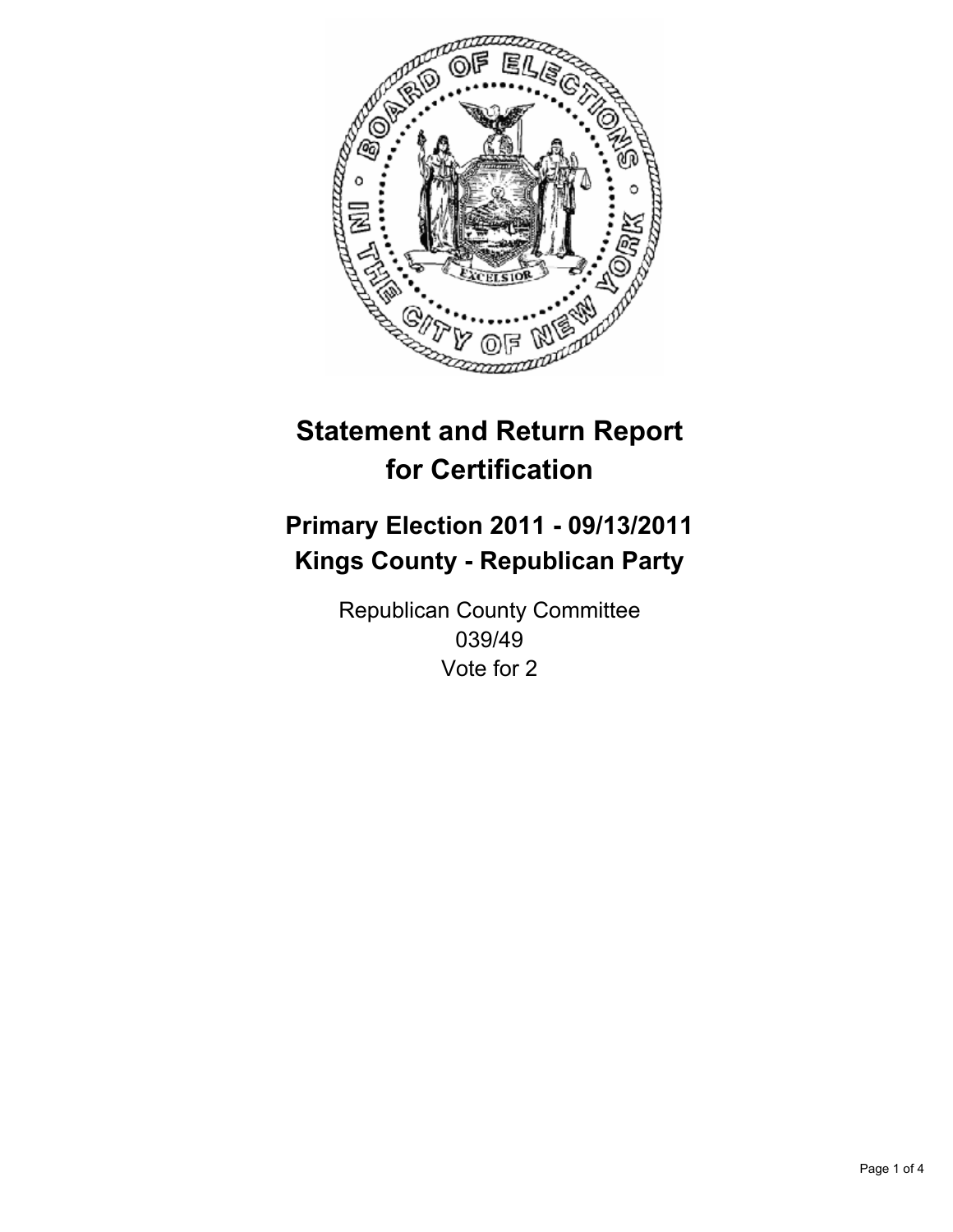

| <b>PUBLIC COUNTER</b>                                    | 10 |
|----------------------------------------------------------|----|
| <b>EMERGENCY</b>                                         | 0  |
| ABSENTEE/MILITARY                                        | 0  |
| <b>FEDERAL</b>                                           | 0  |
| <b>SPECIAL PRESIDENTIAL</b>                              | 0  |
| AFFIDAVIT                                                | 0  |
| <b>Total Ballots</b>                                     | 10 |
| Less - Inapplicable Federal/Special Presidential Ballots | 0  |
| <b>Total Applicable Ballots</b>                          | 10 |
| <b>MINH TRAN</b>                                         | 4  |
| MAN YU                                                   | 0  |
| <b>PATRICK MALLERY</b>                                   | 6  |
| <b>JANINE CASSIDY</b>                                    | 5  |
| <b>Total Votes</b>                                       | 15 |
| Unrecorded                                               | 5  |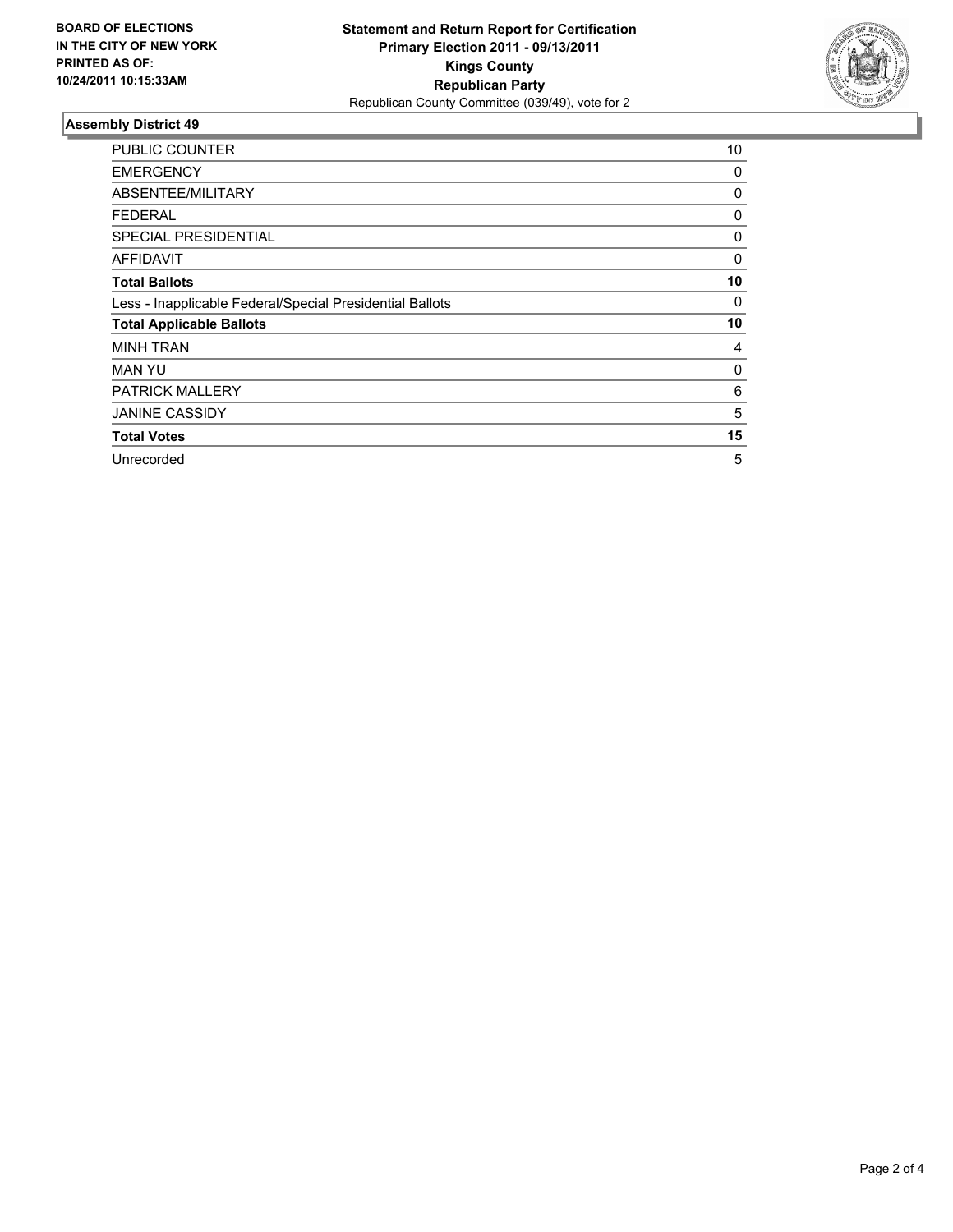#### **Statement and Return Report for Certification Primary Election 2011 - 09/13/2011 Kings County Republican Party** Republican County Committee (039/49), vote for 2

#### **Total for Republican County Committee (039/49) - Kings County**

| <b>PUBLIC COUNTER</b>                                    | 10 |
|----------------------------------------------------------|----|
| <b>EMERGENCY</b>                                         | 0  |
| <b>ABSENTEE/MILITARY</b>                                 | 0  |
| FEDERAL                                                  | 0  |
| <b>SPECIAL PRESIDENTIAL</b>                              | 0  |
| AFFIDAVIT                                                | 0  |
| <b>Total Ballots</b>                                     | 10 |
| Less - Inapplicable Federal/Special Presidential Ballots | 0  |
| <b>Total Applicable Ballots</b>                          | 10 |
| <b>MINH TRAN</b>                                         | 4  |
| <b>MAN YU</b>                                            | 0  |
| <b>PATRICK MALLERY</b>                                   | 6  |
| <b>JANINE CASSIDY</b>                                    | 5  |
| <b>Total Votes</b>                                       | 15 |
| Unrecorded                                               | 5  |

We certify this statement to be correct, and have caused the same to be attested by the signatures of the members of the board, or a majority thereof, on

Date

Secretary **Chairman** 

Canvassing Board **Canvassing Board** Canvassing Board **Deputy Chief Clerk** 

Canvassing Board

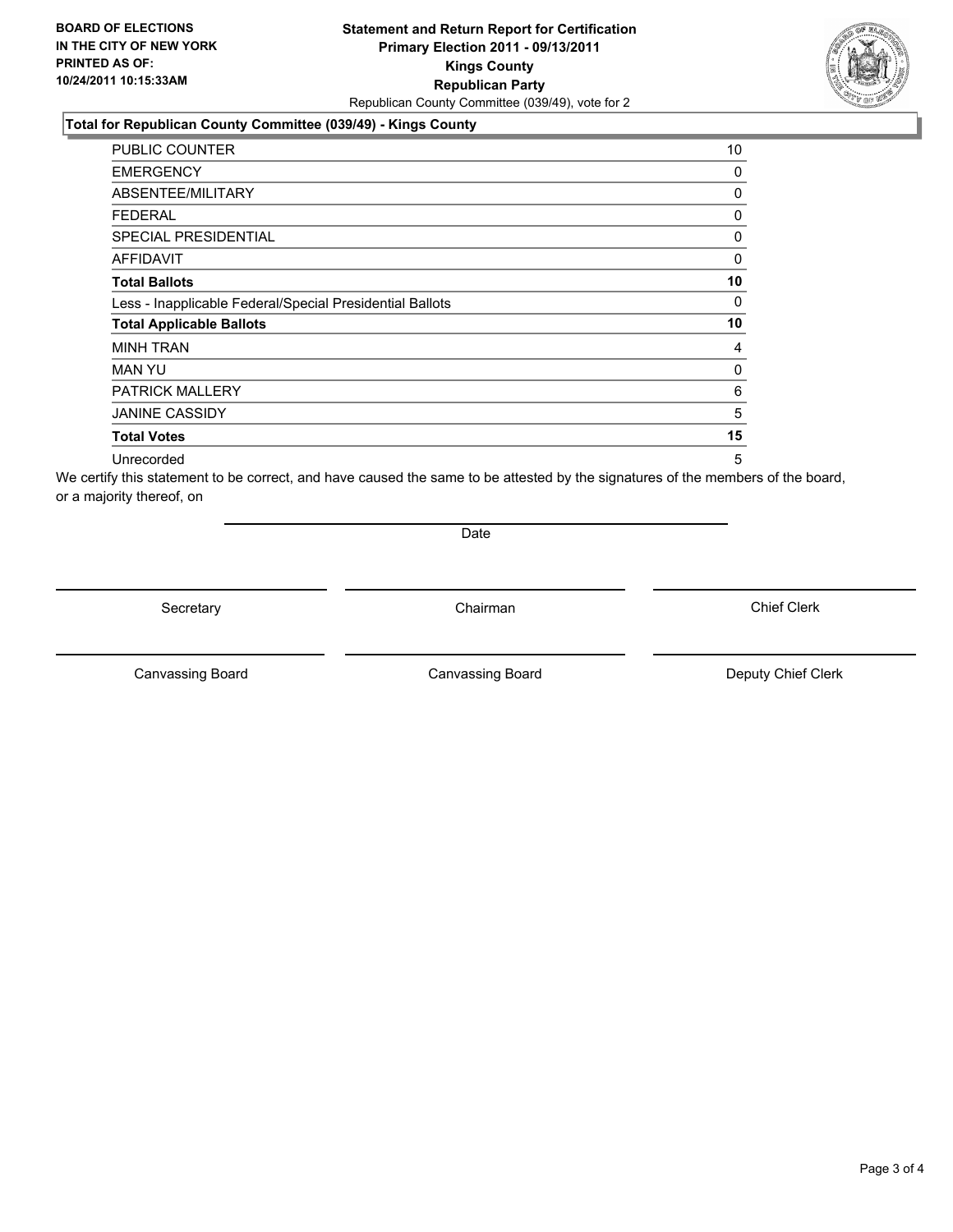**Statement and Return Report for Certification Primary Election 2011 - 09/13/2011 Kings County Republican Party** Republican County Committee (039/49), vote for 2

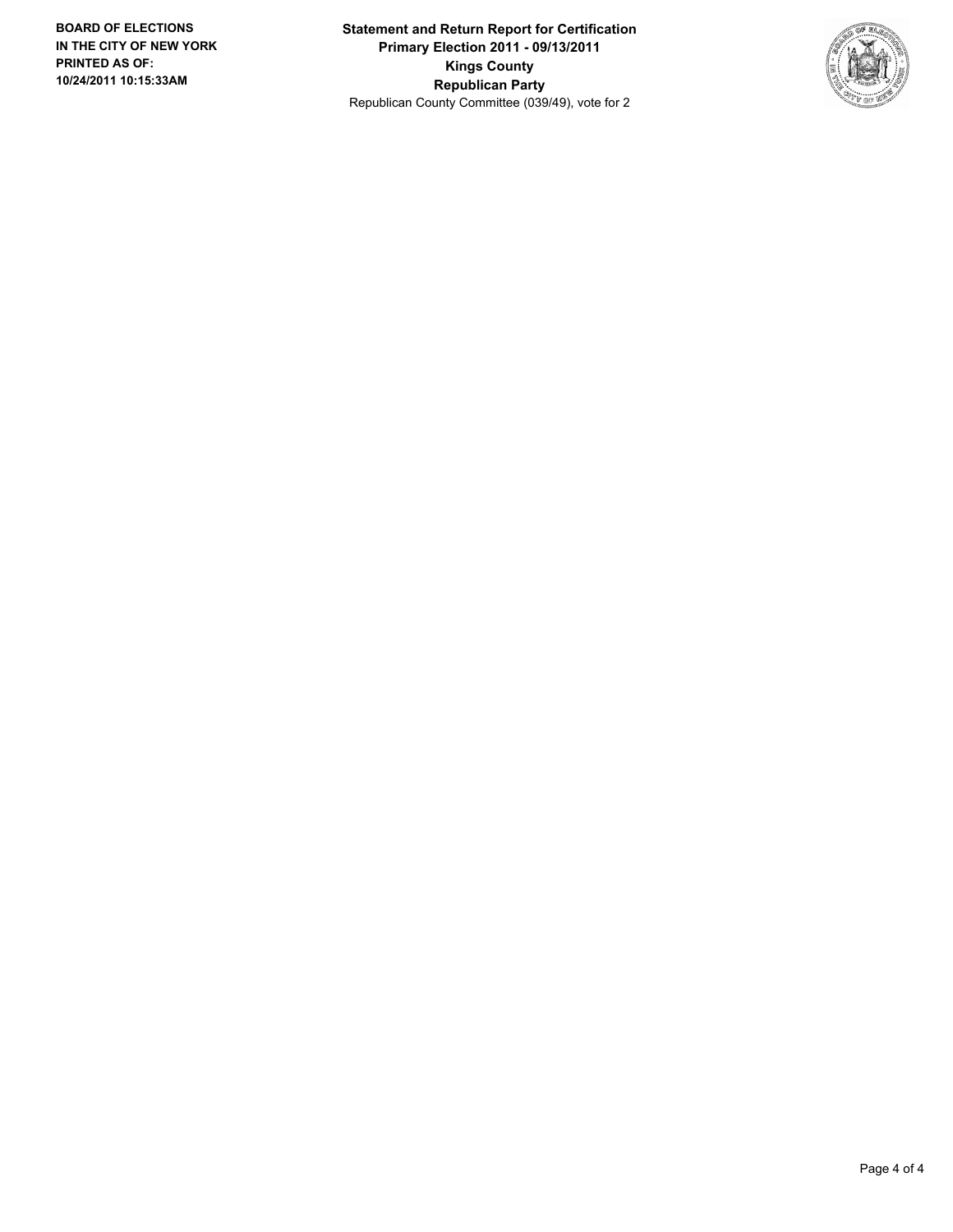

## **Primary Election 2011 - 09/13/2011 Kings County - Republican Party**

Republican County Committee 040/49 Vote for 2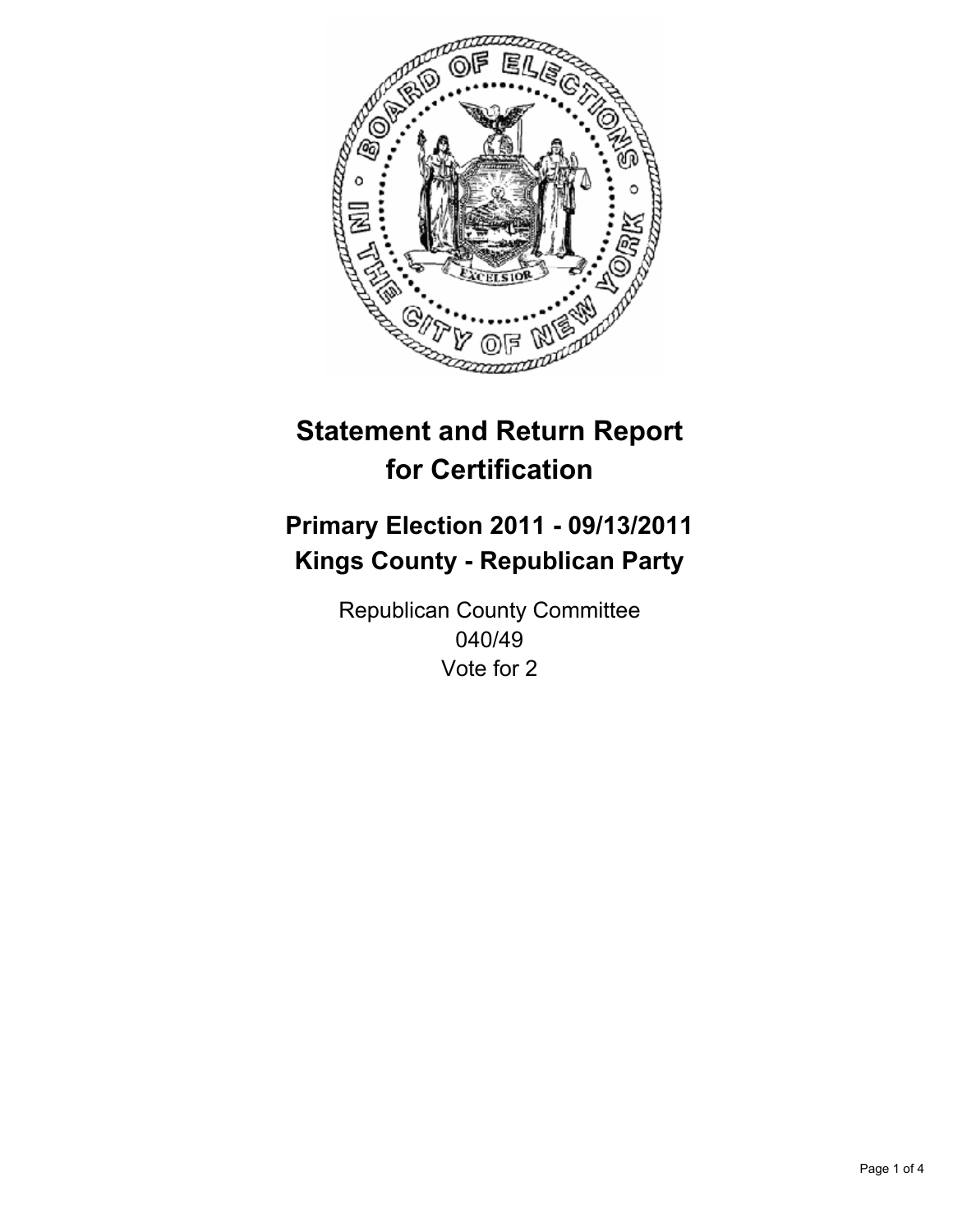

| <b>PUBLIC COUNTER</b>                                    | 2            |
|----------------------------------------------------------|--------------|
| <b>EMERGENCY</b>                                         | 0            |
| ABSENTEE/MILITARY                                        | 0            |
| FEDERAL                                                  | 0            |
| <b>SPECIAL PRESIDENTIAL</b>                              | 0            |
| <b>AFFIDAVIT</b>                                         | 0            |
| <b>Total Ballots</b>                                     | $\mathbf{2}$ |
| Less - Inapplicable Federal/Special Presidential Ballots | 0            |
| <b>Total Applicable Ballots</b>                          | $\mathbf{2}$ |
| <b>ANTHONY PAPPA</b>                                     | 2            |
| <b>VINCENT A FERRIGNO</b>                                | 1            |
| <b>SUSANNA WASHINGTON</b>                                | 0            |
| <b>Total Votes</b>                                       | 3            |
| Unrecorded                                               | 1            |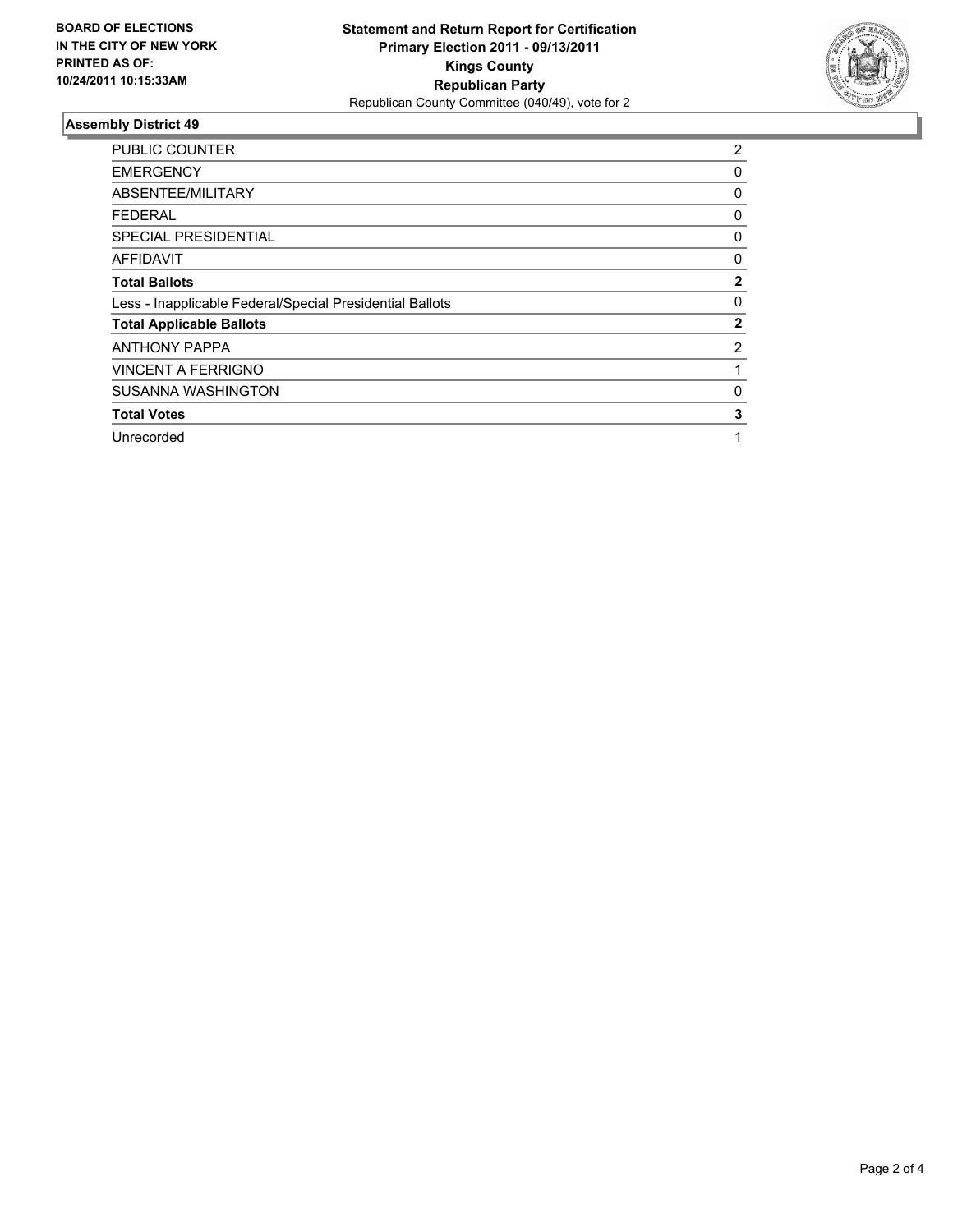#### **Total for Republican County Committee (040/49) - Kings County**

| <b>PUBLIC COUNTER</b>                                    | 2              |
|----------------------------------------------------------|----------------|
| <b>EMERGENCY</b>                                         | 0              |
| ABSENTEE/MILITARY                                        | 0              |
| FEDERAL                                                  | 0              |
| <b>SPECIAL PRESIDENTIAL</b>                              | 0              |
| <b>AFFIDAVIT</b>                                         | 0              |
| <b>Total Ballots</b>                                     | $\overline{2}$ |
| Less - Inapplicable Federal/Special Presidential Ballots | 0              |
| <b>Total Applicable Ballots</b>                          | $\overline{2}$ |
| <b>ANTHONY PAPPA</b>                                     | 2              |
| <b>VINCENT A FERRIGNO</b>                                | 1              |
| <b>SUSANNA WASHINGTON</b>                                | 0              |
| <b>Total Votes</b>                                       | 3              |
| Unrecorded                                               | 1              |

We certify this statement to be correct, and have caused the same to be attested by the signatures of the members of the board, or a majority thereof, on

Secretary **Chairman** 

Date

Canvassing Board **Canvassing Board** Canvassing Board **Deputy Chief Clerk** 

Canvassing Board

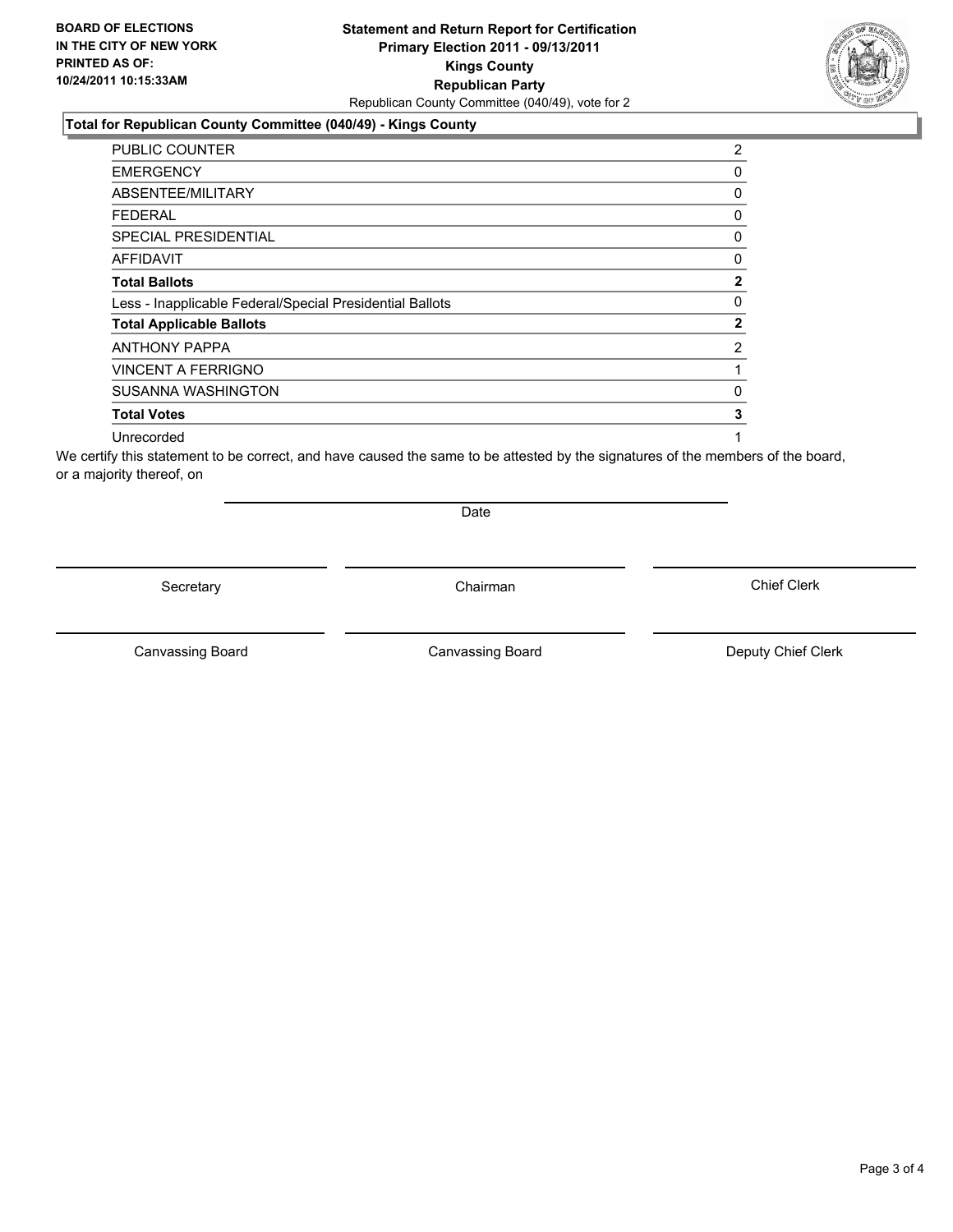**Statement and Return Report for Certification Primary Election 2011 - 09/13/2011 Kings County Republican Party** Republican County Committee (040/49), vote for 2

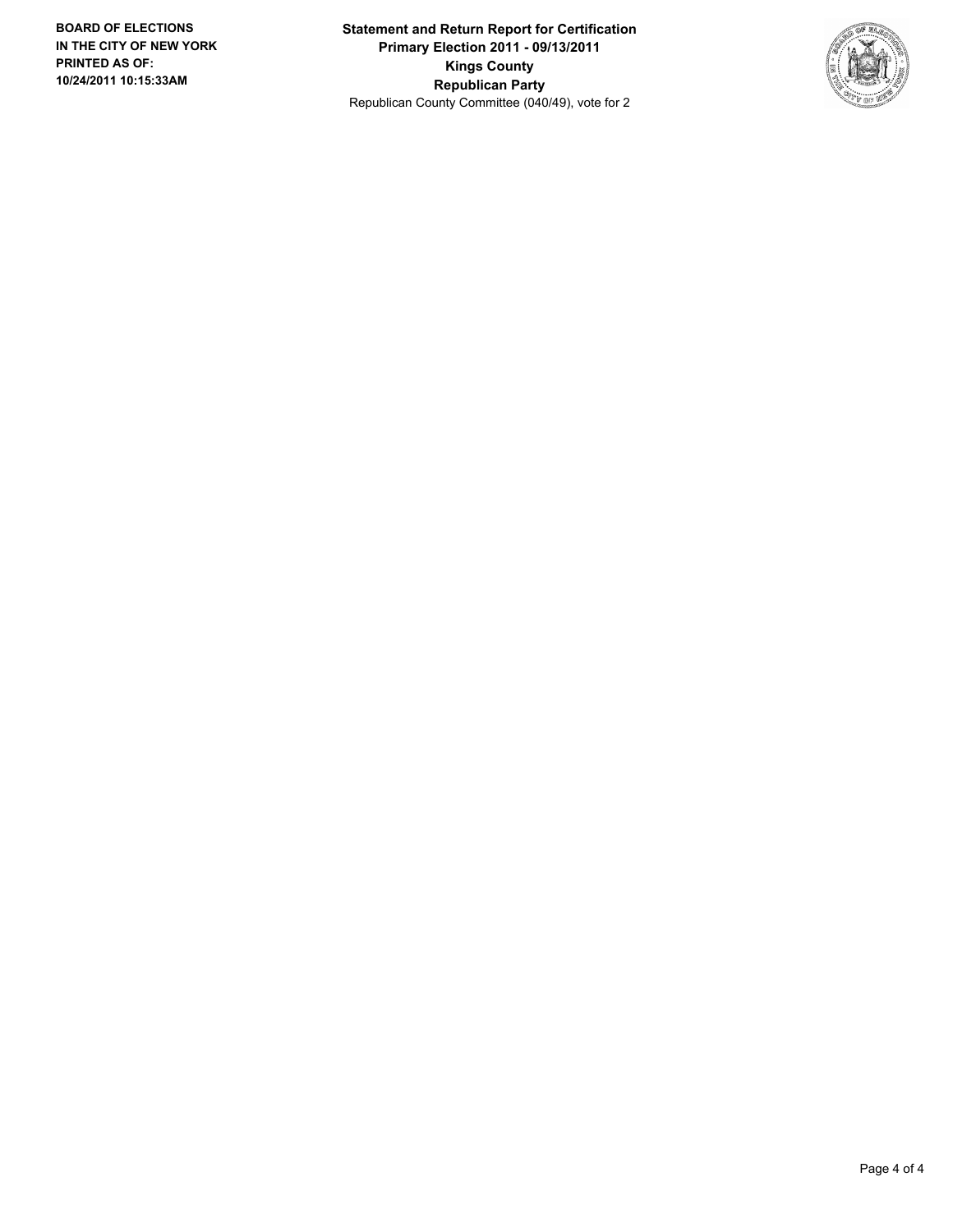

## **Primary Election 2011 - 09/13/2011 Kings County - Republican Party**

Republican County Committee 043/49 Vote for 2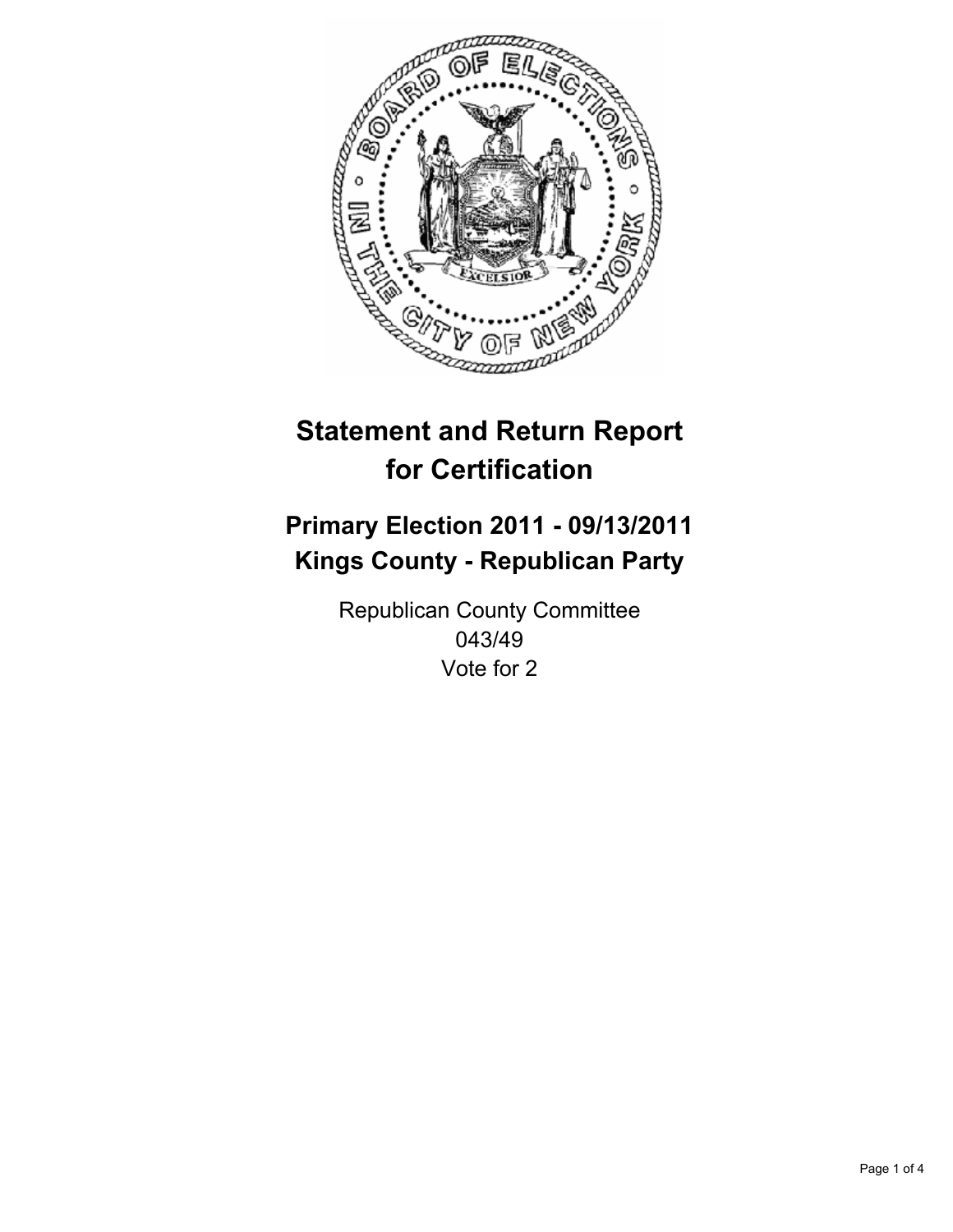

| <b>PUBLIC COUNTER</b>                                    | 6        |
|----------------------------------------------------------|----------|
| <b>EMERGENCY</b>                                         | 0        |
| ABSENTEE/MILITARY                                        | 0        |
| <b>FEDERAL</b>                                           | 0        |
| <b>SPECIAL PRESIDENTIAL</b>                              | 0        |
| <b>AFFIDAVIT</b>                                         | 0        |
| <b>Total Ballots</b>                                     | 6        |
| Less - Inapplicable Federal/Special Presidential Ballots | $\Omega$ |
| <b>Total Applicable Ballots</b>                          | 6        |
| ROSE VALLINITO                                           | 2        |
| <b>CHAIM FRENKEL</b>                                     | 2        |
| CARMEL D SORRENTO                                        | 3        |
| <b>Total Votes</b>                                       | 7        |
| Unrecorded                                               | 5        |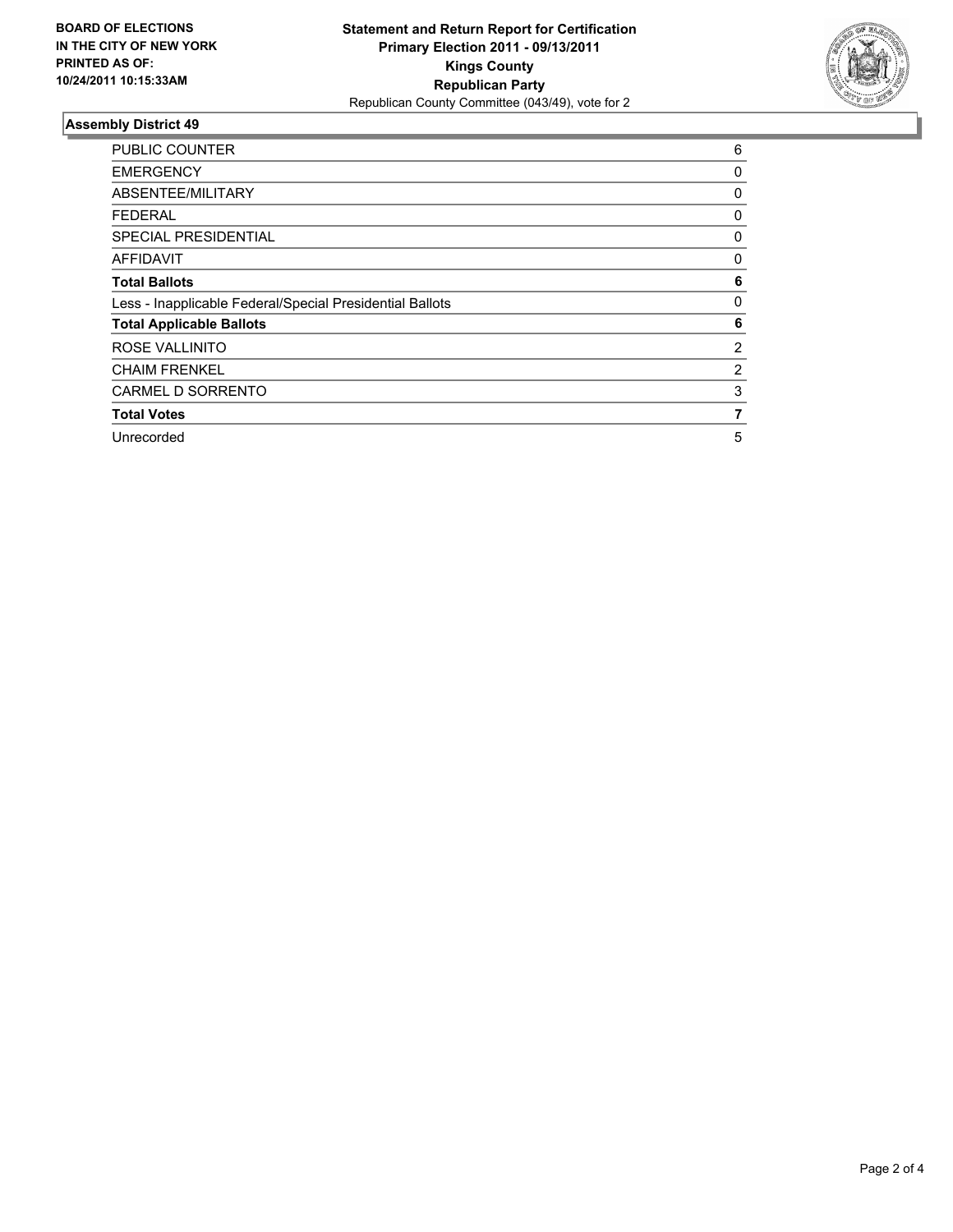### **Total for Republican County Committee (043/49) - Kings County**

| <b>PUBLIC COUNTER</b>                                    | 6              |
|----------------------------------------------------------|----------------|
| <b>EMERGENCY</b>                                         | 0              |
| ABSENTEE/MILITARY                                        | 0              |
| FEDERAL                                                  | 0              |
| <b>SPECIAL PRESIDENTIAL</b>                              | 0              |
| <b>AFFIDAVIT</b>                                         | 0              |
| <b>Total Ballots</b>                                     | 6              |
| Less - Inapplicable Federal/Special Presidential Ballots | 0              |
| <b>Total Applicable Ballots</b>                          | 6              |
| ROSE VALLINITO                                           | 2              |
| <b>CHAIM FRENKEL</b>                                     | $\overline{2}$ |
| CARMEL D SORRENTO                                        | 3              |
| <b>Total Votes</b>                                       | 7              |
| Unrecorded                                               | 5              |

We certify this statement to be correct, and have caused the same to be attested by the signatures of the members of the board, or a majority thereof, on

Secretary **Chairman** 

Date

Canvassing Board **Canvassing Board** Canvassing Board **Deputy Chief Clerk** 

Canvassing Board

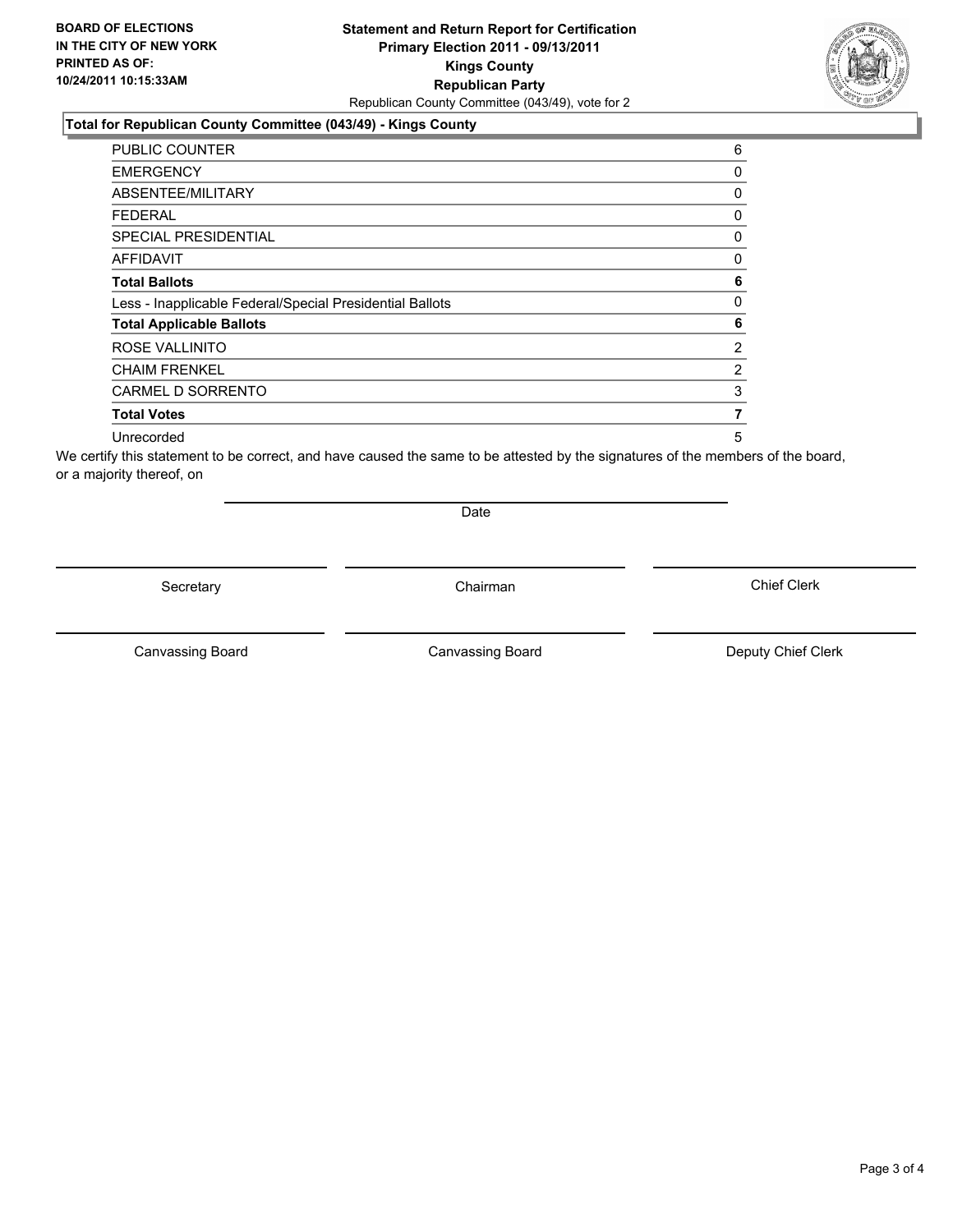**Statement and Return Report for Certification Primary Election 2011 - 09/13/2011 Kings County Republican Party** Republican County Committee (043/49), vote for 2

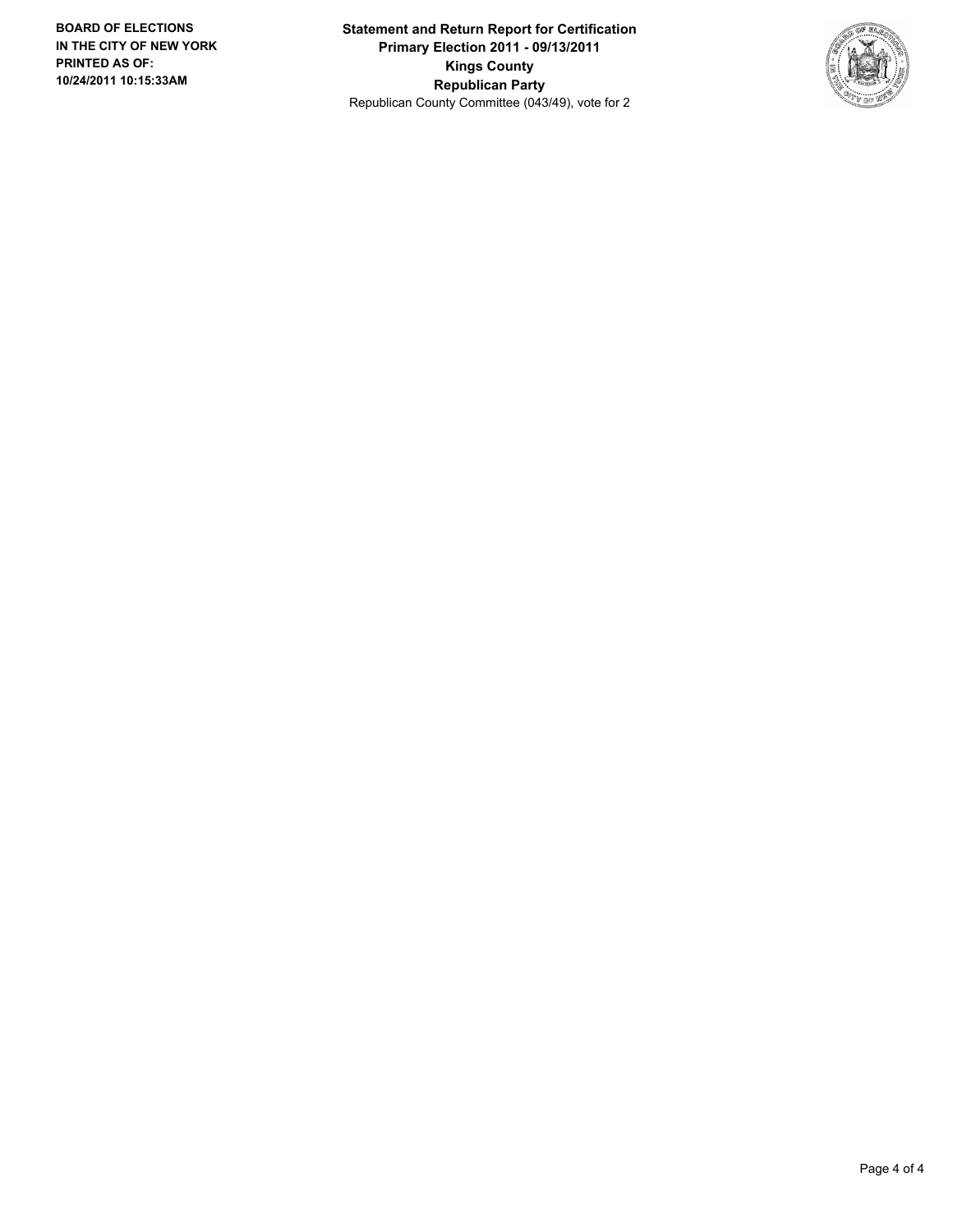

## **Primary Election 2011 - 09/13/2011 Kings County - Republican Party**

Republican County Committee 046/49 Vote for 2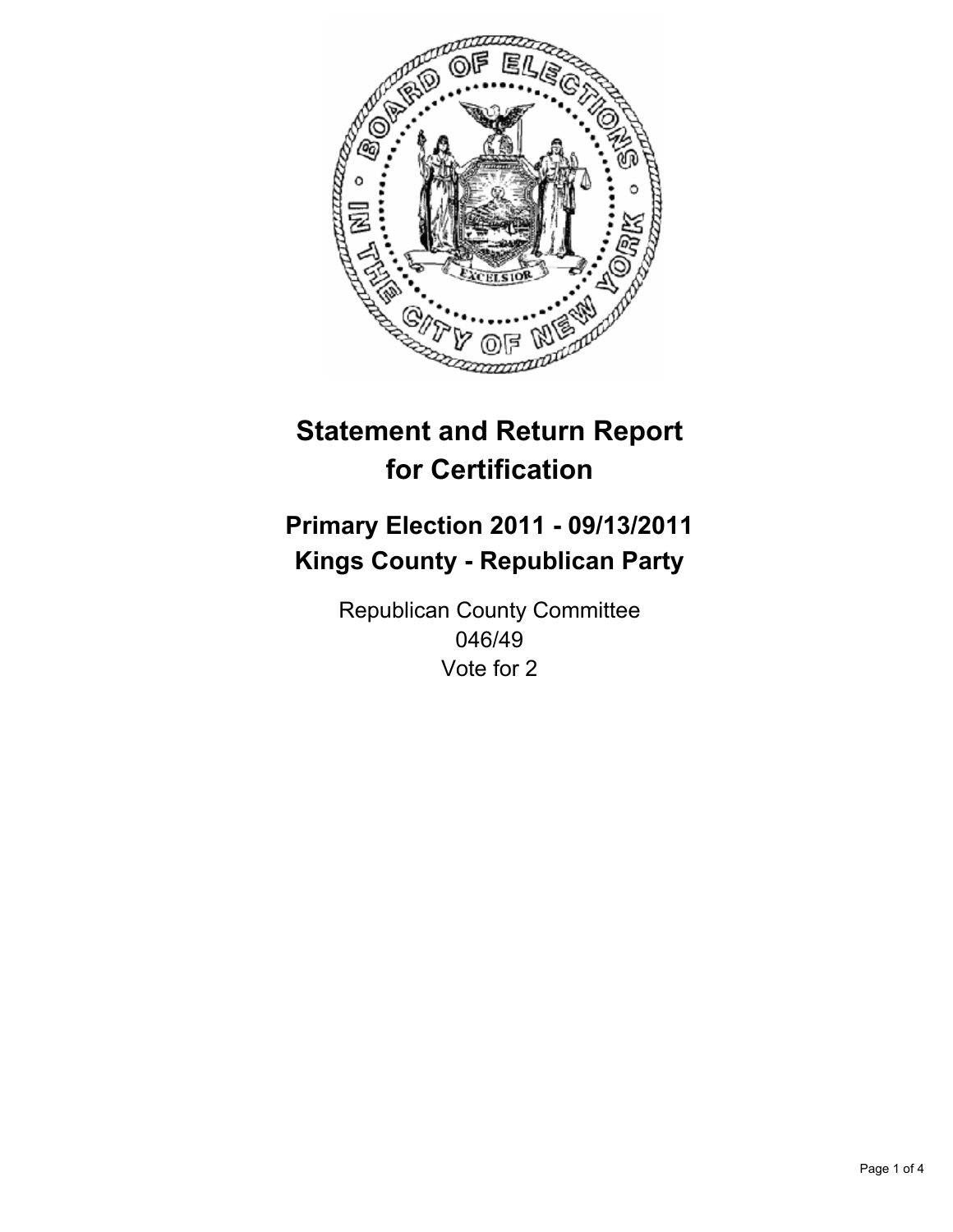

| <b>PUBLIC COUNTER</b>                                    | 31 |
|----------------------------------------------------------|----|
| <b>EMERGENCY</b>                                         | 0  |
| ABSENTEE/MILITARY                                        | 0  |
| <b>FEDERAL</b>                                           | 0  |
| <b>SPECIAL PRESIDENTIAL</b>                              | 0  |
| AFFIDAVIT                                                | 0  |
| <b>Total Ballots</b>                                     | 31 |
| Less - Inapplicable Federal/Special Presidential Ballots | 0  |
| <b>Total Applicable Ballots</b>                          | 31 |
| <b>EMILY CATANZARO</b>                                   | 7  |
| ROSE R TRIVELLI                                          | 11 |
| <b>LEONARD SILVERSTEIN</b>                               | 8  |
| MARGARITA A SABAYEVA                                     | 8  |
| <b>Total Votes</b>                                       | 34 |
| Unrecorded                                               | 28 |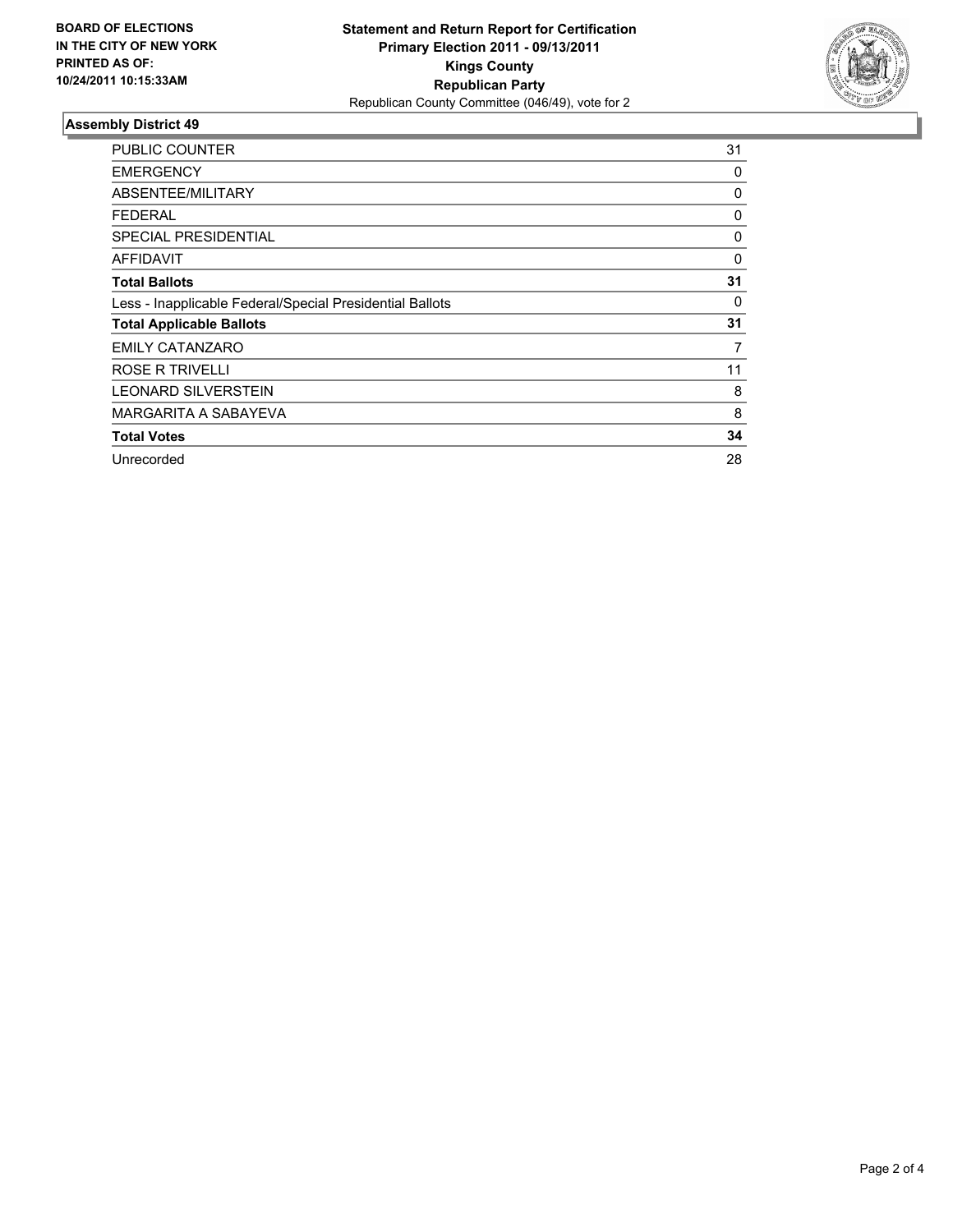#### **Statement and Return Report for Certification Primary Election 2011 - 09/13/2011 Kings County Republican Party** Republican County Committee (046/49), vote for 2

#### **Total for Republican County Committee (046/49) - Kings County**

| PUBLIC COUNTER                                           | 31          |
|----------------------------------------------------------|-------------|
| <b>EMERGENCY</b>                                         | 0           |
| ABSENTEE/MILITARY                                        | 0           |
| FEDERAL                                                  | 0           |
| <b>SPECIAL PRESIDENTIAL</b>                              | 0           |
| <b>AFFIDAVIT</b>                                         | $\mathbf 0$ |
| <b>Total Ballots</b>                                     | 31          |
| Less - Inapplicable Federal/Special Presidential Ballots | 0           |
| <b>Total Applicable Ballots</b>                          | 31          |
| <b>EMILY CATANZARO</b>                                   | 7           |
| ROSE R TRIVELLI                                          | 11          |
| LEONARD SILVERSTEIN                                      | 8           |
| MARGARITA A SABAYEVA                                     | 8           |
| <b>Total Votes</b>                                       | 34          |
| Unrecorded                                               | 28          |

We certify this statement to be correct, and have caused the same to be attested by the signatures of the members of the board, or a majority thereof, on

Date

Secretary **Chairman** 

Canvassing Board **Canvassing Board** Canvassing Board **Deputy Chief Clerk** 

Canvassing Board

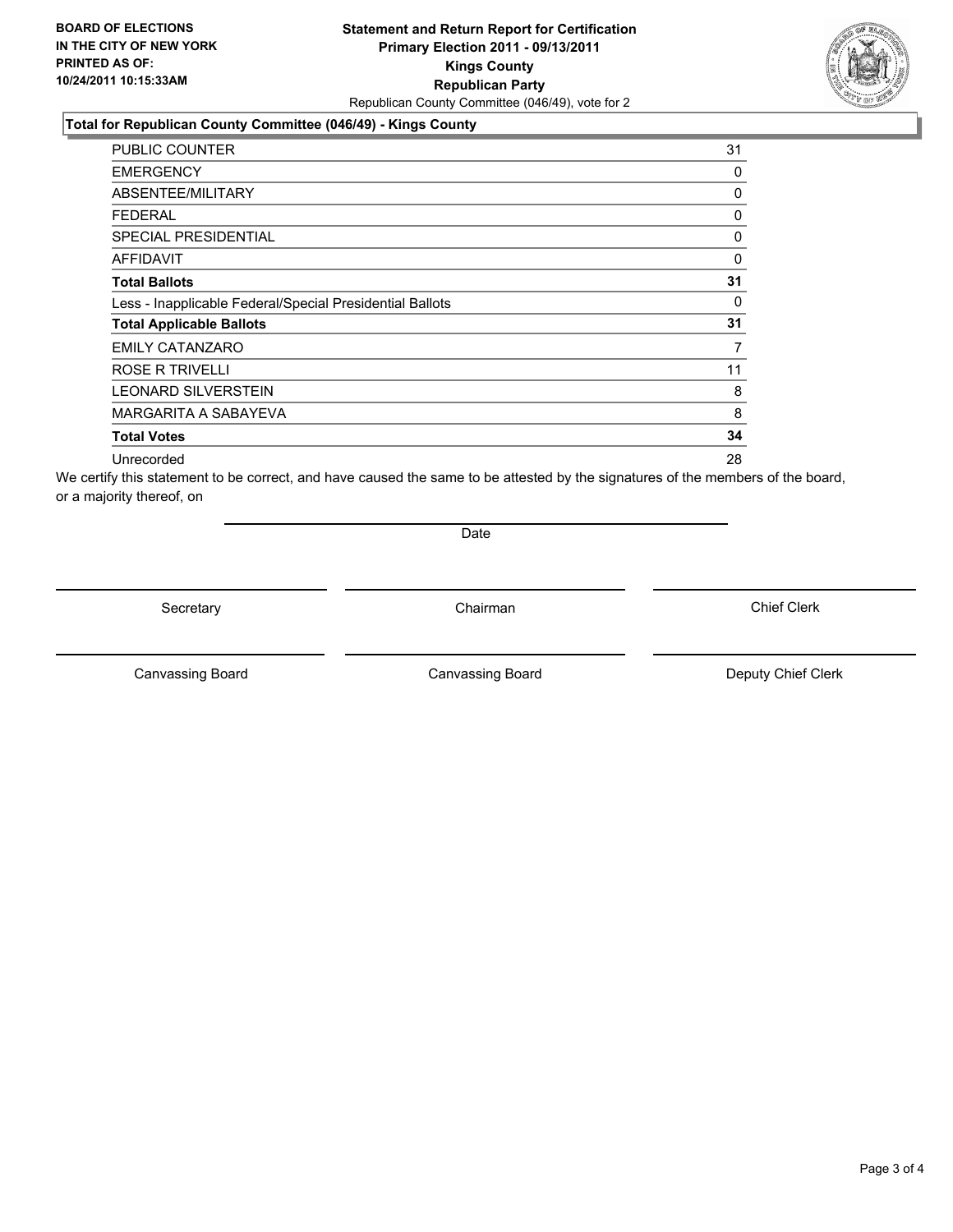**Statement and Return Report for Certification Primary Election 2011 - 09/13/2011 Kings County Republican Party** Republican County Committee (046/49), vote for 2

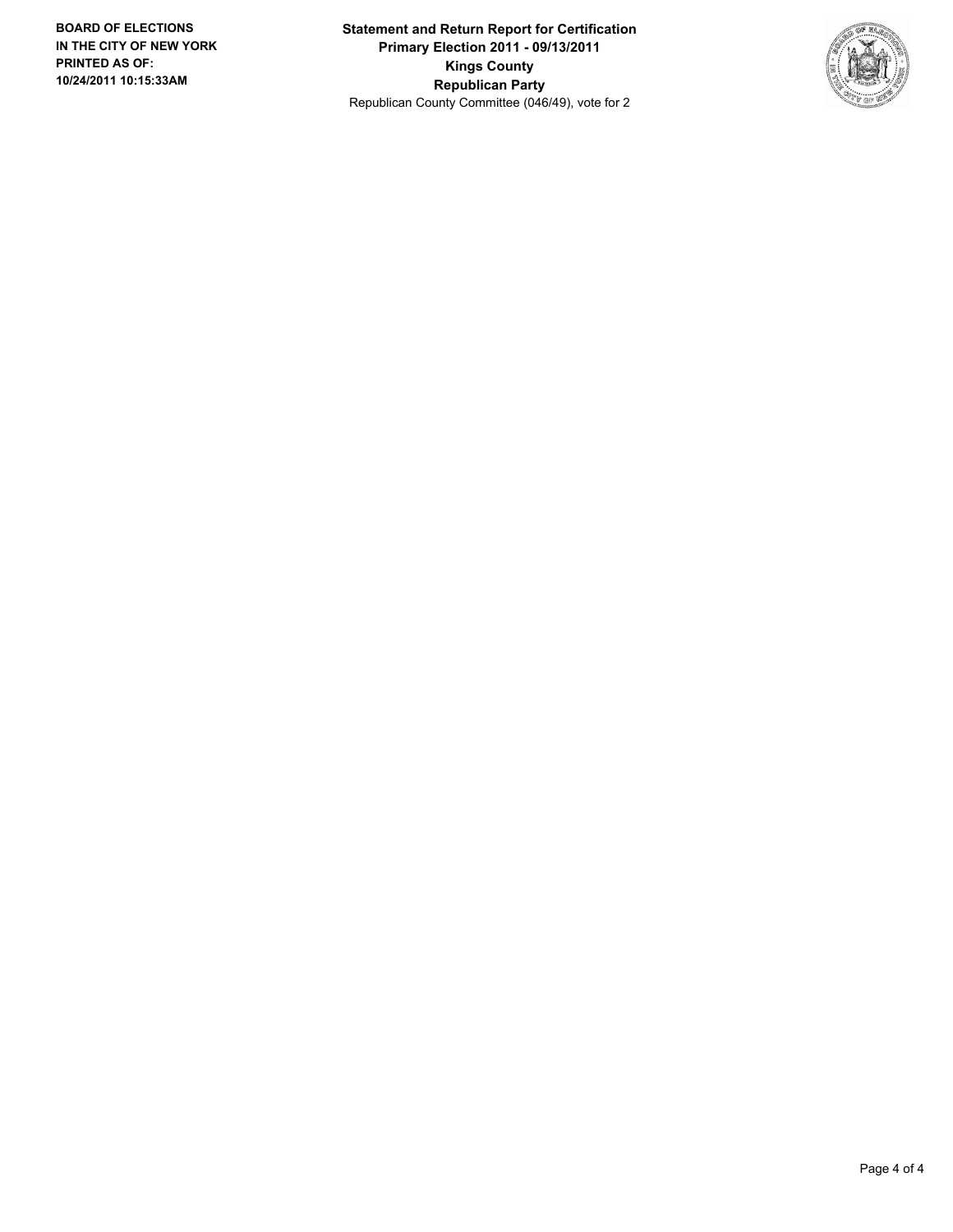

## **Primary Election 2011 - 09/13/2011 Kings County - Republican Party**

Republican County Committee 047/49 Vote for 2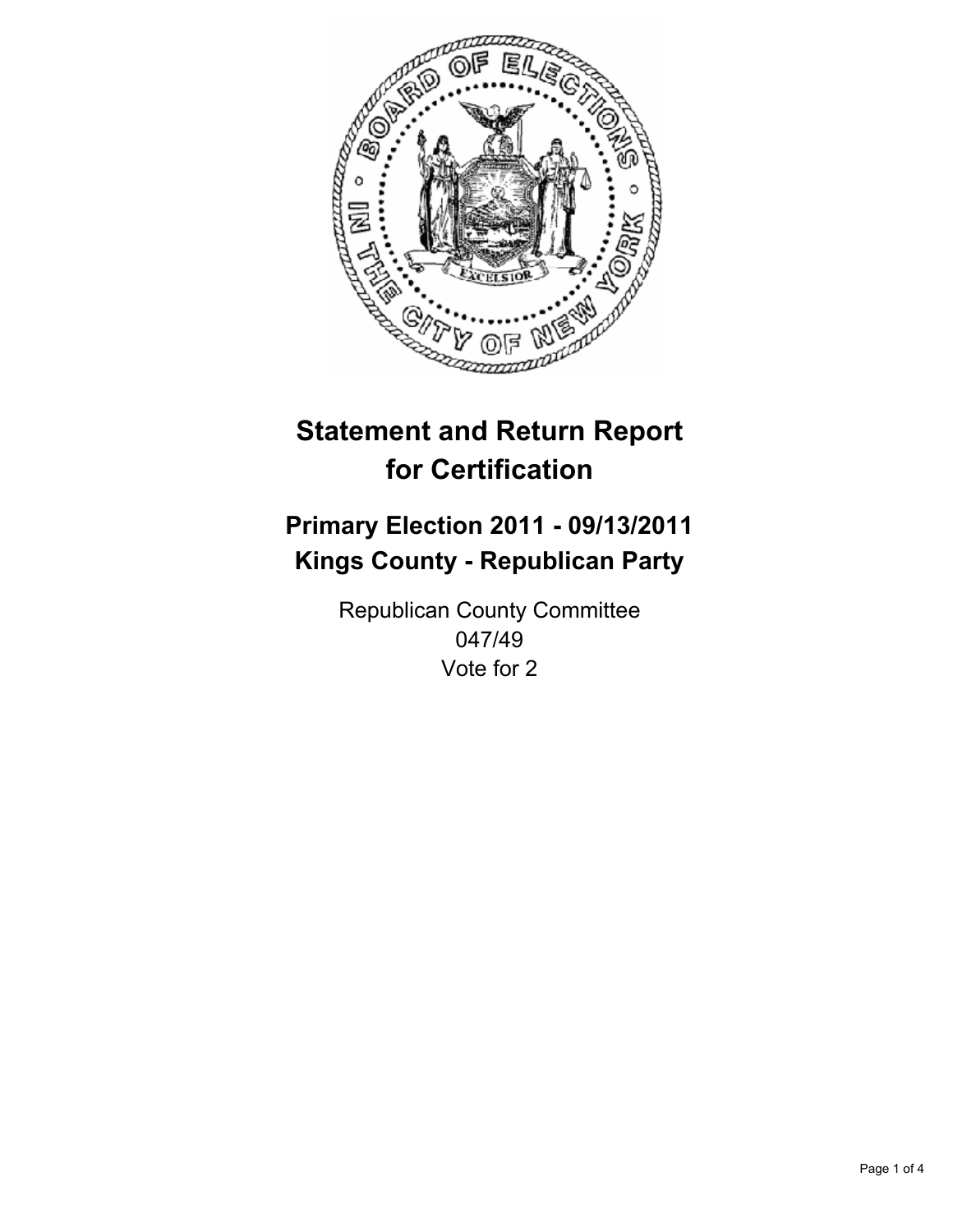

| <b>PUBLIC COUNTER</b>                                    | 11 |
|----------------------------------------------------------|----|
| <b>EMERGENCY</b>                                         | 0  |
| ABSENTEE/MILITARY                                        | 0  |
| <b>FEDERAL</b>                                           | 0  |
| <b>SPECIAL PRESIDENTIAL</b>                              | 0  |
| AFFIDAVIT                                                | 0  |
| <b>Total Ballots</b>                                     | 11 |
| Less - Inapplicable Federal/Special Presidential Ballots | 0  |
| <b>Total Applicable Ballots</b>                          | 11 |
| <b>JAMES A COSTAGLIOLA</b>                               | 4  |
| <b>MADELINE ROMANO</b>                                   | 4  |
| <b>MATTHEW J GRAVES</b>                                  | 6  |
| <b>CAROL A WHITFORD</b>                                  | 4  |
| <b>Total Votes</b>                                       | 18 |
| Unrecorded                                               | 4  |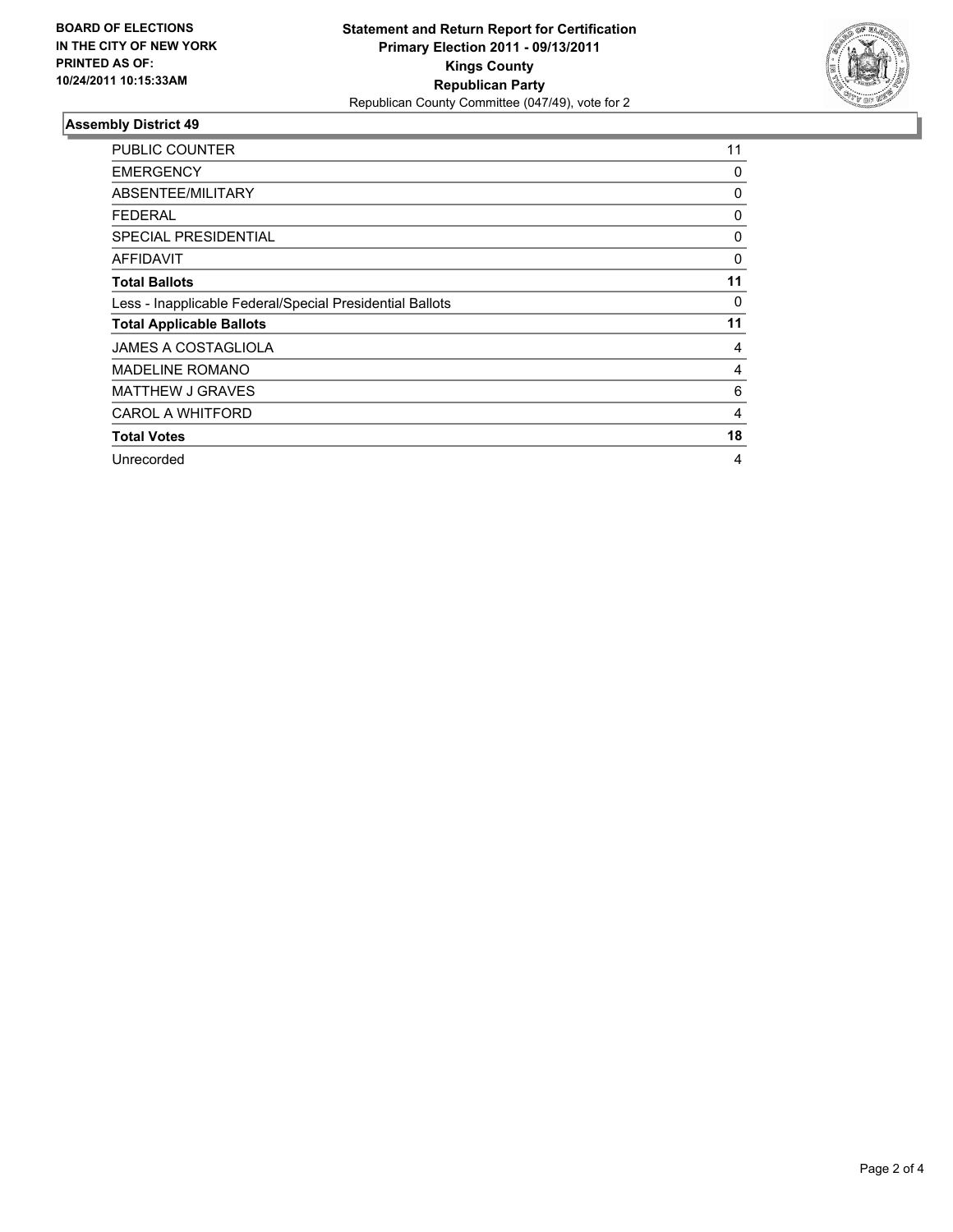### **Total for Republican County Committee (047/49) - Kings County**

| PUBLIC COUNTER                                           | 11 |
|----------------------------------------------------------|----|
| <b>EMERGENCY</b>                                         | 0  |
| ABSENTEE/MILITARY                                        | 0  |
| <b>FEDERAL</b>                                           | 0  |
| SPECIAL PRESIDENTIAL                                     | 0  |
| <b>AFFIDAVIT</b>                                         | 0  |
| <b>Total Ballots</b>                                     | 11 |
| Less - Inapplicable Federal/Special Presidential Ballots | 0  |
| <b>Total Applicable Ballots</b>                          | 11 |
| <b>JAMES A COSTAGLIOLA</b>                               | 4  |
| <b>MADELINE ROMANO</b>                                   | 4  |
| <b>MATTHEW J GRAVES</b>                                  | 6  |
| <b>CAROL A WHITFORD</b>                                  | 4  |
| <b>Total Votes</b>                                       | 18 |
| Unrecorded                                               | 4  |

We certify this statement to be correct, and have caused the same to be attested by the signatures of the members of the board, or a majority thereof, on

Date

Secretary **Chairman** 

Canvassing Board **Canvassing Board** Canvassing Board **Deputy Chief Clerk** 

Canvassing Board

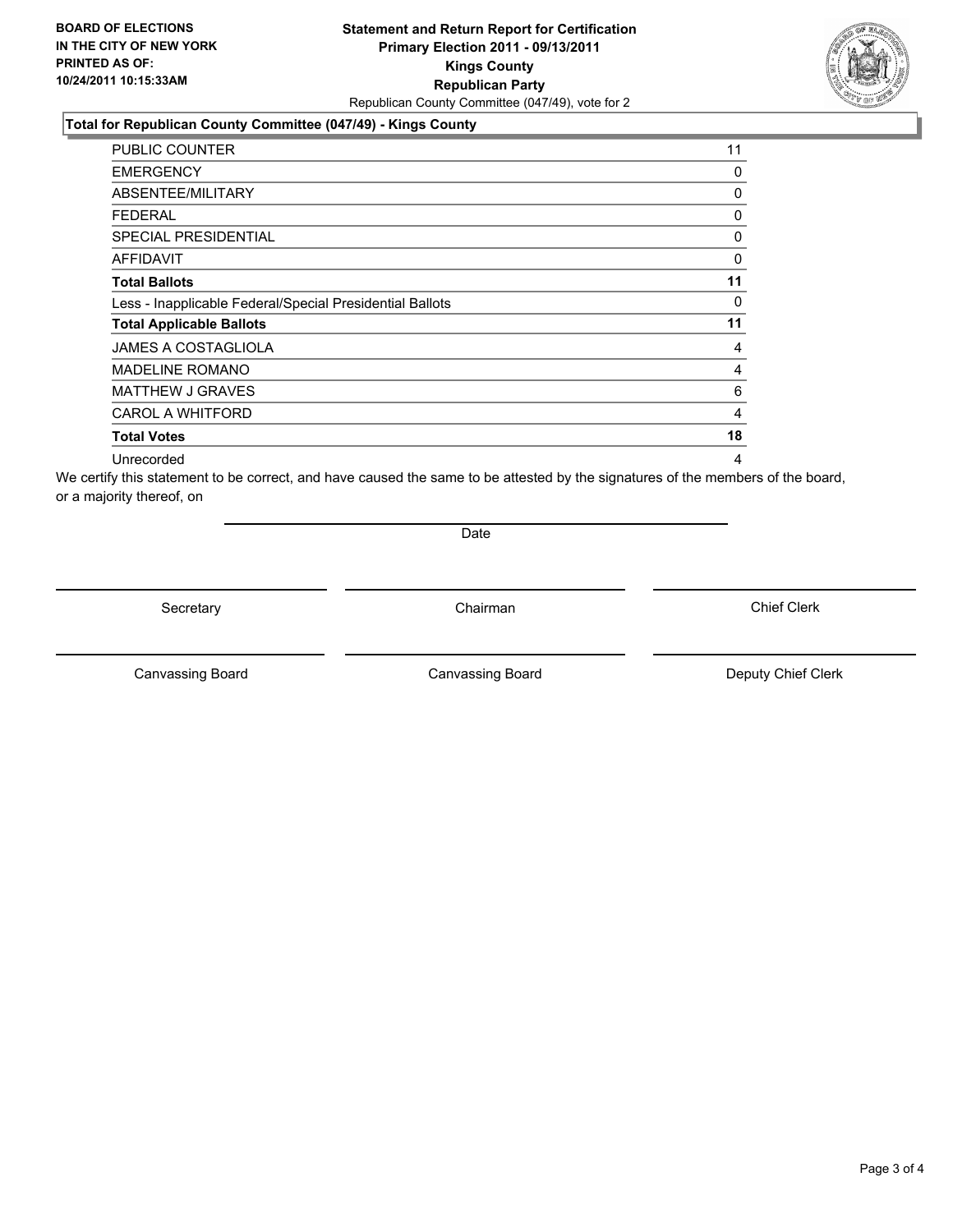**Statement and Return Report for Certification Primary Election 2011 - 09/13/2011 Kings County Republican Party** Republican County Committee (047/49), vote for 2

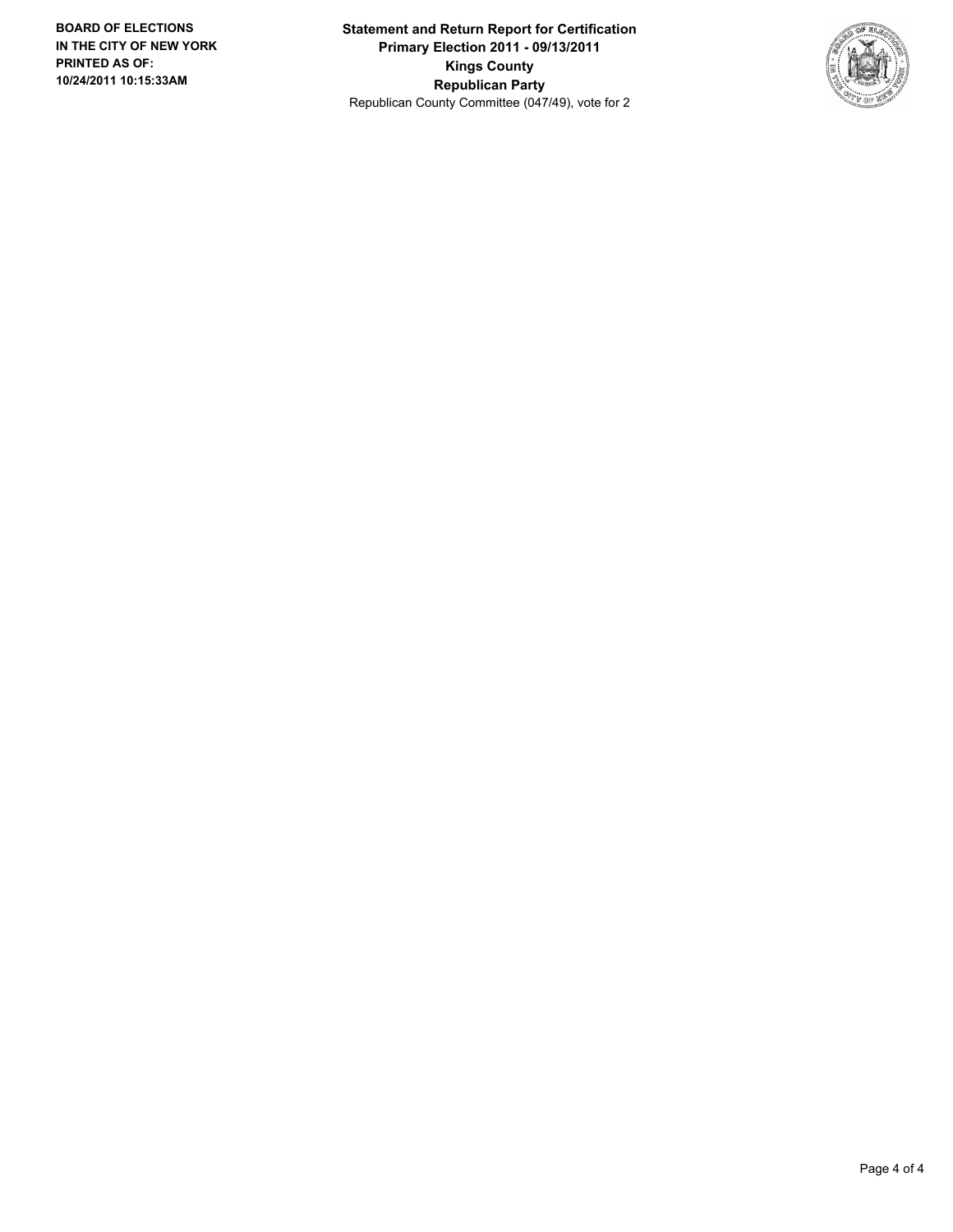

## **Primary Election 2011 - 09/13/2011 Kings County - Republican Party**

Republican County Committee 048/49 Vote for 2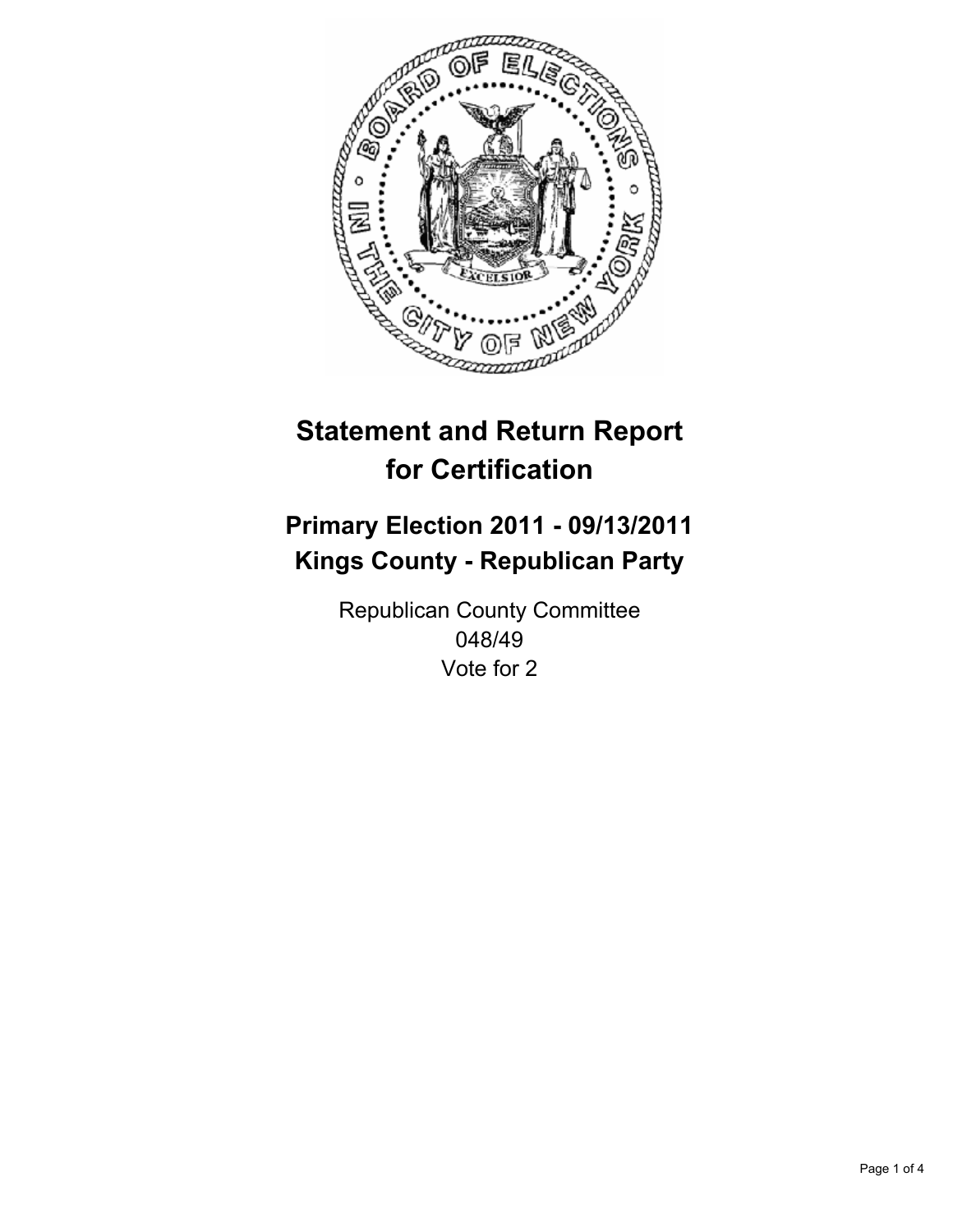

| <b>PUBLIC COUNTER</b>                                    | 20             |
|----------------------------------------------------------|----------------|
| <b>EMERGENCY</b>                                         | 0              |
| ABSENTEE/MILITARY                                        | 1              |
| FEDERAL                                                  | 0              |
| <b>SPECIAL PRESIDENTIAL</b>                              | 0              |
| <b>AFFIDAVIT</b>                                         | 0              |
| <b>Total Ballots</b>                                     | 21             |
| Less - Inapplicable Federal/Special Presidential Ballots | 0              |
| <b>Total Applicable Ballots</b>                          | 21             |
| <b>MICHAEL G CASSISI</b>                                 | $\overline{2}$ |
| SALVATORE RAFFELO                                        | 1              |
| PETER E CIPRIANO                                         | 15             |
| <b>MICHAEL J PARENTI</b>                                 | 1              |
|                                                          |                |
| SVETLANA PICHKHADZE                                      | 1              |
| <b>Total Votes</b>                                       | 20             |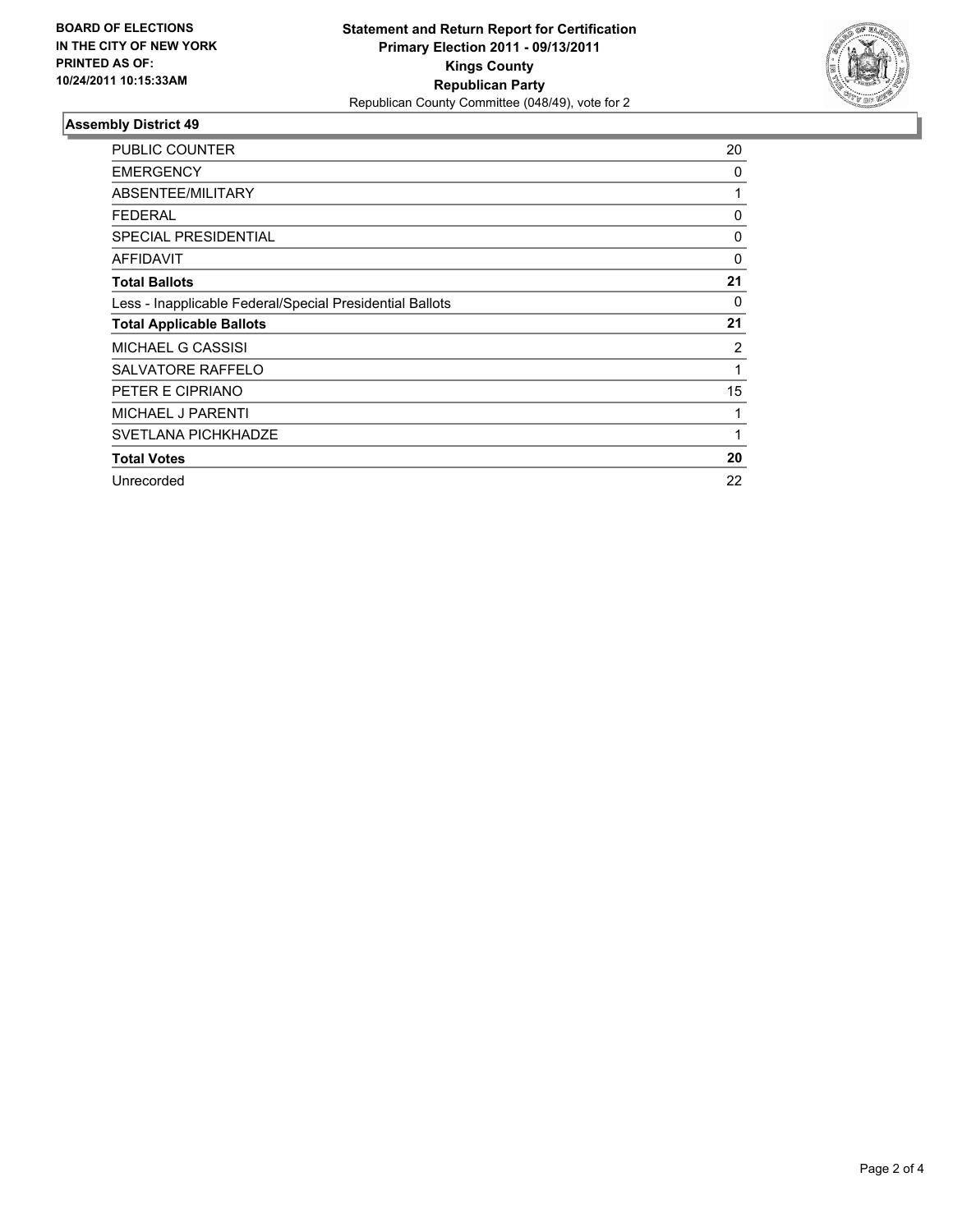#### **Total for Republican County Committee (048/49) - Kings County**

| <b>PUBLIC COUNTER</b>                                    | 20           |
|----------------------------------------------------------|--------------|
| <b>EMERGENCY</b>                                         | 0            |
| ABSENTEE/MILITARY                                        | 1            |
| FEDERAL                                                  | 0            |
| <b>SPECIAL PRESIDENTIAL</b>                              | 0            |
| AFFIDAVIT                                                | $\mathbf{0}$ |
| <b>Total Ballots</b>                                     | 21           |
| Less - Inapplicable Federal/Special Presidential Ballots | 0            |
| <b>Total Applicable Ballots</b>                          | 21           |
| <b>MICHAEL G CASSISI</b>                                 | 2            |
| SALVATORE RAFFELO                                        | 1            |
| PETER E CIPRIANO                                         | 15           |
| <b>MICHAEL J PARENTI</b>                                 | 1            |
| <b>SVETLANA PICHKHADZE</b>                               | 1            |
| <b>Total Votes</b>                                       | 20           |
| Unrecorded                                               | 22           |

We certify this statement to be correct, and have caused the same to be attested by the signatures of the members of the board, or a majority thereof, on

**Date** 

Secretary **Chairman** 

Canvassing Board **Canvassing Board** Canvassing Board **Deputy Chief Clerk** 

Canvassing Board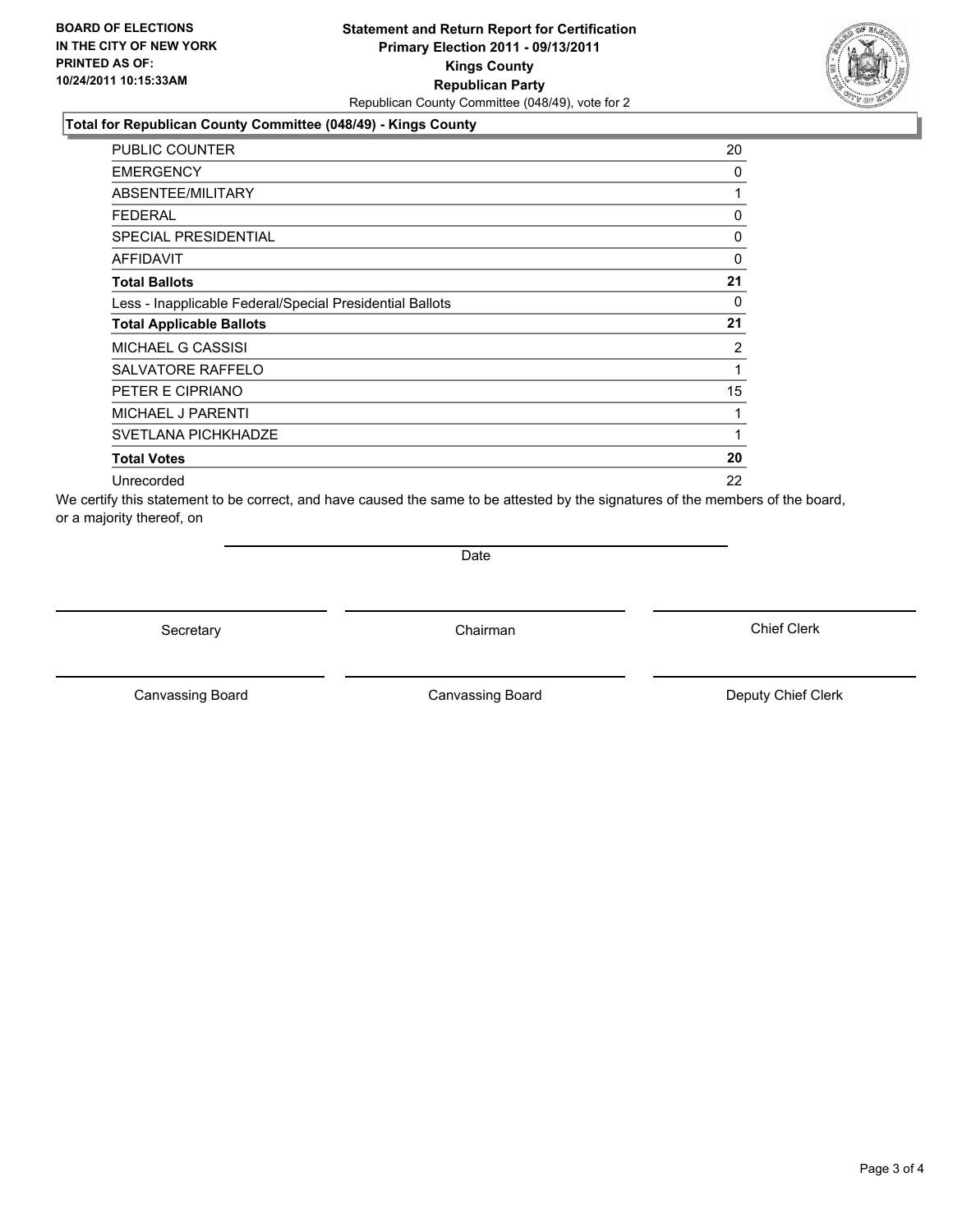**Statement and Return Report for Certification Primary Election 2011 - 09/13/2011 Kings County Republican Party** Republican County Committee (048/49), vote for 2

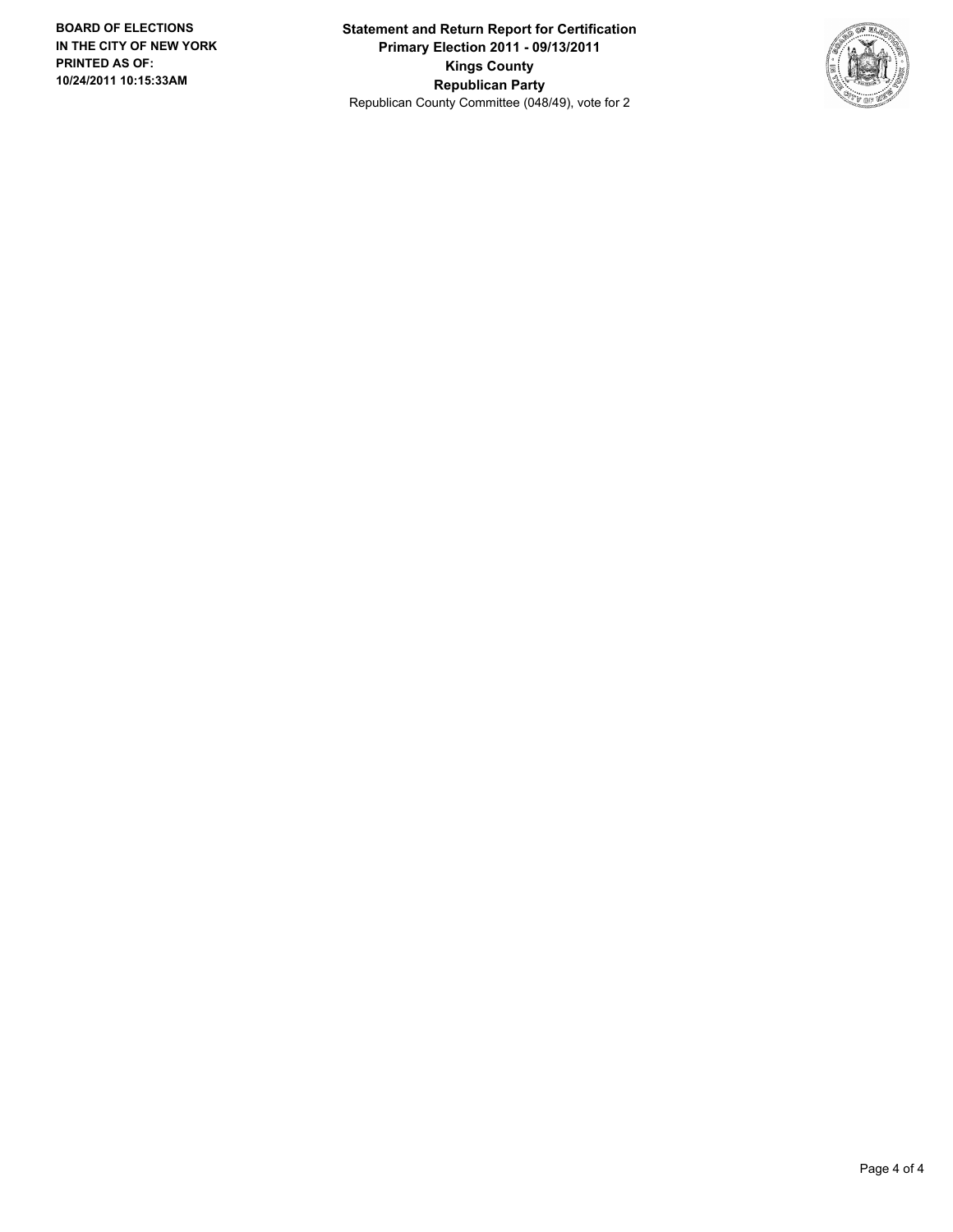

## **Primary Election 2011 - 09/13/2011 Kings County - Republican Party**

Republican County Committee 049/49 Vote for 2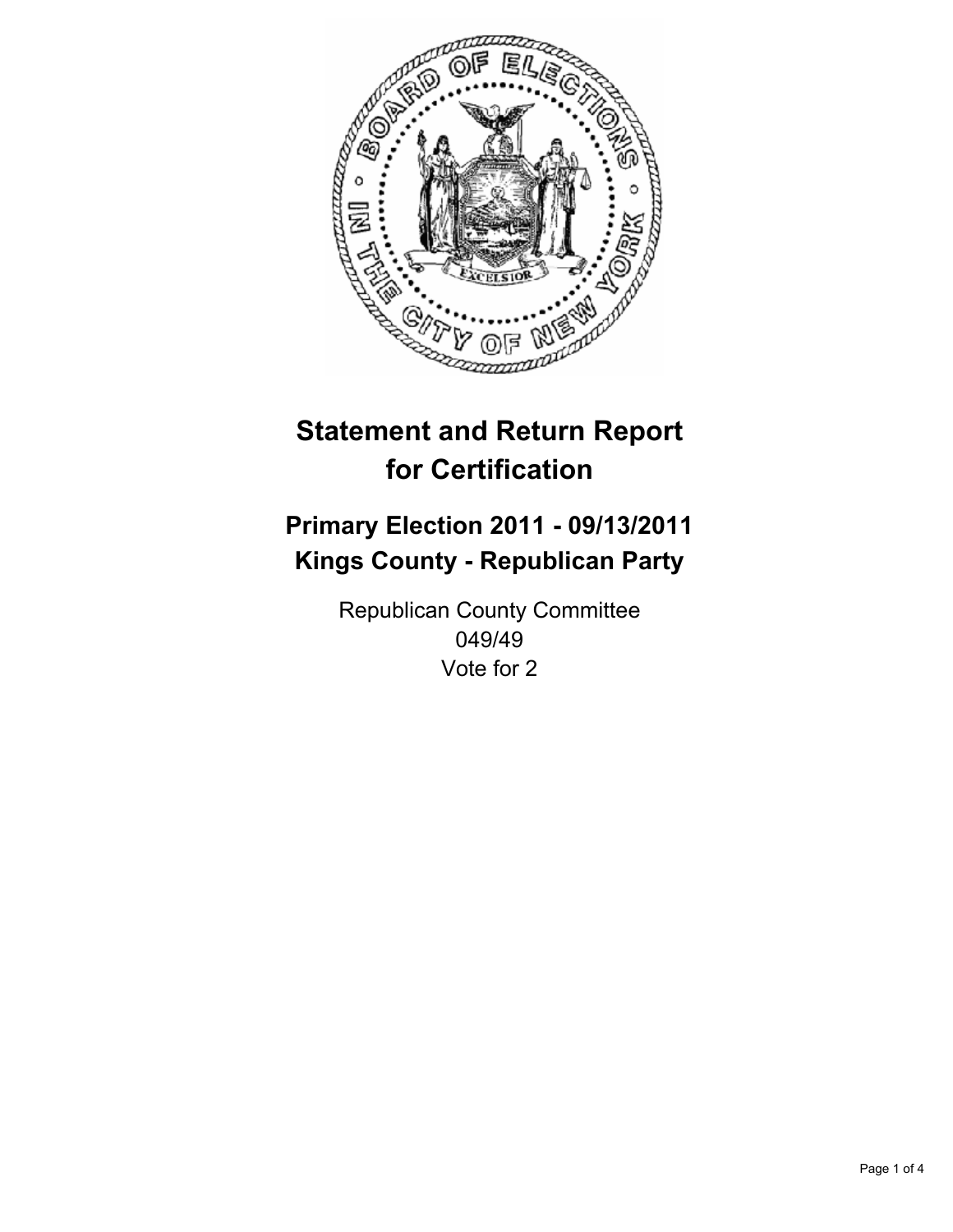

| <b>PUBLIC COUNTER</b>                                    | 4 |
|----------------------------------------------------------|---|
| <b>EMERGENCY</b>                                         | 0 |
| ABSENTEE/MILITARY                                        | 0 |
| <b>FEDERAL</b>                                           | 0 |
| <b>SPECIAL PRESIDENTIAL</b>                              | 0 |
| <b>AFFIDAVIT</b>                                         | 0 |
| <b>Total Ballots</b>                                     | 4 |
| Less - Inapplicable Federal/Special Presidential Ballots | 0 |
| <b>Total Applicable Ballots</b>                          | 4 |
| <b>ANTONIO CARELLO</b>                                   | 1 |
| <b>NANCY CARELLO</b>                                     | 3 |
| <b>FRANCESCA CIULLA</b>                                  | 0 |
| <b>VINCENT MARINELLO</b>                                 | 2 |
| <b>Total Votes</b>                                       | 6 |
| Unrecorded                                               | 2 |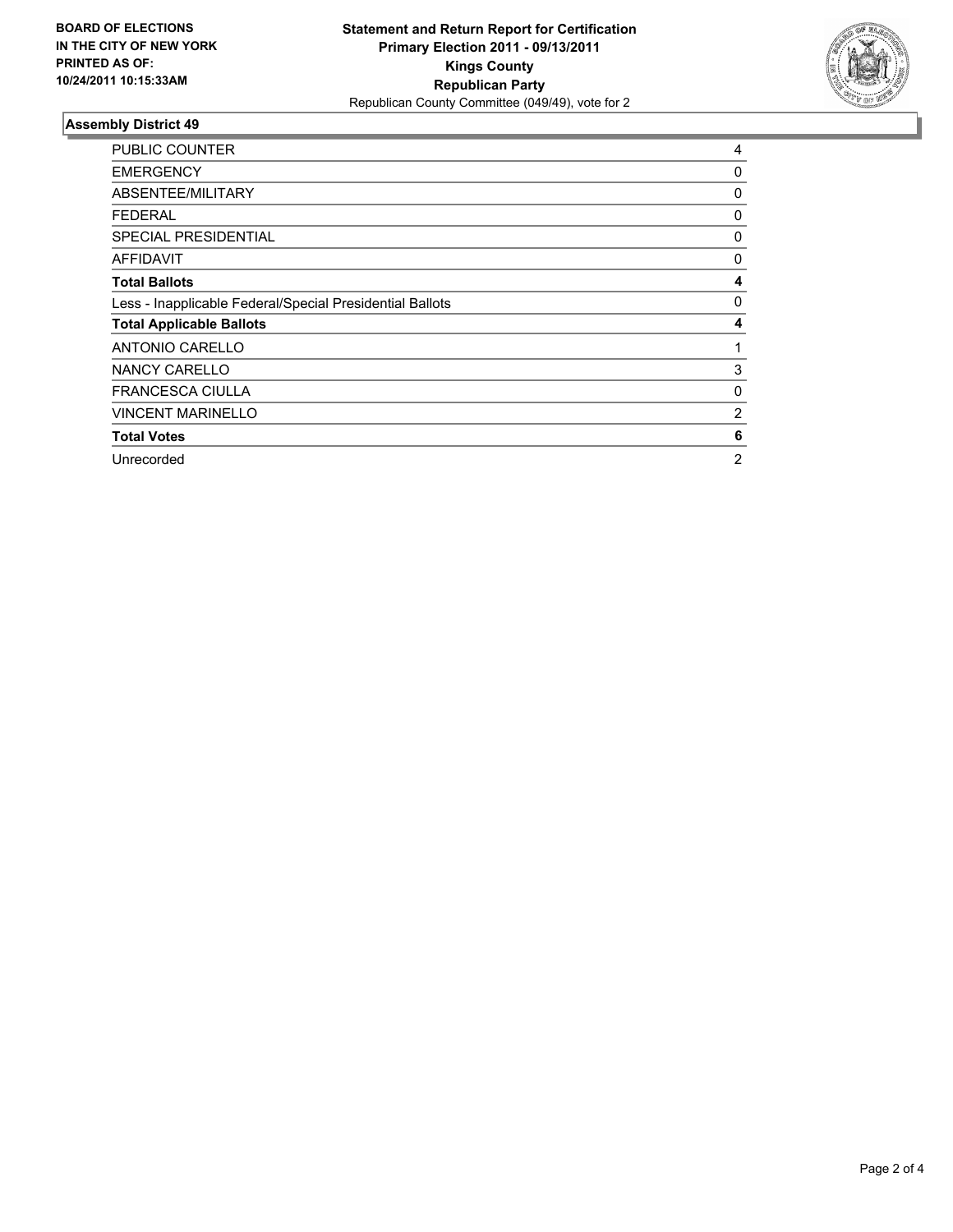### **Total for Republican County Committee (049/49) - Kings County**

| <b>PUBLIC COUNTER</b>                                    | 4              |
|----------------------------------------------------------|----------------|
| <b>EMERGENCY</b>                                         | 0              |
| ABSENTEE/MILITARY                                        | 0              |
| <b>FEDERAL</b>                                           | 0              |
| <b>SPECIAL PRESIDENTIAL</b>                              | 0              |
| <b>AFFIDAVIT</b>                                         | 0              |
| <b>Total Ballots</b>                                     | 4              |
| Less - Inapplicable Federal/Special Presidential Ballots | 0              |
| <b>Total Applicable Ballots</b>                          | 4              |
| <b>ANTONIO CARELLO</b>                                   | 1              |
| NANCY CARELLO                                            | 3              |
| <b>FRANCESCA CIULLA</b>                                  | 0              |
| <b>VINCENT MARINELLO</b>                                 | 2              |
| <b>Total Votes</b>                                       | 6              |
| Unrecorded                                               | $\overline{2}$ |

We certify this statement to be correct, and have caused the same to be attested by the signatures of the members of the board, or a majority thereof, on

Date

Secretary **Chairman** 

Canvassing Board **Canvassing Board** Canvassing Board **Deputy Chief Clerk** 

Canvassing Board

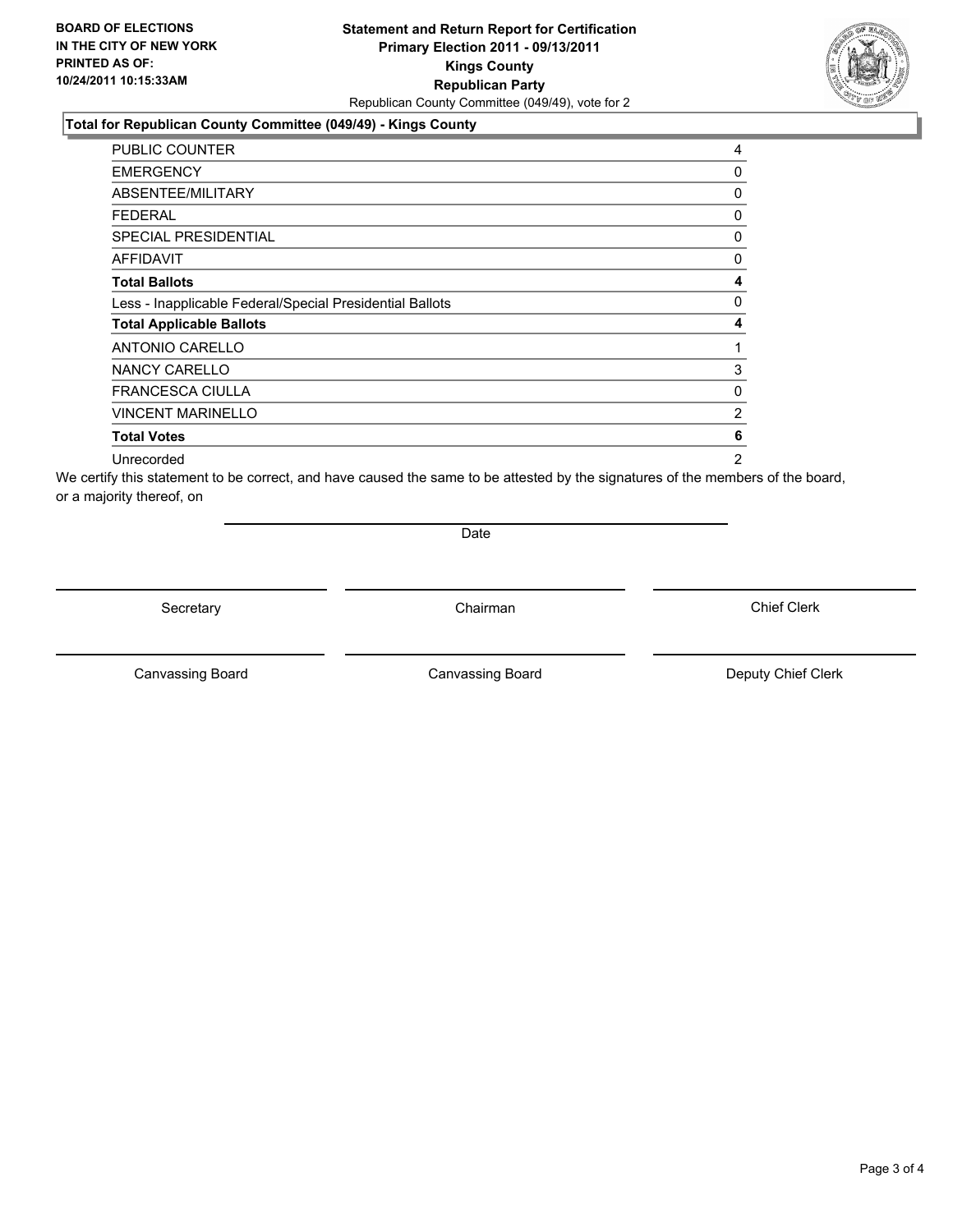**Statement and Return Report for Certification Primary Election 2011 - 09/13/2011 Kings County Republican Party** Republican County Committee (049/49), vote for 2

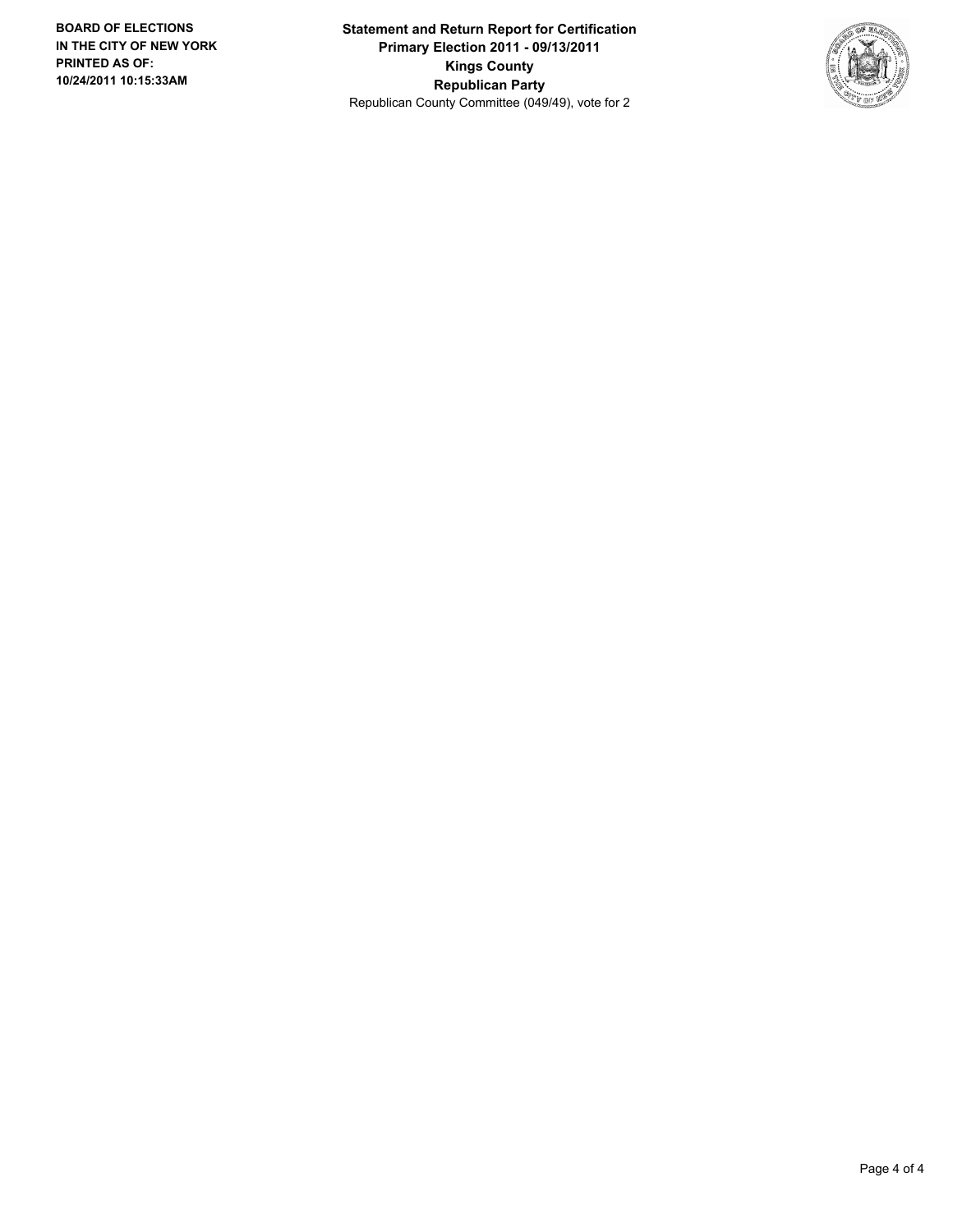

## **Primary Election 2011 - 09/13/2011 Kings County - Republican Party**

Republican County Committee 050/49 Vote for 2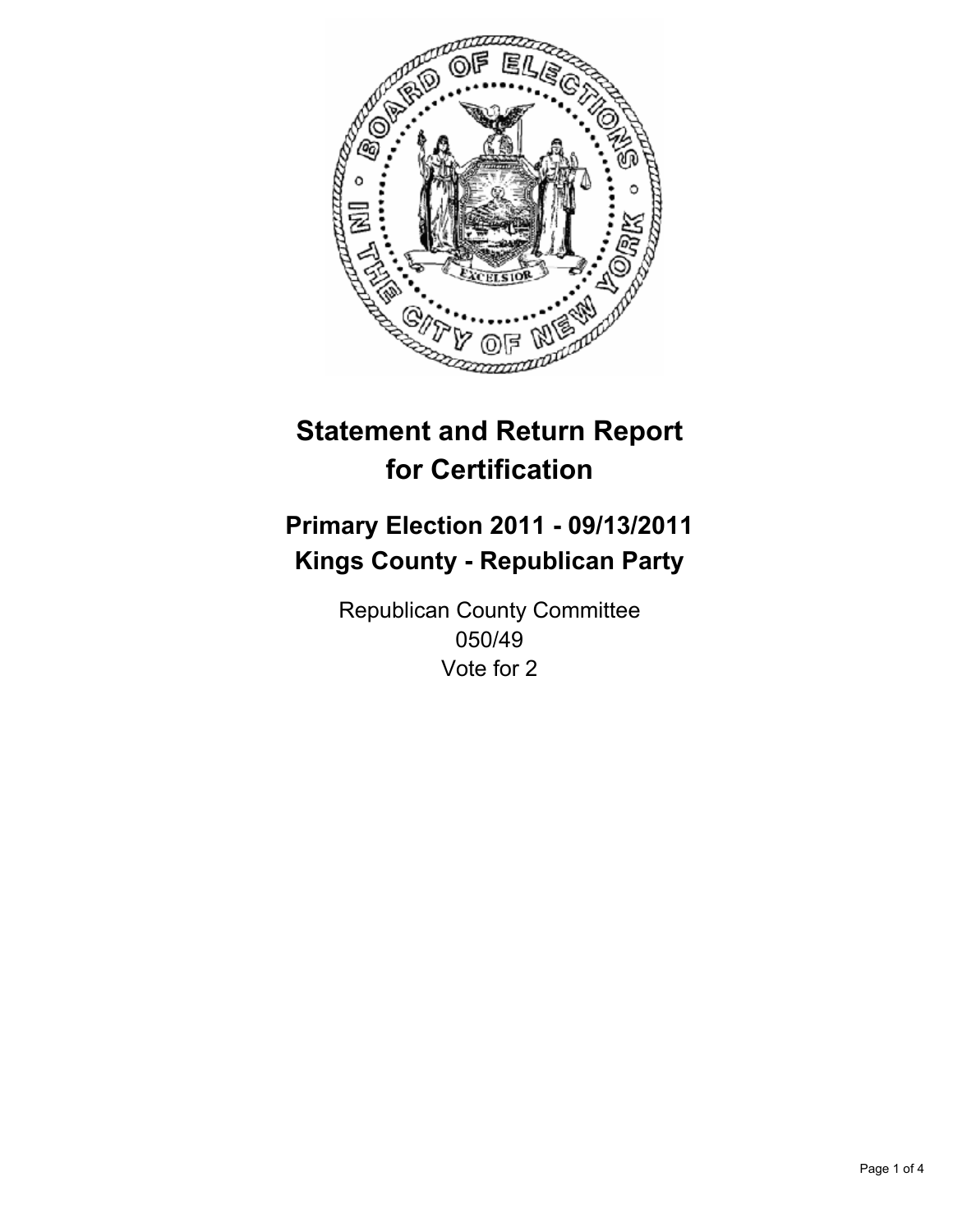

| <b>PUBLIC COUNTER</b>                                    | 9           |
|----------------------------------------------------------|-------------|
| <b>EMERGENCY</b>                                         | 0           |
| ABSENTEE/MILITARY                                        | 1           |
| FEDERAL                                                  | 0           |
| <b>SPECIAL PRESIDENTIAL</b>                              | 0           |
| <b>AFFIDAVIT</b>                                         | 0           |
| <b>Total Ballots</b>                                     | 10          |
| Less - Inapplicable Federal/Special Presidential Ballots | 0           |
| <b>Total Applicable Ballots</b>                          | 10          |
| <b>CATHY MARINELLO</b>                                   | 6           |
| <b>JANUSZ P KRAWCZYNSKI</b>                              | 3           |
| QIANG LI                                                 | 3           |
| <b>HOI TSUI</b>                                          | $\mathbf 0$ |
| <b>Total Votes</b>                                       | 12          |
| Unrecorded                                               | 8           |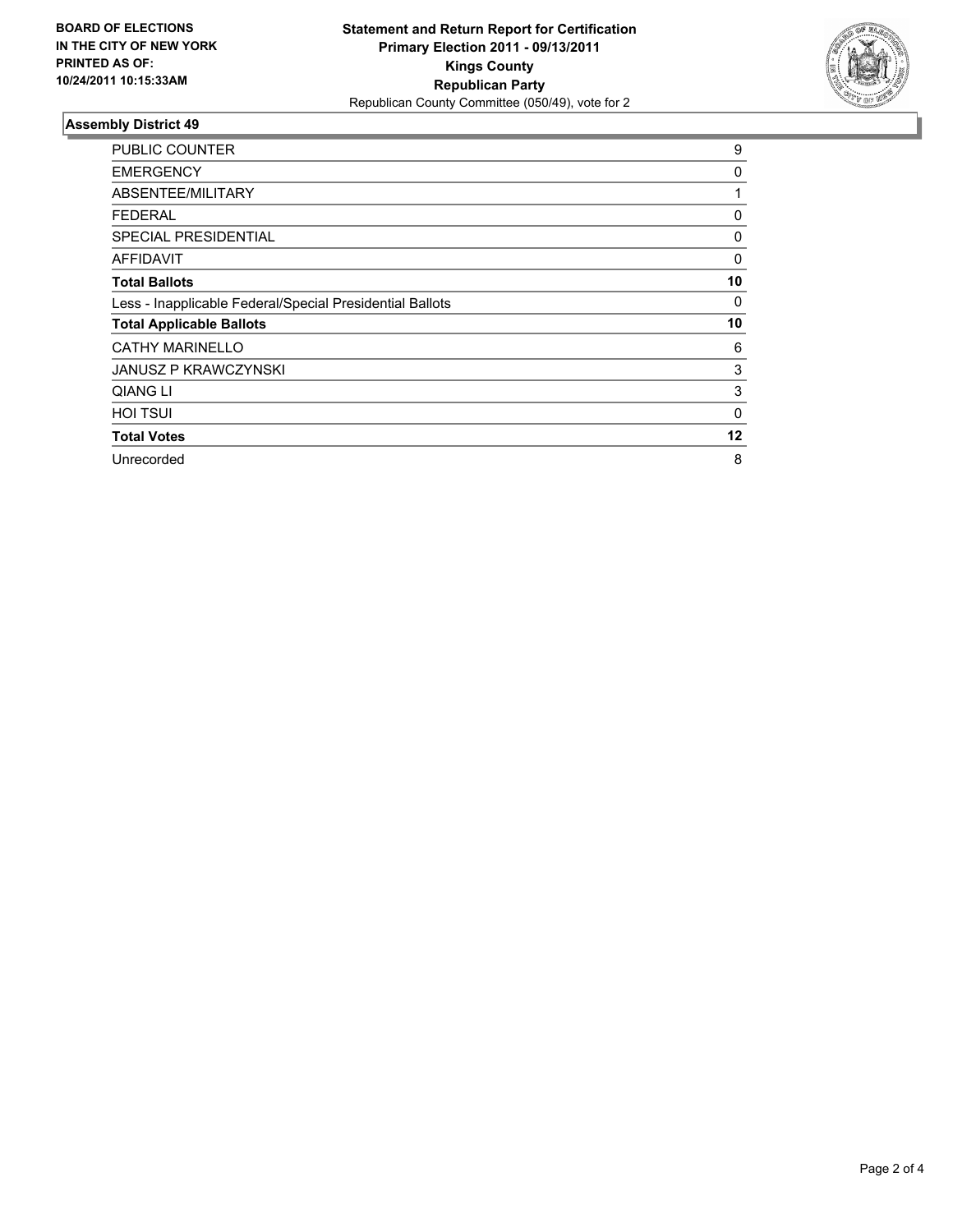#### **Total for Republican County Committee (050/49) - Kings County**

| <b>PUBLIC COUNTER</b>                                    | 9       |
|----------------------------------------------------------|---------|
| <b>EMERGENCY</b>                                         | 0       |
| ABSENTEE/MILITARY                                        | 1       |
| FEDERAL                                                  | 0       |
| <b>SPECIAL PRESIDENTIAL</b>                              | 0       |
| AFFIDAVIT                                                | 0       |
| <b>Total Ballots</b>                                     | 10      |
| Less - Inapplicable Federal/Special Presidential Ballots | 0       |
| <b>Total Applicable Ballots</b>                          | 10      |
| <b>CATHY MARINELLO</b>                                   | 6       |
| <b>JANUSZ P KRAWCZYNSKI</b>                              | 3       |
| QIANG LI                                                 | 3       |
| <b>HOI TSUI</b>                                          | 0       |
| <b>Total Votes</b>                                       | $12 \,$ |
| Unrecorded                                               | 8       |

We certify this statement to be correct, and have caused the same to be attested by the signatures of the members of the board, or a majority thereof, on

Date

Secretary **Chairman** 

Canvassing Board **Canvassing Board** Canvassing Board **Deputy Chief Clerk** 

Canvassing Board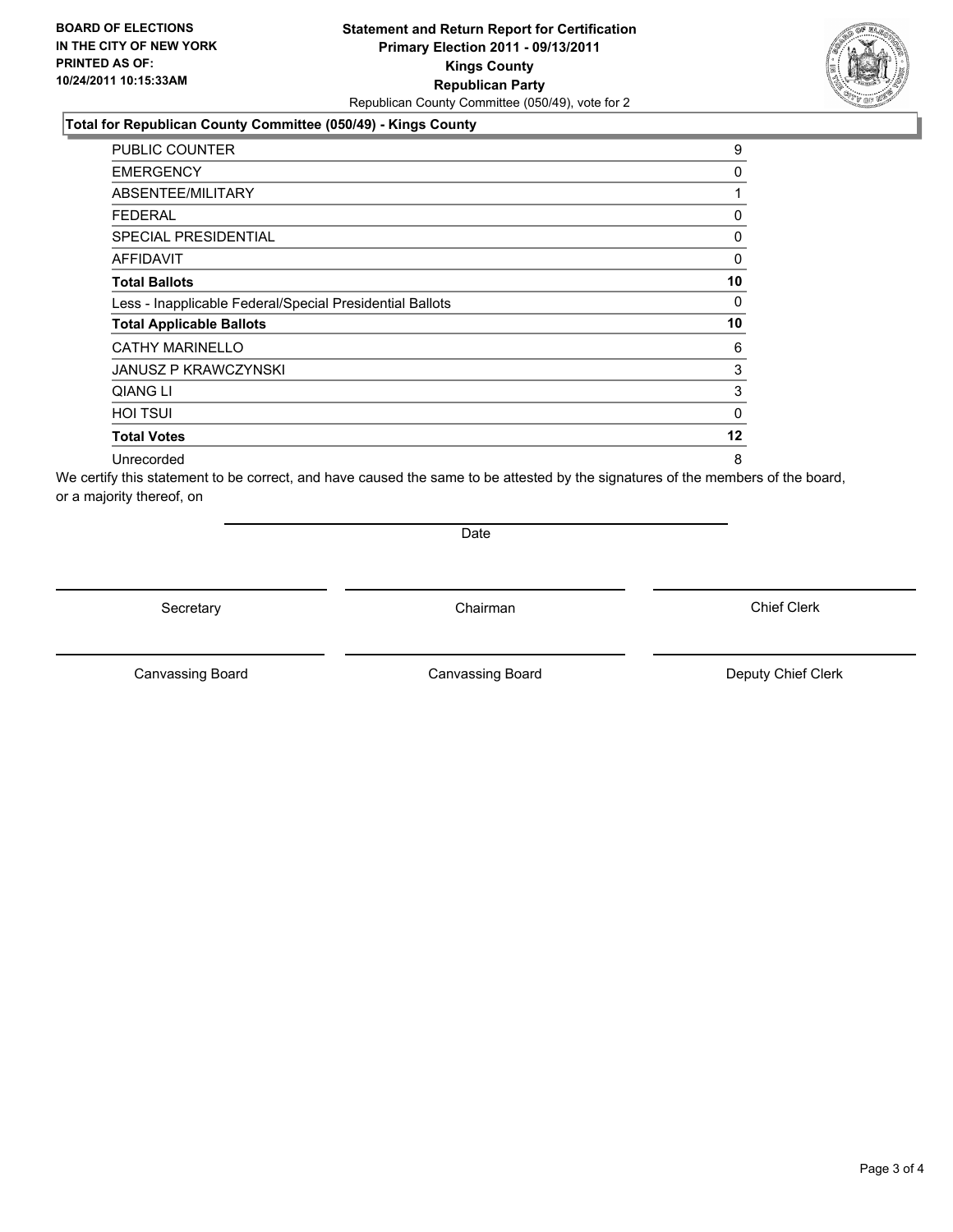**Statement and Return Report for Certification Primary Election 2011 - 09/13/2011 Kings County Republican Party** Republican County Committee (050/49), vote for 2

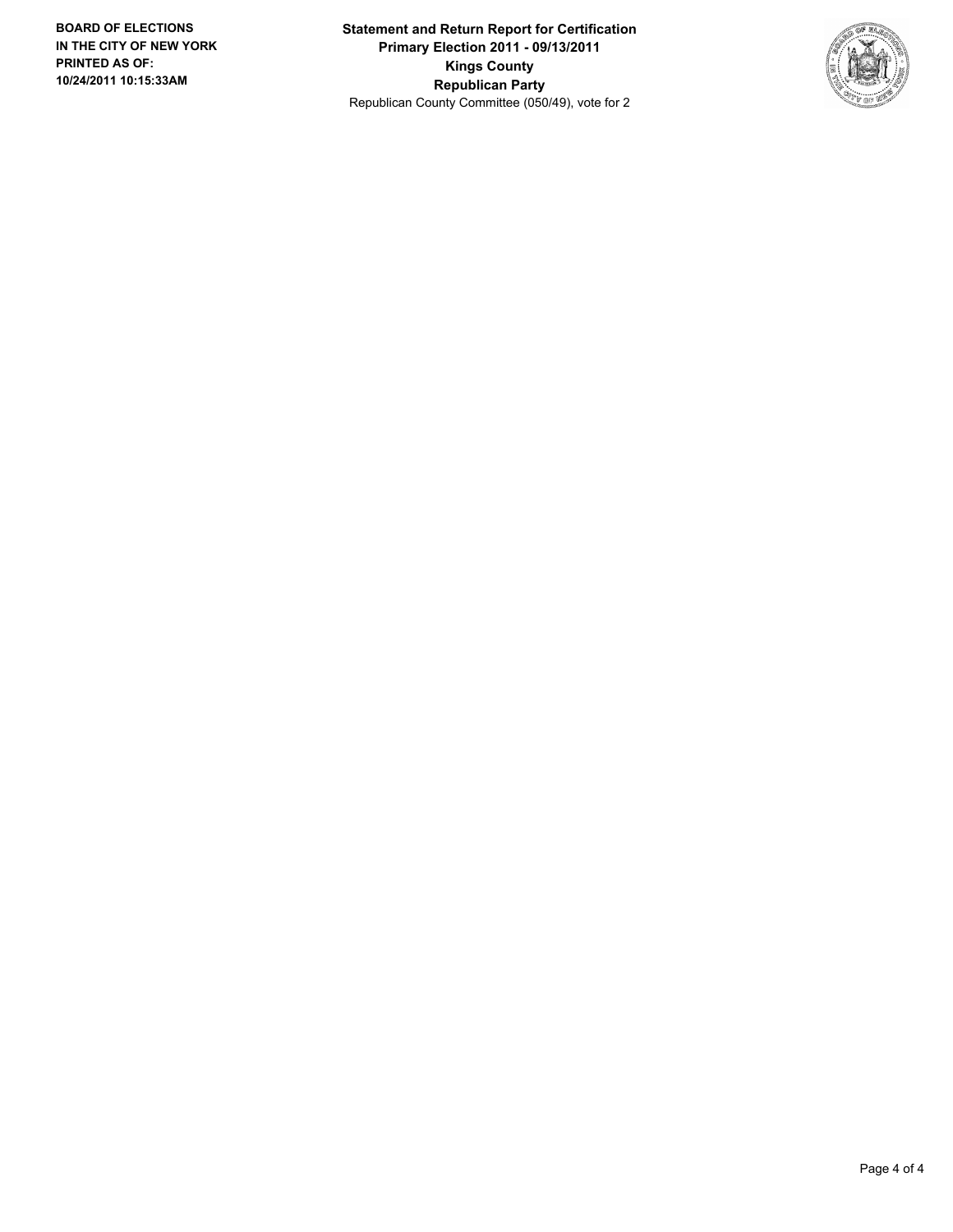

## **Primary Election 2011 - 09/13/2011 Kings County - Republican Party**

Republican County Committee 051/49 Vote for 2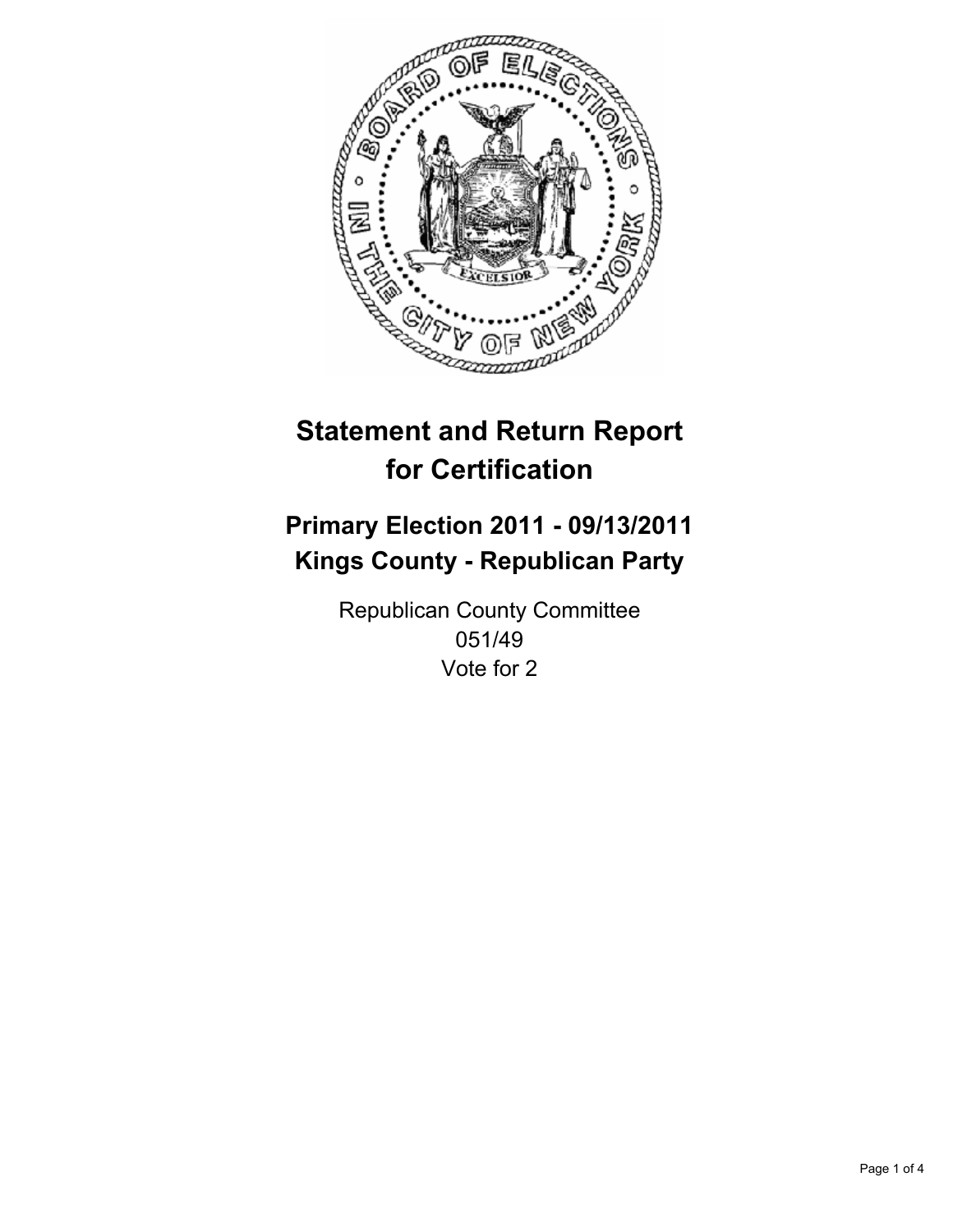

| <b>PUBLIC COUNTER</b>                                    | 6  |
|----------------------------------------------------------|----|
| <b>EMERGENCY</b>                                         | 0  |
| ABSENTEE/MILITARY                                        | 1  |
| <b>FEDERAL</b>                                           | 0  |
| <b>SPECIAL PRESIDENTIAL</b>                              | 0  |
| AFFIDAVIT                                                | 0  |
| <b>Total Ballots</b>                                     | 7  |
| Less - Inapplicable Federal/Special Presidential Ballots | 0  |
| <b>Total Applicable Ballots</b>                          | 7  |
| <b>SHARON I GOLDSTEIN</b>                                | 4  |
| <b>JOHN V RUSSO</b>                                      | 3  |
| <b>XIAN LIN</b>                                          | 0  |
| ROCCO RILLOTTA                                           | 5  |
| <b>Total Votes</b>                                       | 12 |
| Unrecorded                                               | 2  |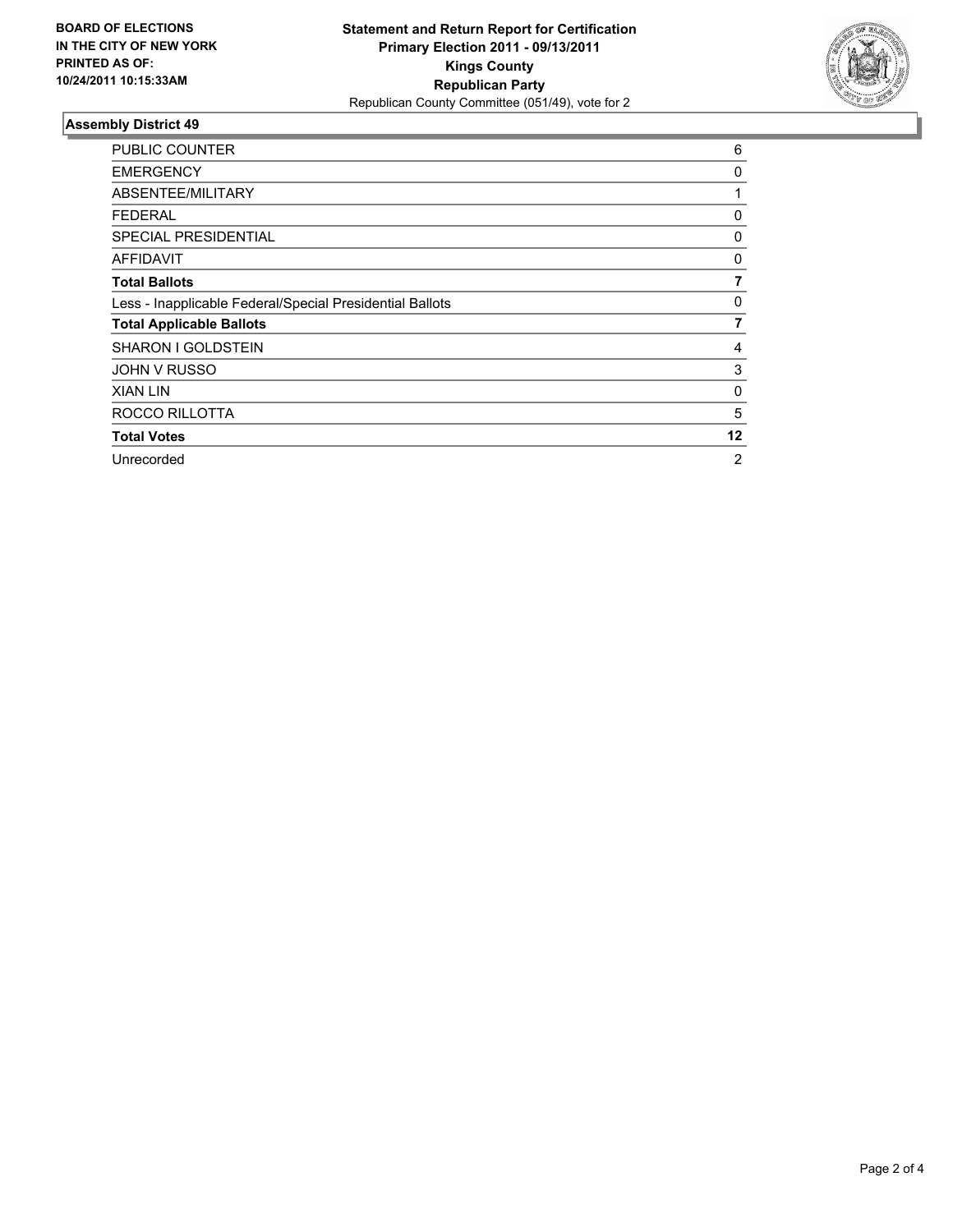#### **Total for Republican County Committee (051/49) - Kings County**

| PUBLIC COUNTER                                           | 6  |
|----------------------------------------------------------|----|
| <b>EMERGENCY</b>                                         | 0  |
| ABSENTEE/MILITARY                                        | 1  |
| <b>FEDERAL</b>                                           | 0  |
| <b>SPECIAL PRESIDENTIAL</b>                              | 0  |
| AFFIDAVIT                                                | 0  |
| <b>Total Ballots</b>                                     | 7  |
| Less - Inapplicable Federal/Special Presidential Ballots | 0  |
| <b>Total Applicable Ballots</b>                          | 7  |
| <b>SHARON I GOLDSTEIN</b>                                | 4  |
| <b>JOHN V RUSSO</b>                                      | 3  |
| <b>XIAN LIN</b>                                          | 0  |
| ROCCO RILLOTTA                                           | 5  |
| <b>Total Votes</b>                                       | 12 |
| Unrecorded                                               | 2  |

We certify this statement to be correct, and have caused the same to be attested by the signatures of the members of the board, or a majority thereof, on

Date

Secretary **Chairman** 

Canvassing Board **Canvassing Board** Canvassing Board **Deputy Chief Clerk** 

Canvassing Board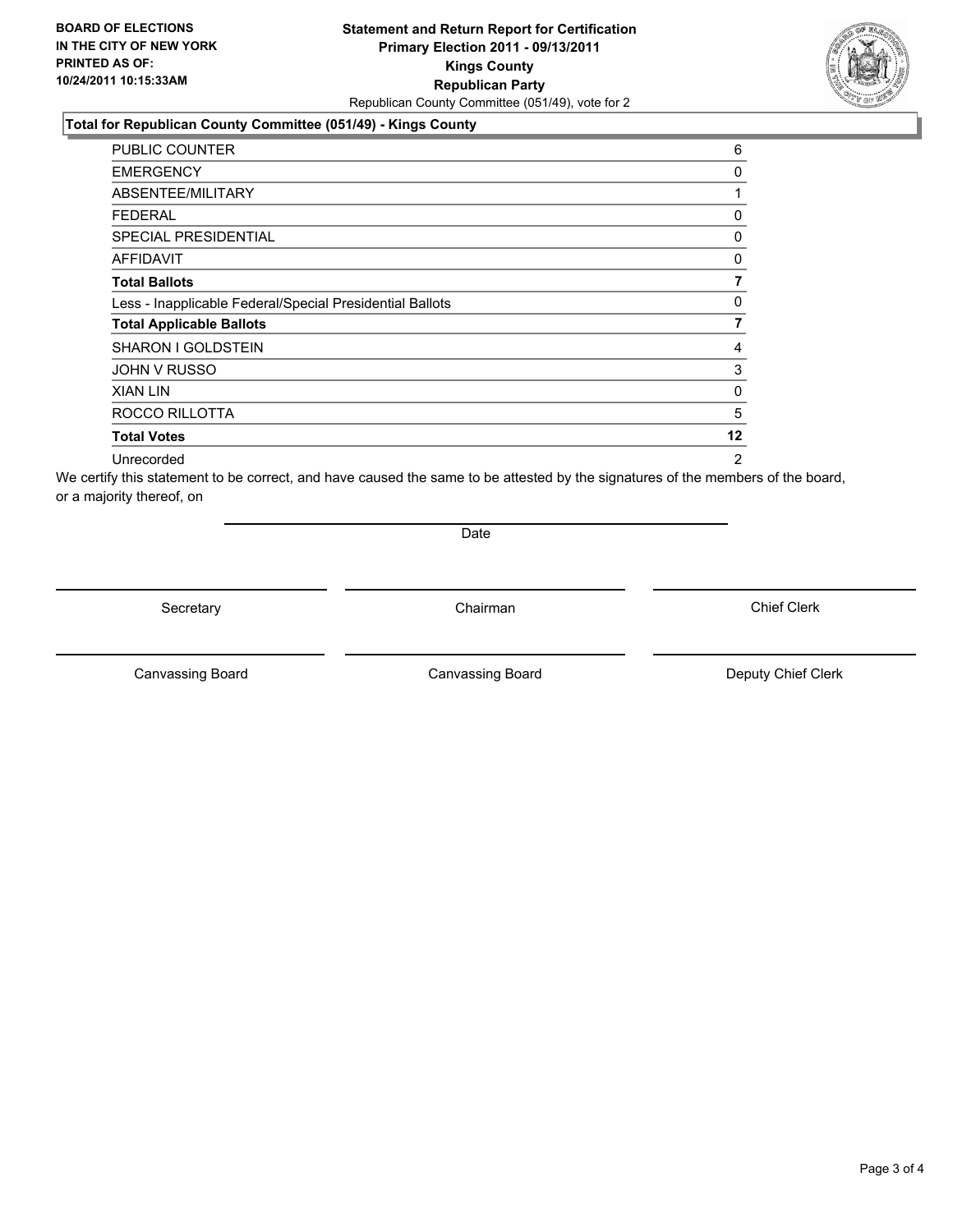**Statement and Return Report for Certification Primary Election 2011 - 09/13/2011 Kings County Republican Party** Republican County Committee (051/49), vote for 2

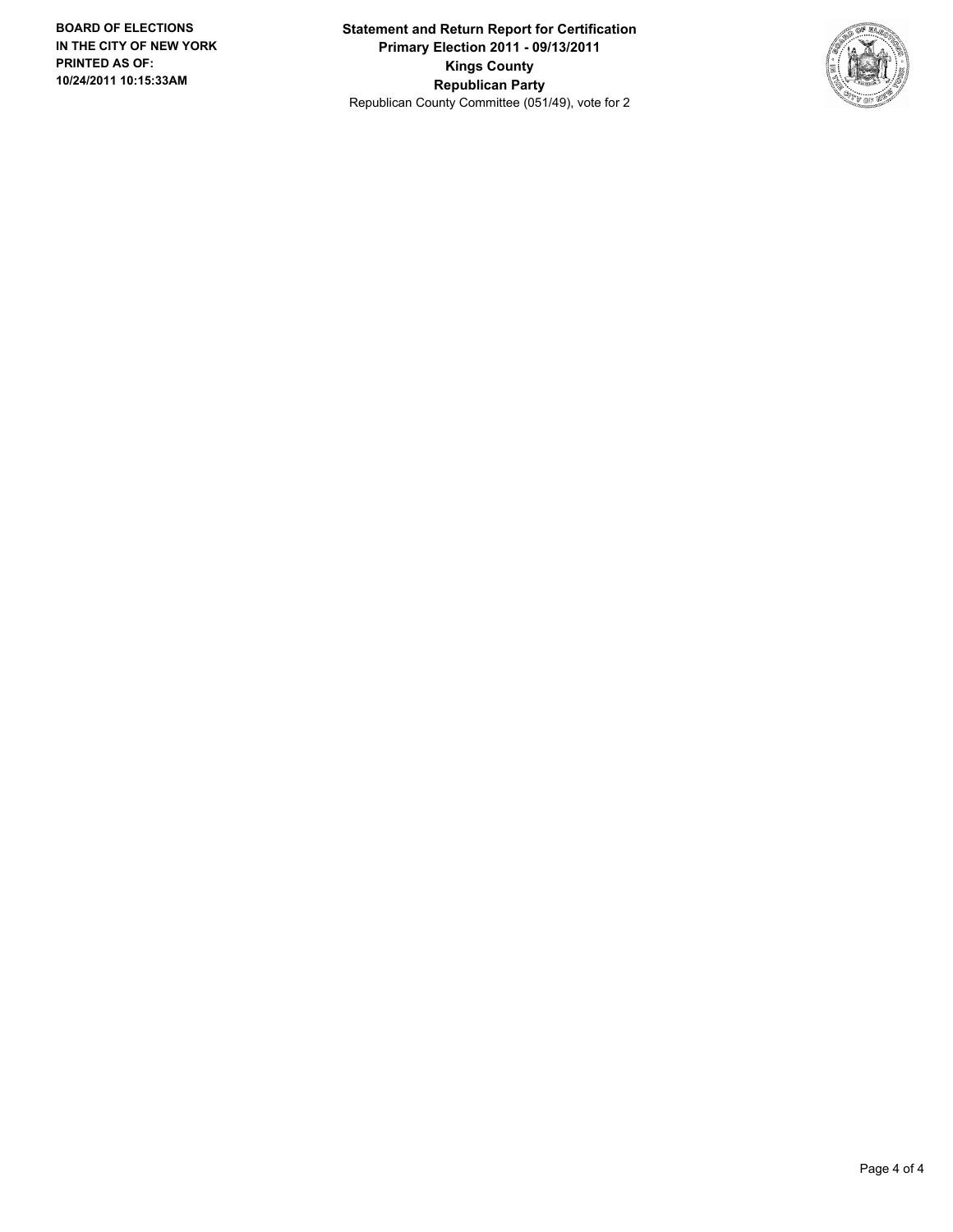

## **Primary Election 2011 - 09/13/2011 Kings County - Republican Party**

Republican County Committee 052/49 Vote for 2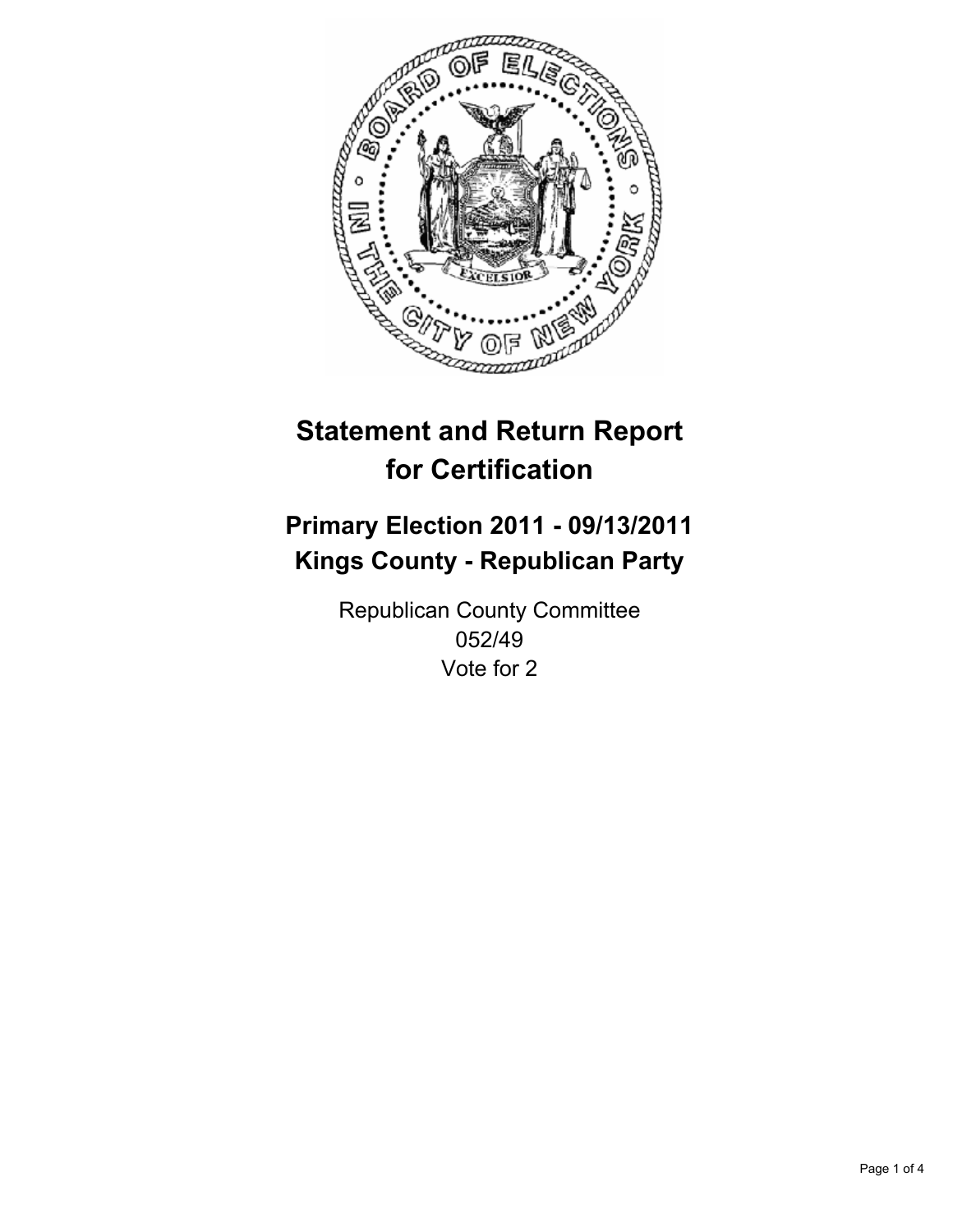

| <b>PUBLIC COUNTER</b>                                    | 11 |
|----------------------------------------------------------|----|
| <b>EMERGENCY</b>                                         | 0  |
| ABSENTEE/MILITARY                                        | 0  |
| <b>FEDERAL</b>                                           | 0  |
| <b>SPECIAL PRESIDENTIAL</b>                              | 0  |
| AFFIDAVIT                                                | 0  |
| <b>Total Ballots</b>                                     | 11 |
| Less - Inapplicable Federal/Special Presidential Ballots | 0  |
| <b>Total Applicable Ballots</b>                          | 11 |
| <b>AURELIA CAGNO</b>                                     | 7  |
| MICHAEL CSMEREKA                                         | 4  |
| <b>NATALIA SHIF</b>                                      | 7  |
| ZHI LI                                                   | 2  |
| <b>Total Votes</b>                                       | 20 |
| Unrecorded                                               | 2  |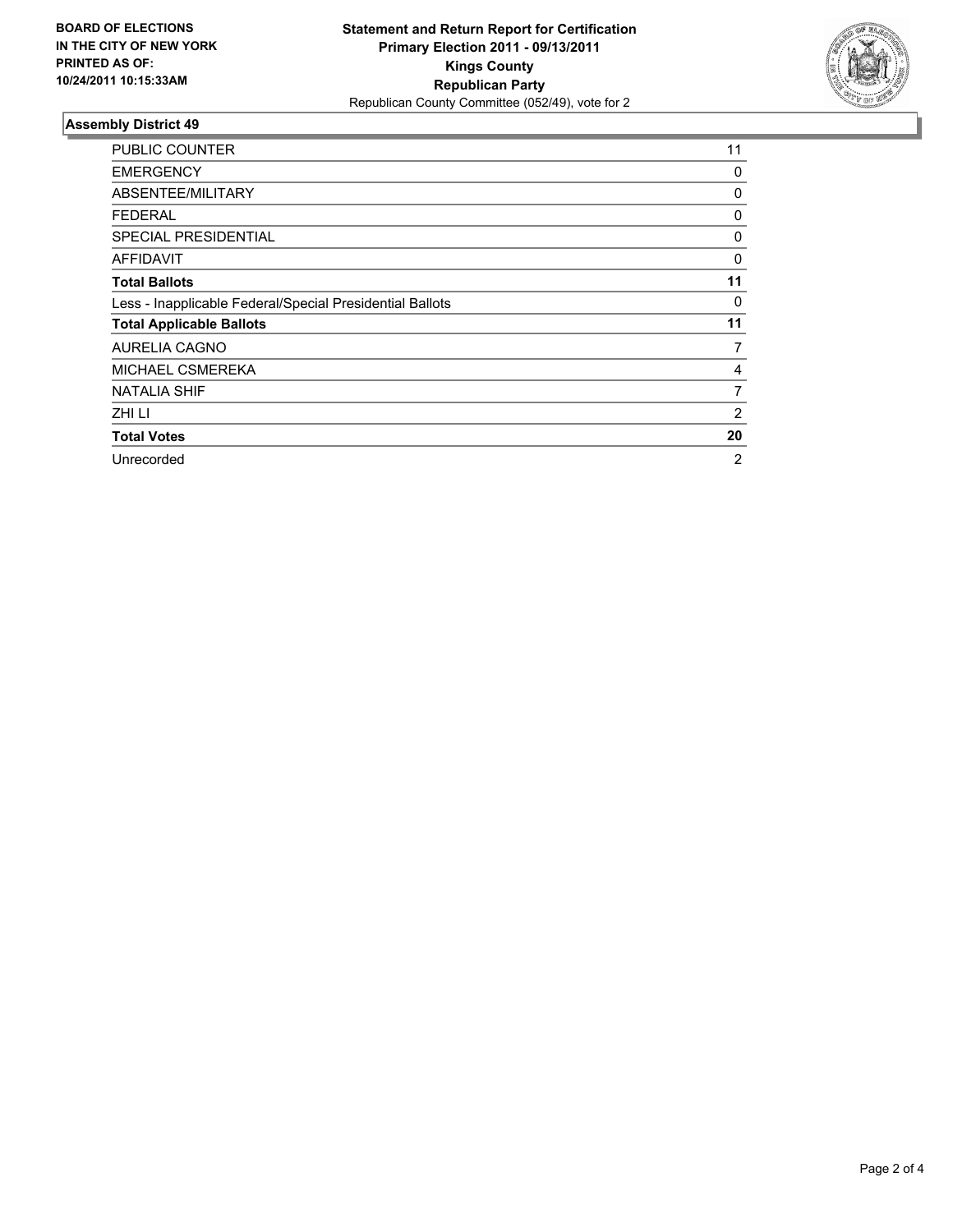#### **Total for Republican County Committee (052/49) - Kings County**

| <b>PUBLIC COUNTER</b>                                    | 11 |
|----------------------------------------------------------|----|
| <b>EMERGENCY</b>                                         | 0  |
| ABSENTEE/MILITARY                                        | 0  |
| <b>FEDERAL</b>                                           | 0  |
| <b>SPECIAL PRESIDENTIAL</b>                              | 0  |
| AFFIDAVIT                                                | 0  |
| <b>Total Ballots</b>                                     | 11 |
| Less - Inapplicable Federal/Special Presidential Ballots | 0  |
| <b>Total Applicable Ballots</b>                          | 11 |
| <b>AURELIA CAGNO</b>                                     | 7  |
| MICHAEL CSMEREKA                                         | 4  |
| <b>NATALIA SHIF</b>                                      | 7  |
| ZHI LI                                                   | 2  |
| <b>Total Votes</b>                                       | 20 |
| Unrecorded                                               | 2  |

We certify this statement to be correct, and have caused the same to be attested by the signatures of the members of the board, or a majority thereof, on

Date

Secretary **Chairman** 

Canvassing Board **Canvassing Board** Canvassing Board **Deputy Chief Clerk** 

Canvassing Board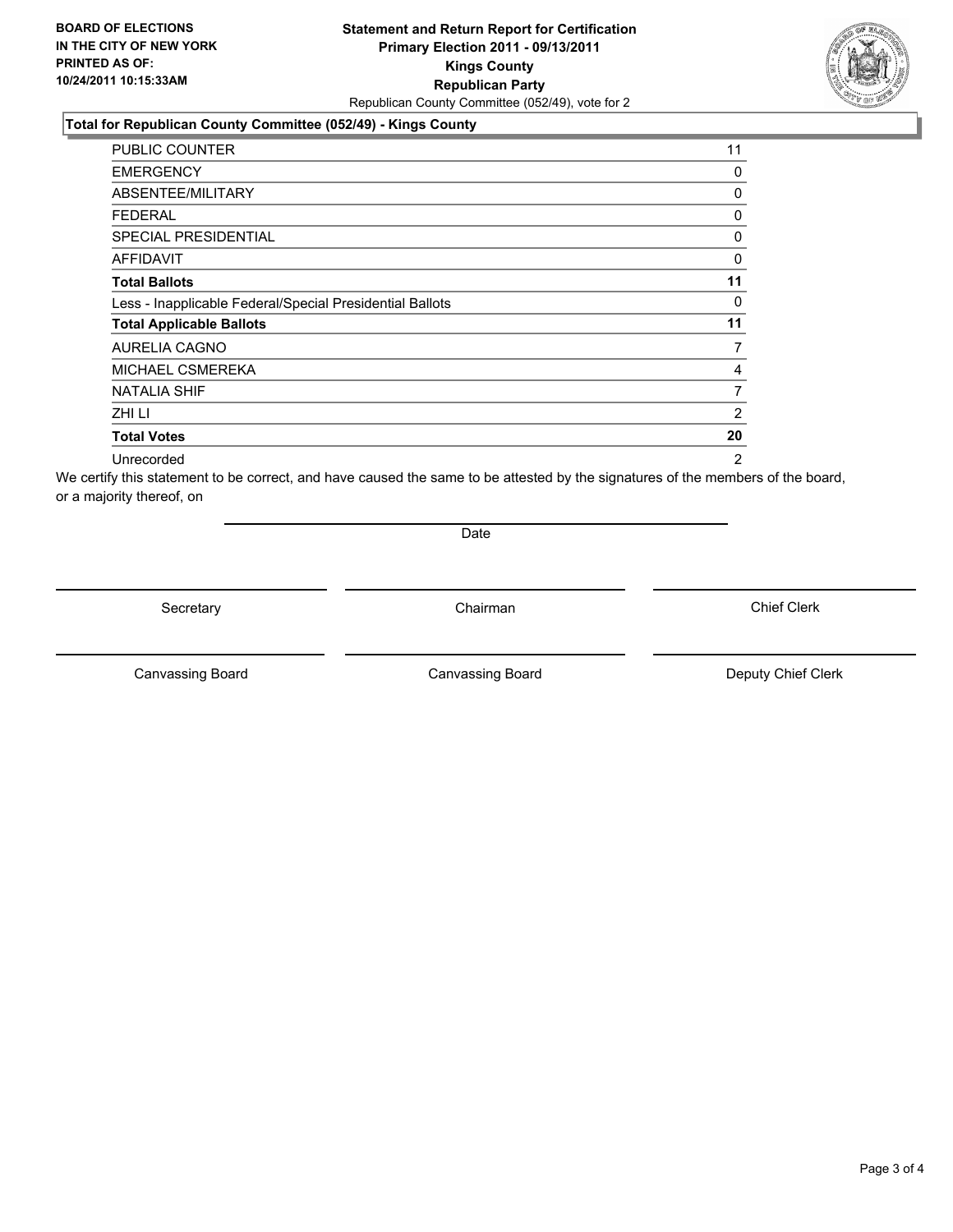**Statement and Return Report for Certification Primary Election 2011 - 09/13/2011 Kings County Republican Party** Republican County Committee (052/49), vote for 2

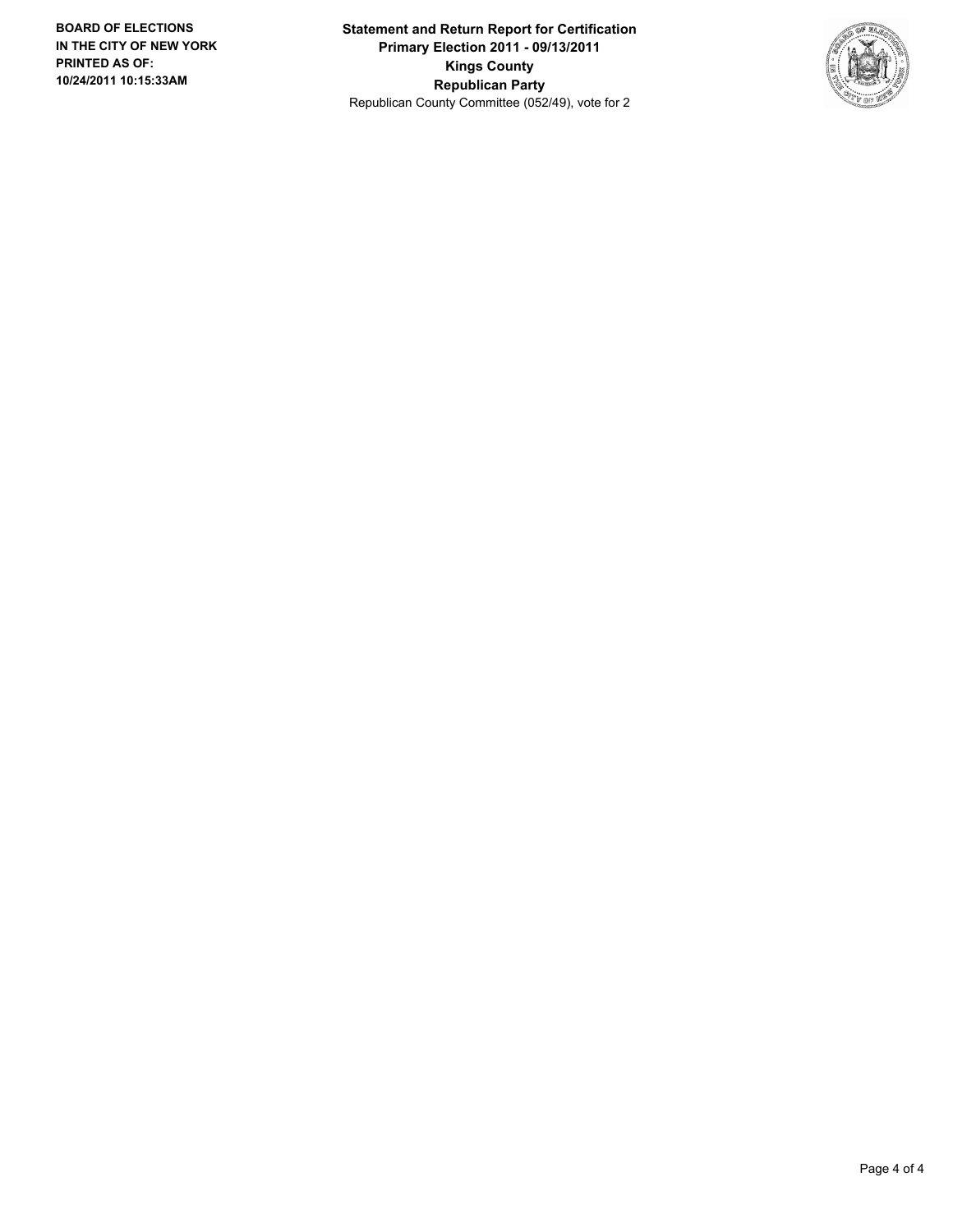

## **Primary Election 2011 - 09/13/2011 Kings County - Republican Party**

Republican County Committee 053/49 Vote for 2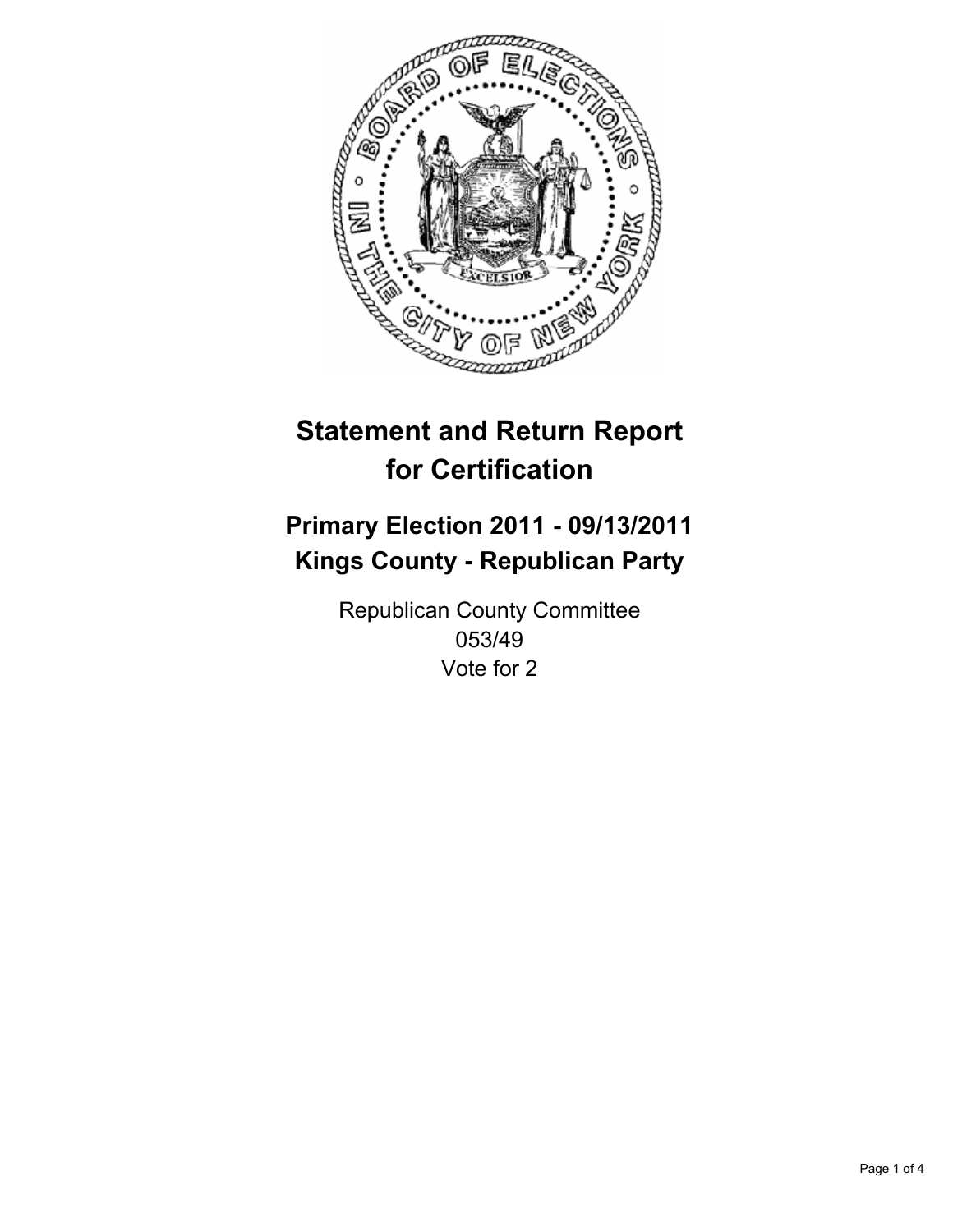

| <b>PUBLIC COUNTER</b>                                    | 6 |
|----------------------------------------------------------|---|
| <b>EMERGENCY</b>                                         | 0 |
| ABSENTEE/MILITARY                                        | 0 |
| <b>FEDERAL</b>                                           | 0 |
| SPECIAL PRESIDENTIAL                                     | 0 |
| AFFIDAVIT                                                | 0 |
| <b>Total Ballots</b>                                     | 6 |
| Less - Inapplicable Federal/Special Presidential Ballots | 0 |
| <b>Total Applicable Ballots</b>                          | 6 |
| <b>JEAN-PIERRE MADDALONI</b>                             | 5 |
| TATJANA NASONOVA                                         | 3 |
| <b>ASHLEY CHE-HE</b>                                     | 0 |
| <b>KUM SHUN</b>                                          | 1 |
| <b>Total Votes</b>                                       | 9 |
| Unrecorded                                               | 3 |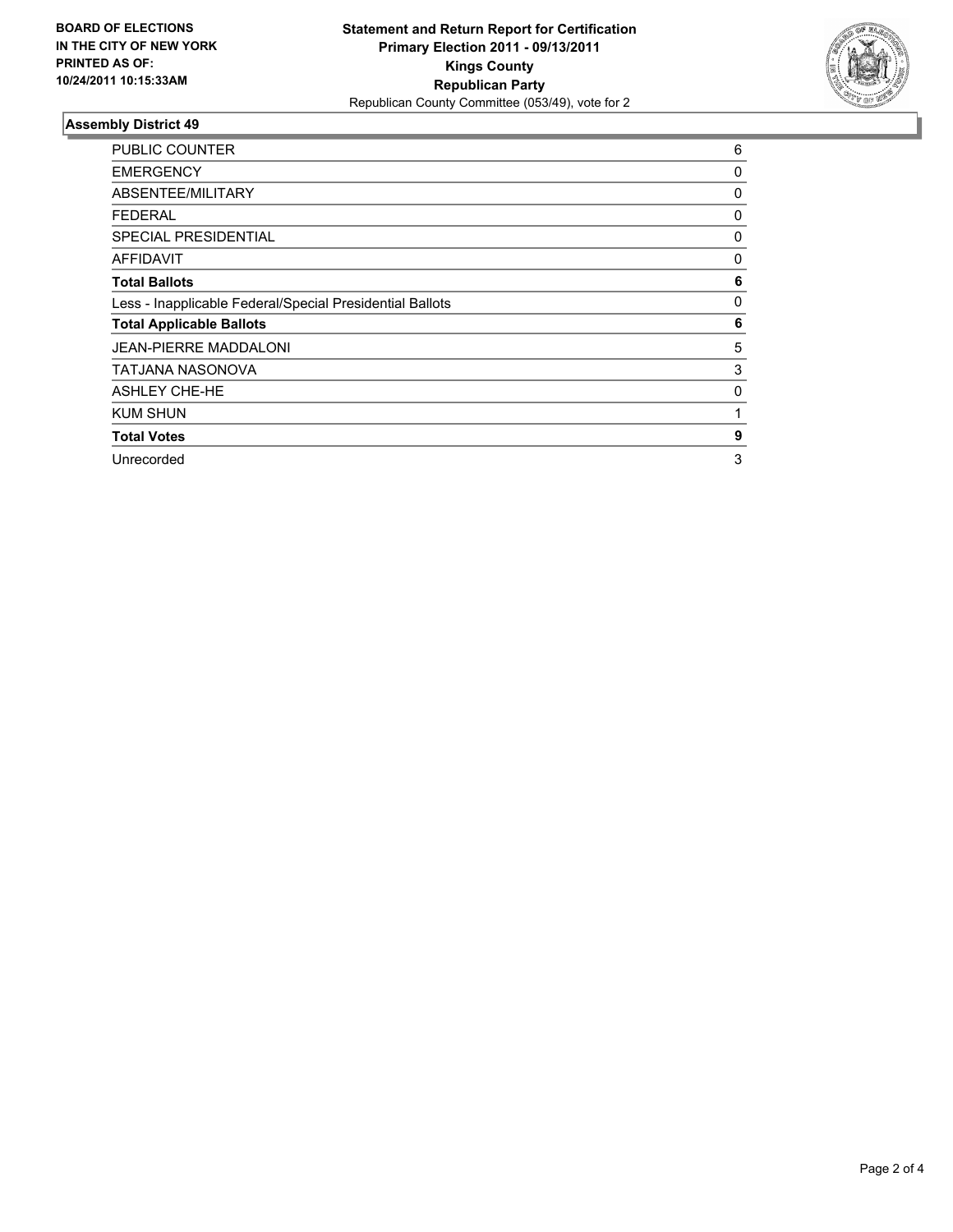#### **Total for Republican County Committee (053/49) - Kings County**

| <b>PUBLIC COUNTER</b>                                    | 6 |
|----------------------------------------------------------|---|
| <b>EMERGENCY</b>                                         | 0 |
| ABSENTEE/MILITARY                                        | 0 |
| <b>FEDERAL</b>                                           | 0 |
| <b>SPECIAL PRESIDENTIAL</b>                              | 0 |
| AFFIDAVIT                                                | 0 |
| <b>Total Ballots</b>                                     | 6 |
| Less - Inapplicable Federal/Special Presidential Ballots | 0 |
| <b>Total Applicable Ballots</b>                          | 6 |
| <b>JEAN-PIERRE MADDALONI</b>                             | 5 |
| TATJANA NASONOVA                                         | 3 |
| <b>ASHLEY CHE-HE</b>                                     | 0 |
| <b>KUM SHUN</b>                                          | 1 |
| <b>Total Votes</b>                                       | 9 |
| Unrecorded                                               | 3 |

We certify this statement to be correct, and have caused the same to be attested by the signatures of the members of the board, or a majority thereof, on

Date

Secretary **Chairman** 

Canvassing Board **Canvassing Board** Canvassing Board **Deputy Chief Clerk** 

Canvassing Board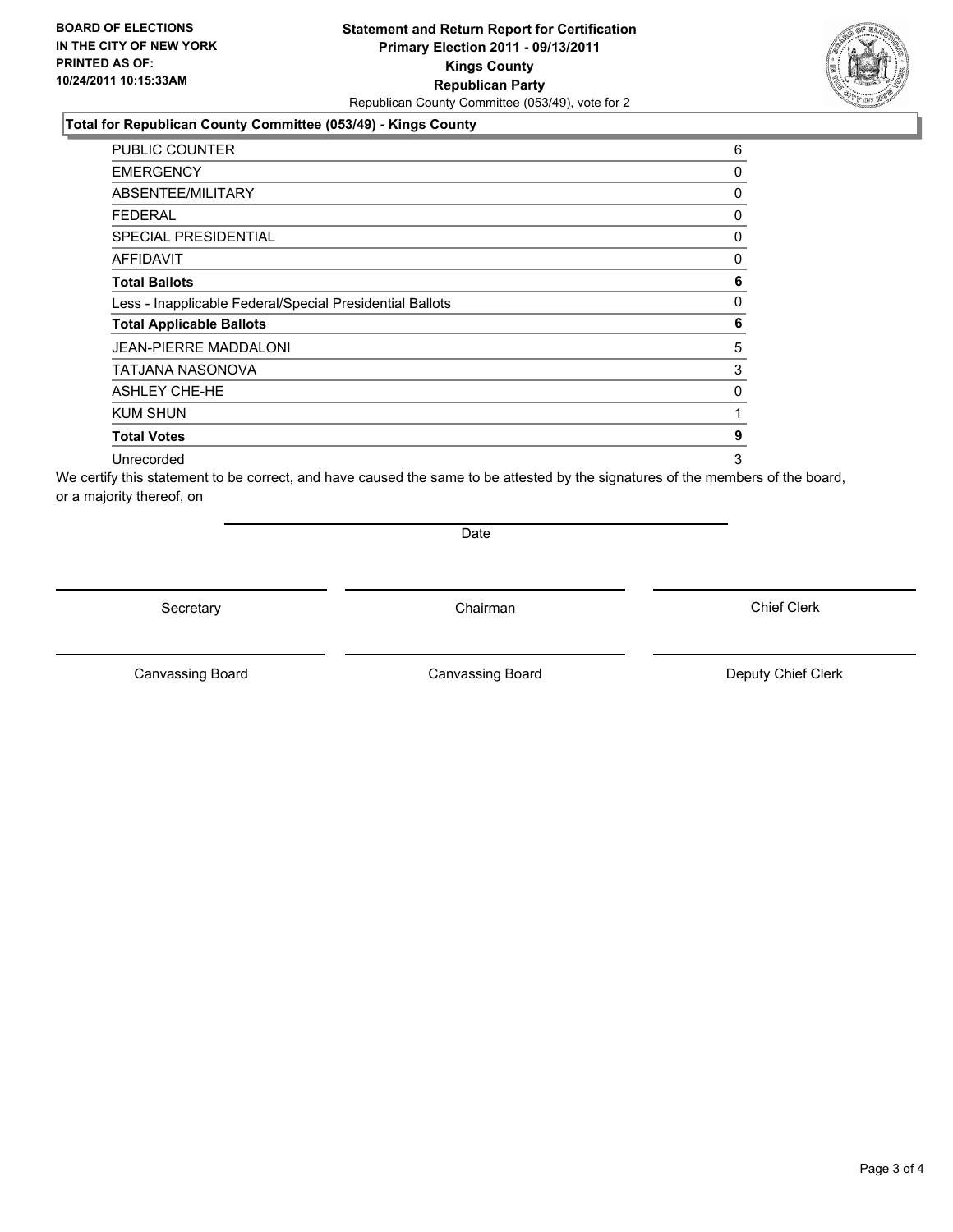**Statement and Return Report for Certification Primary Election 2011 - 09/13/2011 Kings County Republican Party** Republican County Committee (053/49), vote for 2

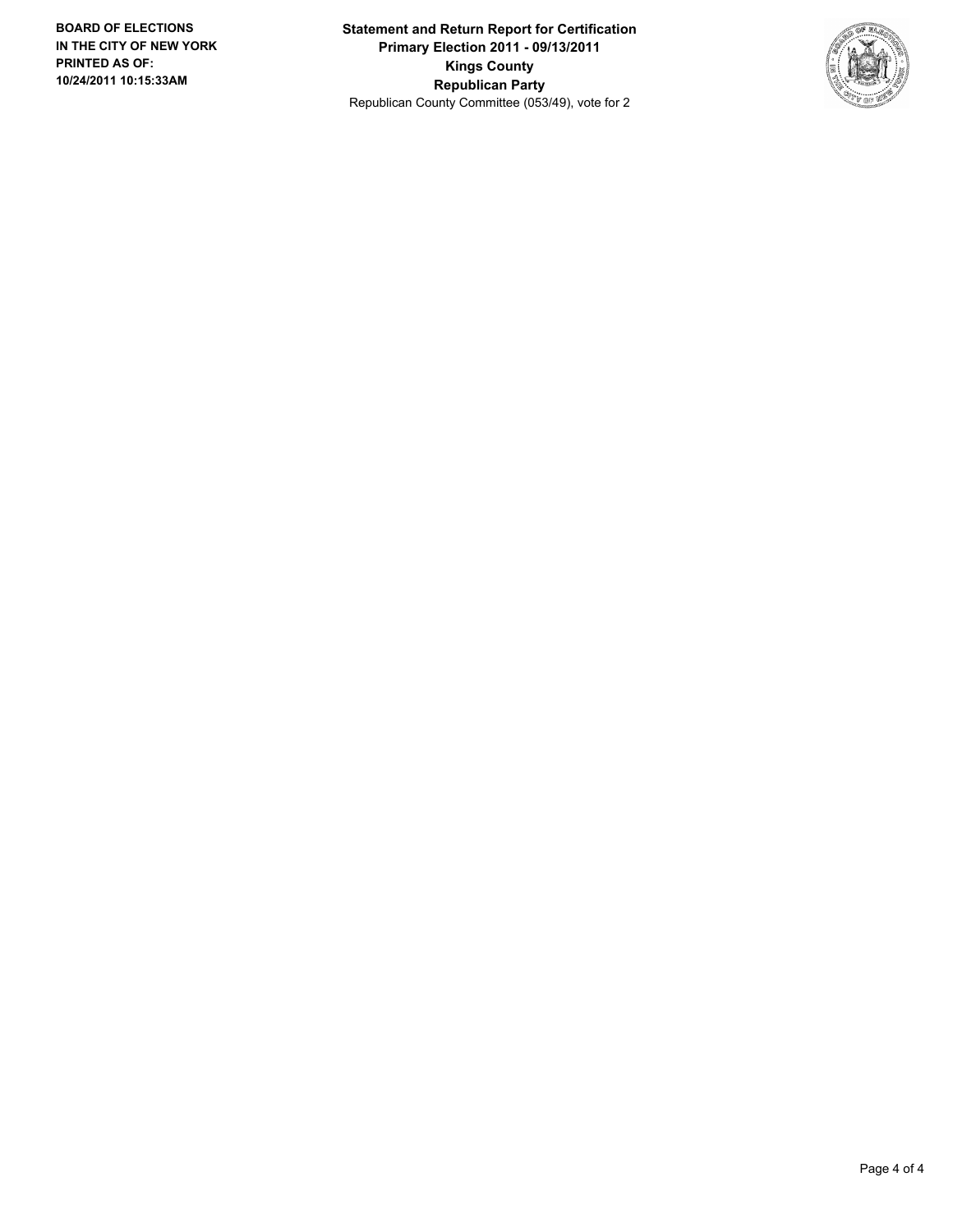

## **Primary Election 2011 - 09/13/2011 Kings County - Republican Party**

Republican County Committee 054/49 Vote for 2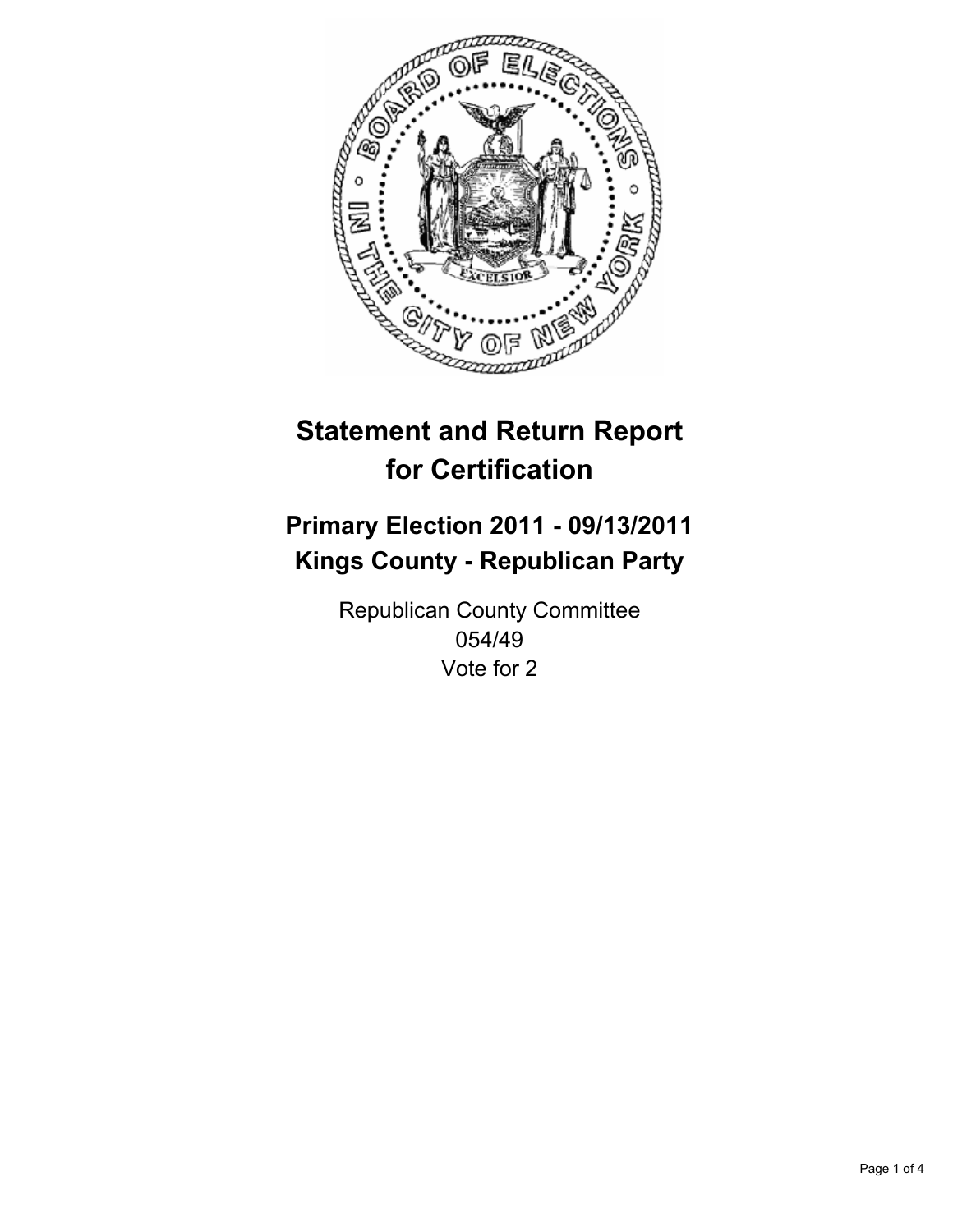

| <b>PUBLIC COUNTER</b>                                    | 5 |
|----------------------------------------------------------|---|
| <b>EMERGENCY</b>                                         | 0 |
| ABSENTEE/MILITARY                                        | 0 |
| <b>FEDERAL</b>                                           | 0 |
| <b>SPECIAL PRESIDENTIAL</b>                              | 0 |
| AFFIDAVIT                                                | 0 |
| <b>Total Ballots</b>                                     | 5 |
| Less - Inapplicable Federal/Special Presidential Ballots | 0 |
| <b>Total Applicable Ballots</b>                          | 5 |
| ANNA J KORNACKA                                          | 3 |
| <b>GAETANO MAZZA</b>                                     | 3 |
| NICHOLAS J LAMATTINA                                     | 0 |
| <b>JOSEPHINE SANFILIPPO</b>                              | 2 |
| <b>Total Votes</b>                                       | 8 |
| Unrecorded                                               | 2 |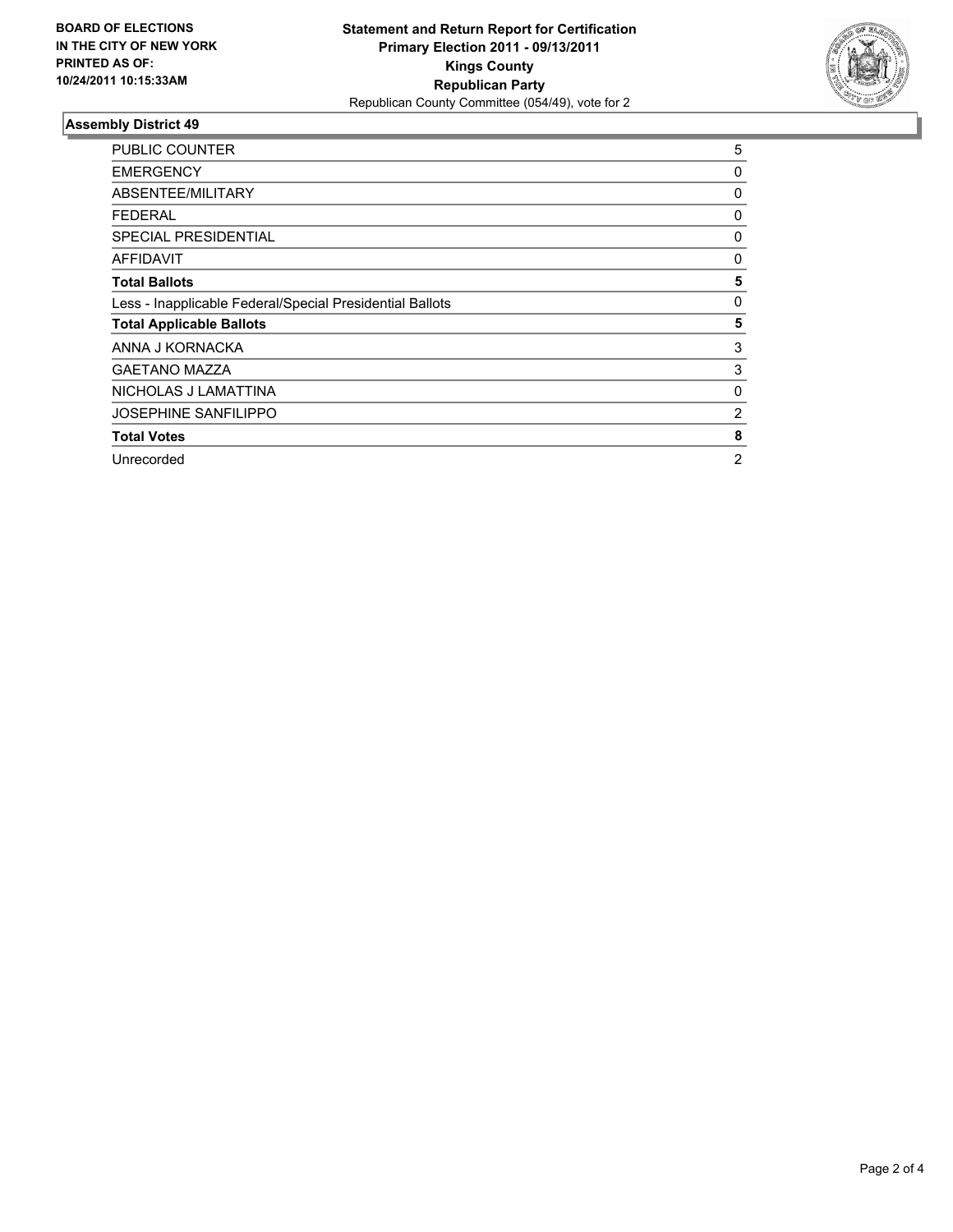### **Total for Republican County Committee (054/49) - Kings County**

| PUBLIC COUNTER                                           | 5              |
|----------------------------------------------------------|----------------|
| <b>EMERGENCY</b>                                         | 0              |
| ABSENTEE/MILITARY                                        | 0              |
| FEDERAL                                                  | 0              |
| SPECIAL PRESIDENTIAL                                     | 0              |
| <b>AFFIDAVIT</b>                                         | 0              |
| <b>Total Ballots</b>                                     | 5              |
| Less - Inapplicable Federal/Special Presidential Ballots | 0              |
| <b>Total Applicable Ballots</b>                          | 5              |
| ANNA J KORNACKA                                          | 3              |
| <b>GAETANO MAZZA</b>                                     | 3              |
| NICHOLAS J LAMATTINA                                     | 0              |
| <b>JOSEPHINE SANFILIPPO</b>                              | 2              |
| <b>Total Votes</b>                                       | 8              |
| Unrecorded                                               | $\overline{2}$ |

We certify this statement to be correct, and have caused the same to be attested by the signatures of the members of the board, or a majority thereof, on

Date

Secretary **Chairman** 

Canvassing Board

Canvassing Board **Canvassing Board** Canvassing Board **Deputy Chief Clerk** 

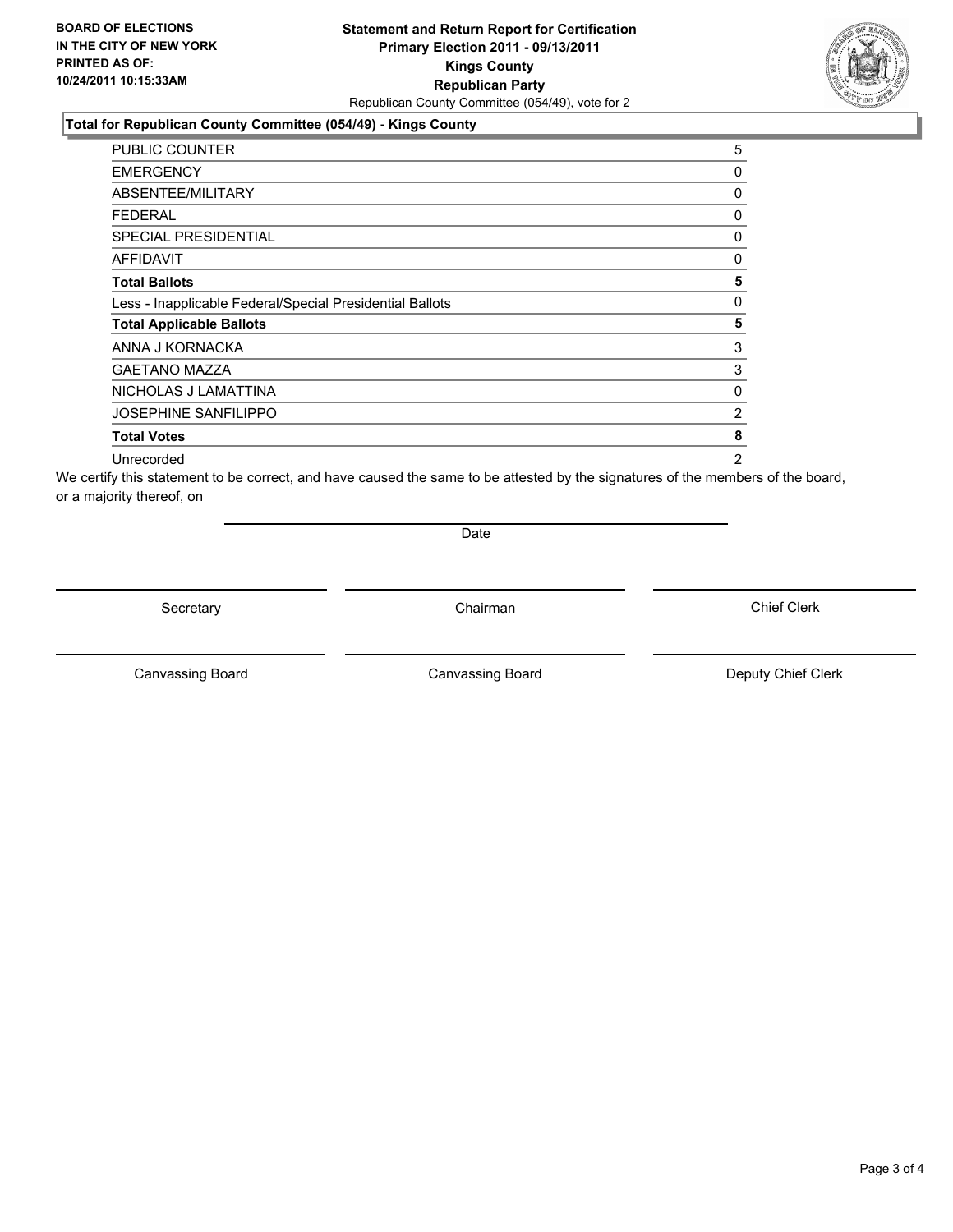**Statement and Return Report for Certification Primary Election 2011 - 09/13/2011 Kings County Republican Party** Republican County Committee (054/49), vote for 2

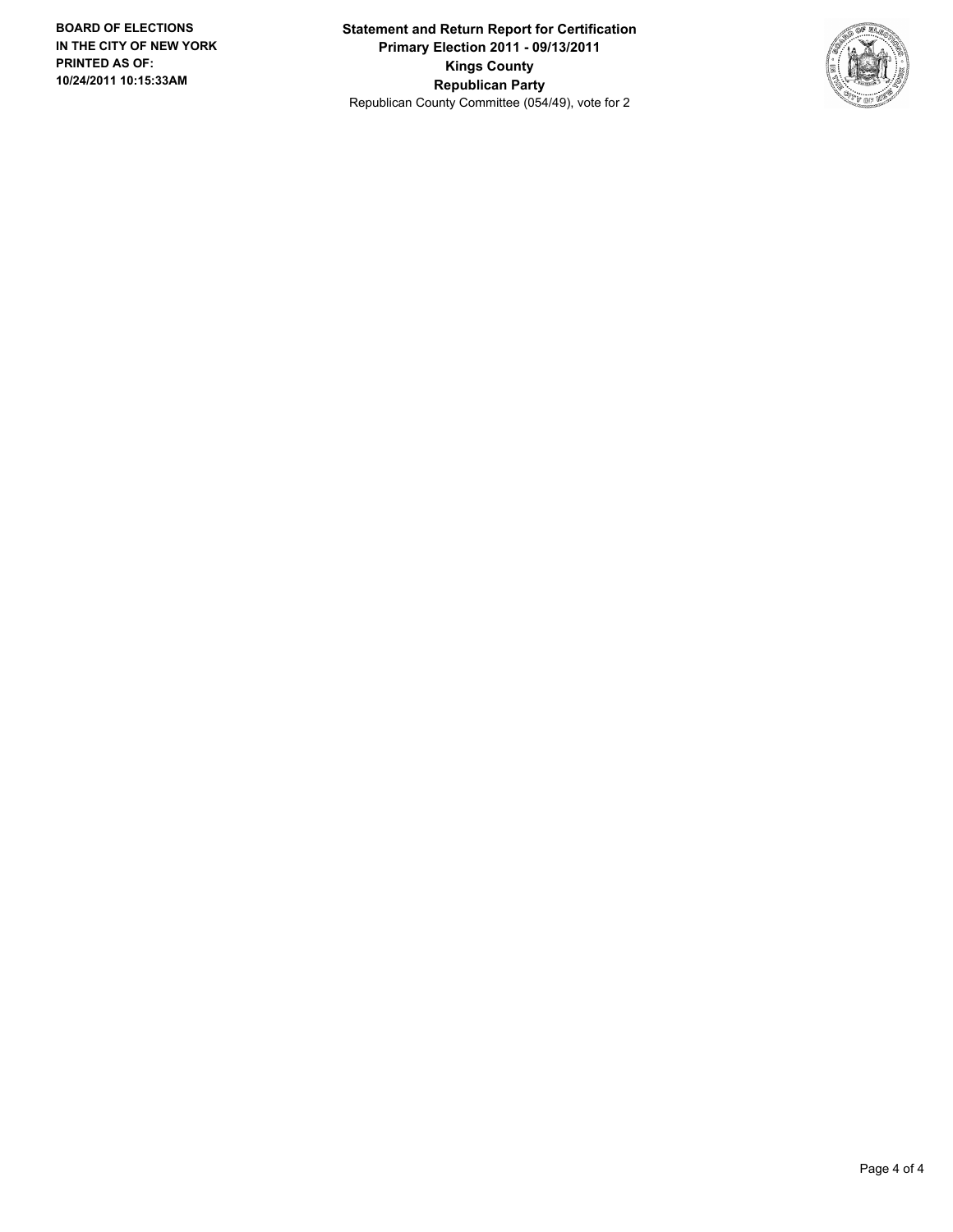

## **Primary Election 2011 - 09/13/2011 Kings County - Republican Party**

Republican County Committee 055/49 Vote for 2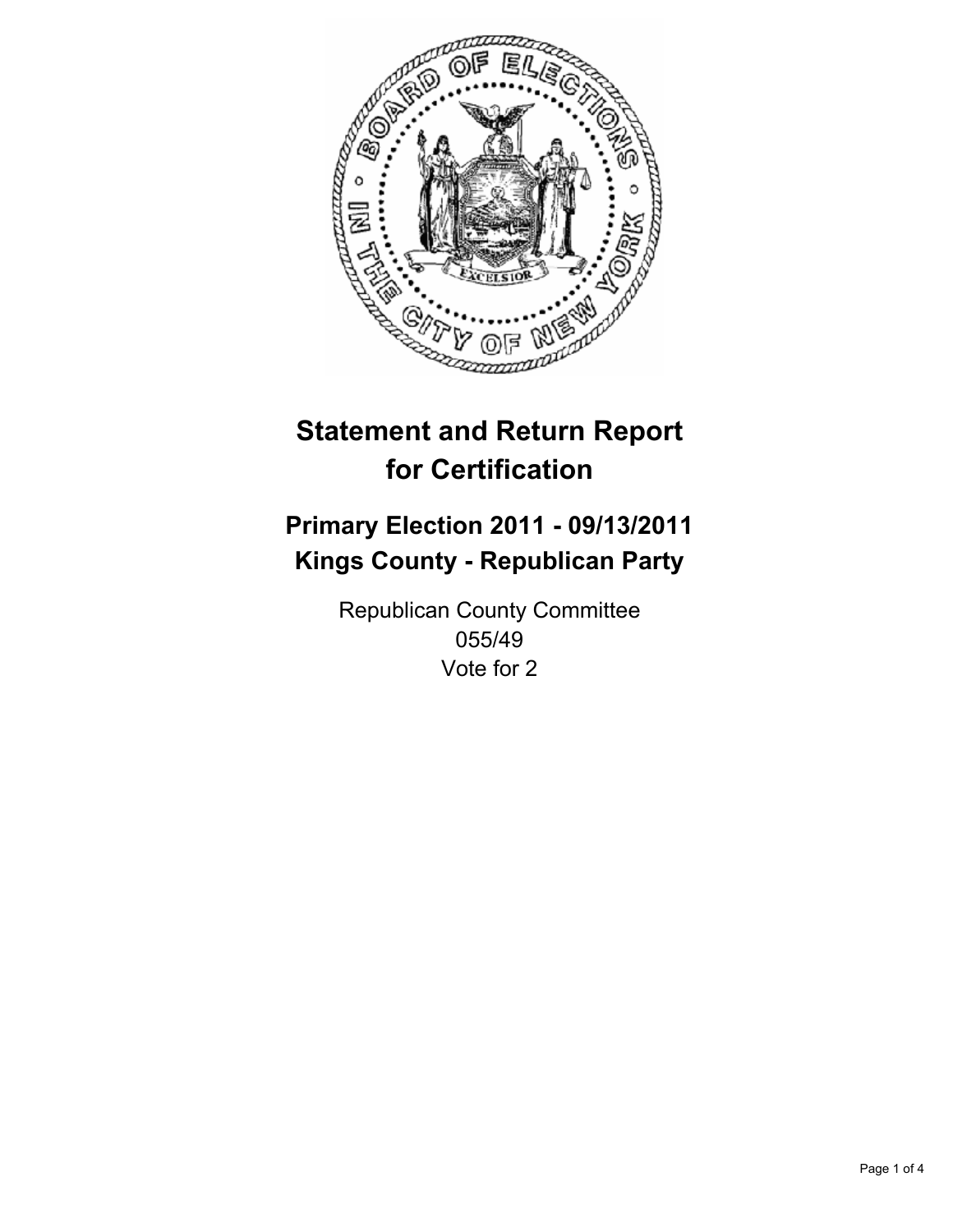

| <b>PUBLIC COUNTER</b>                                    | 4              |
|----------------------------------------------------------|----------------|
| <b>EMERGENCY</b>                                         | 0              |
| ABSENTEE/MILITARY                                        | 0              |
| <b>FEDERAL</b>                                           | 0              |
| <b>SPECIAL PRESIDENTIAL</b>                              | 0              |
| AFFIDAVIT                                                | 0              |
| <b>Total Ballots</b>                                     | 4              |
| Less - Inapplicable Federal/Special Presidential Ballots | 0              |
| <b>Total Applicable Ballots</b>                          | 4              |
| <b>ERMINE BENNETTE</b>                                   | 1              |
| <b>FRANK GAMBARO</b>                                     | $\overline{2}$ |
| SOO LI                                                   | 1              |
| <b>ANITA RICCIO</b>                                      | 2              |
| <b>Total Votes</b>                                       | 6              |
| Unrecorded                                               | 2              |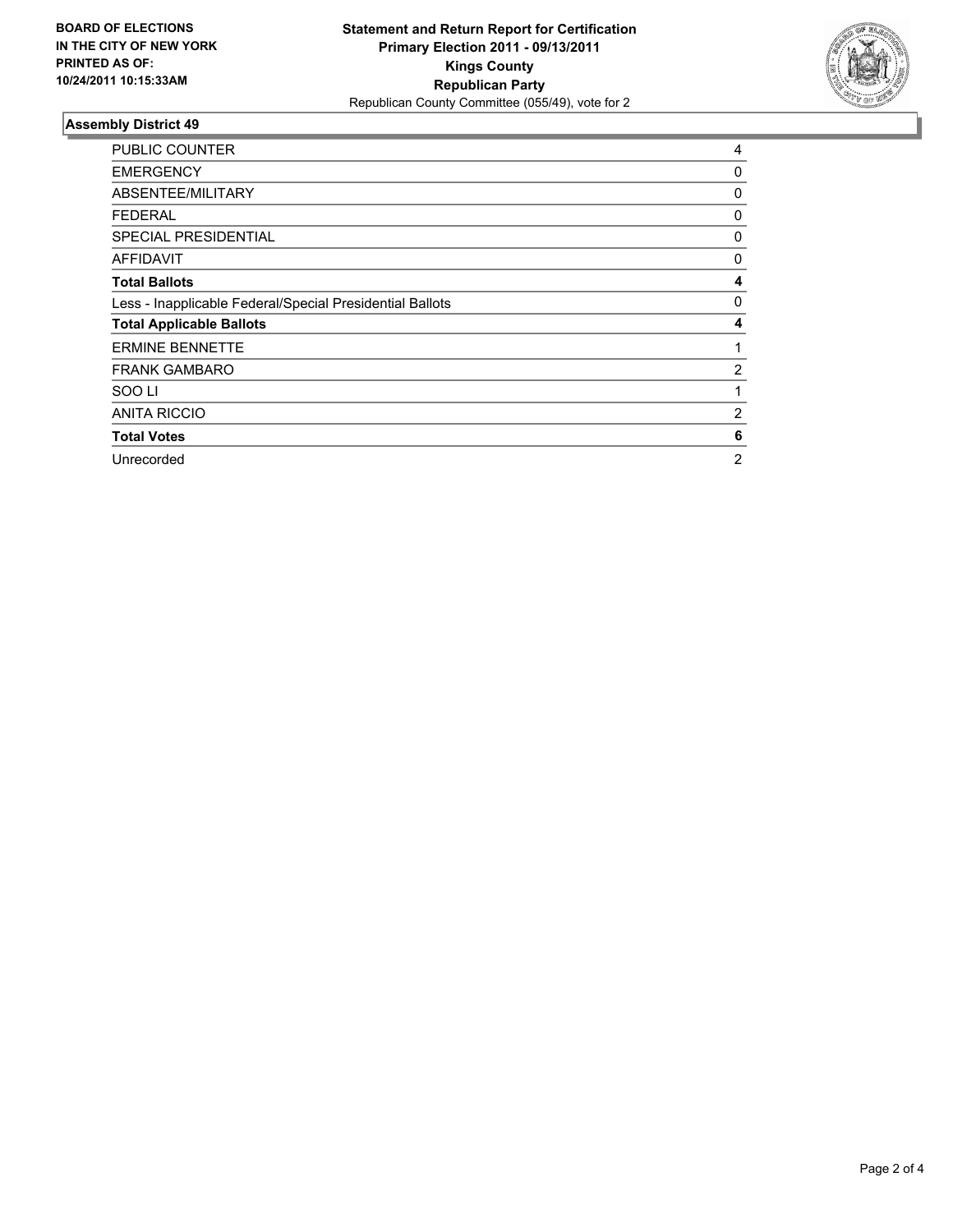#### **Statement and Return Report for Certification Primary Election 2011 - 09/13/2011 Kings County Republican Party** Republican County Committee (055/49), vote for 2

#### **Total for Republican County Committee (055/49) - Kings County**

| <b>PUBLIC COUNTER</b>                                    | 4              |
|----------------------------------------------------------|----------------|
| <b>EMERGENCY</b>                                         | 0              |
| ABSENTEE/MILITARY                                        | 0              |
| <b>FEDERAL</b>                                           | 0              |
| <b>SPECIAL PRESIDENTIAL</b>                              | 0              |
| <b>AFFIDAVIT</b>                                         | 0              |
| <b>Total Ballots</b>                                     | 4              |
| Less - Inapplicable Federal/Special Presidential Ballots | 0              |
| <b>Total Applicable Ballots</b>                          | 4              |
| <b>ERMINE BENNETTE</b>                                   | 1              |
| <b>FRANK GAMBARO</b>                                     | 2              |
| SOO LI                                                   | 1              |
| <b>ANITA RICCIO</b>                                      | 2              |
| <b>Total Votes</b>                                       | 6              |
| Unrecorded                                               | $\overline{2}$ |

We certify this statement to be correct, and have caused the same to be attested by the signatures of the members of the board, or a majority thereof, on

Date

Secretary **Chairman** 

Canvassing Board **Canvassing Board** Canvassing Board **Deputy Chief Clerk** 

Canvassing Board

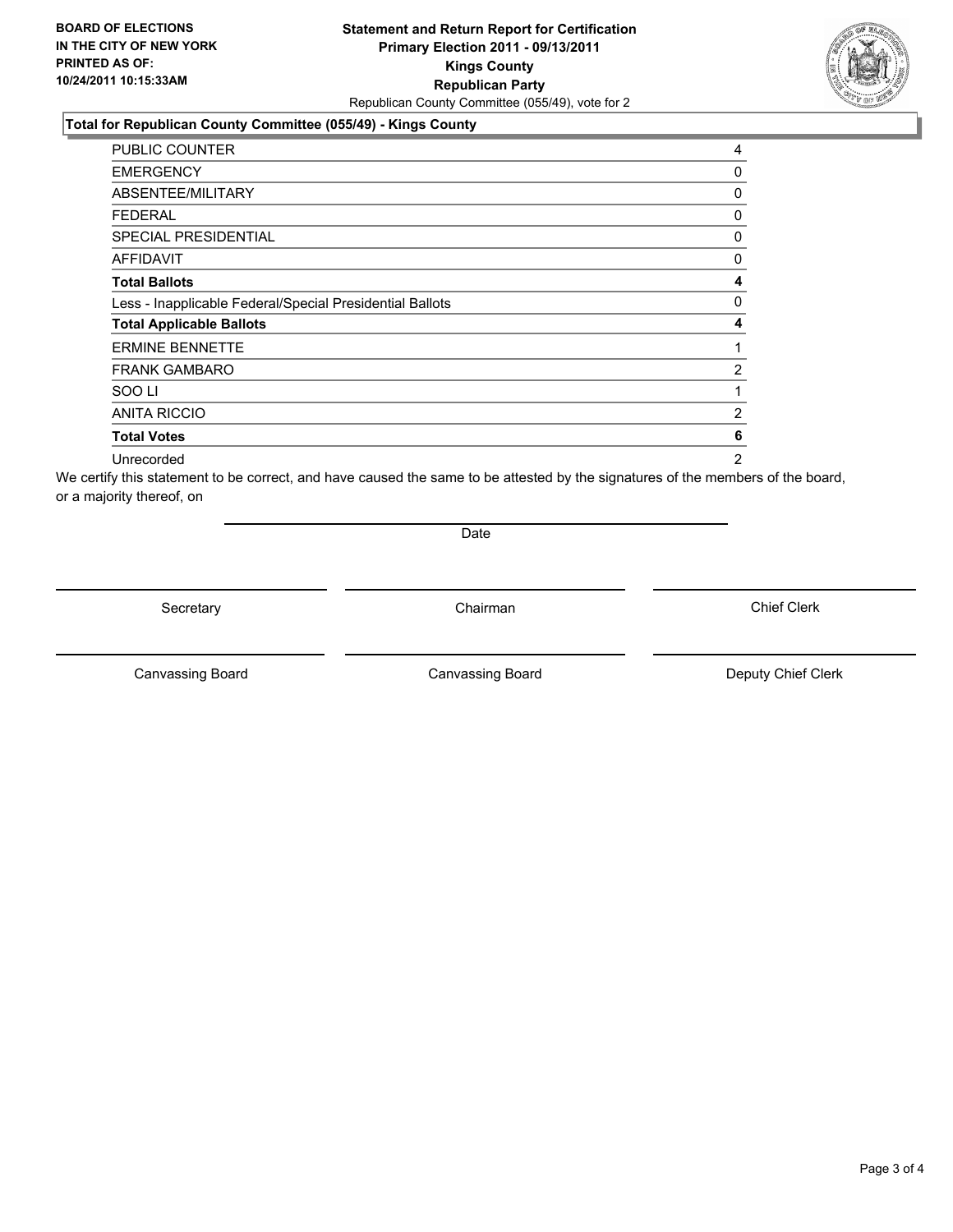**Statement and Return Report for Certification Primary Election 2011 - 09/13/2011 Kings County Republican Party** Republican County Committee (055/49), vote for 2

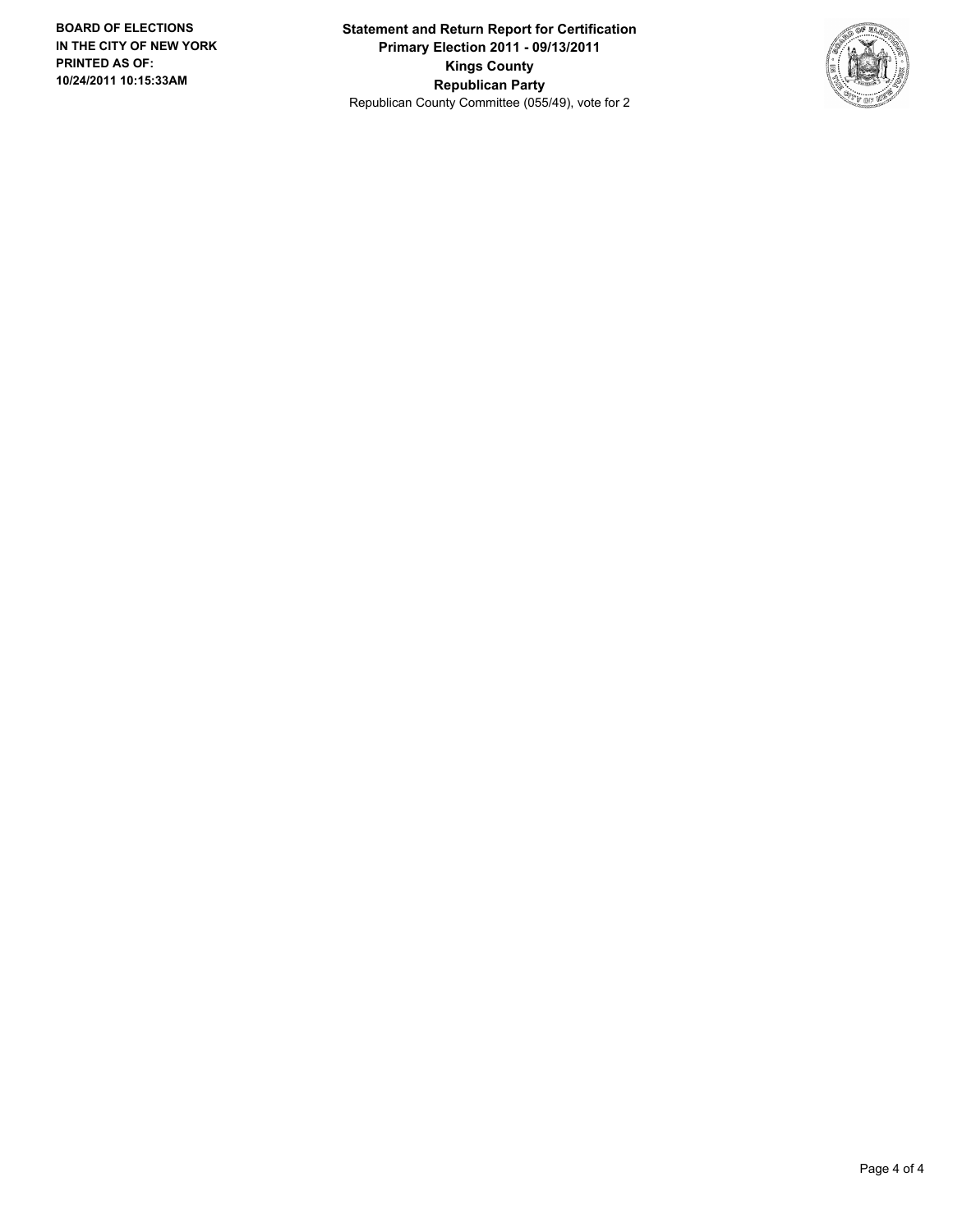

## **Primary Election 2011 - 09/13/2011 Kings County - Republican Party**

Republican County Committee 056/49 Vote for 2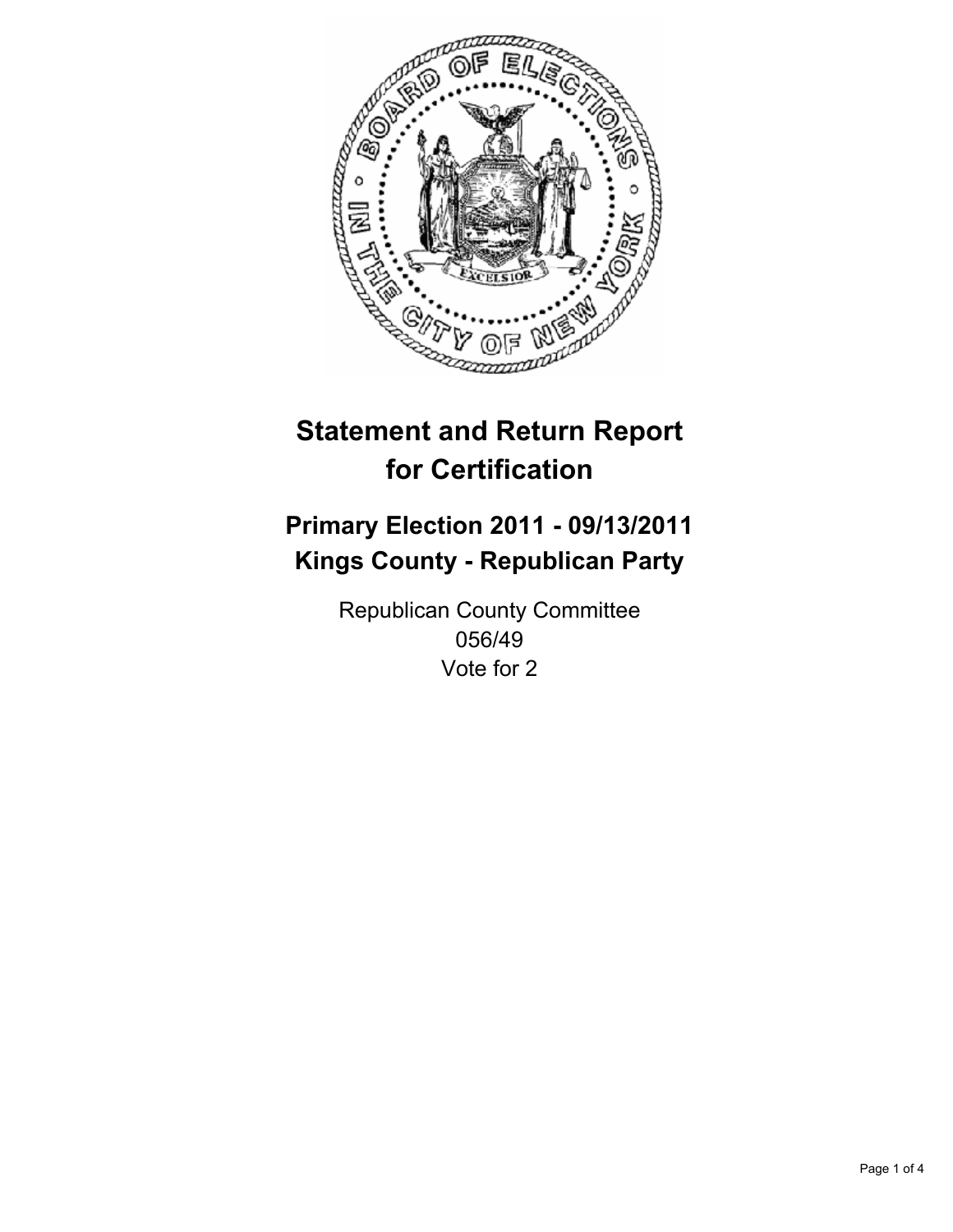

| <b>PUBLIC COUNTER</b>                                    | 6        |
|----------------------------------------------------------|----------|
| <b>EMERGENCY</b>                                         | 0        |
| ABSENTEE/MILITARY                                        |          |
| FEDERAL                                                  | 0        |
| <b>SPECIAL PRESIDENTIAL</b>                              | $\Omega$ |
| AFFIDAVIT                                                | 0        |
| <b>Total Ballots</b>                                     |          |
| Less - Inapplicable Federal/Special Presidential Ballots | 0        |
| <b>Total Applicable Ballots</b>                          | 7        |
| <b>MUGHEES CHISHTI</b>                                   | 0        |
| <b>FRANCESCA SANTORO</b>                                 | 0        |
| <b>WILLIAM HONGACH</b>                                   |          |
| <b>Total Votes</b>                                       |          |
| Unrecorded                                               | 13       |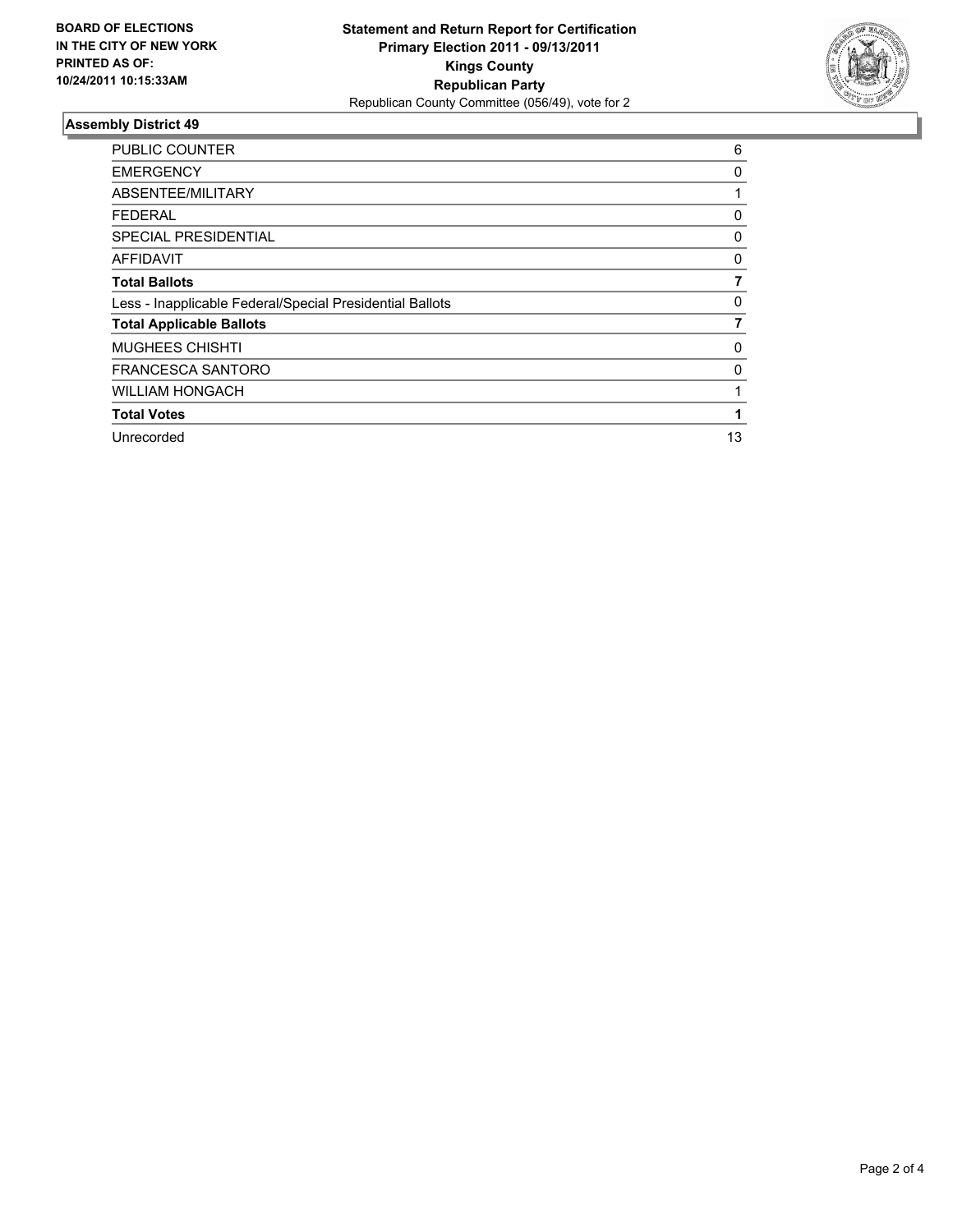### **Total for Republican County Committee (056/49) - Kings County**

| <b>PUBLIC COUNTER</b>                                    | 6  |
|----------------------------------------------------------|----|
| <b>EMERGENCY</b>                                         | 0  |
| ABSENTEE/MILITARY                                        |    |
| FEDERAL                                                  | 0  |
| <b>SPECIAL PRESIDENTIAL</b>                              | 0  |
| <b>AFFIDAVIT</b>                                         | 0  |
| <b>Total Ballots</b>                                     |    |
| Less - Inapplicable Federal/Special Presidential Ballots | 0  |
| <b>Total Applicable Ballots</b>                          | 7  |
| <b>MUGHEES CHISHTI</b>                                   | 0  |
| <b>FRANCESCA SANTORO</b>                                 | 0  |
| <b>WILLIAM HONGACH</b>                                   |    |
| <b>Total Votes</b>                                       |    |
| Unrecorded                                               | 13 |

We certify this statement to be correct, and have caused the same to be attested by the signatures of the members of the board, or a majority thereof, on

Secretary **Chairman** 

Date

Canvassing Board **Canvassing Board** Canvassing Board **Deputy Chief Clerk** 

Canvassing Board

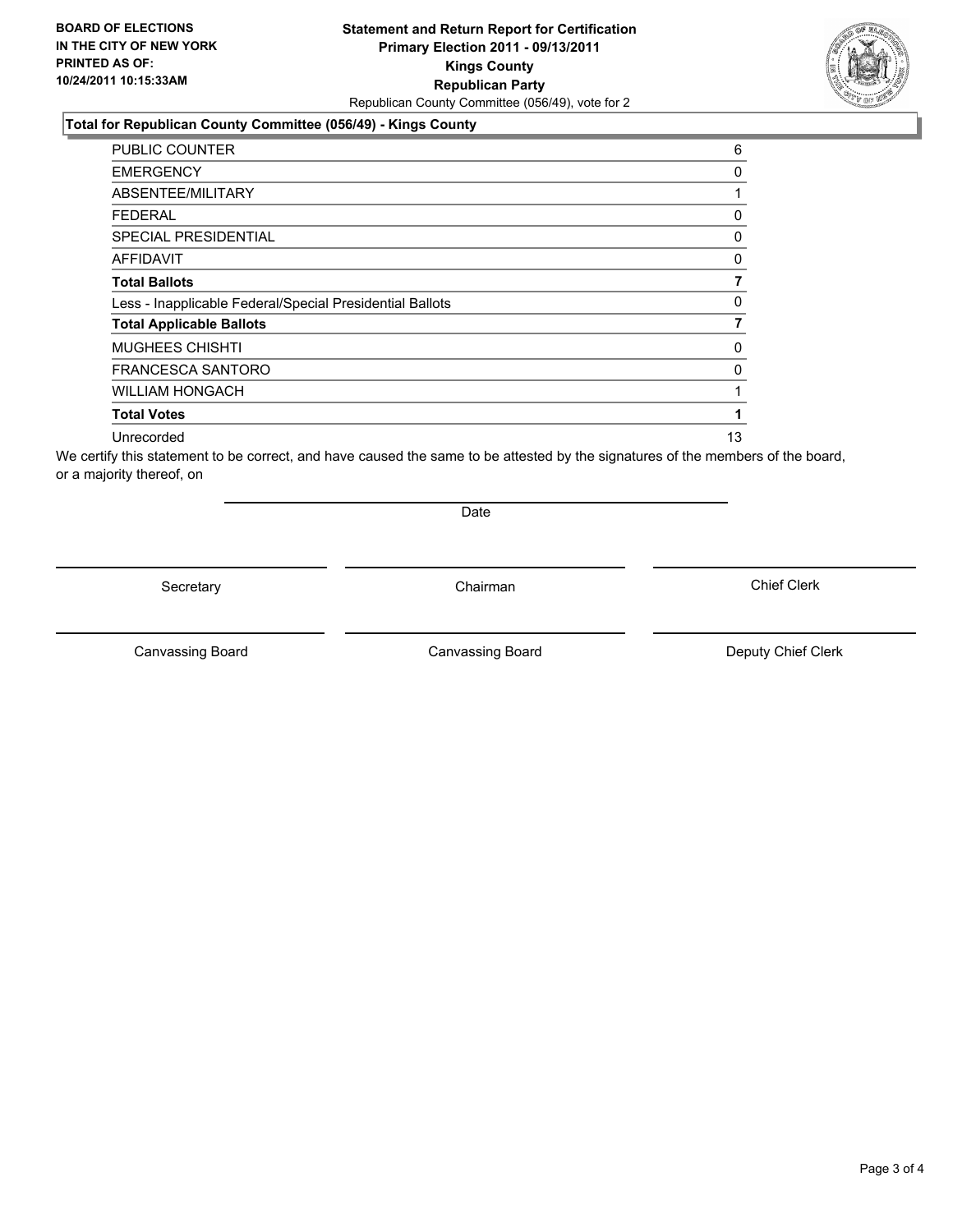**Statement and Return Report for Certification Primary Election 2011 - 09/13/2011 Kings County Republican Party** Republican County Committee (056/49), vote for 2

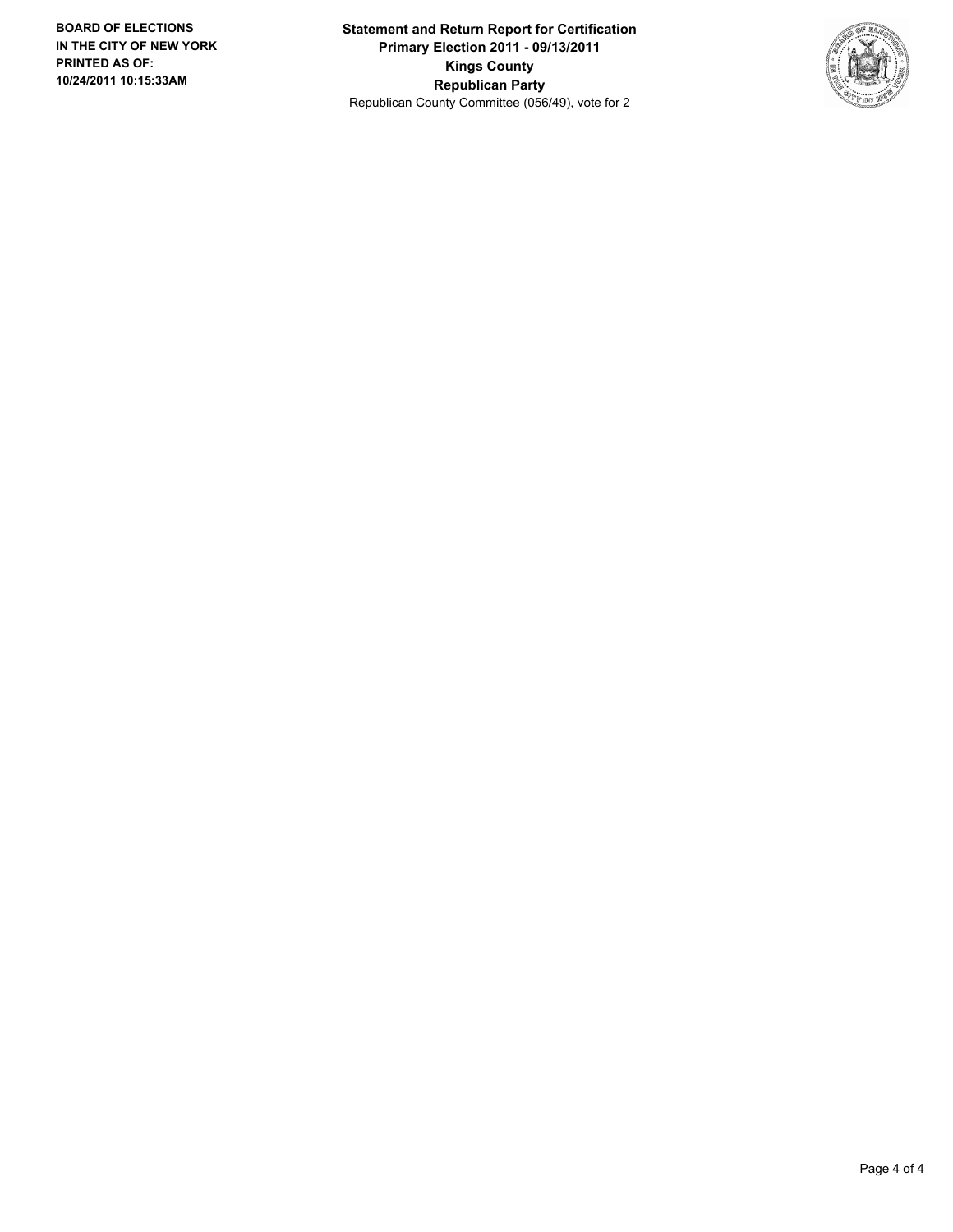

## **Primary Election 2011 - 09/13/2011 Kings County - Republican Party**

Republican County Committee 057/49 Vote for 2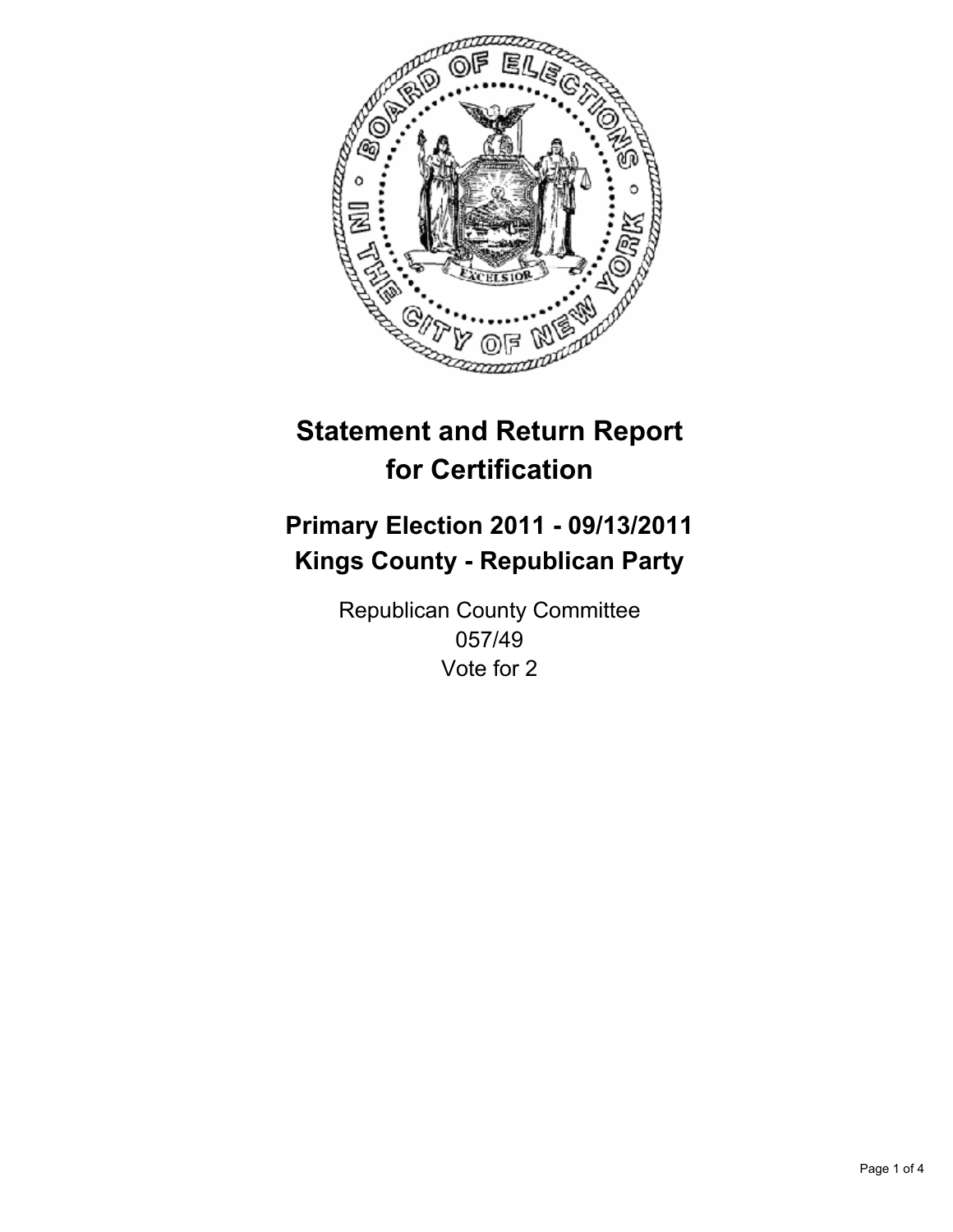

| <b>PUBLIC COUNTER</b>                                    | 6 |
|----------------------------------------------------------|---|
| <b>EMERGENCY</b>                                         | 0 |
| ABSENTEE/MILITARY                                        | 0 |
| FEDERAL                                                  | 0 |
| <b>SPECIAL PRESIDENTIAL</b>                              | 0 |
| AFFIDAVIT                                                | 0 |
| <b>Total Ballots</b>                                     | 6 |
| Less - Inapplicable Federal/Special Presidential Ballots | 0 |
| <b>Total Applicable Ballots</b>                          | 6 |
| <b>MARILYN BAUMANN</b>                                   | 2 |
| <b>ALFONSO BAIO</b>                                      | 2 |
| <b>JEANNY BELLADONNA</b>                                 | 3 |
| <b>Total Votes</b>                                       | 7 |
| Unrecorded                                               | 5 |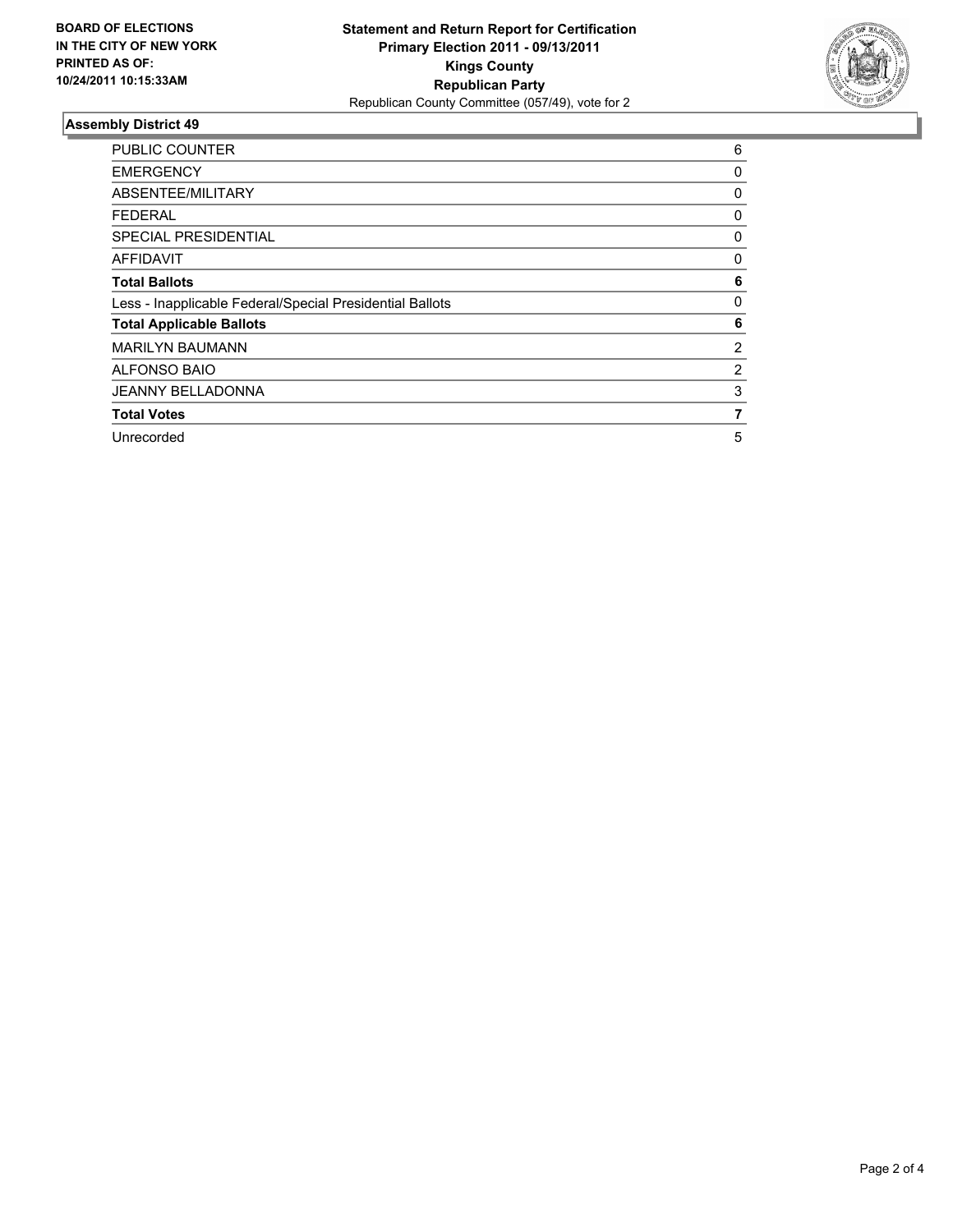### **Total for Republican County Committee (057/49) - Kings County**

| <b>PUBLIC COUNTER</b>                                    | 6              |
|----------------------------------------------------------|----------------|
| <b>EMERGENCY</b>                                         | 0              |
| ABSENTEE/MILITARY                                        | $\mathbf{0}$   |
| <b>FEDERAL</b>                                           | 0              |
| SPECIAL PRESIDENTIAL                                     | 0              |
| <b>AFFIDAVIT</b>                                         | 0              |
| <b>Total Ballots</b>                                     | 6              |
| Less - Inapplicable Federal/Special Presidential Ballots | $\mathbf{0}$   |
| <b>Total Applicable Ballots</b>                          | 6              |
| <b>MARILYN BAUMANN</b>                                   | $\overline{2}$ |
| <b>ALFONSO BAIO</b>                                      | $\overline{2}$ |
| <b>JEANNY BELLADONNA</b>                                 | 3              |
| <b>Total Votes</b>                                       | 7              |
| Unrecorded                                               | 5              |

We certify this statement to be correct, and have caused the same to be attested by the signatures of the members of the board, or a majority thereof, on

Secretary **Chairman** 

Date

Canvassing Board **Canvassing Board** Canvassing Board **Deputy Chief Clerk** 

Canvassing Board

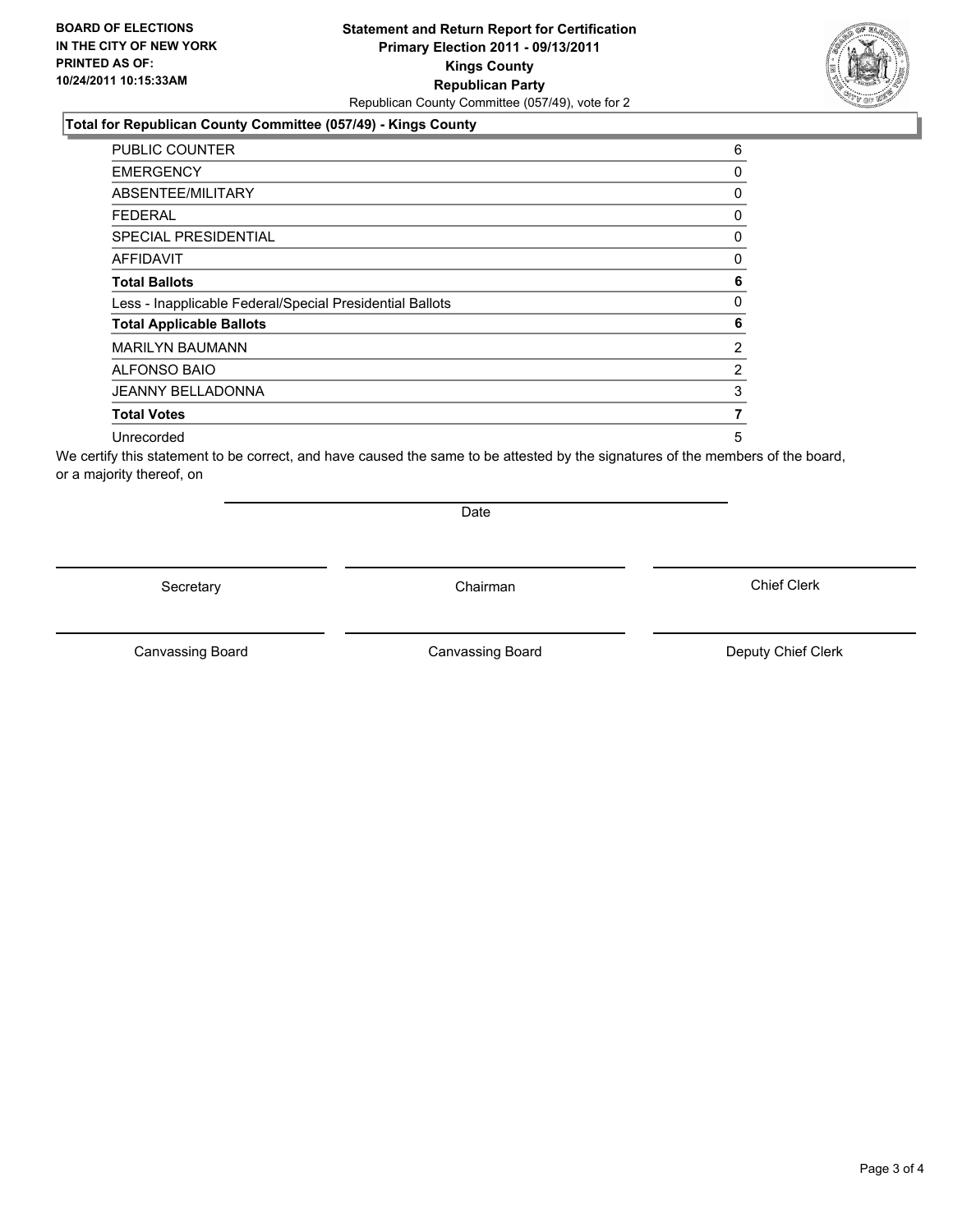**Statement and Return Report for Certification Primary Election 2011 - 09/13/2011 Kings County Republican Party** Republican County Committee (057/49), vote for 2

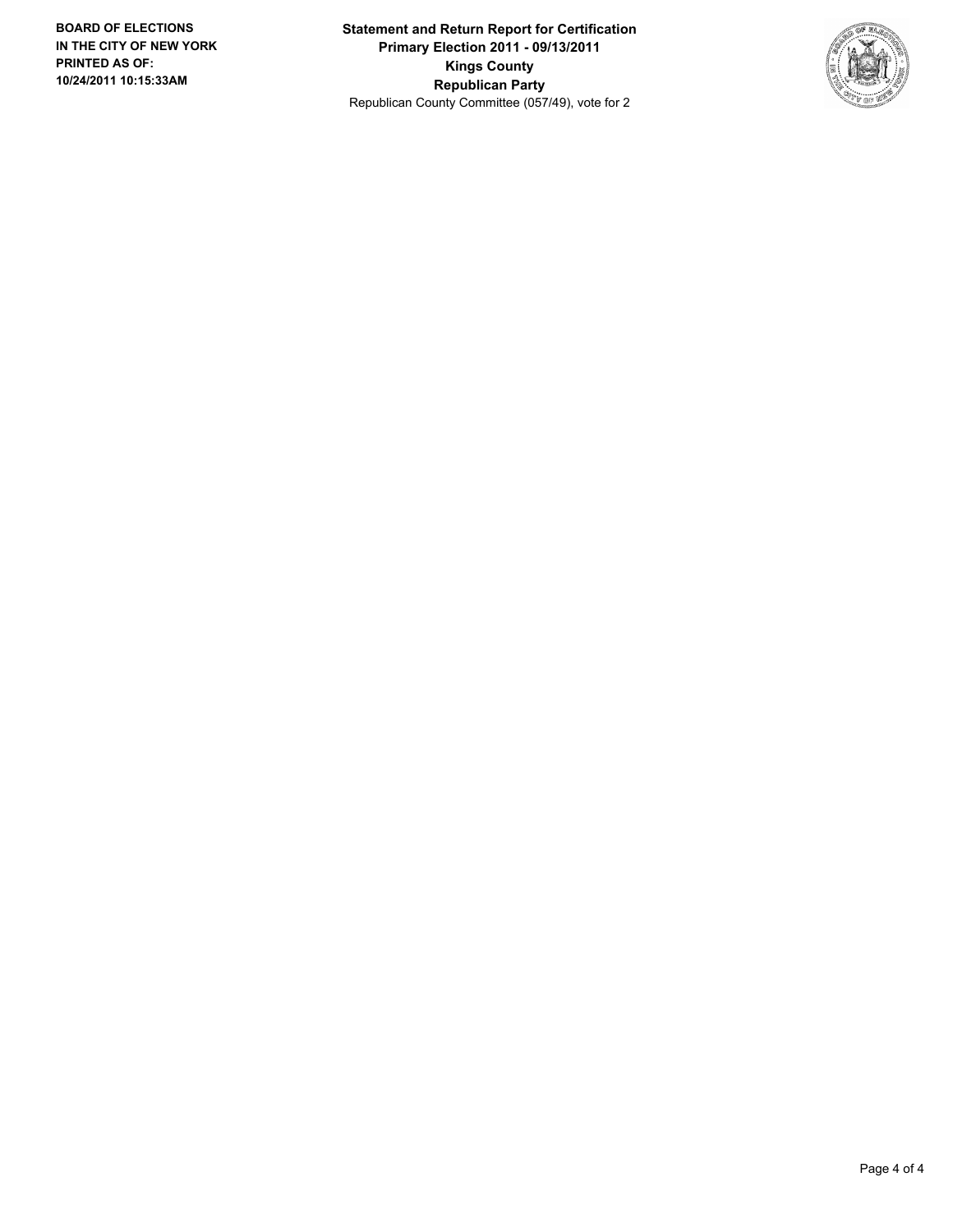

## **Primary Election 2011 - 09/13/2011 Kings County - Republican Party**

Republican County Committee 058/49 Vote for 2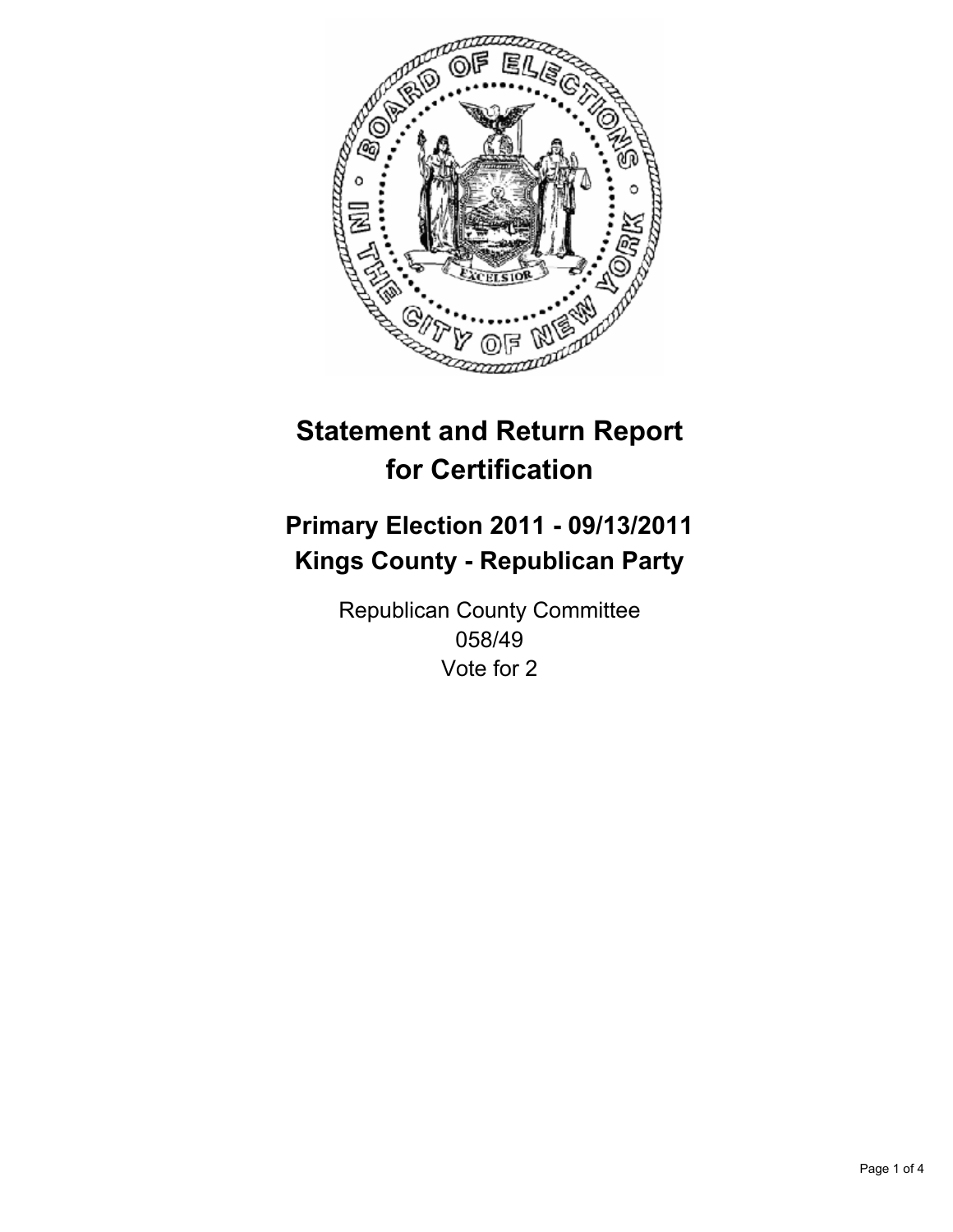

| <b>PUBLIC COUNTER</b>                                    | 8              |
|----------------------------------------------------------|----------------|
| <b>EMERGENCY</b>                                         | 0              |
| ABSENTEE/MILITARY                                        | 1              |
| FEDERAL                                                  | 0              |
| SPECIAL PRESIDENTIAL                                     | 0              |
| <b>AFFIDAVIT</b>                                         | 0              |
| <b>Total Ballots</b>                                     | 9              |
| Less - Inapplicable Federal/Special Presidential Ballots | 0              |
| <b>Total Applicable Ballots</b>                          | 9              |
| THOMAS J ANDROS                                          |                |
| <b>MARIA A PENNISI</b>                                   | $\overline{2}$ |
| <b>JUAN MOSCOL</b>                                       | 3              |
| <b>ZLATA GAPERINA</b>                                    | 6              |
| <b>BOB TURNER (WRITE-IN)</b>                             | 1              |
| <b>Total Votes</b>                                       | 13             |
| Unrecorded                                               | 5              |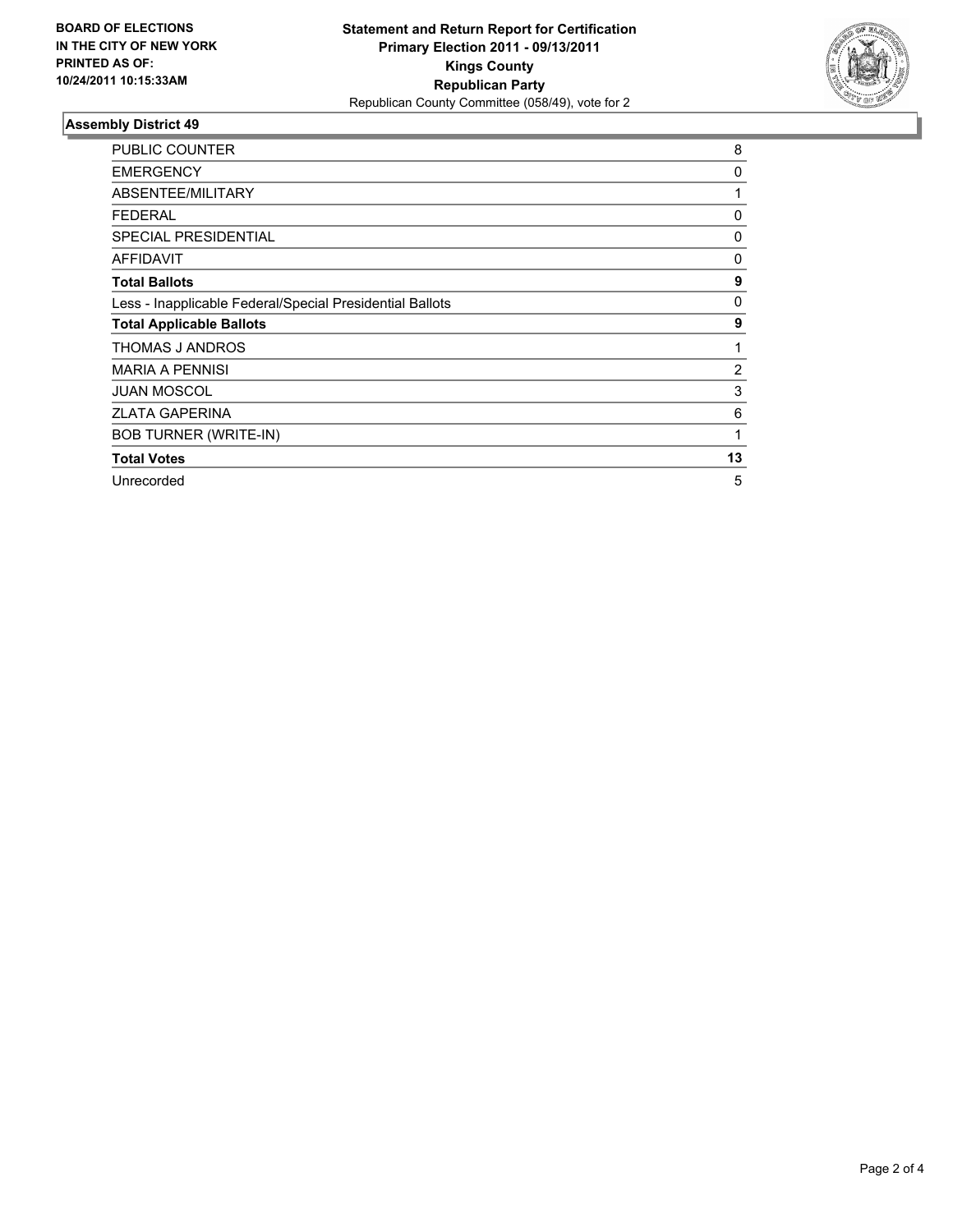#### **Total for Republican County Committee (058/49) - Kings County**

| <b>PUBLIC COUNTER</b>                                    | 8              |
|----------------------------------------------------------|----------------|
| <b>EMERGENCY</b>                                         | 0              |
| ABSENTEE/MILITARY                                        | 1              |
| <b>FEDERAL</b>                                           | 0              |
| <b>SPECIAL PRESIDENTIAL</b>                              | 0              |
| <b>AFFIDAVIT</b>                                         | 0              |
| <b>Total Ballots</b>                                     | 9              |
| Less - Inapplicable Federal/Special Presidential Ballots | 0              |
| <b>Total Applicable Ballots</b>                          | 9              |
| <b>THOMAS J ANDROS</b>                                   | 1              |
| <b>MARIA A PENNISI</b>                                   | $\overline{2}$ |
| <b>JUAN MOSCOL</b>                                       | 3              |
| <b>ZLATA GAPERINA</b>                                    | 6              |
| <b>BOB TURNER (WRITE-IN)</b>                             | 1              |
| <b>Total Votes</b>                                       | 13             |
| Unrecorded                                               | 5              |

We certify this statement to be correct, and have caused the same to be attested by the signatures of the members of the board, or a majority thereof, on

**Date** 

Secretary **Chairman** 

Canvassing Board **Canvassing Board** Canvassing Board **Deputy Chief Clerk** 

Canvassing Board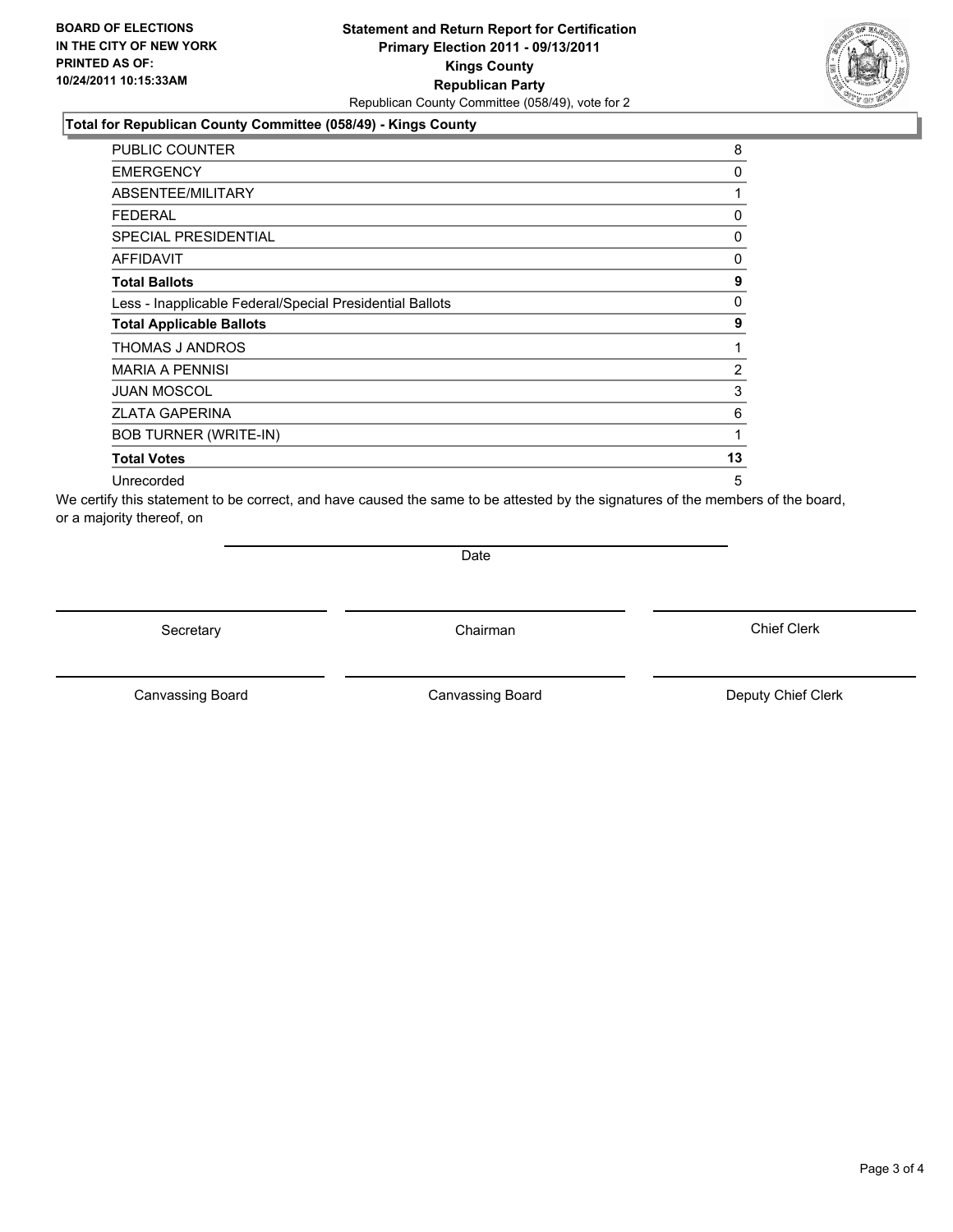**Statement and Return Report for Certification Primary Election 2011 - 09/13/2011 Kings County Republican Party** Republican County Committee (058/49), vote for 2

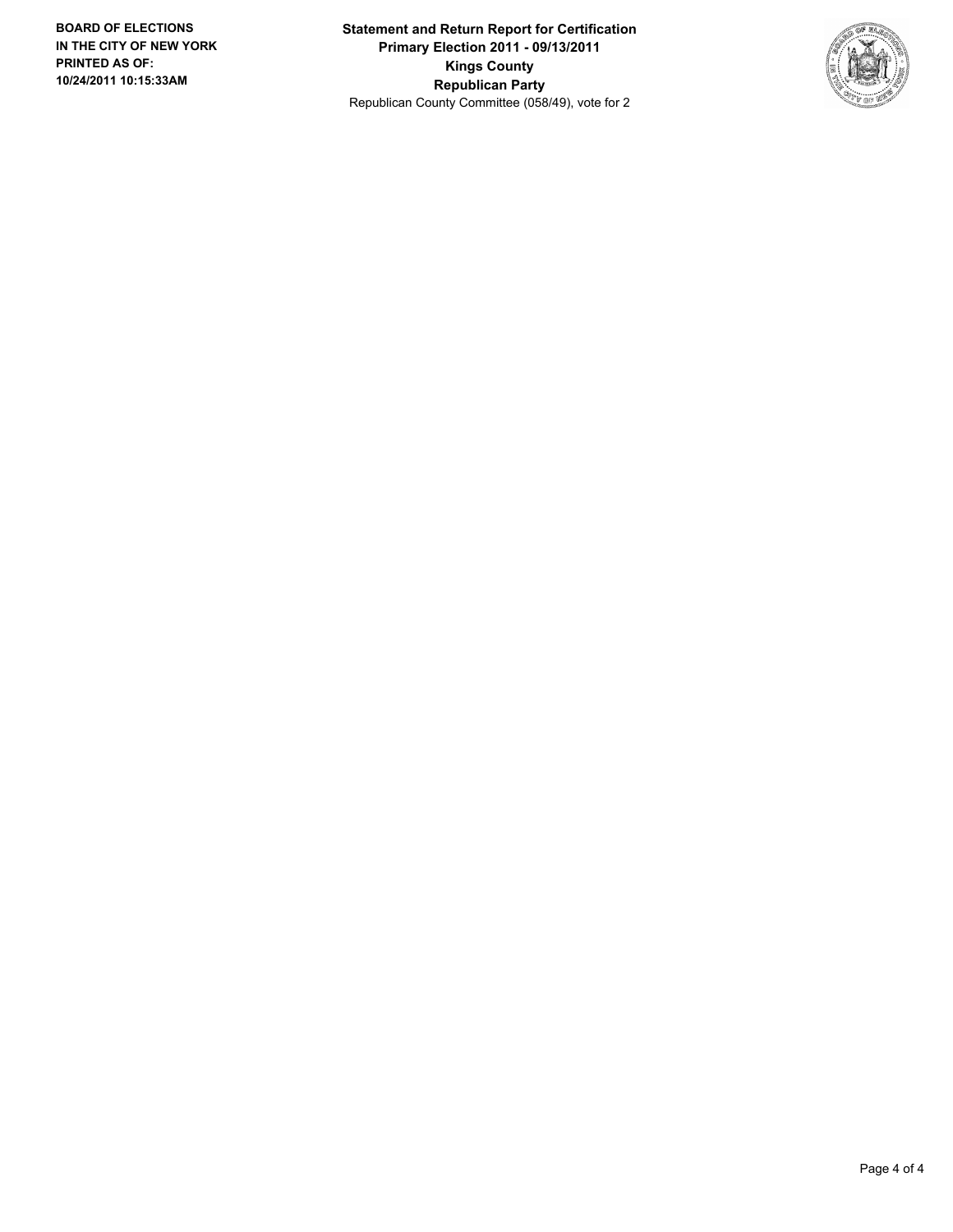

## **Primary Election 2011 - 09/13/2011 Kings County - Republican Party**

Republican County Committee 064/49 Vote for 2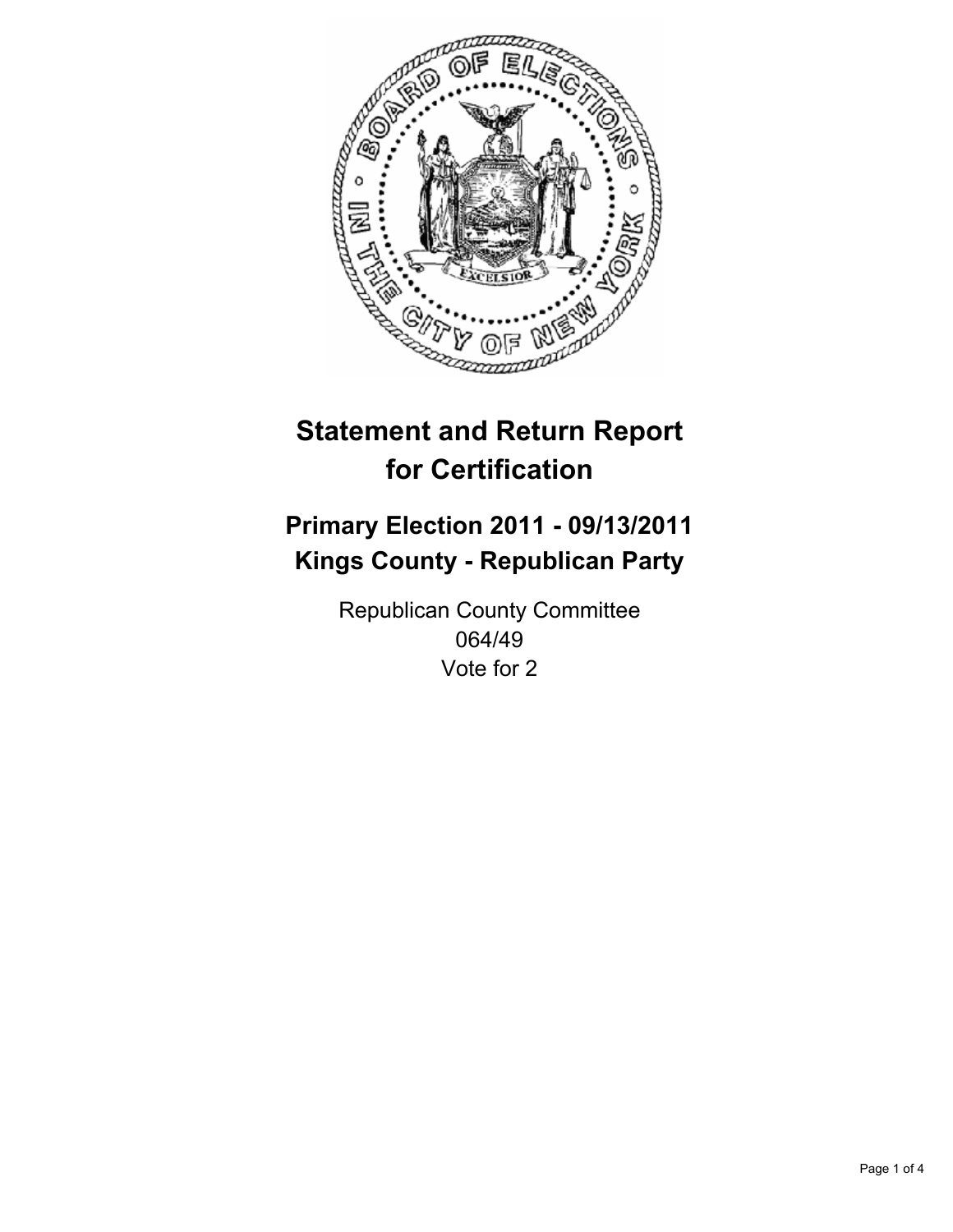

| <b>PUBLIC COUNTER</b>                                    | $12 \overline{ }$ |
|----------------------------------------------------------|-------------------|
| <b>EMERGENCY</b>                                         | 0                 |
| ABSENTEE/MILITARY                                        | 0                 |
| <b>FEDERAL</b>                                           | 0                 |
| SPECIAL PRESIDENTIAL                                     | 0                 |
| AFFIDAVIT                                                | 0                 |
| <b>Total Ballots</b>                                     | 12                |
| Less - Inapplicable Federal/Special Presidential Ballots | 0                 |
| <b>Total Applicable Ballots</b>                          | 12                |
| <b>GASPARE F MARINELLO</b>                               | 4                 |
| <b>GRACIE A BORROMETI</b>                                | 3                 |
| <b>GEORGE WEINTRAUB</b>                                  | 3                 |
| <b>Total Votes</b>                                       | 10                |
| Unrecorded                                               | 14                |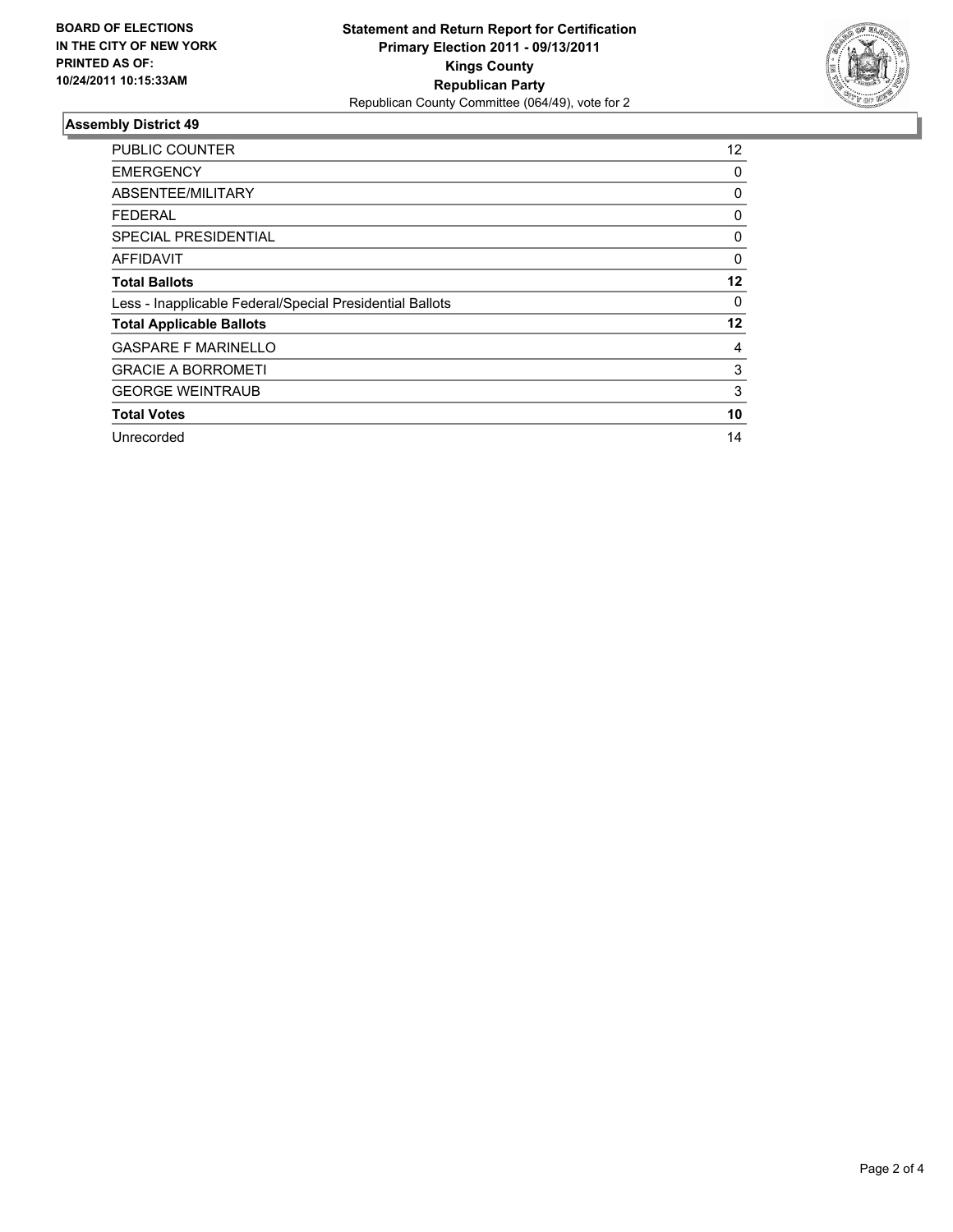### **Total for Republican County Committee (064/49) - Kings County**

| <b>PUBLIC COUNTER</b>                                    | 12 |
|----------------------------------------------------------|----|
| <b>EMERGENCY</b>                                         | 0  |
| ABSENTEE/MILITARY                                        | 0  |
| FEDERAL                                                  | 0  |
| <b>SPECIAL PRESIDENTIAL</b>                              | 0  |
| <b>AFFIDAVIT</b>                                         | 0  |
| <b>Total Ballots</b>                                     | 12 |
| Less - Inapplicable Federal/Special Presidential Ballots | 0  |
| <b>Total Applicable Ballots</b>                          | 12 |
| <b>GASPARE F MARINELLO</b>                               | 4  |
| <b>GRACIE A BORROMETI</b>                                | 3  |
| <b>GEORGE WEINTRAUB</b>                                  | 3  |
| <b>Total Votes</b>                                       | 10 |
| Unrecorded                                               | 14 |

We certify this statement to be correct, and have caused the same to be attested by the signatures of the members of the board, or a majority thereof, on

Secretary **Chairman** 

Date

Canvassing Board **Canvassing Board** Canvassing Board **Deputy Chief Clerk** 

Canvassing Board

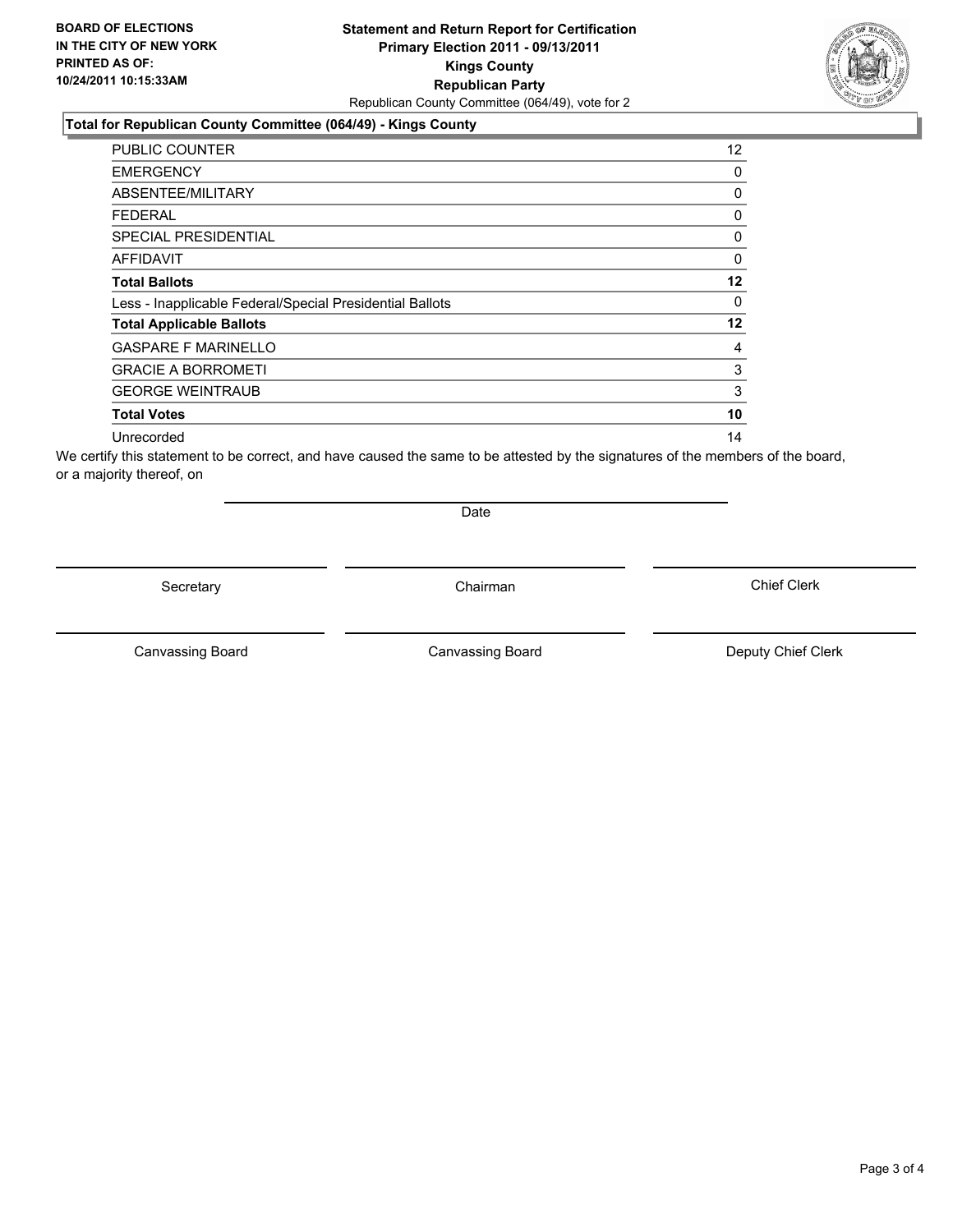**Statement and Return Report for Certification Primary Election 2011 - 09/13/2011 Kings County Republican Party** Republican County Committee (064/49), vote for 2

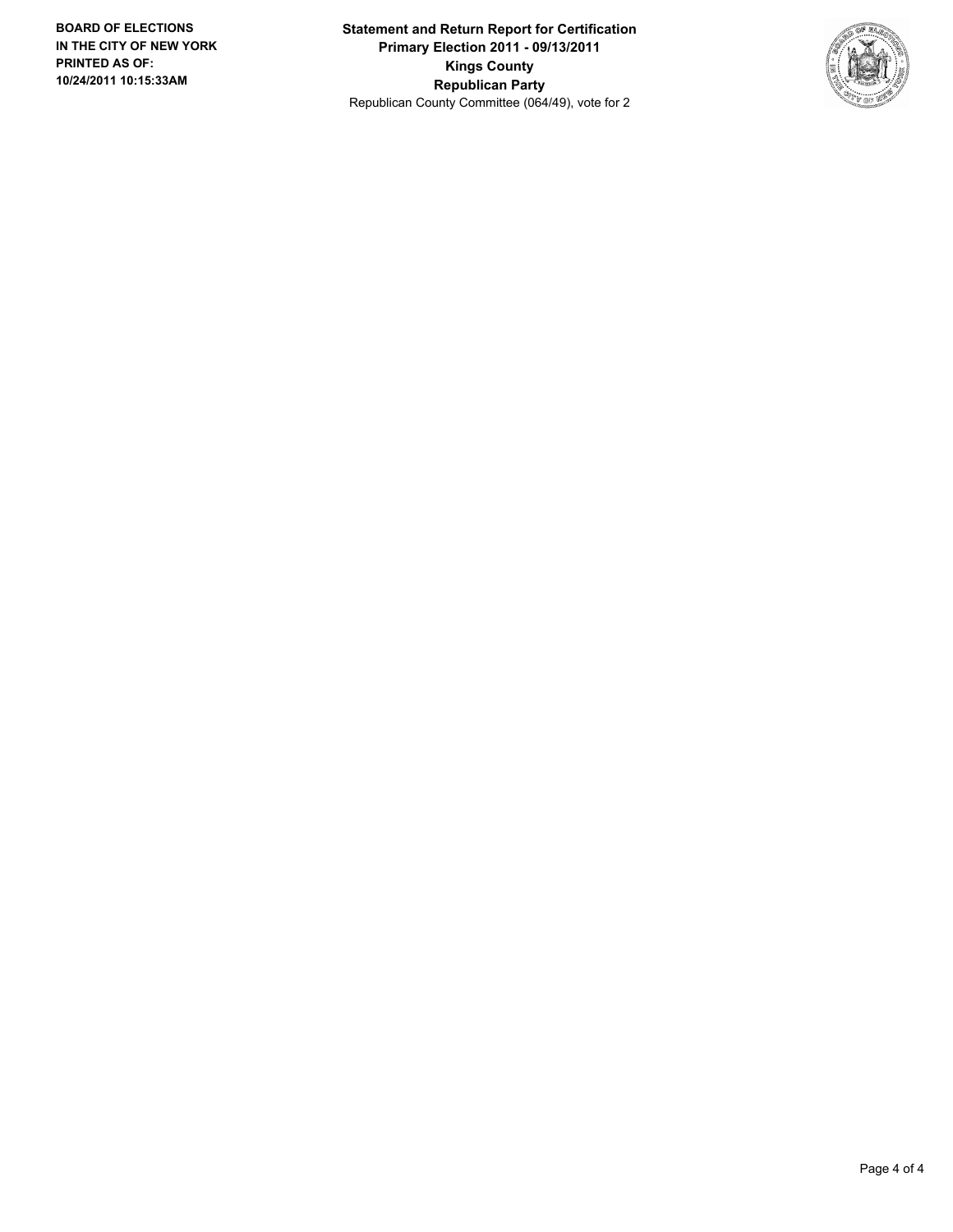

## **Primary Election 2011 - 09/13/2011 Kings County - Republican Party**

Republican County Committee 068/49 Vote for 2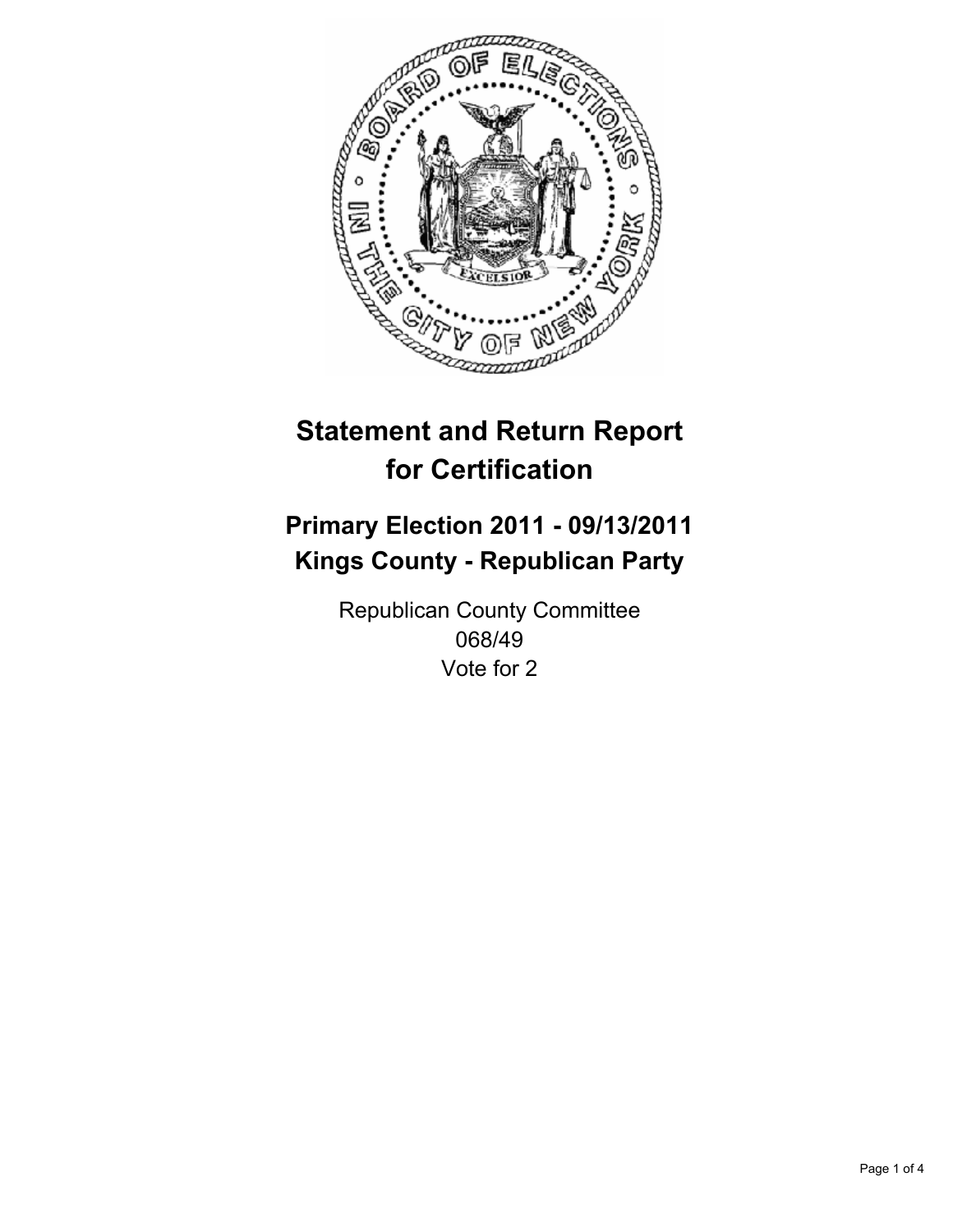

| <b>PUBLIC COUNTER</b>                                    | 10       |
|----------------------------------------------------------|----------|
| <b>EMERGENCY</b>                                         | 0        |
| ABSENTEE/MILITARY                                        | 0        |
| <b>FEDERAL</b>                                           | 0        |
| <b>SPECIAL PRESIDENTIAL</b>                              | 0        |
| AFFIDAVIT                                                | 0        |
| <b>Total Ballots</b>                                     | 10       |
| Less - Inapplicable Federal/Special Presidential Ballots | 0        |
| <b>Total Applicable Ballots</b>                          | 10       |
| SALVATORE RANDAZZO                                       | 7        |
| <b>JOANN RANDAZZO</b>                                    | 7        |
| <b>LILLY REGINA</b>                                      | 0        |
| DOROTHY DEVITA                                           | $\Omega$ |
| <b>Total Votes</b>                                       | 14       |
| Unrecorded                                               | 6        |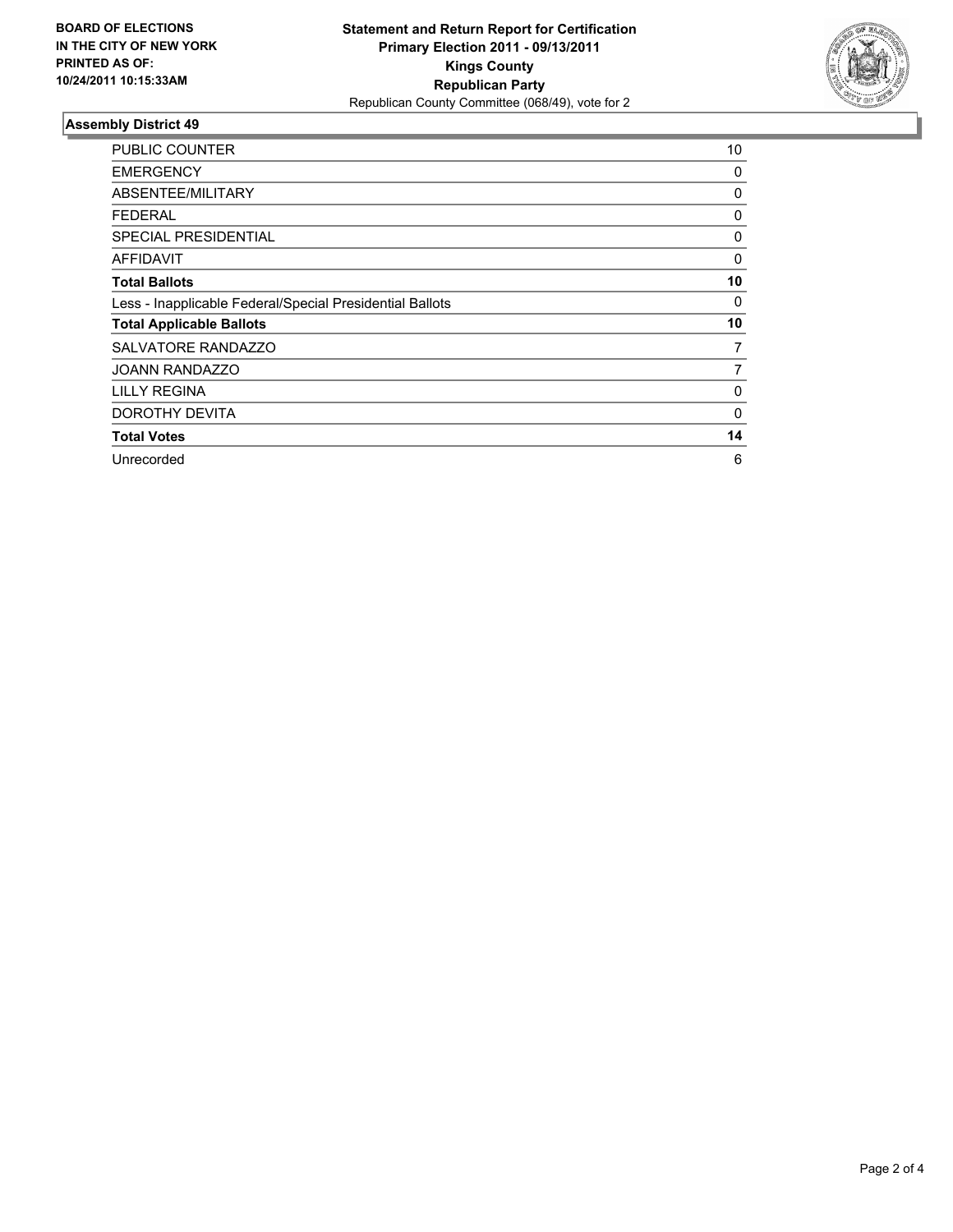#### **Total for Republican County Committee (068/49) - Kings County**

| <b>PUBLIC COUNTER</b>                                    | 10 |
|----------------------------------------------------------|----|
| <b>EMERGENCY</b>                                         | 0  |
| ABSENTEE/MILITARY                                        | 0  |
| FEDERAL                                                  | 0  |
| <b>SPECIAL PRESIDENTIAL</b>                              | 0  |
| AFFIDAVIT                                                | 0  |
| <b>Total Ballots</b>                                     | 10 |
| Less - Inapplicable Federal/Special Presidential Ballots | 0  |
| <b>Total Applicable Ballots</b>                          | 10 |
| SALVATORE RANDAZZO                                       | 7  |
| <b>JOANN RANDAZZO</b>                                    | 7  |
| <b>LILLY REGINA</b>                                      | 0  |
| DOROTHY DEVITA                                           | 0  |
| <b>Total Votes</b>                                       | 14 |
| Unrecorded                                               | 6  |

We certify this statement to be correct, and have caused the same to be attested by the signatures of the members of the board, or a majority thereof, on

Date

Secretary **Chairman** 

Canvassing Board **Canvassing Board** Canvassing Board **Deputy Chief Clerk** 

Canvassing Board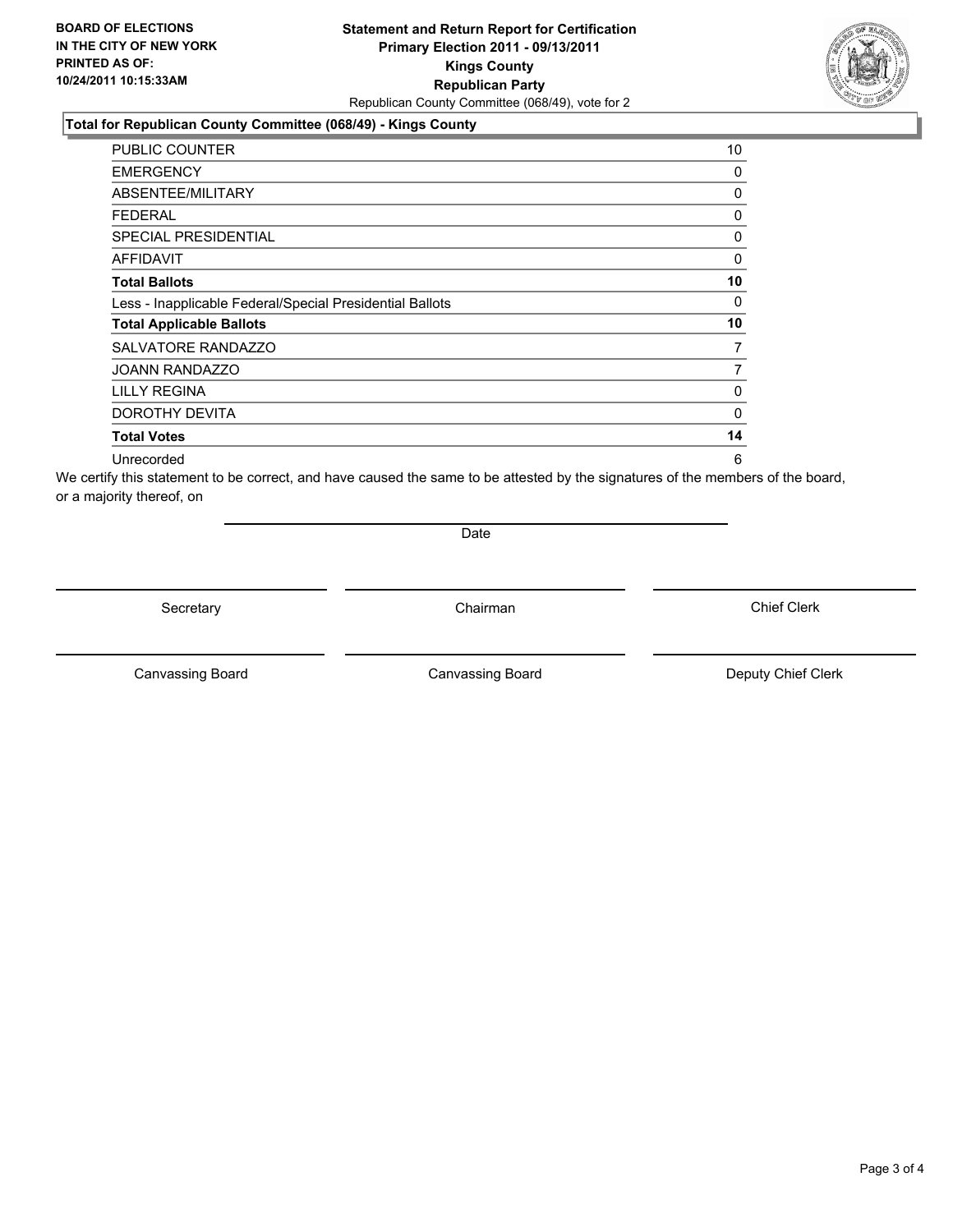**Statement and Return Report for Certification Primary Election 2011 - 09/13/2011 Kings County Republican Party** Republican County Committee (068/49), vote for 2

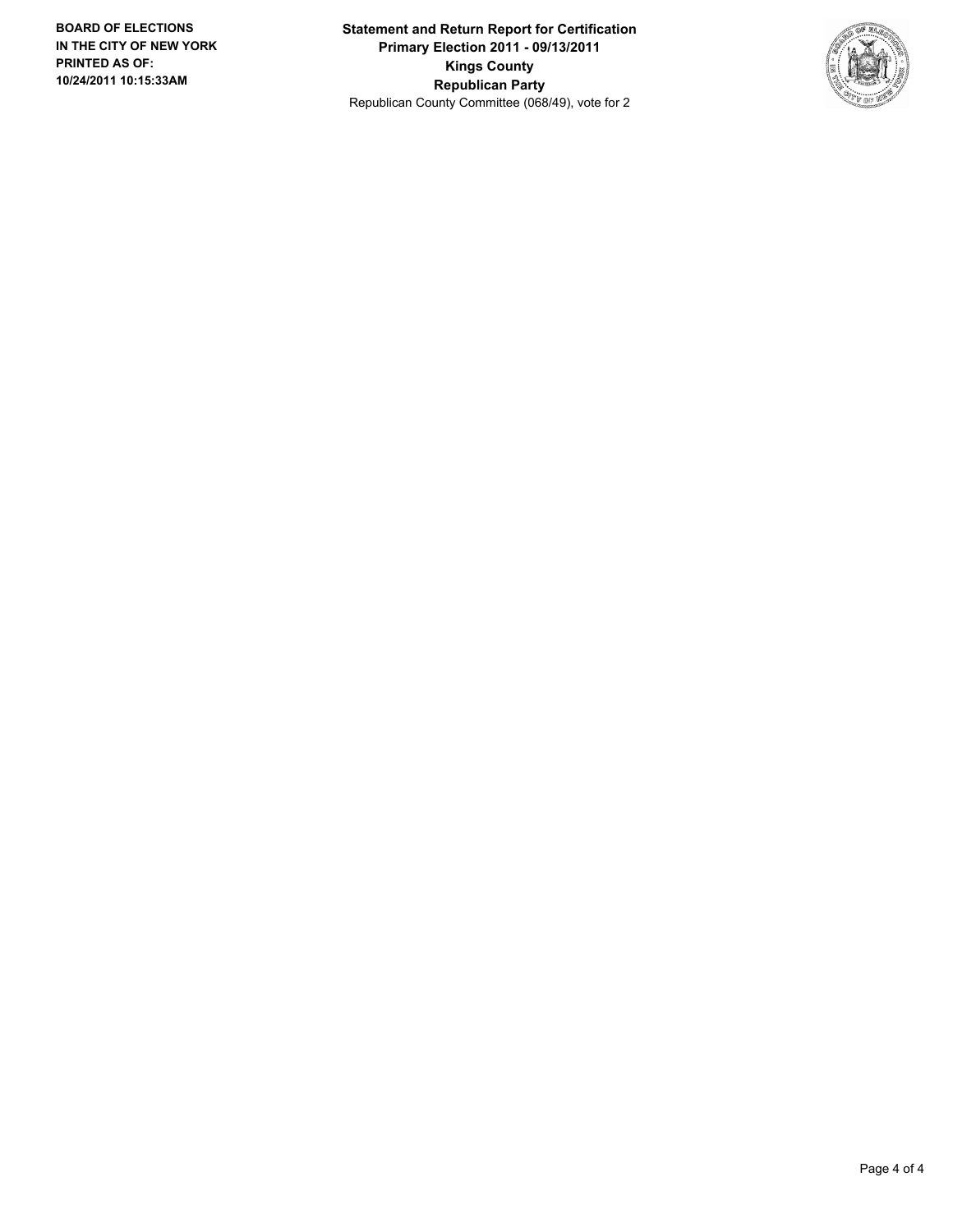

## **Primary Election 2011 - 09/13/2011 Kings County - Republican Party**

Republican County Committee 069/49 Vote for 2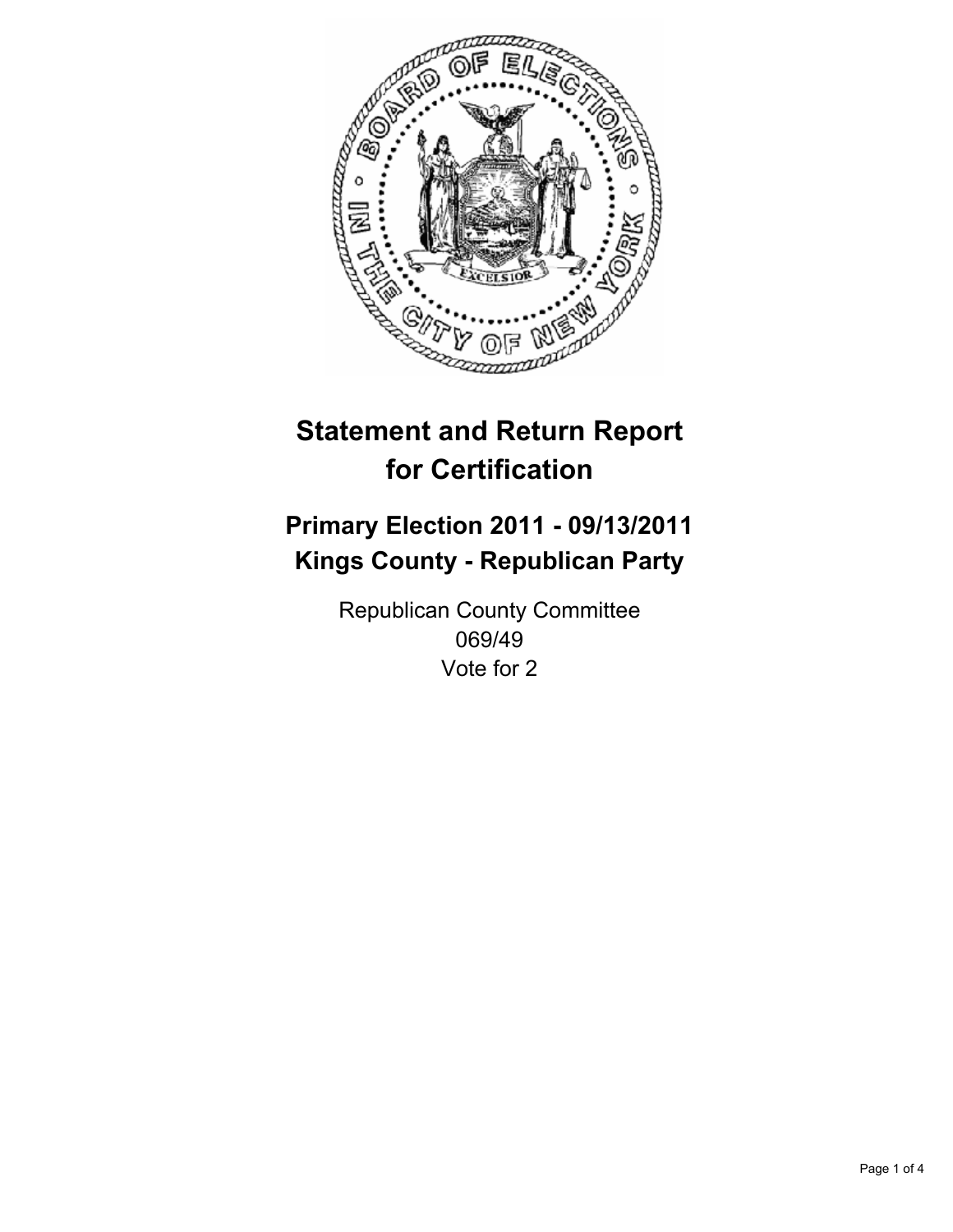

| <b>PUBLIC COUNTER</b>                                    | 7  |
|----------------------------------------------------------|----|
| <b>EMERGENCY</b>                                         | 0  |
| ABSENTEE/MILITARY                                        | 0  |
| <b>FEDERAL</b>                                           | 0  |
| <b>SPECIAL PRESIDENTIAL</b>                              | 0  |
| <b>AFFIDAVIT</b>                                         | 0  |
| <b>Total Ballots</b>                                     |    |
| Less - Inapplicable Federal/Special Presidential Ballots | 0  |
| <b>Total Applicable Ballots</b>                          | 7  |
| <b>VITO SETTINERI</b>                                    | 5  |
| MICHELE M BENNETTE                                       | 3  |
| <b>CAROL A GARIPOLI</b>                                  | 2  |
| <b>Total Votes</b>                                       | 10 |
| Unrecorded                                               | 4  |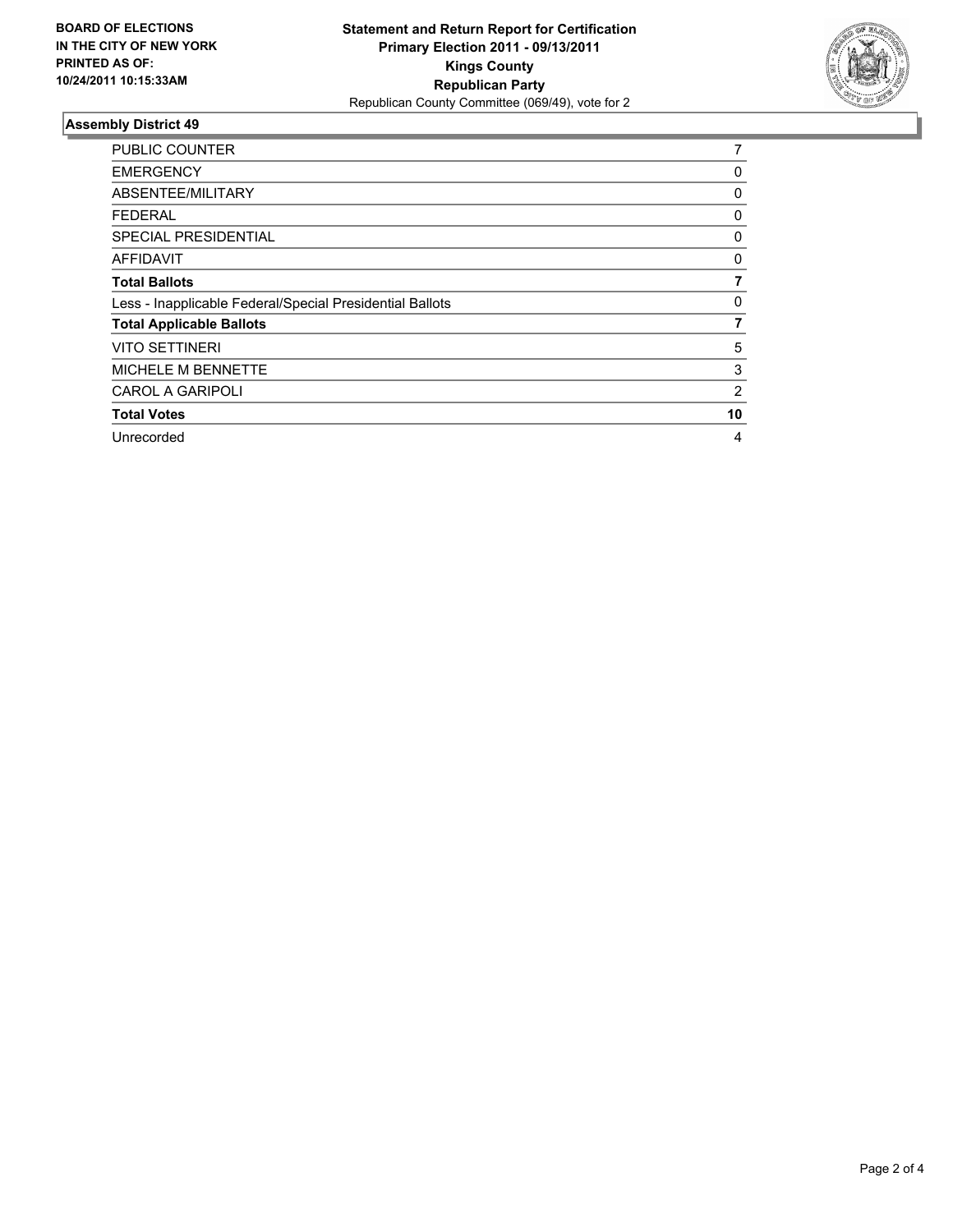### **Total for Republican County Committee (069/49) - Kings County**

| <b>PUBLIC COUNTER</b>                                    | 7              |
|----------------------------------------------------------|----------------|
| <b>EMERGENCY</b>                                         | 0              |
| ABSENTEE/MILITARY                                        | 0              |
| FEDERAL                                                  | 0              |
| <b>SPECIAL PRESIDENTIAL</b>                              | 0              |
| <b>AFFIDAVIT</b>                                         | 0              |
| <b>Total Ballots</b>                                     |                |
| Less - Inapplicable Federal/Special Presidential Ballots | 0              |
| <b>Total Applicable Ballots</b>                          | 7              |
| <b>VITO SETTINERI</b>                                    | 5              |
| <b>MICHELE M BENNETTE</b>                                | 3              |
| <b>CAROL A GARIPOLI</b>                                  | $\overline{2}$ |
| <b>Total Votes</b>                                       | 10             |
| Unrecorded                                               | 4              |

We certify this statement to be correct, and have caused the same to be attested by the signatures of the members of the board, or a majority thereof, on

Secretary **Chairman** 

Date

Canvassing Board

Canvassing Board **Canvassing Board** Canvassing Board **Deputy Chief Clerk**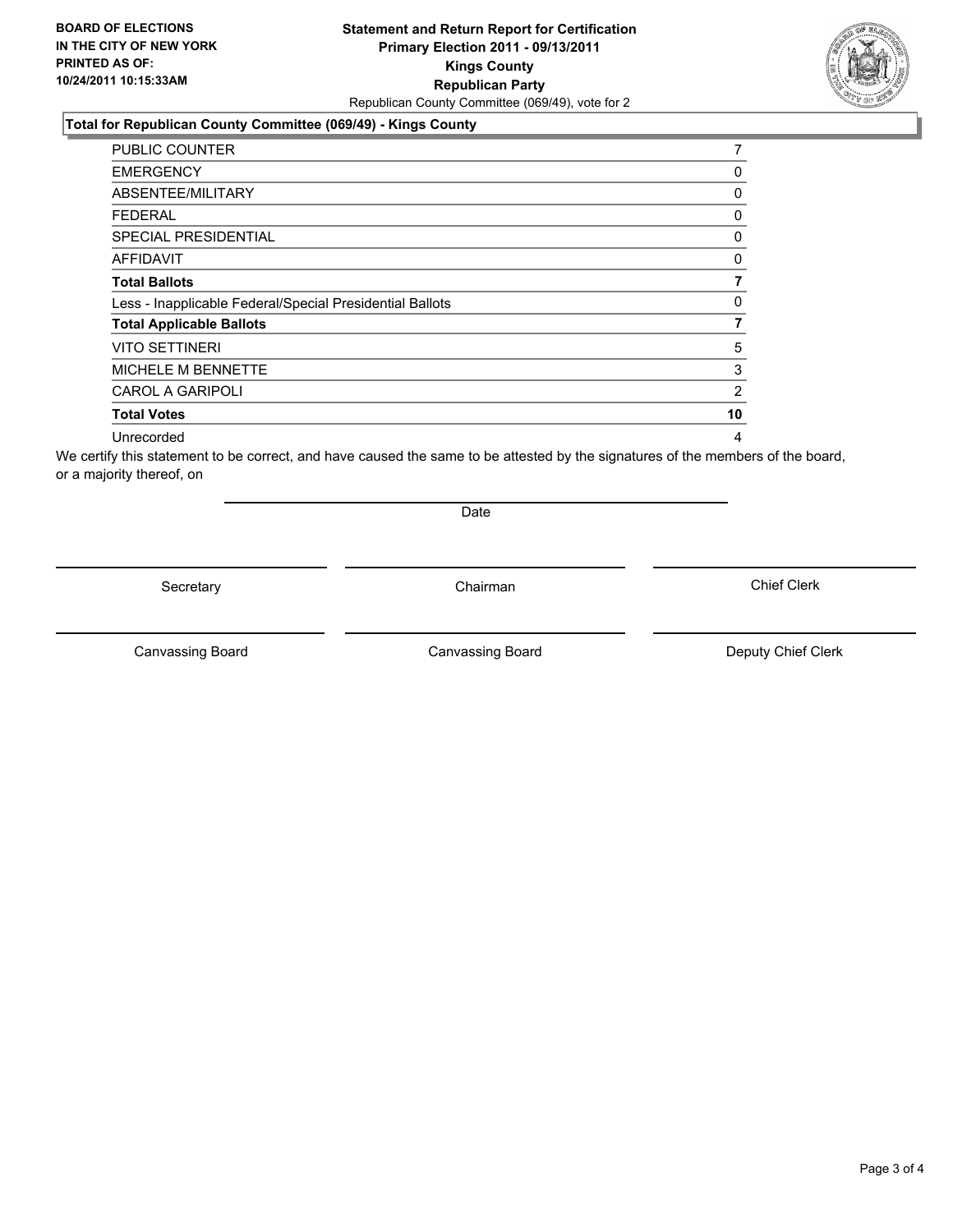**Statement and Return Report for Certification Primary Election 2011 - 09/13/2011 Kings County Republican Party** Republican County Committee (069/49), vote for 2

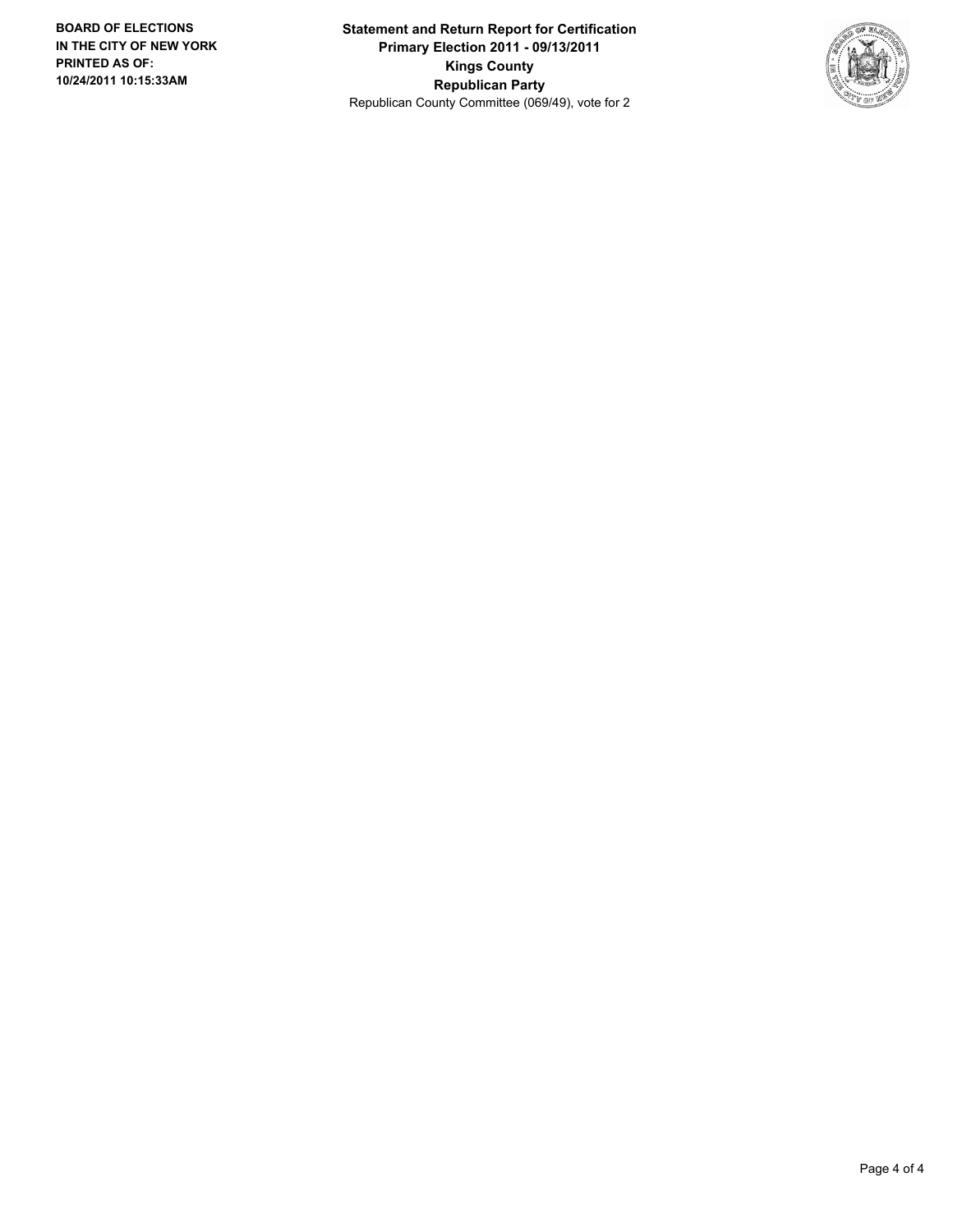

## **Primary Election 2011 - 09/13/2011 Kings County - Republican Party**

Republican County Committee 075/49 Vote for 2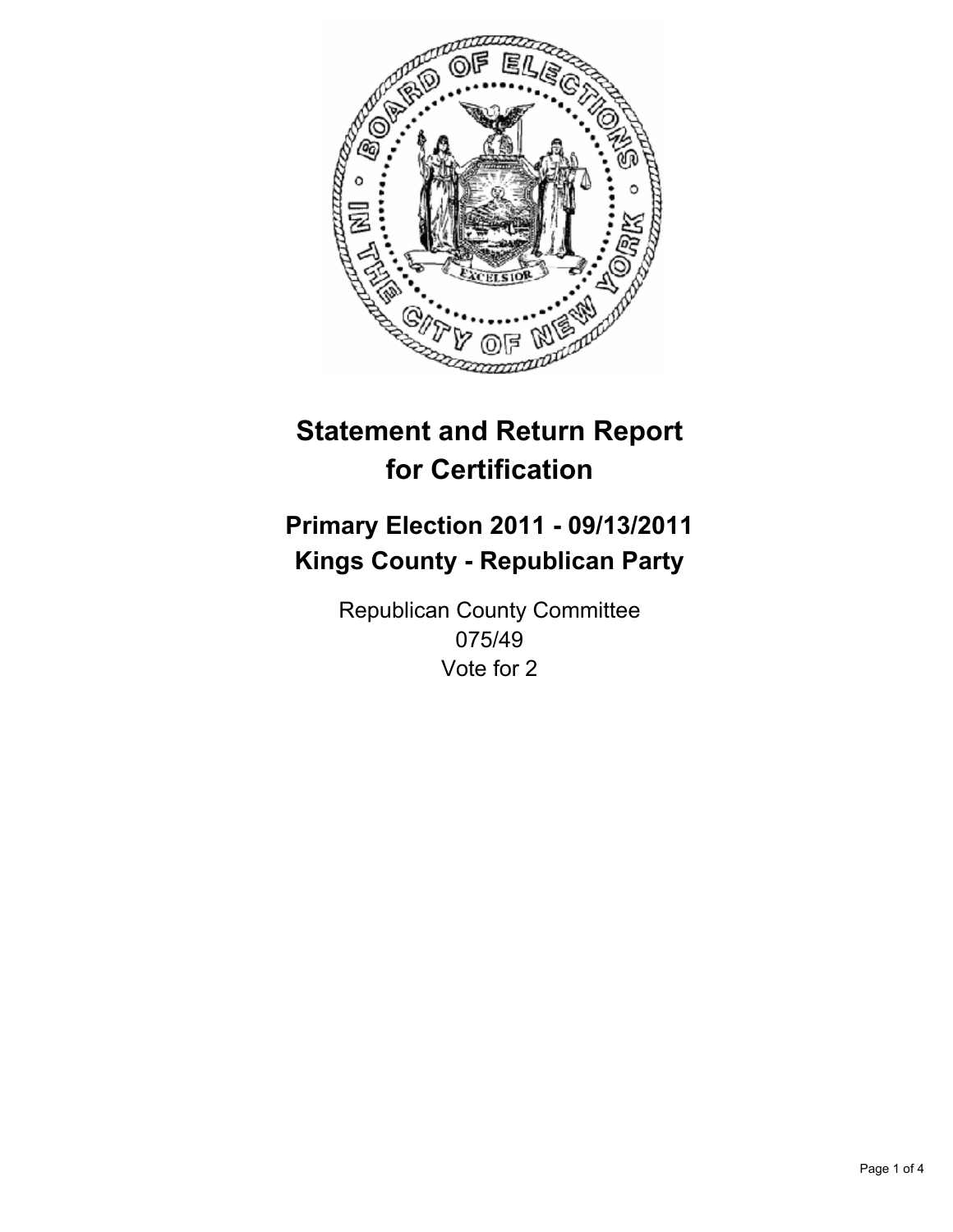

| <b>PUBLIC COUNTER</b>                                    | 8              |
|----------------------------------------------------------|----------------|
| <b>EMERGENCY</b>                                         | 0              |
| ABSENTEE/MILITARY                                        | 0              |
| <b>FEDERAL</b>                                           | 0              |
| <b>SPECIAL PRESIDENTIAL</b>                              | 0              |
| <b>AFFIDAVIT</b>                                         | 0              |
| <b>Total Ballots</b>                                     | 8              |
| Less - Inapplicable Federal/Special Presidential Ballots | 0              |
| <b>Total Applicable Ballots</b>                          | 8              |
| NICHOLAS DELBALSO                                        | 5              |
| <b>LOUISE BENZA</b>                                      | 4              |
| <b>MARY E REED</b>                                       | 5              |
| <b>Total Votes</b>                                       | 14             |
| Unrecorded                                               | $\overline{2}$ |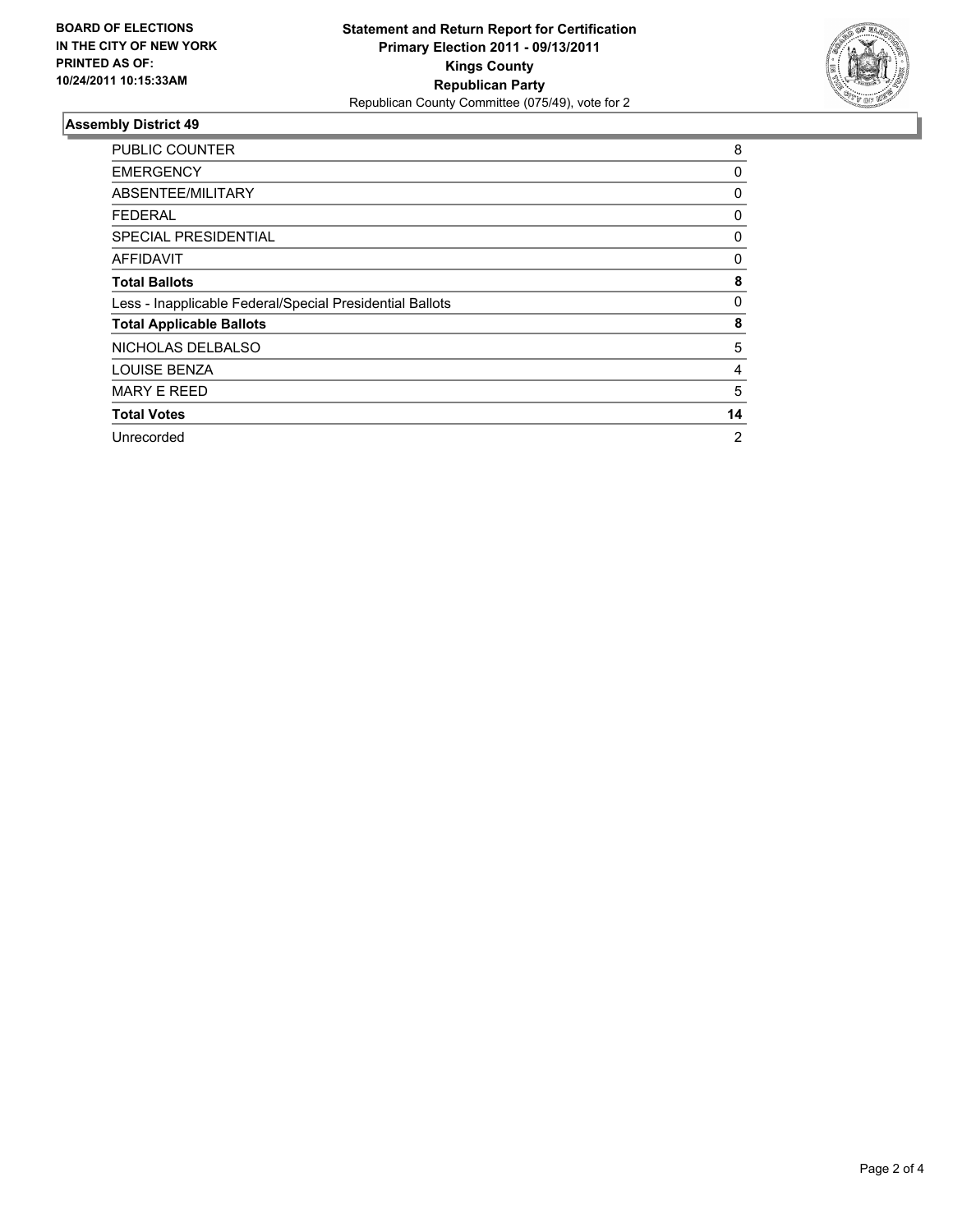### **Statement and Return Report for Certification Primary Election 2011 - 09/13/2011 Kings County Republican Party** Republican County Committee (075/49), vote for 2

### **Total for Republican County Committee (075/49) - Kings County**

| <b>PUBLIC COUNTER</b>                                    | 8              |
|----------------------------------------------------------|----------------|
| <b>EMERGENCY</b>                                         | 0              |
| ABSENTEE/MILITARY                                        | 0              |
| FEDERAL                                                  | 0              |
| <b>SPECIAL PRESIDENTIAL</b>                              | 0              |
| <b>AFFIDAVIT</b>                                         | 0              |
| <b>Total Ballots</b>                                     | 8              |
| Less - Inapplicable Federal/Special Presidential Ballots | 0              |
| <b>Total Applicable Ballots</b>                          | 8              |
| NICHOLAS DELBALSO                                        | 5              |
| <b>LOUISE BENZA</b>                                      | 4              |
| <b>MARY E REED</b>                                       | 5              |
| <b>Total Votes</b>                                       | 14             |
| Unrecorded                                               | $\overline{2}$ |

We certify this statement to be correct, and have caused the same to be attested by the signatures of the members of the board, or a majority thereof, on

Secretary **Chairman** 

Date

Canvassing Board

Canvassing Board **Canvassing Board** Canvassing Board **Deputy Chief Clerk**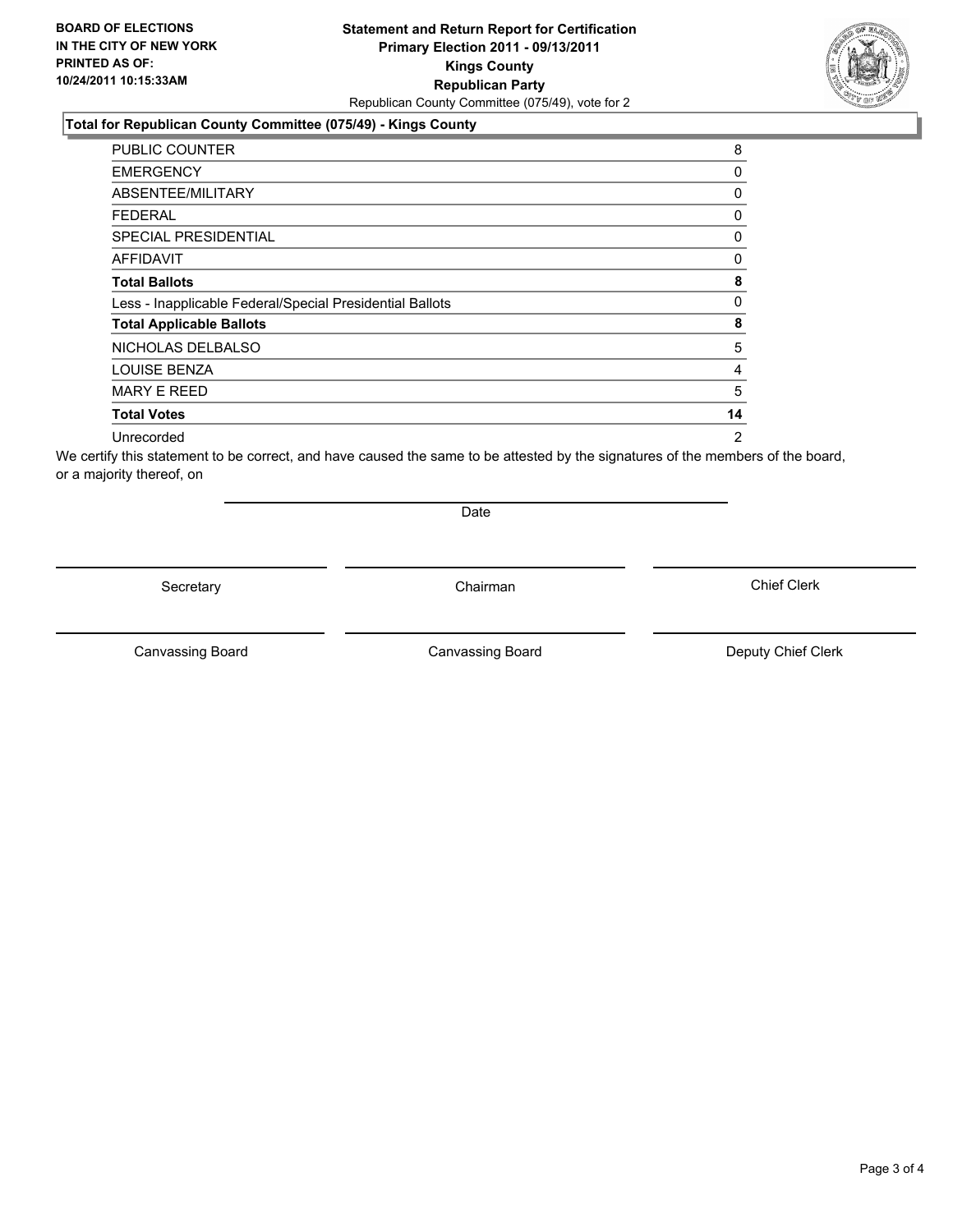**Statement and Return Report for Certification Primary Election 2011 - 09/13/2011 Kings County Republican Party** Republican County Committee (075/49), vote for 2

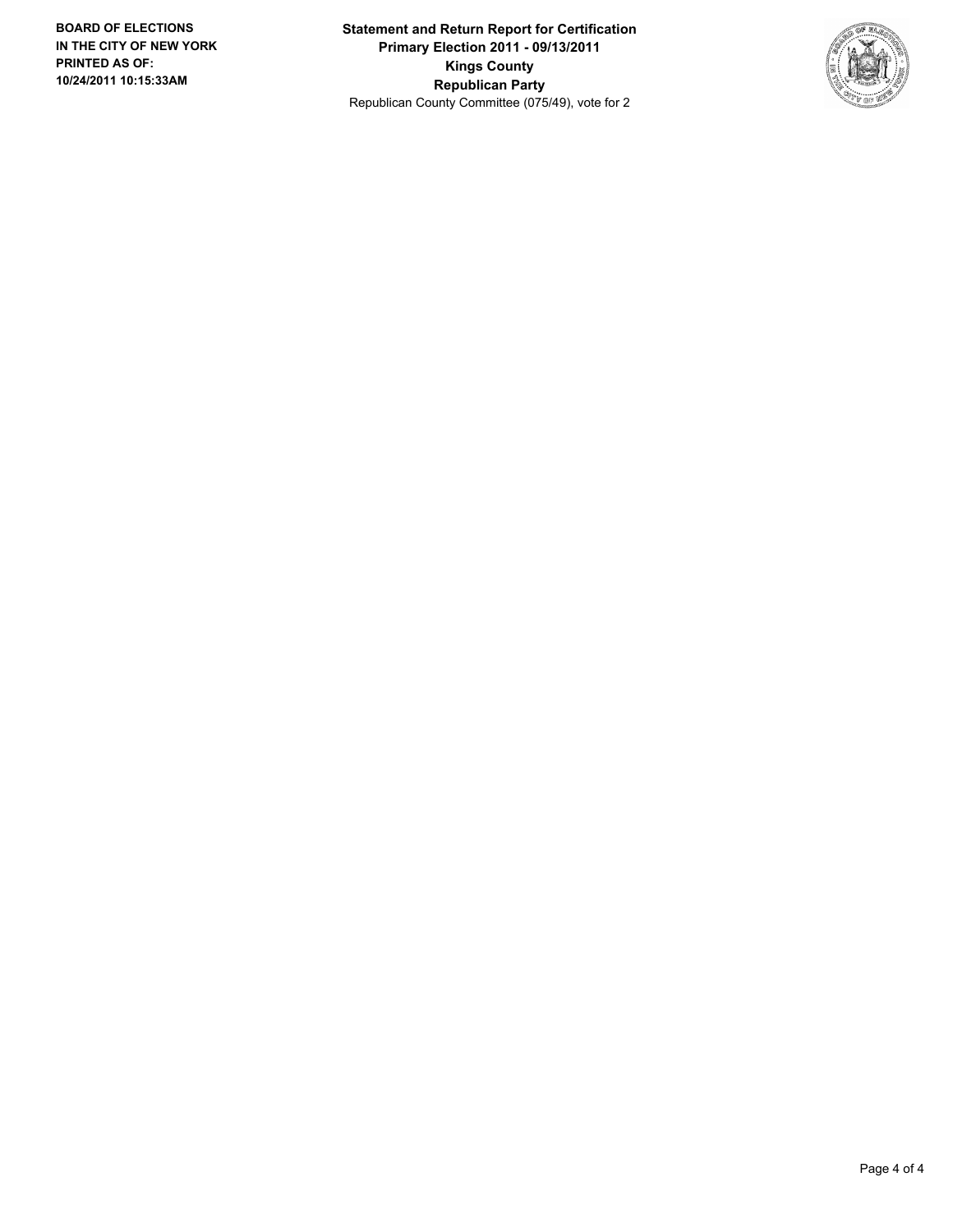

## **Primary Election 2011 - 09/13/2011 Kings County - Republican Party**

Republican County Committee 078/49 Vote for 2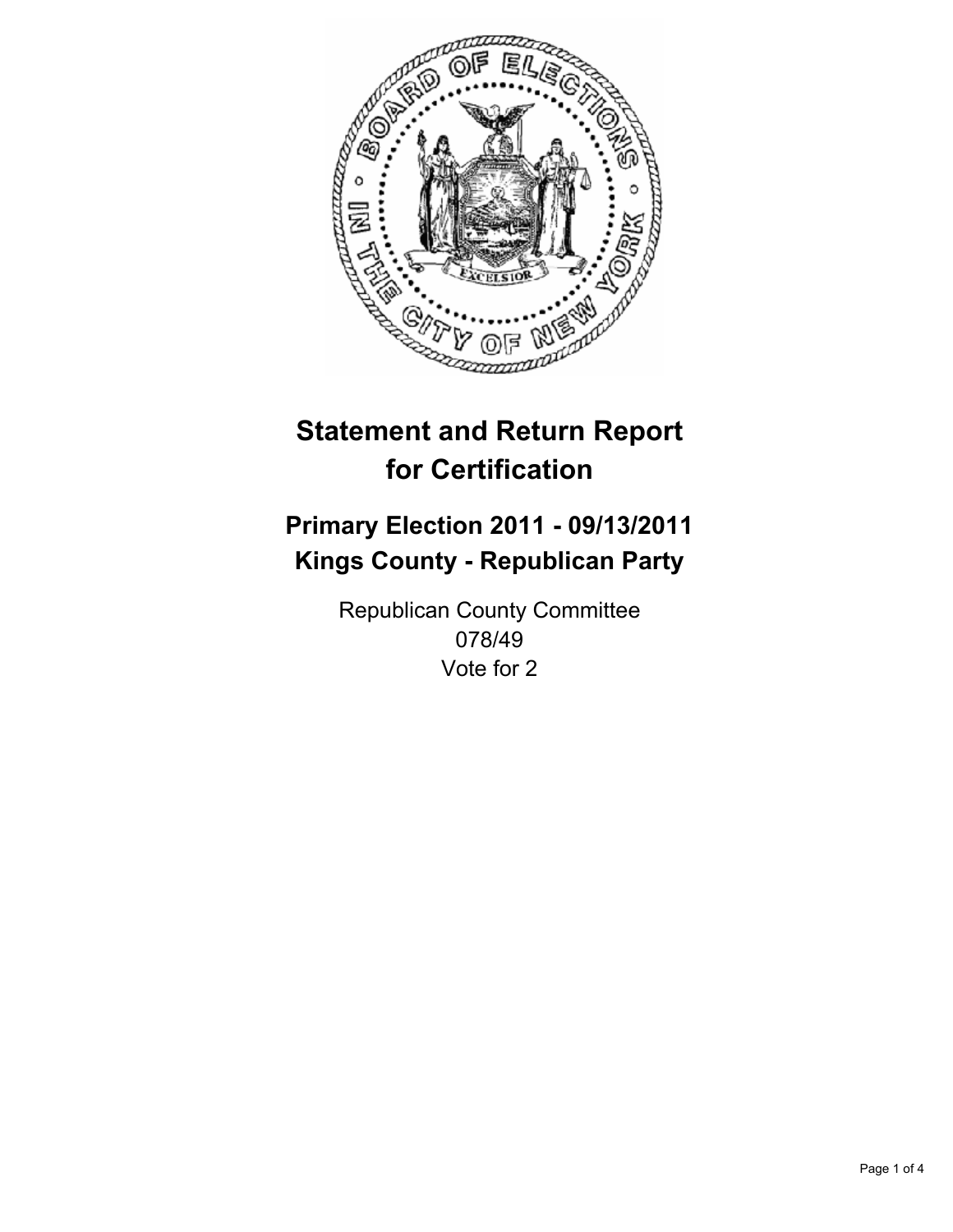

| <b>PUBLIC COUNTER</b>                                    | 4 |
|----------------------------------------------------------|---|
| <b>EMERGENCY</b>                                         | 0 |
| ABSENTEE/MILITARY                                        | 0 |
| <b>FEDERAL</b>                                           | 0 |
| <b>SPECIAL PRESIDENTIAL</b>                              | 0 |
| <b>AFFIDAVIT</b>                                         | 0 |
| <b>Total Ballots</b>                                     | 4 |
| Less - Inapplicable Federal/Special Presidential Ballots | 0 |
| <b>Total Applicable Ballots</b>                          | 4 |
| <b>FRANCES L DERITA</b>                                  | 1 |
| <b>SILVANIA ROMANIA</b>                                  | 3 |
| YANG LI                                                  | 1 |
| <b>CHUN LU</b>                                           | 0 |
| <b>Total Votes</b>                                       | 5 |
| Unrecorded                                               | 3 |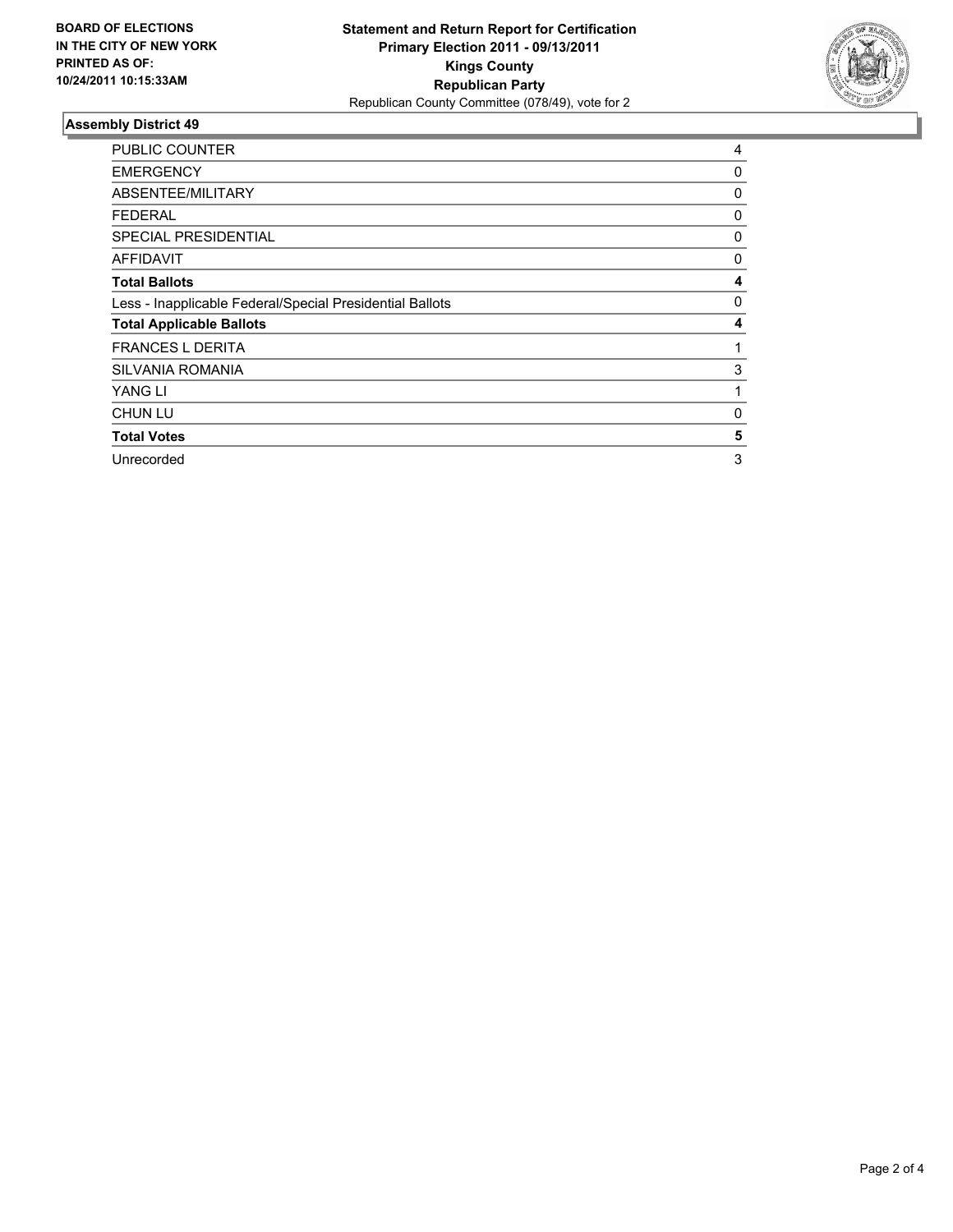### **Total for Republican County Committee (078/49) - Kings County**

| PUBLIC COUNTER                                           | 4 |
|----------------------------------------------------------|---|
| <b>EMERGENCY</b>                                         | 0 |
| ABSENTEE/MILITARY                                        | 0 |
| <b>FEDERAL</b>                                           | 0 |
| SPECIAL PRESIDENTIAL                                     | 0 |
| <b>AFFIDAVIT</b>                                         | 0 |
| <b>Total Ballots</b>                                     | 4 |
| Less - Inapplicable Federal/Special Presidential Ballots | 0 |
| <b>Total Applicable Ballots</b>                          | 4 |
| <b>FRANCES L DERITA</b>                                  | 1 |
| <b>SILVANIA ROMANIA</b>                                  | 3 |
| YANG LI                                                  | 1 |
| <b>CHUN LU</b>                                           | 0 |
| <b>Total Votes</b>                                       | 5 |
| Unrecorded                                               | 3 |

We certify this statement to be correct, and have caused the same to be attested by the signatures of the members of the board, or a majority thereof, on

Date

Secretary **Chairman** 

Canvassing Board

Canvassing Board **Canvassing Board** Canvassing Board **Deputy Chief Clerk** 

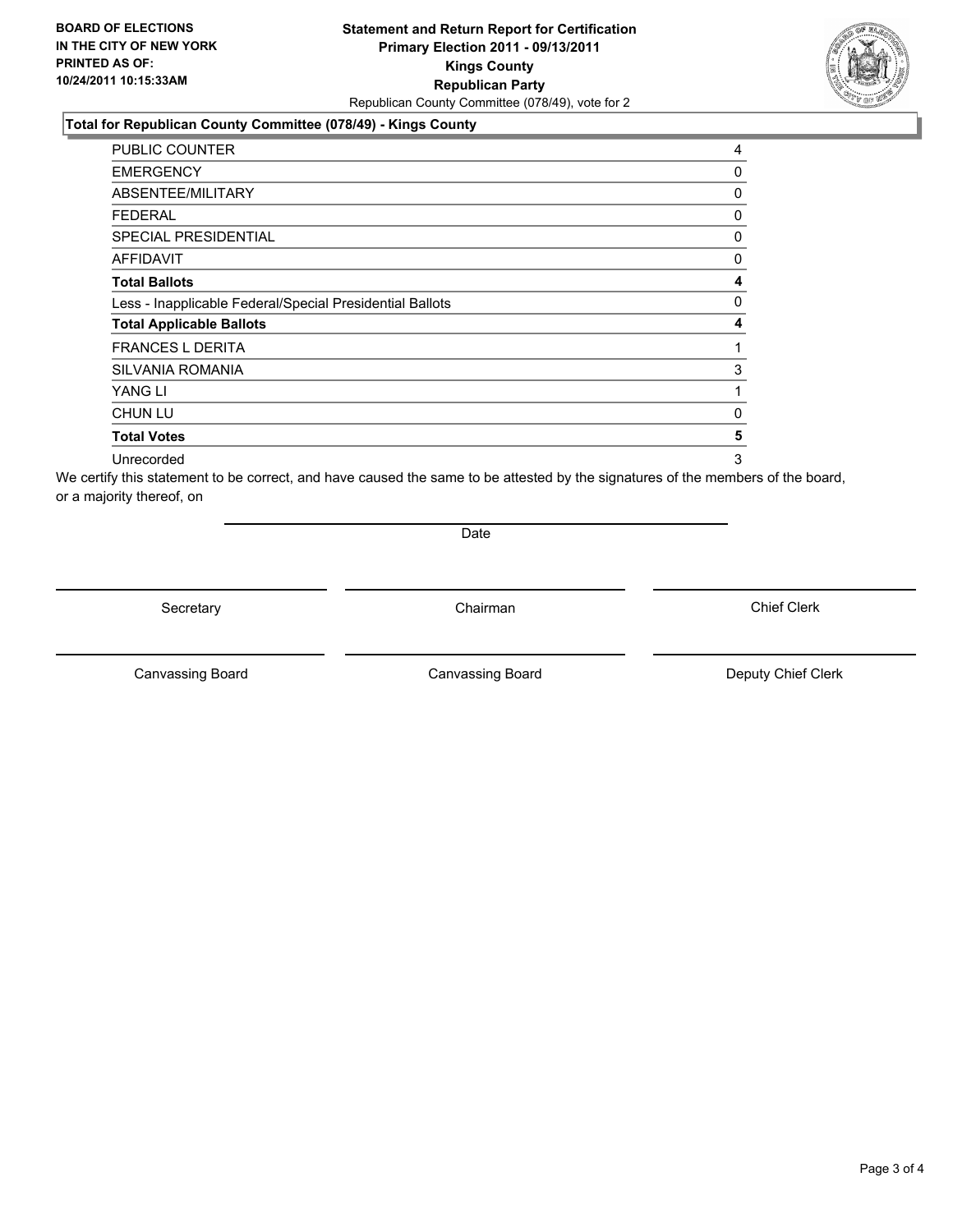**Statement and Return Report for Certification Primary Election 2011 - 09/13/2011 Kings County Republican Party** Republican County Committee (078/49), vote for 2

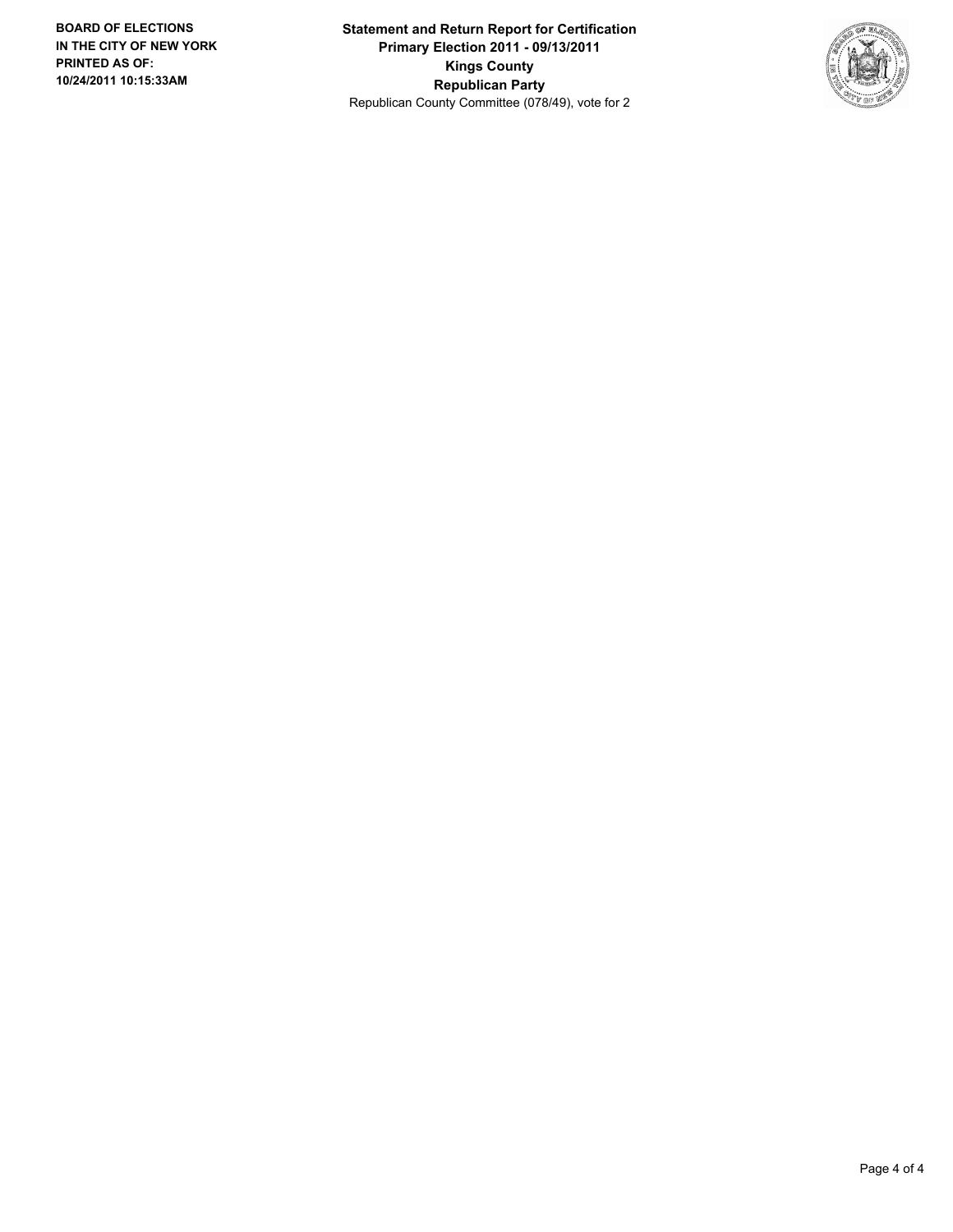

## **Primary Election 2011 - 09/13/2011 Kings County - Republican Party**

Republican County Committee 079/49 Vote for 2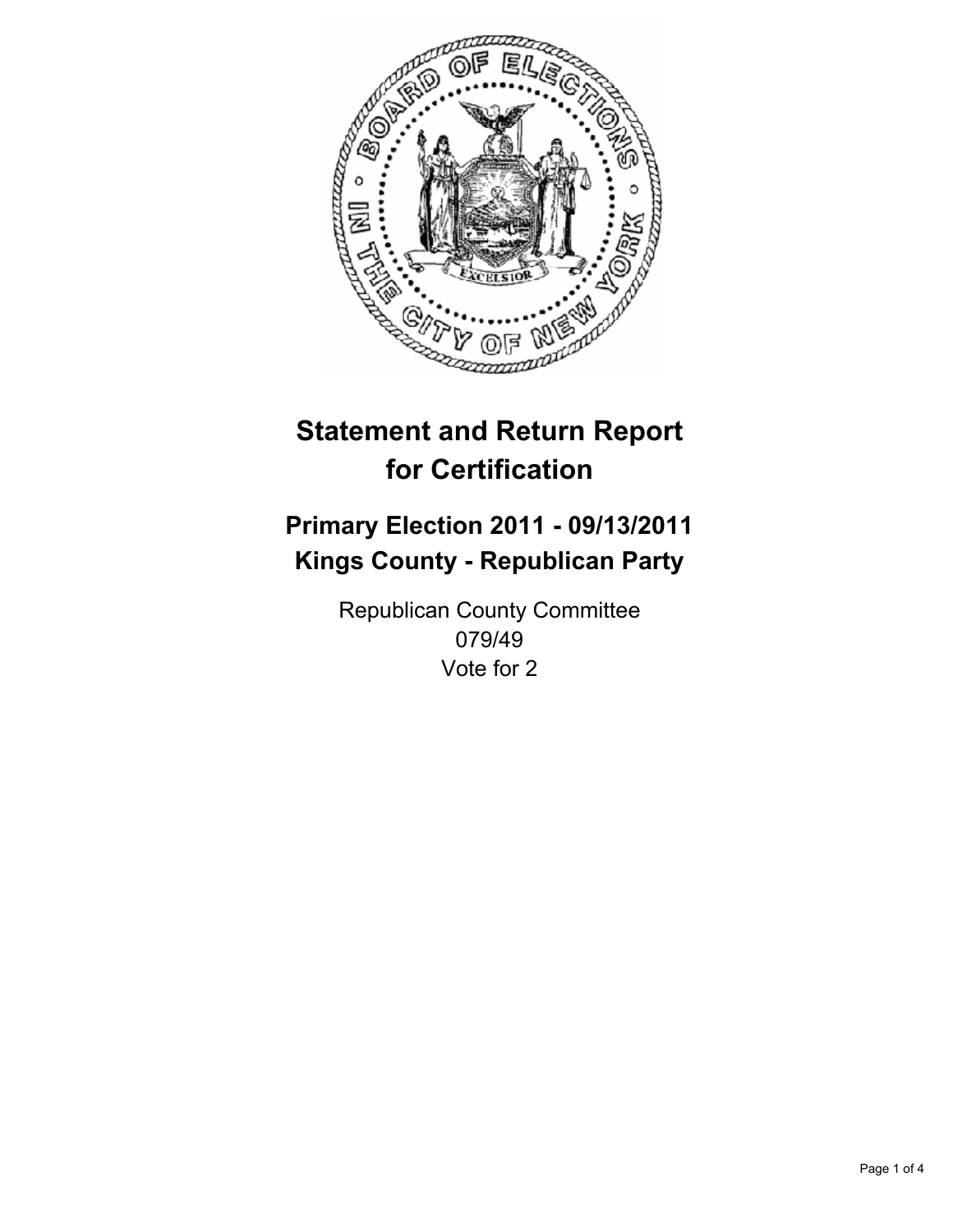

| <b>PUBLIC COUNTER</b>                                    | 8              |
|----------------------------------------------------------|----------------|
| <b>EMERGENCY</b>                                         | 0              |
| ABSENTEE/MILITARY                                        |                |
| <b>FEDERAL</b>                                           | 0              |
| <b>SPECIAL PRESIDENTIAL</b>                              | 0              |
| <b>AFFIDAVIT</b>                                         | 0              |
| <b>Total Ballots</b>                                     | 9              |
| Less - Inapplicable Federal/Special Presidential Ballots | 0              |
| <b>Total Applicable Ballots</b>                          | 9              |
| JOHN AUGUSTA JR.                                         | 4              |
| <b>ANTHONY COLUCCIO</b>                                  | 8              |
| <b>LISA M SIRIANO</b>                                    | 4              |
| <b>Total Votes</b>                                       | 16             |
| Unrecorded                                               | $\overline{2}$ |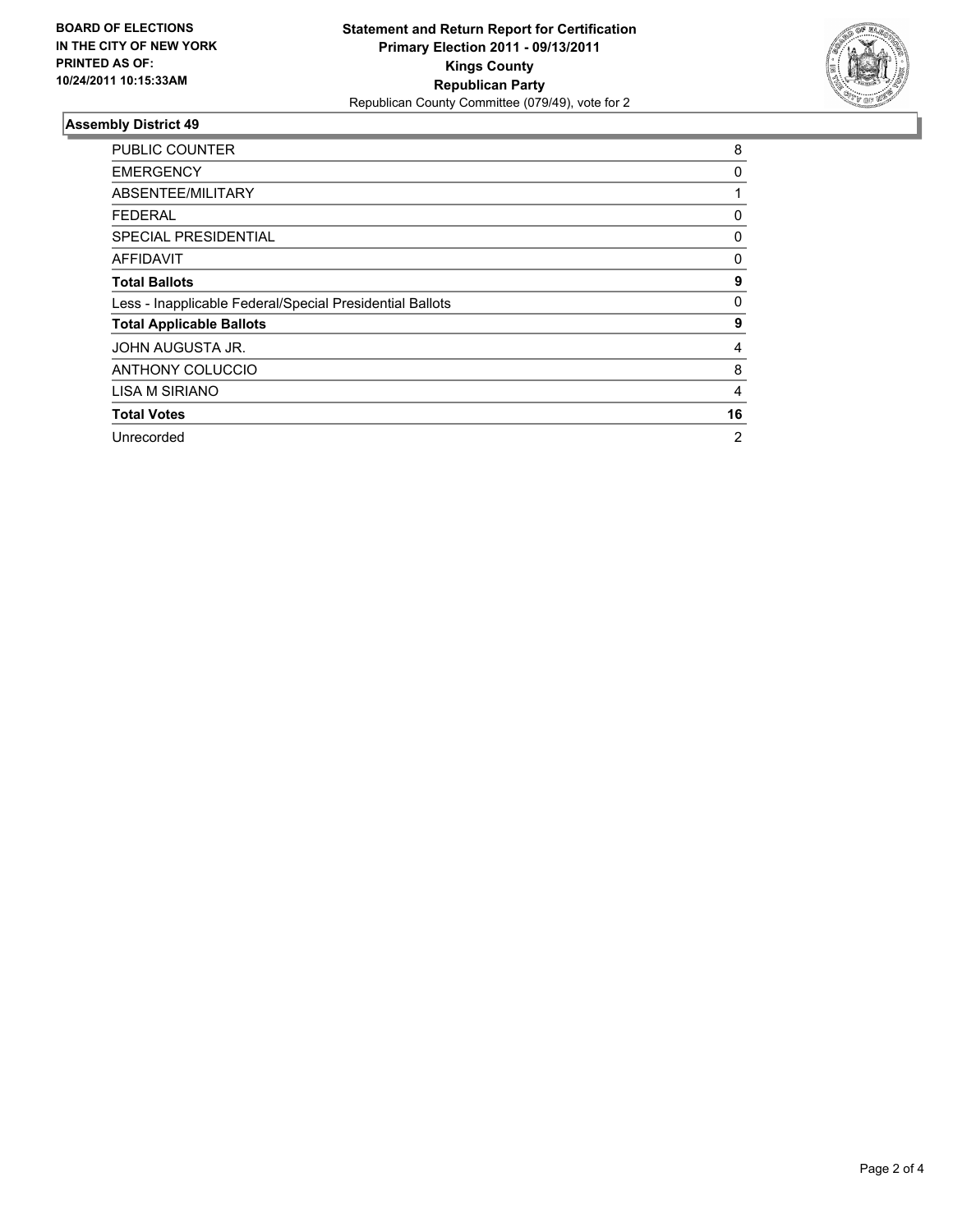### **Total for Republican County Committee (079/49) - Kings County**

| <b>PUBLIC COUNTER</b>                                    | 8              |
|----------------------------------------------------------|----------------|
| <b>EMERGENCY</b>                                         | 0              |
| ABSENTEE/MILITARY                                        |                |
| FEDERAL                                                  | 0              |
| <b>SPECIAL PRESIDENTIAL</b>                              | 0              |
| <b>AFFIDAVIT</b>                                         | 0              |
| <b>Total Ballots</b>                                     | 9              |
| Less - Inapplicable Federal/Special Presidential Ballots | $\Omega$       |
| <b>Total Applicable Ballots</b>                          | 9              |
| JOHN AUGUSTA JR.                                         | 4              |
| <b>ANTHONY COLUCCIO</b>                                  | 8              |
| LISA M SIRIANO                                           | 4              |
| <b>Total Votes</b>                                       | 16             |
| Unrecorded                                               | $\overline{2}$ |

We certify this statement to be correct, and have caused the same to be attested by the signatures of the members of the board, or a majority thereof, on

Secretary **Chairman** 

Date

Canvassing Board

Canvassing Board **Canvassing Board** Canvassing Board **Deputy Chief Clerk** 

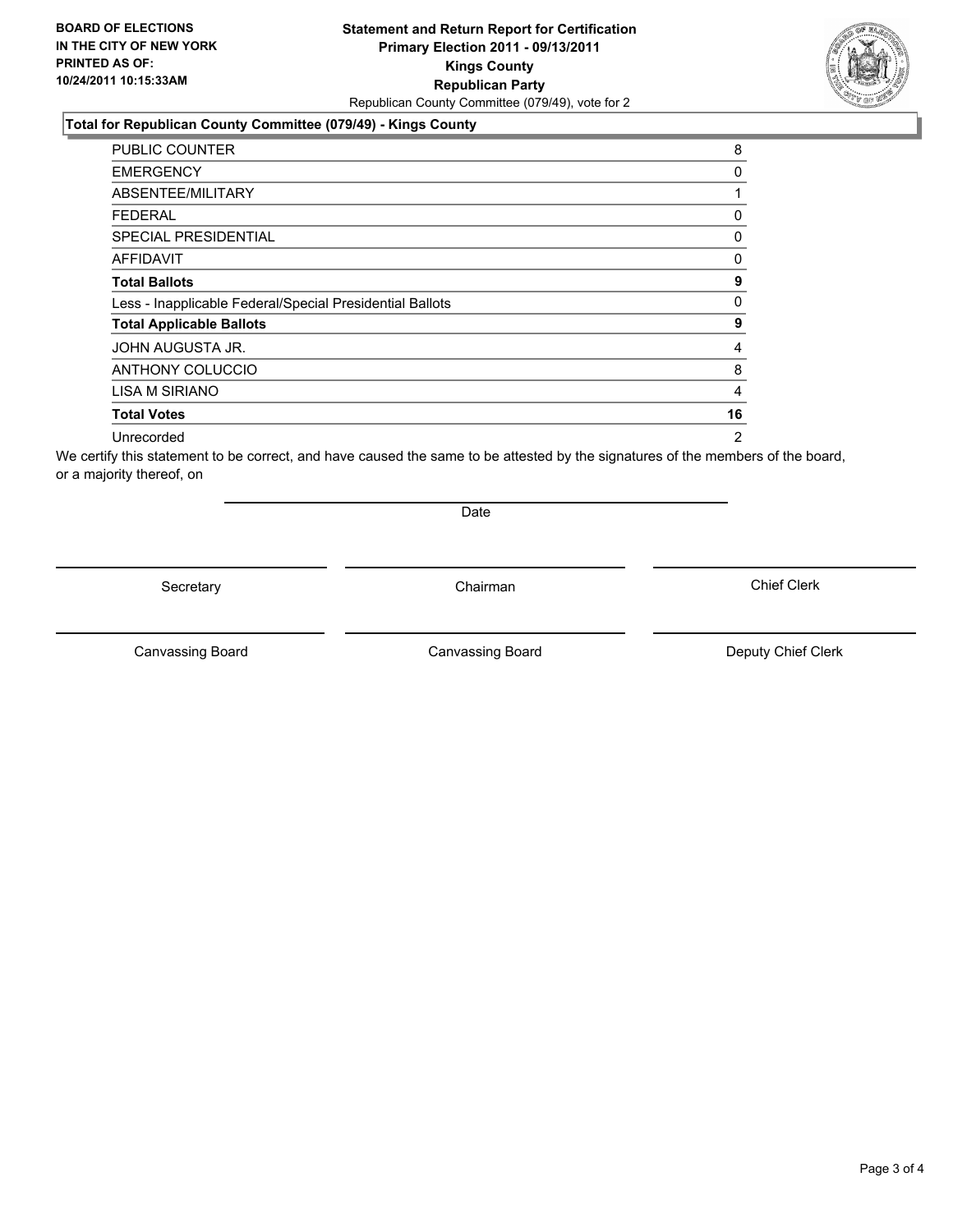**Statement and Return Report for Certification Primary Election 2011 - 09/13/2011 Kings County Republican Party** Republican County Committee (079/49), vote for 2

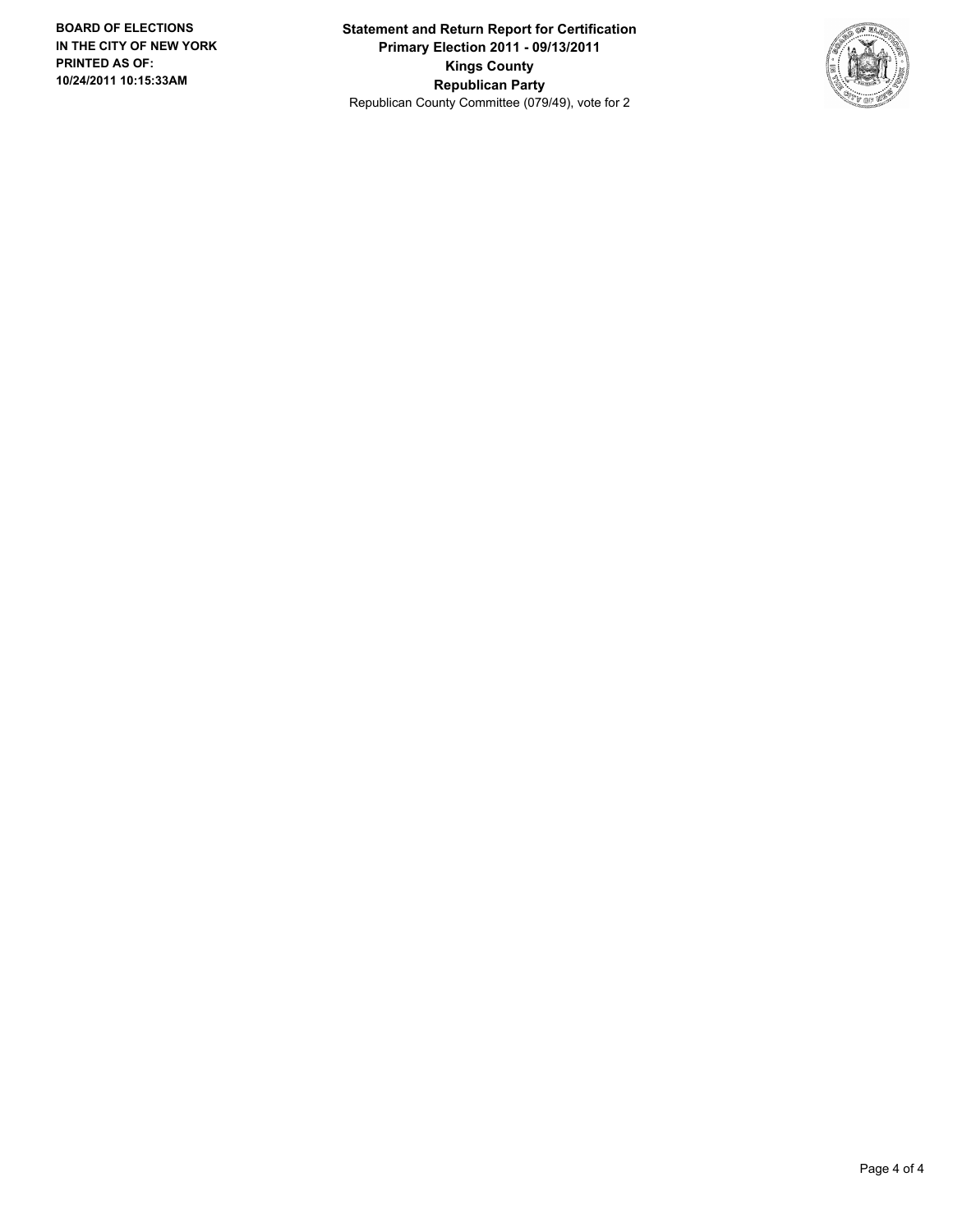

## **Primary Election 2011 - 09/13/2011 Kings County - Republican Party**

Republican County Committee 081/49 Vote for 2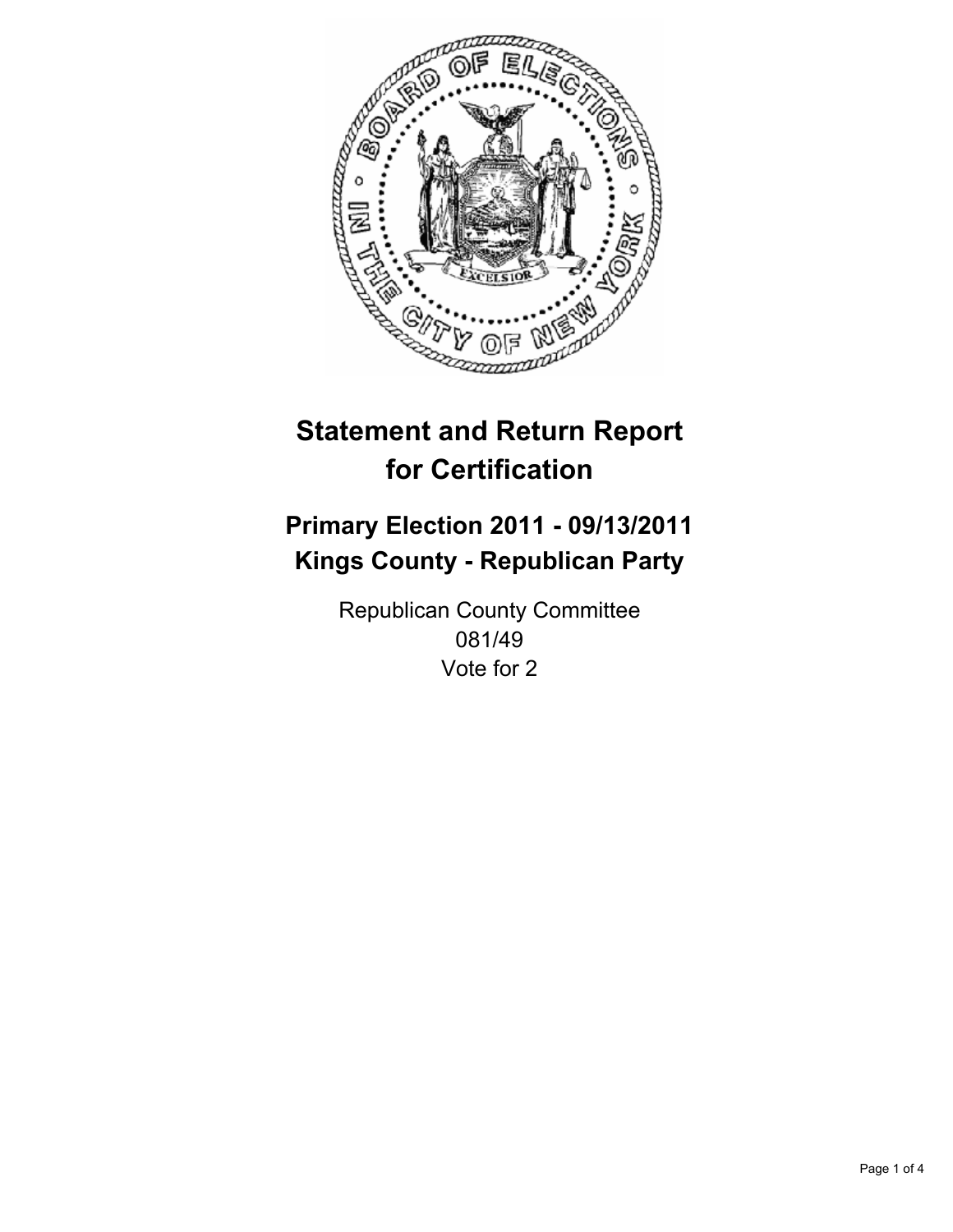

| <b>PUBLIC COUNTER</b>                                    | $\overline{7}$ |
|----------------------------------------------------------|----------------|
| <b>EMERGENCY</b>                                         | 0              |
| ABSENTEE/MILITARY                                        | 2              |
| FEDERAL                                                  | 0              |
| SPECIAL PRESIDENTIAL                                     | 0              |
| <b>AFFIDAVIT</b>                                         | 0              |
| <b>Total Ballots</b>                                     | 9              |
| Less - Inapplicable Federal/Special Presidential Ballots | 0              |
| <b>Total Applicable Ballots</b>                          | 9              |
| <b>MARIA CASTELLANO</b>                                  | 6              |
| ANGELO CHIMENTO SR.                                      | 3              |
| FRED MEO                                                 | 2              |
| <b>FREDERICK HOAG</b>                                    | 1              |
| <b>Total Votes</b>                                       | 12             |
| Unrecorded                                               | 6              |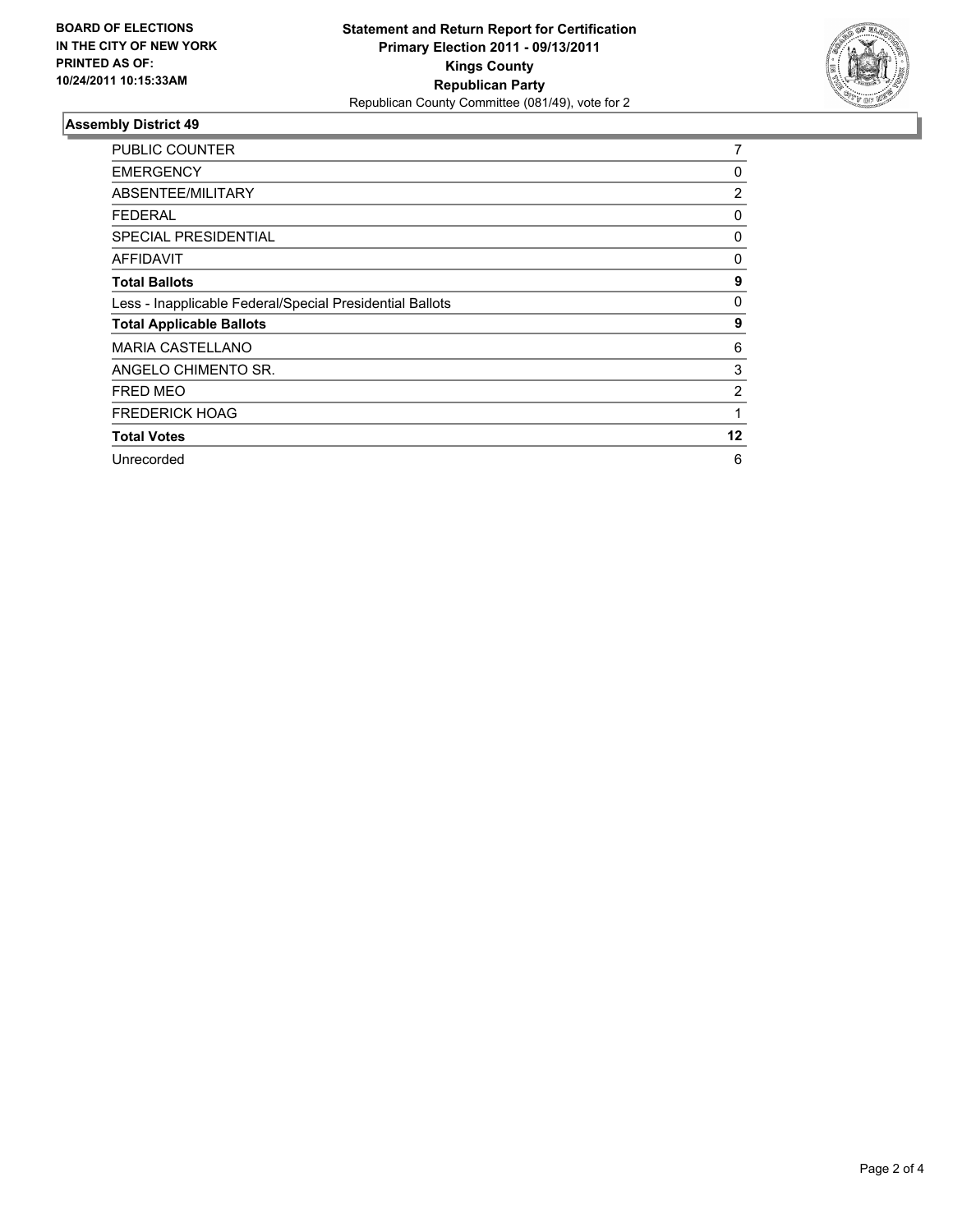### **Total for Republican County Committee (081/49) - Kings County**

| PUBLIC COUNTER                                           | 7              |
|----------------------------------------------------------|----------------|
| <b>EMERGENCY</b>                                         | 0              |
| ABSENTEE/MILITARY                                        | 2              |
| FEDERAL                                                  | 0              |
| <b>SPECIAL PRESIDENTIAL</b>                              | 0              |
| <b>AFFIDAVIT</b>                                         | 0              |
| <b>Total Ballots</b>                                     | 9              |
| Less - Inapplicable Federal/Special Presidential Ballots | 0              |
| <b>Total Applicable Ballots</b>                          | 9              |
| <b>MARIA CASTELLANO</b>                                  | 6              |
| ANGELO CHIMENTO SR.                                      | 3              |
| <b>FRED MEO</b>                                          | $\overline{2}$ |
| <b>FREDERICK HOAG</b>                                    | 1              |
| <b>Total Votes</b>                                       | 12             |
| Unrecorded                                               | 6              |

We certify this statement to be correct, and have caused the same to be attested by the signatures of the members of the board, or a majority thereof, on

Date

Secretary **Chairman** 

Canvassing Board **Canvassing Board** Canvassing Board **Deputy Chief Clerk** 

Canvassing Board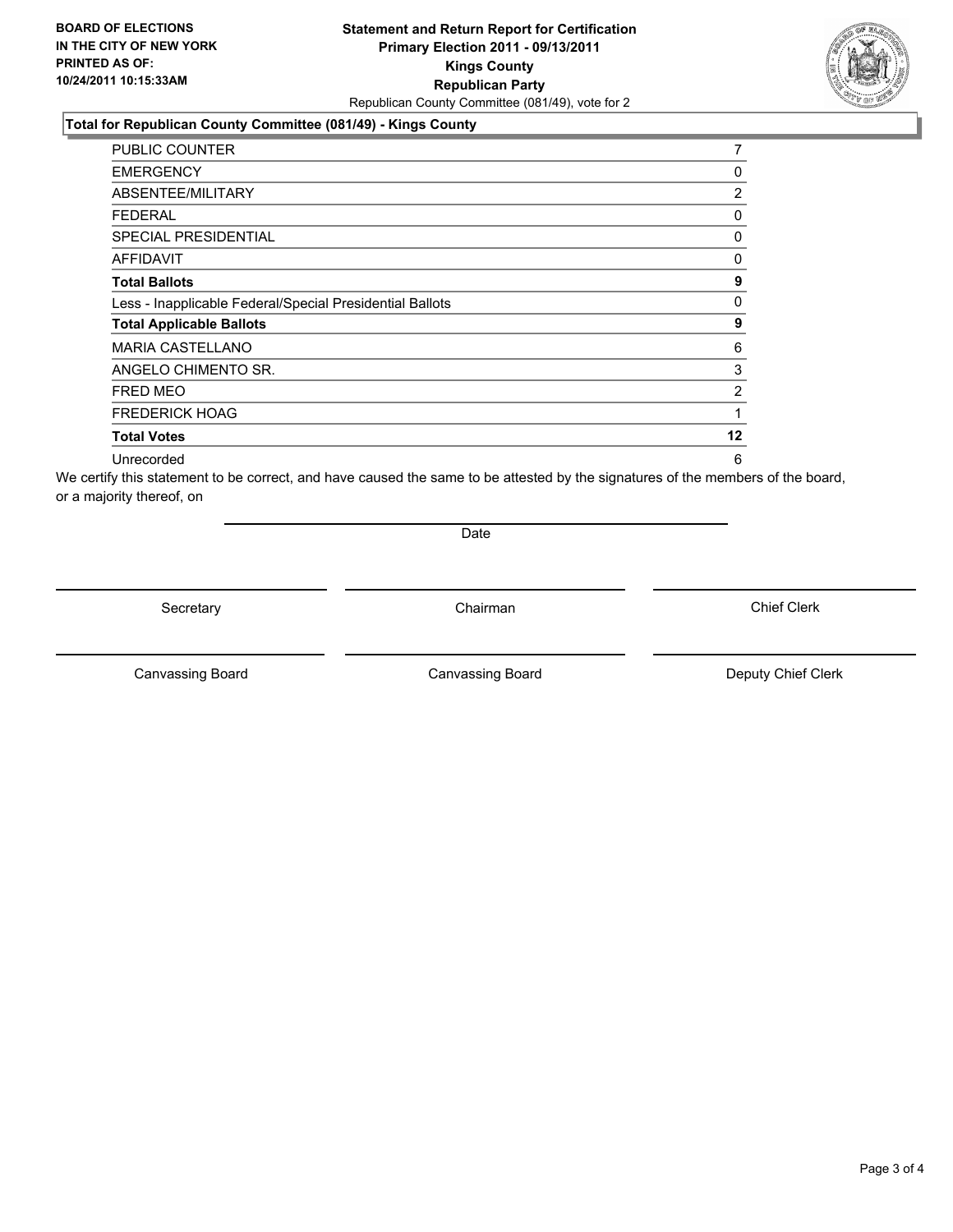**Statement and Return Report for Certification Primary Election 2011 - 09/13/2011 Kings County Republican Party** Republican County Committee (081/49), vote for 2

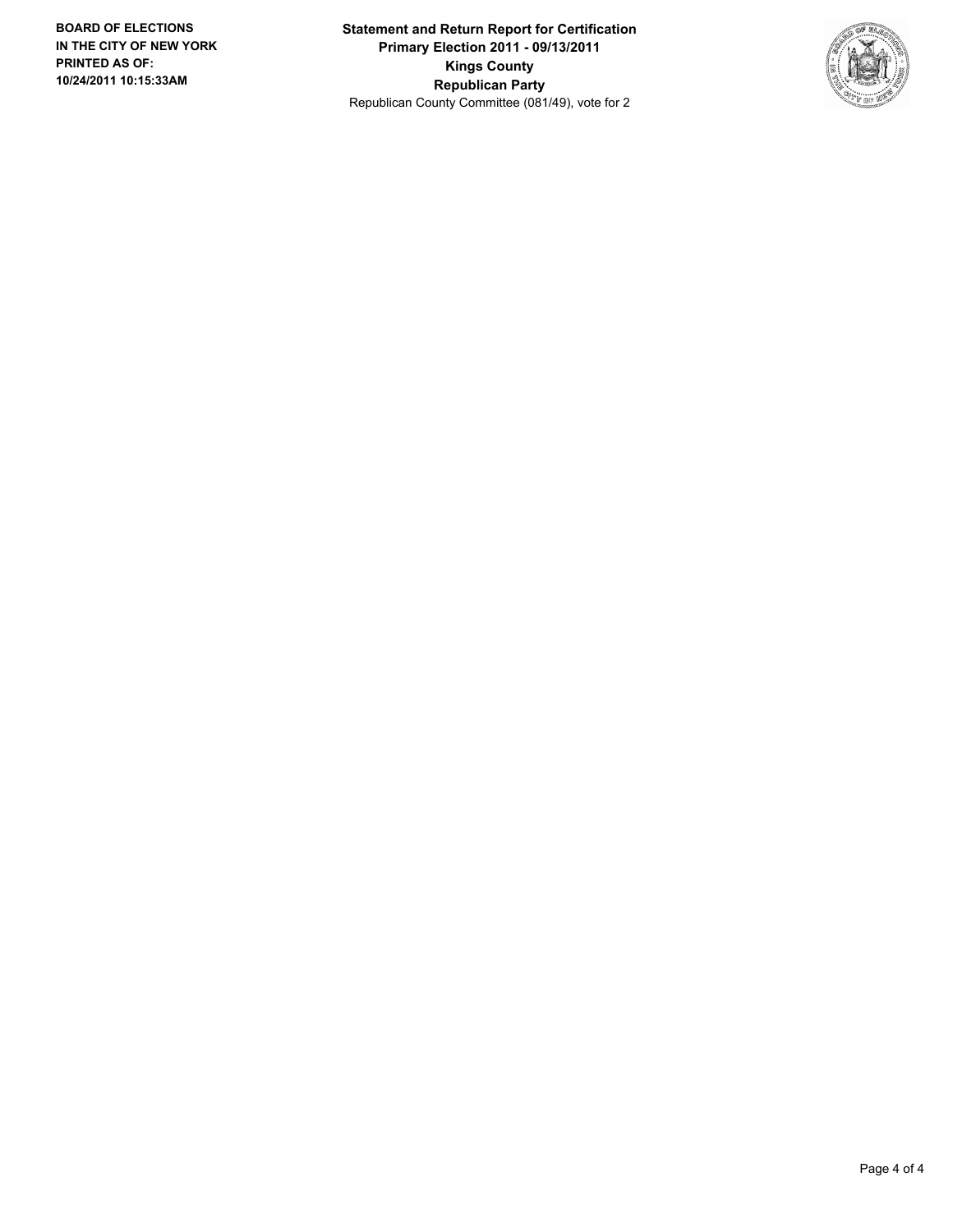

## **Primary Election 2011 - 09/13/2011 Kings County - Republican Party**

Republican County Committee 088/49 Vote for 2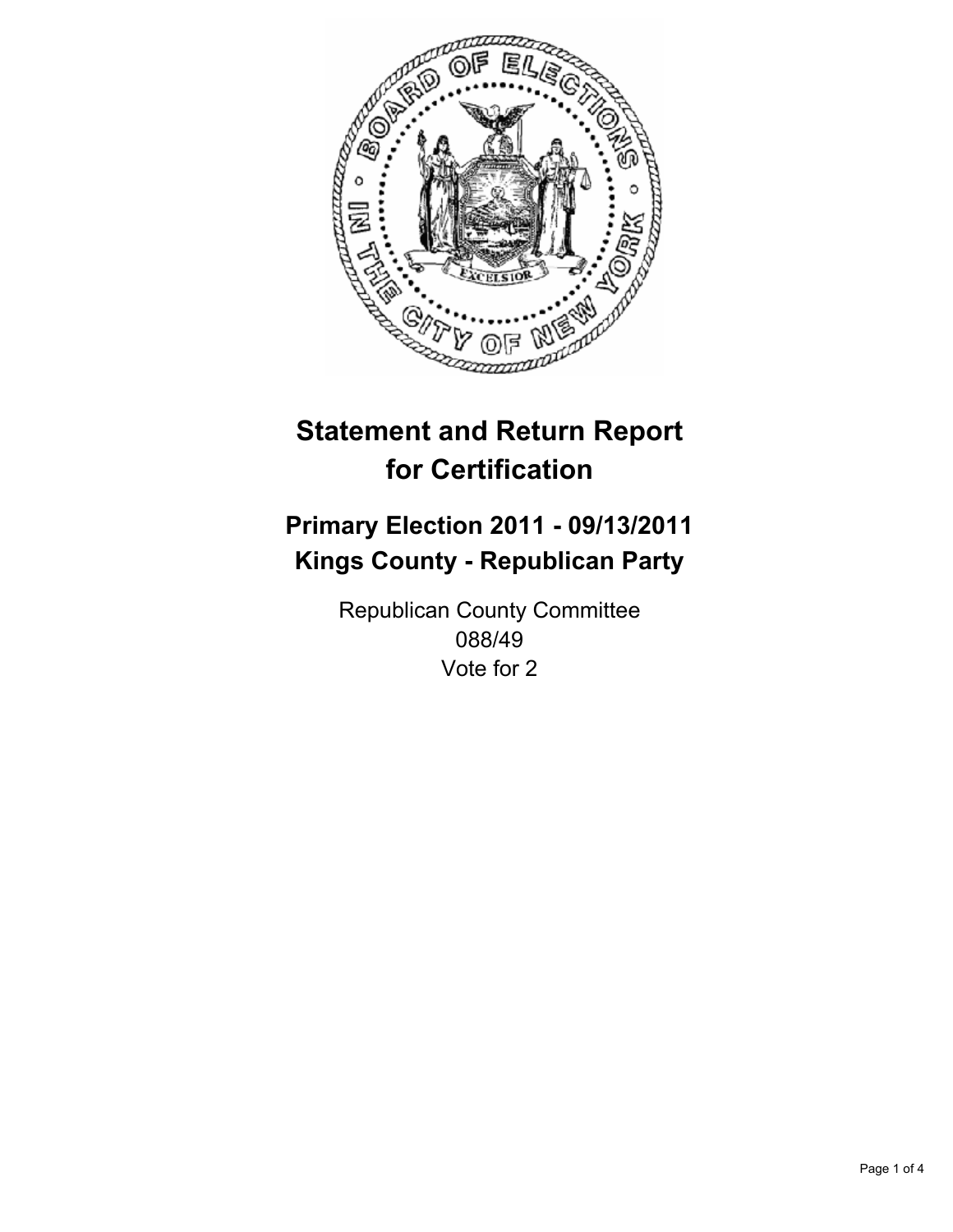

| <b>PUBLIC COUNTER</b>                                    | 4 |
|----------------------------------------------------------|---|
| <b>EMERGENCY</b>                                         | 0 |
| ABSENTEE/MILITARY                                        | 0 |
| FEDERAL                                                  | 0 |
| <b>SPECIAL PRESIDENTIAL</b>                              | 0 |
| <b>AFFIDAVIT</b>                                         | 0 |
| <b>Total Ballots</b>                                     | 4 |
| Less - Inapplicable Federal/Special Presidential Ballots | 0 |
| <b>Total Applicable Ballots</b>                          | 4 |
| ALEX VINCENT MATARESE                                    | 1 |
| LOREDANA GALLINA                                         | 3 |
| <b>MARIA J TERZULLI</b>                                  | 3 |
| <b>Total Votes</b>                                       | 7 |
| Unrecorded                                               | 1 |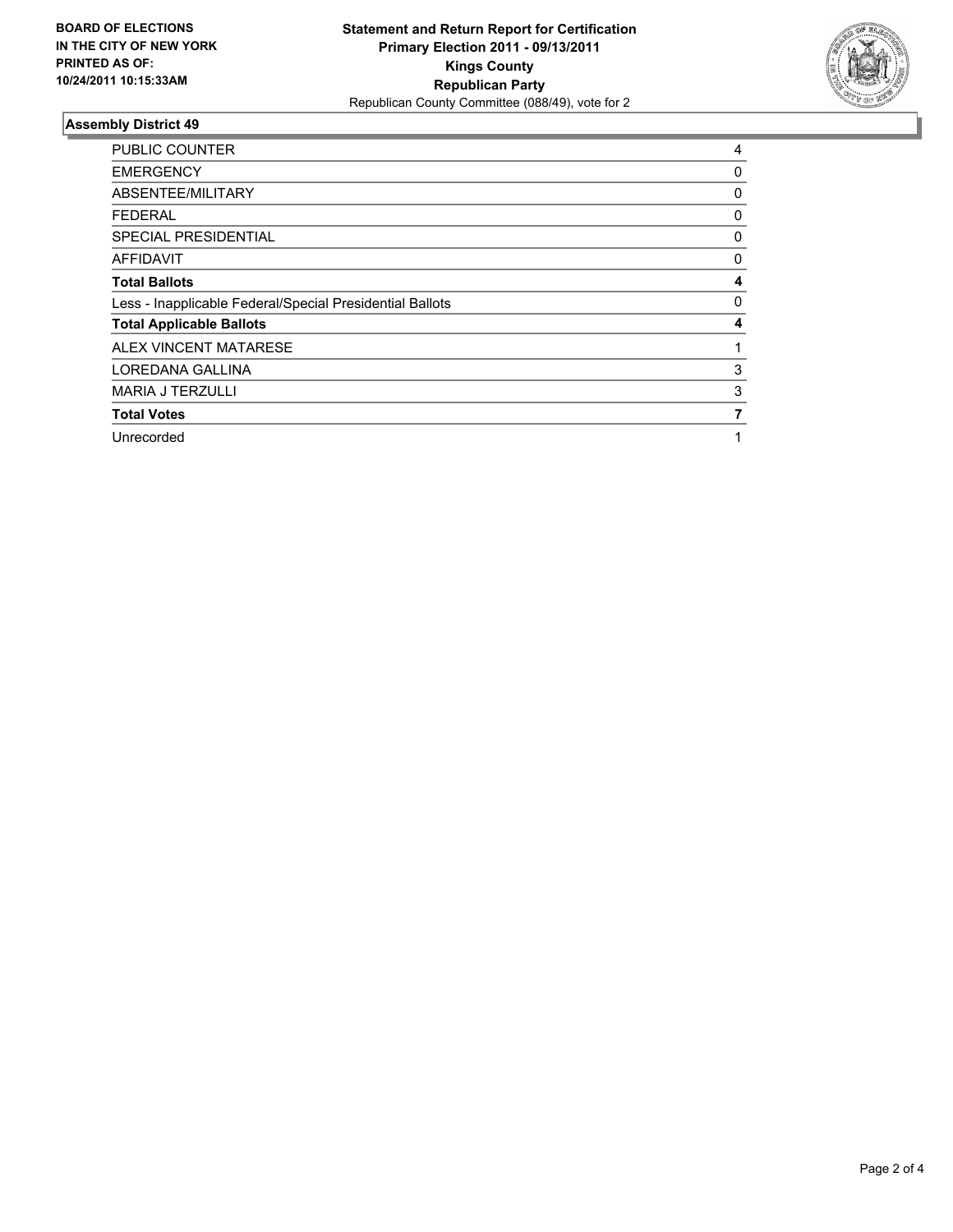### **Total for Republican County Committee (088/49) - Kings County**

| <b>PUBLIC COUNTER</b>                                    | 4           |
|----------------------------------------------------------|-------------|
| <b>EMERGENCY</b>                                         | 0           |
| ABSENTEE/MILITARY                                        | $\mathbf 0$ |
| <b>FEDERAL</b>                                           | 0           |
| <b>SPECIAL PRESIDENTIAL</b>                              | 0           |
| <b>AFFIDAVIT</b>                                         | 0           |
| <b>Total Ballots</b>                                     | 4           |
| Less - Inapplicable Federal/Special Presidential Ballots | $\mathbf 0$ |
| <b>Total Applicable Ballots</b>                          | 4           |
| <b>ALEX VINCENT MATARESE</b>                             |             |
| LOREDANA GALLINA                                         | 3           |
| <b>MARIA J TERZULLI</b>                                  | 3           |
| <b>Total Votes</b>                                       | 7           |
| Unrecorded                                               |             |

We certify this statement to be correct, and have caused the same to be attested by the signatures of the members of the board, or a majority thereof, on

Secretary **Chairman** 

Date

Canvassing Board **Canvassing Board** Canvassing Board **Deputy Chief Clerk** 

Canvassing Board

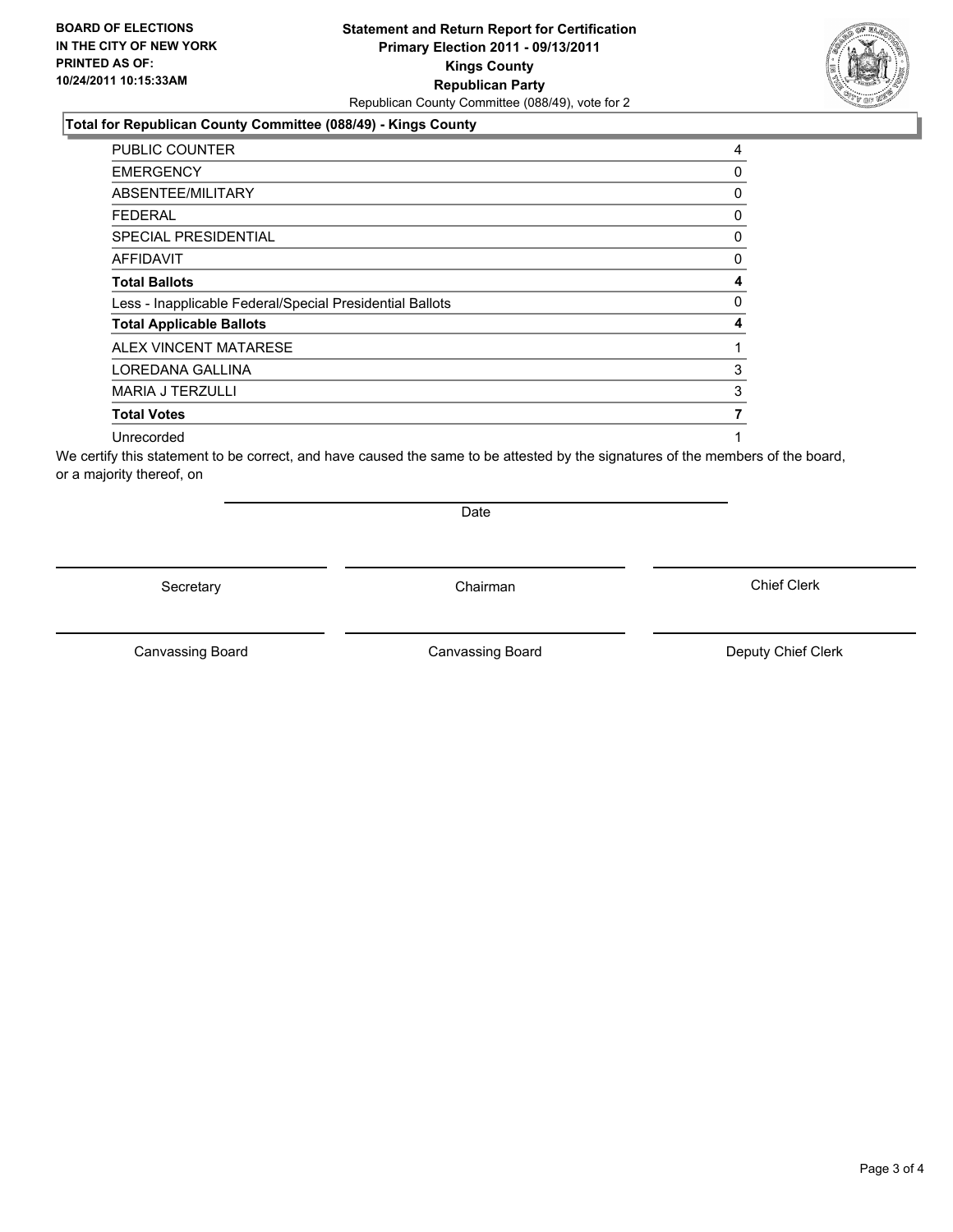**Statement and Return Report for Certification Primary Election 2011 - 09/13/2011 Kings County Republican Party** Republican County Committee (088/49), vote for 2

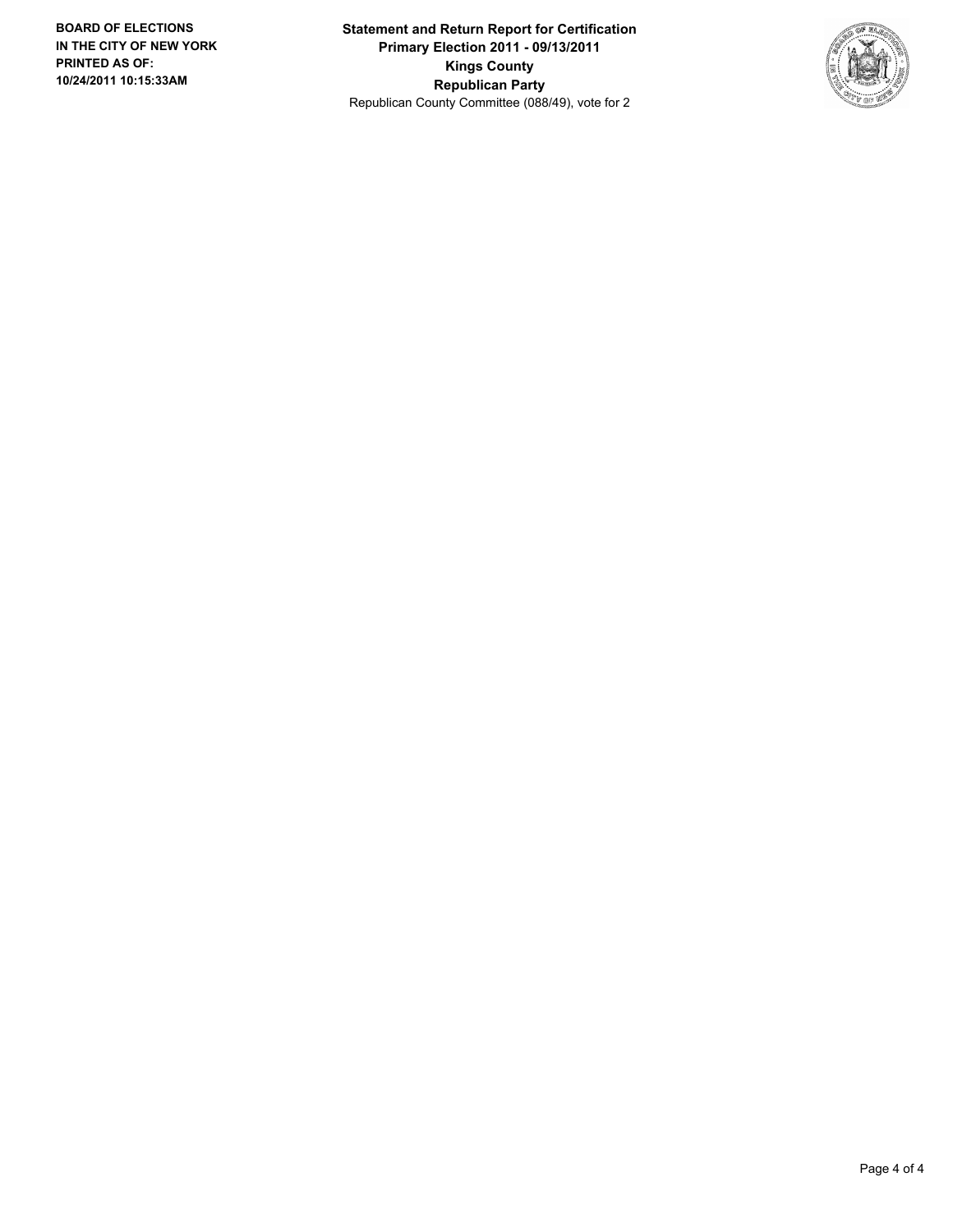

## **Primary Election 2011 - 09/13/2011 Kings County - Republican Party**

Republican County Committee 047/52 Vote for 2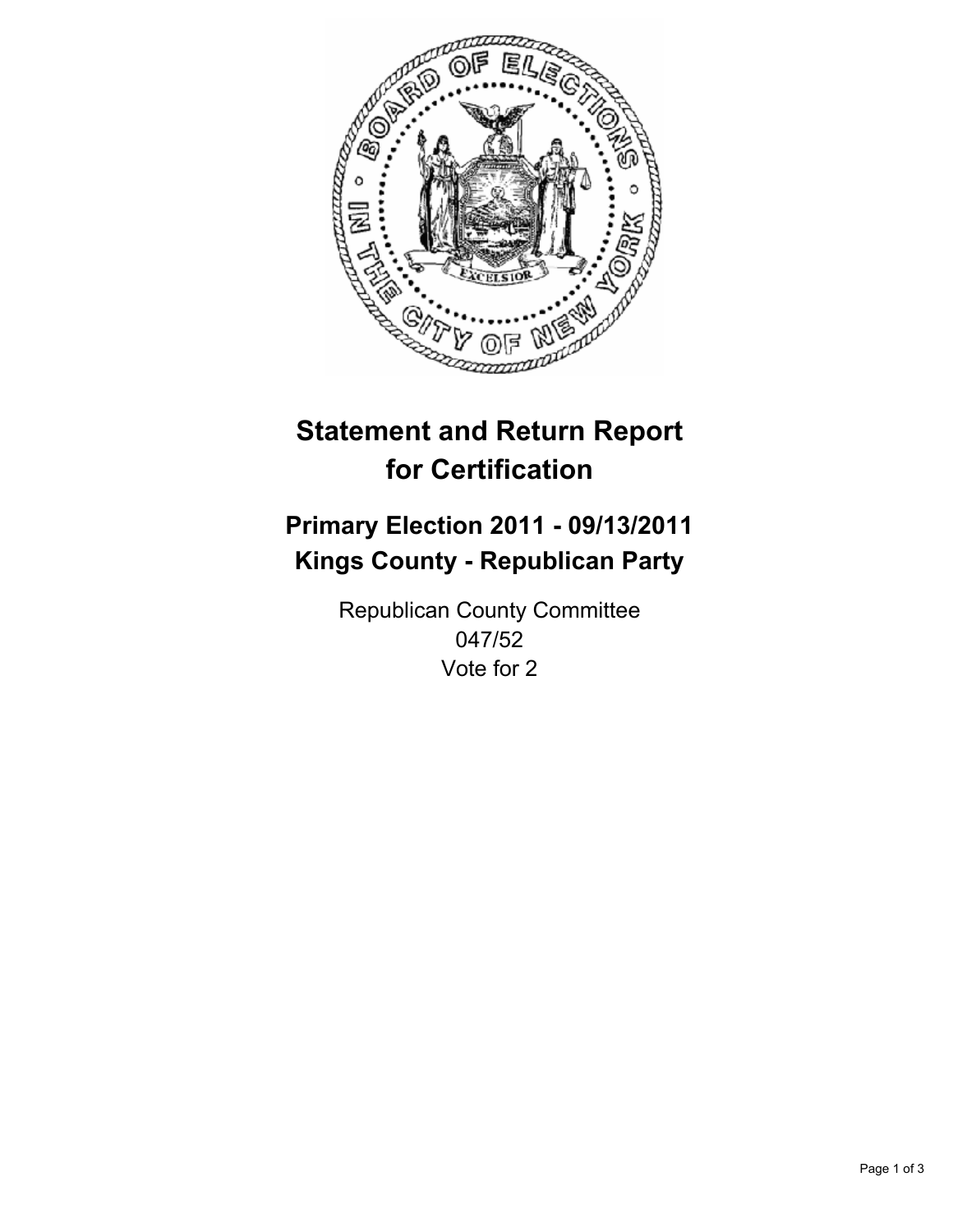

| PUBLIC COUNTER                                           | 0           |
|----------------------------------------------------------|-------------|
| <b>EMERGENCY</b>                                         | 0           |
| ABSENTEE/MILITARY                                        | 0           |
| <b>FEDERAL</b>                                           | 0           |
| SPECIAL PRESIDENTIAL                                     | 0           |
| <b>AFFIDAVIT</b>                                         | 0           |
| <b>Total Ballots</b>                                     | 0           |
| Less - Inapplicable Federal/Special Presidential Ballots | $\mathbf 0$ |
| <b>Total Applicable Ballots</b>                          | 0           |
| <b>CHRISTINA CHERRY</b>                                  | 0           |
| LOUIS DETOMMASO                                          | 0           |
| LOUIS PERROTTA                                           | 0           |
| <b>Total Votes</b>                                       | 0           |